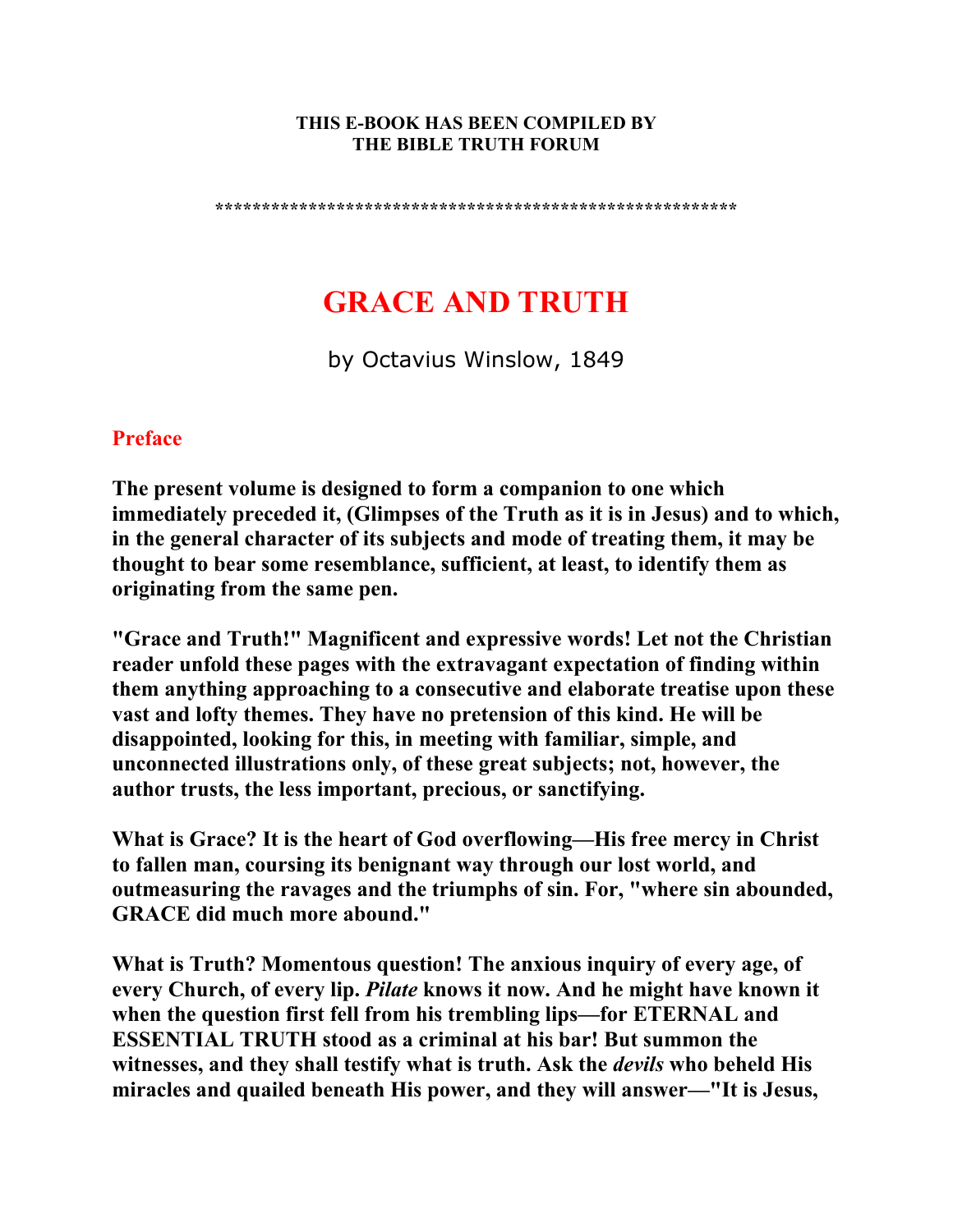**the Son of God Most High." Ask the** *angels* **who beheld His advent and announced His birth, and they will answer—"It is the Savior, who is Christ the Lord." Ask His** *enemies* **who nailed Him to the tree, and they will answer—"Truly it is the Son of God!" Ask His** *disciples* **who were admitted to His confidence, and who leaned upon His bosom, and they will answer, "We believe and are sure that it is Christ, the Son of the living God." Ask the**  *Father***, testifying from the 'secret place of thunder,' and He will answer—"It is my beloved Son, in whom I am well pleased." Summon witnesses from** *the inanimate world***. Ask the water blushing into wine—ask the sea calmed by a word—ask the earth trembling upon its axis—ask the rocks rent asunder ask the sun veiled in darkness—ask the heavens robed in mourning—ask all nature agonized and convulsed, as He hung upon the tree—and all, as with one voice, will exclaim—Jesus is TRUTH.** 

**Happy are they, who, through the teaching of the Holy Spirit,** *receive* **Jesus into their hearts as the truth—***believe* **in Him as the truth—***walk* **in Him as the truth, and who, under the sanctifying influence of the truth, are** *employing their holiest energies* **in making Him known to others as "the way, the truth, and the life"—thus, like their Lord, "bearing witness unto the truth."** 

**In the Lord Jesus, then, as the head of the new-covenant dispensation, "Grace and Truth" essentially and exclusively dwell; and sitting at His feet, each sincere, humble disciple may receive grace out of His fullness and be taught the truth from His lips. "The law was given by Moses, but GRACE and TRUTH came by Jesus Christ."** 

**To encourage the 'house of Jacob to possess their possessions,' is the lowly design of these pages. Should their perusal stimulate the Christian reader to seek an increase of grace from Christ, -impart to him clearer unfoldings of Jesus as the truth, or lead him into deeper, more comforting and sanctifying views of the 'truth as it is in Jesus,' -let him, in return, pray for the unworthy writer as greatly needing and desiring in his own soul a larger measure of these precious things. And all the glory shall be ascribed to the TRIUNE GOD, to whom exclusively and most justly it is due.** 

#### **"Jesus, Full of Grace"**

 **The wife of a man from the company of the prophets cried out to Elisha, "Your servant my husband is dead, and you know that he revered the Lord. But now his creditor is coming to take my two boys as his slaves."**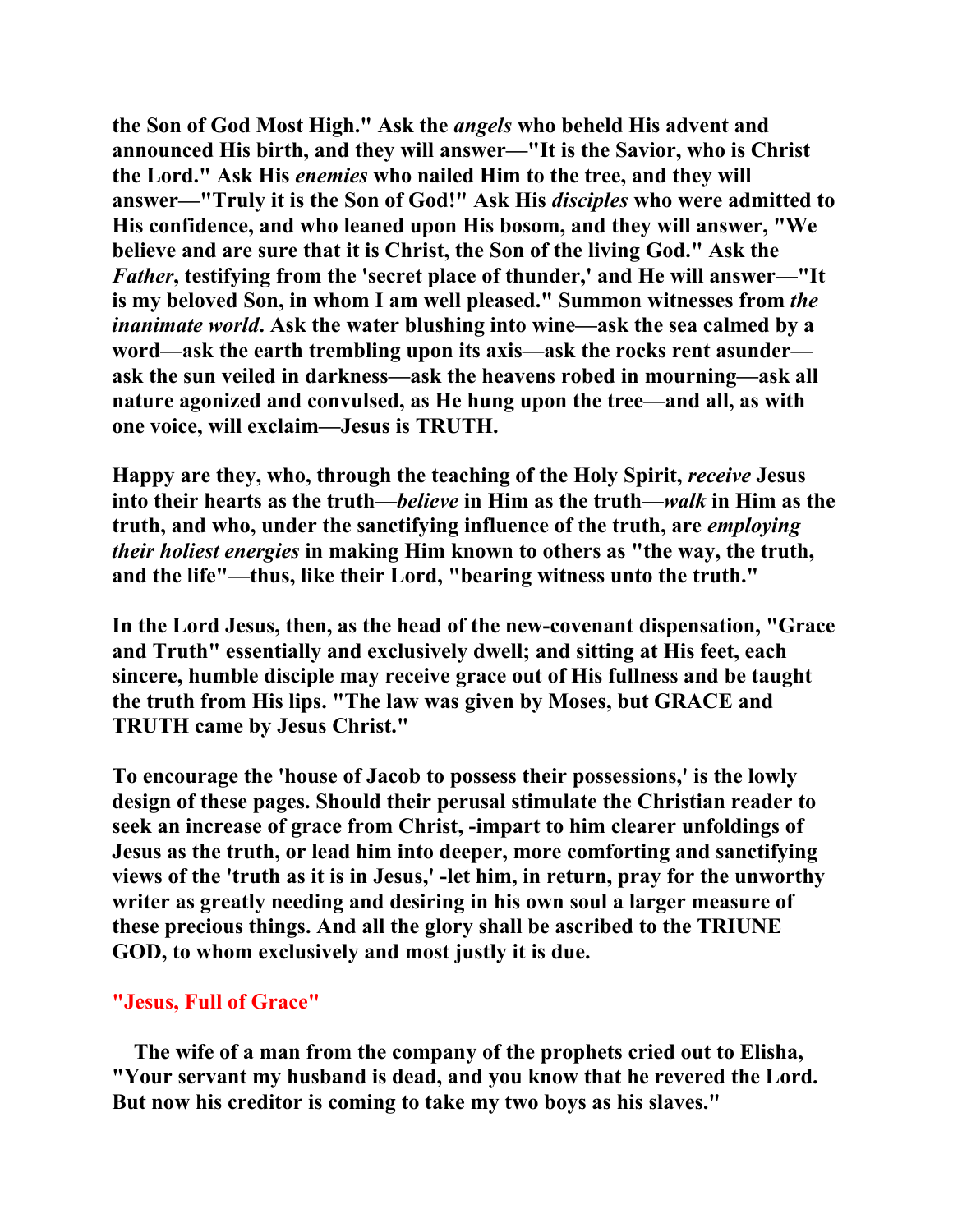**Elisha replied to her, "How can I help you? Tell me, what do you have in your house?"** 

 **"Your servant has nothing there at all," she said, "except a little oil."** 

 **Elisha said, "Go around and ask all your neighbors for empty jars. Don't ask for just a few. Then go inside and shut the door behind you and your sons. Pour oil into all the jars, and as each is filled, put it to one side."** 

 **She left him and afterward shut the door behind her and her sons. They brought the jars to her and she kept pouring. When all the jars were full, she said to her son, "Bring me another one."** 

**But he replied, "There is not a jar left." Then the oil stopped flowing.** 

 **She went and told the man of God, and he said, "Go, sell the oil and pay your debts. You and your sons can live on what is left." 2 Kings 4:1-7** 

**It has seemed good to the Holy Spirit, the Divine Author of the Bible, to embody and exhibit some of the most important, spiritual, and magnificent truths of His word in the form of type, symbol, and similitude. Neither His wisdom nor His love, in thus throwing a drapery of apparent obscurity around revelations so momentous, can be questioned. It cannot be reasonably denied that God, who saw proper to unveil His own mind, and in a way of extraordinary revelation, communicate his will to man, could as easily, if so it pleased Him, not only have accompanied that revelation with the self-evident assurance that He, and no other, was the Speaker; but that also He could have cleared away whatever was mysterious and obscure from each truth, causing it to stand forth, palpable and demonstrative, bathed in the splendor of its own Divine effulgence. But with a view, doubtless, of simplifying the meaning, of heightening the grandeur, and of deepening the solemnity of truth in the estimation of the human mind, this peculiar mode of conveying it is, in part, adopted.** 

**Nor for these reasons alone. The spirit of earnest and persevering research, is the spirit which a proper and successful study of the Bible demands. It is not everywhere upon the surface of God's word that the most important instruction is found. Though even there, truths the most spiritual and precious are sometimes scattered like brilliant constellations pendent from the firmament and visible to the naked eye; or, as gems detached from the ocean's cave, are sometimes thrown upon the shore, and gathered up by the pensive traveler. But in most cases the truth of God lies deep and invisible. A superficial and careless research will not conduct the investigator to its richest revelations. The mine must be excavated, the firmament must be explored, the ocean must be fathomed—in other words, the Scriptures must be searched**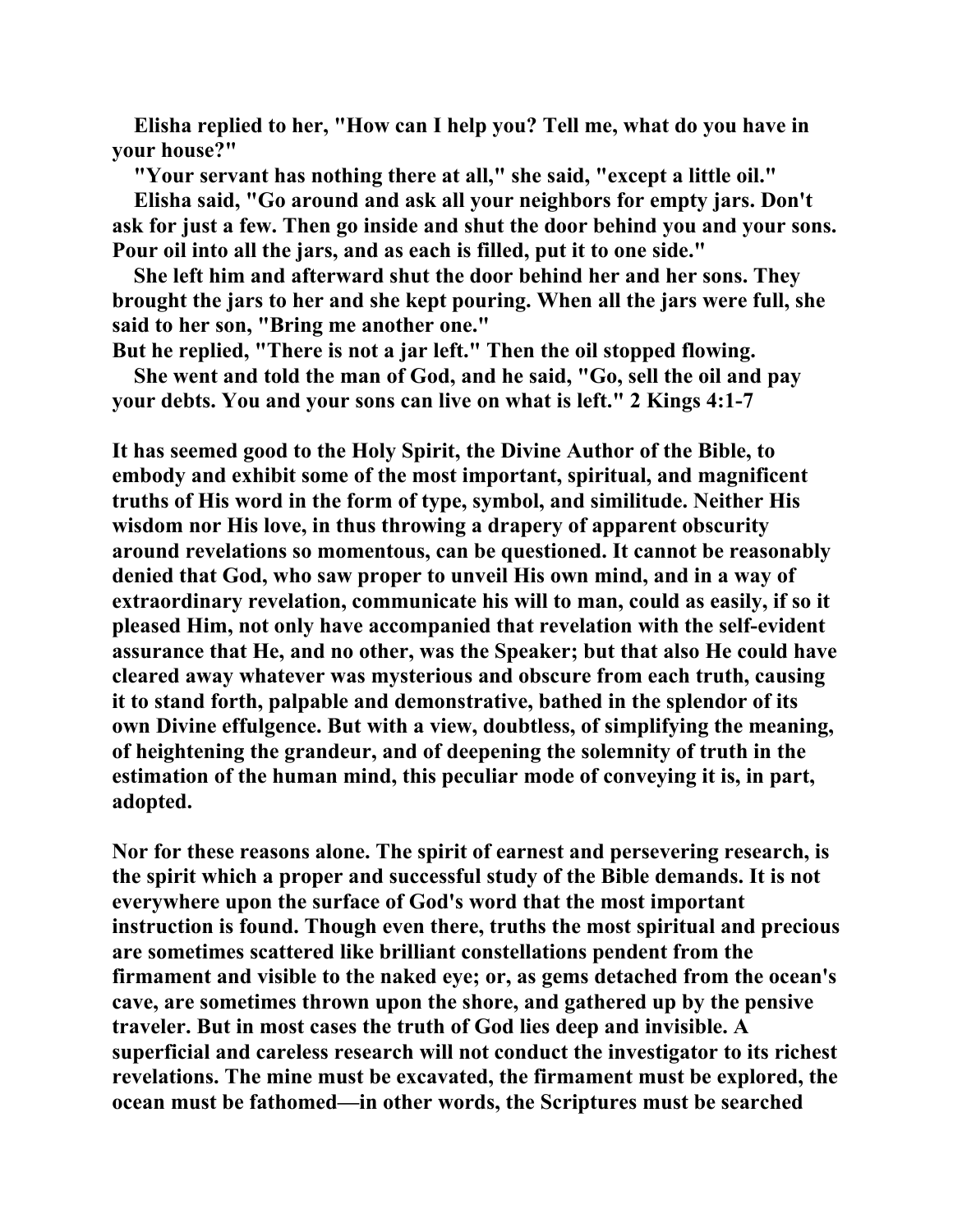**with much prayer for the Spirit's teaching and with patient continuance; or their greatest beauties and their costliest treasures will remain concealed.** 

**"All Scripture is given by inspiration of God;" and there is no type, nor symbol, nor parable, nor story, nor song, which enfolds not some profound truth, and which conveys not some deep practical lesson of wisdom, or some rich word of comfort, or some precious unfolding of JESUS, the "price of which is above rubies."** 

**To this class of revealed truth may be assigned the instructive narrative which has suggested the topic of the present chapter of our work. The entire story is inimitably beautiful and exquisitely touching. And, were we to descant upon the doctrine of God's providential care of His people, the timely and considerate aid which He has ever been wont to extend on their behalf in seasons of trial and of emergency—limiting ourselves to these points, we should find rich and ample material in the narrative before us, for extended and profitable reflection.** 

**The most prominent figure in this simple picture of real life, around whom gather the light and interest of the entire scene, is the prophet's widow. Her husband dying insolvent, she was found battling single-handed and alone with the embarrassed circumstances of a desolate and an impoverished widowhood. To this gloomy feature of her history must be added a trial, which, to a mother's heart, would be the filling up of the cup of sorrow to the brim—her husband's creditors had come to claim her two sons as bondmen, thus severing the last link of earth-born happiness, and suddenly bringing down her gray hairs with sorrow to the same grave which had just closed upon the husband of her youth.** 

**At this crisis of her affairs the prophet Elisha comes to her door; his steps guided there, he knew not why, by the unseen yet ever-working hand of the widow's God. A solitary cruse of oil constituted all the temporal wealth of the widow. But God can bless, and in blessing can multiply the little that the righteous has. Therefore it is that "the little that a righteous man has, is better than the riches of many wicked." To see the power of God, nor less His love, in increasing to a sufficiency 'the little' of the righteous, stamps it with an infinitely greater value than the wealthiest revenues of the ungodly. And now God will augment her stinted resources to an abundance, although he would work a miracle to accomplish it.**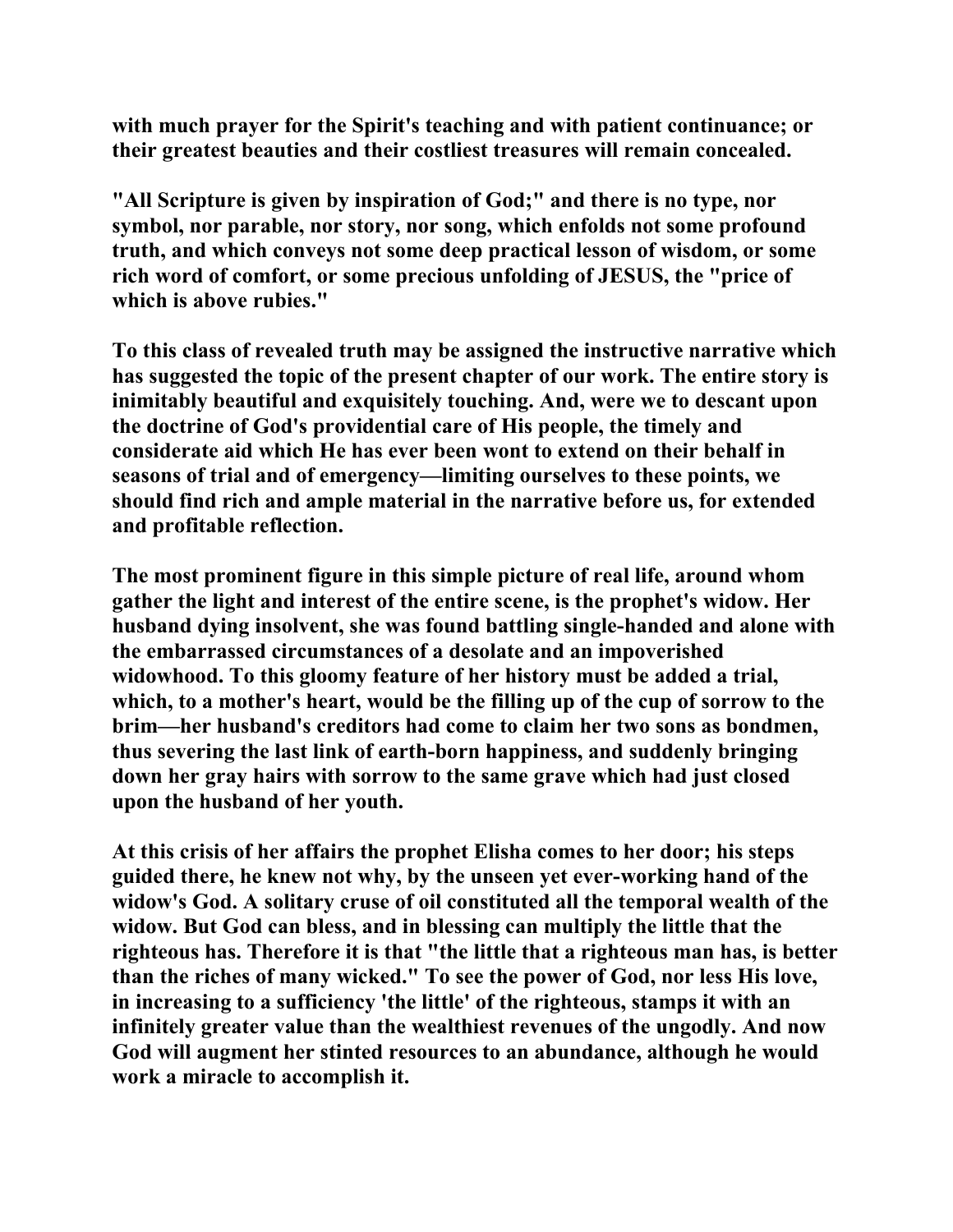**At the command of the prophet, a number of vessels were obtained, 'empty vessels, not a few.' Then closing the door, this interesting group shut in with God, she proceeds, at the bidding of Elisha, to pour out the oil from the one full vessel into each empty vessel—They brought the jars to her and she kept pouring. When all the jars were full, she said to her son, "Bring me another one." But he replied, "There is not a jar left." Then the oil stopped flowing. She went and told the man of God, and he said, "Go, sell the oil and pay your debts. You and your sons can live on what is left."** 

**And now did the widow's heart sing for joy. Her bond cancelled, her sons redeemed, her need supplied, and the lives of all thus rescued from famine and from death; what a radiance would light up that dreary dwelling, and what music would break from those grateful hearts! Oh, how good is God! He is a 'Sun and a Shield.' He is a 'very present help in trouble.' Reader, are you a widow, adding to the bitter anguish of recent bereavement, the sadness and the gloom of exhausted resources, of embarrassed circumstances, and the pressure of claims which you cannot meet? Take comfort from this sacred narrative, and from the 'exceeding great and precious promise' of your God— "Leave your fatherless children, I will preserve them alive; and let your widows trust in me."** 

**What an amazing promise is this! What a word spoken in season! Who but God could speak it? He has spoken it, and He speaks it, bereaved widow, to you. It is your promise, as exclusively yours as though you were the only individual to whom it were addressed. God stands prepared to make it good. "I have sworn by my holiness that I will not lie," thus pledging His truth and holiness to fulfil this and every other appropriate promise in your individual and happy experience. In view of this precious promise can you not, then, rise superior to your present circumstances, exclaiming with the prophet, "Although the fig tree shall not blossom, neither shall fruit be in the vines; the labor of the olive shall fail, and the fields shall yield no food; the flock shall be cut off from the fold, and there shall be no herd in the stalls: yet I will rejoice in the Lord, I will rejoice in the God of my salvation!"** 

**But interesting and profitable as it might be to pursue this train of thought, our present and main design is to consider the narrative as illustrating, in some of its principal features, the higher operations of God in grace, rather than the subordinate arrangements of God in providence. The sacred episode presents this interesting subject in three essential points of view: the character of those whom the Lord Jesus replenishes with His grace; the sufficiency of**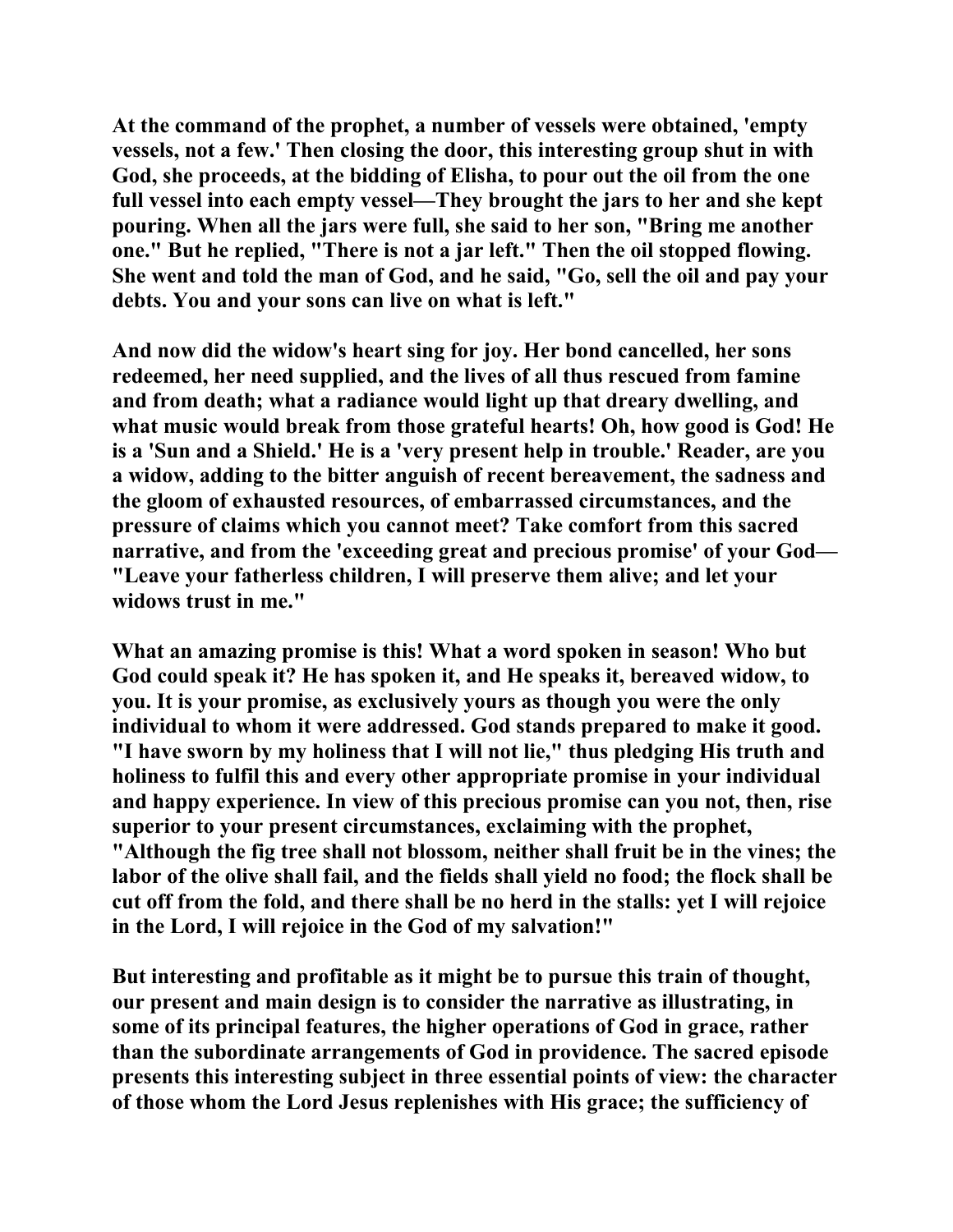**the grace that is in Jesus to meet each case; and the continuance of the supply of grace until the great purposes of grace shall have been accomplished, and the mystery of God shall be finished. "They brought the jars to her and she kept pouring. When all the jars were full, she said to her son, 'Bring me another one.' But he replied, 'There is not a jar left.' Then the oil stopped flowing." And oh, that while bending our attention to this all important subject, 'great grace' may descend both upon the writer and the reader!** 

**The vessels which the prophet commanded to be brought, let it be observed, were EMPTY VESSELS. Spiritual emptiness—an utter destitution of all original holiness and grace—is the great and essential characteristic of all who become partakers of the grace of Christ. They receive not this grace as saints, but as sinners; not as the righteous, but as the guilty; not as the meritorious, but as the unworthy. They become its recipients exclusively upon the ground of their utter destitution of all native righteousness whatever. With what clearness and power has the Holy Spirit delineated their spiritual condition! They are represented as 'poor,' as 'blind,' as 'sick,' as 'naked,' as 'in need,' as 'lost,' as 'enemies to God,' as 'despising and rejecting Christ,' as 'covered with filthy rags,' as self-destroyed,' as 'in their blood,' as 'without strength,' as 'ready to perish,' as 'sinners,' as the 'ungodly,' as 'joined to idols,' as 'lovers of pleasure,' as 'condemned,' as 'without God'—atheists; as 'without hope' hopeless.** 

**Melancholy, yet true, description of fallen man! That you will not admit this natural destitution of all holiness to be your real state, my unconverted reader, does not in the least degree invalidate the fact. So far from this, the very denial is but a stronger confirmation and a more fearful aggravation of the awful truth. For a maniac to deny that he is insane; for a dying man to deny that he is sick; for a bankrupt to deny that he is insolvent; for a galleyslave to deny that he is in chains—what folly and what madness were this! And yet this moral folly and insanity are yours, so long as you say, "I am rich and increased with goods, and have need of nothing, and know not that you are wretched, and miserable, and poor, and blind, and naked."** 

**But deny it though you may, this is your actual condition. As to any holiness and strength, heavenly wisdom, spiritual purposes and desires, your soul is an 'empty vessel.' Not a solitary ray of Divine light illumines your understanding, not one pulse of spiritual life throbs in your soul, nor one spark of heavenly love glows in your heart. No, more; there is not only the absence of all spiritual good, but there is the actual existence of all spiritual evil. The mere**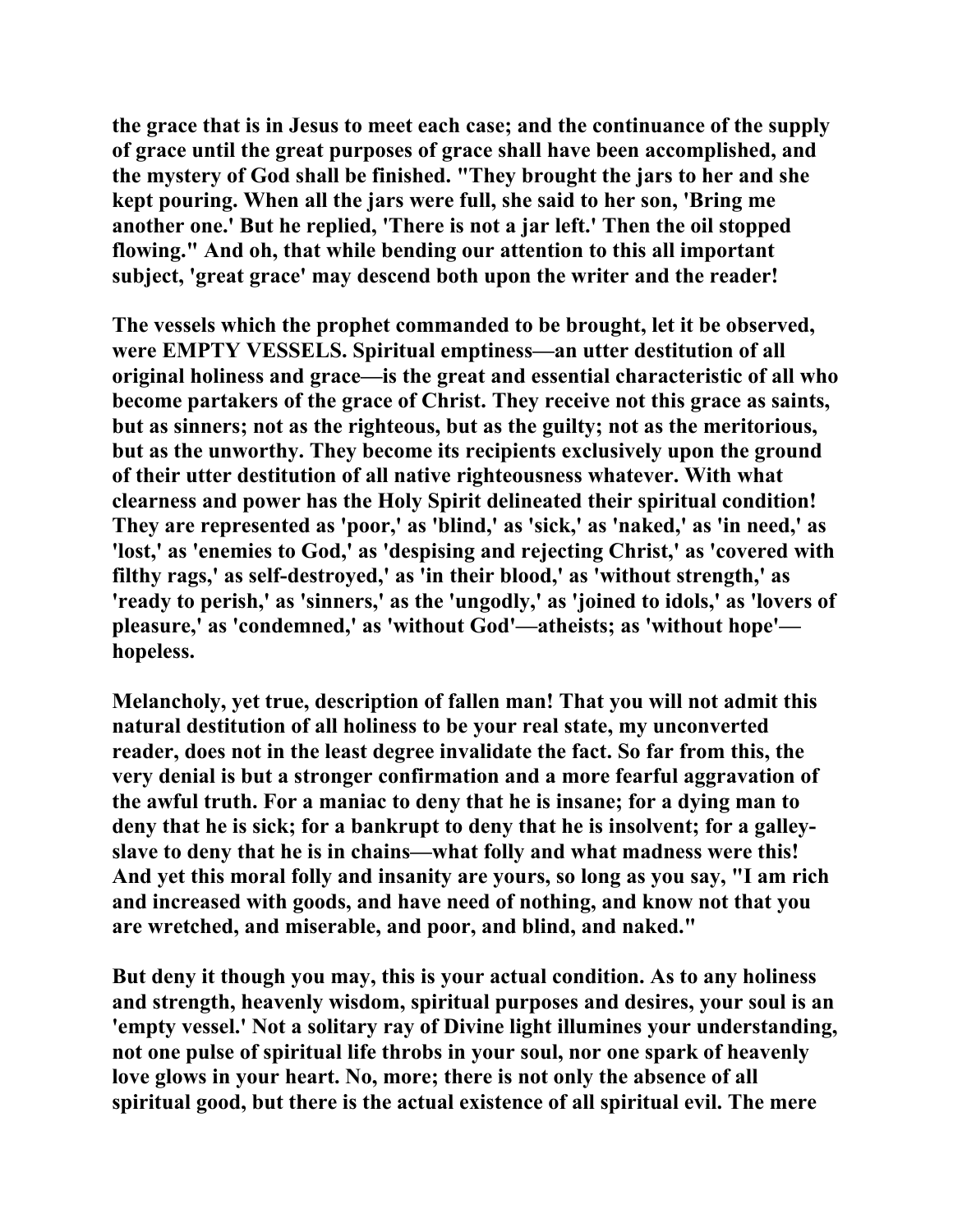**negation of holiness, if we can suppose such a state, would be less gloomy and appalling than the positive indwelling and supreme dominion of sin. Sin dwelling in you, Satan lording over you, and hell gleaming in your face, presents a picture of woe which baffles all description. You are a spiritual suicide, for you have destroyed yourself. You are a spiritual homicide, for your influence has destroyed others. You are a spiritual deicide, for the tendency of your sin is to annihilate the existence of God. Thus are you at war with universal being. Such is the power, and such the tyranny, of that monster evil—SIN!** 

**Startle not, my reader, at my application of this appalling description of fallen nature to you. Read it not for another, but read it for yourself. Turn not away from it in unbelief and scorn. It is needful that you should recognize in yourself the moral image of the first Adam, that you might be led to seek a transformation into the moral image of the Second Adam. Your soul-I reiterate the truth—your soul is this 'empty vessel.' God has gone out of it; and as to the existence of any holiness, it is a vast and gloomy void. What can fill His place? Philosophy has tried, and Science has tried, and Poetry has tried, and the World has tried, and Wealth has tried, and Power has tried, and Pleasure has tried, and Friendship has tried—and all have failed to fill your soul's deep emptiness! Each exclaims, as in despair it retires, "It is not in me!" Presumptuous thought, that any created good, whatever, could fill a place designed for, and once occupied by, God Himself!** 

**But there is a process by which the soul is brought to the knowledge of its spiritual destitution and emptiness. This transpires in that first stage of conversion which we denominate the conviction of sin. It is at the period when the 'plague of the heart' is felt, when the inward leprosy of sin is discovered, and the soul lies prostrate before God in the spirit and breathing the prayer of the publican, "God be merciful to me a sinner." What a change now passes over the soul! No longer disguised and denied, the startling discovery is made and acknowledged, "I am the chief of sinners." How has the 'gold become dross, and the wine water!' How impotent now the vaunted strength! how poor the boasted riches! how loathsome the prided greatness! how insignificant the paraded grandeur! how groveling the lofty pursuits! A world seems suddenly to have vanished, a universe to have disappeared; and a vast void rushes upon the view, with its dark, shoreless ocean, and its lowering and unending sky. Roused from his long and profound slumber, lo! he finds himself, as it were, the solitary occupant of this void, and the desolate voyager upon this ocean—traveling he knows not where! The spell that bound it is**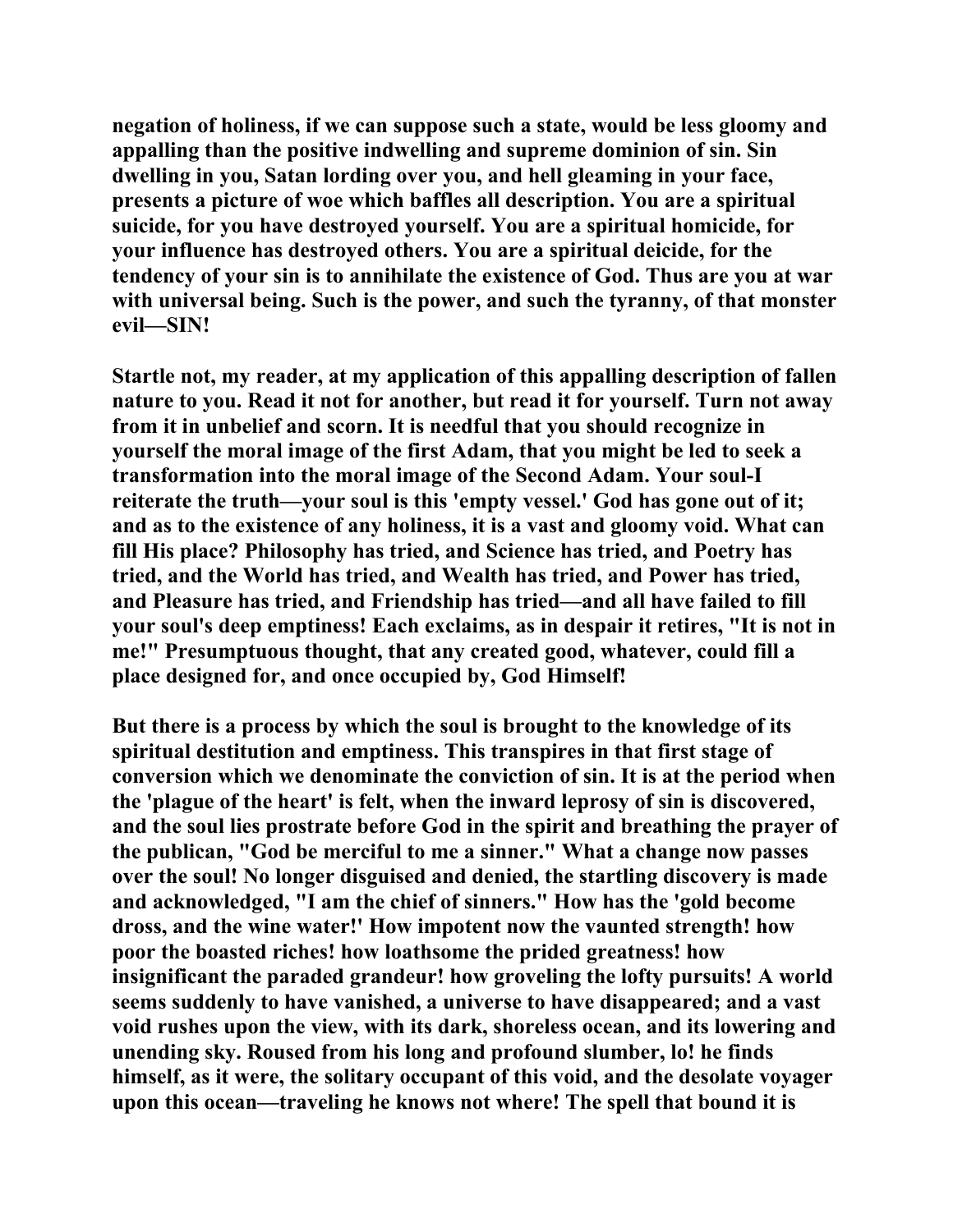**broken; the enchantment that held it is dissolved; the dream that entranced it is vanished; the slumber that stupified it is aroused; and the soul awakes to consciousness, to reason, and to life.** 

**In what an imaginary, unrealistic world has he been existing, and he knew it not! What a craving emptiness has he been cherishing, and he suspected it not! And all the while he wondered why happiness was a stranger to his heart, and that joy fled at his approach. It was "as when a hungry man dreams, and, behold, he eats; but he awakens, and his soul is empty; or, as when a thirsty man dreams, and, behold, he drinks; but he awakens, and, behold, he is parched."** 

**But another step is necessary to complete the soul's consciousness of its emptiness—the step that brings it to the cross. The great change which conversion effects, has a particular and an essential relation to sin. Before conversion, the love of God not having been brought into close contact with the mind—the conscience and the heart, thus receiving their impressions of Divine holiness through the intellect, continue in a dark and torpid state as to the nature, the guilt, and the consequences of sin. To this cause—an ignorance of the law of God, may be traced most of, if not all, the errors that have ever distracted the Christian Church, the sins that have polluted the world, and the ills that have affected our race. Blindness to the Divine holiness, which the law of God was designed to mirror forth, is the root of all sin, and sin is the source of all evil. "Sin is the transgression of the law." Until the mind is brought to see the extent of the law's requirements, the purity of its precepts, and the inflexibility of its demands; it must have inadequate conceptions of the holiness of God, and, consequently, of the 'exceeding sinfulness of sin.'** 

**The believer, viewing the precepts of the Divine law embodied in the life of Jesus, adopts it as his rule; and seeing the holiness of the Divine law exhibited in the death of Jesus, stands in awe of its spotlessness. In both, he sees how infinitely holy God is; and thus by conforming to the example of Christ, and by contemplation of the death of Christ, the one deep, ardent desire of his soul is, that he might be a "partaker of God's holiness,"—the highest, as it is the happiest, attainment to which, on earth or in heaven, he can arrive.** 

**But oh, who can describe the holy, tender contrition which now takes possession of the soul brought near to the cross of Jesus? Who, but God, can fully interpret the meaning of those flowing tears, of that uplifted glance; of that panting of the heart, of that breathing of the lip—the heavings and the**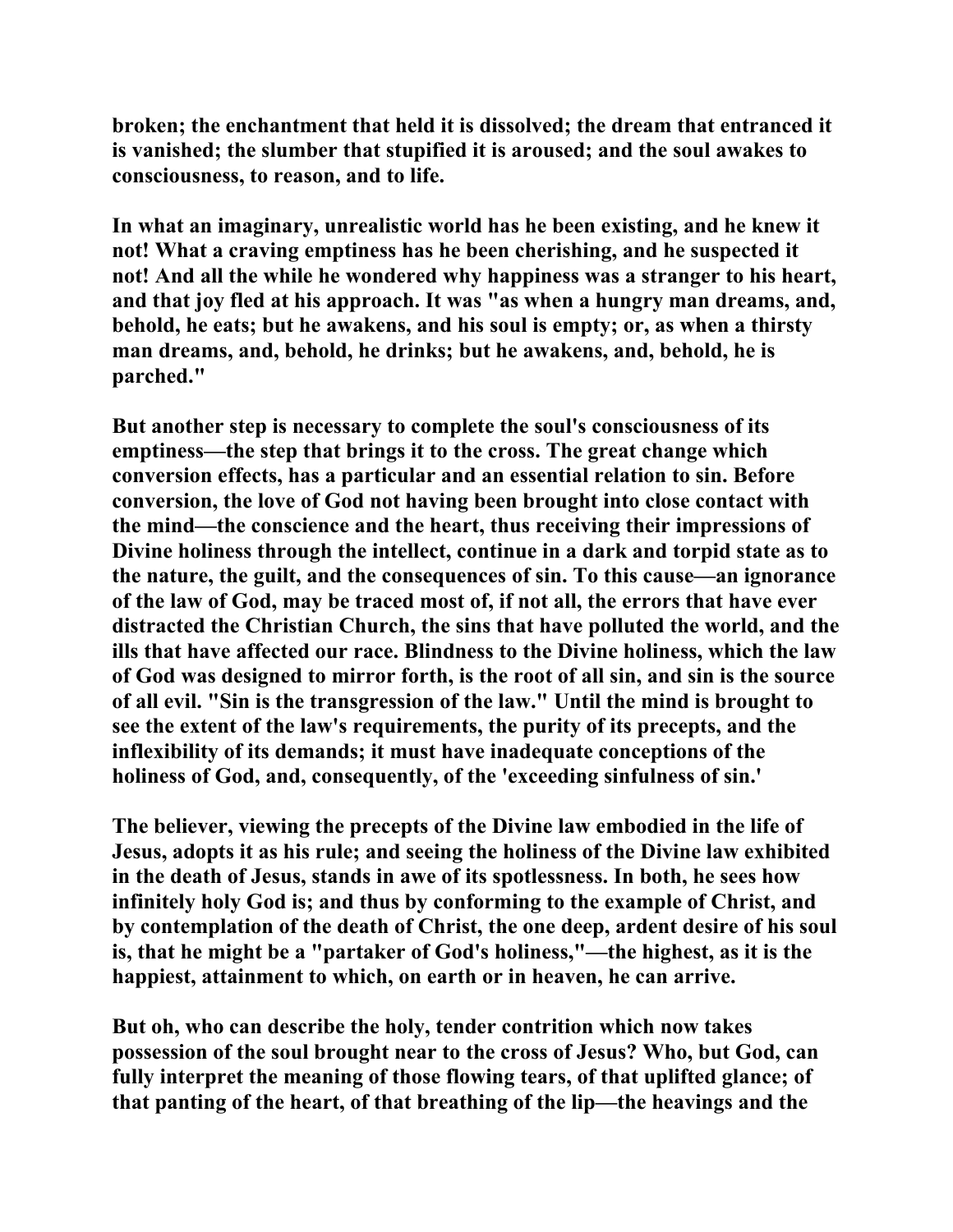**language of a soul moved to its center because of sin? If words of man can express these deep and holy emotions, David's penitential confession and prayer have done it. "Have mercy upon me, O God, according to your lovingkindness: according unto the multitude of your tender mercies blot out my transgressions. Wash me thoroughly from my iniquity, and cleanse me from my sin. For I acknowledge my transgressions, and my sin is ever before me. Against you, you only, have I sinned, and done this evil in your sight."** 

**I have, dear reader, at this stage of our subject, to propose a solemn and heart-searching question. Has this humiliation for your state reached your heart? Has this, contrition for sin touched your spirit? Are you acquainted with that "godly sorrow which is unto life," that "repentance which needs not to be repented of?" Do not be indifferently to this conviction. It is the first link in the chain of your salvation. It is the first step in your journey to the cross. No man will arise and go to Jesus, until convinced that he stands in need of Jesus. A Savior weeping, as it were, tears of blood, will only be looked upon by a sinner weeping tears of godly sorrow. A broken-hearted Savior, and a broken-hearted sinner, dwell together in the sweetest harmony. Thousands pass by the cross of Jesus and never raise a glance towards it. And why? The problem is easy of solution. They have never experienced a heart pierced and sorrowing for sin. The veil that is upon their mind hides the cross of Christ from their view. The look of forgiveness beaming from the eye of that Divine Sufferer, never meets their imploring look of sorrow and of faith. They have felt no burden of sin to lay upon Jesus, no sense of guilt to lay upon Jesus and so they pass Him blindly, coldly by.** 

**Oh awful condition! To be borne down with a load which Jesus only can unbind; to be enchained by sins which Jesus only can break; to be suffering from a distemper which Jesus only can heal; to be dying a death from which Jesus only can deliver; to be going down to a hell whose door Jesus only can shut—and yet to remain insensible and indifferent, is appalling indeed. Reader, if this is your state, of what are you thinking, of what are you dreaming? Of what opiate have you drunk, that you are so unconscious? By what spell are you bound, that you are so infatuated? With what delusions are you ensnared, that you are so insane? Do you imagine that your condition will always continue as it now is? Will not the fumes of that opiate evaporate, and the world's spell be dissolved, and the mental hallucination vanish, and this corpse-like coldness and this grave-like darkness to all the great and momentous realities of eternity, give place to other and appalling emotions? Doubtless they will!**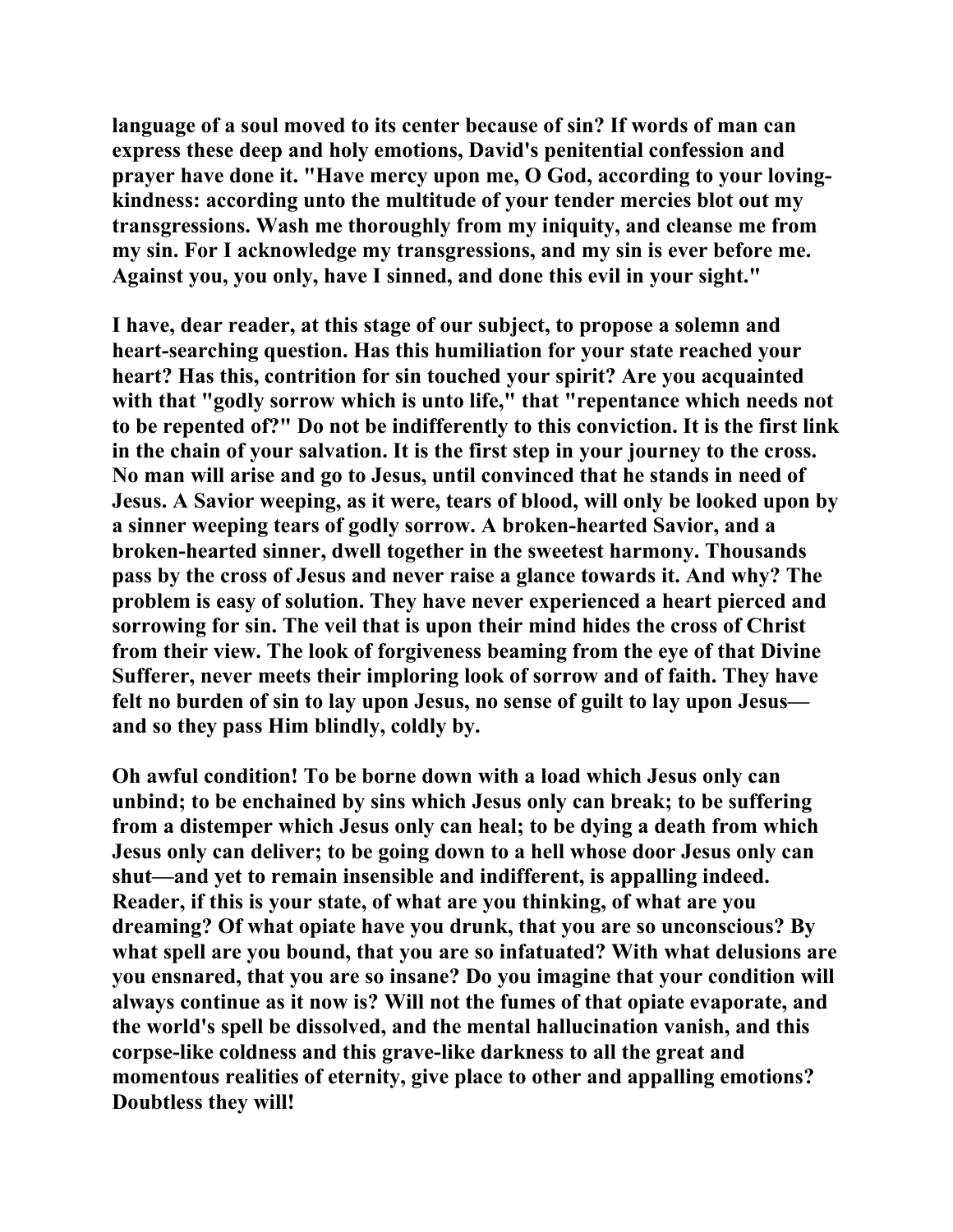**There is fast approaching a period that will change the entire scenery of your future existence, and the relations of your present being. A sick and dying bed will impart another aspect to everything around you; and will place your character as a responsible, an accountable, and an immortal being in a new and an awful light. Do you now anxiously inquire, "What, then, must I do?" The word of God supplies the answer,—"repent and be converted." throw down your weapons! Relinquish your hostility to God! Humble yourself under His mighty hand. Lay down the weapons of your rebellion before the cross. You must repent, or you cannot be converted. You must be converted, or you cannot be saved. The whole case resolves itself into this—REPENT, or PERISH!** 

**Thus does the Spirit of God empty the soul, preparing it for the reception of the grace of Christ. He sweeps and evacuates the house. He dislodges the unlawful inhabitant, dethrones the rival sovereign, and thus secures room for the Savior. He disarms the will of its rebellion against God, the mind of its ignorance of God, and the heart of its hatred to God. He throws down the barriers, removes the veil, and unlocks the door, at which the Redeemer triumphantly enters. In effecting this mighty work He acts as the Divine Forerunner of Christ. What the Baptist was to our Lord, 'crying in the wilderness, Prepare you the way of the Lord,' the Holy Spirit is in heralding the entrance of Jesus to the soul. He goes before and prepares His way. The Divinity of the Spirit furnishes Him with all the requisites for the work. He meets with difficulty, and He removes it—with obstruction, and He overcomes it—with opposition, and He vanquishes it. His power is omnipotent, His influence is irresistible, His grace is efficacious. There is no soul, however filled with darkness, and enmity, and rebellion, which He cannot prepare for Christ. There is no heart of stone which He cannot break, no brazen wall which He cannot prostrate, no mountain which He cannot level. Oh for more faith in the power of the Holy Spirit in the soul of man! How much do we limit, and in limiting how do we dishonor, Him in His work of converting grace!** 

**The providential dealings of God are frequently instrumental in the hand of the Holy Spirit of accomplishing this emptying process, thus preparing the soul for the reception of Christ. The prophet thus strikingly alludes to it: "Moab has been at ease from his youth, and he has settled on his lees, and has not been emptied from vessel to vessel." It was in this way God dealt with Naomi. Listen to her touching words: "I went out full, and the Lord has**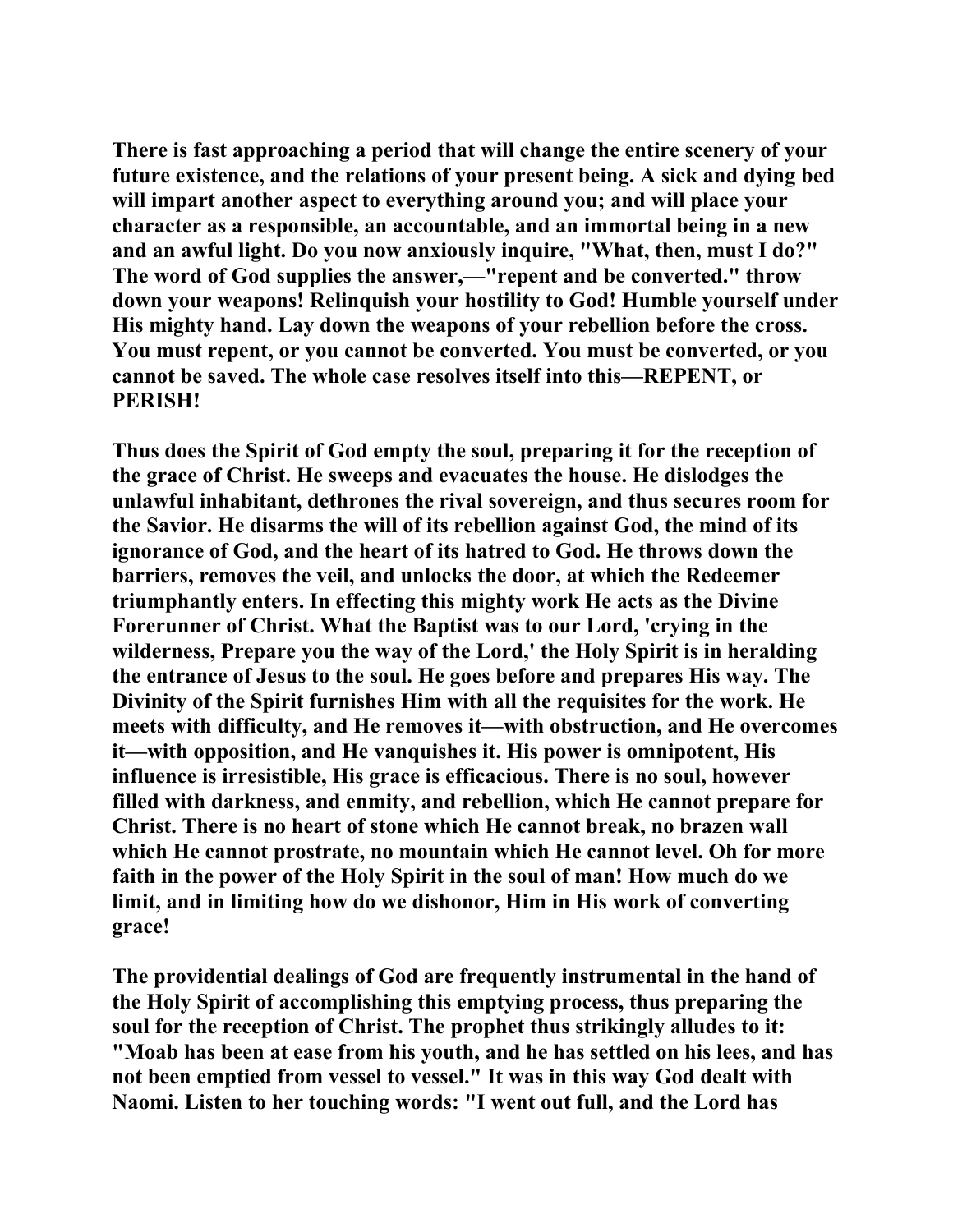**brought me home again empty." Thus it is that the bed of sickness, or the; chamber of death, the loss of creature good, perhaps the loveliest and the fondest, has prepared the heart for Christ. The time of bereavement and of solitude, of suffering and of loss, has been the Lord's time of love.** 

**Providence is the handmaid of grace—and God's providential dealings with man are frequently the harbinger of the kingdom of grace in the soul. Ah! how many whose glance falls upon this page, may testify—"Even thus has the Lord dealt with me. I was full, and He has emptied me. I was rich, and He has impoverished me. I was exalted, and He has laid me low. Not one cup only did He drain; not one 'vessel' only did He dash to the earth, but many. He has emptied me 'from vessel to vessel.'" Happy shall you be if the result of all this emptying and humbling shall be the filling and enriching of your soul with larger communications of grace and truth from Jesus.** 

**A 'cloud of witnesses' around you testify to this invariable principle of the Lord's procedure with His people—that He enriches by impoverishing them; strengthens by weakening them; replenishes by emptying; and exalts by laying them low.** 

**"Lord! why is this? I trembling cried Will You pursue Your worm to death? It is in this way, the Lord replied, I answer prayer for grace and faith."** 

**"These inward trials I employ, From self and pride to set you free, And break your schemes of earthly joy, That you may seek your all in me."** 

**From thus tracing the process by which God prepares the soul of man for the indwelling of His grace—in other words, from a consideration of the 'empty vessels,' let us direct our attention to another suggestive part of the narrative—THE ONE VESSEL OF OIL. It will be recollected that the resources of the widow consisted of a single pot of oil, from which all the empty vessels brought to its fullness were supplied. How expressive the emblem! The Lord Jesus Christ is the One Divinely appointed Head of all grace to the Church. Written as with a sunbeam is this precious truth. "And the Word was made flesh, and dwelt among us, and we beheld his glory, the glory as of the only begotten of the Father, full of grace and truth." "And of**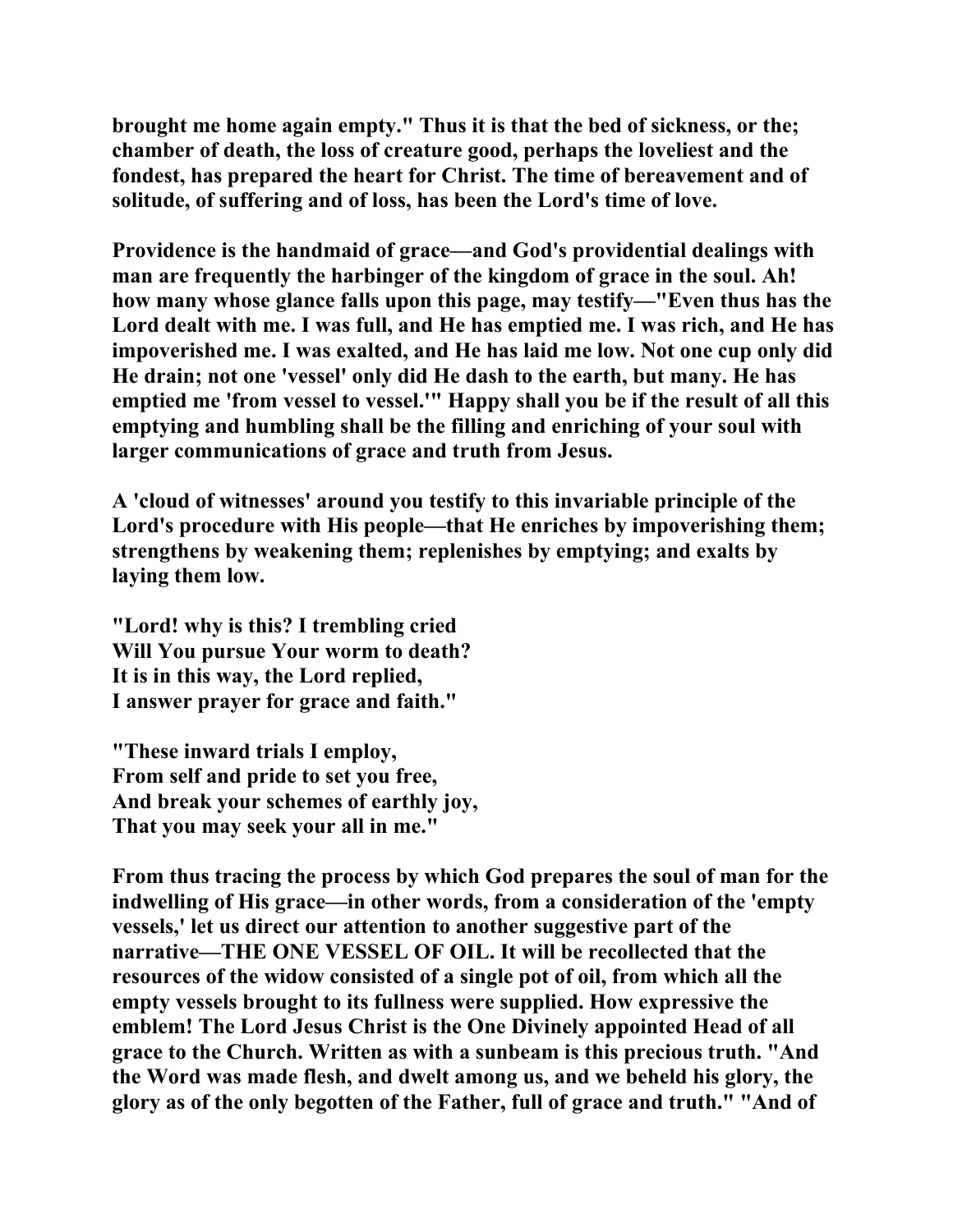**his fullness have all we received, and grace for grace." "It pleased the Father that in him should all fullness dwell." "Blessed be the God and Father of our Lord Jesus Christ, who has blessed us with all spiritual blessings in heavenly things in Christ."** 

**The headship of Christ sets forth the same truth. It is declared that God has given Him to be "Head over all things to his church, which is his body, the fullness of him that fills all in all." "Not holding the Head, from which all the body by joints and ligaments, having nourishment ministered, and knit together, increases with the increase of God." Thus clearly does the Holy Spirit set forth the Lord Jesus as the one vessel of grace provided for poor empty sinners.** 

**The fitness of this truth will instantly appear. It was a necessary part of man's redemption, that there should be a single Depositary, one Head, for the custody and administration of this infinite fullness of grace. The question might be supposed to arise—In whom of all the creatures of God shall this grace be deposited? To whom shall be entrusted the keeping and the dispensing of this precious treasure? Adam? It is true that he once stood as the head of all holiness and happiness to a Church yet unfallen. In himself poor, as all dependent creatures of necessity must be, God yet made him the head of all life to countless myriads of beings. But what was the result? Weak in himself, and proving insufficient even for a state of sinlessness, he fell; and in falling, wiped out the holiness, the happiness, and the immortality of a world. It was such an experiment upon the power of created strength as would forever prove the utter weakness and vanity of man even in his best state. "By one man sin entered into the world, and death by sin." Not to man, then, would this precious treasure be entrusted. We must look elsewhere for the being in whose hands it should be placed.** 

**Shall some angel of superior rank and intelligence, of peerless beauty and strength, be the depositary of God's grace to sinners? Still the same objection presents itself. Angels are but finite creatures, weak and dependent; and as such, a portion of their order once abandoned the abode of infinite purity and love, preferring, in the madness of their pride, "to reign in hell, rather than serve in heaven." The angels that kept not their first estate, but left their own habitation, he has reserved in everlasting chains, under darkness, unto the judgment of the great day." Thus, then, is it clear that God could not confide the keeping of that grace which was to save lost sinners, and bring them to glory, to any mere creature, human or angelic. Beyond angels and men, then,**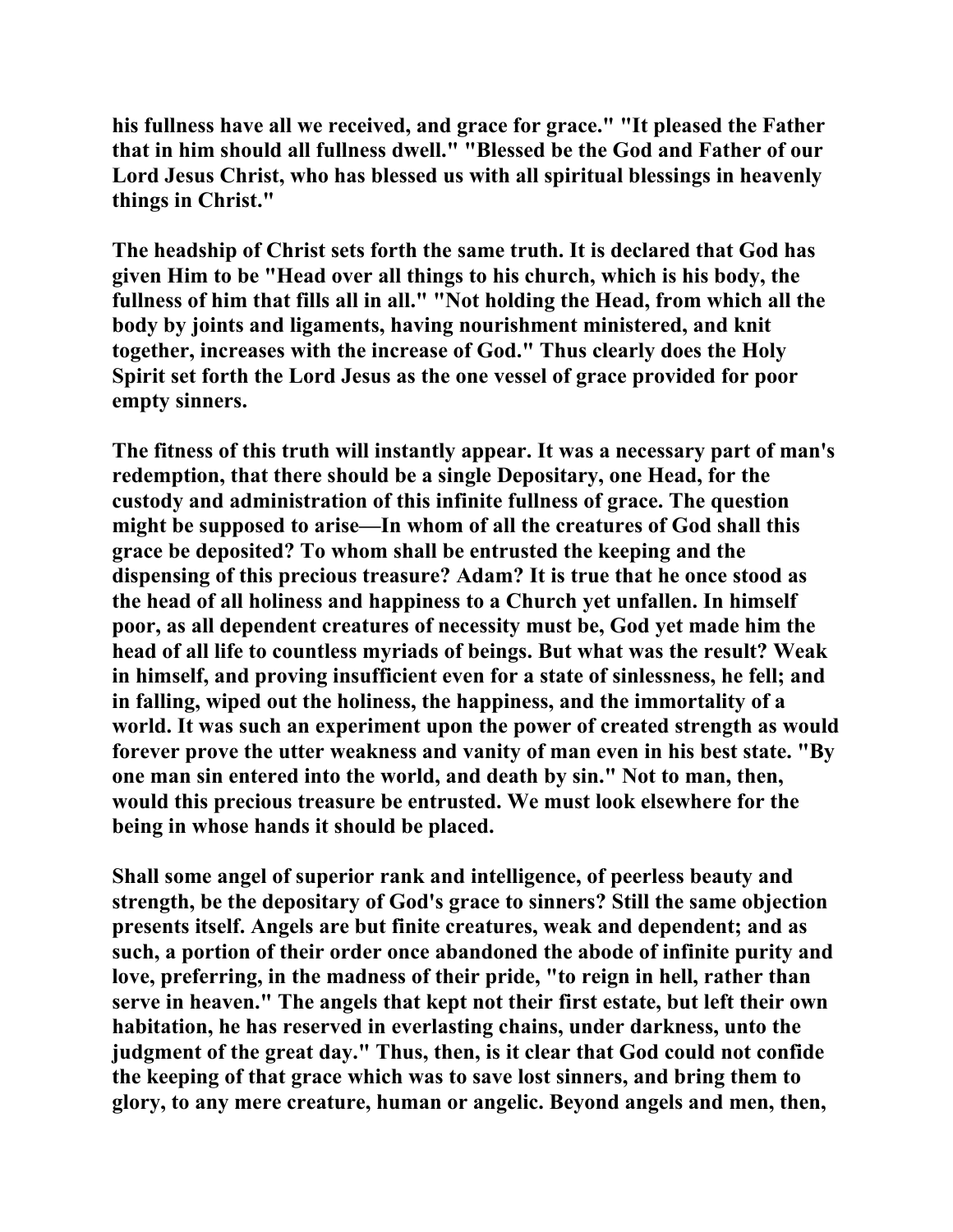**we must travel.** 

**Turning from all creatures, among whom He could not find the object for whom He searched, God 'looked within Himself,' and found it there in the person of His own, uncreated, and beloved Son, dwelling in His bosom from all eternity. Here was one in all respects fitted to be the great depositary of this Divine grace, and worthy of the high office of dispensing it in all its fullness and freeness to the necessities of lost man. Leaving the bosom of His Father, He descended to our world, took up into a union with His essential Deity the nature which He came to redeem, and thus in His complex person became the Head and the Dispenser of all grace to His "body the Church," "the fullness of Him that fills all in all."** 

**Here, then, is the vessel which Jehovah was pleased, in the covenant of grace, to constitute the Head of all salvation to His Church. The fitness and the beauty of the Lord Jesus Christ as the one Vessel of grace to the Church, are obvious. The person of our Lord was of the Father's construction. It was the sole conception of infinite wisdom, and the grandest. It would, therefore, in every respect be a work worthy of God. If upon the lowest production of His creative power God has left the imprint of His wisdom and skill, baffling the profoundest effort of man to imitate, how much more illustrious would His greatness appear in the construction of that Vessel to which He would confide alike the salvation of His Church and the vindication of His own glory! His grace was too Divine, too precious, and too holy, to be entrusted to the keeping of a mere creature.** 

**The melancholy history of created excellence was still before him, "written in letters of mourning, lamentation, and woe." "The vessel that he made of clay was marred in the hands of the potter; so he made it again another vessel, as seemed good to the potter to make it." And in these glowing words is the construction of this new and peerless Vessel of grace announced. "The word was made flesh, and dwelt among us, and we beheld his glory, the glory as of the only begotten of the father, full of grace and truth." Before this Vessel of grace, let us for a moment pause in adoring admiration of its greatness and its beauty.** 

**It is the 'great mystery of godliness.' Angels are summoned to adore it. "When he brings in the first-born into the world he says, And let all the angels of God worship him." It was the profoundest conception of God's wisdom, the master-piece of His power, and worthy of their deepest homage. Such an**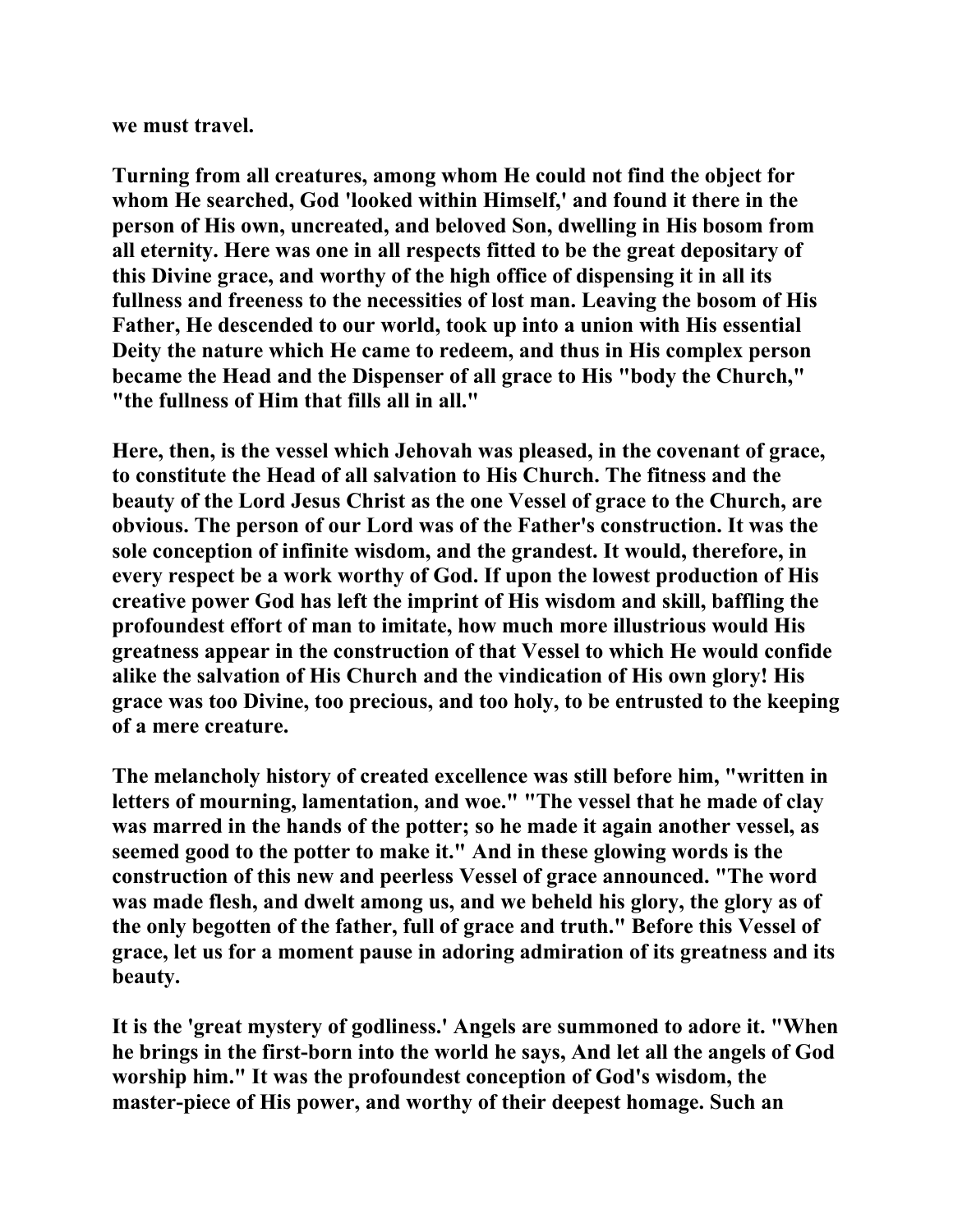**unveiling of the glory of God they had never gazed upon before. In the countless glories with which He had enriched and garnished the universe, there was not its symbol nor its type. All other wonders ceased to astonish, and all other beauty fades in comparison with this, the grandest, the peerless of all. As if fathoming the utmost depth of infinity, and collecting all its hidden treasures of wisdom and power, of grace and truth, God would seem to have concentrated and embodied, to have illustrated and displayed them in the person of His incarnate Son, "God manifest in the flesh."** 

**In this was found to consist the fitness of Immanuel, as the covenant Head of grace to the Church. The Divine and costly treasure, no longer confided to the guardianship and ministration of a weak, dependent creature, was deposited in the hands of incarnate Deity, one whom the Father knew, His 'equal,' His 'fellow,' made strong for Himself; and thus it was secured to His Church, an inexhaustible and eternal supply.** 

**But not in His Divine nature only did the fitness and beauty of our Lord, as the one Vessel of grace, appear. His human nature, so perfect, so sinless, so replenished, enriched, and sanctified with the indwelling of the Holy Spirit, conspired to render Him fairer than the children of men. But in what did the chief excellence and beauty of our Lord's humanity consist? Was it the glory of human wisdom, of worldly grandeur, of secular power? No, not in these! It was that which the world the least esteems, and the most hates, which formed the rich endowment of our Lord's inferior nature—the grace which dwelt within Him.** 

**The world conferred no dignity upon Christ, except that of its deepest ridicule, and its bitterest scorn. In His temporal estate He preferred poverty to wealth, obscurity to distinction, insult to applause, suffering to ease, a cross to a throne. So indigent and neglected was He, though every spot of earth was His, and all creatures were feeding from His hand, He had no nightly shelter, and often no 'daily bread.' How affecting to those who love the Savior, and who owe all their temporal comforts to His deprivation, and all their glory to his abasement, are expressions like these: 'Jesus was hungry;' 'Jesus said, I thirst;' 'Jesus sighed deeply in his spirit;' 'Jesus groaned within himself;' 'Jesus wept;' 'The Son of man has no where to lay his head.' The incarnate God stooped this low! But in the midst of all this poverty and humiliation, God did seem to say, "I will make Him, my Son, more glorious than angels, and fairer than the children of men. I will endow Him immeasurably with my Spirit, and I will replenish Him to the full with my grace. I will anoint Him**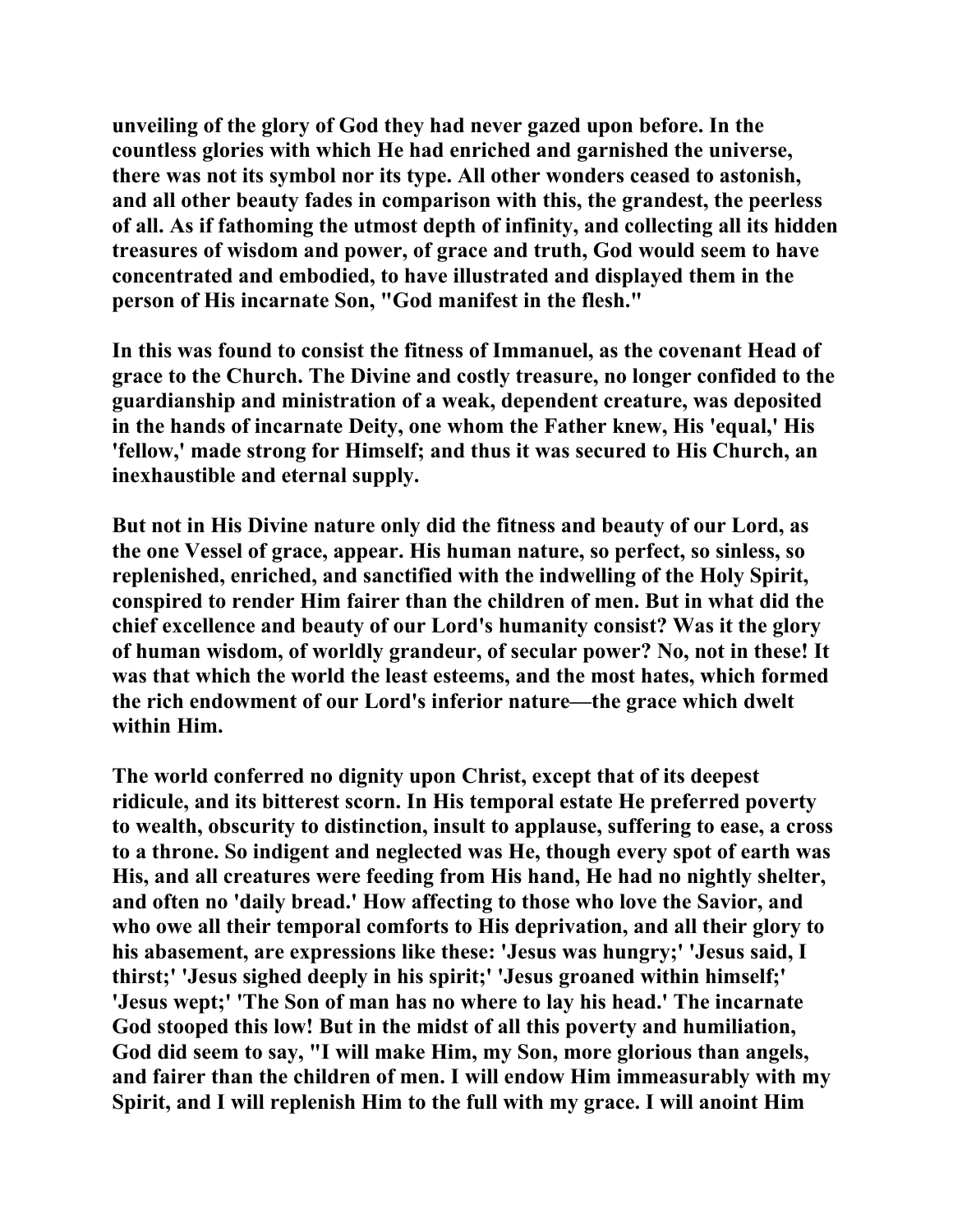**with the oil of gladness above His fellows." And when He appeared in the world, and the eye of the evangelist caught the vision, he exclaimed with wondering delight, "The glory of the only begotten of the Father, full of grace and truth!"** 

**And oh, how did all that He said and did, each word and action, betray the fullness of grace that dwelt within Him! The expressions that distilled from His lips were 'gracious words;' the truths that He taught, were the doctrines of grace; the works that He performed, were the miracles of grace; the invitations that He breathed, were the promises of grace; the blessings that He pronounced, were the gifts of grace—in a word, the blood that He shed, the righteousness that He wrought, the redemption that He accomplished, the salvation that He proclaimed, the souls that He rescued, and the kingdom that He promised, were the outgushings, the overflowings, the achievements, the triumphs, and the rewards of grace.** 

**From this contemplation of the Vessel of grace, we now turn our attention to THE GRACE ITSELF. The narrative is still our guide. The first idea suggested is, the costliness and preciousness of the grace of Jesus. That one vessel of oil, as we have before remarked, was all of temporal wealth which this poor widow possessed. It was her only and her last resource. This exhausted, she must resign her two sons to a slave's life, and then lie down and die. How precious and priceless, then, to her would be each drop of this vessel of oil! But of infinite worth and of priceless value is the grace of the Lord Jesus. Its Divine origin and character stamp its value.** 

**"The grace of God" is its designation and its nature. The redemption of man by Jesus Christ is an exhibition of God's grace which God cannot surpass. And the reason is, God cannot surpass Himself. It were a vain and profitless inquiry, whether God could have saved man by any other way more glorious to Himself. As the method which He adopted could never have suggested itself to any finite mind, to speculate, therefore, upon the possibility of another and a more august expedient, were the extreme of folly. It should be enough for me that the history of God's grace is but the history of Himself—that there is more of the Divine glory unfolded in this redemption-plan than I shall ever be able to master—though a mind developed to its utmost capacity is the faculty employed, and eternity itself the period assigned for its study.** 

**And oh how entrancing is its history! Eternally welled in the heart of infinite love, this grace struggled for its freedom, this mercy panted for an outlet. Its**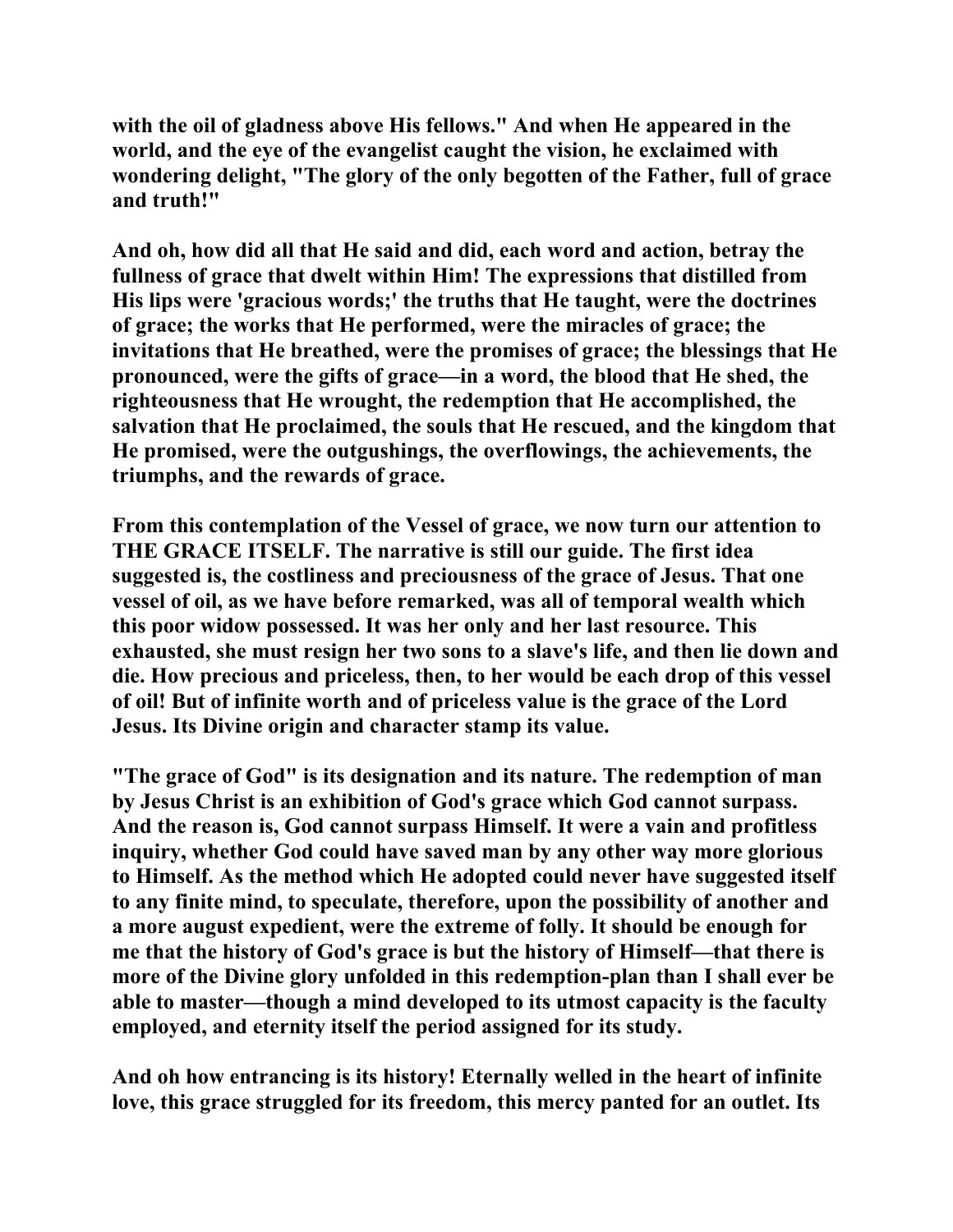**love of holiness and its reverence for justice forbade that it should obtain that freedom and seek that outlet at the expense of either. Grace must appear in alliance with truth, and mercy in harmony with holiness. God must walk upon the battlements of His love, clothed with every perfection, and each exhibited in its unshaded luster. But how shall we describe the expedient that would combine, and where shall we find the person who should exhibit them thus, in their sweetest harmony and in their richest glory? The answer is at hand. "No man has seen God at any time; the only begotten Son, who is in the bosom of the Father, he has declared him." This is the key to the infinite grace of God. "I am in the Father;" said Christ, "and the Father is in me." Glorious announcement!** 

**Collecting together all the riches of His grace, the Father places them at the disposal of His Son, and bids Him spread them out before the eyes of a fallen world. True to His covenant engagement, the eternal Son appears "made like his brethren," and announces that He has come to lift the veil, and show to us the heart of a gracious, sin-pardoning God. In declaring, that the "Father himself loves us," and that "he that had seen him," so full of grace, "had seen the Father," He affirms, but in other words, that He is a copy, a representation of the Father—that the love, the grace, the truth, the holiness, the power, the compassion, the tenderness that were exhibited in Him in such a fullness of supply, and were distributed by Him in such an affluence of expenditure, had their origin and their counterpart in God.** 

**Oh! how jealous was He of the Divine honor! He might, had He willed it, have sought and secured His own distinction and advancement, His own interest and glory, apart from His Father's. He could, had He chosen it, have erected His kingdom as a rival sovereignty, presenting Himself as the sole object of allegiance and affection, thus attracting to His government and His person the obedience and the homage of the world. But no! He had no separate interest from His Father. The heart of God throbbed in the bosom of Jesus—the perfections of God were embodied in the person of Jesus—the purpose of God was accomplished in the mission of Jesus—and the will of God was done, and the honor of God was secured, in the life and death of Jesus. "I seek not my own will, but the will of him who sent me," was a declaration emblazoned upon His every act. Anxious that the worship which they offered to His Deity, the attachment which they felt for His person, the admiration which they cherished for the beauty of His character and the splendor of His works, should not center solely in Himself, He perpetually pointed His disciples upward to the Eternal Father. It would seem that, such was His knowledge of**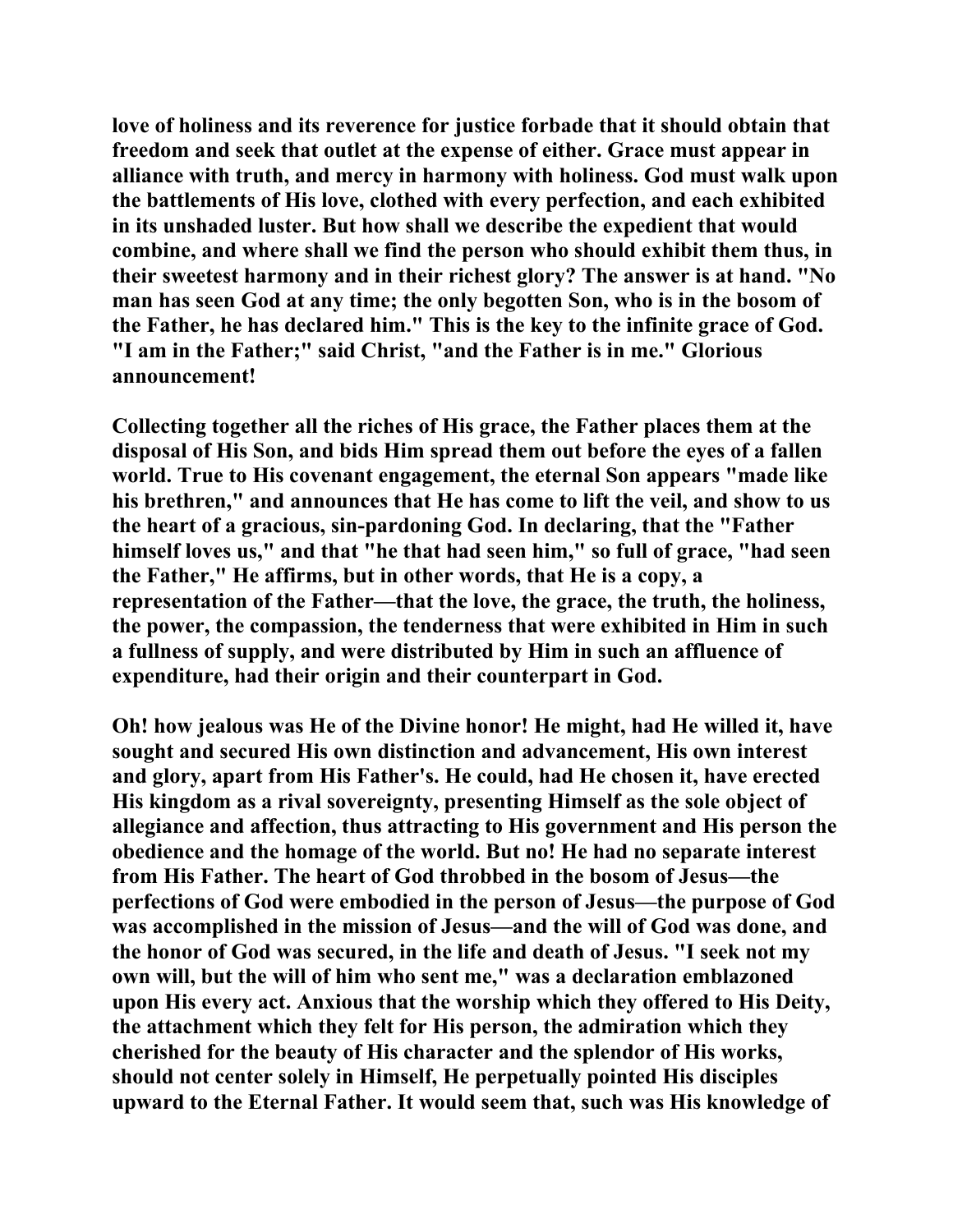**His Father's grace to sinners, such His acquaintance with His heart of love, that He could find no satisfaction in the affection, the admiration, and the homage yielded to Himself, but as that affection, admiration, and homage were shared equally by His Father. With Him it was an ever-present thought—and how could He forget it?—that the Father's grace filled to overflowing this glorious Vessel.** 

**He had just left the bosom of the Father, and this was well near the first announcement which broke in music from His lips, "God so loved the world that he gave his only begotten Son, that whoever believes in him should not perish, but have everlasting life." And as He pursued His way through the awe-struck and admiring throng, He might often be heard to exclaim, in a voice that rose in solemn majesty above their loudest plaudits, "I seek not my own glory. I honor my Father."** 

**The spiritual mind will at once perceive that our object in the preceding reflections has been to place the character of God as the "Lord God, merciful and gracious," in its own proper light. It is possible that this truth may appear to the reader as a newly-discovered planet in the firmament of revelation. It may be to him a new truth, presenting to his eye a fresh and a more kindly view of the paternal and gracious character of God. God, the original source of grace to sinners, has, perhaps, hitherto been but a timidly-received doctrine, if received at all. In the first thirstings of your newly-quickened soul, you sought and found the gentle rivulet of grace issuing from some isolated and shaded spot in your lonely path—and you "tasted that the Lord was gracious." Grateful for its refreshing, but panting for larger draughts, you followed the rivulet to the stream—and drank yet deeper of its fullness. Not satisfied with this, but longing to explore the glorious mystery of the supply, you traced the streamlet to the 'broad river,' transported with joy to find that all fullness dwelt in Jesus—and into it you plunged.** 

**But here you have rested. Enamored of the beauty, and lost in wondering delight at the "breadth, and length, and depth, and height" of this river, you have reclined upon its green and sunny bank, forgetting that this river was but the introduction to an ocean, and that that ocean was nothing less than the heart of the Father, infinitely and eternally full of grace. And little did you think, as you sipped from the rivulet, and drank from the stream, and bathed in the river of grace, that there was a depth still deeper, which, like Ezekiel's vision of the holy waters, was so deep that it "could not be passed over." "What!" exclaims some tried believer, "Is the heart of Jesus a transcript of**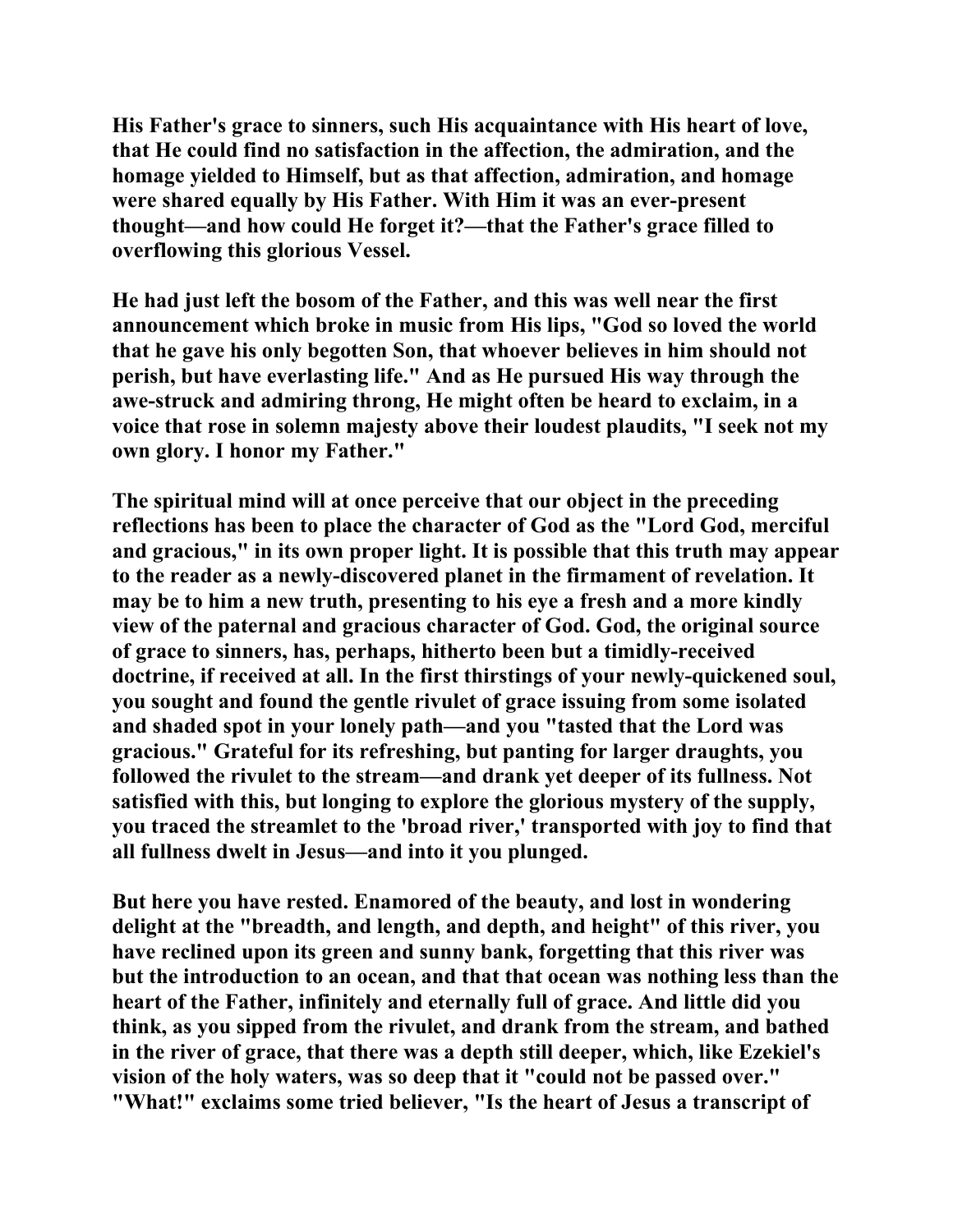**the heart of God? Is the Father as full of forgiveness, of love, of mercy, of compassion, of tenderness, as the Son? How different from all that I had conceived Him to be! I thought of God, and was troubled. His terrors made me afraid. His dealings with me have been severe. His way has been in the whirlwind and in the storm, and His path in the waters. His 'judgments' have been 'a great deep.' He has set a hedge about me that I cannot pass. He has spoken to me out of the thick cloud. He answered me by fire. He has spoiled my pleasant pictures, and filled my cup with bitter things! What! is this God all that you represent Him to be? Is He so full of grace and truth? Is He my God, my loving, reconciled Father?" Yes, even so! "It pleased the Father that in him should all fullness dwell."** 

**And who can contemplate the work of Jesus and not be convinced of the costliness and preciousness of this grace? How precious is the grace that pardons, that justifies, that adopts, that sanctifies, that comforts, the vilest who believe in Jesus! And yet all this Jesus does. He died for sinners, he receives sinners, he saves sinners to the uttermost. O precious grace, that has opened a fountain which cleanses every stain; that has provided a robe which covers every spot; that "reigns through righteousness unto eternal life" in the soul it has renewed! Reader, have you felt the power, and tasted the sweetness of this grace? If so, you will feel that no imagination can conceive its beauty, and that no words can express its preciousness. You will regard it as worthy of your warmest love and your highest praise. You will aim to live upon it constantly, to draw from it largely, and to magnify it holily.** 

**Nothing this side of glory will be so lovely in your eyes, or so dear to your heart, as the grace of Jesus. Ah yes! inestimably precious is it! There is more of God, and more of heaven, and more of holiness, and more of happiness, unfolded and experienced in one drop of this grace, than in ten thousand worlds like this. "Let others toil for wealth, and pant for glory, and plume themselves with gifts; Lord, give me Your grace; this is all my salvation, and all my desire!"** 

**Another attribute of the grace of Jesus is its sufficiency. The widow's pot of oil was strikingly illustrative of this. By the miraculous power of God it became inexhaustible. It filled every vessel. Had other empty vessels, gathered from other dwellings, and of still larger capacity, been brought, there would still have been a sufficiency for all—not one would have been removed unfilled. Onward continued to flow the oil, ceasing not to flow until there was not a vessel more. Nor were any questioned as to whom the vessels belonged, and what their size, or form, or color. It was enough that they were empty vessels,**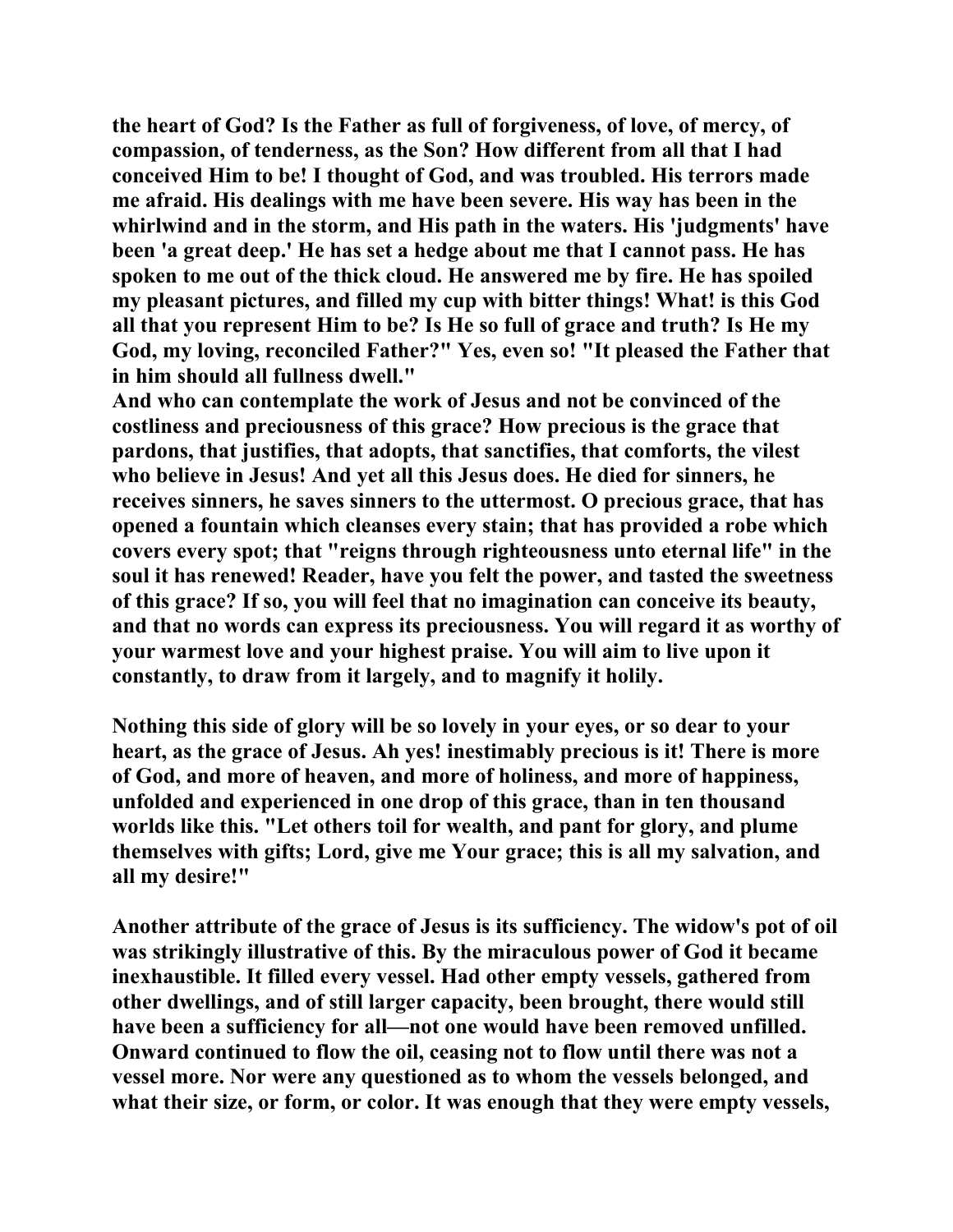**brought to be replenished from the one vessel of oil.** 

**Such, dear reader, is the grace of Jesus; Divine in its nature, infinite in its resources, it must be inexhaustible in its supply. "Of his fullness have all we received, and grace for grace;" that is, a counterpart, in measure, of the grace that is in Christ: as the paper receives the form of the type, and the wax the impression of the seal, so the softened and believing heart receives an exact counterpart of the grace that is in Jesus; "grace for grace."** 

**The word 'fullness' in this passage is sometimes employed to express the idea of abundance. "The earth is the Lord's, and the fullness thereof;" that is, the abundance of the earth is the Lord's. But in this connection it has a meaning still more impressive. It signifies not only the fullness of abundance, but the fullness of redundance. A redundant fullness, an overflowing fullness. The vessel is not only full to the brim, but it runs over, and rushes on in ten thousand streams to the utmost limit of man's necessities. Such a redundance of grace was required to bring God and the sinner together. The gulf which separated these two extremes of being was just that which separates the bottomless pit in hell from the highest throne in glory. No finite being could annihilate it. All the resources of wisdom, and power, and benevolence, of all the angels in heaven, could not bridge it. But the redundant grace that is in Christ Jesus has crossed this gulf, and God and man meet, and are reconciled in one Mediator.** 

**And now from the glorious heights of pardoning grace on which he stands, the sinner can look down upon a hell deserved, but a hell escaped. Such a redundant fullness of grace was never seen until Jesus appeared. The patriarchs and prophets saw this grace, but not as we are privileged to see it. They realized its sufficiency, but not its redundancy. The truth was revealed to them, but by degrees. The light beamed in upon their minds, but in solitary rays. The grace distilled, rather than flowed. They had the dew rather than the showers of grace.** 

**And yet it was sufficient to meet their case. When Jehovah opened this fountain of grace to two of the greatest sinners the world ever saw, and declared that "the seed of the woman should bruise the serpent's head," dim and partial as was the discovery, it was sufficient to lift them from the dark borders of despair and of hell, into the sunny region of hope and of heaven. Thus the saints of the former dispensation saw this grace, but not so clearly as we see it. They dwelt amid the shadows, we in the full blaze of glory. They**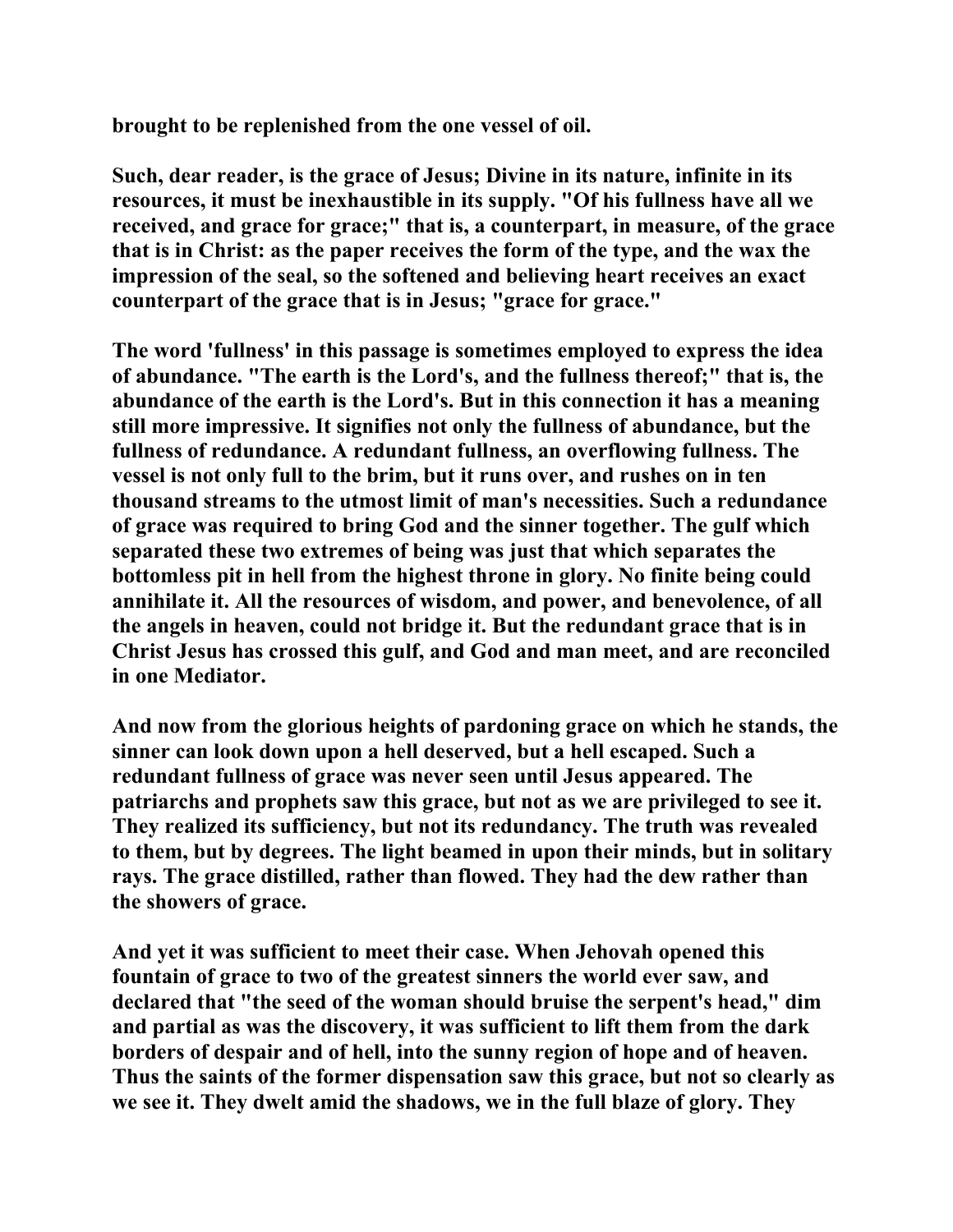**lived in the twilight of grace, but we in its meridian day. They had the law, but we have the Gospel. They had grace in the hands of Moses, but we have grace in the hands of Jesus. They were the 'children of the bondwoman,' but we are the 'children of the freewoman.' They had the 'spirit of bondage unto fear,' but we have the 'Spirit of adoption' unto love.** 

**And one passage will explain the reason of this great difference: "God, who at sundry times and in diverse ways spoke in time past unto the fathers by the prophets, has in these last days spoken unto us by his Son." 'Spoken unto us by his Son!' Behold the fullness, the redundance, the sufficiency of this grace! "The law was given by Moses, but grace and truth came by Jesus Christ." Such, reader, is he fullness of Jesus—this Divine Vessel of grace. And now, if this grace were sufficient for God—sufficient to enable Him to extend mercy to the utmost, to sinners the vilest, and yet remain strictly just, then, I ask, is it not sufficient, my reader, for you?** 

**If God, on the basis of this grace, can come forward and extend His hand of reconciliation to you, may you not with the plea of this same grace advance and extend your hand of faith to God? If there is no difficulty, or reluctance, on the part of God, why should there be on the part of man? And has God ever hesitated? Has He ever refused, on the footing of Christ's merits, to save the penitent sinner, who, having heard that the King of heaven is a merciful King, has cast himself upon that mercy, like the servants of Benhadad, with sackcloth upon their loins, and ashes upon their head—humbly suing for life? Never! It is the delight of God, as it is His glory, to prove the power and the sufficiency of His grace in Christ Jesus to save man to the uttermost extent of his guiltiness and woe.** 

**How overflowing with saving grace does the heart of God appear in these words: "Seek the Lord while he may be found, call upon him while he is near: let the wicked forsake his way, and the unrighteous man his thoughts, and let him return unto the Lord, and he will have mercy upon him; and to our God, for he will abundantly pardon." Oh! place your empty vessel beneath this overflowing Fountain of grace! and remove it not until, in its measure, it becomes the 'fullness of Him who fills all in all.'** 

**I have already remarked that when the vessels were brought at the prophet's command, no inquiries were proposed. There doubtless was a marked variety of form and capacity in these vessels—yet all alike received their supply from one and the same source. Believers in Jesus! Saints of the Most High! of**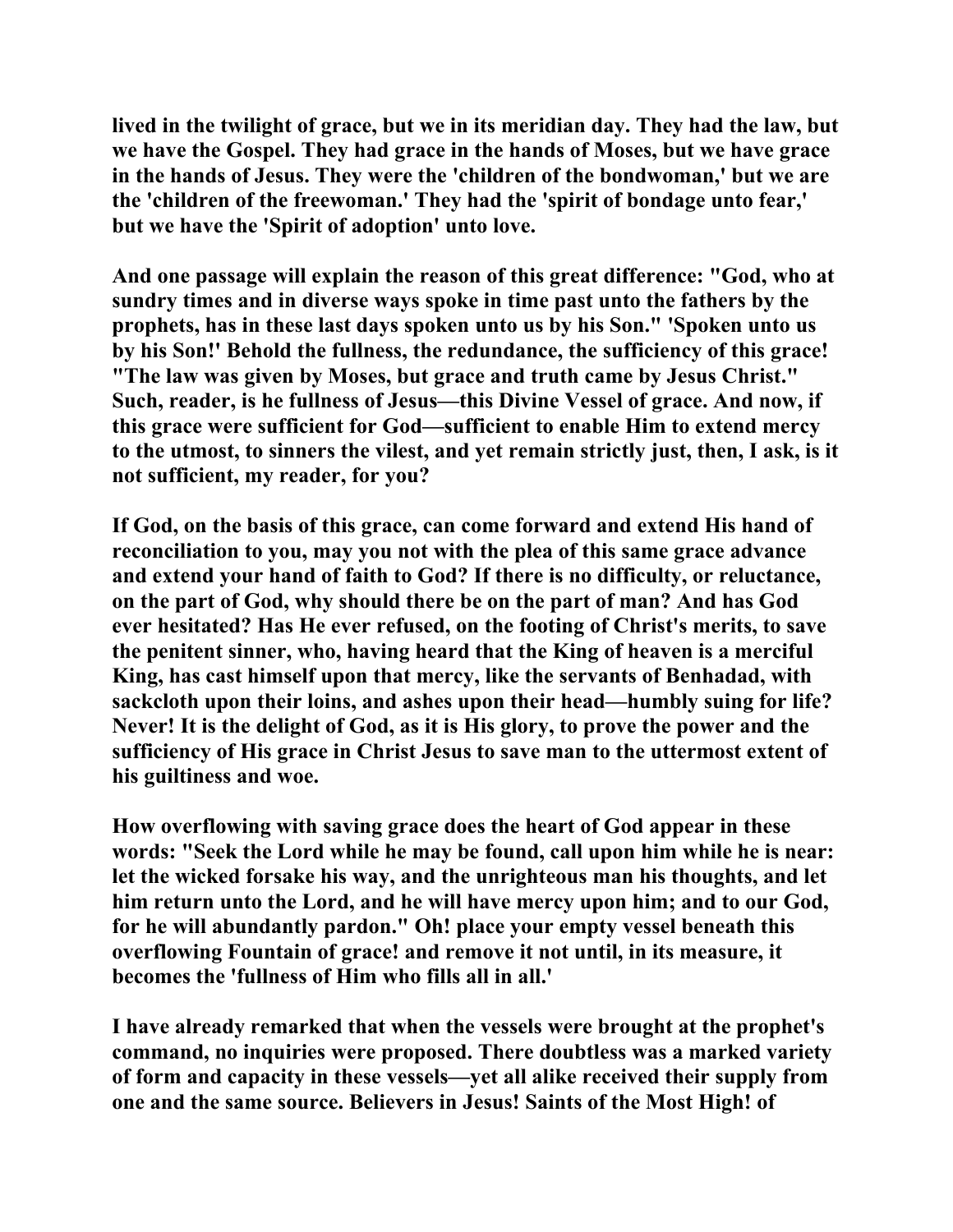**different names and sections you may be, yet, composing, as you do, but one body, and one church, "out of his fullness have all we received." We came to Jesus, some with larger and some with smaller capacity; we came—some more vile and worthless than others—we came with different degrees of knowledge, and conviction, and faith, yet Jesus received all, welcomed all, and filled all. He asked us no such questions—in what religion we had been trained? in what church we had been educated? to what family we belonged? or what was the measure of our capacity to receive?** 

**It was enough that He discerned in us His own Spirit's work—it was enough that He saw we needed Him, desired Him, looked to Him; that we felt that none but Himself could meet our case, and satisfy the thirstings of our longing hearts. He questioned not, demurred not, refused not—but, drawing us to Himself; all vile, and wretched, and poor, and empty as we were; he poured the stream of His saving grace into our souls, filling us with "joy unspeakable and full of glory."** 

**Blissful moment! Believers in Jesus! "of his fullness have all we received." All the members of the one body, all the children of the one family—Jew and Gentile, male and female, bond and free—their climate, and color, and language differing—all the chosen of God, all the given of the Father, all the purchase of the Son, all the called of the Spirit, all, in virtue of their union to Christ, equally partake of this fullness. Where, then, is the boasting of one against another? it is excluded. Where are divisions, and envyings, jealousies, heart-burnings, and separations in the family of God? let them not be once named among you, but to be disowned and deprecated, as becomes the recipients and the debtors alike of the grace of Jesus.** 

**Before passing on to our last topic, allow a word of exhortation, suggested by the importance and the preciousness of our theme. As this grace has done much for your soul, aim to do great things for the honor of this grace. Beware of shading its luster. As there are those who abuse the doctrine of grace, be it your constant endeavor to exalt the principle of grace. Deeply and everlastingly are you its debtor. Free grace has laid you under the most solemn and eternal obligation to be holy. The only thing that makes you to differ from the vilest being that pollutes the earth, or from the darkest fiend that gnaws his chains in hell, is the free grace of God. Then strive to glorify it by a life of deepening holiness. By cultivating a meek and Christlike temper, by pursuing a lowly, circumspect walk, and by laying yourself out for the happiness of man, and for the glory of God, prove, to the eternal confusion of**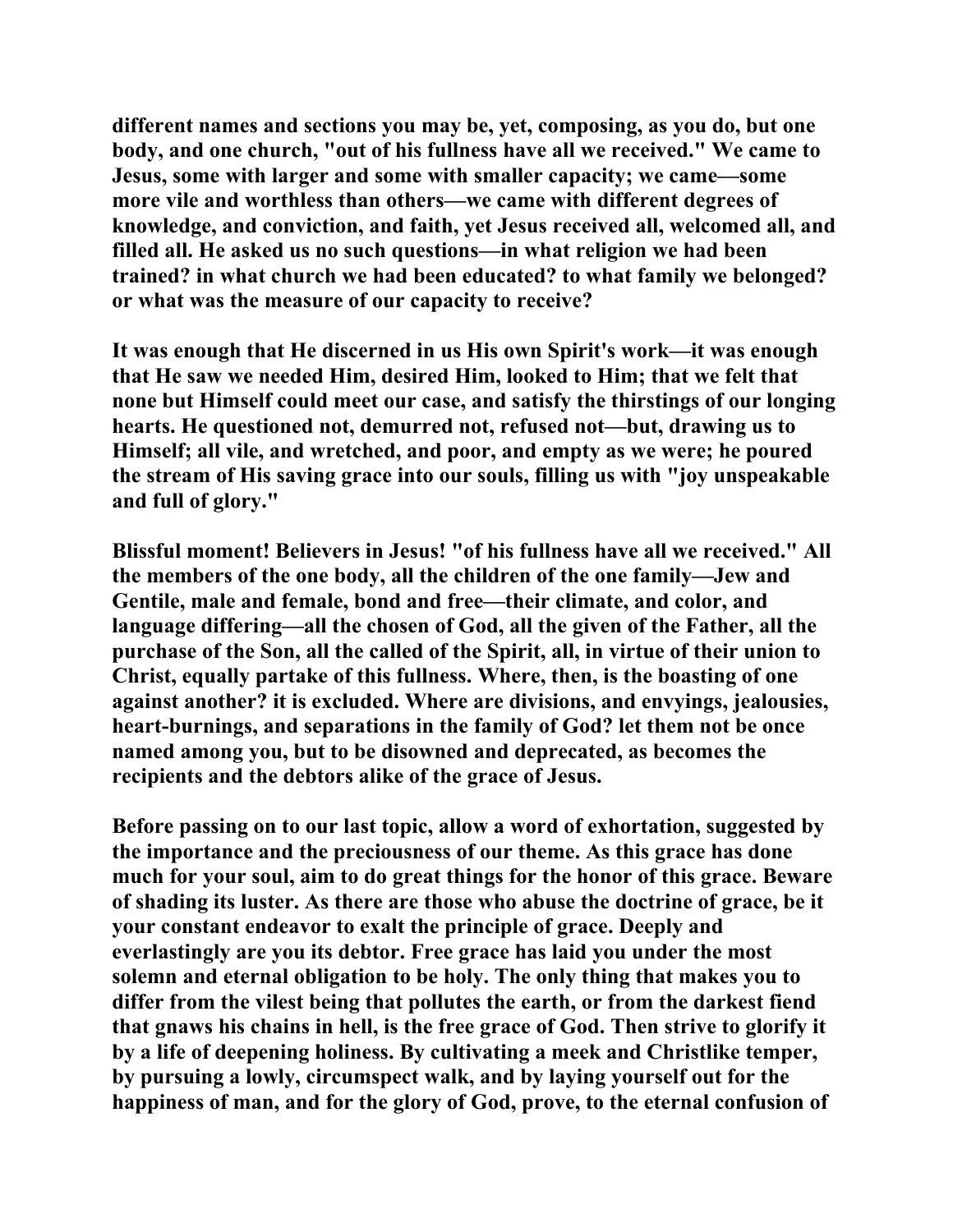**all its enemies and slanderers, that the "grace of God that brings salvation, and has appeared unto all men, teaches us that, denying ungodliness and worldly lusts, we should live soberly, righteously, and godly in this present world."** 

**Be the bold and holy champion of this grace, glorying in its principle, and practically illustrating its sanctifying power. Where others pervert it, you must vindicate it. Where others deny it, you must confess it. Where others tread it in scorn beneath their feet, you must lift it meekly up on high, as God's costliest bequest, man's richest inheritance. "And they glorified God in me."** 

**I would also caution you to beware of placing any limit whatever to the grace of Jesus. Be your circumstances what they may, remember that "God is able to make all grace abound towards you; that you, always having all sufficiency in all things, may abound to every good work." Make no allowance for sin, frame no excuses for inactivity—shrink from no cross, be disheartened by no difficulty, give place to no temptation, yield to no excessive grief, for Jesus has spoken it, and He now speaks it to you, "My grace is sufficient for you." Since, then, the grace of Jesus is illimitable, take a vessel of large capacity with you in your journeyings, to the one source of supply, that you may receive abundantly. Remember that, as a believer in the Lord Jesus, "All things are for your sake, that the abundant grace might, through the thanksgiving of many, redound to the glory of God"** 

**Let your life be a perpetual traveling to this grace. Do not be satisfied with what you have already received. Go, again and yet again, to this Divine Vessel, taking every corruption as it is developed, every sin as it is felt, every sorrow as it arises, to Jesus; remembering for your encouragement, that though you have received much, yet "he gives more grace," and is prepared to give you much more than you have yet received.** 

**Rejoice that the emptiness of the vessel is no plea against the filling of the vessel. If the Spirit of God has made you 'poor in spirit,' has wrought in you a 'hungering and a thirsting for righteousness,' betake yourself to the grace of Jesus. He does not want the full vessel, nor does the full vessel want Him. "He fills the hungry with good things, and the rich he sends empty away." He invites, He draws, He receives none but the empty. He will have all the glory of our salvation. He will magnify His grace in the creature's nothingness. Your emptiness shall eternally glorify His fullness. With the example and the**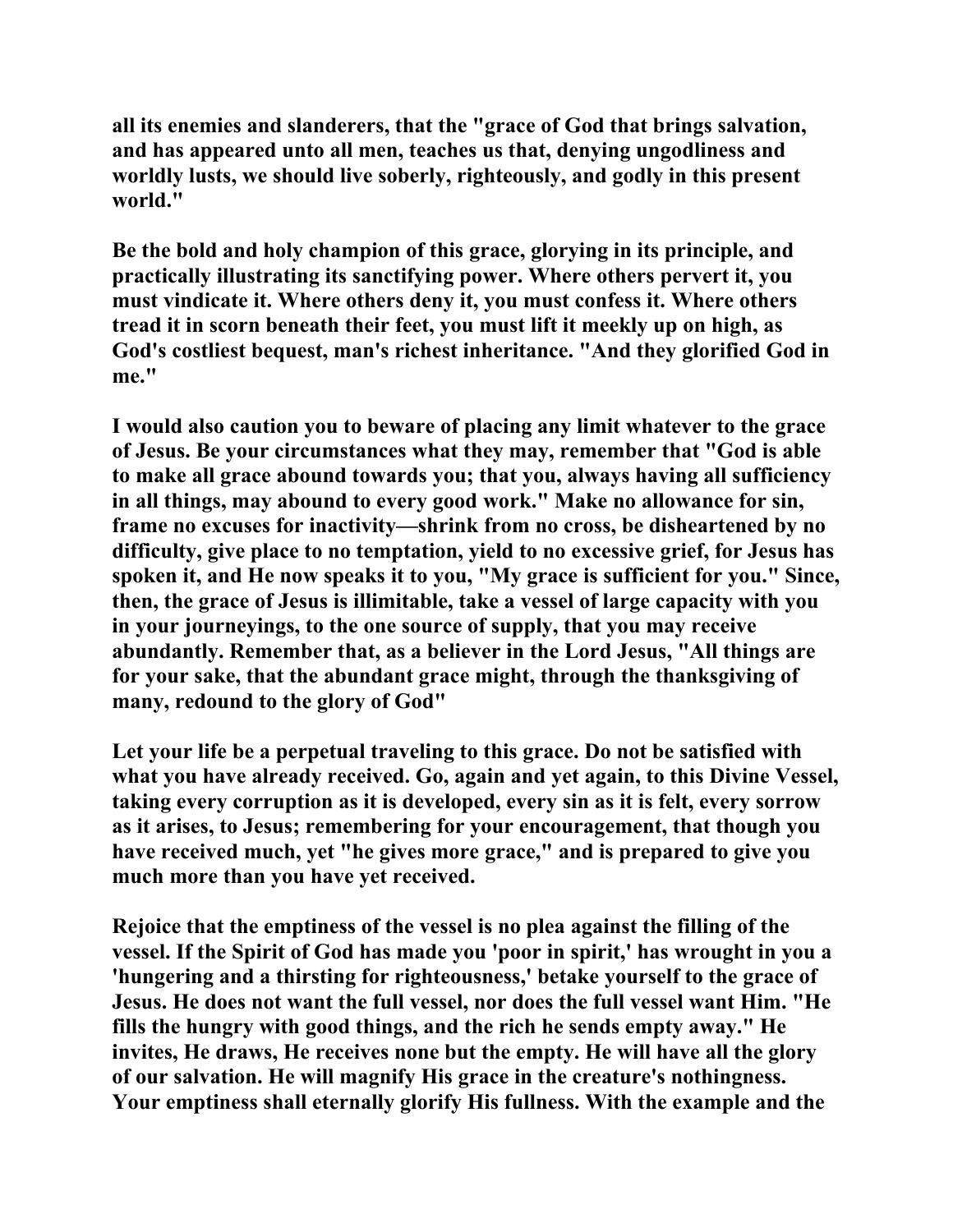**words before me of him who styled himself the I chief of sinners, I hesitate not to encourage the greatest sinner to come to Christ. "Who was before a blasphemer, and a persecutor, and injurious: but I obtained mercy. . . . And the grace of our Lord was exceeding abundant with faith and love which are in Christ Jesus. This is a faithful saying, and worthy of all acceptation, that Christ Jesus came into the world to save sinners, of whom I am chief." Truly might he exclaim, "By the grace of God I am what I am."** 

**Beware, then, I beseech you, of going to Christ for salvation in any other character than an empty sinner. Had the vessels been brought to Elisha other than empty, he would instantly have refused them, filled though they had been with ambrosia itself. Nothing should mingle with the oil. Nothing should shade the luster of the miracle. And so is it with the grace of Jesus. Brilliant genius, profound erudition, costly benevolence, and the purest ethics of natural religion, avail nothing in the matter of the soul's salvation. It is the ambrosia of which the vessel must be emptied before it comes to Christ. It must all be laid aside as constituting a plea of acceptance. The only plea admissible with Christ is, that without His grace you perish forever. "Lord, save, or I perish!"** 

**We are now conducted to our final topic. There is a day approaching when 'every vessel of mercy' being filled, THE GRACE ITSELF WILL CEASE TO FLOW; there will be no more conferring of grace, because there will be no more recipients. "And he said unto her, There is not a vessel more. And the oil stopped." Until then, this grace will go on multiplying its subjects, increasing its conquests, and augmenting the Savior's glory. Then let us task our noblest energies, and employ our best exertions, in spreading abroad through all lands the knowledge of this Redeemer, so full of grace and truth. Let the tidings spread—let the widow and the fatherless hear it—let those who are ready to perish hear it—let the most distant and the most degraded tribe of man hear it—let the slave in his chains, the African in his lair, the Hottentot in his bush, the Indian in his prairie, the Hindoo in his jungle, the Greenlander amid his snows, and the Chinese bowing in his temple—yes, let a ruined and a famishing world, with trumpet tongue, hear it—that there is for every penitent a fullness of saving grace in Christ Jesus, and that "whoever will, may come and partake of the water of life freely."** 

**Oh! why are not Christians broader awake to this God-like enterprise? Why are we not consecrating more talent and more time, more property and more personal influence, to the work of spreading abroad the knowledge of Christ? "Glories will be his diadem,**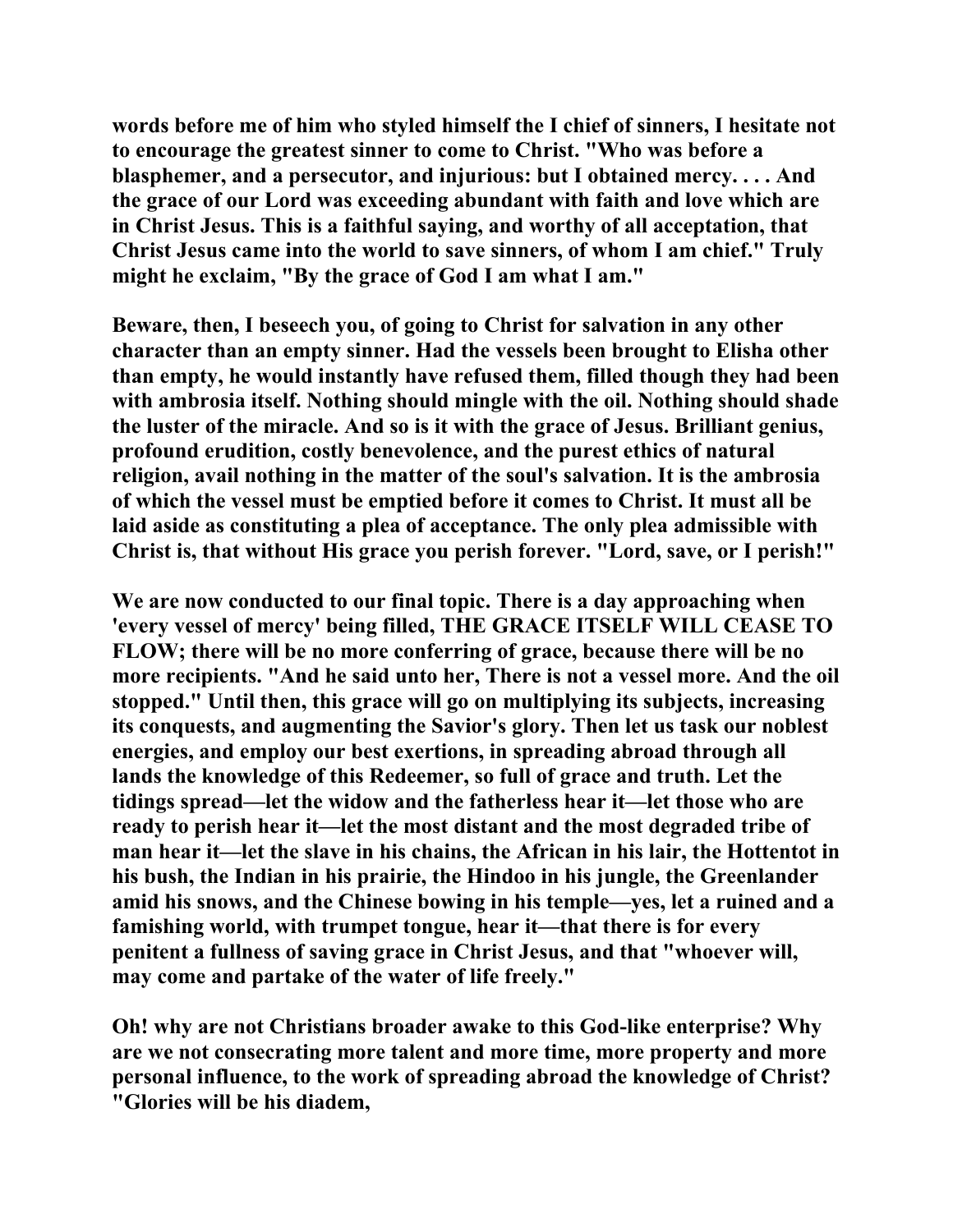**And songs of ecstasies unknown, Who forms for God one beauteous gem, To sparkle on the eternal throne."** 

**But let us for a moment transport our thoughts to the future. The future! Oh how bright it is, and full of blessing, to the "vessels of mercy prepared beforehand unto glory!" The grace ceasing on earth, is now followed by an exceeding and eternal weight of glory. He who has tasted that the Lord is gracious, shall assuredly see that the Lord is glorious! "How may we know," is often a trembling inquiry, "that our departed friends are with Jesus?" Were they partakers, in the most limited degree, of the grace of Jesus? then, their safety is beyond all doubt. The grace which they possessed was the seedling, the germ, the first-fruits of glory. The light which illumined their souls, was the twilight dawn of heaven. It was utterly impossible that that germ could die, or that that light could be extinguished. It was as imperishable and as immortal as God Himself. The weak grace battled with sin, and the feeble light struggled with darkness, but both conquered at last. There they are—standing on the sea of glass, chanting the high praises of the grace that brought them there. Yonder they are—in the Father's house, in the Savior's mansions; they conflict no more, they weep no more, they hunger and thirst no more; for He who once gave them grace, now gives them glory.** 

**"Grace is glory militant, and glory is grace triumphant; grace is glory begun, glory is grace made perfect; grace is the first degree of glory, glory is the highest degree of grace." Lift up your heads, you gracious souls! Heaven is before you, and your full redemption draws near. The Lord is at hand. His coming is near. That 'blessed hope' of the church, His 'glorious appearing,' will soon be realized, bursting upon your soul in all its blissful splendor, and then you shall be perfectly like, and forever with, the Lord.** 

## **Faith in God**

**Then Jesus said to the disciples, "Have faith in God." Mark 11:22** 

**In laying the foundation of our faith in Himself, God has made it as firm and durable as Deity itself. Had He proposed for our confidence another and an inferior object, it had been but a mockery of the necessity and the woe He sought to relieve, the most bitter and humiliating. Faith is a divine principle. The object of its trust must necessarily be Divine. It is its privilege, as its**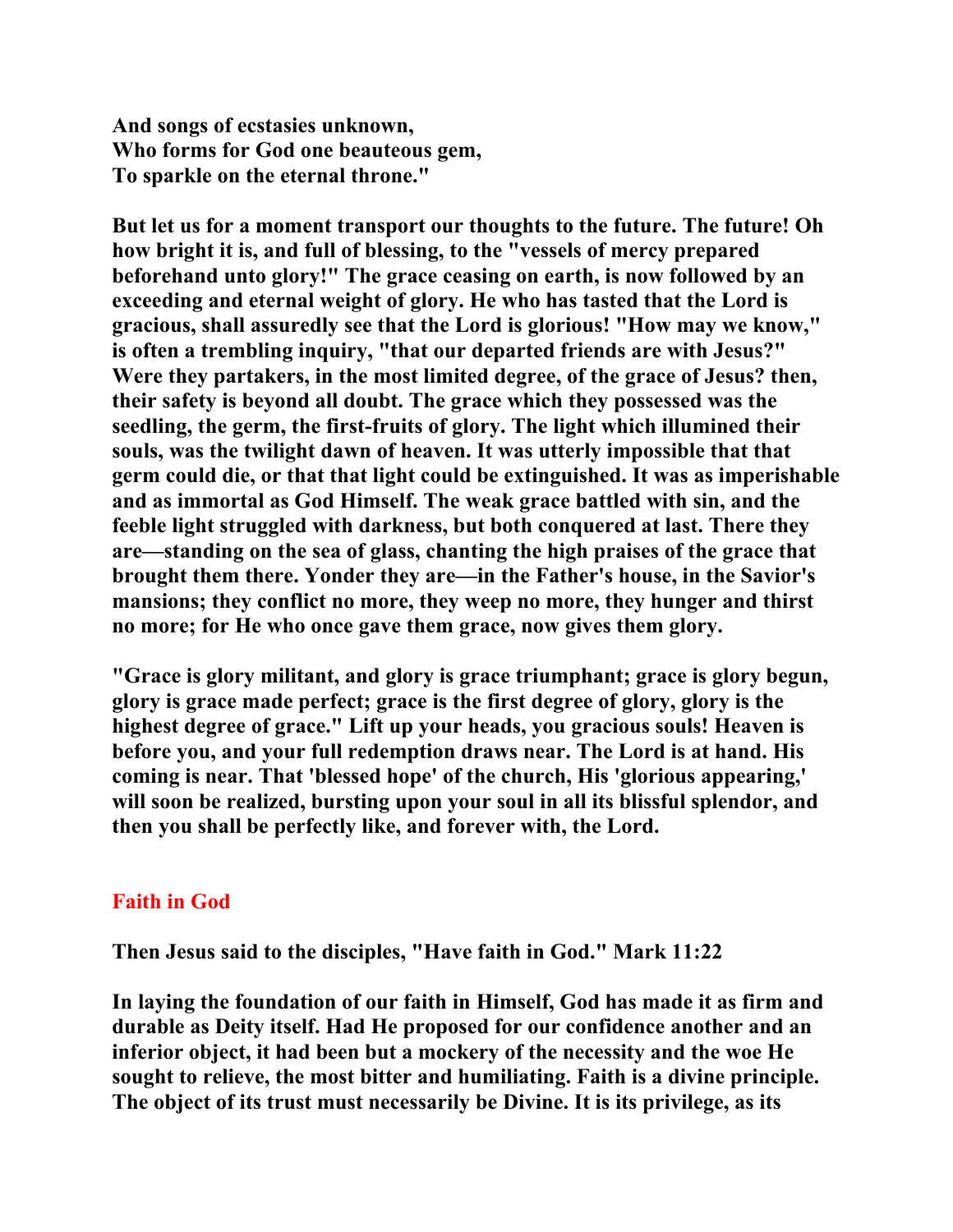**boast, that all its concerns are transacted with Deity. It deals with nothing less. It is the queen grace of the royal priesthood, its home is the king's palace, and its position is always near, and its communion is always directly and exclusively with, the King himself. Descending from God, its tendencies are ever ascending to God. It struggles upward from the lowest degree, fighting its way through a host of the fiercest and most formidable foes, until it reaches Him, its Divine and blissful object. This will account for** *the indestructibleness of the principle of real faith; springing from, it is perpetually nourished by, God.*

**The church of the Apocalypse, driven into the wilderness, and nourished there, may illustrate the life of faith. It cannot really perish. Its operations may for a season be embarrassed, its actings for a while suspended, its pulsations fluctuating and tremulous, its oppositions and its trials formidable and severe, but it cannot perish. No power can draw it entirely away from God. Voyaging to the better land, faith is the believing soul's compass. The needle points to God, its one object and center. Nothing can divert it. As you cannot destroy the magnetic principle, although you may for a while disturb the regularity of its movement by the false attraction of a foreign object, so does** *true faith defy all annihilating power.* **Its movements may for a moment be tremulous, and its pointing not always true—for example, when second causes and creature confidence interpose between it and God—but relieve it of its pressure, and remove its false attraction, and, like the magnetic needle left to its free and uncontrolled operation, it will return again to its center, and point once more to its God.** 

**And yet no exhortation does the believer more constantly need than that which has suggested the theme of the present chapter. In consequence of the many and sharp trials of faith, the temptations by which it is assailed, and the difficulties with which it has to cope, we require those inspiring words of the Savior to be ever sounding in our ears, "Have faith in God." And in what, my Christian reader, does this high exercise of the soul consist? Need I remark and yet of elementary truths we should never lose sight—that it commences with the very first principle of the Gospel, "Believe in the Lord Jesus Christ?" Our Lord embodies the same important sentiment in His remarkable words, "You believe in God, believe also in me." All professed faith in the Father, which ascribes not equal glory to the Son, is an awful delusion. Faith approaches God by Christ. Through this medium only can it behold Him. By this door only can it enter and hold audience with God. A faith, so called, that excludes the Savior, and by sequence denies the atonement, will make shipwreck of the soul whose course to eternity it proposes to steer; guided by**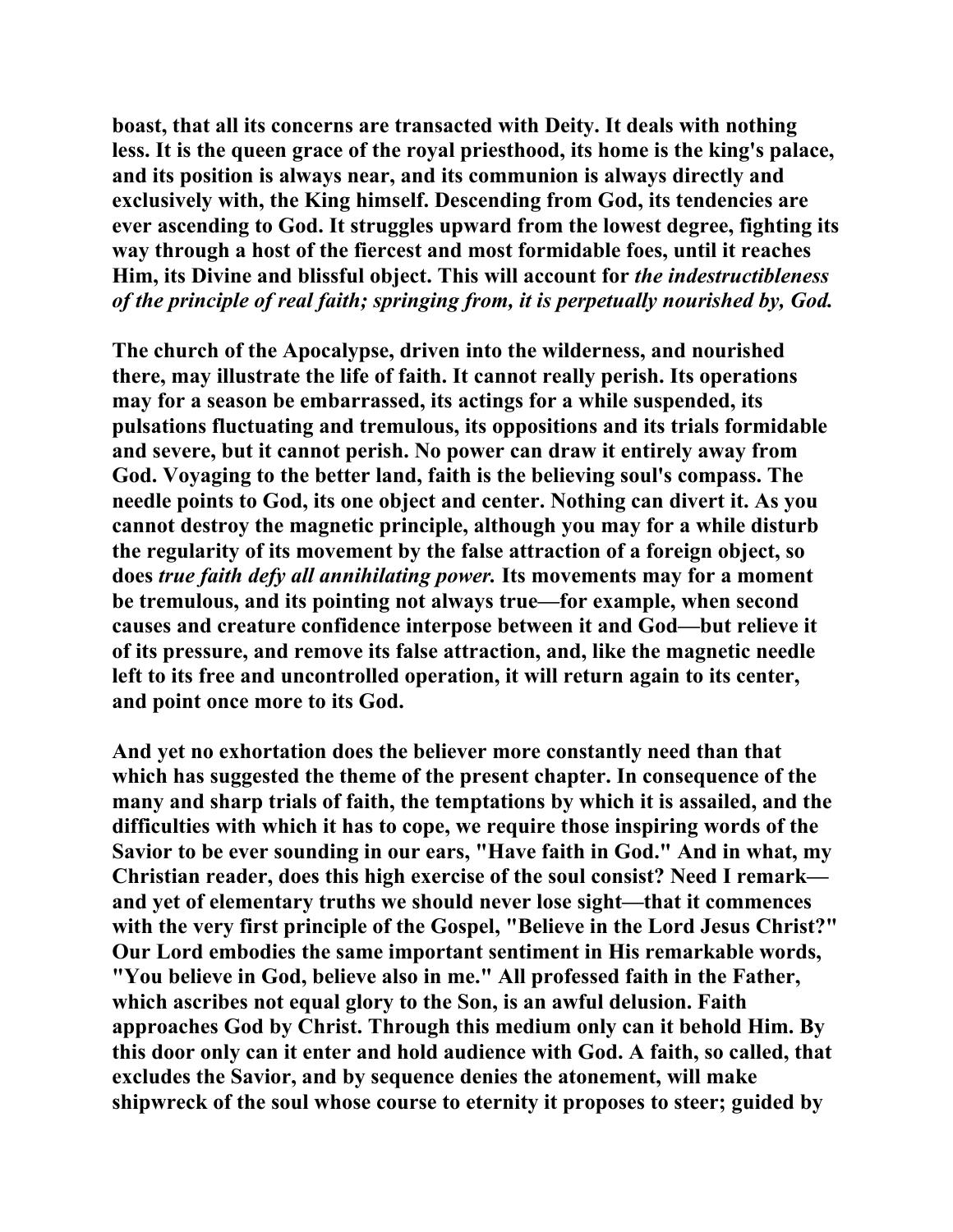**such a compass, its doom is fixed and fearful—it must eventually strand the noble vessel upon the bleak, dark shores of eternity. It never will conduct it to the haven of eternal blessedness. As a sinner, what confidence can I have in the holy Lord God apart from faith in the atoning Savior? He is so great, so holy, and so true, that I cannot, I dare not approach Him, except through the mediation of One whom He has appointed and accepted. "I think of God and am troubled." Sin makes me afraid, but when I see the sin atoning blood upon the mercy-seat, and when God sees the sin-cleansing blood upon my soul, there is agreement, there is confidence, there is peace, there is fellowship. "How can two walk together except they be agreed?" Impossible! Here, then, is the ground-work of faith in God—believing with all the heart in the Lord Jesus Christ.** 

**And now, supposing myself to be addressing a true believer in Jesus, I would endeavor to open up to his mind this—the great principle of all holiness and happiness—faith in God. Have faith in Him 'as God'. His character justifies it, His word invites it, His promises encourage it, His Son imparts it, His Spirit creates it, His blessing crowns it. How frequently in the word does God condescend to invite the exercise of faith in Himself by a declaration, and on the ground of what He is! Thus to Abraham: "And when Abram was ninetynine years old, the Lord appeared to Abram, and said unto him,** *I am the Almighty God***: walk before me, and be perfect." And again to His Church: "I am the Lord God, who brought you up out of the land of Egypt; open your mouth wide, and I will fill it."** 

**How kind and condescending in God is this mode of asking and encouraging the confidence of His people! How signally does He come down to our weakness and infirmity! What a foundation for faith to build upon does He reveal; what a field for faith to work in does He open; what amplitude, what scope, and what riches amid which it may revel! "I am God all-sufficient. Is anything too hard for me?" Faith needs and asks no more. Less than this would not meet its case; more than this it could not have. When faith feels that it has God's word for its warrant in believing, God's command for its rule in obeying, God's promise for its encouragement in suffering, and God Himself as the foundation of its confidence and the center of its rest, it becomes invulnerable, and almost omnipotent.** 

*The exact measure of our faith is the extent of our experimental knowledge of God.* **Acquaintance with God must inspire the mind with confidence in Him. The more truly we know, the more implicitly we trust in Him. It is in this way,**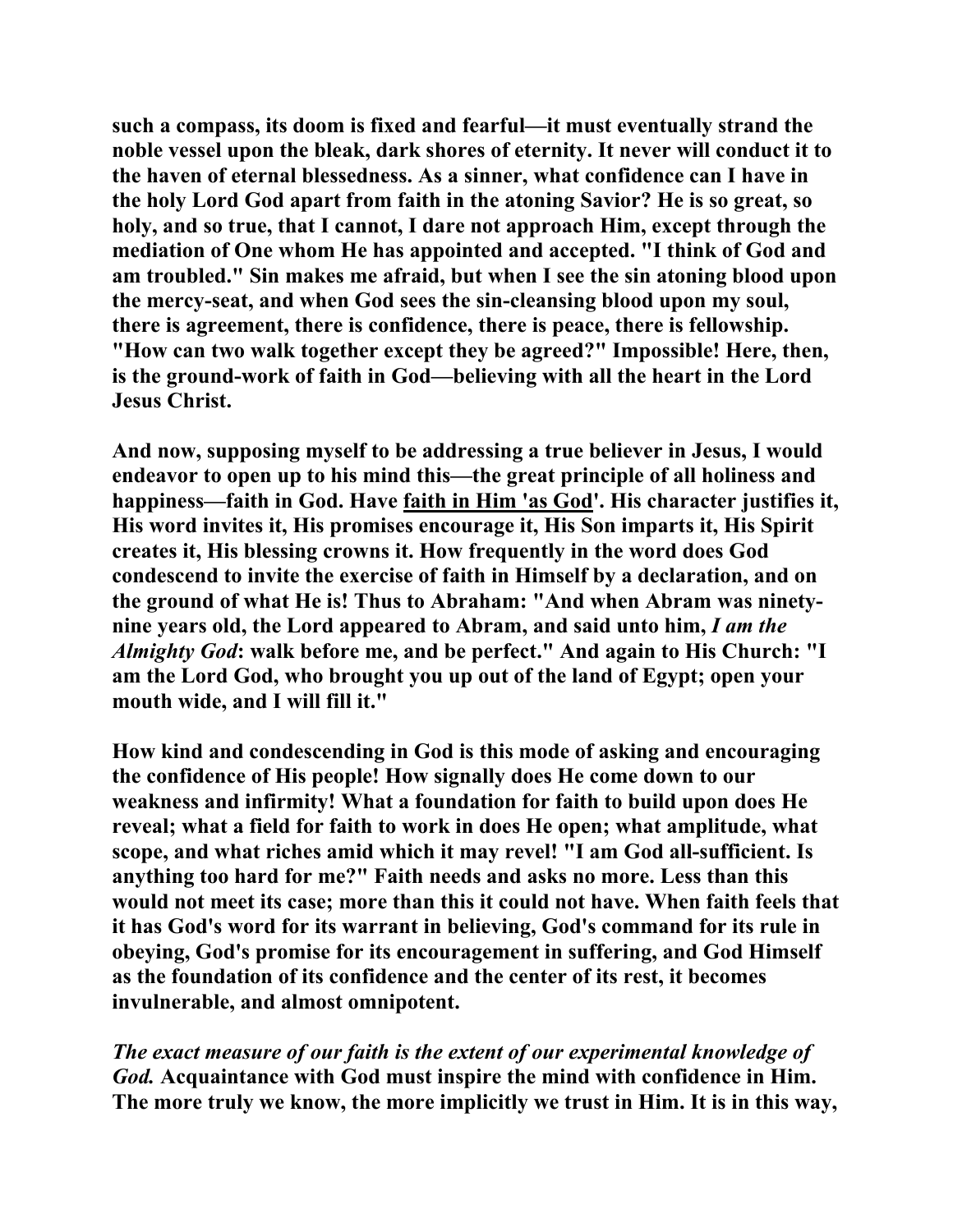**among others, that He answers the prayer of His people, "Establish your word unto your servant, who is devoted to your fear."** *God establishes the truth of His word by enlarging the believer's knowledge of Himself, and this knowledge is mainly attained through the truth.* **The word reveals God, and an experimental knowledge of God confirms the truth of the word; the one thus establishing the other. Our faith, then, if it be a real principle, must have respect to God 'as God'. "Have faith in God." Acquaint yourself now with God, and be at peace; thereby good shall come unto you." We have already hinted that** *true faith in God supposes Him reconciled in Christ.* **This is the ground-work of all holy, humble converse with God. But here we must be cautious of placing a limit, as, too many do. It is a great display of sovereign grace, that we should have peace with God. God reconciled to us in Jesus is, of all Divine and experimental truths, the greatest. Until this is experienced, we can affirm of no individual that he is safe for eternity. Yet, alas! what numbers reject this truth, and still dream on of heaven! But great as is this grace, it is not less our mercy to be advancing, on the ground of assured peace,** *to more matured attainments in universal holiness.* **We are, at best, but dull scholars in the science of spiritual arithmetic. We have imperfectly learned one of its first rules, that of adding grace to grace. "Giving all diligence," exhorts the apostle, "add to your faith virtue". Peace through the atoning blood being obtained, the movement is to be progressive, the course onward; each day, if possible, augmenting the measure of our grace, and adding to the number of the Spirit's graces.** 

**Reconciliation with God is but the starting-post in the Divine life, not the goal; it is the commencement, and not the end of our course. In other words,** *vast numbers rest in their first reception of Christ.* **They are hopefully converted, they unite themselves with a particular section of the church of God, and settle down under an attached ministry. But here they seem to abide. There is no advance, no progress, no forgetting of the things that are behind, pressing upwards to higher rounds in the glorious ladder, which a gracious Father has let down out of heaven, by which we may ascend to heaven. Content with having placed the foot upon the first step, there they remain. There is no "following on to know the Lord." And yet why has the Lord removed the burden from the shoulder, but that we might mount upward? Why has He broken the chains from our feet, but that we may go forward? Thus are we constantly forgetting that the cross is our starting-point in our race—and yet ever to be kept in view; while holiness, breathed after upon earth, and in some blessed degree attained, but perfected in heaven, is our bright and certain goal.**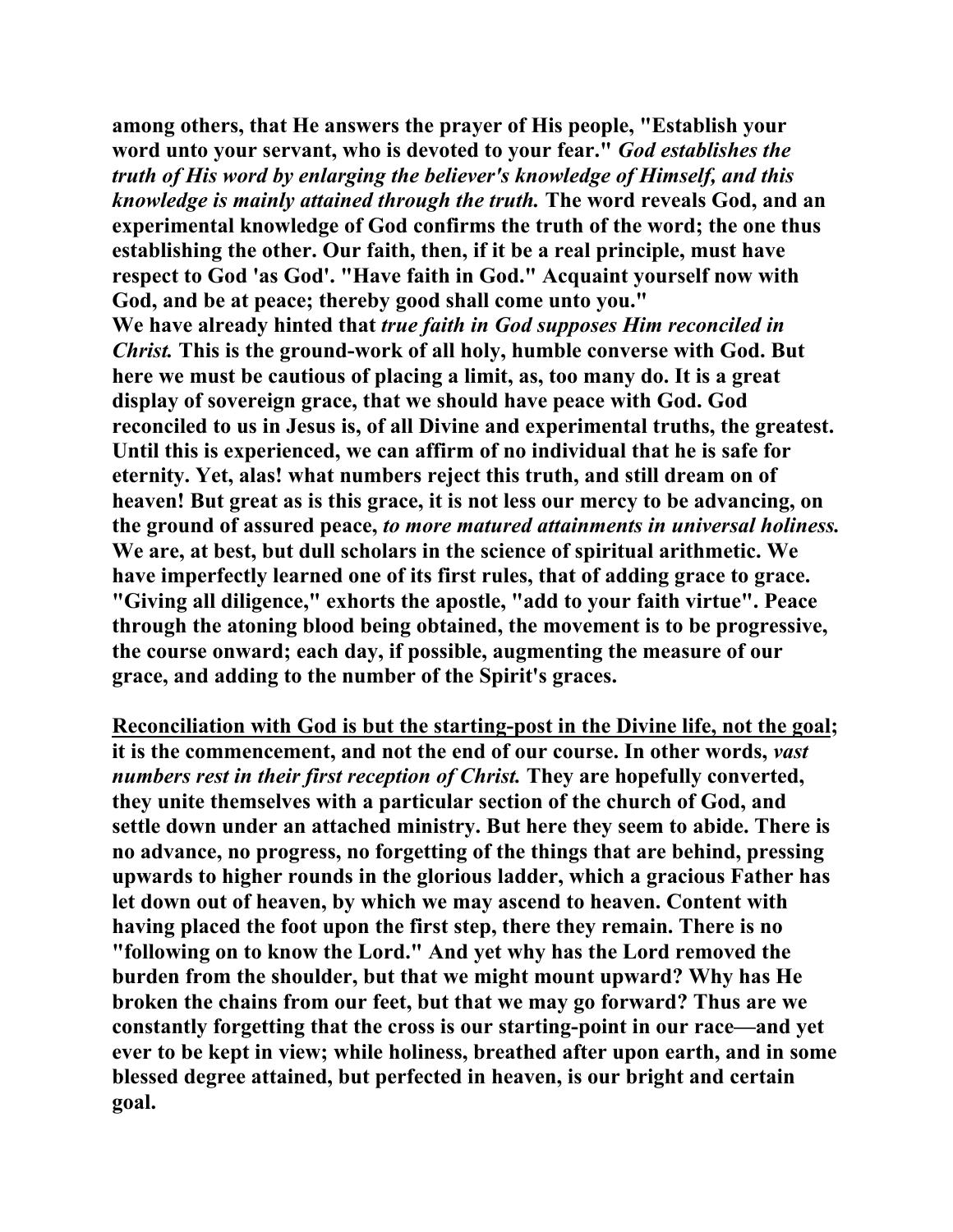**Again, the exhortation of our Lord warrants the most implicit reliance upon the 'Divine faithfulness'. To have faith in God necessarily implies faith in Him as a God of truth. Hence the security which the believer possesses, that all that God has promised, He will assuredly perform. He has made all His covenant engagements to rest upon His** *faithfulness***. With what frequency and earnestness He alludes to this! "God is not a man that he should lie, neither the son of man that he should repent: has he said, and shall he not do it? Or has he spoken, and shall he not make it good?" "I have spoken it; I will also bring it to pass; I have purposed it, I will also do it." "Nevertheless my lovingkindness will I not utterly take from him, nor allow my faithfulness to fail. My covenant will I not break, nor alter the thing that is gone out of my lips." "Once have I sworn that I will not lie unto David." "If we believe not, yet he abides faithful; he cannot deny himself."** 

**But precious as these words are, they are only Divine asseverations of the truth. Faith has something still more substantial and firm to rest upon; something even superior to the averment of the promise—even** *the faithfulness of the Divine Promiser Himself***. Here it is that faith has its stronghold***—not the word of God merely, but the God of the word.* **God must be faithful, because He is essentially true and immutable. "He cannot deny Himself." "God that cannot lie." "It is impossible for God to lie." What asseverations of any truth can be stronger? And now, O believer, have faith in God, as true to His word, and faithful to His promise. Has the Spirit, the Comforter, caused your soul to rely upon His promises, to hope in His word? Have you nothing but the naked declaration to bear you up? Stand fast to this word, for God, who cannot lie, stands by to make it good.** 

**Have faith in His faithfulness.** *In doubting Him, you cannot dishonor Him more.* **If to discredit the word of man, were an impeachment of His veracity, and that impeachment were the darkest blot that you could let fall upon His character; what must be the dishonor done to God by a poor sinful mortal, distrusting His faithfulness, and questioning His truth! But, "God is faithful." Have faith in Him as such. He is engaged to bring to perfection that which concerns you, to supply all your need, to guide your soul through the wilderness, to protect your head in the day of battle, and to guide you to ultimate victory, and rest. Oh, trust Him! It is all that He asks of you. Is it now with you a day of trouble? a time of trial? a season of pressure? Is your position perilous? Are your present circumstances embarrassed? Now is the time to trust in the Lord. "Call upon me in the day of trouble, and I will**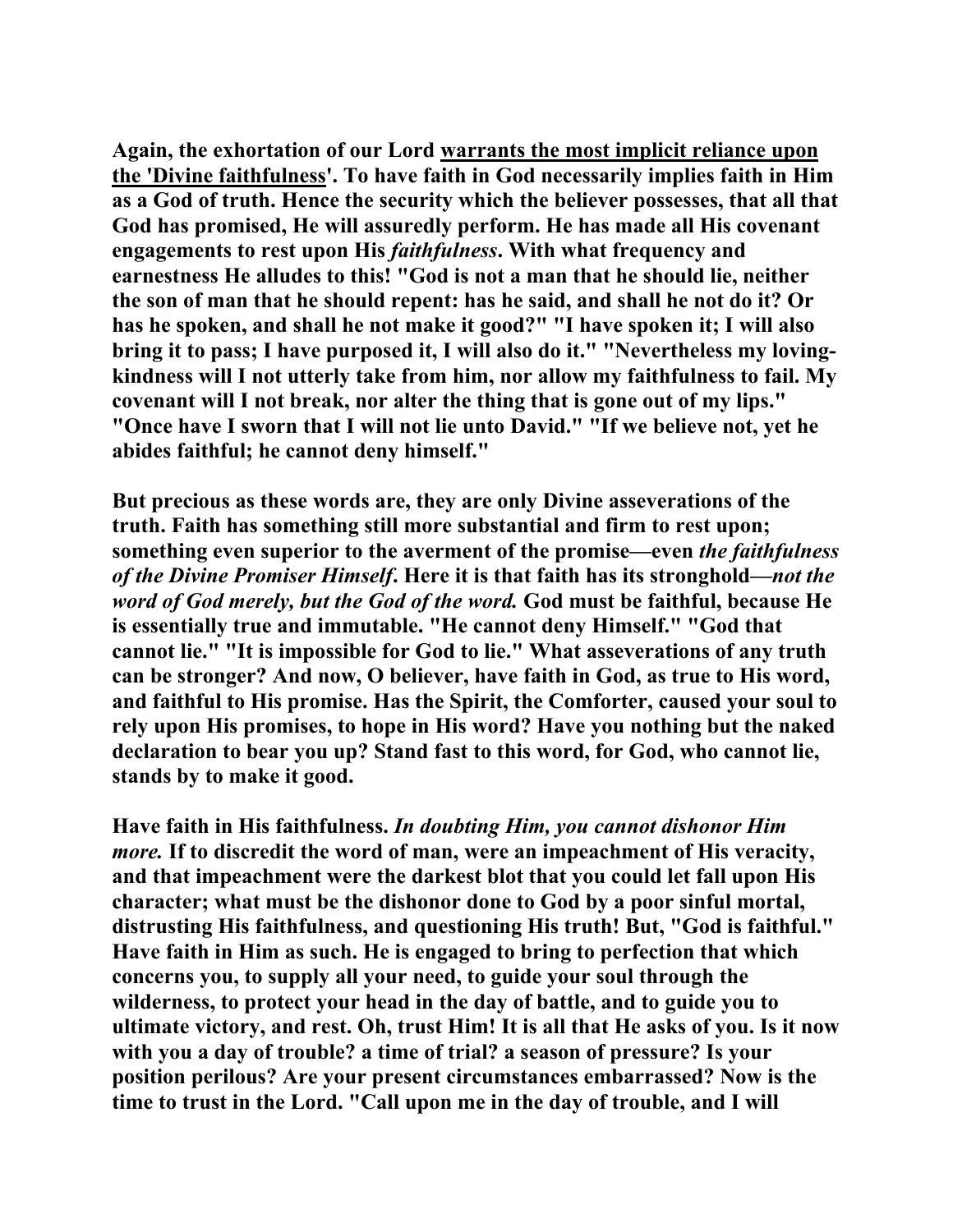**answer you, and will deliver you, and you shall glorify me."** 

**Oh if God were to speak audibly to you at this moment, methinks these would be the words that He would utter: "Have faith in my faithfulness. Have I ever been untrue to my engagements, false to my word, forgetful of my covenant, neglectful of my people? Have I been a wilderness to you? What evil have you found in me, what untruth, what wavering, what instability, what change, that you do not now trust me, in this the time of your need?" Oh let your soul be humbled that you should ever have doubted the veracity, have distrusted the faithfulness of your God. "But though we believe not, yet he abides faithful, he cannot deny himself." "A God of truth and without iniquity, just and right is he."** 

**In all His dispensations—the severest and the darkest—have faith in God. This is, perhaps, one of the greatest achievements of faith. To believe in God when He smiles, to trust in Him when conscious of His nearness, to have faith in Him when the path is flowery and pleasant, is an easy task. But to have faith in Him when He 'holds back the face of his throne, and spreads his cloud upon it;' to love Him when He frowns; to follow Him when He withdraws; to cleave to Him when He would seem to shake us off; to trust in Him when His arm is raised to slay—this is faith indeed.** 

**And yet all this the faith of God's elect can achieve. If not, of what value is it? Of what possible use to the mariner would be the compass which would only work in the day, and not in the night? which only served to steer the vessel in light winds, and not in rough winds? Faith, as we have already shown, is the believing soul's compass, guiding it as truly and as certainly to the heavenly port through the wildest tempest, as through the serenest calm.** 

**To change the figure, faith is that celestial telescope which can pierce the thickest haze or the darkest cloud, out-distancing suns and stars glowing and sparkling in the far distance. It can discern God's smile under a frown; it can read His name to be 'love' beneath the dark dispensation; it can behold the Sun of Righteousness beaming through the interstices of the gloomy clouds; and now and then it can catch a glimpse of the harbor itself, and the towering turrets and golden spires of the 'new Jerusalem' glittering in the distance. Oh it is a wonderful grace, the precious faith of God's elect!** 

**Is God dealing with you now in a way of deep trial, of dark providence, mysterious to your mind, and painful to your heart? Is He even chastening**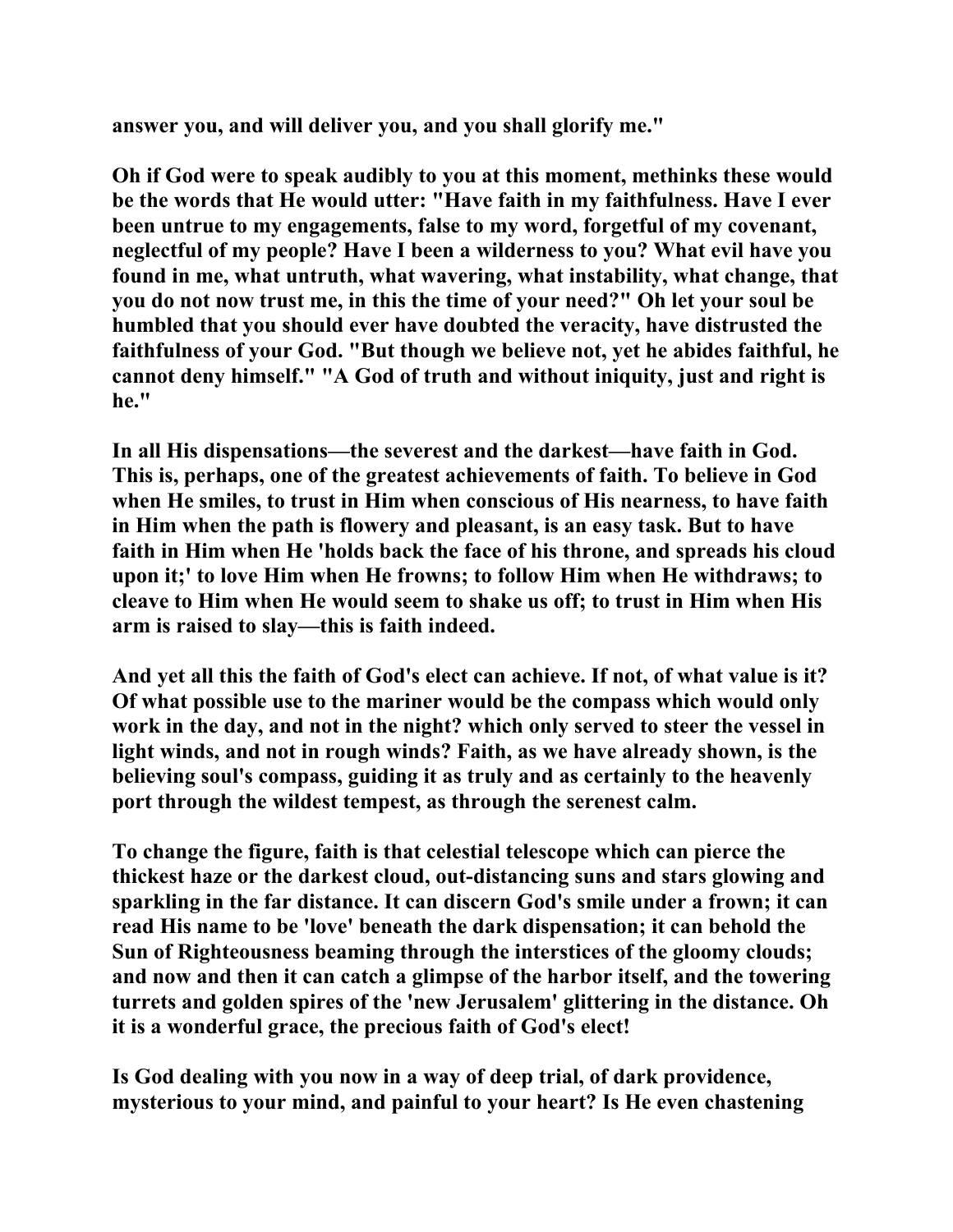**you for your backslidings, correcting you for your sins? Still "have faith in God." Sensible appearances, second causes, cannot in the least degree affect the ground of your faith, which, as we have shown, is God Himself—His immutable nature, His unchangeable love, His eternal purpose, His everlasting covenant, His own Divine and glorious perfections. Believe that you are in His heart, and that your interests are in His hands. Have faith in**  *His wisdom to guide, in His love to direct, in His power to sustain, in His faithfulness to fulfil every promise* **that now relates to your best welfare and happiness.** 

**Only believe in God that all things in His disposal of you, in His transactions with you, are working together for your present and eternal good. All that He expects and requires of you now, is to have faith in Him. The cloud may be dark, the sea tempestuous, but God is in the cloud, and "the Lord sits upon the flood." Even now it is the privilege of your faith to exclaim, "My soul, hope in God. He is my God, I will trust in him and not be afraid." Oh, what inspiring words are these—"hope in God!" I hesitate not to say, my reader, you may hope in God. Though your case may seem desperate, to your eye cheerless and hopeless, not merely too intricate for man, but too unworthy for God, yet you may hope in God. Take your case to Him, hoping against hope, and believing in unbelief. Will He close His heart against you? Never! Will He repel you when you fly to Him? Never! It is not in the heart of God, no, nor is it in His power, to do so. Take hold of His strength—I speak it humbly, reverentially—and you have** *overcome God***. You disarm Him of the instrument and of the power to punish you; you have laid your hand of faith upon the strength of His love, and have made peace with Him. You cannot cherish a hope too glowing, nor exercise a faith too implicit in God; hopeless, cheerless, and extreme as your case may seem to be. Impossible! God never appears so like Himself as in the season of the believer's darkness and suffering. At the very moment in which He sees the least of God, God appears the most what He is. The tenderest unfoldings of His heart are in sorrow, the brightest exhibitions of His character are in darkness, and the most glorious displays of His wisdom, power, and grace are seen looming through the mist.** 

**Have faith in God, as the answerer of prayer. "This is the confidence that we have in him," says the apostle, "that if we ask anything according to his will, he hears us; and if we know that he hears us, whatever we ask, we know that we have the petitions that we desired of him." And what is the true prayer which the believing soul breathes, which Jesus presents, and which God answers?—is it not the prayer of faith?** *Unbelieving prayer is powerless with*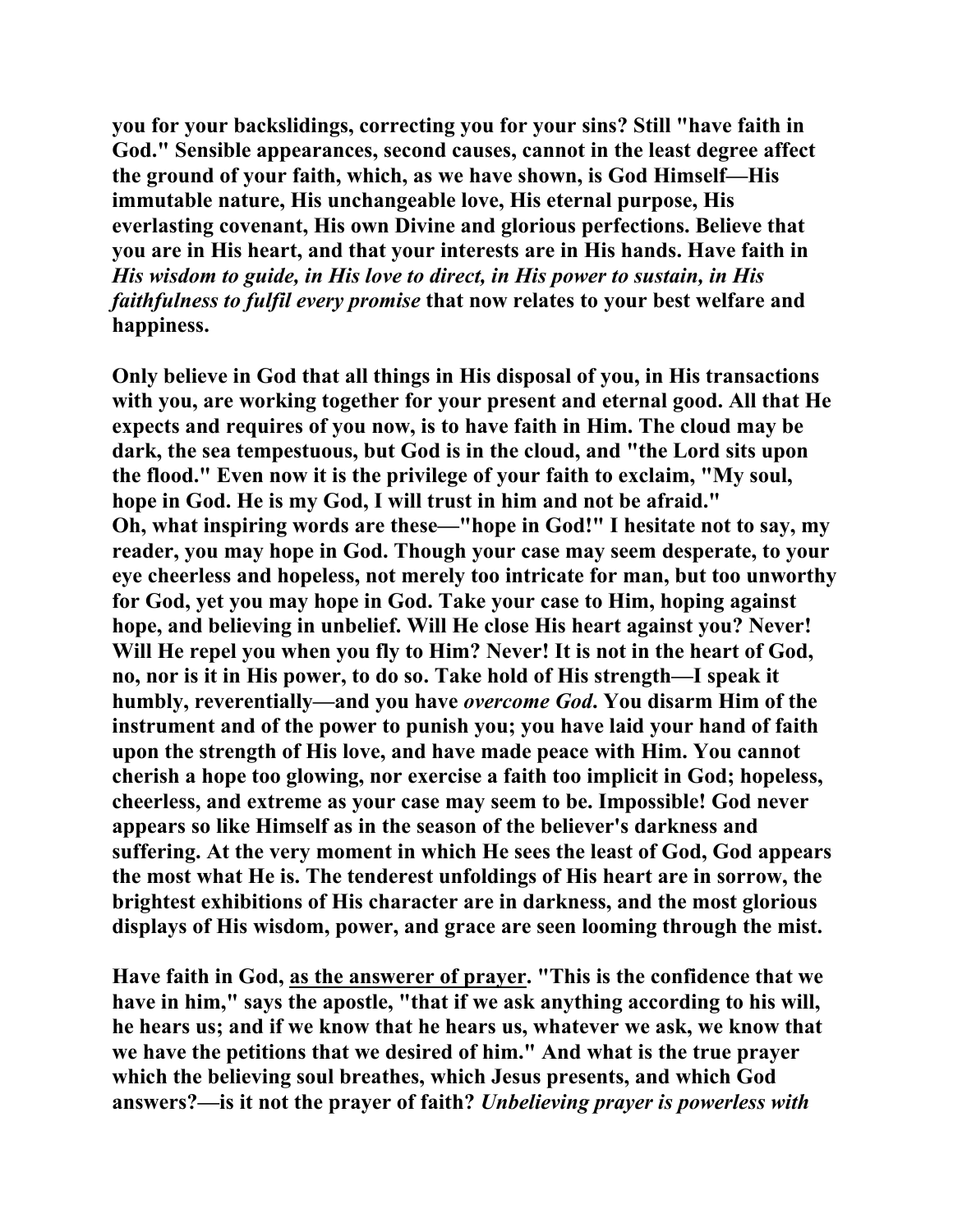*God.* **It prevails not. It is as the discharge of the rifle uncharged with the bullet—there is the transient flash, but there is no execution. Such is prayer without faith.**

*But believing prayer is prevailing, successful prayer.* **It assails the kingdom of heaven with holy violence, and carries it as by storm. It believes that God has both the heart and the arm; both the love that moves Him, and the power that enables Him, to do all and to grant all that His pleading child requests of Him. We may mention a few of the attributes of believing prayer. It is real prayer, because it is the expression of need. It springs from a felt necessity of the mercy which it craves. It is sincere prayer, welling up from a soul schooled in the knowledge of its deep poverty and need.** 

**Oh, how much passes for real prayer which is not prayer! It is not the breathing of the soul, nor the language of the heart, nor the expression of need. There is in it no true approach to God, no thirsting for Christ, no desire for holiness. Were God to bestow the things which had been so thoughtlessly and heartlessly asked, the individual would be taken by surprise.** 

**The prayer of faith is importunate and persevering. It will not take a refusal. It will not be put off with a denial. Thus Jacob wrestled with the Angel of the covenant until he prevailed—"I will not let you go until you bless me." Thus the woman of Canaan would not release the Savior from her hold until He had granted her suit—"If I am a dog, satisfy me with the crumbs." And thus, too, the man who besieged the house of his friend at midnight for bread, and did not leave until he obtained it; and the oppressed widow, who sought justice at the hands of the unrighteous and reluctant judge until he righted her, illustrate the nature of that prayer; even earnest, persevering prayer, which prevails with God, and obtains the blessing.** 

**Believing prayer is humble. How low in the dust the truly importunate suppliant lies before God! There is nothing of bold ruffianism, of unholy freedom, in the cases of earnest prayer which we have cited. There is no irreverence of manner, nor familiarity of speech, nor rushing into God's holy presence as if He were an equal; but rather that awful consciousness of the Divine presence, that profound spirit of self-abasement, which seems to say, "How dreadful is this place!" "Behold, I am vile; what shall I answer you? I will lay my hand upon my mouth." Oh, how low is the heart from where arises the incense of believing prayer! How utterly unworthy it feels of the least of all the Lord's mercies; how unfit to be a channel of grace to others;**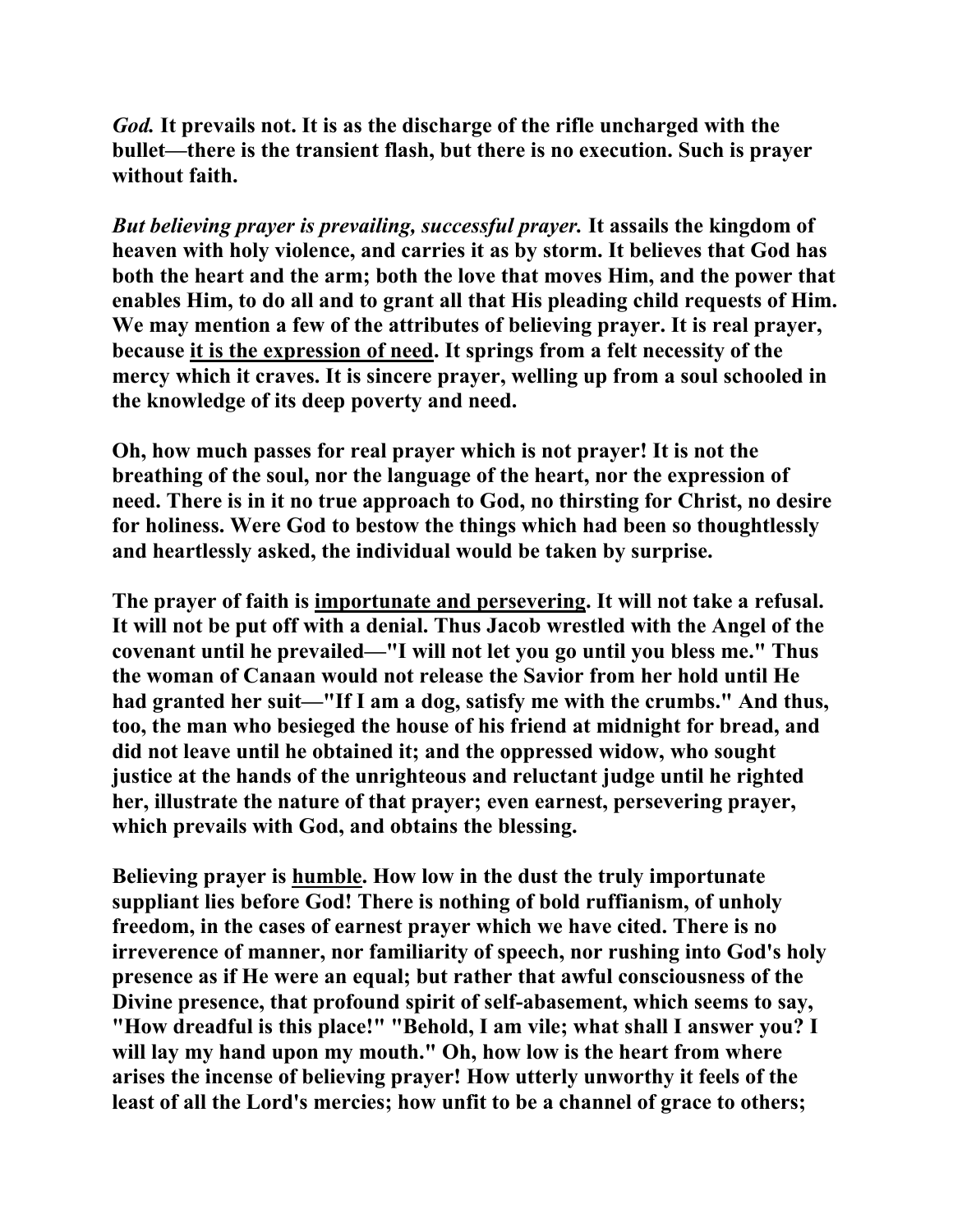**and with what trembling it lies prostrate upon the spot where God, the Triune God, is passing by! "Do not be rash with your mouth, and let not your heart be hasty to utter anything before God: for God is in heaven, and you upon earth: therefore let your words be few."** 

**Submission is another attribute of the prayer of faith. Its utmost range of request is bounded, and its deepest fervor of spirit is chastened, by** *submission to the Divine will.* **It presumes neither to dictate to God, nor to counsel Him. It leaves the mode of answering its petitions—the time, the place, the way—with God. Trained, perhaps, in the school of bitter disappointment,** *it has learned to see as much love in God's heart in withholding as in granting its requests, as much wisdom in delaying as in promptly bestowing the blessing.* **And seeing that**  *delays* **in prayer are not** *denials* **of prayer, he that believes makes not haste to anticipate the Divine mind, or to antedate the Divine blessing. "Your will, not mine, be done," ever breathes from the praying lip of faith.** 

**Yet another, and the crowning attribute of believing prayer, is that it is presented in the name of Jesus. As it is life from God through Christ, so through Christ it is life breathed back again to God. It approaches the Divine Majesty by the 'new and the living way,' its mighty argument, and its one prevailing plea—the atoning blood of Jesus. This is the ground of its boldness, this the reason of its nearness, and this the secret of its power and success. "Whatever you shall ask in my name," observes Christ, "that will I do, that the Father may be glorified in the Son."** 

**Such, my reader, are some of the features of the prayer of faith. Are you not prepared to exclaim, "What a glorious privilege, then, is prayer!" Ah, yes! and you may add, "What mighty power, too, it possesses!"** *The power of a holy wrestler with God approaches the nearest to an act of omnipotence of any display of finite might whatever.* **Angelic mightiness must be weakness itself in comparison. What eloquence in that one word 'Father,' lisped in believing prayer! Demosthenes and Cicero, consumed in the blaze and conflagration of their own eloquence, never surpassed, no, never equaled it. It is breathed and heaven's door expands; it is uttered again—and the heart of God flies open.** *With such a key in the hands of faith which may at any moment unlock the treasury of God, as prayer***, why do we not oftener use it? Oh that the Spirit of God might stir us up to more earnest prayer! teaching us to enshrine everything, to envelope everything, to pervade and saturate everything in the heart and with the spirit of humble, importunate, believing prayer. Oh what real gainers should we be, did we, "in everything by prayer and supplication**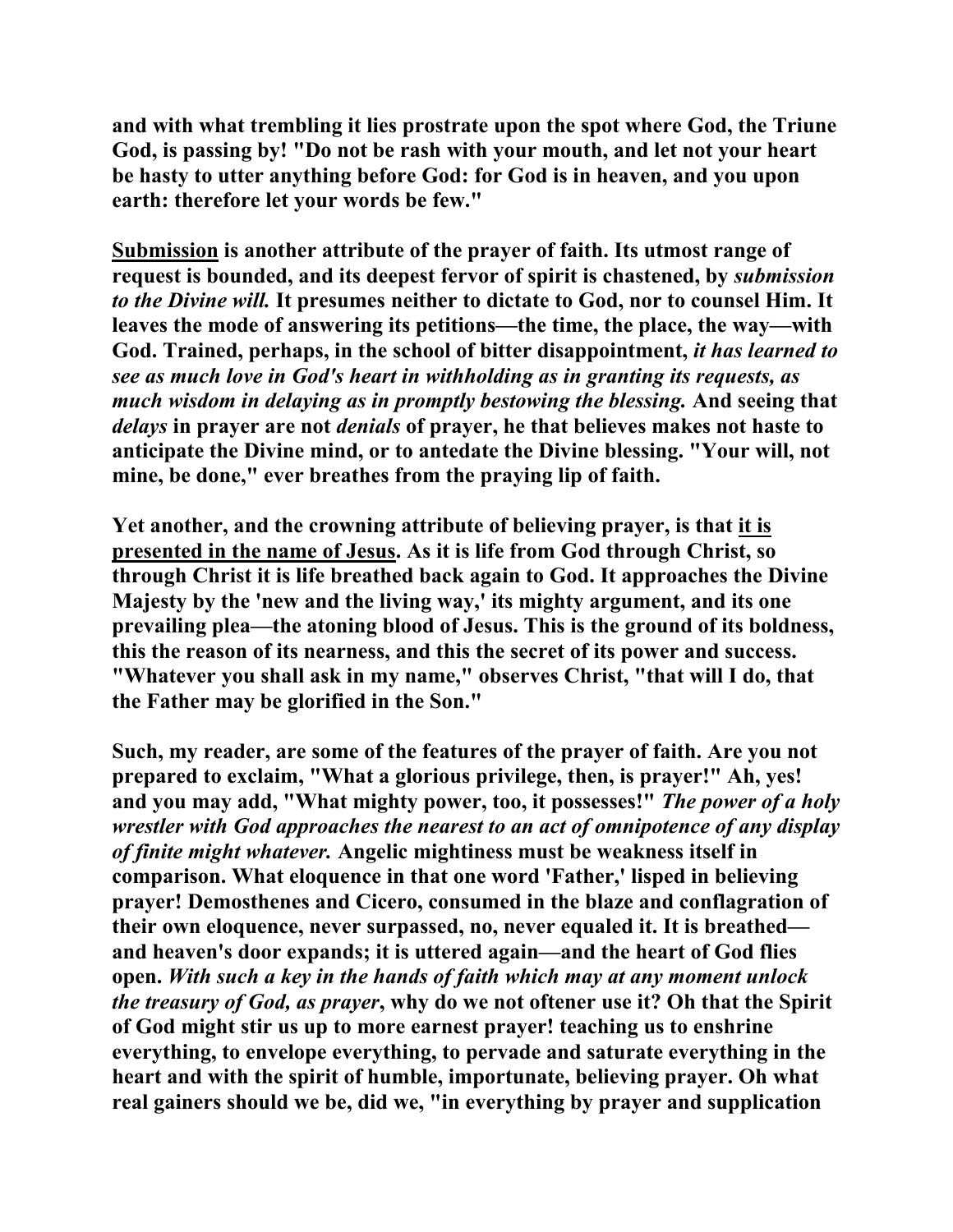**with thanksgiving, let our requests be made known unto God!" "For what nation is there so great, who has God so near unto them, as the Lord our God is in all things that we call upon him for?"** 

**In a word, my Christian reader, "have faith in God" at all times and in all things. This is the utmost that He asks at your hands. No unreasonable, or impossible requirement. Would Jesus have limited you to this single duty, making your whole happiness for both worlds dependent upon it, were it so? Never! Relinquishing your own wisdom, resting from your own toil, and ceasing from man, God would have you now cast yourself upon Him in simple faith, for all things. You have had faith in the creature, and it has disappointed you; faith in earthly good, and it has faded away; faith in your own heart, and it has deceived you. Now, have faith in God! Call upon Him in your trouble, try Him in your trial, trust Him in your need, and see if He will not honor the faith that honors Him. "HAVE FAITH IN GOD," -words of Jesus, oh how sweet! spoken to allure your chafed and weary spirit to its Divine and blessed rest. Press the kind message to your grateful heart, responding, in a strain of blended praise and prayer, "Lord, I believe; help my unbelief."** 

**"All joy to the believer, He can speak Trembling, yet happy; confident, yet meek. Since the dear hour that brought me to Your foot, And cut up all my follies by the root, I never trusted in an arm but Thine, Nor hoped, but in Your righteousness divine. My prayers and alms, imperfect and defiled, Were but the feeble efforts of a child; However performed, it was their brightest part, That they proceeded from a grateful heart. Cleansed in Your own all-purifying blood, Forgive their evil, and accept their good; I cast them at Your feet—my only plea Is what it was, dependence upon Thee. While struggling in the vale of tears below, That never failed, nor shall it fail me now. Angelic gratulations rend the skies; Pride falls unpitied, never more to rise; Humility is crowned, and FAITH receives the prize."**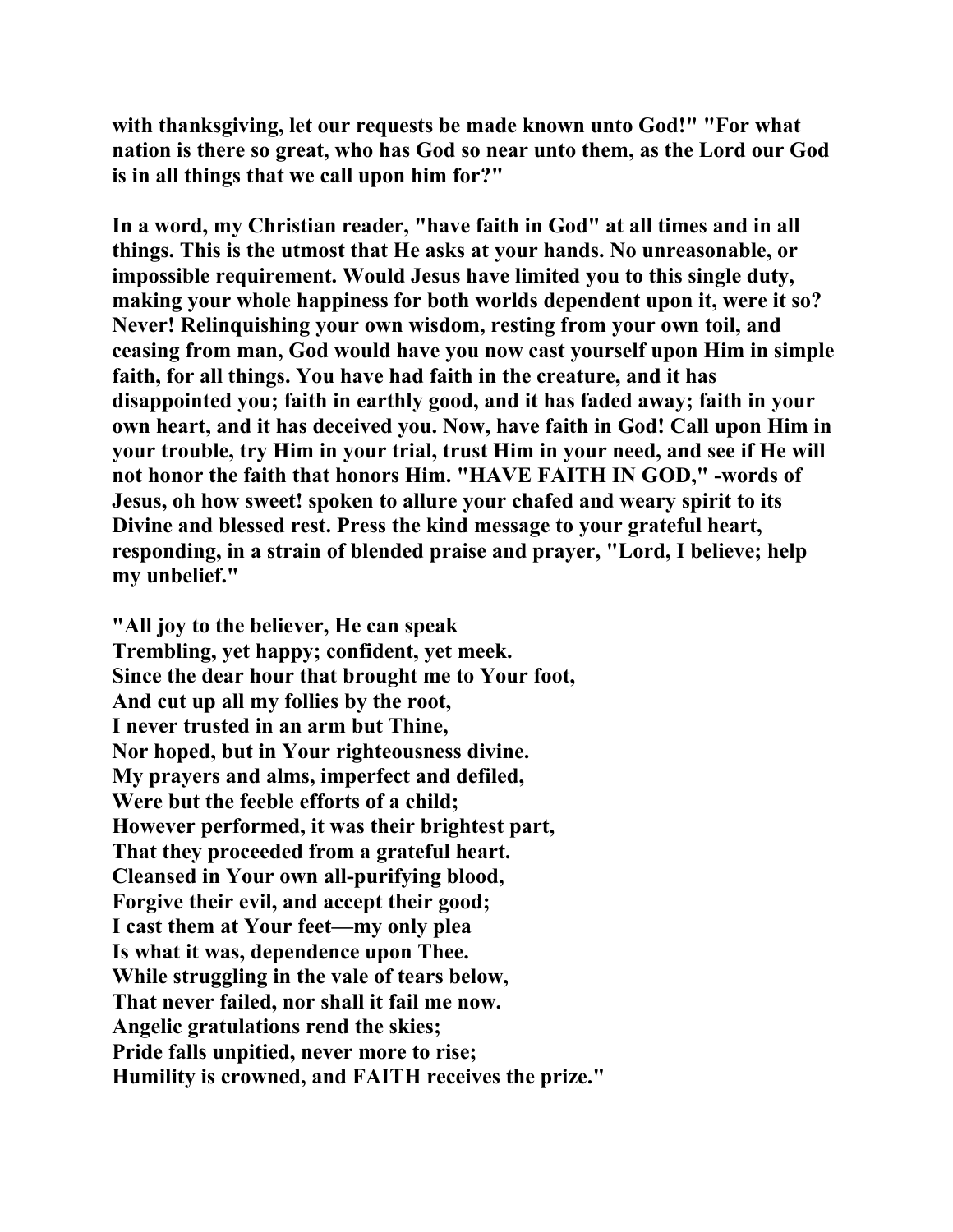### **"God, Comforting the Disconsolate"**

**"God, who comforts those that are cast down." -2 Cor. 5:6** 

**What an untold blessing to one believer may be the dealings of God with another! As 'no man lives to himself,' so no Christian is tried and supported, wounded and healed, disciplined and taught, for himself alone. God designs by His personal dealings with us to expound some law of His government, and to convey some lesson of instruction to the mind, or to pour some stream of consolation into the heart of others. Thus the experience of one child of God may prove the channel of peculiar and immense blessing to many. God, in this arrangement, is but acting in accordance with a law of our nature of His own creating—the law of individual and reciprocal influence. No individual of the human family occupies in the world a position isolated and alone. He is a part of an integral system. He is a member of a complete and vast community. He is a link in a mighty and an interminable chain. He cannot think, nor speak, nor move, nor act, without affecting the interests and the well-being, it may be, of myriads. By that single movement, in the utterance of that one thought, in the enunciation of that great truth, He has sent a thrill of sensation along an endless line of existence. Who can tell where individual influence terminates? Who can place his finger upon the last link that vibrates in the chain of intelligent being? What if that influence never terminates? What if that chain never ceases to vibrate? Solemn thought!** 

**In another and a remote period, in a distant and an undiscovered region, the sentiment, the habit, the feeling, once, perhaps thoughtlessly and carelessly, set in motion, has gone on working for good or for evil, owned and blessed, or rejected and cursed, of Heaven. Nothing can recall it; no remorse, nor tears, nor prayers, can summon it back; no voice can persuade, no authority command it to return. It is working its way through myriads of minds to the judgment-seat, and is rushing onward, onward, ONWARD through the countless ages of eternity!** 

**Thought is immortal. Its propagation is endless. It never dies, and it never ceases to act. The forest oak, beneath whose waving boughs we sit today, and which perhaps sheltered and shaded the Druid in his senseless worship centuries ago, owes its form, its species, and its tint, to the acorn which dropped from its remote ancestor. And still the seed is falling, and the winds, bearing it away, are dropping it where it will take root and spring up, and**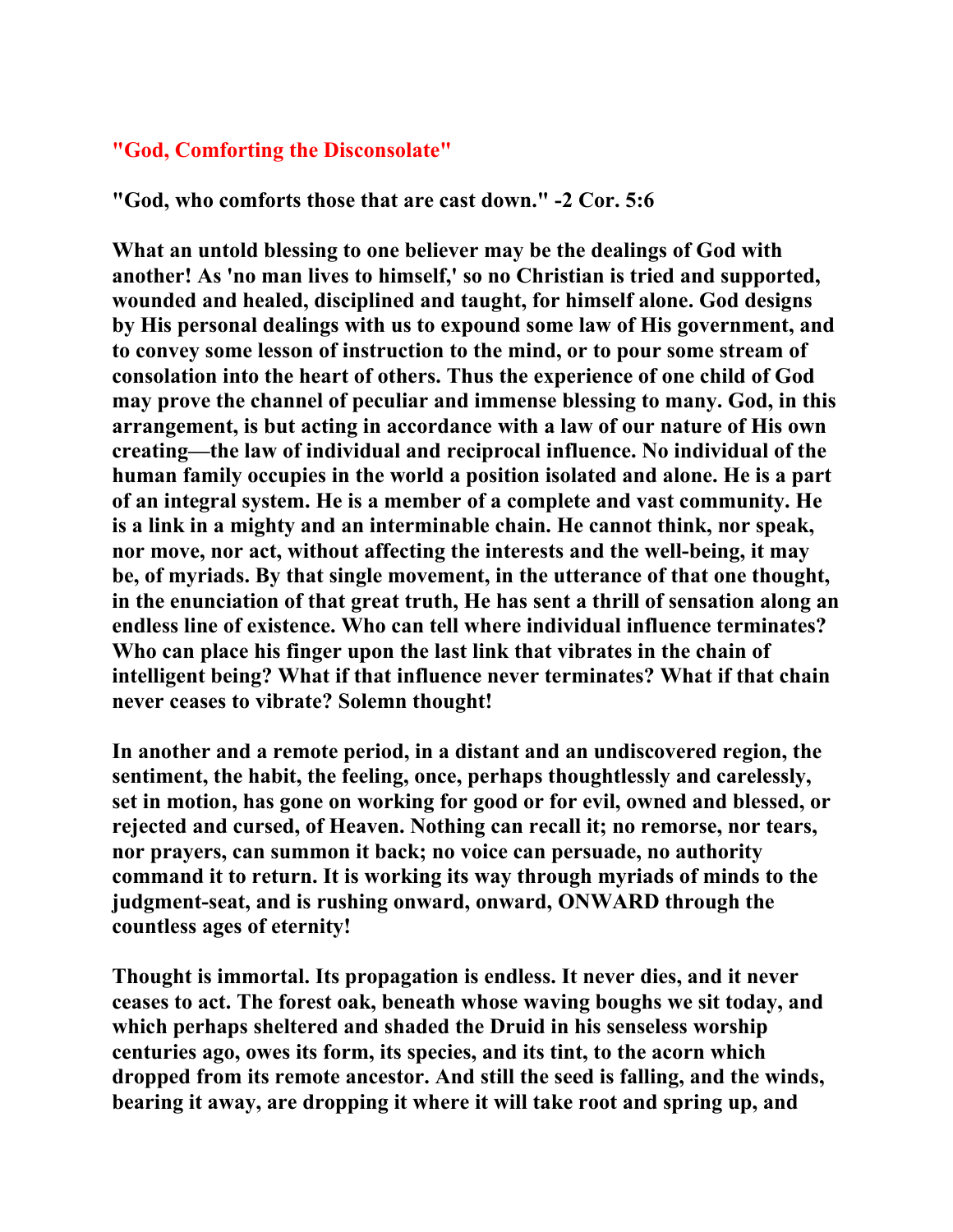**mount heavenwards, and extend its branches; and generations yet unborn will come and worship, perhaps the living and the true God, under its green foliage. Such is the history of personal character and of individual influence. Borne along upon the stream of time, who can calculate the good, or compute the evil, or descry the end of a single life? My soul! aim to live in view of this solemn thought!** 

**But especially is this true of the child of God. He belongs to a people within a people, to a church within a church, to a kingdom within a kingdom designated as a "chosen generation, a royal priesthood, a holy nation, a peculiar people." In this separate and hidden community, there is a Divine cement, an ethereal bond of union, which unites and holds each part to the whole, each member to the body in the closest cohesion and unity. The apostle more than recognizes—he emphatically asserts this truth, when, speaking of the church of God, he describes it as the "whole body fitly joined together, and compacted by that which every joint supplies."** 

**And again, when speaking of the sympathetic influence of the Church, he says, "And when one member suffers, all the, members suffer with it." And so also of the consolation. When Paul penned the letter to the church at Corinth, now under consideration, he was with his companions in circumstances of deep trial. He was 'cast down,' and disconsolate. God sought to 'stay his rough wind in the day of his east wind' by sending to him an affectionate Christian minister and beloved brother. "Nevertheless," writes the apostle, in recording the fact, "God, who comforts those who are cast down, comforted us by the coming of Titus." He who wrote these words has long since been in glory; and yet the experience he then traced upon the page, has been, and is still, telling upon the instruction, the comfort, and the holiness of millions, and will go on telling until time shall be no more.** 

**Remember, my reader, you must depart this world, but your influence will survive you. Your character and works, when dead, will be molding the living; and they, in their turn, will transmit the lineaments and the form of a mind whose thoughts never perish, to the remotest posterity. "He being dead yet speaks." What an expressive epitaph! A truer sentiment, and one more solemn, never breathed from the marble tablet. The dead never die! Their memory speaks! Their character speaks! Their works speak, and speak forever!** 

**But WHO ARE THOSE WHOM GOD COMFORTS? They are the 'cast**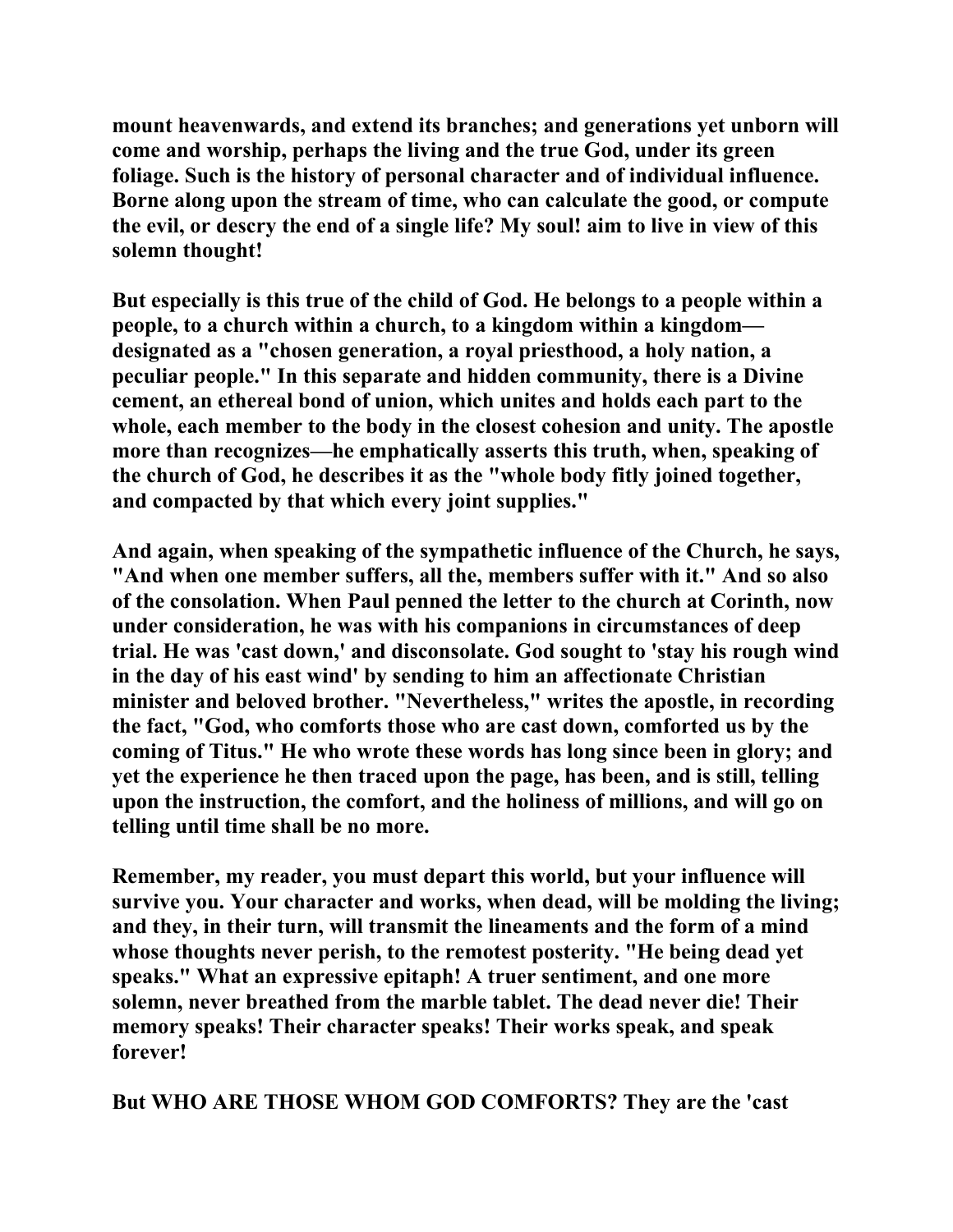**down,' or, in other words, the HUMBLE. Their deeper humiliation is the great end, as it regards themselves, which God has in view in all His dealings with His people. "You shall remember all the way which the Lord your God led you these forty years in the wilderness, to humble you, and to test you, to know what was in your heart." The first step which God takes in this work of humiliation is in conversion. The great casting down of a man is when he is brought by the Eternal Spirit to see his true state as a sinner before God. When the mind is convinced of sin, and contrition bows the spirit, and selfrighteousness falls before the cross, and Jesus is received into the heart, and the man ascribes his salvation solely to the free and discriminating grace of God—then it is that the great humiliation, the true casting down of the soul, takes place.** 

**What a spectacle of spiritual beauty is this! To witness an idolatrous Manasseh, a proud Nebuchadnezzar, a self-righteous Saul, a covetous Zaccheus, trampling their own glory in the dust, and 'praising and extolling and honoring the King of heaven,' taking their stand upon the finished work of Jesus, and ascribing their recovery to the sovereign mercy of that God whom they had hated; must add delight to the inhabitants of heaven, as it does glory to heaven itself. Such humble souls God lifts up. Passing by the lofty, whom He disdains, and the self-sufficient, upon whose boasting He pours His withering contempt, He will show to the world that to "to this man will he look, even to him who is of an humble and a contrite spirit, and who trembles at his word." "And all the trees of the field shall know that I the Lord have brought down the high tree, have exalted the low tree, have dried up the green tree, and have made the dry tree to flourish: I the Lord have spoken it and have done it." This, then, is the first step which God takes in the true humiliation of the soul. With a view to 'hide pride from man,' the Lord veils his eye to his own 'imaginary' greatness, and opens it to his real deformity. "The loftiness of man is bowed down, and the haughtiness of men is made low: and the Lord alone is exalted in that day."** 

**But in the subsequent and more advanced stages of the Christian life, we find much into the experience of which the believer is brought, tending to cast down the people of God. Without minutely describing the many causes of soul-disquietude which exist, we may group together in one view those, the most fruitful, which conspire to this casting down of the spirit. We may mention, as among the most powerful, the clinging body of sin, to which his renewed spirit is enchained, from which it sighs to be delivered, but from**  which death only frees it; consequently, there is the daily battle with a heart of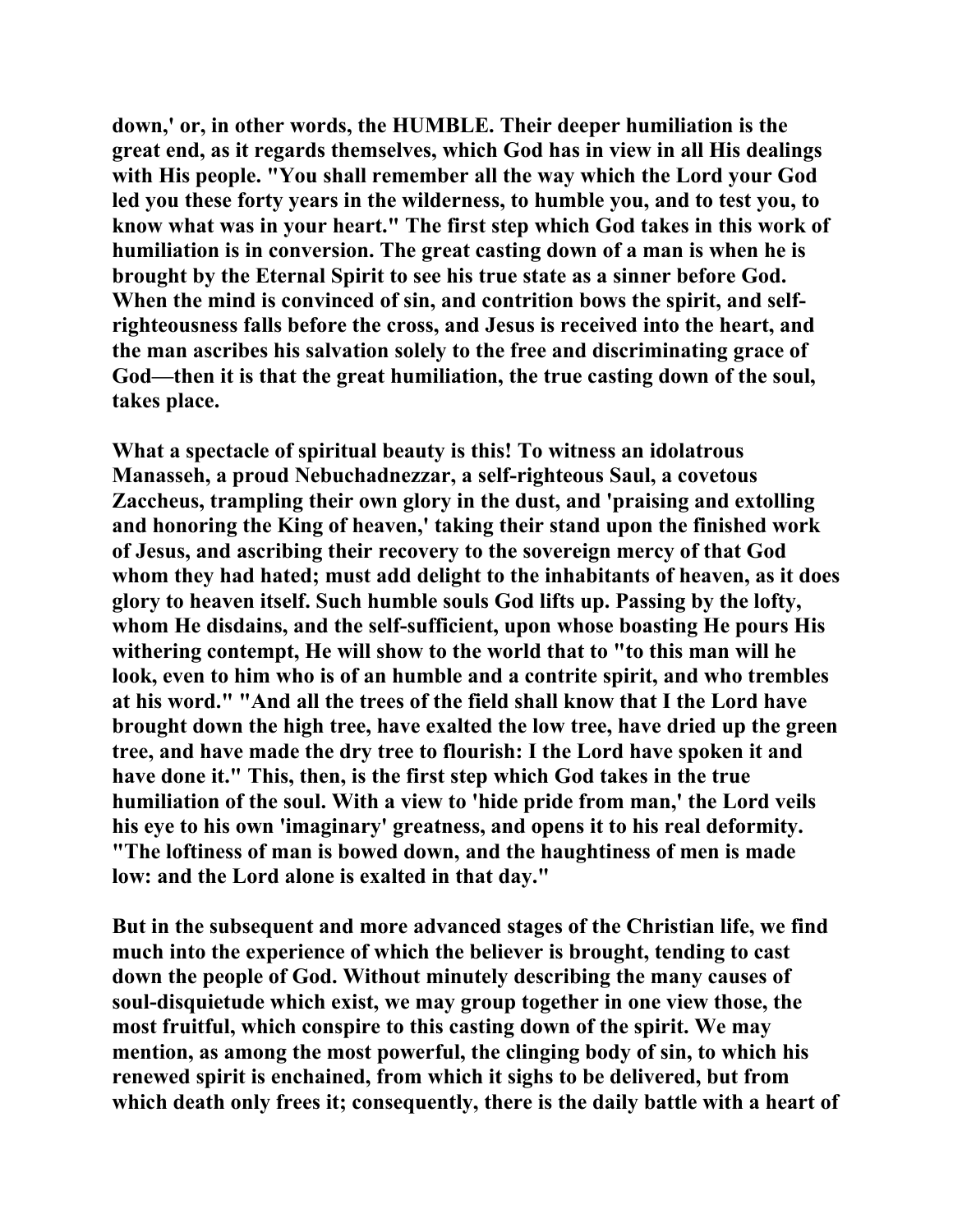**unbelief, incessantly departing from God. Then there are the labyrinths of the desert, the straitness of the narrow way, the 'fears within, and the fightings without,' the trials of faith, the chastisements of love, the offence of the cross, the intricacies of truth, the woundings of the world, the unkindnesses of the saints, and the varied trials and afflictions of the wilderness—all these create oftentimes great disquietude and despondency of soul.** 

**And when to these are added the yet more painful and humbling remembrance of his sins since conversion, his stumblings and falls, his unkind requitals of God's love, the base returns which he has made, and the deep ingratitude which he has felt for all the divine goodness, and the consequent hidings of God's face, and the withdrawments of Christ's presence, he exclaims in the bitterness of his spirit, "My soul is cast down within me." Ah! there is no humiliation like that which a sight and sense of sin produces, the heart laid open and the soul laid low before God. The world's bitter scorn, the creature's cold neglect, are nothing in comparison. In the one case, the heart is only mortified; in the other, it is truly humbled. The one is a feeling that has to do with man only—the other is an emotion that has to do with God.** 

**And when once the believer is solemnly conscious of acting beneath the eye of God, the gaze of other eyes affects him but slightly. Oh how little do some professors deport themselves as though they had to do only with God! How imperfectly do they look upon sin as God looks upon it! But did they live more as setting the Lord always before them, how superior would they rise to the poor opinion of their fellow-sinners! To them it would then appear a very little matter to be judged of man's judgment.** 

**Thus the 'soul of the people is much discouraged because of the way.' Ah! how imperfectly we know the history of a single believer! What gloomy despondency of mind, what deep anguish of spirit, what hidden sorrow of heart, and what painful trials, too personal and too sacred to reveal to another eye, may form the path along which the lonely traveler is pensively treading his way to God—no one knowing, and no one suspecting it! And then in this hidden path how little real sympathy is gathered from the creature! "We have but few companions with us," remarks a beloved minister of Christ. Enlarge your heart as you will in love towards the family of God—take an extended view, pray for a large heart, pray for width, pray for breadth, pray for largeness, yet beware of letting down the truth; and with that truth before you, you will be forced to acknowledge, 'few there be that find it.'**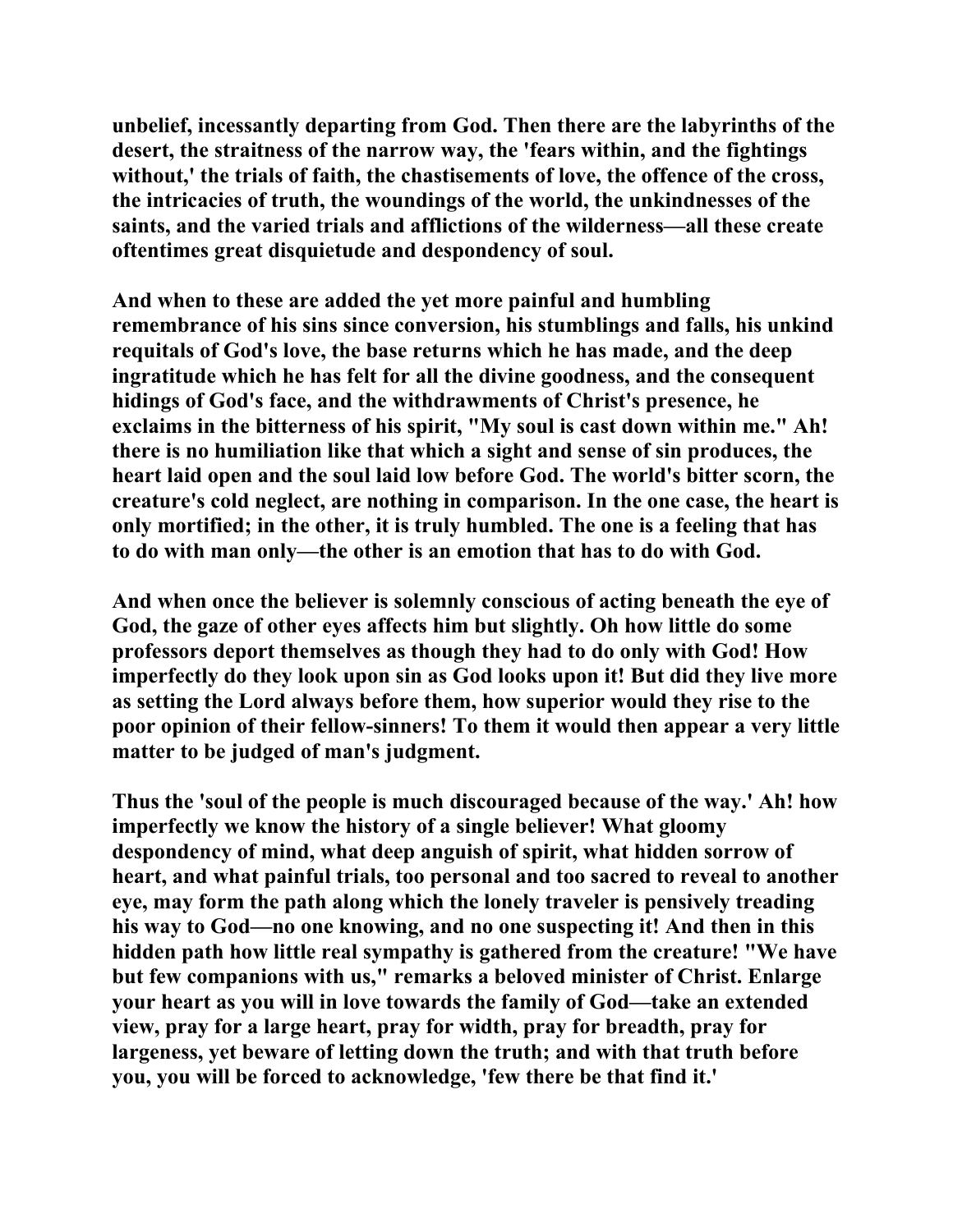**If a sound creed, if clear views of doctrine, if a little alteration of conduct, if addicting ourselves to a denomination; if this is Christianity, then we must change the text, and confess many 'there are many that find it.' But if Christianity is walking with God, living on Christ, aiming to please Him, if it be those who 'know the plague of their own hearts,' and feel sin to be their burden; if this be the characteristic of the family of God, that the desire of their souls is to consecrate themselves to the God who loved them and gave His Son to die for them—then it still remains a solemn truth, 'Few there be that find it.'** 

**Some who once walked with us, have dropped away; they walk with us no more. Some have never walked with us, though they walk with Christ; they have out-walked us, out-run us, out-talked us. Some rejoice so much, they seem but little affected by the inward plague, though they may yet have to endure it, and will, if they are the children of God; and some there are that think so much of their plague, they never rejoice. We can have but little communion with them. And some have dropped away, gone away, because they have entered upon their holy home. Some—oh! it is touching—some that walked once with us to the house of God, and 'with whom we took sweet counsel'—where are they? In the world! Awful, fearful thought! Oh! it is among the things that make us feel our path to be a trying path; and oftentimes our 'soul is much discouraged because of the way.'** 

**But if there is much to cast down the child of God, there is more to lift him up. If in his path to glory there are many causes of soul despondency, of heartsorrow, and mental disquietude, yet in that single truth—God comforts the disconsolate—He has an infinite counterbalance of consolation, joy, and hope. That GOD COMFORTS THOSE WHO ARE CAST DOWN, His own truth declares. It is in His heart to comfort them, and it is in His power to comfort them. He blends the desire, deep and yearning, with the ability, infinite and boundless. Not so with the fondest, tenderest creature. The sorrow is often too deep and too sacred for human sympathy to reach. But what is fathomless to man, is a shallow to God. I have said, that it is in the heart of God to comfort His people. Everything that He has done to promote their comfort proves it. He has commanded His ministers to 'speak comfortably to them.' He has sent forth His word to comfort them. He has laid up all comfort and consolation for them in the Son of His love. And in addition to all this, He has given them His own Spirit to lead them to the Divine sources of 'all consolation' which He has provided.**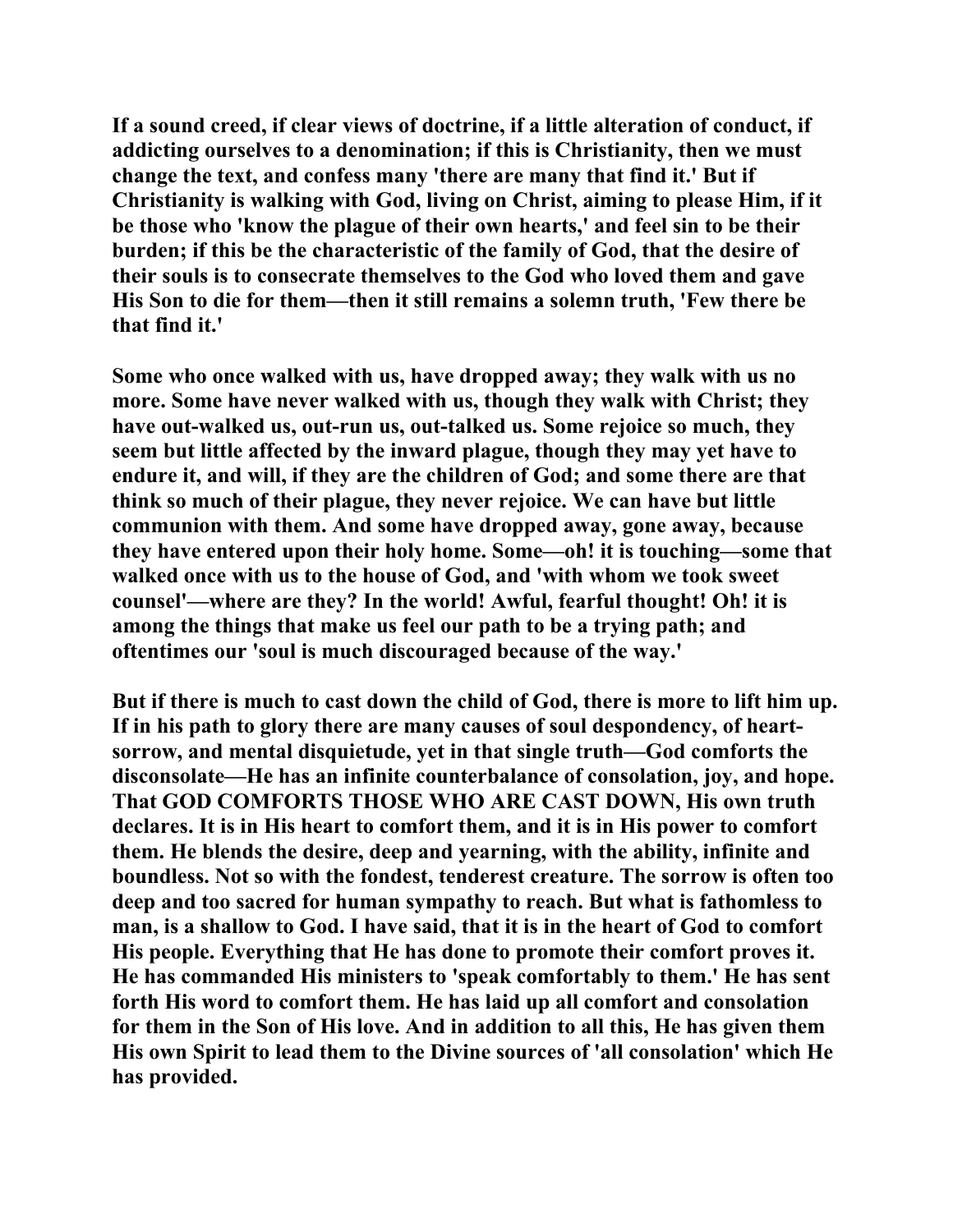**Who could comfort the disconsolate but God? Who could effectually undertake their case but Himself? He only knows their sorrow, and He only could meet it. There is not a moment that God is not bent upon the comfort of 'those who are cast down.' All His dealings with them tend to this—even those that appear adverse and contrary. Does He wound?—it is to heal. Does He cause deep sorrow?-it is to turn that sorrow into a deeper joy. Does He empty?—it is to fill. Does He cast down?—it is to lift up again. Such is the love that moves Him, such is the wisdom that guides Him, and such too is the end that is secured in the Lord's disciplinary conduct with His people.** 

**Dear reader, so interesting is this thought, I know not how to relinquish it that it is in God's loving heart to speak comfortably to your sorrowful heart. Let but the Holy Spirit enable you to receive this truth in simple faith; and your grief, be its cause and its degree what they may, is more than half assuaged. Not a word may yet be spoken by the 'God of all comfort,' not a cloud may be dispersed, nor a difficulty be removed; yet to be assured by the Divine Comforter that the heart of God yearns over you, and that consolation is sparkling up from its infinite depths, waiting only the command to pour its stream of joyousness into your sorrow-stricken bosom, and it is enough. Yes, I repeat it—for every reiteration of so precious a truth must still be but a faint expression of its magnitude—it is in the loving heart of God to lift up your disconsolate soul from the dust. Listen to His words—there is melody in them such as David's harp spoke not when its soft and mellow strains soothed the perturbed spirit of Saul—"I, even I, am he who comforts you." Mark with what earnestness He makes this declaration. How solicitous does He appear to impress this truth upon the heart—that to comfort His own tried saints, is His sole prerogative, and His infinite delight. "I, even I, am he who comforts you."** 

**But as it regards THE COMFORT ITSELF with which God comforts the disconsolate, how much have we yet to learn touching both its nature and the channel through which in His sovereignty it may flow to us. How prone is the believer to attach an undue importance to the mere 'instrument' of comfort! To give place to the feeling that when comfort vanishes, all other good vanishes with it—thus, in fact, making the real standing of the soul to depend upon an ever-fluctuating emotion. But let it be remembered that the comfort of grace may be suspended, and yet the existence of grace may remain; that the glory of faith may be beclouded, and yet the principle of faith continue.** 

**Contemplate, as affording an illustrious example of this, our adorable Lord upon the cross. Was there ever sorrow like His sorrow? Was there ever**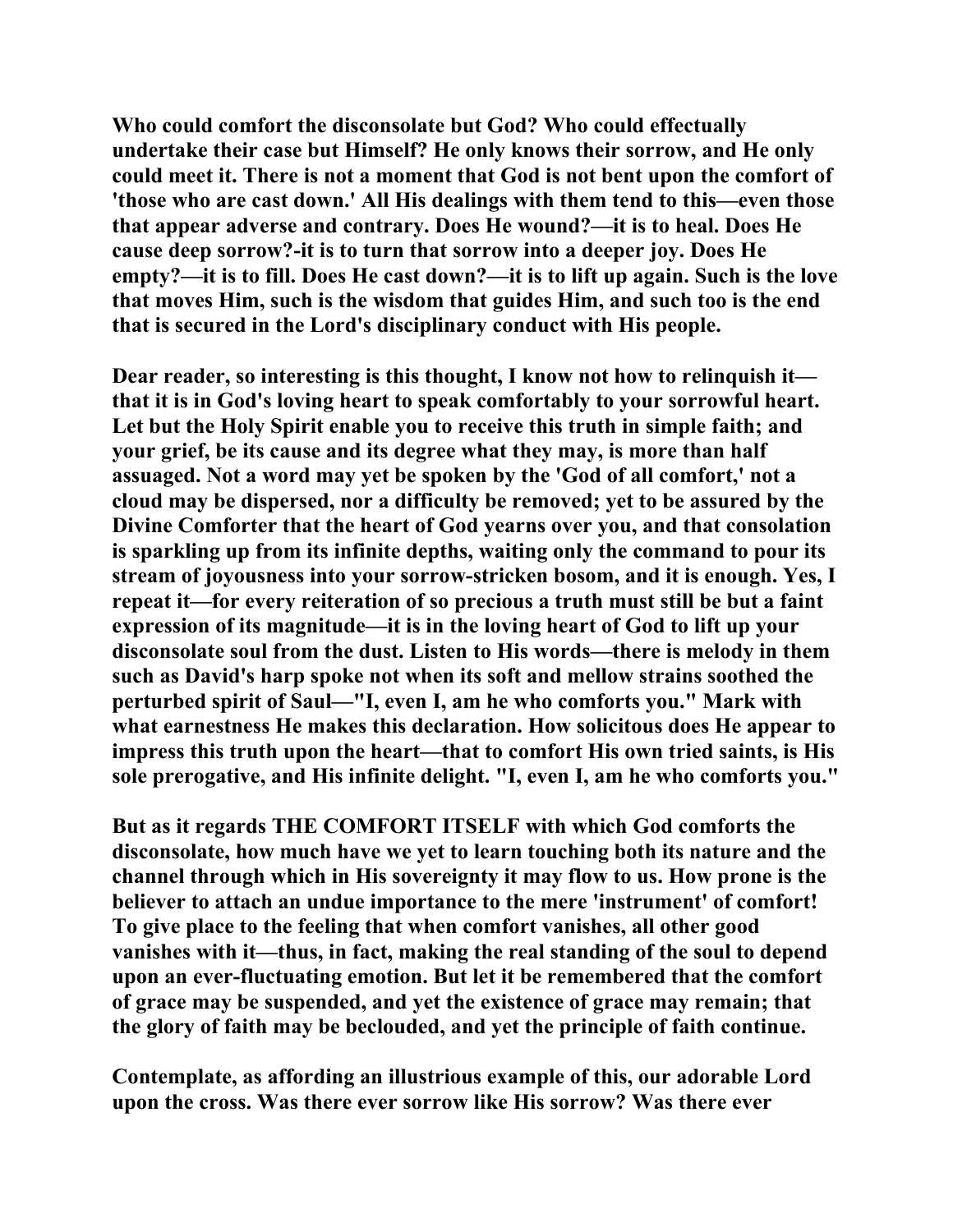**desertion like His desertion? Every spring of consolation was dried up. Every beam of light was beclouded. All sensible joy was withdrawn. His human soul was now passing through its strange, its total eclipse. And still His faith hung upon God. Hear Him exclaim, "My God! my God! My Strong One! my Strong One!" His soul was in the storm -and oh what a storm was that! But it was securely anchored upon His Father. There was in His case the absence of all consolation, the suspension of every stream of comfort; and yet in this, the darkest cloud that ever enshrouded the soul, and the deepest sorrow that ever broke the heart, He stayed His soul upon God.** 

**And why should the believer, the follower of Christ, when sensible comfort is withdrawn, cast away his confidence which has great recompense of reward?' Of what use is the anchor but to keep the vessel in the tempest? What folly were it in the mariner to weigh his anchor or to slip his cable when the clouds gather blackness, and the waves swell high! Then it is he most needs them both. It is true he has cast his anchor into the deep, and the depth hides it from his view; but though he cannot discern it through the foaming waves, still he knows that it is firmly fastened, and will keep his storm-tossed vessel from stranding upon a lee shore.** 

**And why should the believer, when 'trouble is near,' and sensible comfort is withdrawn, resign his heart a prey to unbelieving fears, and cherish in his bosom the dark suspicion of God? Were not this to part with the anchor of his hope at the very moment that he the most needed it? I may not be able to pierce the clouds and look within the veil with an eye beaming with an undimmed and assured joy, but I know that the Forerunner is there; that the Priest is upon His throne; that Jesus is alive, and is at the right hand of God then all is safe. Faith demands, hope expects, and love desires no more. I would have you, then, my reader, not overlook the truth that the covenant of grace has made provision for everything in the life of a child of God, especially for the life of suffering.** 

**It strews the richest blessings, and the most profusely, upon the chequered path—the path inlaid with stones of various colors, and yet each one needful and most precious. "O you afflicted, tossed with tempest, and not comforted, behold, I will lay your stones with fair colors, and lay your foundations with sapphires." It is true that the covenant has anticipated as much the perilous season of prosperity, as the dark hour of adversity. But it always supposes the way to glory to be one of trial and of danger. A heavenly-minded man will learn to look upon the earthly distinction and wealth which the world, so**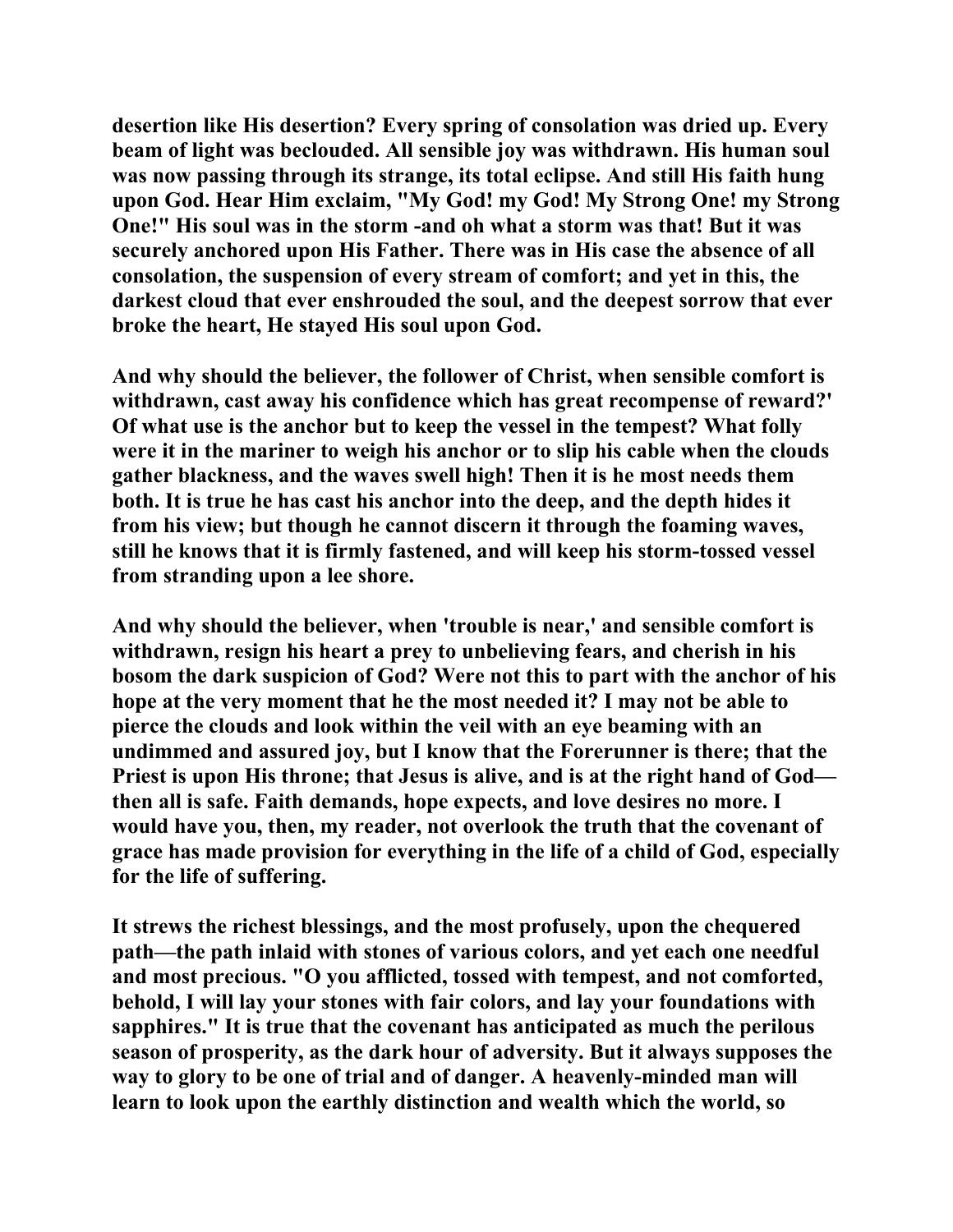**lavish sometimes of its favors, may confer upon him, as a trial and a snare to one desirous of bearing the cross daily after his crucified Lord. And yet for this specific form of danger the covenant of grace amply provides. Be satisfied, my reader, with any station your God may assign you, believing that for every station in which He places His child, there is the grace peculiar to its exigencies, treasured up for him in the everlasting covenant.** 

**We have now reached an interesting and important inquiry in the unfolding of our subject—HOW DOES GOD COMFORT THOSE WHO ARE CAST DOWN? His method is various. He adapts the comfort to the sorrow. He first writes the sentence of death upon all comfort outside of himself. If you have been accustomed to scrutinize narrowly God's way of dealing with you, you will often have marked this peculiar feature—that before He has unsealed the fountain, He has cut off the spring. In other words, He has suspended all human channels of comfort, preparatory to the fulfilment of His own exceeding great and precious promise, "I, even I, am he that comforts you." It was thus He dealt with His Church of old. "Behold, I will allure her, and bring her into the wilderness, and speak comfortably to her." In that wilderness, as a 'woman of a sorrowful spirit,' she is brought: in that wilderness she is separated from her companions; yet in that dreary, lonely wilderness the God of all comfort speaks to her heart. And then follows the "song of the Lord in the strange land"—the music of the wilderness. "And she shall SING there, as in the days of her youth, and as in the day when she came up out of the land of Egypt."** 

**This is one way by which God comforts the disconsolate. Overlook it not. It may be painful, humiliating, and trying to faith, but the issue, like all the conduct of our Heavenly Father, will be most blessed and holy. Is He now, in your case, writing the sentence of death upon all creature comfort? Does no eye pity you, no heart feel for you, no tongue address you, and is no hand outstretched to rescue you? Look now for God! for He is on the way, in the time of the creature's failure, Himself to comfort you.** 

**By sealing a sense of pardon upon the conscience, God comforts the disconsolate. There is no comfort equal to this. As our deepest sorrow flows from a sense of sin, so our deepest joy springs from a sense of its forgiveness. What comfort can there be where this is lacking? what sorrow where this is felt? "When he gives quietness, who then can make trouble?" This was the comfort which God commanded the prophet to speak to His spiritual Jerusalem: "Say unto her, that her sins are forgiven." And this is the message**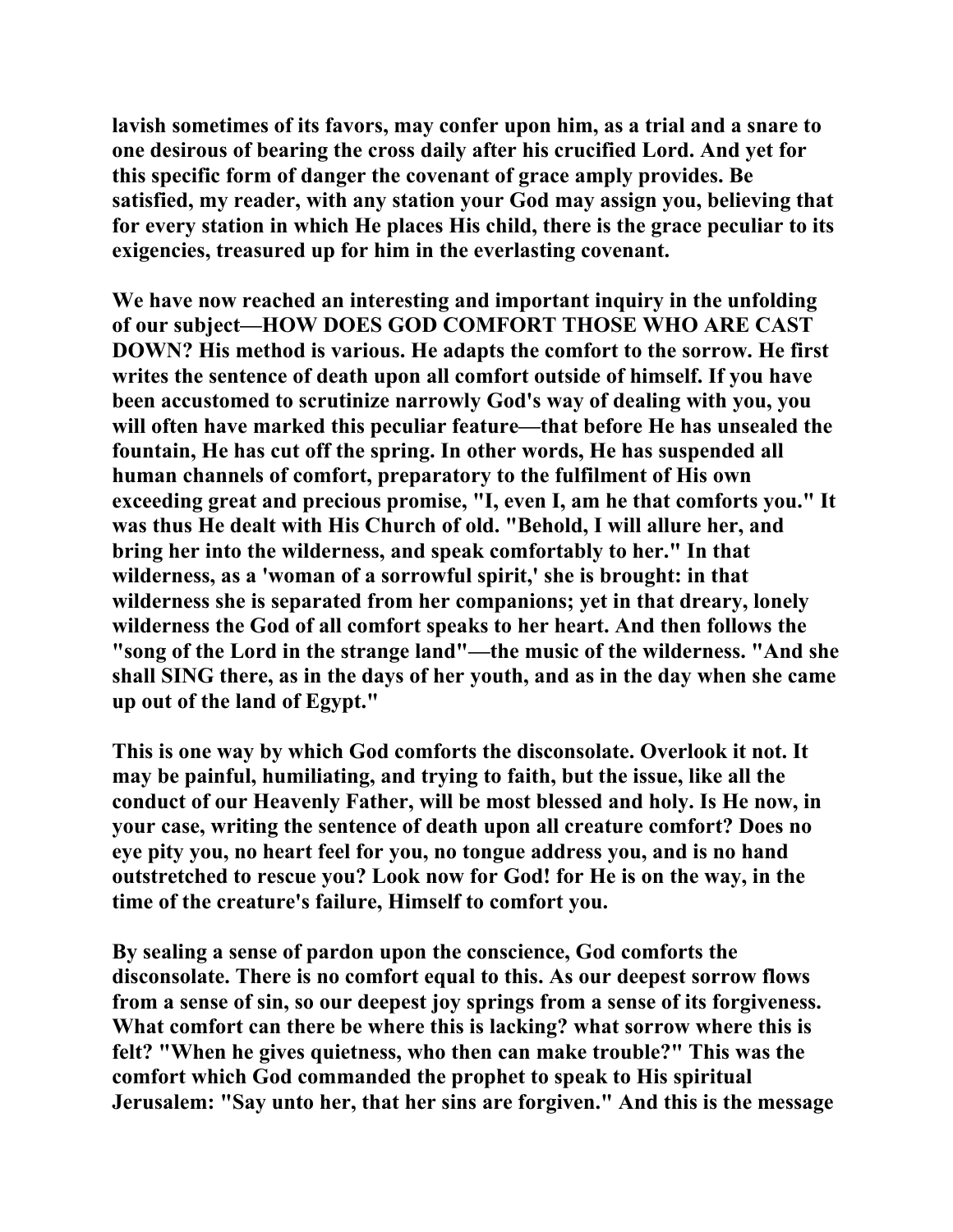**which the Lord sends to His whole Church. This comfort have all His saints. Your sins, O believer, are forgiven. "I have blotted out your sins as a cloud, and your iniquities as a thick cloud," says God. You are not called upon to believe that God will pardon, but that He has pardoned you. Forgiveness is a past act; the sense of it written upon the conscience is a present one. "By one offering Jesus has perfected forever those who are sanctified," has forever put away their sins.** 

**Faith in the blood of Jesus brings the soul into the possession of a present forgiveness. And when God the Holy Spirit thus imprints a sense of pardoned sin upon the troubled conscience, all other sorrows in comparison dwindle into insignificance. In all kinds of trouble, it is not the ingredients that God puts into the cup that so much afflict us, as the ingredients of our distempered passions mingled with them. The sting and the core of them all is sin: when that is not only pardoned, but in a measure healed, and the proud flesh eaten out, then a healthy soul will bear anything. After repentance, that trouble which before was a correction, becomes now a trial and exercise of grace. 'Strike, Lord,' says Luther; 'I can bear anything willingly because my sins are forgiven.' We should not be cast down so much about outward troubles, as about that sin, that both procures them and envenoms them. We see by experience, where conscience is once set at liberty, how cheerfully men will go under any burden: therefore labor to keep out sin, and then let come what will come.** 

**Thus, beloved, God comforts His conscience-troubled people. He loves so to speak to their hearts. Is it any delight to Him to see you carrying your burden of conscious sin day after day, and week after week? Ah no! He has procured the means of your pardon at a great price—nothing less than the sacrifice of His beloved Son—and will not the same love which procured your forgiveness, speak it to your heart? Oh yes, the sun in the heavens pours not forth its light more freely, light itself speeds not more rapidly, the mountain stream rushes on not more gladsome and unfettered, than the pardon of sin flows from the heart of God to the humble and the contrite mourner. Is sin your trouble? Does conscious guilt cast you down? Look up, disconsolate soul! there is forgiveness with God. It is in His heart to pardon you. Repair to His feet, go to God's confessional, and over the head of the atoning sacrifice acknowledge your transgression, and He will forgive the iniquity of your sin.** 

**And oh, what will be the joy of your heart, the music of your lips, the grateful surrender of yourself, when Jesus says, "Your sins are forgiven you, go in peace!" "Who is a God like unto you, who pardons iniquity, and passes by the**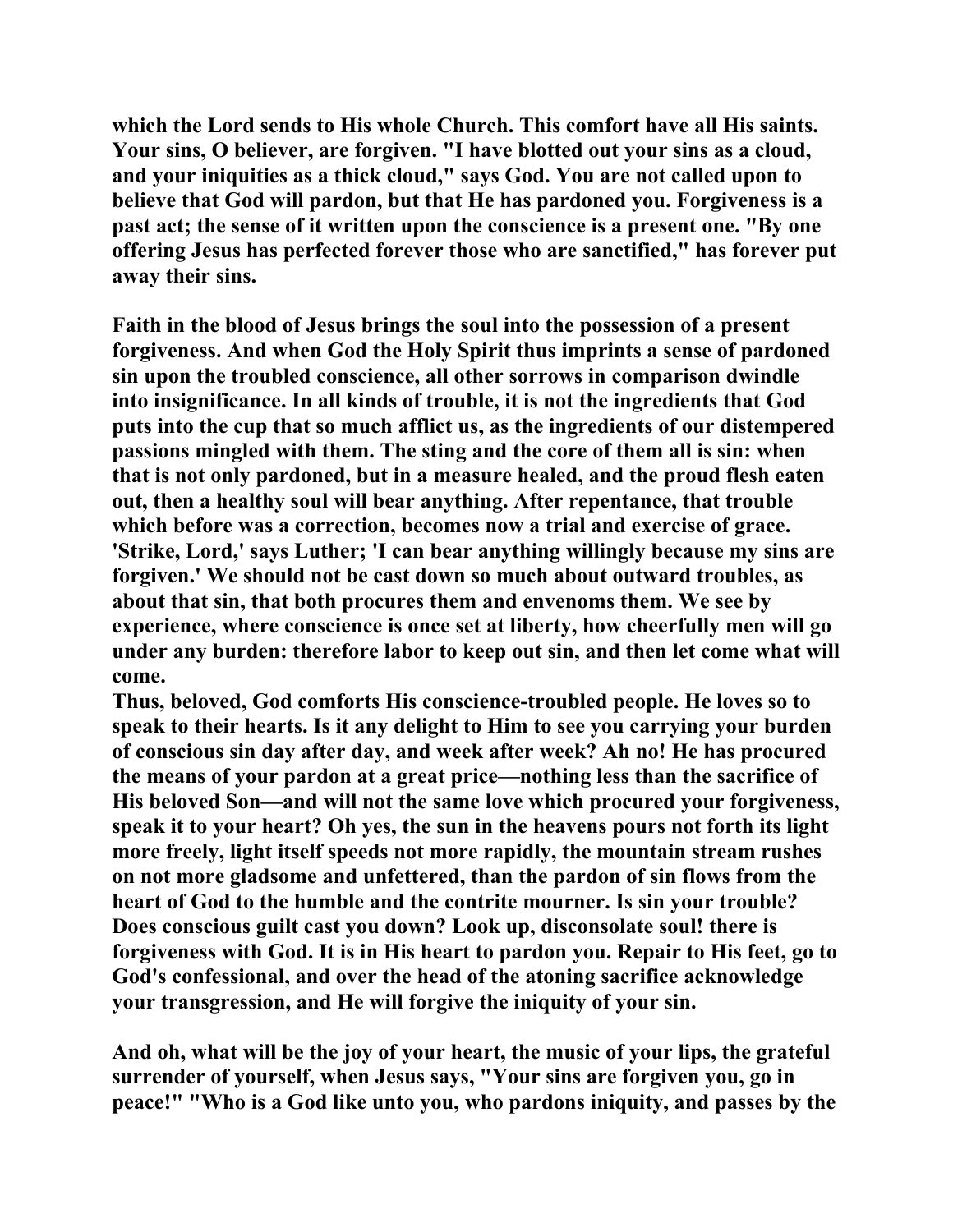**transgression of the remnant of his heritage? he retains not his anger forever, because he delights in mercy."** 

**God sometimes comforts the cast down, by bringing them to rest in the fullness and stability of the covenant. David was a man of great grace, a man after God's own heart, and yet he was deeply tried. The greater the amount of precious ore which the refiner places in his furnace, the severer the test to which he subjects it. This may explain what perhaps to some minds is a mystery in the Divine conduct—why the most distinguished saints have ever been the most tried saints. But see how God comforted David in the deepest trial which could wring a believing parent's heart. He had arranged, as he thought, for the best welfare of his family. God steps in, and disarranges all. Incest, treason, murder, are crimes which find an entrance within his domestic circle. His children make themselves vile, and he could not restrain them. What a cloud was now resting upon his tabernacle! How bitter were the waters he was now drinking! But see how God comforted him. "Although my house do not be so with God, yet he has made with me an everlasting covenant, ordered in all things, and sure: for this is all my salvation and all my desire; although he makes it (his house) not to grow."** 

**Believer, this covenant is equally yours. You have the same individual interest in it that David had. The 'sure mercies' of the true David are yours as they were his. In the midst of domestic trial—family changes—thwarted designs blighted hopes, God has made with you, in the hands of Jesus, its Surety and Mediator, an 'everlasting covenant.' In it your whole history is recorded by Him who knows the end from the beginning. All the events of your life, all the steps of your journey, all your sorrows and comforts, all your needs and supplies, are ordained in that covenant which is 'ordered in all things and sure.' And while mutability is a constituent element of everything temporal— 'passing away' written upon life's loveliest landscape, and upon the heart's fondest treasure, this, and this alone, remains 'sure,' and never passes away. Let, then, the covenant be your comfort and your stay, your sheet-anchor in the storm, the rainbow in your cloud, upon which God invites you to fix your believing eye; yes, all your salvation and all your desire, though He makes not domestic comfort to grow.** 

**But of all the consolations which flow into the soul of the disconsolate, not the least is that he has a covenant God to go to in PRAYER. What can surpass this? What could supply its place? Nothing! In no way does God more effectually comfort those that are cast down than by drawing them to Himself!**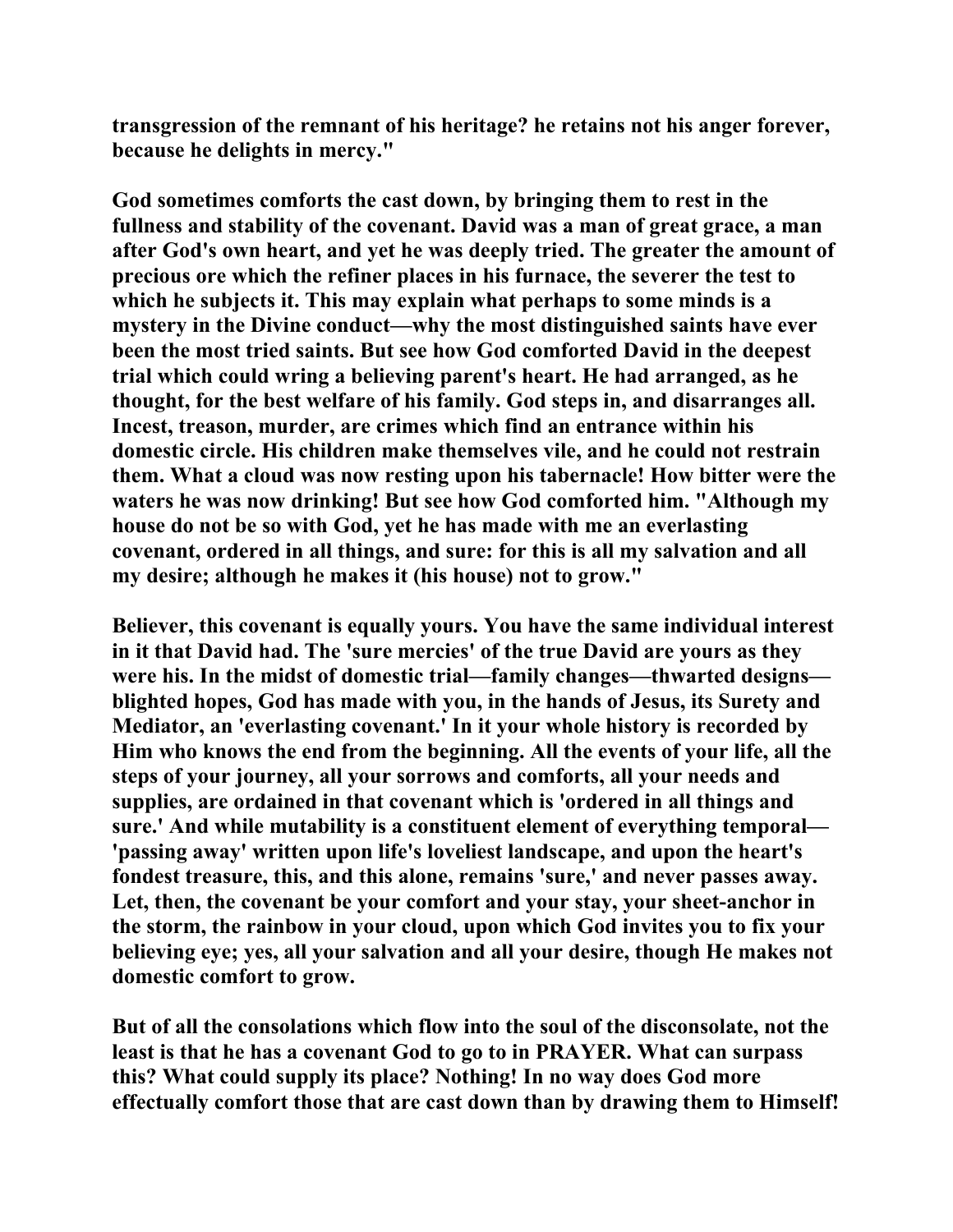**For this He has instituted prayer, sprinkled the mercy-seat with the blood of His Son, and sends the sweet promise and grace of His Spirit to invite and draw the disconsolate to Himself. A Christian when he is beaten out of all other comforts, has a God to run unto. A wicked man beaten out of earthly comforts, is as a naked man in a storm, and an unarmed man in the field, or as a ship tossed in the sea without an anchor, which presently dashes upon rocks or falls upon quicksands. But a Christian when he is driven out of all comforts below, no, when God seems to be angry with him; he can appeal from God angry to God appeased. He can wrestle and strive with God by God's own strength, can make use of His own weapons, and plead with God by His own arguments. What a happy estate is this! Who would not be a Christian, if it were but for this, to have something to rely on when all things else fail?** 

**Approach, then, disconsolate soul! and pour out your sorrow to God in prayer. Your God is upon the throne of grace, and "waits that he may be gracious unto you." Then, "you shall weep no more: he will be very gracious unto you at the voice of your cry; when he shall hear it, he will answer you." Why are you then cast down? Trust in God—grace will be above nature, God above the devil, the Spirit above the flesh. Be strong in the Lord; the battle is His, and the victory ours beforehand. If we fought in our own cause and strength, and with our own weapons, it would be as nothing. But as we fight in the power of God, so are we kept by that mighty power through faith unto salvation. It lies upon the faithfulness of Christ, to put us into that possession of glory which He has purchased for us: therefore, charge your soul to make use of the promises and rely upon God for perfecting the good work that he has begun in you. Corruptions are strong, but stronger is He who is in us, than the corruption that is in us. When we are weak in our sense, then are we strong in Him who perfects strength in our weakness, felt and acknowledged. Our corruptions are God's enemies as well as ours; and, therefore, in trusting to Him, and fighting, we may be sure He will take our part against them.** 

**Permit, in closing, A WORD OF AFFECTIONATE CAUTION AND COUNSEL. Take heed that it is God, and not man, who comforts you—that your consolation is divine, and not human. It may be the duty of your minister and the privilege of your friend to speak a promise to the ear, and to spread out before you the riches of divine comfort in the word; but it is the prerogative of the Holy Spirit alone to apply the promise, and to give a heartfelt possession of those comforts. Jealous of His love to you, and of the glory that belongs to Himself, God will delegate the office and commit the**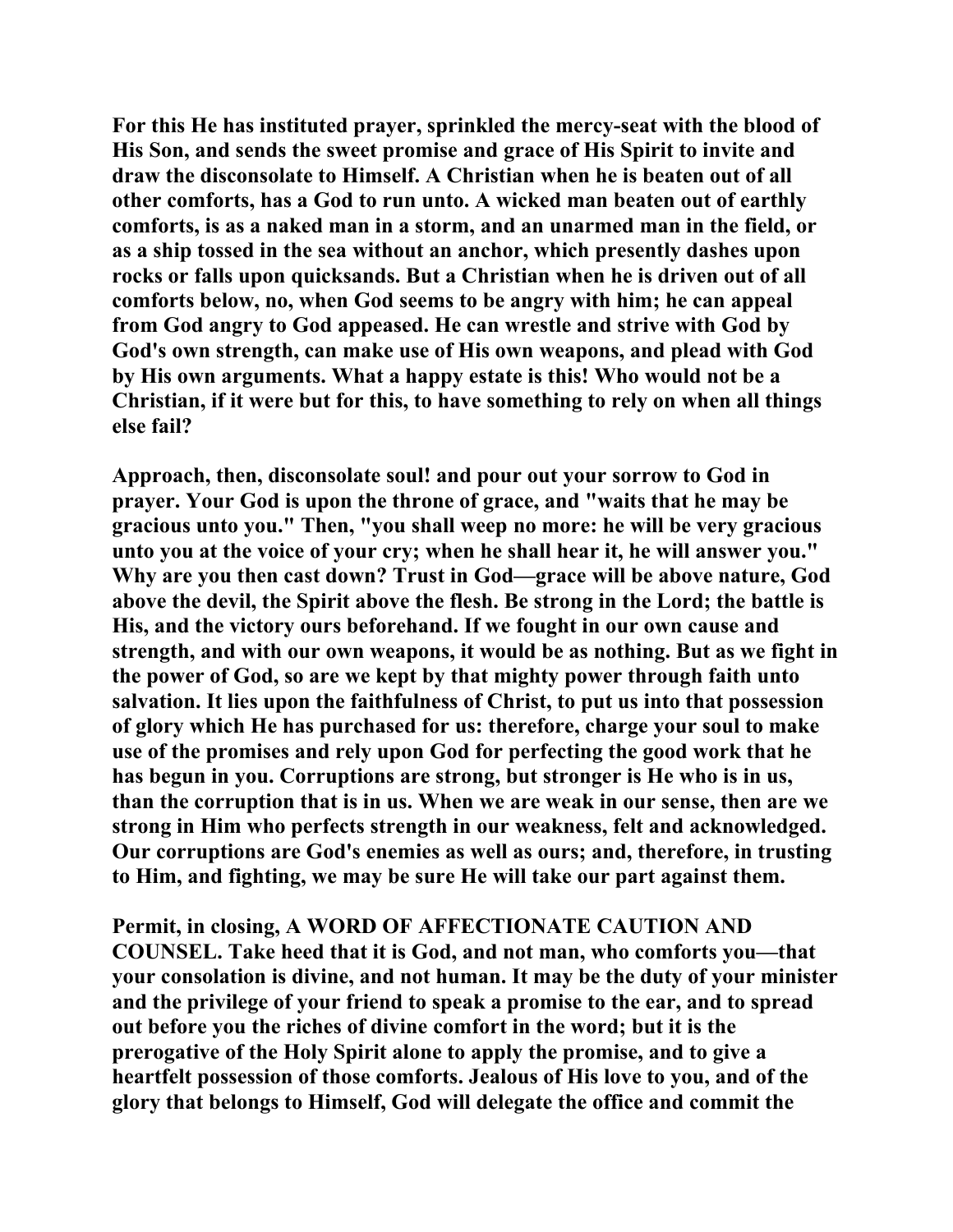**power of lightening the burden of your oppressed spirit, of soothing the sorrow of your disconsolate heart, to no created hand. "I, even I, am he that comforts you." "As one whom his mother comforts, so will I comfort you."** 

**Beware, then, of a creature comfort, and of a false peace. Let no one comfort you but God Himself, and let nothing give you peace but the peace-speaking blood of Jesus. A wound may be covered, and yet not be healed; a promise may be spoken, and yet not be applied. To the God of all comfort, then, repair in your grief. To the precious blood of the Incarnate God go with your burden of sin. Oh, how welcome will you be, coming just as you are! How sacred will be your sorrow to His heart, how eloquent your pleadings to His ear, and how precious in His sight the simple childlike faith that severs you from all other dependences, and leads you to Him alone for comfort! Then will you exclaim—and not David's harp could discourse sweeter music—"My heart trusted in him, and I am helped. You have turned my mourning into dancing: you have taken off my sackcloth, and girded me with gladness; to the end that my glory may sing praise unto you, and not be silent. I love the Lord, because He has heard my voice and my supplications. Because he has inclined his ear unto me, therefore will I call upon him as long as I live."** 

**In each season of casting down, ascend your watch-tower in the full expectation of an especial blessing. This would seem to be the order of God: "When men are cast down, then you shall say, There is lifting up." Expect great mercies through the medium of great trials; great comforts through great sorrows; deep sanctification from deep humiliation. All the trying dispensations of God in the histories of His people are preparatory to their greater grace. It was in this school the distinguished Apostle of the Gentiles was taught the greatest and holiest lesson of his life. Descending from the third heaven, all fragrant with its odors and glowing with its light, he was plunged into the deepest humiliation, in order that he might be instructed more thoroughly in that truth which he could not experimentally have learned even in Paradise itself—the sufficiency of Christ's grace to sustain the believer in the deepest trial.** 

**Tried believer! Suffering saint! expect an especial blessing to your soul. If the Lord has led you in by the north gate, He will lead you out by the south gate. Dark though the cloud may be, and painful the path, have patience in your affliction, and God will give you a happy issue out of all your troubles. "Though your beginning was small, yet your latter end shall greatly increase." And, O blessed result, if sin is embittered, if holiness is sweetened,**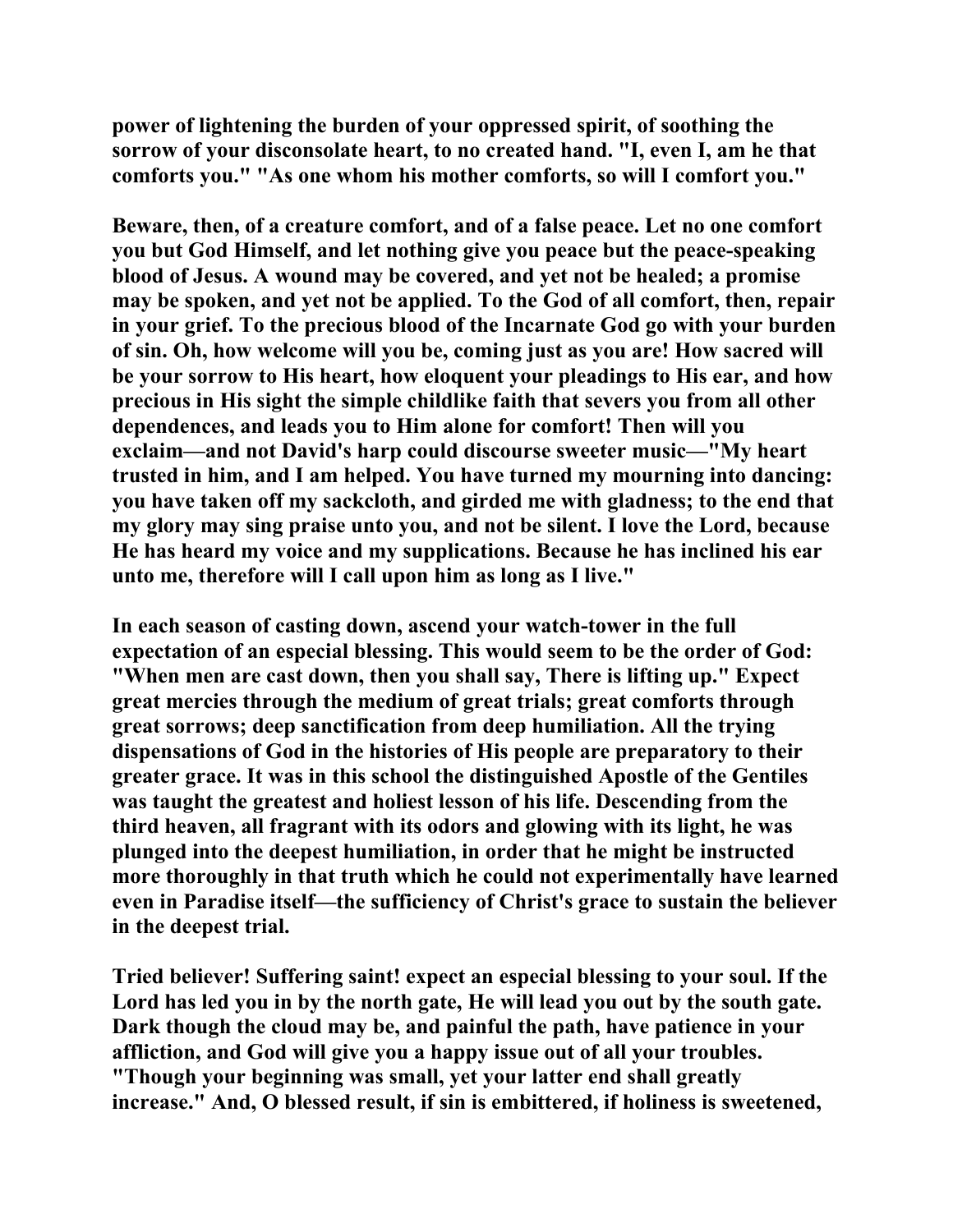**if some tyrant corruption is mortified, if communion with God is quickened, if Jesus is endeared, if your Father in heaven is glorified! "Why are you cast down, O my soul? and why are you disquieted within me? hope in God; for I shall yet praise him, who is the health of my countenance, and my God."** 

**"My Father, O my Father, hear Your poor unworthy child! It is in Jesus I draw nigh, In Jesus reconciled. Bow down Your ear, my Father, bow; No one can comfort me, but Thou." "My Father, O my Father, hear! In Him I venture nigh, Who on the cross my sorrows bare, Who sighs whenever I sigh. Bow down Your ear, my Father, bow; No one can comfort me, but Thou." "My Father, O my Father, hear! Strait is my thorny road; Yet if I weep, ah! let no tear Repine against my God. Bow down Your ear, my Father, bow; No one can comfort me, but Thou." "My Father, O my Father, hear This fickle heart control; And let no idol love be there O sanctify the whole! Bow down Your ear, my Father, bow; No one can comfort me, but Thou." "My Father, O my Father, hear! Subdue this self in me; Let nothing that's dear, however dear, Be dear compared with Thee. Bow down Your ear, my Father, bow; No one can comfort me, but Thou." "My Father, O my Father, hear! Possess me with Your love; May I but glorify You here, Then live with You above. Bow down Your ear, my Father, bow; No one can comfort me, but Thou."**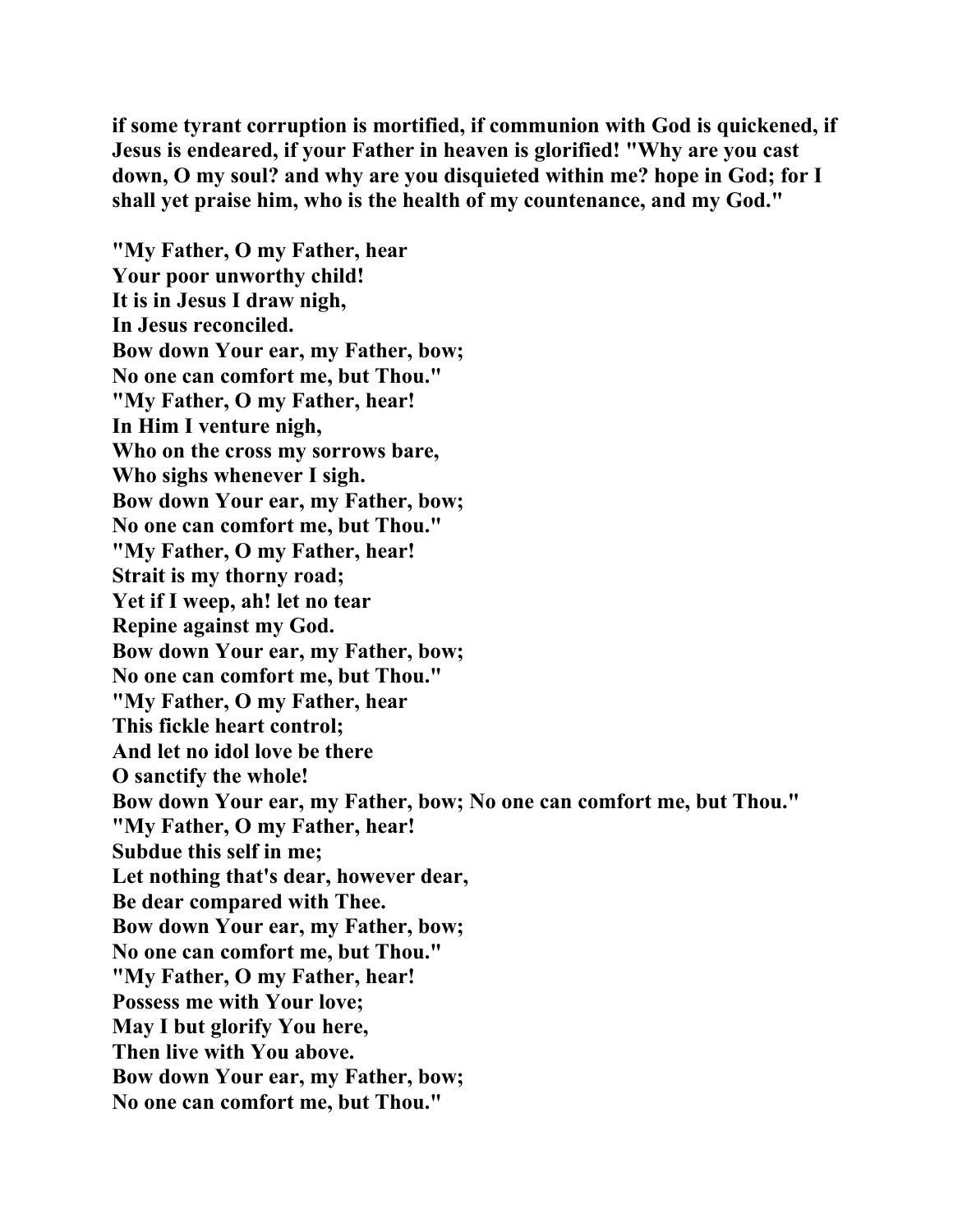**"My Father, O my Father, hear! And shall Your bosom be My dwelling, while I sojourn here, My home eternally? Bow down Your ear, my Father, bow; No one can comfort me, but Thou." "And shall I see Your face, Low at Your footstool lie, Forever rest in Your embrace, In perfect purity? Thine ear, my Father, You do bow; Yes, You do comfort, none but Thou."** 

## **"Christ's Intercession for Tried Faith"**

**And the Lord said, "Simon, Simon, behold, Satan has desired to have you, that he may sift you as wheat: but I have prayed for you, that your faith fail not." Luke 22:31-32** 

**There is not, perhaps, a single truth which occurs more frequently or with greater clearness in the sacred writings, and which is more holy in its tendency and effect, than the doctrine of the present security and final glory of the saints of God. Standing as it does in the closest relation to the Divine glory—every perfection of God being involved in it—it is not surprising that the Holy Spirit of Truth should assign to it a position so prominent, and should ascribe to it an influence so mighty, in neutralizing the doubts, in soothing the fears, and in establishing and stimulating the soul in all practical godliness.** 

**He who imagines that the doctrine of the final perseverance of the saints acts as a moral opiate to the soul, lulling it in a false security, soothing it to a state of inglorious quietude, has, we fear, either rejected the doctrine without investigation, or has studied it with a mind entangled by error, or warped by prejudice. But the truth is revealed, and as such we are bound to receive it. It is declared—written as with a sunbeam. "The righteous shall hold on his way; and he that has clean hands shall wax stronger and stronger." "The Lord does not forsake not saints." "He keeps the feet of his saints." "Though he fall, he shall not be utterly cast down for the Lord upholds him with his hand." "You shall guide me with your counsel, and afterward receive me to**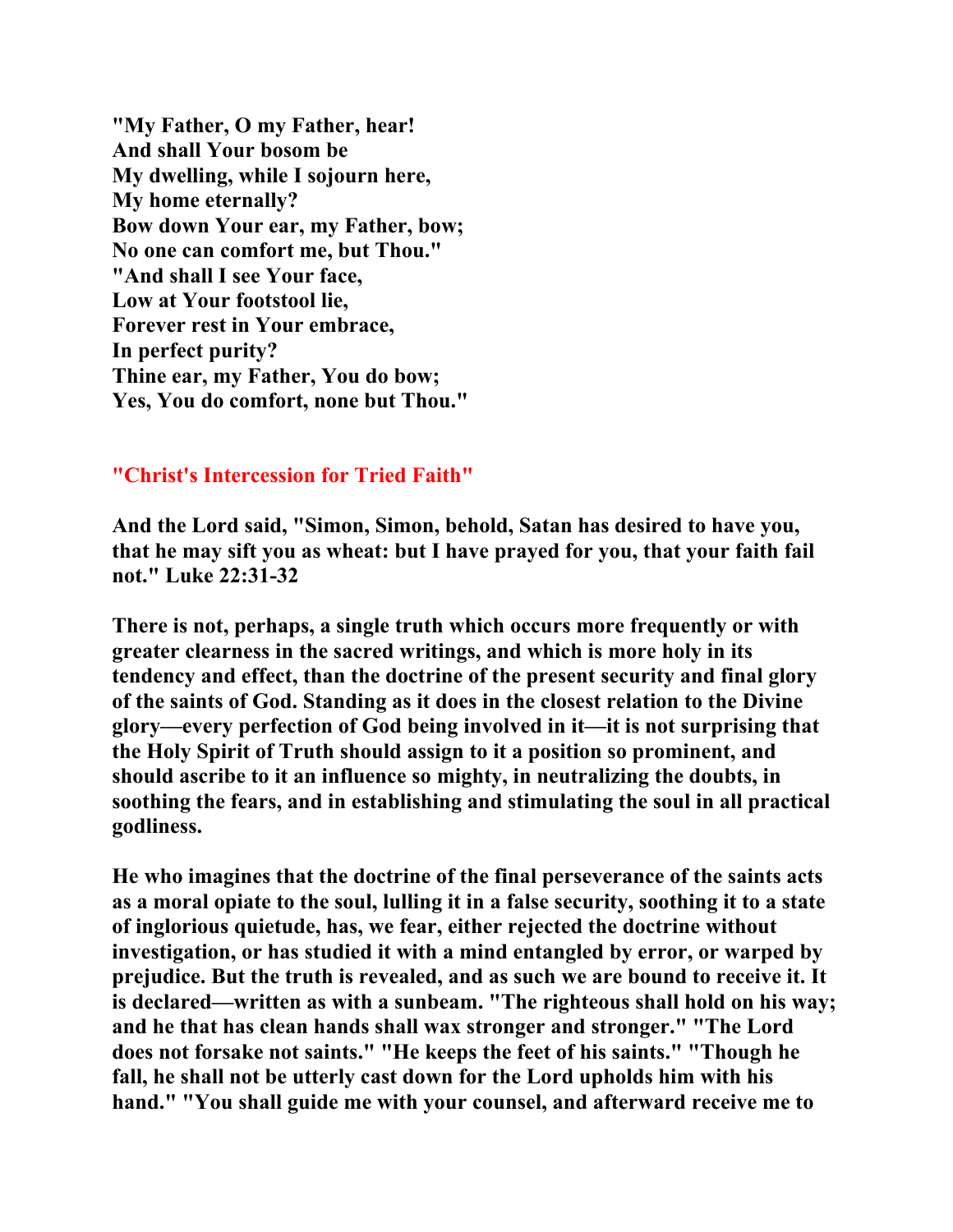**glory." "Being confident of this very thing, that he who has begun a good work in you will perform it until the day of Jesus Christ." "Kept by the power of God through faith unto salvation." "They shall never perish, neither shall any man pluck them out of my hand."** 

**It would be easy to multiply these proofs, so replete is the word of God with them, but surely these Divine declarations and assertions place the doctrine beyond the region of doubt. The holy influence of this truth is equally revealed. After assuring the believer of the promises of God—that He would dwell in His people, and walk in them, and that He would be their God, and that they should be His people—thus affirming the final salvation of the whole church—with what gracefulness of manner and earnestness of spirit does the apostle then proceed to educe and enforce the practical influence of the doctrine—"Having therefore these promises, dearly beloved, let us cleanse ourselves from all filthiness of the flesh and spirit, perfecting holiness in the fear of God."** 

**It may at first glance be thought that the case which we have selected for our present reflections—the fall of the apostle Peter—involves a contradiction of the doctrine which we have just laid down. A minute examination of each point, however, will decide the question, how far it contains any warrant for believing that He who has commenced a good work in the soul will be found, in any single instance, either incapable or unwilling to complete it, or to have resembled the man who began to build and was not able to finish. We trust, on the contrary, that its spiritual investigation will be full of encouragement to those who are weak in grace, establishing to those whose minds are unsettled and wavering, sanctifying to the heart thirsting after deeper holiness, and tending to endear to all, the person and work of God's beloved Son.** 

**It suggests for our meditation two deeply important and interesting topics first, that the faith of the believer may be severely assailed, and, at times, may greatly waver; and, second, that the great reason why tried faith cannot absolutely and entirely fail is, the especial and ceaseless intercession on its behalf, of Jesus the great High Priest. Descend, Holy Spirit, and anoint, and teach, and guide us while endeavoring to unravel the mysteries of the kingdom of God within the soul, and while attempting to penetrate the glories of the kingdom of God within the veil.** 

**That FAITH SHOULD BE MORE FREQUENTLY AND SEVERELY ASSAILED than any other grace of the Holy Spirit, will cease to create**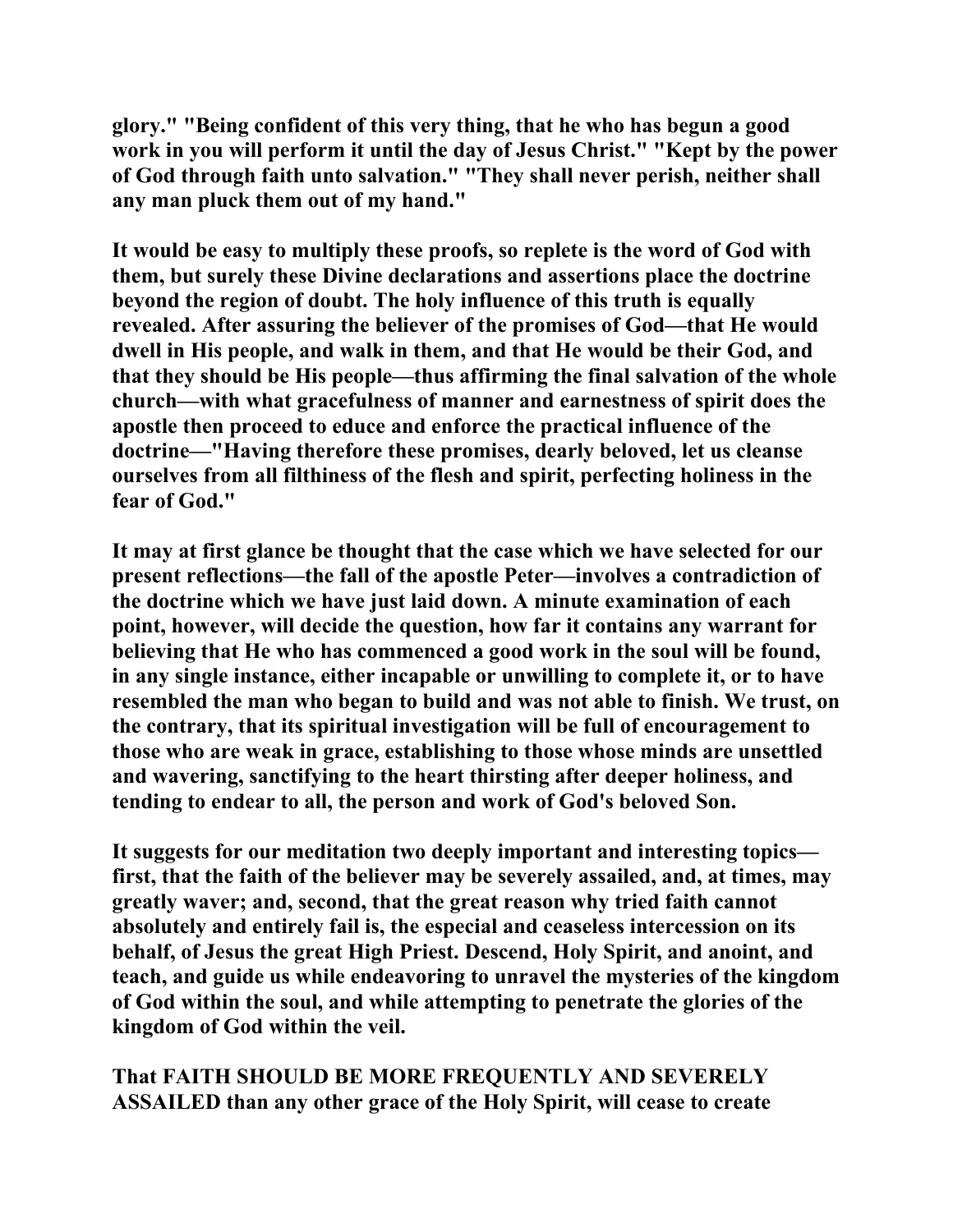**surprise as we become acquainted with the rank and position it occupies in the renewed soul. Placed in the very front of the battle, itself the strongest, the most determined and successful foe of the assailing powers of darkness and of sin, in effecting its overthrow; all their force, and skill, and malignity are marshaled and directed. But who is its chief and most formidable assailant? It is Satan, the accuser of the brethren, the tempter, the sworn enemy of God and man. It is he, the master spirit of darkness and woe, who, without possessing a single attribute of Deity, yet approaches so near in resemblance to the Divine, that in every place and at each moment of time he is present, narrowly watching, and closely studying, and incessantly working to deceive, and to overthrow, were it possible, the faith of the very elect. By what power or agency he is enabled to prosecute the dark designs of his gloomy intellect, and to effect the malignant purposes of his depraved heart, we cannot now venture at any length to premise. Whether with the subtlety and velocity which belong to light, there is an incessant expansion of thought, imparting a kind of personal ubiquity or omnipresence to the ruling mind of the infernal empire; or whether without being personally present, we may account for the extent of his agency, operating alike in every place, and at the same moment, by supposing intelligence communicated to, and commands issued from, him through the medium of that innumerable host of myrmidons who compose those 'principalities and powers' over which Jesus triumphed, 'making a show of them openly,' must, however strong the presumption, still remain points involved in much doubt and obscurity.** 

**But there is one fact respecting which we are not left to conjecture. I allude to the eager and restless machinations of Satan to weaken, dishonor, and destroy the faith of God's elect. "And the Lord said, Simon, Simon, behold, Satan has desired to have you, that he may sift you as wheat." Observe here, the limitation of Satanic power in reference to the believer. "Satan has desired to have you." This is its utmost extent. He has no power nor control over the redeemed, but that which God permits. He can but 'desire,' and long, and plot; not a hand can he lay upon them, by not a single temptation can he assail them, not a hair of their head can he touch, until God bid him. "Satan has desired to have you."—there stood the arch-foe waiting permission, as in the case of Job, to destroy the apostle of Christ.** 

**Dear reader, I need scarcely pause to remind you how consolatory is this truth to the believing mind. You have often trembled at the power of Satan, and perhaps well-near as often have been the involuntary object of his implacable hatred and deep devices. But press now this animating thought to your**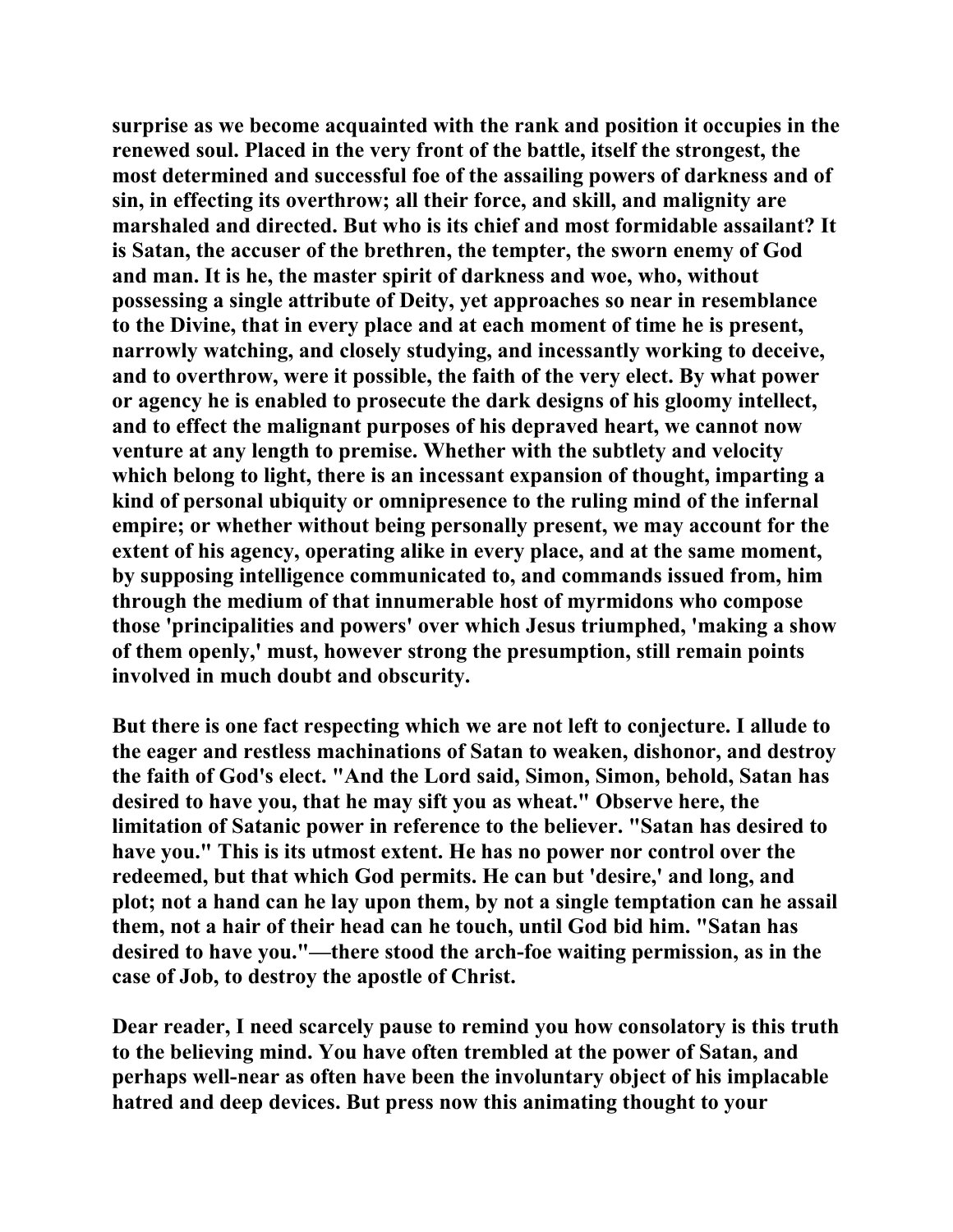**trembling heart—he has no control nor influence nor power over a redeemed soul but that which God permits, and which Christ allows. "Thus far shall you go, and no farther," are words which reveal his inferiority, prescribe his limits, and stay the progress of the proud fiend.** 

**But let us inquire what is that which Satan desires to assault? It is the work of God in the soul. Against his own kingdom not a weapon is raised. It is his aim and his policy to keep all there undisturbed and peaceful. The chaff he never thinks of winnowing. But against the work of the Holy Spirit in the renewed mind, his battery is brought to bear; not a part of this work escapes him. Every grace comes in for its share of malignant attack; but especially the grace of faith. This he sifts and winnows to the utmost. As this is the queen grace, it is against this the treason plot is formed. When, for example, a repentant and believing soul approaches Christ with lowliness and hesitancy, and with the tremulous hand of faith, attempts to touch the border of His garment, or with a tearful eye looks up to His cross, then comes the assault upon faith in the form of a suggestive doubt of Christ's power and willingness to save—"Is Jesus able to save me? Has He power to rescue my soul from hell? Can He blot out my transgressions and redeem my life from destruction? Will He receive a sinner so vile, so unworthy, so poor as I? Has He compassion, has He love, has He mercy sufficient to meet my case?"** 

**In this way Satan assails the earliest and the feeblest exercises of faith in the soul. Does this page address itself to any such? Believer, it is Satan's great effort to keep you from Jesus. By holding up to your view a false picture of His character, from which everything loving, winning, inviting, and attractive is excluded, by suggesting wrong views of His work, in which everything gloomy, contracted and repulsive is foisted upon the mind—by assailing the atonement, questioning the compassion, and limiting the grace of Christ, he would persuade you that in that heart which bled on Calvary there is no room for you, and that upon that work which received the Father's seal, there is not breadth sufficient for you to stand. All his endeavors are directed, and all his assaults are shaped, with a view to keep your soul back from Christ. It is thus he seeks to vent his wrath upon the Savior and his malignity upon you.** 

**Nor does he less assail the more matured faith of the believer. The sturdy oak is swept by the storm equally with the feeble sapling. Not infrequently the sharpest attacks and the fiercest onsets are made, and made successfully, upon the strongest believers. Seizing upon powerful corruptions, taking advantage of dark providences, and sometimes of bright ones, and never allowing any**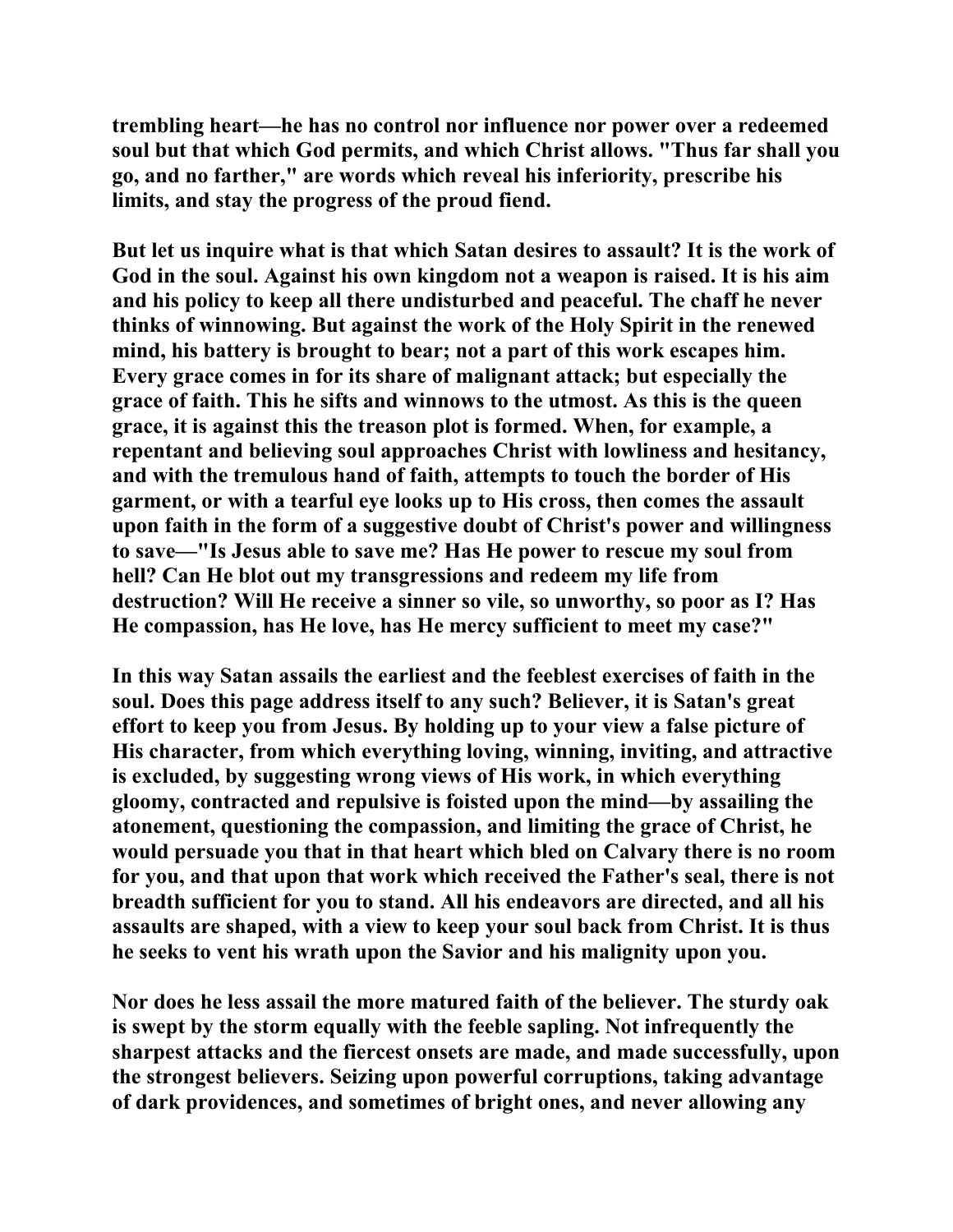**position of influence, or usefulness, or gift, or grace, that would give force, success, and brilliance to his exploit, to escape his notice, he is perpetually on the alert to sift and winnow God's precious wheat. His implacable hatred of God, the deep revenge he cherishes against Jesus, his malignant opposition to the Holy Spirit, fit him for any dark design and work implicating the holiness and happiness of the believer. Therefore we find that the histories of the most eminent saints of God, as written by the faithful pen of the Holy Spirit, are histories of the severest temptations of faith, in the most of which there was a temporary triumph of the enemy—the giant oak bending before the storm.** 

**And even in instances where there was no defeat of faith, there yet was the sharp trial of faith. The case of Joseph, and that of his illustrious antitype, the Lord Jesus, present examples of this. Fearful was the assault upon the faith of both, sharp the conflict through which both passed, yet both left the battlefield victorious. But still faith was not the less really or severely sifted.** 

**But there are trials of faith other than that which the case of Peter illustrates; his may perhaps be more properly denominated the temptation of faith. Faith has its trials as well as its temptations. Affliction is a trial of faith; sorrow in any of its multitudinous forms is a trial of faith; the delay of mercy is a trial of faith; the promise unfulfilled is a trial of faith; the prayer unanswered is a trial of faith; painful providences, mysterious dispensations, straitened circumstances, difficulties and embarrassments, all are so many trials of faith, commissioned and designed by God to place the gold in the crucible, and the wheat in the sieve, that both may be purified and tried. Ah! is it no trial of the believer's faith when the foundation upon which it rests is assailed? Is it no trial of faith to have distorted representations of God presented to its eye, dishonoring thoughts of God suggested to the mind, unbelieving apprehensions of Jesus, and His love, and His grace, and His word, foisted upon the heart? To entertain for one moment the idea that God is unfaithful to His word, or that in His dealings He is arbitrary and unkind; that Jesus is not what He represents Himself to be, an all-sufficient Savior of the lost, the healer of the broken in heart, the tender, gentle Savior, not breaking the bruised reed, but mending it, nor quenching the smoking flax, but fanning it? Oh yes, these to a holy mind are painful trials of faith, from which the tender conscience shrinks, and the sensitive heart recoils.** 

**But there is something deeply instructive, as well as most consolatory, in one expressive word of our blessed Lord to His servant Peter, "Satan has desired to have you, that he might sift you as wheat." Here was that which marked the**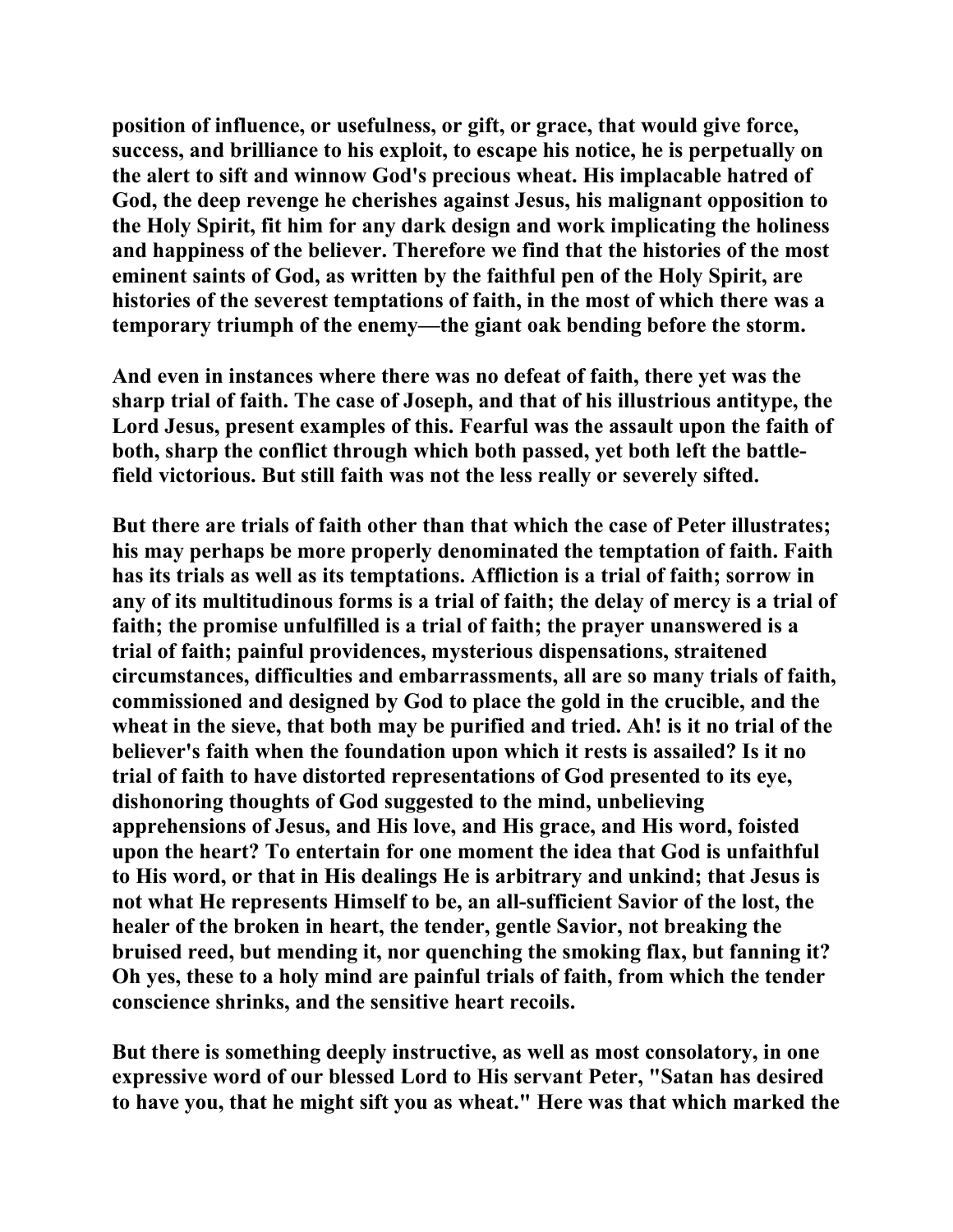**reality of his faith. It is only true grace that is really tried. No man puts mere dross into his furnace, or mere chaff into his sieve. All his toil and painstaking would go for nothing, for it would come forth in its nature unaltered and unchanged—the dross would still be dross, and the chaff would still be chaff. Now the Lord tries, and Satan tempts, nothing but genuine grace. It is the wheat, and not the tares, that is made to pass through the fiery trial. Thus do afflictions and trying dispensations prove tests of a man's religion. When there is nothing but tinsel in a profession of Christianity, the fire will consume it; when there is nothing but chaff, the wind will scatter it. The furnace of temptation and the flail of affliction often prove a man's work of what sort it is, long before the discovery is made in a world where no errors can be corrected, and when it will be too late to rectify mistakes. Thus it is that so many professors, who have not the root of the matter in themselves, but endure for a while, are offended and fall away when tribulation or persecution arises because of the word.** 

**But the wheat—the pure faith of the soul—is tried. "Other graces," remarks the holy Leighton, "are likewise tried in the same furnace; but faith is named as the root of all the rest. Sharp afflictions give the Christian a trial of his love to God, whether it be single and for Himself or not; for then it will be the same when He strikes as when He embraces, and in the fire of affliction will rather grow the hotter, and be more taken off from the world, and set upon Him. Again, the grace of patience is put particularly upon trial in distresses. And both of these spring from faith; for love rises from a right and strong belief of the goodness of God; and patience from a persuasion of the wisdom and love of God, and the truth of His promises. He has said, I will not fail you, and that we shall not be tempted above our strength, and He will give the issue. Now the belief of these things causes patience. The trial of faith works patience. For therefore does the Christian resign up himself, and all that concerns him, his trials, the measure and length of them all, unto God's disposal, because he knows that he is in the hands of a wise and loving Father. Thus the trial of these and other particular graces does still resolve into this, and is comprised under the trial of faith."** 

**And why is the 'wheat' thus sifted? why is so Divine and precious a grace subjected to a process so humiliating and severe? Certainly not because of any intrinsic impurity in the grace itself. All the graces of the Spirit as they proceed from God, and are implanted in the heart, are pure and holy; as essentially free from sin as the nature from where they flow. But in consequence of the impurity of the heart, and the defilement of the nature in**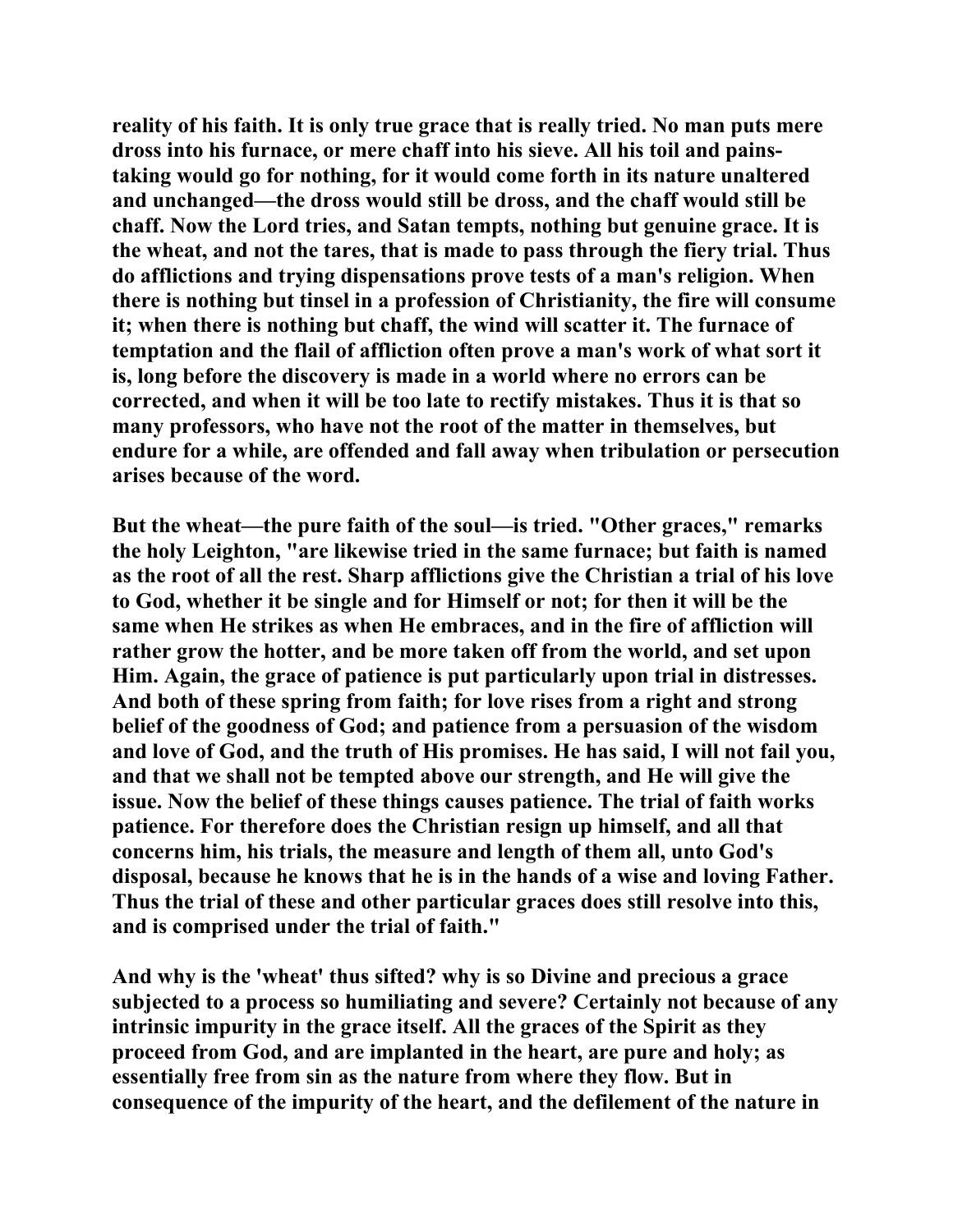**which they are deposited—the body of sin and death by which they are incased—they become mixed with particles of earthliness and carnality, the fine gold with dross, and the pure wheat with chaff. To purify and separate the graces of the Holy Spirit from these things, so foreign to their nature, the Lord permits these temptations, and sends these trials of faith.** 

**We have remarked, that not only may the faith of a child of God be severely assailed, but that there are times when that faith may greatly waver. Is this surprising? No, the greatest wonder is, that with all these severe shocks, through which it passes, it does not entirely fail. Nothing but the Divinity that dwells within that grace, keeps it. Were it not Divine and incorruptible, it would entirely fail. Look at Abraham—on one occasion in the strength of faith offering up his son, and on another occasion in the weakness of faith denying his wife! Look at David—in the strength of faith slaying Goliath, and in the weakness of faith fleeing from Saul! Look at Job—in the strength of faith justifying God in the severest of His dealings, and in the weakness of faith cursing the day that be was born! Look at Peter—in the strength of faith drawing his sword and smiting a servant of the high priest's, and in the weakness of faith forced by a little maid to deny the Lord whom he had but just defended! Oh! the wonder of wonders is, that there remains a single grain in the sieve, or a particle of metal in the furnace, or a solitary spark in the ocean—that all is not utterly scattered, consumed, and annihilated! Nothing but the power of God, and its own incorruptible and imperishable nature, preserve it.** 

**This thought suggests our second topic—THE INTERCESSION OF THE LORD JESUS IN BEHALF OF TRIED FAITH. "I have prayed for you that your faith fail not." That any one grace of the Holy Spirit in the renewed soul can ever utterly perish, would seem, from the nature of that grace, to be an utter impossibility. Nothing that is really holy and spiritual is ever destroyed. Divine principles, holy thoughts, spiritual desires, and Godlike actions, survive the period and outlive the occasion which called them forth, and gave to them an existence. Nothing perishes but the material and the fleshly. Upon these fleshly things, be they the fairest and the purest, the most magnificent and refined, 'passing away' is indelibly inscribed. "Meanwhile, heaven is attracting to itself whatever is congenial to its nature, is enriching itself by the spoils of earth, and collecting within its capacious bosom whatever is pure, permanent, and Divine, leaving nothing for the last fire to consume but the objects and the slaves of concupiscence; while everything which grace has prepared and beautified shall be gathered and selected from the ruins of the**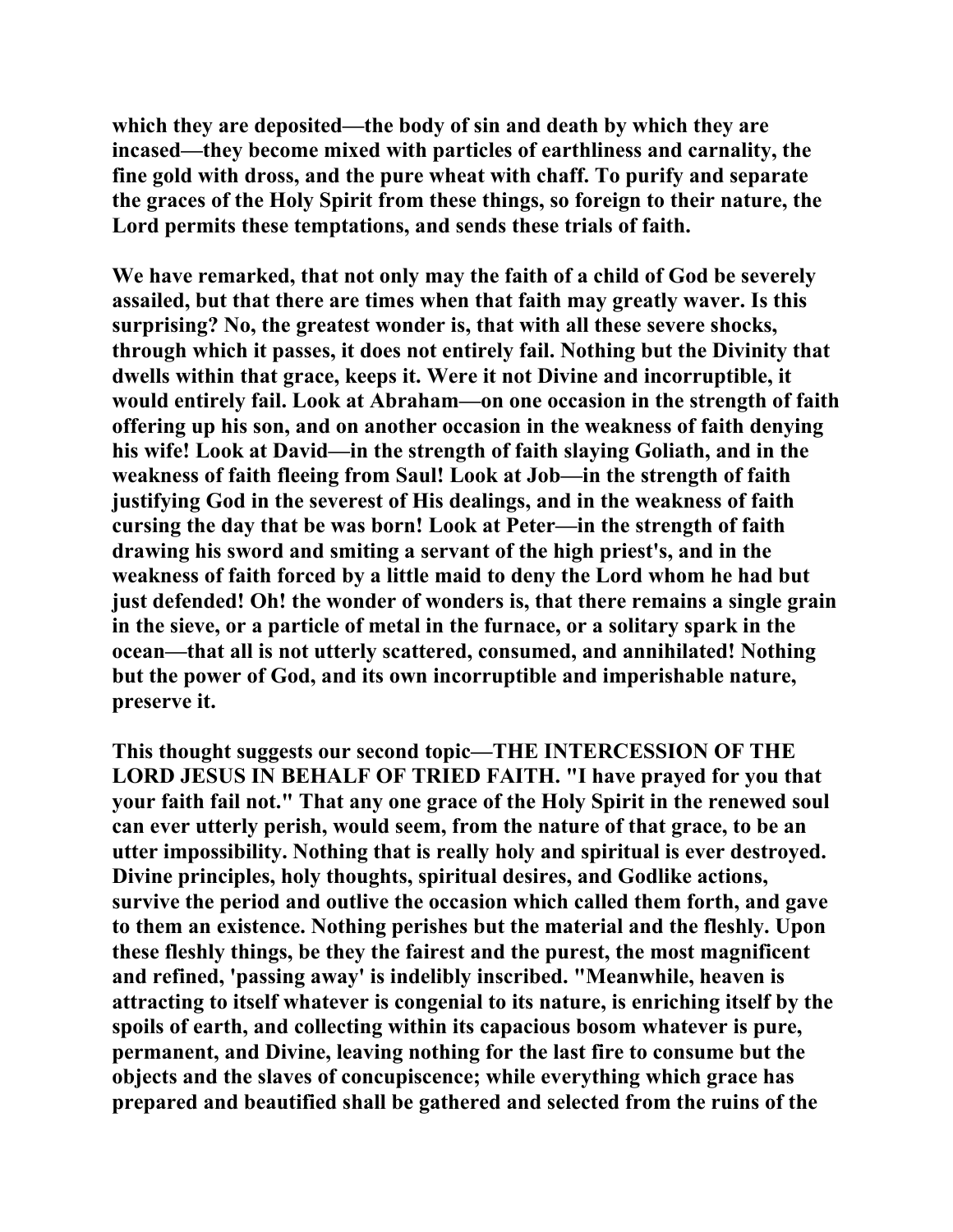**world to adorn that eternal city, which has no need of the sun, neither of the moon, to shine in it, for the glory of God does enlighten it, and the Lamb is the light thereof." (Hall)** 

**But we must not forget that the great preservative of faith, especially of tried faith, is the intercession on its behalf of the great High Priest within the veil. And yet no part of our Lord's mediatorial work is more overlooked than this, while no part is fraught with richer and more varied blessing to the Church of God. This work of intercession constituted an essential and a delightful part of the priestly office of our Lord Jesus. Not to atone only, but upon the ground of that atonement to base His office of advocate, and with the plea of that atonement to appear in the presence of God as an intercessor, equally entered into the engagements of Christ in behalf of His people. A moment's reference to the Levitical type will throw much light upon this part of the Savior's work. It will be recollected that the high priest, on the day of expiation, was to slay and to offer the sacrifice in the outer part of the tabernacle; after which he entered within the sanctuary, bearing in his hands the blood of atonement, and sprinkled it seven times upon and before the mercy-seat. He was then to bring a censer full of burning coals from off the altar, and his hands full of sweet incense beaten small, within the veil, and place it upon the fire before the Lord, "that the cloud of the incense might cover the mercy-seat."** 

**All this was beautifully typical of the atonement and intercession of Jesus our great High Priest. The basis of our Lord's intercessory work is the great atonement of His own blood, with which He has fully met the claims of Justice, paid to the law its extreme demands, and blotted out the handwriting that was against His people in pronouncing their sins entirely and forever cancelled. Upon His atonement Jesus takes His stand as an Intercessor in heaven, within which He has gone to sprinkle His blood upon the mercy-seat, and to present the incense of His infinite and precious merits. Having purged our sins, He is forever sat down at the right hand of God, not in a state of inglorious ease, nor cold forgetfulness of His Church on earth, but to plead as its Advocate and to pray as its Intercessor each moment with the Father, pressing His suit on the ground of Justice, and resting His petition on the basis of merit. "For Christ has not entered into the holy places made with hands, which are the figures of the true; but into heaven itself, now to appear in the presence of God for us." "He ever lives to make intercession."** 

**Look up, O you of tried faith, and behold within the veil your Savior there, clothed in His sacerdotal robes, the great High Priest of heaven's temple, the**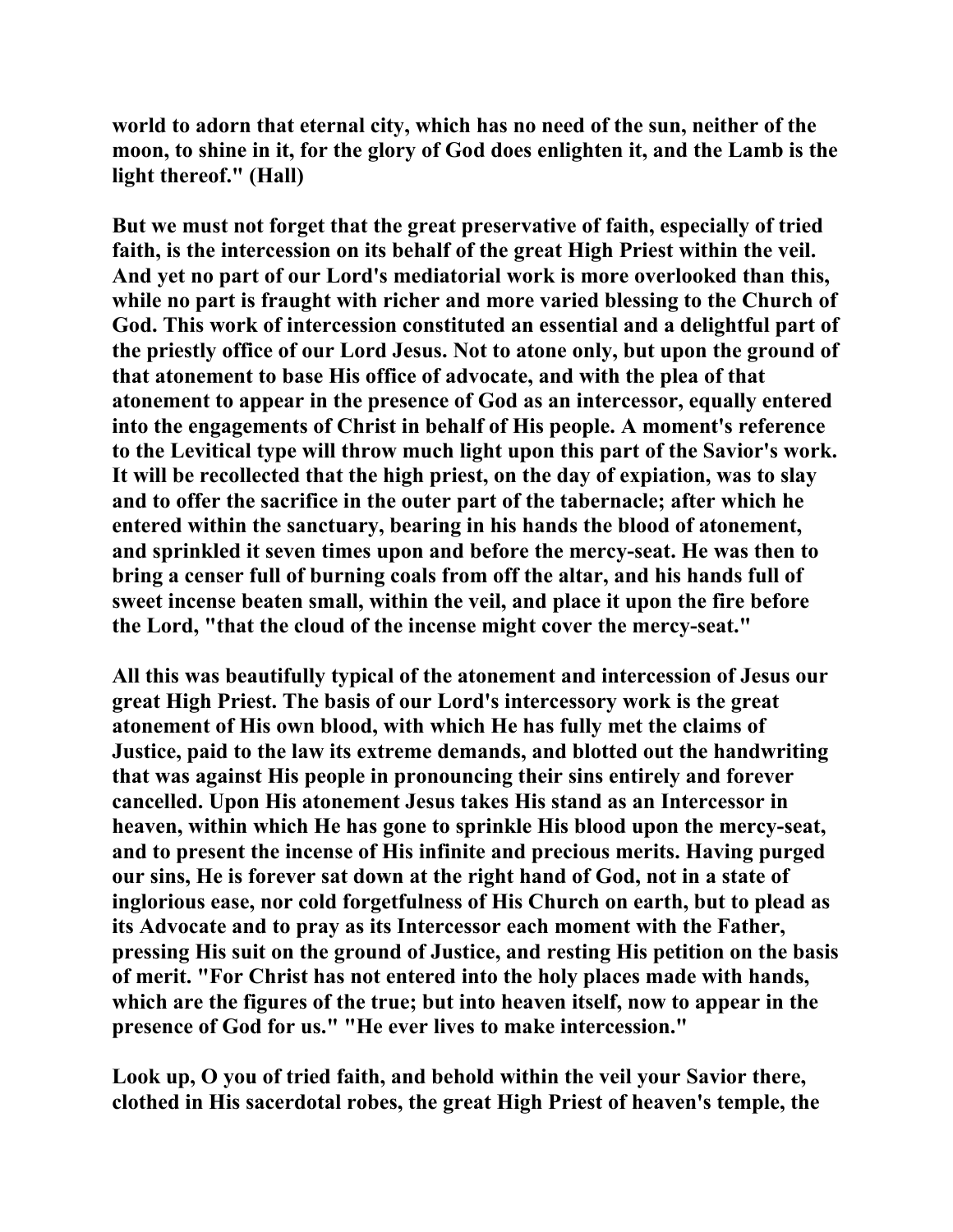**glorious Advocate of heaven's chancery, representing His Church, and for each individual as for the whole body, praying the Father that the weak and tried faith of His saints might not fail. This is no image of the imagination. This is no picture of the fancy. It is a blessed and glorious reality, that our once atoning and now risen and exalted Redeemer is in heaven, bearing the breastplate upon His heart and the ephod upon His shoulder, in which each name is set of all the tribes of Israel. Yes, poor tried and suffering believer, your name is there, written not only in the Lamb's book of life, but written in the Lamb's heart of love.** 

**In approaching God in any spiritual service, why is it that your person is an object of His complacent delight? Because Jesus presents it. Why do your prayers, imperfectly framed and faintly breathed, come up before the altar with acceptance and power? Because Jesus is in heaven, and as your pleading Advocate separates your petition from all its flaws, and as your interceding Priest purifies it from all its sin, and presents it as a 'golden vial full of aroma' to His Father. And when in pensive sadness you have trodden your lonely path, the spirit chafed, the heart wounded, the world desolate, and a thousand images of terror and of gloom filling the vast void, O little did you think that within that veil, so awfully mysterious to you, there stood one—your Friend and Brother, your Advocate and Priest—who knew your secret sorrow, and who at that moment was pouring out His full heart, His whole soul, in powerful and prevalent intercession, that your tried and wavering faith might not fail.** 

**Nor must we overlook the individuality of our Lord's intercession. This is one of its most interesting features: "I have prayed for you." As if forgetting for that moment the whole Church, and regarding Peter as representing in his person each tempted believer, Jesus makes him the especial object of his prayer. How much comfort do we lose in overlooking this truth—in not more distinctly recognizing the personal interest which each believer has in the love of Christ! "My grace is sufficient for you." "I have prayed for you" are the gracious words with which Jesus would meet each individual case.** 

**Think not, then, O believer, that you are alone, unloved, uncared for, unthought of; Jesus bears you upon His heart; and if loved and cared for, and remembered by Him, you can afford to part with some creature stream, however loved and valued that stream may be. Keep your eye intently fixed upon your Lord's intercession. In every tribulation look unto Jesus, mark His gracious hand directing the scourge and mingling the bitter cup; tempering its proper degree of severity, appointing the limit of its continuance, and**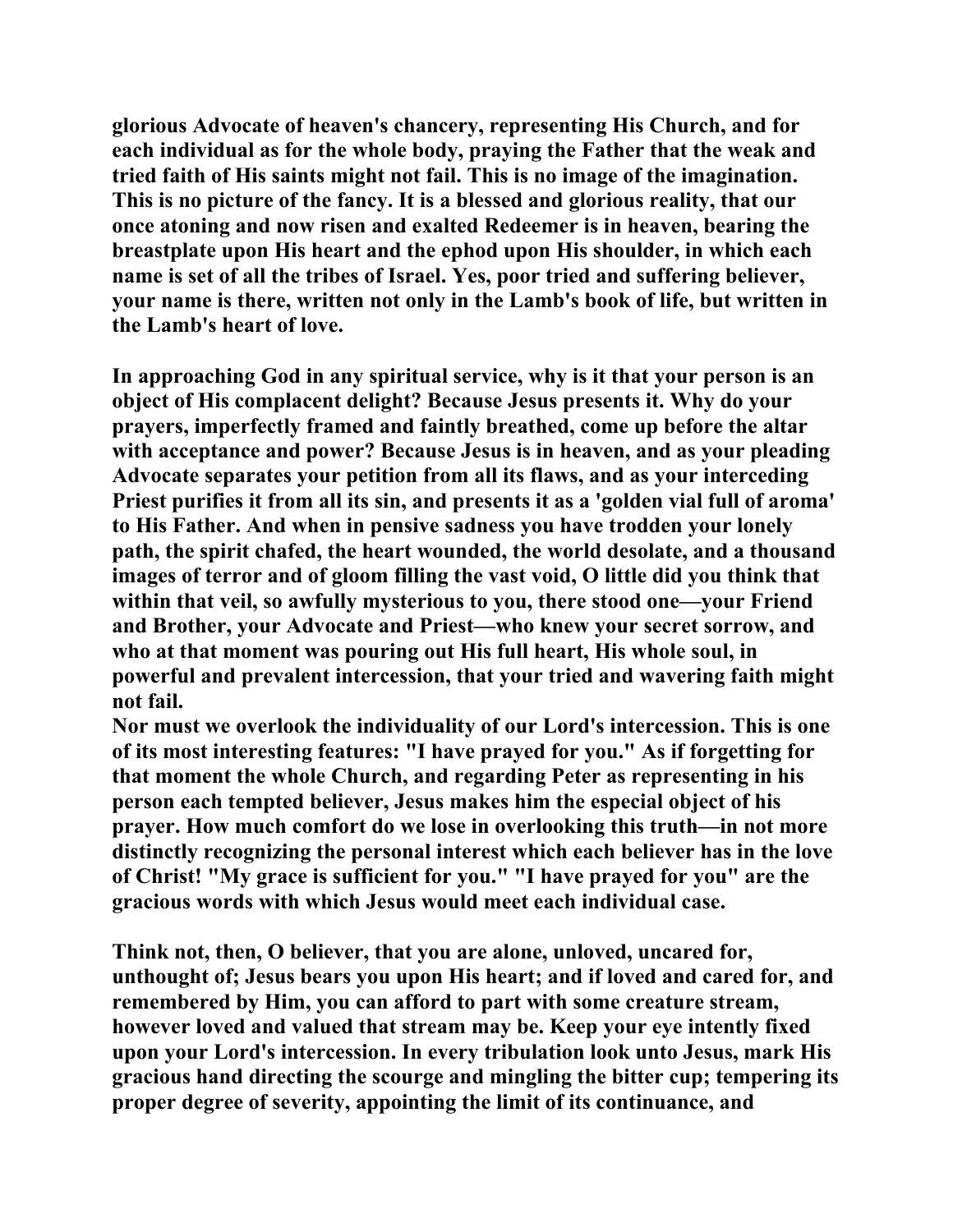**converting seeming disasters into occasions of real good. In every infirmity and failing look unto Jesus, your merciful High Priest, pleading His atoning blood, and on its ground making intercession for you. In every prayer look unto Jesus, your prevailing Advocate, bearing the iniquity of your holy things, and recommending your broken petitions. In every temptation look unto Jesus, the author of your faith, the source of your strength, and the captain of your salvation, who alone is able to lift up the hands that hang down, to teach the fingers to fight, and eventually to make you more than conqueror over all your foes.** 

**We too much lose ourselves in the crowd; and merge ourselves in the mass. We forget alike our individual interest in the covenant, and our personal obligation to glorify God in our different walks of life. But it is the especial privilege of the believer to concentrate upon himself, as in focal power, every thought and affection of God, just as the eye of a well-painted portrait may be said to fasten itself exclusively upon each individual in the room. "I have prayed for you." O cheering declaration! Christian reader, lose not sight of it. Come and lay your hand of faith upon the covenant of grace, and say, "the fullness of the covenant is mine." Lay your hand upon the covenant of God, and say, "the God of the covenant is mine; Jesus its Mediator is my Savior. He obeyed, suffered, bled, and expired, all for me. He has loved me, and has given himself for me. Lord! do You think of me? does my case come up before Your notice? do You bear any burden upon Your arm, my sorrow upon Your heart, my name upon Your lip; and do You pray for my poor, assaulted, and trembling faith? Yes, Lord, You do. I believe it, because You have said it press the precious truth so rich in consolation to my trembling, grateful heart."** 

**It is another beautiful view of our subject—the anticipative intercession of Christ. "I have prayed for you." The Lord as its shepherd goes before His flock. He precedes it every step, not only to map its path, but also to provide for all the circumstances, the most trivial and minute, of its history. To Him nothing can be unforeseen, from Him nothing can be concealed. No event can surprise Him, no contingency can thwart Him, no difficulty can embarrass Him. The entire history of the individual saint of God, from his first to his last breath, is written in His book, when as yet it had no existence, as minutely and as accurately, as though it were a record of the past. In anticipation of each developed circumstance, of each temptation and trial, difficulty and need— Jesus prays for His people: "I have prayed." It would seem as if the sorrow had reached His heart, before it touched our own; as if the assault had fallen**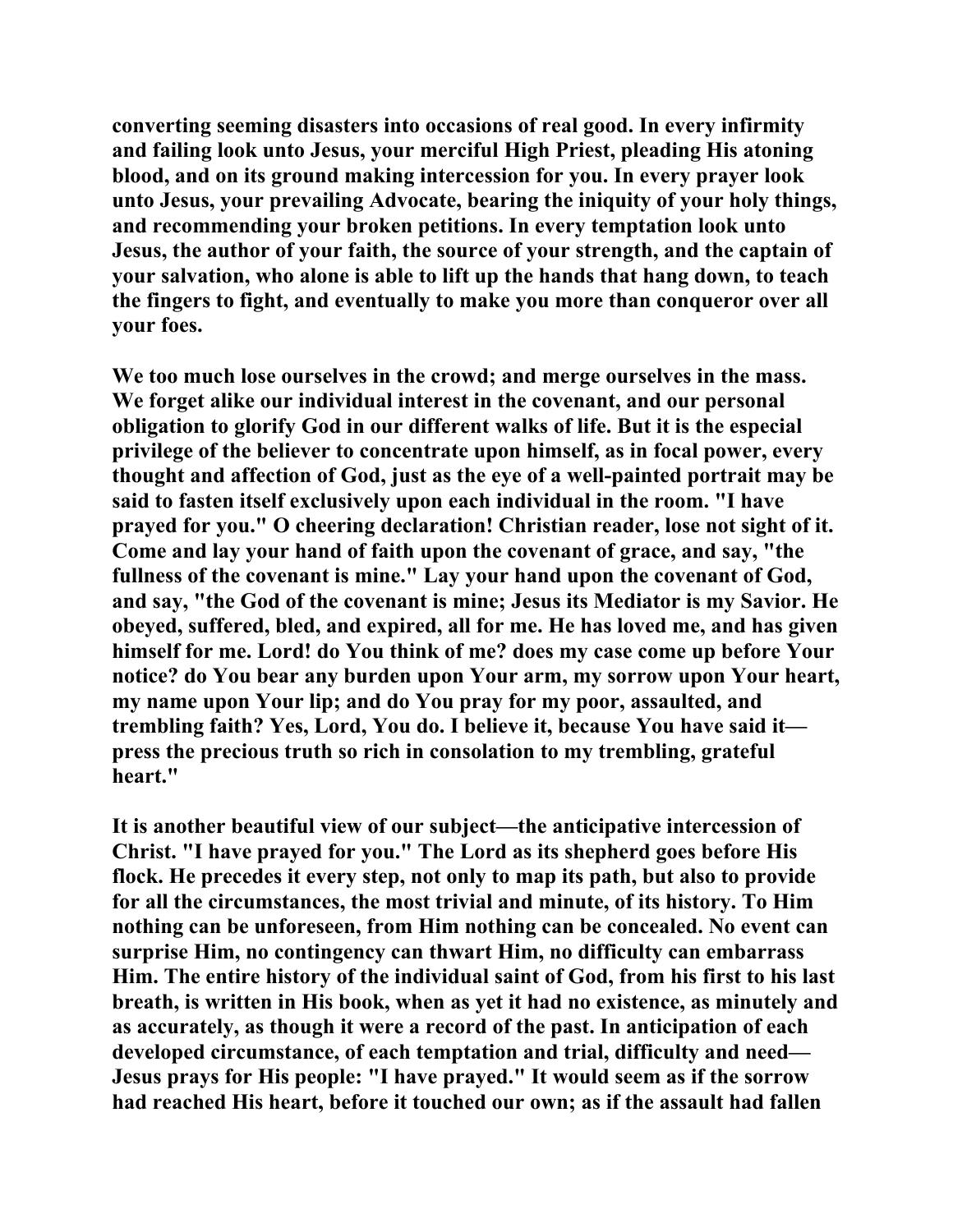**upon Him before it fell upon us; and that, knowing what would transpire, seeing in what critical and painful circumstances His child would be placed, He anticipates his case by especial intercession on his behalf: "I have prayed for you."** 

**Can the mind of the tried believer repose upon a truth more sustaining and soothing than this? It is a glorious unfolding of the love of Jesus, to know that when the sifting came, when faith was actually tried, that then Jesus prayed for the sufferer. But to be assured that before a dart was winged, or a shock was felt, or even a suspicion was awakened that the tempter was approaching, and that danger was near; Jesus, robed in His priestly garments and bearing the golden censer in His hand, had entered within the veil to make especial intercession for that trial of faith! Oh, it is a view of His love, which to the mind of the tempted believer would seem to overtop and outshine all others!** 

**And for what does Jesus pray? That the temptation might not come? that faith may not be tried? O no! He asks not the Father in behalf of His people for their entire exemption from temptation and trial. Full well does He know that if conformed to Him their Head, they must through much tribulation enter the kingdom. Pure and sinless though He was, needing no sifting and no refining, He yet passed through each process as if there were in Him the chaff to scatter and the dross to consume. How much more needful does Jesus see that His people, in whom there is such a mixture of the precious with the vile, so much indwelling sin, so much powerful corruption perpetually seeking to destroy indwelling grace, should not be exempted from the process which, painful though it be, is absolutely needful and eternally good!** 

**But Jesus prays that in the actual trial of faith it might not fail. And mark how signally the prayer was answered in the case of Peter. His faith did not fail. Trace his subsequent history. "When you are restored", said his Divine Master, "strengthen your brethren." He was restored. One look from Jesus, of painful remembrance, of gentle reproof, and of loving forgiveness, broke his heart, "and he went out and wept bitterly." Deep and sincere was his repentance. 'He went out,' apart from others, and sought some retired spot, where, alone with God, he might with tears acknowledge his transgression, and in faith seek the forgiveness of his sin. I repeat—trace his subsequent history. What a loving disciple, what a zealous apostle, what a vigilant pastor, what a useful preacher, what a valiant soldier of the cross, did he afterwards become! The chaff of self-confidence, and false zeal, and light views of sin, was now scattered in the sifting of his faith, and that faith was now purer and**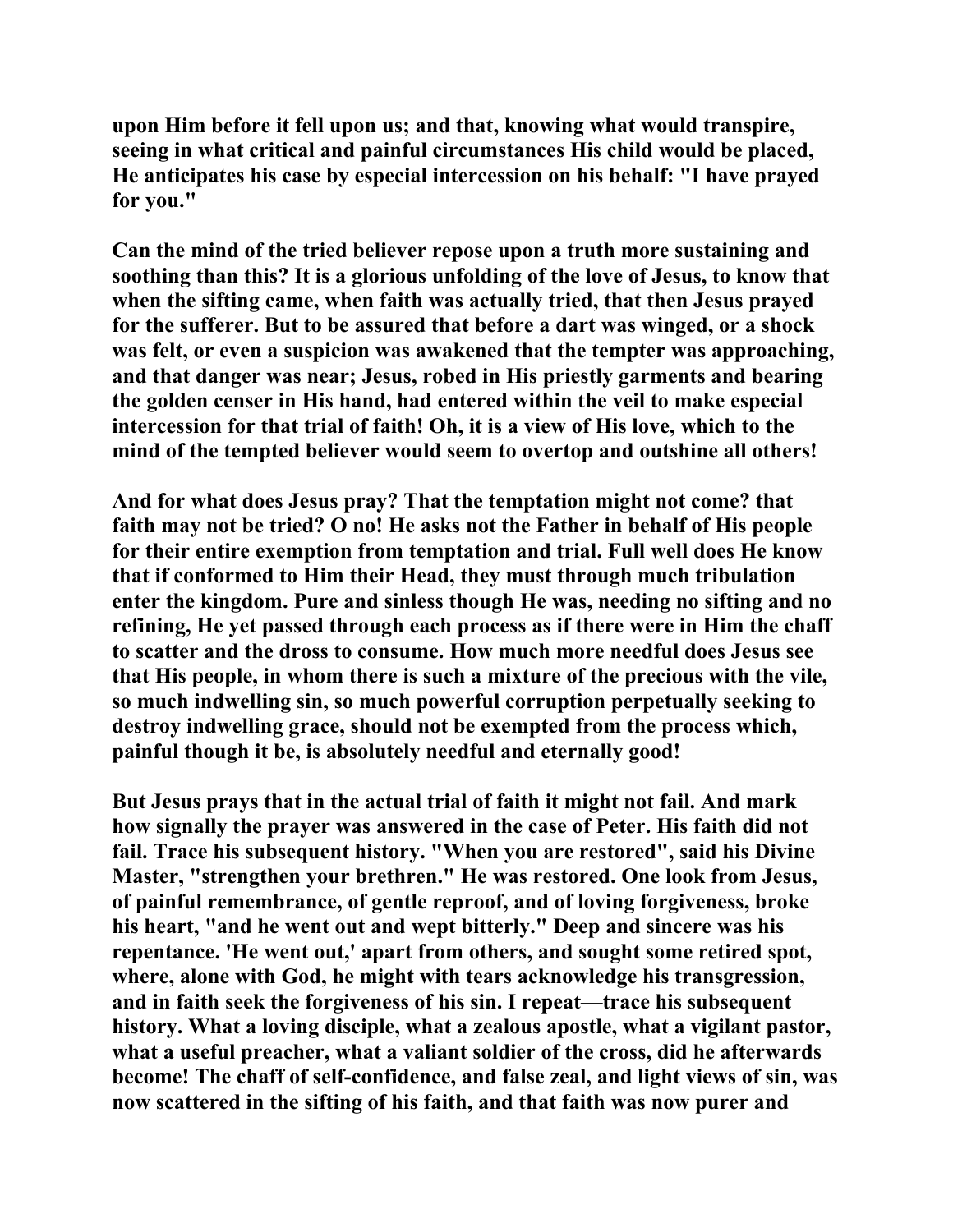**stronger than ever. Peter stood more firmly after he had lamented his fall, than before he fell; insomuch, that he found more grace than he lost grace.** 

**Listen to the words with which, at his Master's bidding, he strengthens his brethren after his recovery. He reminds them that they are "kept by the power of God, through faith, unto salvation. Wherein you greatly rejoice, though now for a season (if need be), you are in heaviness through manifold temptations, that the trial of your faith, being much more precious than of gold that perishes, though it be tried with fire, might be found unto praise, and honor, and glory, at the appearing of Jesus Christ." Now, why is it, O believing soul, that your tried faith has not failed? Why have you passed through the sifting, with not one precious grain fallen to the ground? Because your great High Priest prayed for you before the trial, and prayed for you in the trial, and has not ceased to pray for you since the trial. All upholding grace, all restraining grace, all restoring grace, all establishing grace, has been meted out to you through the channel of your Lord's perpetual and everprevalent intercession. O how should this truth endear the Savior to your heart! With what holy contrition should it fill your spirit, and with what sweet affection should it constrain your soul to a simple and an unreserved surrender to God!** 

**But what, my reader, if your religion should prove to be nothing but chaff? Does the bare probability startle you? Ah! there are multitudes whom it might well startle—for multitudes are thus deceived. Not a grain of pure wheat is found in their souls. There is no vitality in their faith, no solidity in their profession, no substance in their religion. Before every wind of false doctrine they bend, and by each blast of temptation they are carried away. The stubble of the field, and the chaff of the threshing-floor (fit emblems of their Christianity), are not more unsubstantial and fleeting than it. All is woeful deception. They have substituted a form of godliness for its power; union to the church for union to Christ; the baptism of water for the regeneration of the Spirit; gospel ordinances for sanctifying grace; works of benevolence for faith in the Lord Jesus. And thus their religion is hollow, unsubstantial, and unreal; possessing a "name to live, they are dead."** 

**And what will be the end of such? Departing into eternity in this state of soul deception—building their hope of heaven upon this false foundation—in their sad experience must be realized the awful description which the evangelist gives of the judgment power of Christ; "whose fan is in his hand, and he will thoroughly purge his floor, and gather his wheat into his garner; but he will**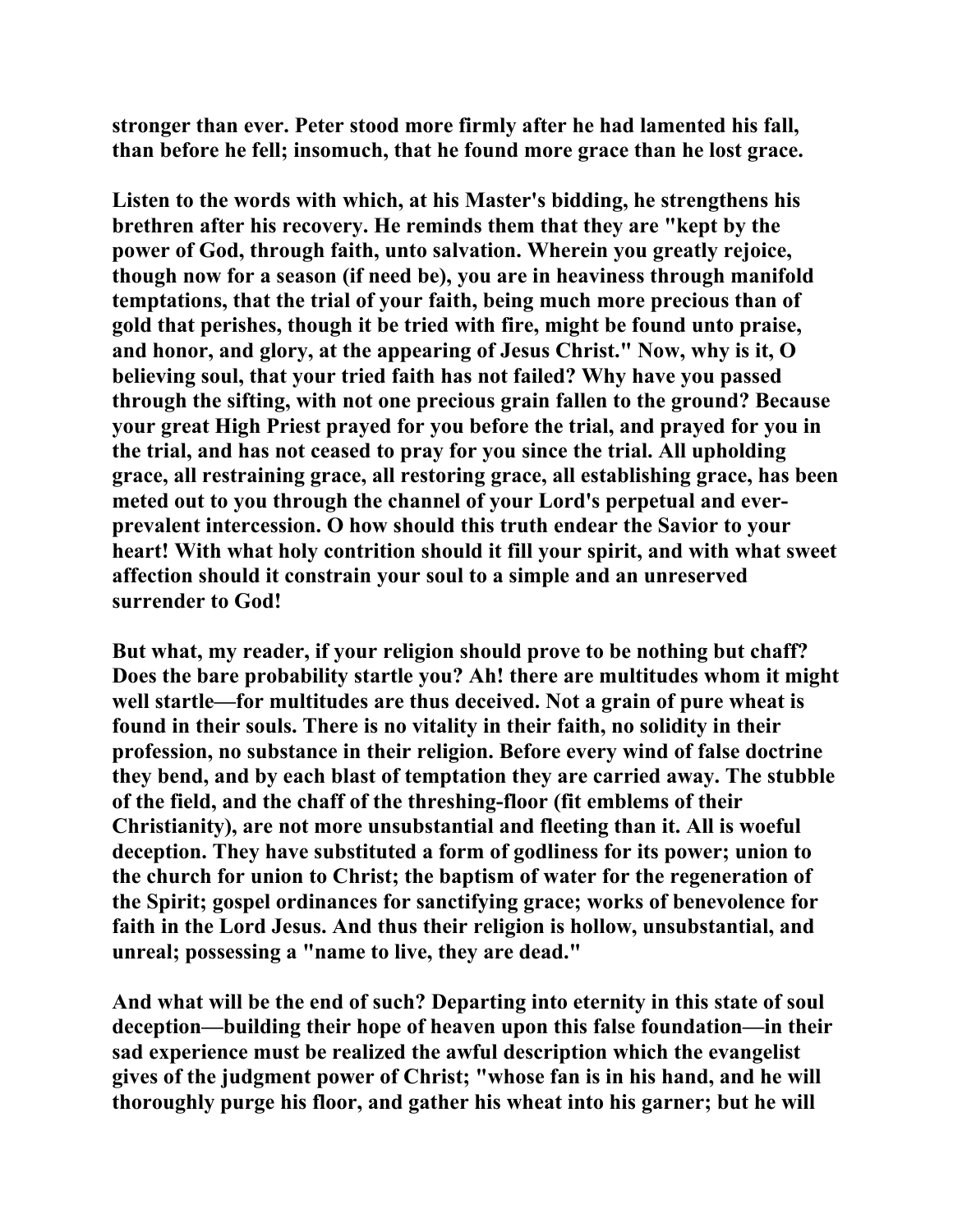**burn up the chaff with unquenchable fire." Thus will perish all human religions, all false hopes, all hollow professions, all soul-destroying doctrines the 'wood, the hay, the stubble,' of a form of godliness—destitute of the power. Unconverted reader, weigh and consider this solemn statement—it is for your life. Examine the nature and foundation of your hope. Let nothing be a substitute to you for the new birth, for faith in Christ, or for love to God. The most beautiful ritual, the most accurate creed, the most costly religion, the most splendid profession, without Christ in the heart, is but as fuel preparing for the final and eternal conflagration. To such the Savior pointedly and solemnly refers, when He says, "Not every one that says unto me, Lord, Lord, shall enter into the kingdom of heaven; but he who does the will of my Father which is in heaven. Many will say to me in that day, Lord, Lord, have we not prophesied in your name? and in your name have cast out devils? and in your name have done many wonderful works? And then will I profess unto them, I never knew you: depart from me."** 

**But if, dear reader, you are in possession of real faith, even in the smallest degree, expect its conflict and its trial. It is truly remarked by the holy Leighton, that God never had but one Son without sin, and never one without suffering. The existence of faith seems necessarily to imply, the endurance of suffering. Not, as we have shown in another part of this volume, because of any intrinsic defect in faith, but in consequence of the impurity of the heart in which that faith is lodged, its perpetual admixture with the dross of a mind but partially renewed, its constant contact with the objects and scenes of sense and of earth, render trial as essential to the purification of faith, as the flail to the pure wheat, and as the crucible to the precious metal.** 

**The trials and temptations, therefore, with which God visits His people, are designed, as tests of faith. Without them we should lack some of the strongest evidences of experimental Christianity. Who would wish the stubble and the chaff to render doubtful the existence of the true grain, or the tin and the dross to obscure the luster of the fine gold? Welcome, then, every trial and test of your faith. Welcome whatever stamps its reality, increases its strength, and heightens its luster.** 

**Nor be surprised that this, above all the graces of the Holy Spirit, should be a target for the great enemy of God. As faith is the grace which most glorifies God, which brings the greatest degree of joy and peace unto the soul, and which constitutes its mightiest shield in the conflict, it becomes an especial object of Satan's malignant attack. The most Christ-exalting, God-honoring,**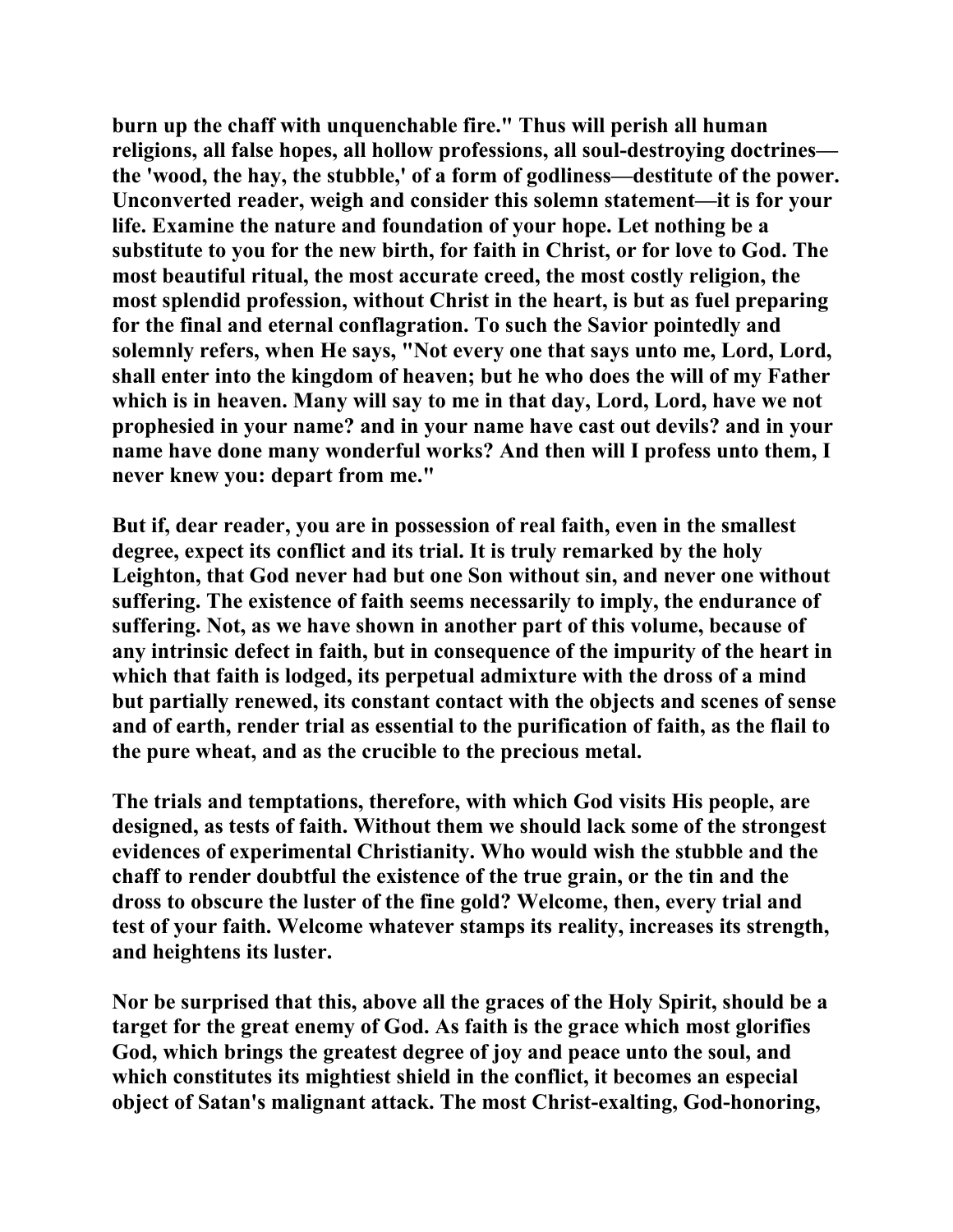**and sanctifying of all the Spirit's graces must not expect to escape its fearful assaults. If this 'gold' was 'tried in the fire,' in the sinless person of Jesus, is there not a greater necessity that in our fallen and corrupt nature it should be subjected to a second process of trial? It was tried in the Head to show that it was real gold; it is tried in the members to separate it from the dross with which it becomes mixed in its contact with our hearts. In the one case, the trial was to stamp its divine nature; in the other case, the trial is to purify it from the human nature. Thus are we honored to suffer in some small degree, as our Lord and Master suffered. Therefore, beloved, "do not think it strange concerning the fiery trial which is to try you, as though some strange thing happened unto you; but rejoice, inasmuch as you are partakers of Christ's sufferings, that when his glory shall be revealed, you may be glad also with exceeding joy."** 

**Keep your eye intently fixed upon the intercession of Christ. Is it a privilege to be borne upon the affectionate and believing prayers of a Christian friend? Ah yes! precious channels of heavenly blessing are the intercessions of the Lord's people on our behalf. But there is a Friend still closer to the Fountain of Mercy, still nearer and dearer to the Father, than your fondest earthly friend—it is JESUS, "who ever lives to make intercession for those who come unto God by him." Oh how precious is that declaration upon which in any assault, or trial, or perplexity, you may calmly and confidently repose: "I have prayed for you." Yes, when from confusion of thought, or pain of body, or burning fever, you cannot pray for yourself, and no friend is near to be your mouth to God, then there is one, the Friend of friends, the ever-skillful Advocate, and never weary Intercessor—no invocating saint, nor interceding angel—but the Son of God Himself, who appears in the presence of God moment by moment for you. O keep, then, the eye of your faith immovably fixed upon Christ's intercession; He intercedes for weak faith, for tried faith, for tempted faith—yes, for him who thinks he has no faith. There is not a believer who is not borne upon His heart, and whose prayers and needs are not entwined in His ceaseless intercession.** 

**When you deem yourself neglected and forgotten, a praying Savior in heaven is thinking of you. When you are tried and cast down, tempted and stumble, the interceding High Priest at that moment enters within the holiest, to ask on your behalf strength, consolation, and upholding grace. And when sin has wounded, and guilt distresses, and unbelief beclouds, who is it that stands in the breach, that makes intercession, that removes the darkness, and brings back the smile of a forgiving Father? The Lord Jesus, the interceding Savior!**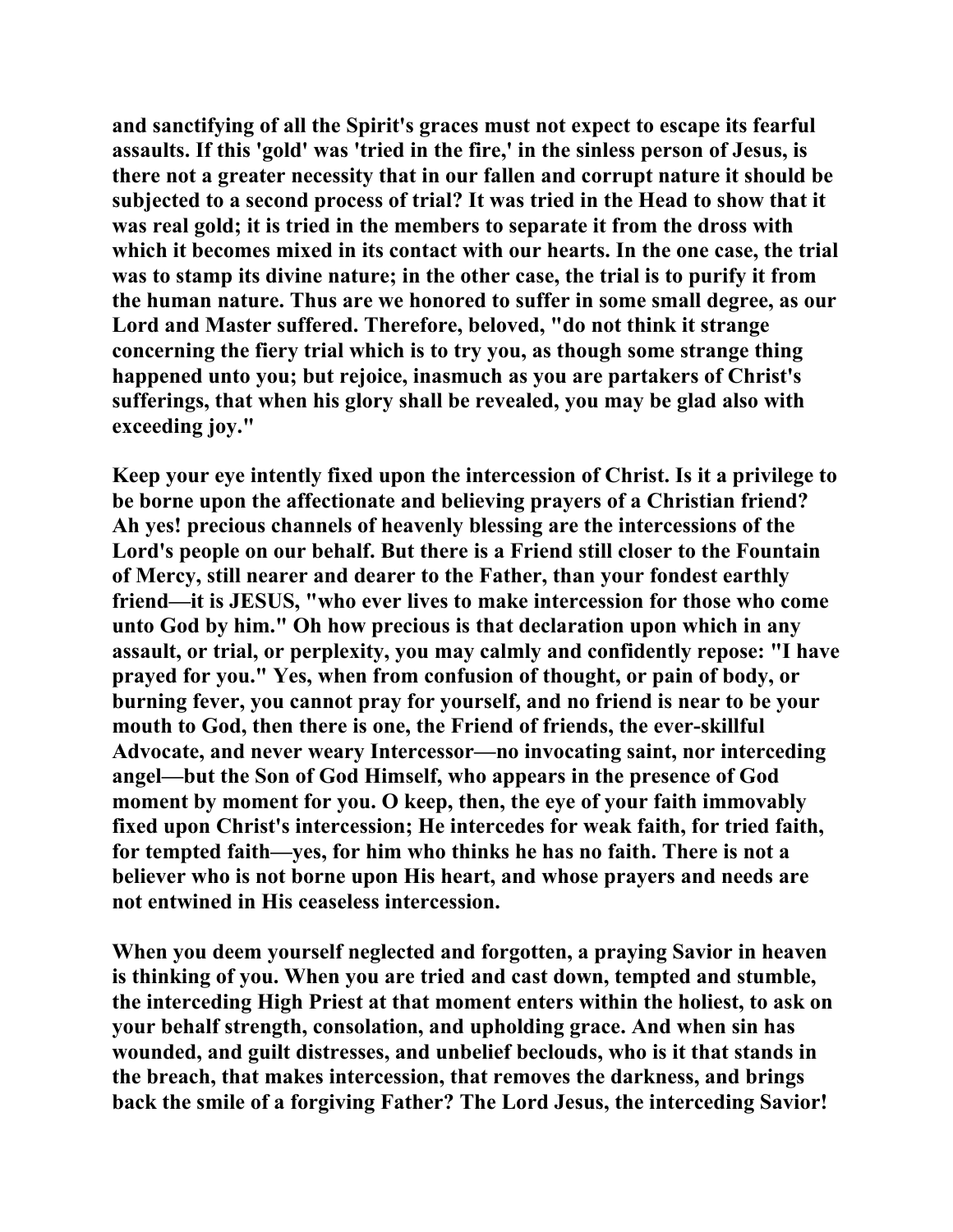**Oh, look up, tried and assaulted believer! you have a Friend at court, an Advocate in the chancery of heaven, an Intercessor curtained within the holiest of holies, transacting all your concerns, and through whom you may have access to God with boldness.** 

**How sweet are the fruits of the Lord's restoring grace! In the case of Peter, we read that "he went out and wept bitterly." He had never wept such tears, nor sorrowed with such a sorrow before. It was the look of the Savior's forgiving love which broke his heart, and dissolved his whole soul into penitence and sweet contrition. We trace the same in David: "I acknowledge my transgression, and my sin is ever before me. Against you, you only have I sinned, and done this evil in your sight. Restore unto me the joy of your salvation; and uphold me with your free Spirit. Then will I teach transgressors your ways; and sinners shall be converted unto you." Blessed and holy results of the Savior's intercession in behalf of tried, and tempted, and staggering faith! May we, dear reader, constantly taste the sweetness of the Lord's restorings. That restoring we need day by day, and His upholding grace moment by moment. Let no consciousness of departure from God keep us from returning to Him—seeing that Jesus lives and prays for us.** 

**Heart-melting is the language of our sin-pardoning and soul-restoring God to His backsliding Church. "You have played the harlot with many lovers; yet return again to Me, says the Lord." And again, "And I said, after she had done all these things, Turn unto me." And yet again, as if he would exhaust all the tenderness of language, "Return, backsliding Israel, says the Lord; and I will not cause My anger to fall upon you: for I am merciful, says the Lord, and I will not keep anger forever. Only acknowledge your iniquity." Can we resist arguments, and appeals, and persuasives like these? And oh, may the result of our restoring be a closer, holier walk than ever! "The Lord will speak peace to his people, but let them not turn again to folly."** 

**Jesus, let Your pitying eye Call back a wandering sheep; False to You, like Peter, I Would sincerely like Peter weep. Let me be by grace restored, On me be all its freeness shown; Turn, and look upon me, Lord, And break my heart of stone." "Savior, Prince, enthroned above,**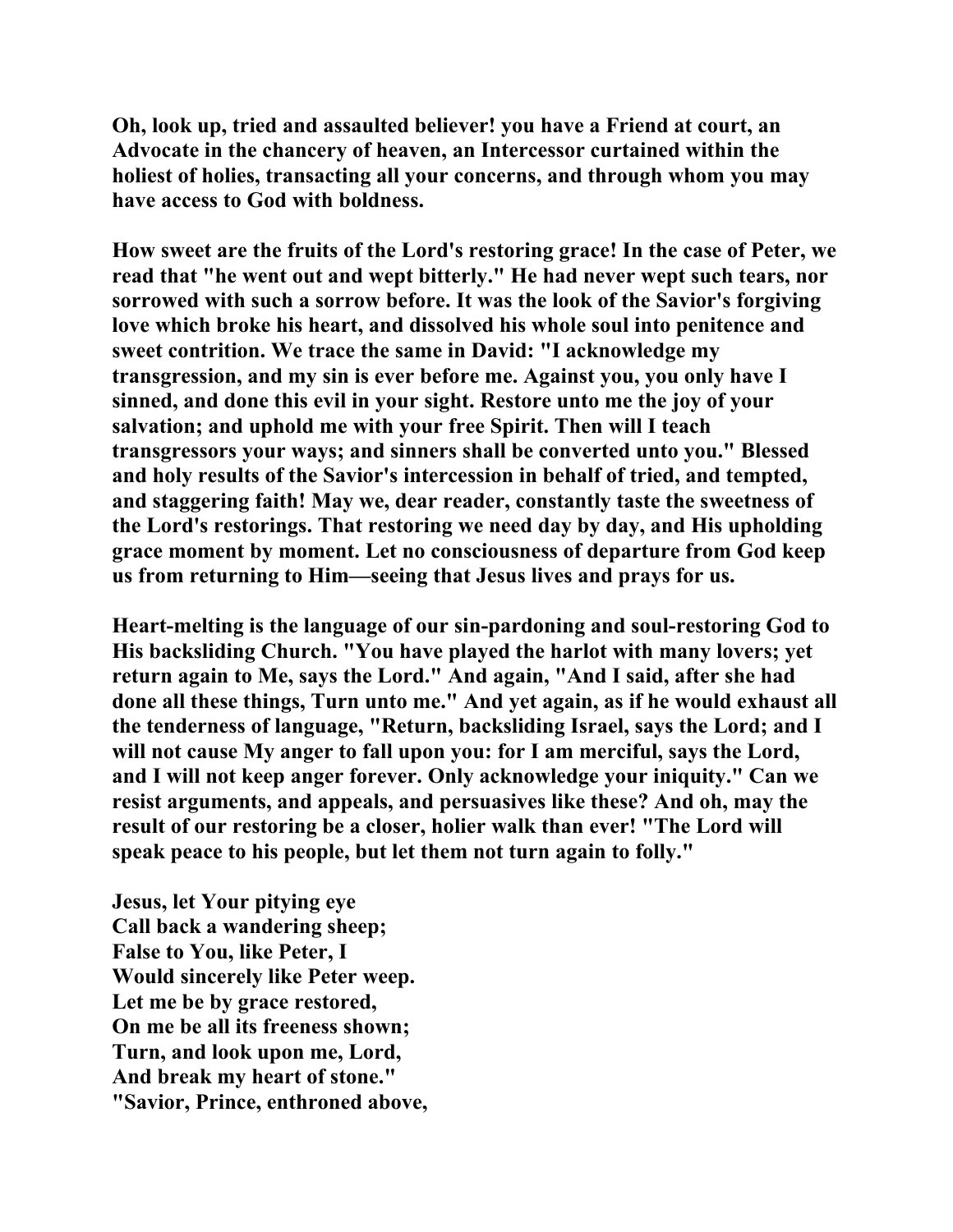**Repentance to impart; Give me, through Your dying love, The humble, contrite heart. Give, what I have long implored, A portion of Your love unknown; Turn, and look upon me, Lord, And break my heart of stone." "See me, Savior, from above, Nor suffer me to die; Life, and happiness, and love, Smile in Your gracious eye. Speak the reconciling word, And let Your mercy melt me down; Turn, and look upon me, Lord, And break my heart of stone." "Look, as when Your pitying eye Was closed that we might live; 'Father (at the point to die My Savior gasped), forgive!' Surely with that dying word, He turns, and looks, and cries, 'tis done!' O my loving, bleeding Lord, This breaks my heart of stone!"** 

## **"Nourishment for the Journey"**

**The angel of the Lord came back a second time and touched him and said, "Get up and eat, for the journey is too much for you." So he got up and ate and drank. Strengthened by that food, he traveled forty days and forty nights until he reached Horeb, the mountain of God. 1 Kings 19:7-8** 

**We remarked in a previous chapter of this work, that in planning the varied histories of His saints, God had in view, not the instruction and blessing of one individual only, but also of many. He would embrace the 'whole family on earth' in the teaching, the warning, and the comfort found in the experience of a single member of that family. There is much in this thought calculated to soothe the mind of the tried and disciplined believer, and to reconcile him to the dispensations of his heavenly Father. In the light of this truth we cannot look upon the Christian sufferer but with a feeling of the intensest interest. There is a magnanimity, a loftiness of character, a moral heroism about the**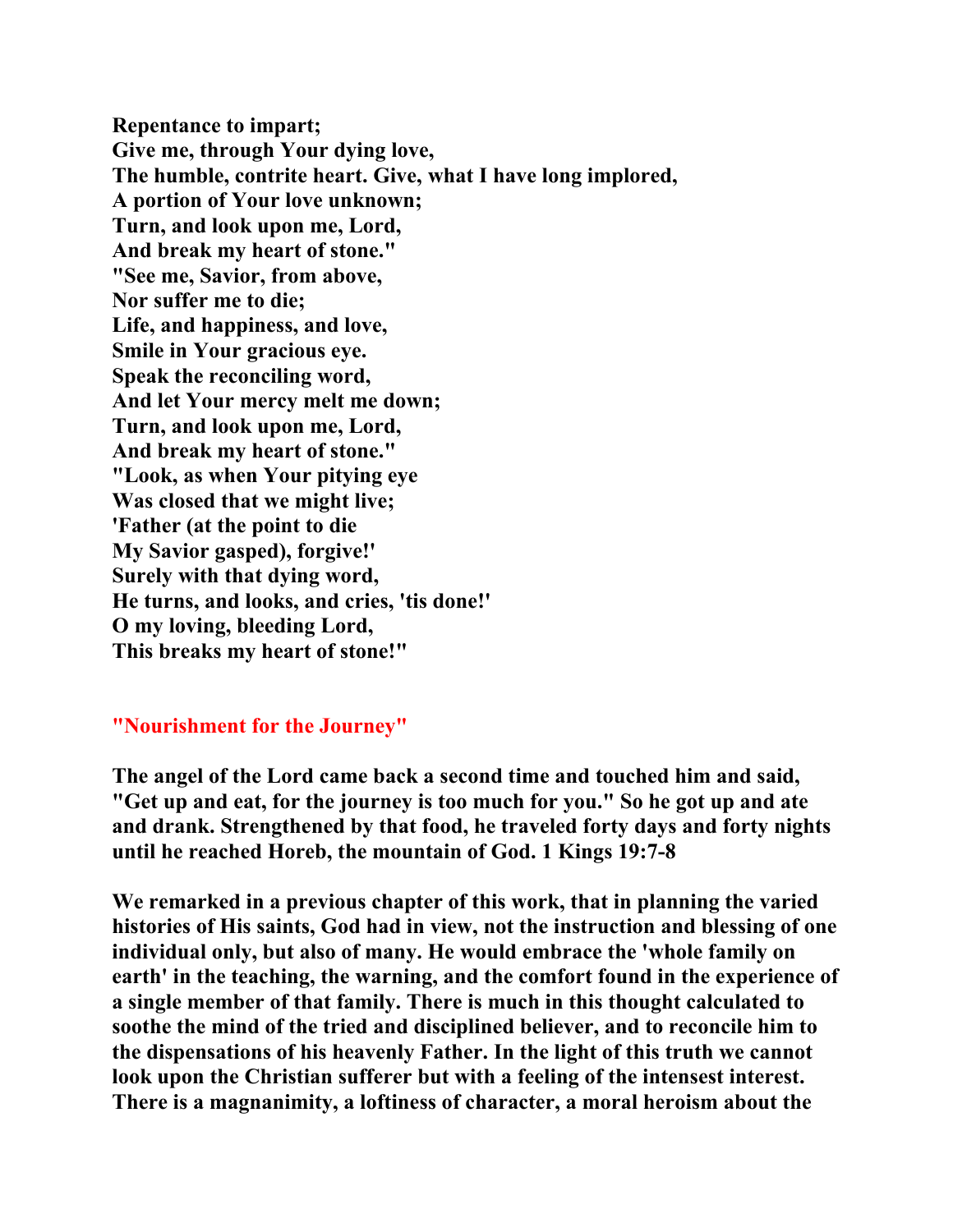**man, the conception of which we may but imperfectly convey to other minds, while it forms one of the most vivid and pleasing images of our own. How prompt should we be to offer to such an one the spirit's kindest sympathy, and to breathe on his behalf the heart's most fervent prayer! From his lips may well breathe the language of the self-denying apostle, "Whether we be afflicted, it is for your consolation and salvation, which is effectual in the enduring of the same sufferings which we also suffer: or whether we be comforted, it is for your consolation and salvation."** 

**An incident in the life of the prophet Elijah presents an appropriate illustration of this truth. It is brief, but interesting and instructive. Fleeing from the murderous designs of Jezebel, the prophet was overtaken in the wilderness by weariness and exhaustion, and sitting down beneath the shade of a tree, in the fretfulness of his spirit, and the gloomy despondency of his mind, he requested of God that he might die. "It is enough; now, O Lord, take away my life; for I am not better than my fathers." At this critical moment, one of those ministering spirits, sent from the court of heaven to minister to the heirs of salvation, appeared at his side, gently touched him, and bade him arise and eat. And, lo! "there was a cake baked on the coals, and a cruse of water at his head. And he did eat and drink., and laid down again. The angel of the Lord came back a second time and touched him and said, "Get up and eat, for the journey is too much for you." So he got up and ate and drank. Strengthened by that food, he traveled forty days and forty nights until he reached Horeb, the mountain of God.** 

**How simple and affecting yet instructive is this episode in the life of the prophet! What an unfolding of human imperfection, and of Divine forbearance! What a picture of the thoughtfulness, carefulness, and tenderness of God towards His people, contrasted with their unbelief, repining, and fretfulness towards Him! Oh, what a God is our God! At the moment that Elijah resigned himself to the feeling of loneliness and desolation, God was near to him. And when, faint from hunger, and exhausted from fatigue, he wished for death rather than life, behold, a table was spread for him in the wilderness by Him who in a subsequent and more complete development of His incarnation, supplied the needs of three thousand with five barley loaves and two fish. Strengthened and refreshed, he arose and addressed himself to the journey. It was an interesting though a long and toil some one.** 

**"The desert over which Elijah traveled forty days and nights, was the same**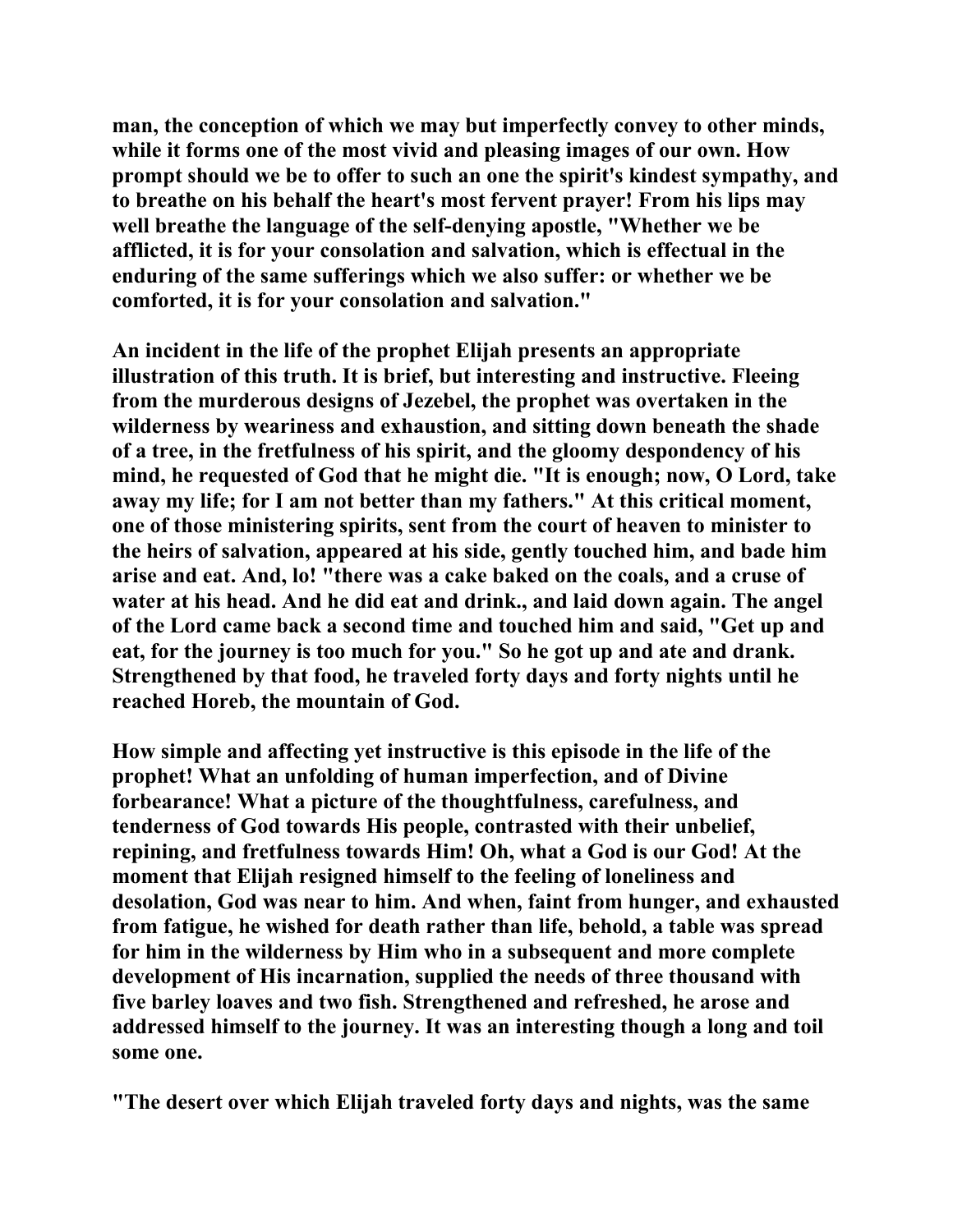**through which the tribes of Israel traveled during forty years, under the convoy of the cloudy and fiery pillar. Surely this, if any, was holy ground. It had been traversed by the feet of the mighty, it was rich with the most stupendous associations of thought, and with the most interesting recollections. Here the whole miraculous history of the ancient fathers would revive before him in the liveliest colors. Fresh images and scenes from that age of wonders would recur to his mind at every step, and the very profound silence around him would assist in the consideration of the sublime things of which these spots had been once the theater. As often as he descended into a green and palmy vale, he alighted in spirit upon some resting-place of his fathers. As often as the shade of an overhanging rock received him, it was as if the incense of the sanctuary breathed around him; for the prayers of the pilgrims of God had hallowed these shades. Here or there, he would think, perhaps Moses had rested and taken counsel in the sacred circle of his elders; and the leader of Israel would still seem kneeling before the Lord, and speaking to Him, 'as a man talks with his friend.' Thus one heart-elating thought would follow another. The history of the forty years' journey would attain a form and a vitality beyond what he had hitherto realized. At one time he would seem to be gathering the manna with the ancient fathers; at another to be standing with the wounded before the brazen image of the serpent, and feeling with them the return of health. Presently he would be in spirit at the altar which Moses built, and called it 'Jehovah-nissi,'—the Lord my Banner; and then again he would hear the desert resound with loud thanksgivings and solemn hymns of praise for the faithfulness and truth of Jehovah. Every new scene on which he entered would bring before him some new event and feature of those journeyings which were irradiated with the glory of God; and whatever consolation and encouragement is comprised in these histories, would rush upon him with sublime and overwhelming wonder, or exhilarate him with a spring of hope and joy, that seemed to give wings to his feet, and banish the last remains of fear and care from his spirit. Assured that he was pursuing his way under the shadow of the same Almighty hand which once covered the whole host of Israel, he would cheerfully pursue his journey, not doubting that he was led by the right hand of Him, who, under the juniper tree, had given him the direction to depart, and had endued his feeble frame with a strength which no fatigue of the journey was able to diminish; and that as soon as the end was attained, he should be bidden to rest, and lay down his traveling-staff in peace and safety." (Krummacher)** 

**But there is a spiritual view of this narrative still more interesting and instructive. It suggests to the devout contemplation of the believing mind the**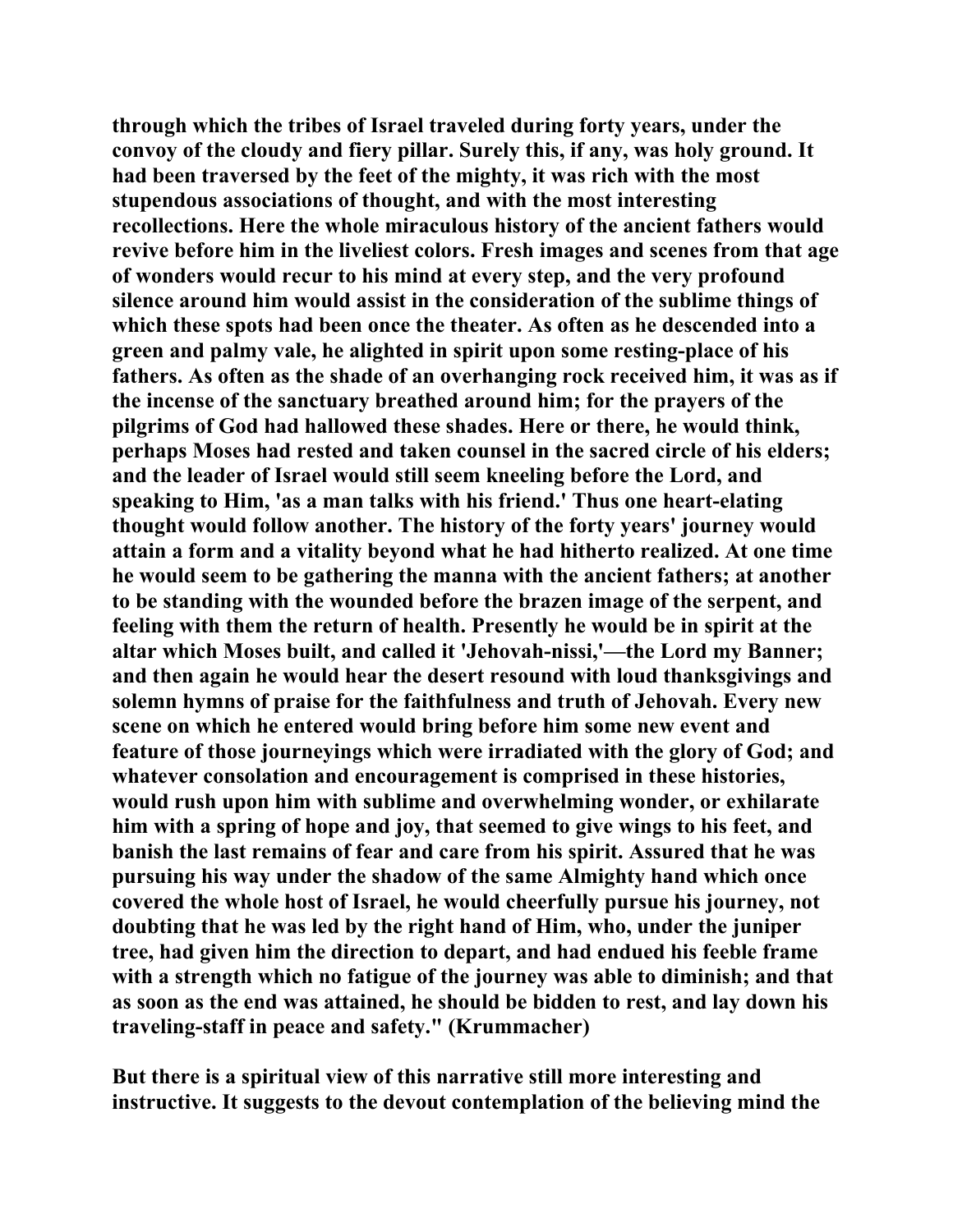**following distinctive features of Christian experience—the believer in Jesus is journeying to the mount of God. Because of the greatness of the way the Lord has provided ample nourishment. And in the strength of that nourishment, thus timed to his necessities, he is enabled greatly to advance. "And he arose, and ate and drink, and went in the strength of that food forty days and forty nights, unto Horeb the mount of God."** 

**With regard to the first point we may remark, what a poor and imperfect idea the ungodly world, in its blindness, forms of the Christian's happiness. It sees us break from its thraldom, and trample its fancied joys beneath our feet, and link ourselves to a life of perpetual conflict and of much tribulation, esteeming reproach for Christ greater gain than its best treasures, the ignominy of the cross higher honor than its noblest distinctions—and it marvels at the strangeness of our choice. "What!" it exclaims, "is this your happiness—these pleasures denied, these joys refused, these honors disdained, these distinctions relinquished, for a journey whose history is but the record of difficulty and peril, of weariness and need?" Yes! we reply; Christ and all this constitutes our happiness. Christ and His rugged cross, Christ and His bitter humiliation, Christ and His deep poverty, Christ and His despised burden, we prefer, and choose and glory in, rather than wear again the chains, and return again to the dominion of the world, and drink again of its delusive joys.** 

**Who would desire to return to Egypt, who, in his wilderness journeyings, has caught a distant view of Canaan, and has tasted of its grapes? Who would wish to eject God's love from his heart, however faint its glow, when once that love is felt? Who would lose his hold of faith upon Christ, however feeble its grasp, when once that hold is gained? Or who would willingly resign his hope of glory, however dim its luster, when once that hope has dawned upon the soul? But the world knows us not. The life which we live upon Christ is with Christ, hidden from its view. And although it expects from our Christian profession—and it has a right so to expect—that we should return love for its hatred, and blessing for its curse, and labor for its persecution; and receive without reviling, and with meekness, its bitter scorn and its false imputations, while still toiling for its good—it is yet ignorant of the divine principle from where this grace of meekness, and patience, and forbearance, and love proceeds.** 

**But let us learn to take the world as it is, nor expect more from it than it can give. Who would be hurt at the taunts of an idiot, or think of resenting the blows of a maniac? The world, with all its wisdom, knows not God. Folly and**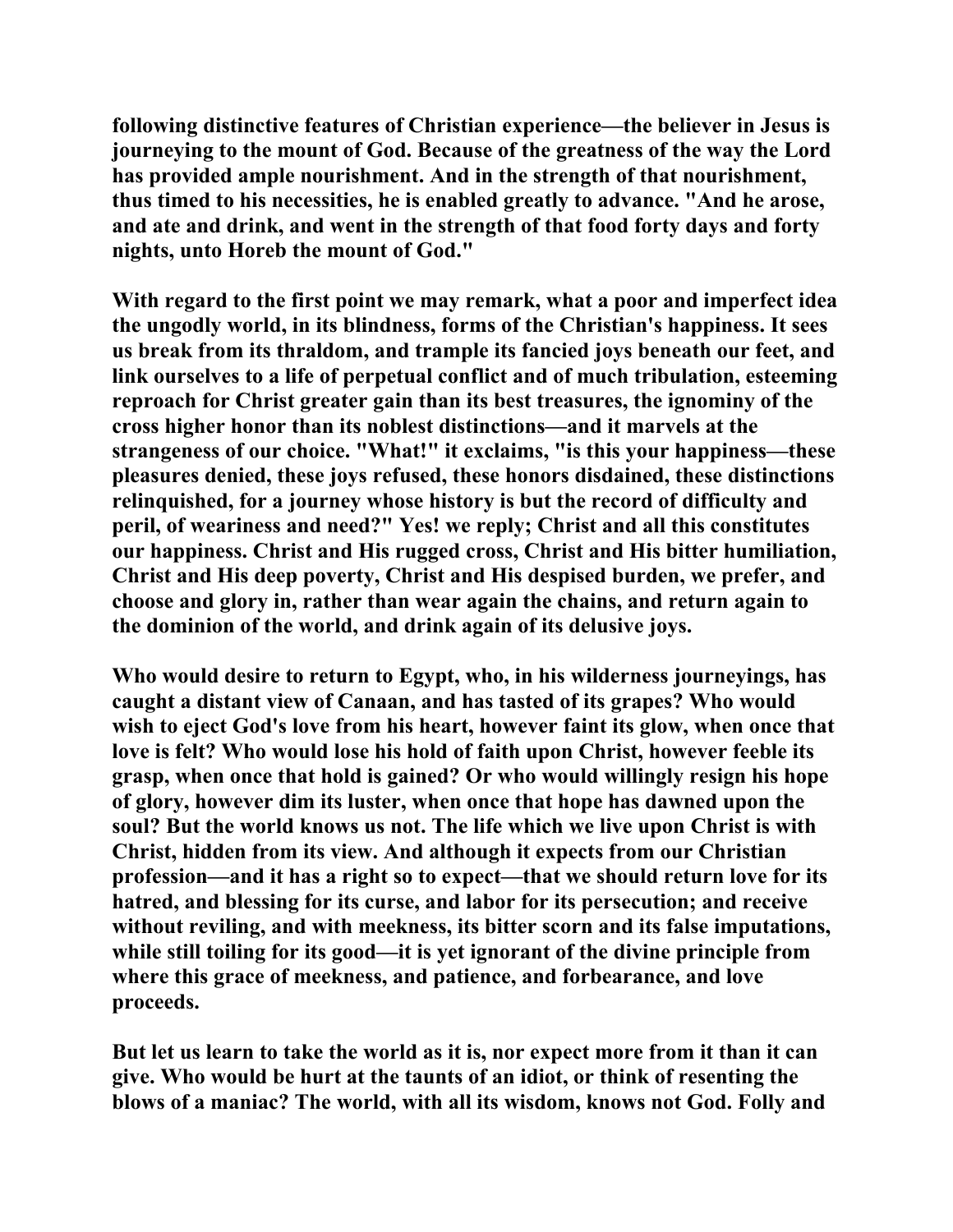**madness are in the heart, and it cannot therefore comprehend the mystery or perceive the beauty of the Christian life. "If the world hates you," says Jesus, "know that it hated me before it hated you. If you were of the world, the world would love his own: but because you are not of the world, but I have chosen you out of the world, therefore the world hates you." But the true believer in Jesus is a traveler. He is journeying to a city of habitation, to the mount of God—and, blessed be God, He will soon be there! The apostle Peter dedicates his pastoral letter to the 'strangers scattered' abroad—the people of God dispersed over the face of the earth. Such is the Church of Christ. It is sometimes incorrectly called "the visible Church." The idea is unscriptural. Visible churches there may be, but a visible Church there is none. The saints of God are 'strangers and pilgrims' scattered abroad. They have no permanent abode, no certain resting-place. The Church is in the wilderness, journeying through it. The present is called the "time of our sojourning." We are but wayfarers at an inn, abiding only for a night. "Here we have no continuing city;" strangers and sojourners, as all our fathers were. But this, beloved, is the reconciling, animating thought—we are journeying to the mount of God. We are on our way to the good land, which the Lord our God has promised us; to the kingdom and the mansion which Jesus has gone to take possession of, and to prepare, for us. In a word—and this image is the climax of the blissful prospect—we are hastening to our 'Father's house,' the home of the whole family in heaven and in earth, the residence of Christ, the dwelling-place of God. To this each believer in Jesus is journeying.** 

**The road is difficult, the desert is tedious—sometimes perilous from its smoothness, or painful from its roughness; its straitness now wearying, its intricacy now embarrassing. But who will complain of the path that conducts him to his home? Who would yield to the sensation of fatigue who is journeying to an eternal rest? Much of the disquietude and repining of spirit peculiar to the pilgrimage of the saints, arises from the faint conceptions which the mind forms of the coming glory. We think too faintly and too seldom of heaven. The eye is bent downwards, and seldom do we 'lift up our heads' in prospect of the 'redemption that draws near.' And yet how much there is in the thought of glory, in the anticipation of heaven—its nature and associations calculated to stimulate, to cheer, and to allure us onwards! It is the place where we shall be sinless; it is the residence where we shall see God; it is the mansion where we shall be housed with Christ; it is the home where we shall dwell with all the saints; it is the home at which are collecting all the holy of earth, some of whom have left our embrace for its holier and happier regions, and whom we shall meet again.**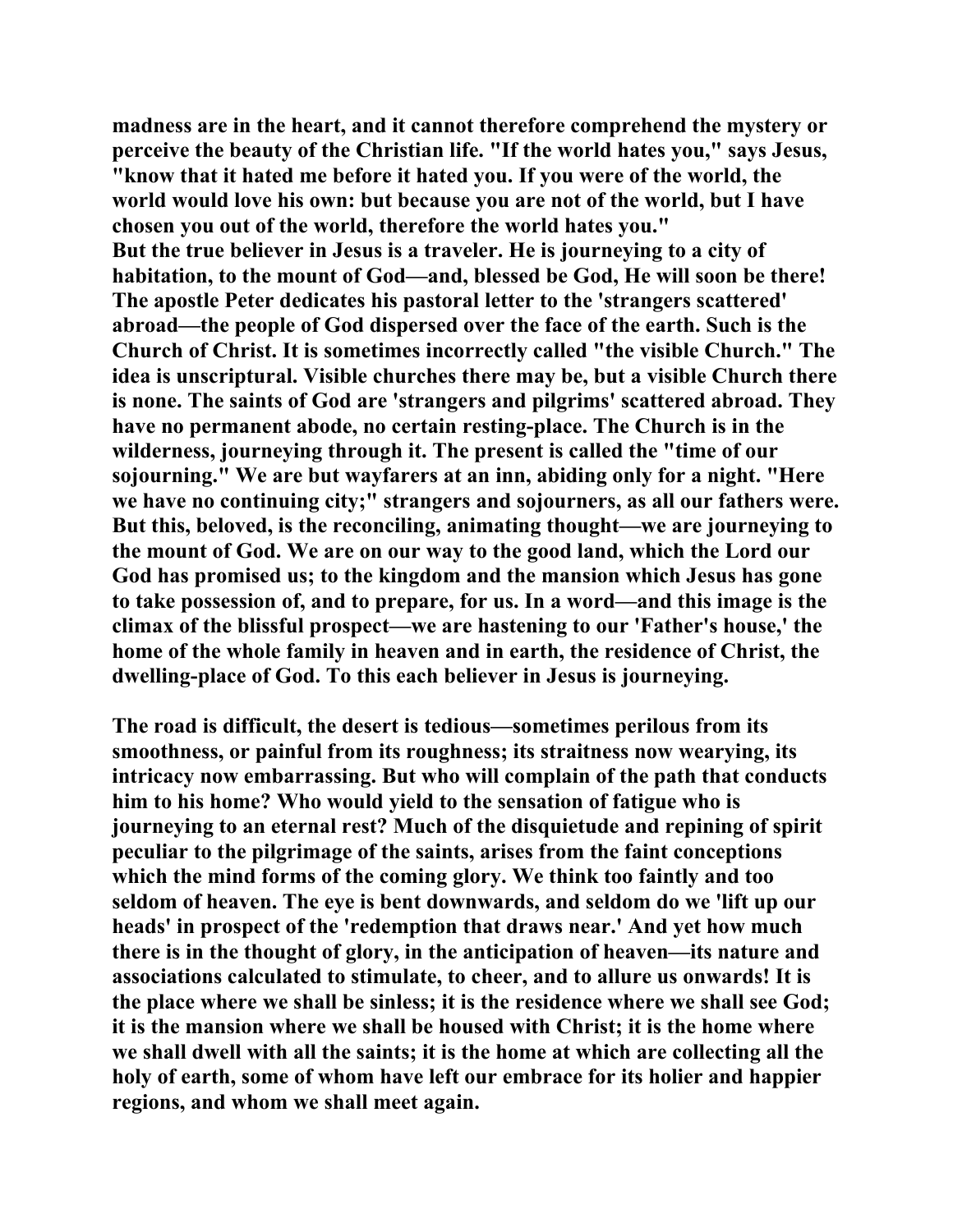**Why, then, should we be cast down because of the way, or for one moment lose sight of the glory that awaits us, or cease to strive for the fitness essential to its enjoyment? In a little while—oh, how short the journey!—and we shall be there! Then we shall realize, to their fullest extent, the beauty and the sweetness of the description so often read and pondered with tears of hope before—"You have come unto mount Zion, and unto the city of the living God, the heavenly Jerusalem, and to an innumerable company of angels, to the general assembly and church of the first-born, who are written in heaven, and to God the Judge of all, and to the spirits of just men made perfect, and to Jesus the Mediator of the new covenant, and to the blood of sprinkling, that speaks better things than that of Abel." O my soul! will you not stretch every nerve, endure every privation, and relinquish every weight, thus to reach this glorious mount of God?** 

**But for all the exigencies of the Christian journey, God has amply provided. The Lord Jesus being the believer's 'way,' all nourishment for the pilgrimage of the saints is laid up in Him. All supply of wisdom for the perplexing way, of strength for the wearisome way, of grace for the perilous way, of sympathy for the trying way, is in Jesus. In Him has the Father laid up the provision for the wilderness journey. And what storehouses of nourishment—both testifying of Jesus—are the word of God, and the covenant of grace! How full, how rich and ample the supply! All the soul-establishing doctrines, all the sanctifying precepts, and all the precious, comforting promises, go to make up the nourishment for the wilderness journey.** 

**Sometimes the Lord brings us into the very heart of the wilderness, just to prove to us how easily and how readily He can provide a table for us even there. And when all other resources are exhausted, and all supply is cut off, and every spring of water is dried, lo! He opens the eye of our faith to see what His heart of love has prepared. Are you, dear reader, sitting down to weep like Hagar, or to die like Elijah in the wilderness—desolate, weary, and exhausted? O see what appropriate and ample nourishment your God and Father has provided for you. The Angel of the covenant touches you with the right hand of his love, and bids you arise and eat and drink, yes, to 'drink abundantly.' In the glorious Gospel are 'all manner of pleasant fruits, new and old,' which the Lord has laid up for His people. "Go your way, eat your bread with joy, and drink your wine with a merry heart," for all this storehouse of nourishment, this table of provision, is for you. All the love that is in God's heart, all the grace that is in the Savior's nature, all the comfort**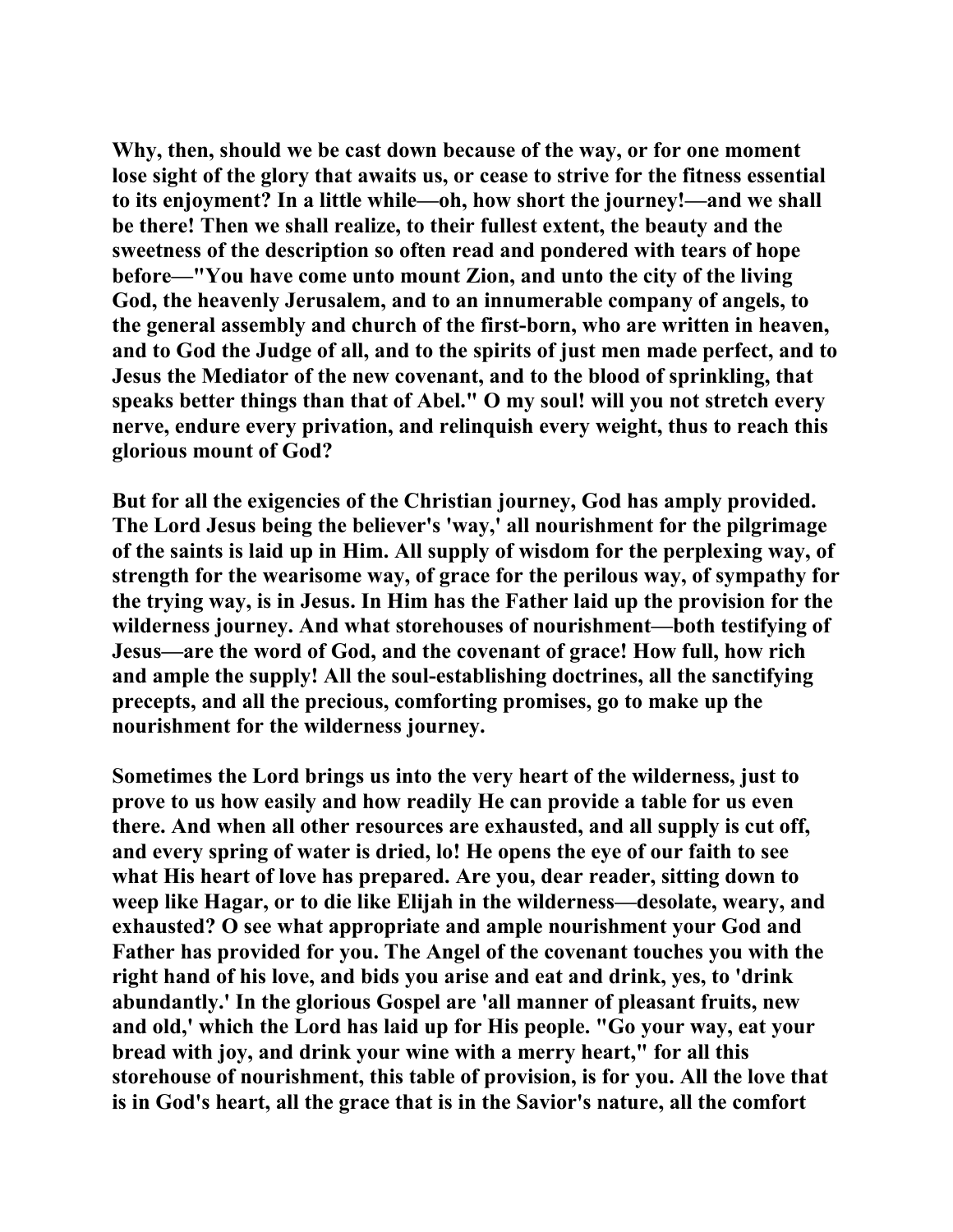**that is in the Spirit's tenderness, all the sanctifying truths, and free invitations, and precious promises which cluster in the Gospel of Christ, all are yours the sacred nourishment provided for your journey to the mount of God. Listen to the voice of Jesus, saying to you, as of old, "Come and dine."** 

**We may now observe, that in the strength of this nourishment the believer is enabled to make great progress in the Divine life: "So he got up and ate and drank. Strengthened by that food, he traveled forty days and forty nights until he reached Horeb, the mountain of God." Thus it is with the spiritual traveler. The life of faith, which is both our high calling and precious privilege, is the theme necessarily suggested to us by this part of our narrative. It was in this school God placed, and was now teaching, His servant Elijah. This was the Divine mystery he was called to explore, and this the path he was invited to tread: "Strengthened by that food, he traveled forty days and forty nights."** 

**We have here an illustration of one of the greatest principles in the Divine life—one of the most wonderful, precious, and influential—the principle of faith: "The just shall live by faith." It is in this way the Lord prepares His people for what He has prepared for them in the future of their history. That history is to them wisely and graciously concealed. The path of the future is to them all unknown, a veil of impenetrable mystery enshrouding it from view. In all this we trace the love of our heavenly Father. There may be, for anything that we know, a long season of poverty before us; many a weary stage is yet untraveled, many a new path is yet untrodden, many a battle is yet unfought, and many a temptation and trial are yet unmet. But faith, living upon the nourishment received, in the strength and sustaining power of some view of God which the Spirit has presented, of some especial grace which Christ has apportioned out, of some higher attainment in truth and experience and holiness, of some profounder lesson learned, of some especial mercy experienced, of some bright realizing view of glory caught, the believer may travel many a long and toilsome stage of his journey to the "rest that remains for the people of God."** 

**Ah, how often has the Lord by His present dealings anticipated the future events of your life! For what circumstances of danger, of trial, and of need, has Jesus provided! He well knew—for He had appointed every step and every incident of your journey—the deep and dark waters through which you here to wade, the sands you were to cross, the mountains you were to climb, and the valleys into which you were to descend. That cup of sorrow was not**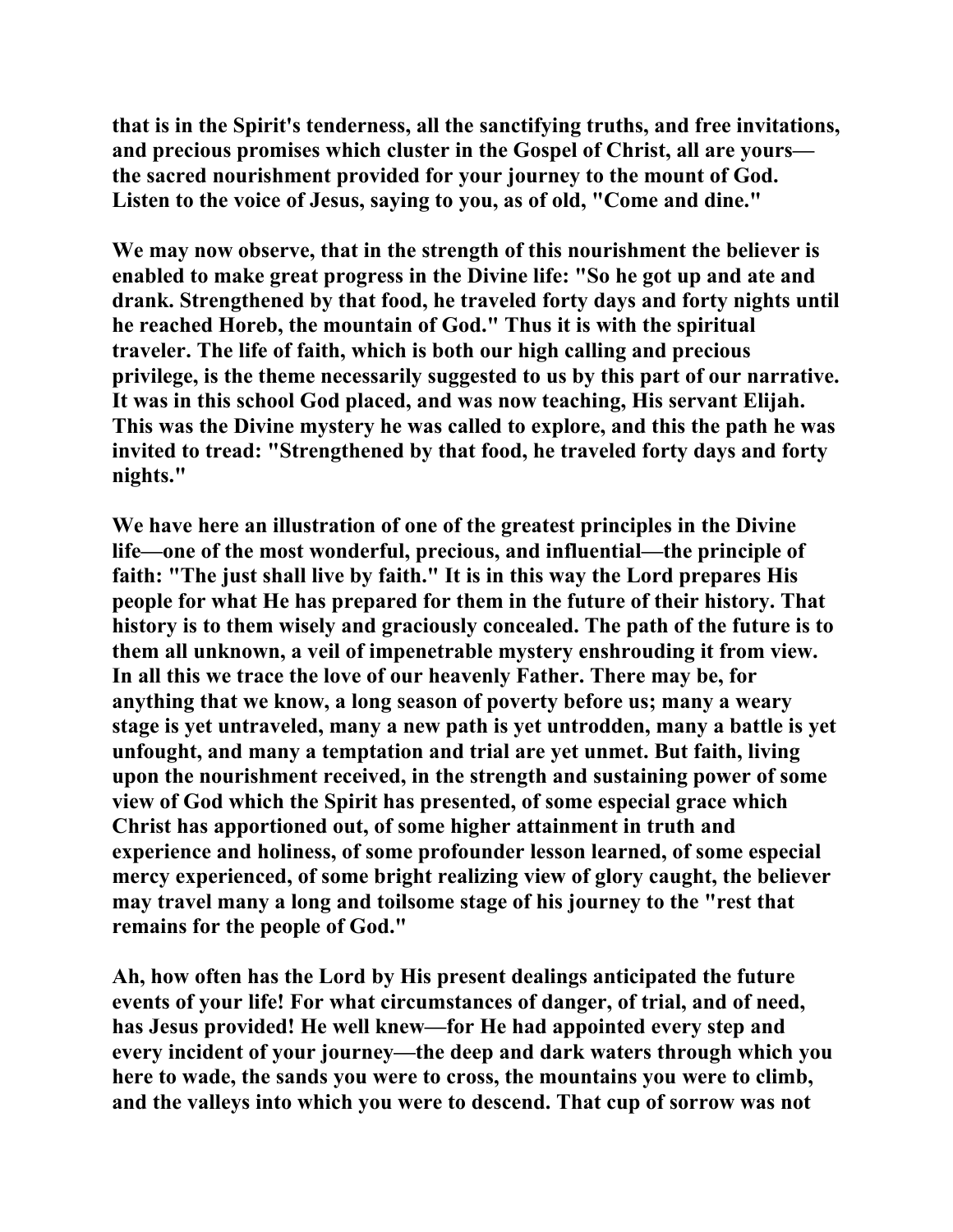**mixed, nor that fiery dart winged, nor that heavy cross sent; before all the necessities it would create, and all the supplies it would demand, had been thought of and provided for by Him who knew the end from the beginning. And when the voice of love gently awoke you as from the stupor of your grief, you marveled at the table spread, and wondered at the supply sent; and you could not define the reason why so much love took possession of your heart, and so much grace flowed into your soul, and so much nerve clothed your spirit, and so much hope and joy bathed you in their heavenly sunlight, and shed their radiance upon your onward way—little thinking that this was the Lord's mode of providing nourishment for the journey. And when the period and event of your life, thus anticipated, arrived, then the recollection of God's preparatory dealings rushed upon your memory, and in an instant you saw how for the 'forty days and the forty nights" solitary travel, your God and Savior had been graciously and amply providing. But all this mystery the life of faith, by which the justified live, fully explains.** 

**"O faith, faith! you blessed companion of the children of God! your wondrous power deprives the wilderness of its horrors, and the deepest solitude ceases to be solitary under your guidance! All that earth and heaven possess of beauty is yours, and with the treasures of heights and of depths you enrich your possessors! That which is distant is brought near by you; you develop hidden things, and awaken past events to new life. You merge the gloom of the present into the bliss of the future, and paint the sky of many a departing sun with the dawning radiance of a better world. In the midst of sublunary changes, you anticipate a peaceful paradise. You people our bereaved family circles with holy and heavenly company; you associate both worlds in close connection, and unite things past, present, and to come. In your light the sacred narratives seem acted over again, and our own personal history becomes a sacred record of providence. You have the power of realizing the dead as if they were alive; the patriarchs are our contemporaries, although their ashes repose in the sepulcher of near six thousand years. By your voice they still converse with us, although to human ears they speak no more; by your realizing aid they visit us in our darkness with kindness and consolation; by your light we see a cloud of them as witnesses encamped around us; and every grace they experienced is through these appropriated to ourselves. You nourish us with the promise made to Abraham; sustain us with the strong consolation of the oath divinely sworn unto Isaac; you give us the staff of Jacob to support our steps; you enable us with Moses's rod to divide the sea, and with David to leap over the wall and rampart! O faith, faith! you doorkeeper of every sanctuary, you master over all the treasures of God! may He**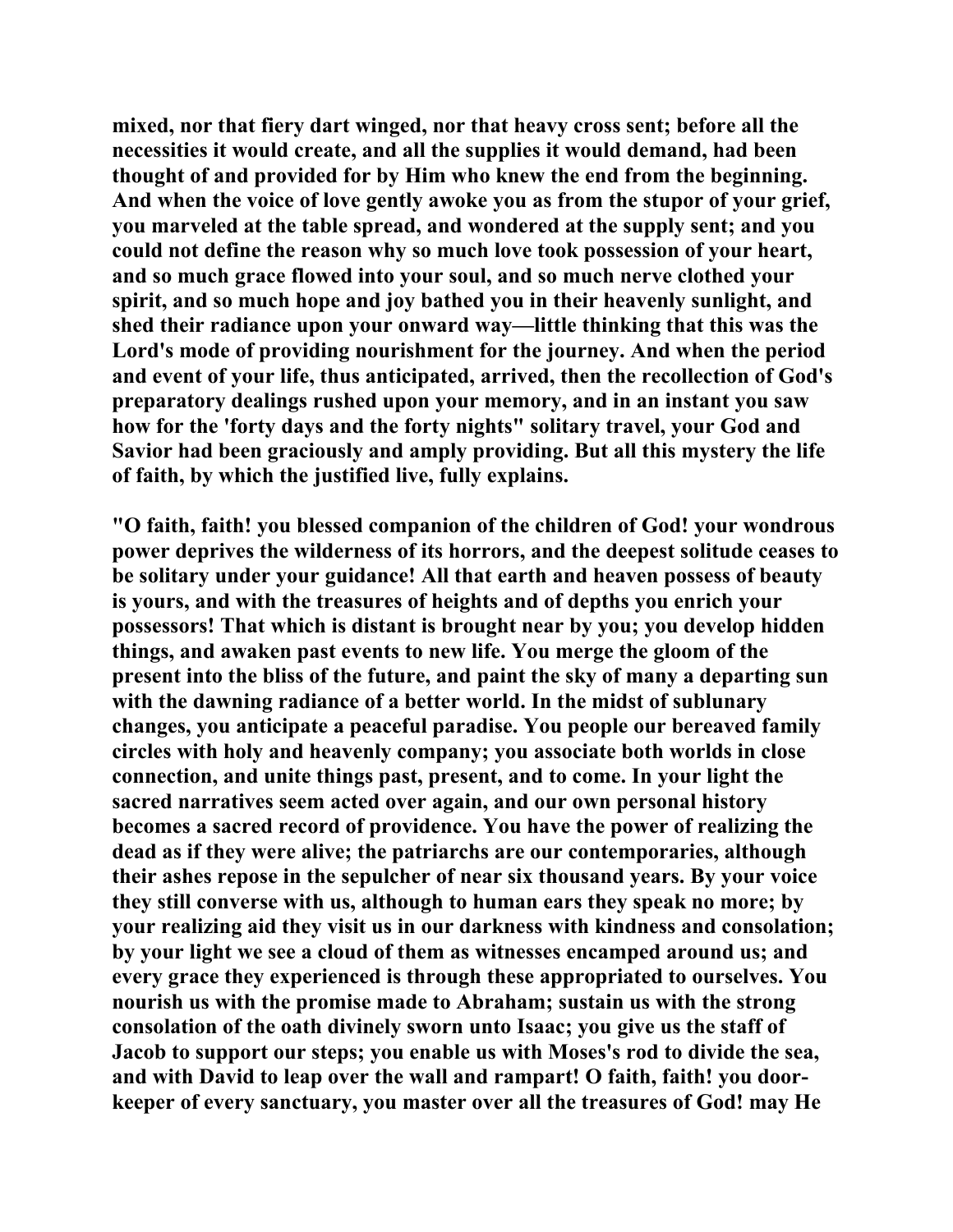**who is your Author draw near unto us, and He who is your Finisher bend down Himself towards us."** 

**A circumstance in the life of our blessed Lord will suggest itself to the Christian reader, as affording an eminent and impressive illustration of this mode of God's dealings with His people, the study of which will be found replete with encouragement to those who are especially called to "walk by faith, and not by sight." The incident to which I allude, is Christ's temptation in the wilderness. For a period of 'forty days and forty nights' He fasted; at the end of which He was subjected to the most powerful and malignant attack of the great foe of God and man. It was one of those events in our Lord's history upon which hung results the most momentous—nothing less than the salvation of the Church and the eternal interests of the divine government. It was, so to speak, the great moral battle of the universe, the result of which would decide the right of government, and the salvation of countless myriads. It would be incongruous with all our ideas of the Savior's character, to suppose that He would anticipate such a conflict with indifference, or enter upon it unprepared; or that the Father, whose honor was so deeply concerned in the result, would withhold from His Son the resources demanded by an occasion of such interest and magnitude. Happily we are not left to doubt or conjecture.** 

**In view of this great event, behold how God prepared Him for the trial—in other words, nourished Him for the forty days' travail in the wilderness. We read, that "Jesus, being full of the Holy Spirit, returned from Jordan," where He had been to offer an act of personal obedience to His Father, thus fulfilling in His baptism 'all righteousness.' And then follows the account of the temptation: "And was led by the Spirit into the wilderness, being forty days tempted by the devil." Who does not see that our Lord's preparation for the conflict was His being 'filled with the Holy Spirit'? His human nature, replenished to its utmost with all the grace and strength and consolation of the Divine Spirit, was prepared for the terrific shock through which it was to pass. And thus nourished and strengthened, He passed through those forty days and forty nights, battling and vanquishing His mighty foe.** 

**And can you not look back, dear reader, upon all the way the Lord your God has led you in the wilderness these many years, and tell how He has gone before you, not only preparing the trial for you, but in adjusting your spirit to the trial? Can you not testify, to the praise of the glory of His grace, how He has trained you for the race, disciplined you for the conflict, and strengthened**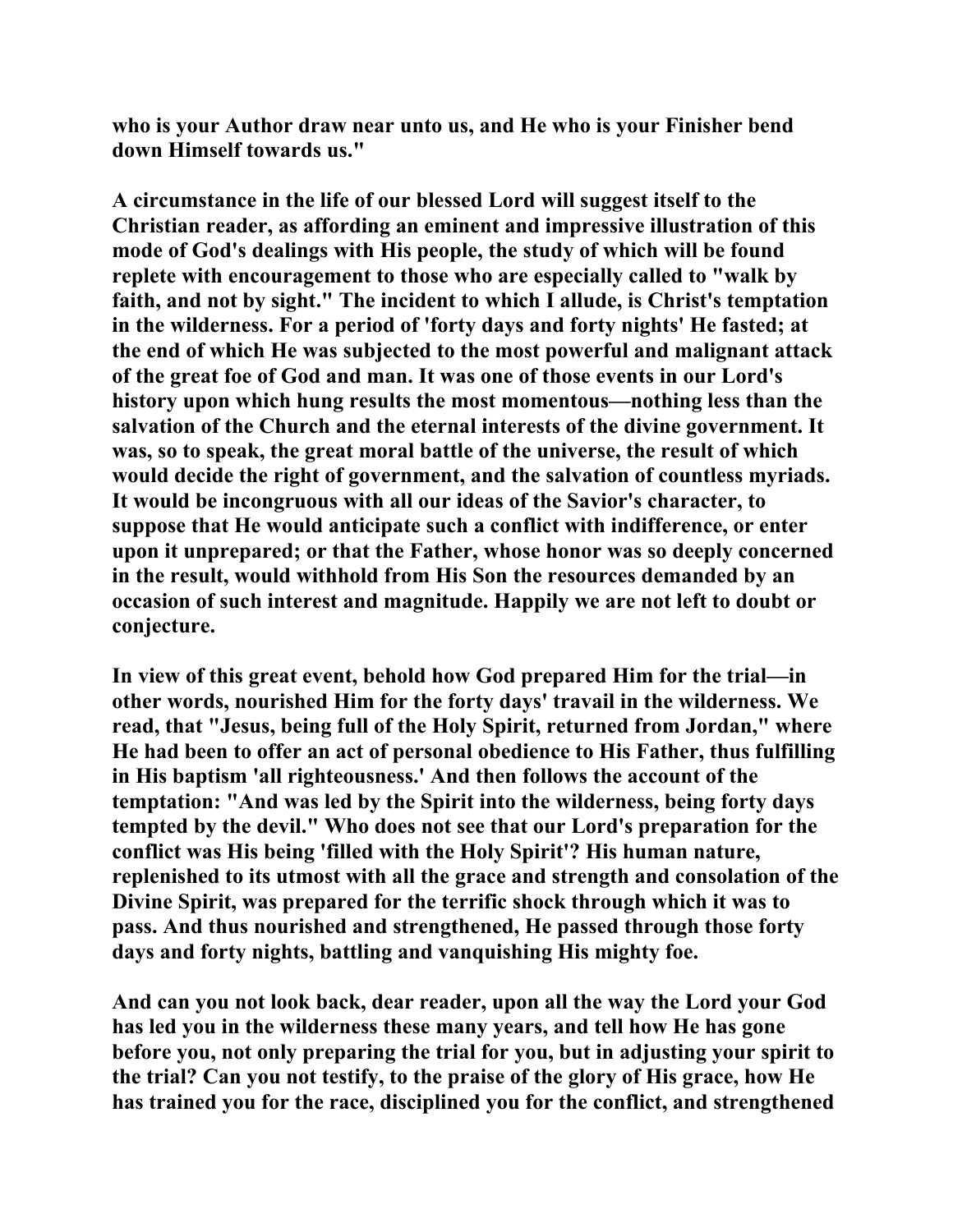**your back for the burden? Once and again the Angel of the covenant has surprised you; weak, exhausted, and ready to die, in some lonely path of your journey, and He has stooped and gently touched you, and bade you rise and partake of a new supply of grace and truth; and upheld by that grace, and in the strength of that truth, you have started afresh towards the mount of God. Oh what a loving, faithful God, and what a kind, tender Savior, are ours!** 

**We may gather from the subject of this chapter some NEEDED AND HOLY LESSONS. We learn that the life most blessed to us, and most honoring to Christ, is a life of believing and perpetual dependence upon God. For forty days and nights the prophet traveled with no resources in hand, but having all in God. It was the travel of faith. Such is ours. "Who is this that comes up from the wilderness, leaning upon her beloved?" It is the Church of God, emerging from the world, and in her life of faith upon the Son of God, traveling towards the celestial mount. We cannot too frequently nor too deeply study the profound meaning of those words, "The just shall live BY FAITH." God will have His child perpetually looking to, leaning upon, and receiving from Him. At present we are but in a state of spiritual childhood. We are not therefore in a condition to be trusted with grace for the future. Improvident and careless, we should soon squander and exhaust our resources; and when the emergency came, we should find ourselves unprepared to meet it. The Lord, in wisdom and love, keeps all our grace in His own hands, and deals it out just as our circumstances demand.** 

**O, who that knows his own heart, and the heart of Christ, would not desire that all his supply should be in God, and not in himself! Who, so to speak, would wish to be his own spiritual treasurer? Who that knows the blessedness of the life of faith, the sweetness of going to God in everything, and for everything, would wish to transfer his mercies from Christ's keeping to his own, or wish to hold in the present the supply of the future? Be satisfied, dear reader, to walk by faith, and not by sight. You have a full Christ to draw from, and a faithful God to look to. You have a 'covenant ordered in all things and sure,' and the precious promise, "As your days, so shall your strength be," to lean confidently upon all your journey through. Be content, then, to be poor and dependent. Be willing to travel on empty-handed, seeing God's heart opened, and Christ's hand outstretched to supply your 'daily bread.'** 

**Oh, it is sweet to be a dependent creature upon God—to hang upon a loving Father—to live as a poor, needy sinner day by day, moment by moment, upon Jesus—to trace God in ten thousand ways, to mark His wisdom here, His**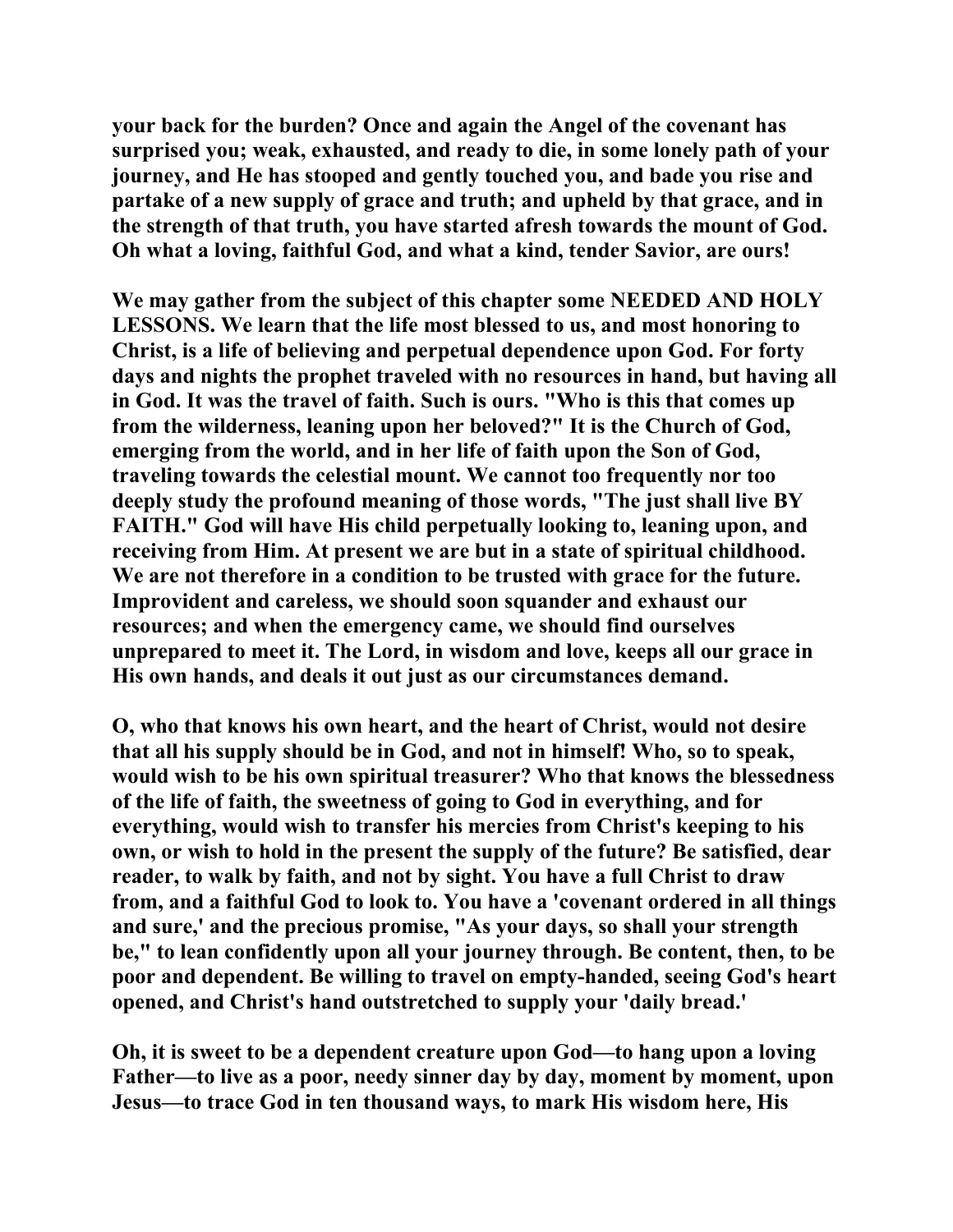**condescension there; now His love, and then His faithfulness, all combining and exerted for our good—truly it is the most holy and blessed life upon earth. Heaven itself has nothing to be compared with it.** 

**Yet another lesson. The Lord imparts extraordinary strength to meet an extraordinary occasion. Why should we, then, shrink from any trial, or flee from any duty, or turn aside from any cross, since for that trial, and for that duty, and for that cross, Jesus has provided its required and appropriate grace? You are perhaps exclaiming, "Trouble is near!" Well, be it so. So also divine grace is near—and strength is near—and counsel is near—and deliverance is near—and Jesus is near—and God is near—and a throne of grace is near. Therefore why need you fear, though trouble is near? "God is our refuge and strength, a very present help in trouble." There is a table in the wilderness. There is a supply in the desert. "I sat under his shadow with great delight, and his fruit was sweet unto my taste." Our Joseph lives. And in anticipation of the seven years of famine, He has amply provided for His brethren; and He will send them on their journey with full sacks, and with their money in their sacks' mouth, that free grace might have all the glory.** 

**And forget not, O believer, that you are journeying to the mount of God, and will soon be there. Behold it in the distance! What wonders encircle it! What glory bathes it! The exile of Patmos, lifting a corner of the veil, has presented it to our view: "And I looked, and, lo, a Lamb stood on the Mount Zion, and with him a hundred forty and four thousand, having his Father's name written on their foreheads." O what a spectacle of magnificence is this! There is Jesus, the Lamb as it had been slain. To Him every face is turned, on Him every eye is fixed, before Him every knee bends, and every tongue chants His praise, "Worthy is the Lamb that was slain." Around Him are gathering each moment the one Church of God, redeemed from among men. In the light and splendor of the scene all distinctions are absorbed, all minds assimilate, all hearts blend, all voices harmonize, and the grand, visible manifestation of the unity Of the Church is perfected.** 

**To this consummation you are hastening—keep it fully in view. Do not turn aside, yielding to the enchanting scenes through which you pass; but forgetting the things that are behind, press forward to the mark of the prize of your high calling of God in Christ Jesus. To Mount Zion you will certainly arrive at last. Your feet shall stand upon its summit. Your voice shall blend with its music. Your heart shall thrill with its gladness. Your soul shall bathe in its glory. Oh! does not your spirit kindle with ardor, and is not your heart**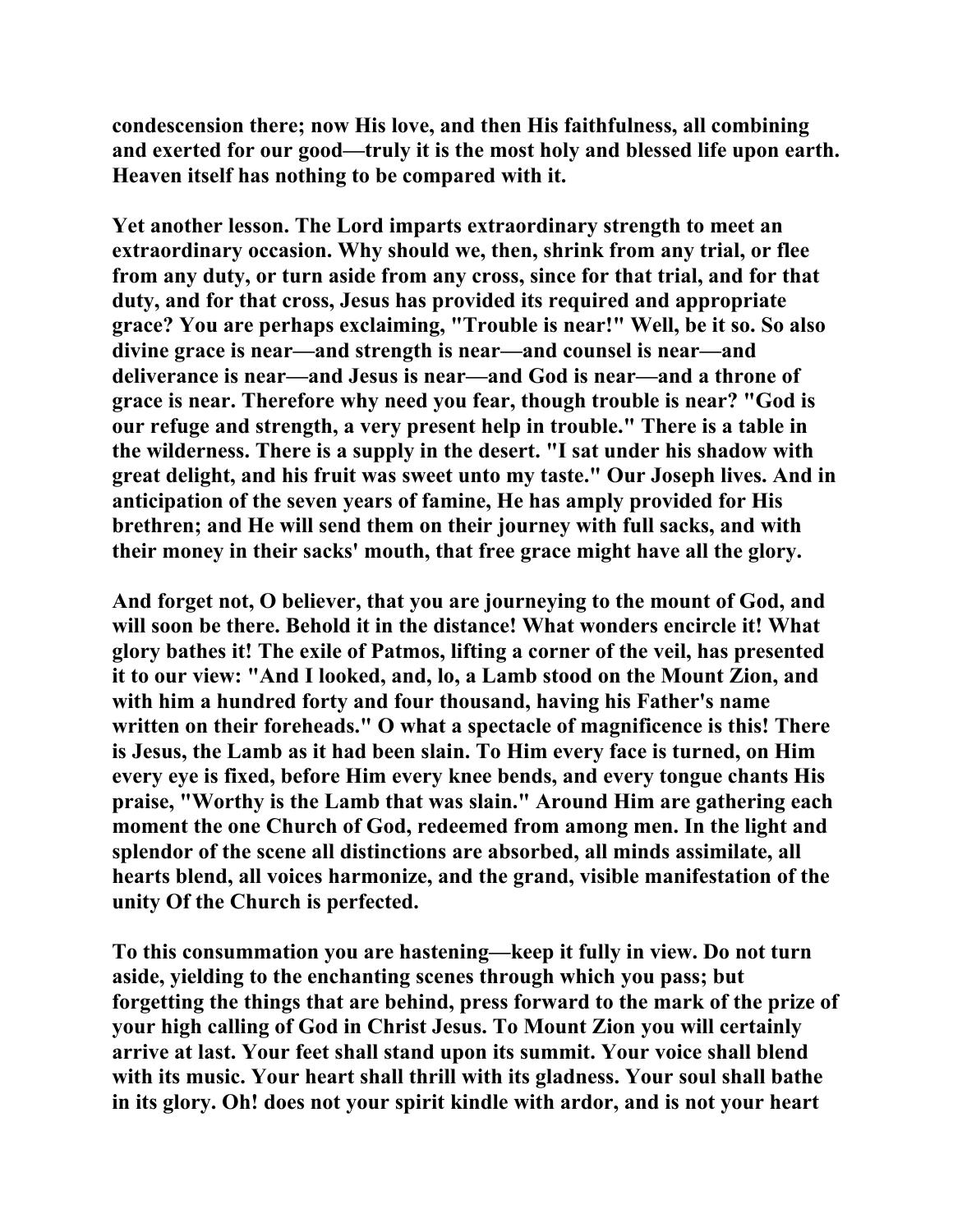**winged with love, while the mount of God unveils its splendor to your view?** 

**Speak, Elijah! for you have reached that mount, and tell us what it is to be there! No! you cannot tell. You have heard its deep songs of joy—but their strains are unutterable. You have seen its ineffable glory—but that glory is unspeakable. Let your mantle fall upon us, and a double portion of your spirit be ours; and at our departure let your chariot of fire convey us to the skies, and we will be content to wait and gaze for awhile upon the distant vision like some early traveler pausing upon the mountain's side to admire the ascending sun, until his features and his vestments borrow the crimson glow until changed into the same image from glory to glory, as by the Spirit of the Lord, we reach it at last, and lose ourselves forever amid its transcendent beams—ceasing from our conflict, and reposing from our toil, in the beatific presence of God! "And then shall cease the life of sin, The conflict and the woe; And then have thrown the destined dart, My last, my conquered foe." "And then shall come the morning light, The golden noon of grace, The gates of pearl, the sea of glass, The Lamb's unveiled face." "And then shall come the days of strength, The awful form and wing; When as a crowned prince I sit With you, my Lord, my King." "And then shall come the time of joy, The golden harp and song; The heart with love that overflows Amid the ransomed throng." "Thus patient wait, my tranquil soul, And trust your Father's love Though earth may bring the cloud and storm, Bright sunshine reigns above."** 

## **"The Chastening of Love"**

**"As many as I love, I rebuke and chasten." Rev. 3:19.**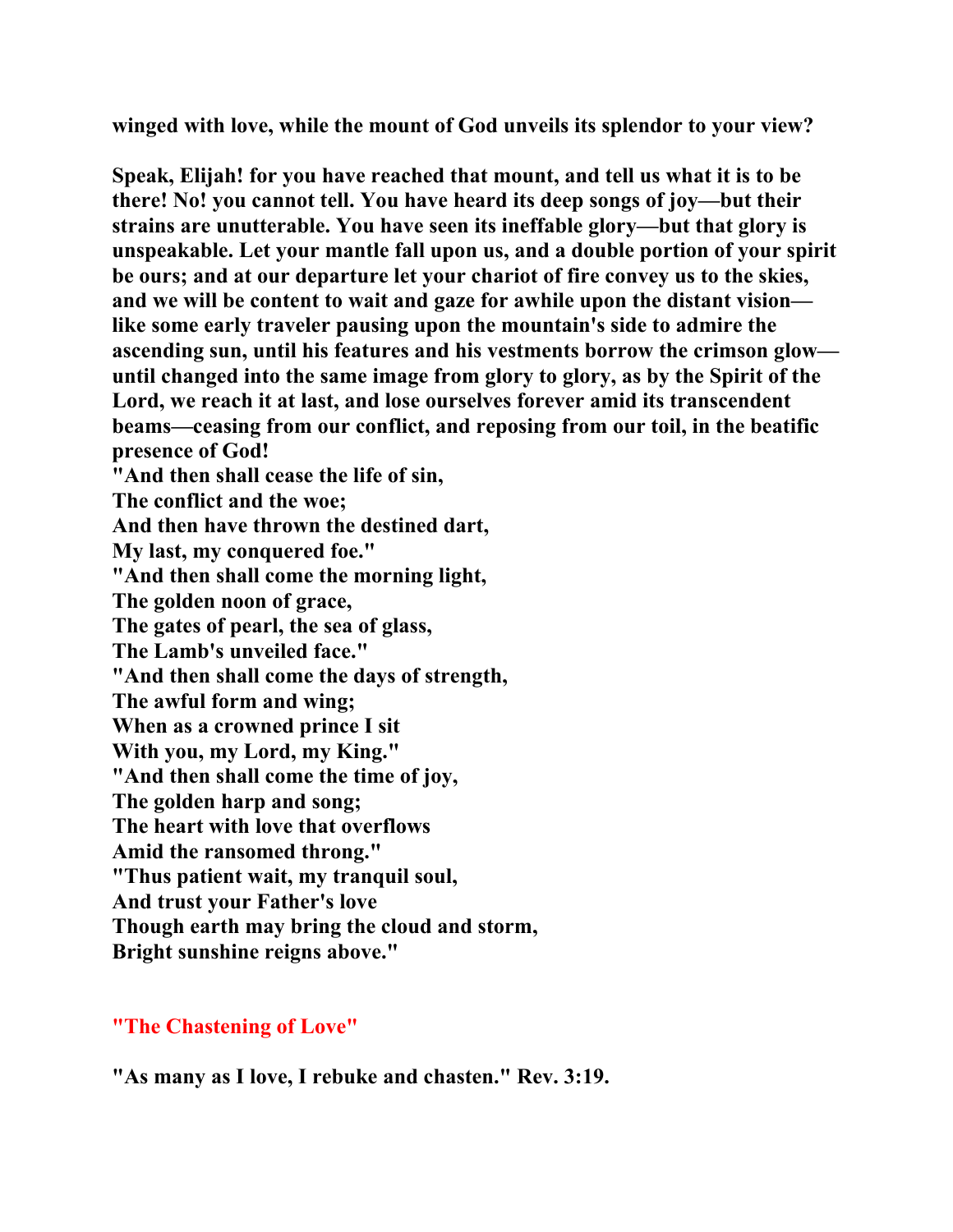**Who is the speaker of these words? Even Jesus, described as the "faithful witness, the first begotten of the dead, the prince of the kings of the earth, the Alpha and the Omega, the first and the last." Not Jesus as in the days of His humiliation; but Jesus in the height of His glory. Not Jesus when the tear was in His eye, and the shade upon His brow, and sadness in His heart; but Jesus exalted above all sorrow, manifested to the exile of Patmos in the splendor of his glorified humanity. The exalted and enthroned Savior is the speaker.** 

**And to whom are these words spoken? They were addressed to the selfsufficient, self-approving church of Laodicea, whose spiritual state was neither warm nor cold, but such as God hated, as Jesus loathed. "Because you are lukewarm, and neither cold nor hot, I will spew you out of my mouth. You say, I am rich and increased with goods, and have need of nothing; and know not that you are wretched, and miserable, and poor, and blind, and naked." And yet to this church was addressed one of the tenderest and most sublime truths of the Bible; and immediately, too, after this severe and searching rebuke—"As many as I love, I rebuke and chasten: be zealous therefore, and repent."** 

**The CHASTENING OF LOVE is the interesting theme which these words suggest. The Lord Jesus declares that He loves His people, and especially the people whom He chastens. Had we not a 'thus says the Lord' for its truth, its greatness would render it incredible; and had we not some experience of it in our own souls—alas! how small the measure! -it would be too spiritual and glorious for our conception. But who are the people upon whom the heart of Jesus is set? They are not angels; and yet He loves angels because they are elect and holy; He loves them as the creatures of His power, and as the messengers of His will. But God loves not angels as He loves man. The Lord Jesus bears not the same affection towards those unfallen and pure spirits as He does towards a poor sinner hiding in His wounded side, cleansing in His blood, and enfolding himself within the robe of His righteousness. He never took part of the nature of angels, nor wept over angels, nor bled for angels but all this He did for man!** 

**It is His Church, then, which is represented as the object of His love—His own people, the donation of His Father, the creatures of His choice, the subjects of His grace, the treasure of His heart. Is it asked wherein has He loved them? Rather might we ask wherein has He not loved them! Look at His assumption of their nature! What a mighty stoop was this—the Infinite to the finite! Were it possible for me to save the life of an insect by assuming the form of that**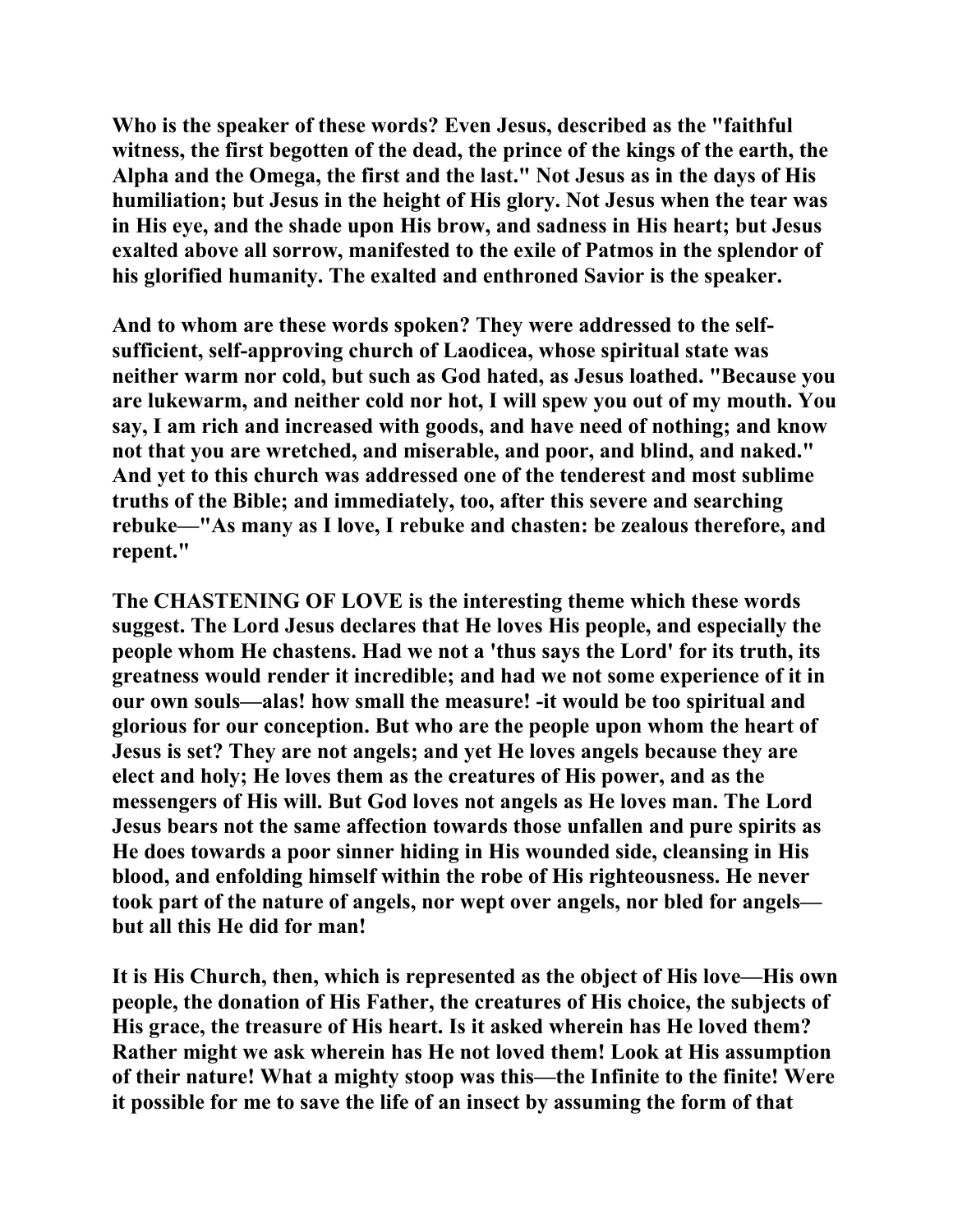**insect, I should, by so doing, manifest my great benevolence. But behold the love of our incarnate God! His heart was bent, His whole soul was set, upon saving man. But He could save man only by becoming man. He could not raise our nature, but as He stooped and assumed that nature. He must not only look upon it, and pity it, and weep over it, but He must take it into the closest and most indissoluble union with Himself.** 

**Nor was it the mere exchange, or blending together of natures so as to form one new nature. It was not the absorption of the Infinite into the finite, for He ceased not to be God, when He became man; He only veiled, He did not extinguish the glory of His Deity. In this consisted the mightiness of the stoop. I see no humiliation in the Savior's life but as it springs from this one fact— His condescension in taking up into union with His own divine our human nature. This was the first and greatest step in the path that conducted Him to the cross. All the acts of abasement and ignominy which follow were engrafted upon this. And, oh, what humiliation! Look at your nature! Contemplate it in some of its severest forms of degradation, and wretchedness, and woe. Are you not often constrained to blush that it is your own? Do you not turn from it at times with loathing and abhorrence, ashamed to confess that you are a man? Above all, what self-loathing, what self-abhorrence, when the Holy Spirit opens the chambers of iniquity in your own heart, and makes you acquainted with the abominations that are there! And yet this was the nature which the Son of God assumed! Herein is love! When He saw your nature fallen, ruined, and accursed—ejected from paradise as a loathsome thing—He came and allied Himself to it, in order that He might save it. If this truth, dear reader, has no glory to your eye, nor sweetness to your soul, what is your Christianity? From the depths of my heart I pity you. It is the foundation of Christianity, it is the marrow of the Gospel, it is the hope of the soul, it is that truth which takes every ruffle from the pillow of death. "I know in whom I have believed, and am persuaded that He is able to keep that which I have committed unto him against that day."** 

**And is not this just the truth we need as a suffering and a tried people? When do we extract the sweetest honey from this bitter of bitters? Is it not when our humanity is wounded, oppressed, and cast down? When do we most value and love the humiliation of the Incarnate God? Is it not when by suffering we are driven to it, then to learn the tenderness and the sympathy that are in Christ? O blessed affliction, sweet sorrow, friendly chastisement, that brings my soul into the deeper experience of what God is in my nature!**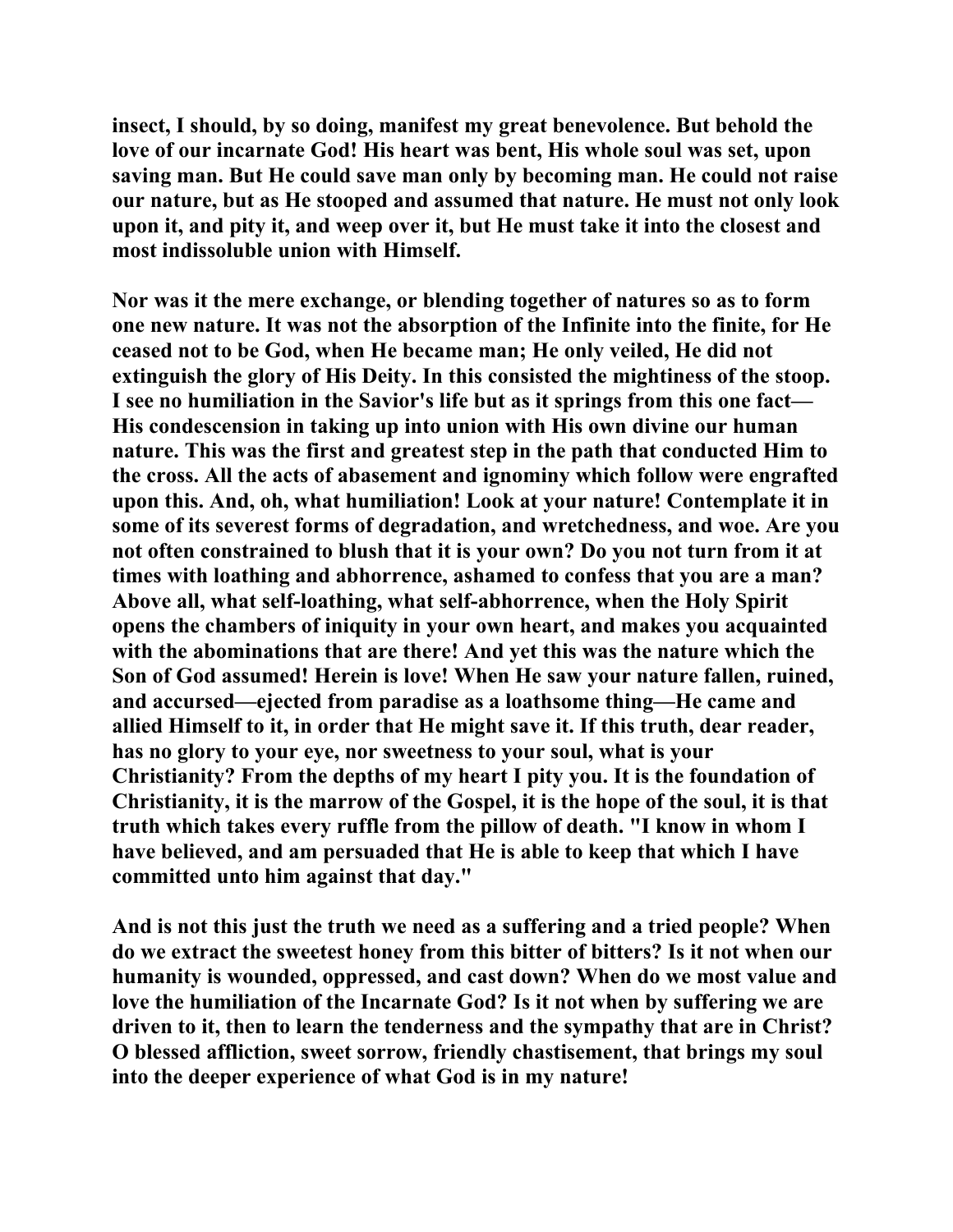**It is impossible to present at a single glance all the evidences of Christ's love to His people. We may refer to His suretyship engagement in their behalf as a most wonderful manifestation of His love. It includes all that is precious to the believer. He became our Surety, and in consequence He suffered as such. The teaching of the word of God on the subject of suretyship is clear and decided. It would appear to be a thing, if not forbidden, at least discountenanced as incurring risk, and exposing to sorrow. "He that is surety for a stranger shall suffer for it: and he that hates suretyship is safe." "If you be surety for your friend, if you have stricken your hand with a stranger, you are snared with the words of your mouth." "Do not be one of those who strike hands, or of those who are sureties for debts." Such is the teaching of the Holy Spirit on this subject. Were this precept more honored by the observance of God's people, how much loss and suffering would be prevented! What ruin and what sorrow have been entailed upon individuals and upon families by its total disregard! How few have ever thus 'struck hands' who have not been made to 'suffer for it'?** 

**But we return to our Great Surety—the Lord Jesus Christ. He made Himself responsible to Divine law and justice in behalf of His people. He undertook to discharge all their debts, to meet every claim, and to reimburse the moral government of God the honor it had lost. His suretyship involved the provision of a righteousness which should completely justify His church; a righteousness, abused though it may be, and denied though it is, yet on its basis the believing sinner finds acceptance with God, and shall as certainly be in heaven as the saints who are already there. "Whom he justified, those he also glorified." It is just the righteousness we need, dear reader, at the end of our most holy day. When a close inspection, a careful dissection of that which has appeared the most spiritual and God-glorifying, lays the mouth in the dust, then, O then, how blessed to have one flawless, spotless, finished work to fall back upon, and on which we dare take our stand before the holy Lord God, and plead it with Him for acceptance and for heaven.** 

**It is just the righteousness we need to deepen our view of sin, to increase our self-loathing, and to bring the peace of God into the soul in all its soothing and sanctifying influence. It is just the righteousness we need to sustain us amid the swellings of Jordan, when all other confidences give way, when the past seems one mass of sin, and the spirit trembles upon the confines of the dread future—then, O then, by faith to wrap around this robe, and with it strike the billows that they part asunder, and allow the soul to pass over, singing, "There is now no condemnation to those who are in Christ Jesus!" Oh, herein**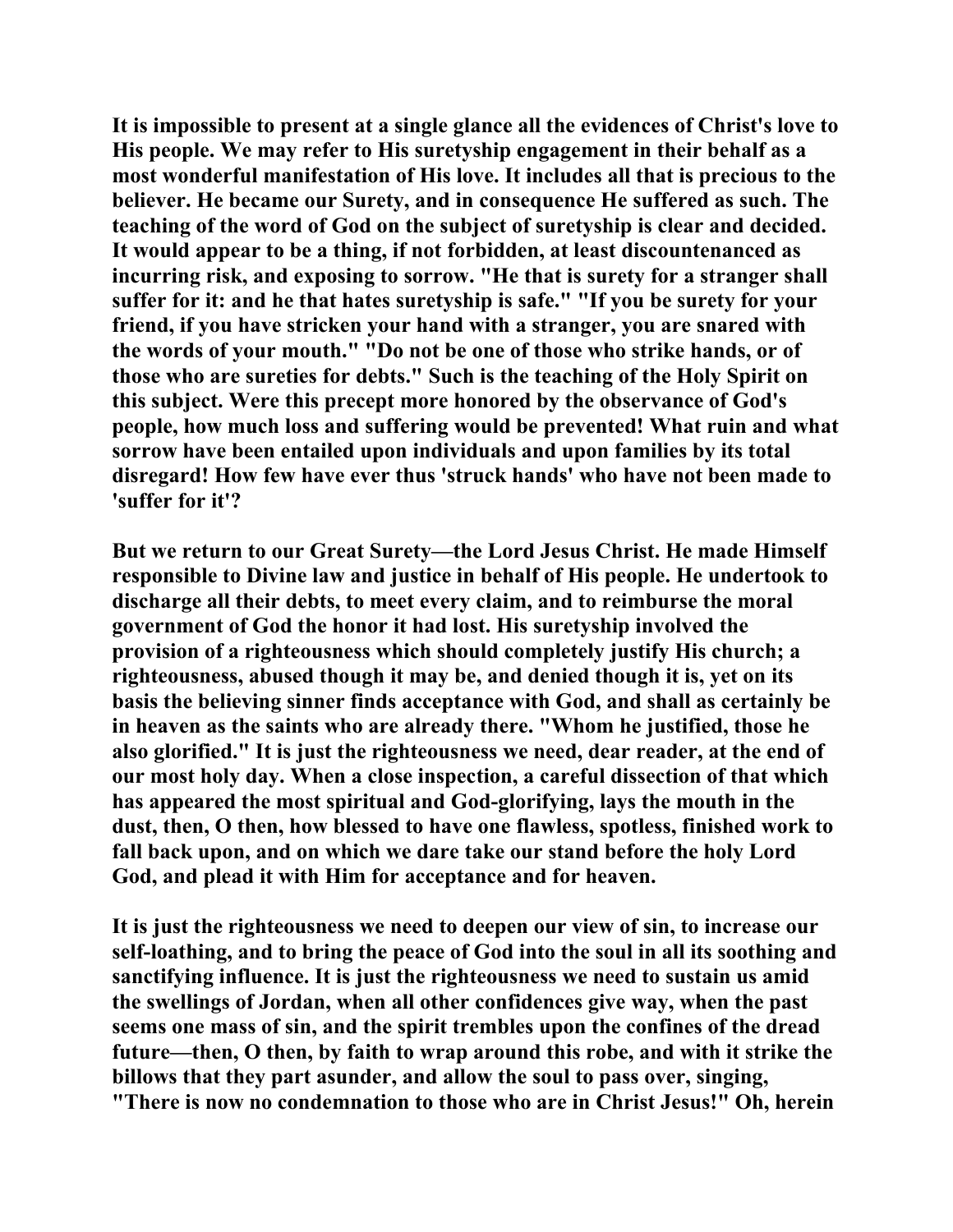## **is love!**

**The suretyship of Jesus also secured to His people the entire and free forgiveness of sin. "Who his own self bore our sins in his own body on the tree," or, to the tree. "Who was made sin (or a sin-offering) for us." "He was wounded for our transgressions; he was bruised for our iniquities." Blessed announcements! Not the less hateful, nor hated, is the sin because it is forgiven and entirely blotted out. Oh no! Let the Lord touch the heart, Christian reader, with a sense of His pardoning love, with the assurance of His forgiveness, and you will go and hate, and mortify, and forsake it, more resolutely and effectually than ever. And must the Son of God become the Son of man, that they who are by nature children of wrath, might become the sons of God? Must God, the eternal God, the high and lofty One, stoop so low as to become incarnate, and that for sinners; for me, a poor worthless sinner! To save me from eternal woe, must the Son of man suffer, agonize, and die; die in my stead, die for my sins, die an accursed death! Ah, Lord, what must sin be, what must my sin be! How little have I thought of it, how little have I mourned for it, still less have I hated it as I ought to have hated it! Lord, how vile, how unutterably vile I am! "And is this the return that I have made," exclaims the poor, humbled, abased, contrite soul, when it reflects on some instances of transgression against light and love, against rebukes, against restorings, against God Himself—"did the Lord deserve this at my hands? Oh base ingratitude! Oh hated sin! Do you forgive it, Father of my mercies? This only makes it more hateful still. Never, never can I forgive myself."** 

**Yes! the Lord loves His people. The Father loves them, for He chose them. The Son loves them, for He died for them. The Spirit loves them, for He dwells in them. Look at the care which the Lord takes of them—the supplies of grace measured out to them—the yearnings of His heart over them—the gentleness of His dealings towards them—seeing how He is collecting them one by one to Himself, that they might be with Him where He is, and behold His glory! And never more ask, Wherein has He loved us?** 

**And yet He CHASTENS them—but it is the chastening of love. "As many as I love, I rebuke and chasten." It is not always, nor in every circumstance of trial, that the children of adoption can receive this truth. While passing under His hand, while yet smarting from the rod, while the bitter cup still presses the lip, it is most difficult for the believer to comprehend and discern the Lord's love to him—yes, what seems to be still more hard to believe, that Jesus chastens him because He loves him. And yet, "those whom the Lord**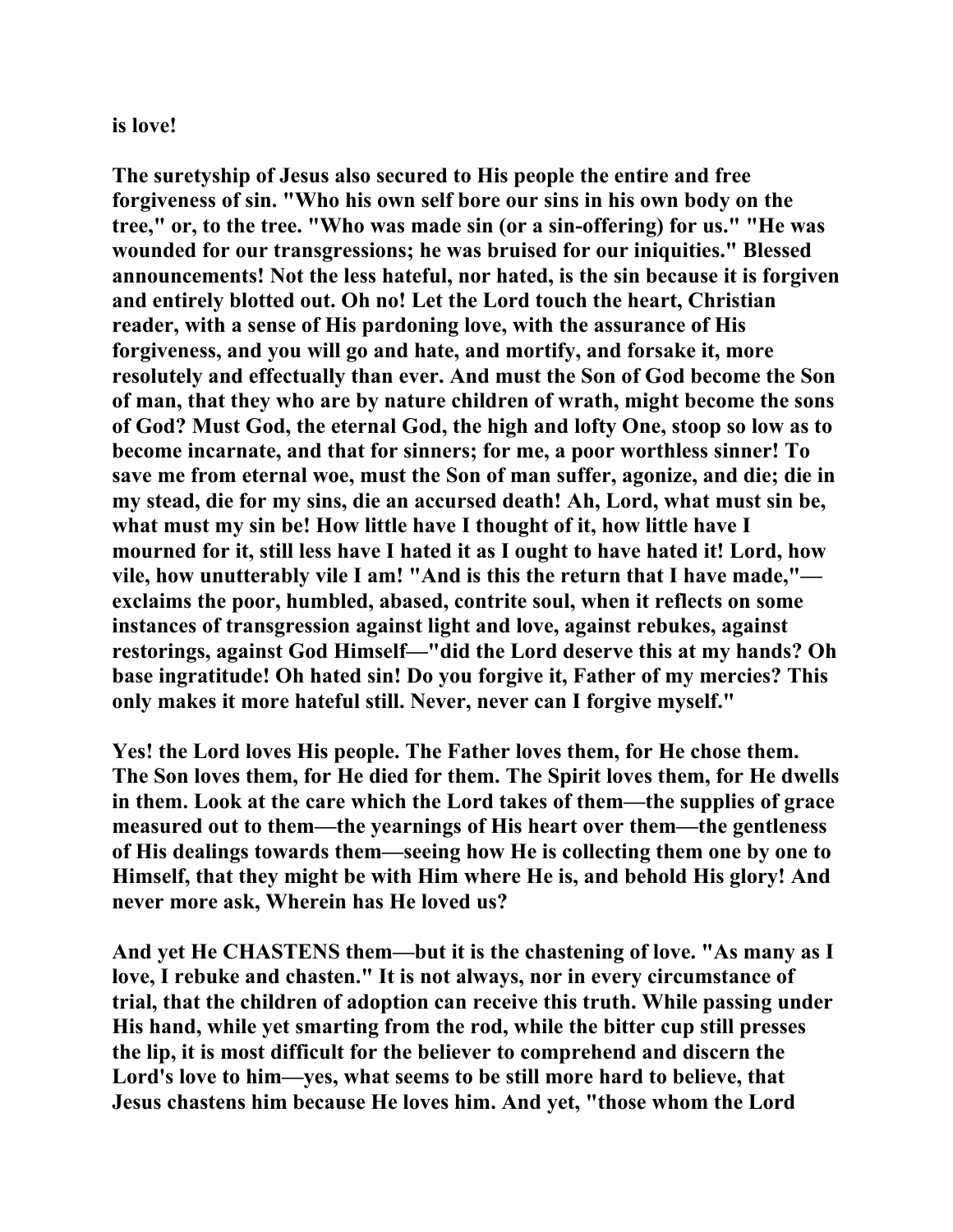**loves he chastens, and scourges every son whom he receives." The spring-head of all Divine chastisement is Divine love. There is not, there cannot be, one drop of wrath in the heart of God towards His people. Their Divine Surety bore it all—suffered it all—took it all away. One drop of infinite wrath left in the heart of God must have borne down the Church forever. That single portion would have been too much for it to bear. How, then, can poor, Christless, impenitent sinners, bear up under the deluge of the wrath which is to come? Had not our Surety been Divine as well as human, He could not have sustained it. And all who are out of Christ, who have no union to Christ, and no acceptance in Christ, must bear that wrath alone. "Who can stand before him when once he is angry?"** 

**But Divine love chastens, because it sees the necessity for the correction. The Lord's love is not a blind affection. It is all-seeing, and heart-searching. When has He ever shown Himself blind to the follies of His people? When has His love been ignorant of their sinful departures? Was He blind to the unbelief of Abraham? He chastened him for it. Was He blind to the deception of Jacob? He chastened him for it. Was He blind to the impatience of Moses? He chastened him for it. Was He blind to the self-applause of Hezekiah? He chastened him for it. Was He blind to the adultery and murder of David? He chastened him for it. Was He blind to the idolatry of Solomon? He chastened him for it. Was He blind to the disobedience of Jonah? He chastened him for it. Was He blind to the self-righteousness of Job? He corrected him for it. Was He blind to the denial of Peter? He rebuked him for it.** 

**It is our mercy to know that love marks our iniquity, and that love and not justice, grace and not vengeance, holds the rod, and administers the correction. Do you think, O chastened child of the Lord, that your Father would have touched you where your feelings are the most acute, where your anguish is the deepest, had He not seen a real necessity? Had He marked no iniquity, no flaw, no departure, no spot, you would have known what the 'kisses of His mouth' were, rather than the strokes of His rod. And yet believe it, for He has declared it, those stripes of His rod are as much the fruit and the expression of His love as are the 'kisses of His mouth.' "For whom the Lord loves he chastens." Sin is the cause of afflictions; were we free from sin we should be free from scourges. Afflictions cease not until sin is quite destroyed, which will not be in this world. Justice finds enough in every believer to punish, and mercy finds enough to pardon.** 

**But all the afflictions of the believer are the effects of Divine love. They can**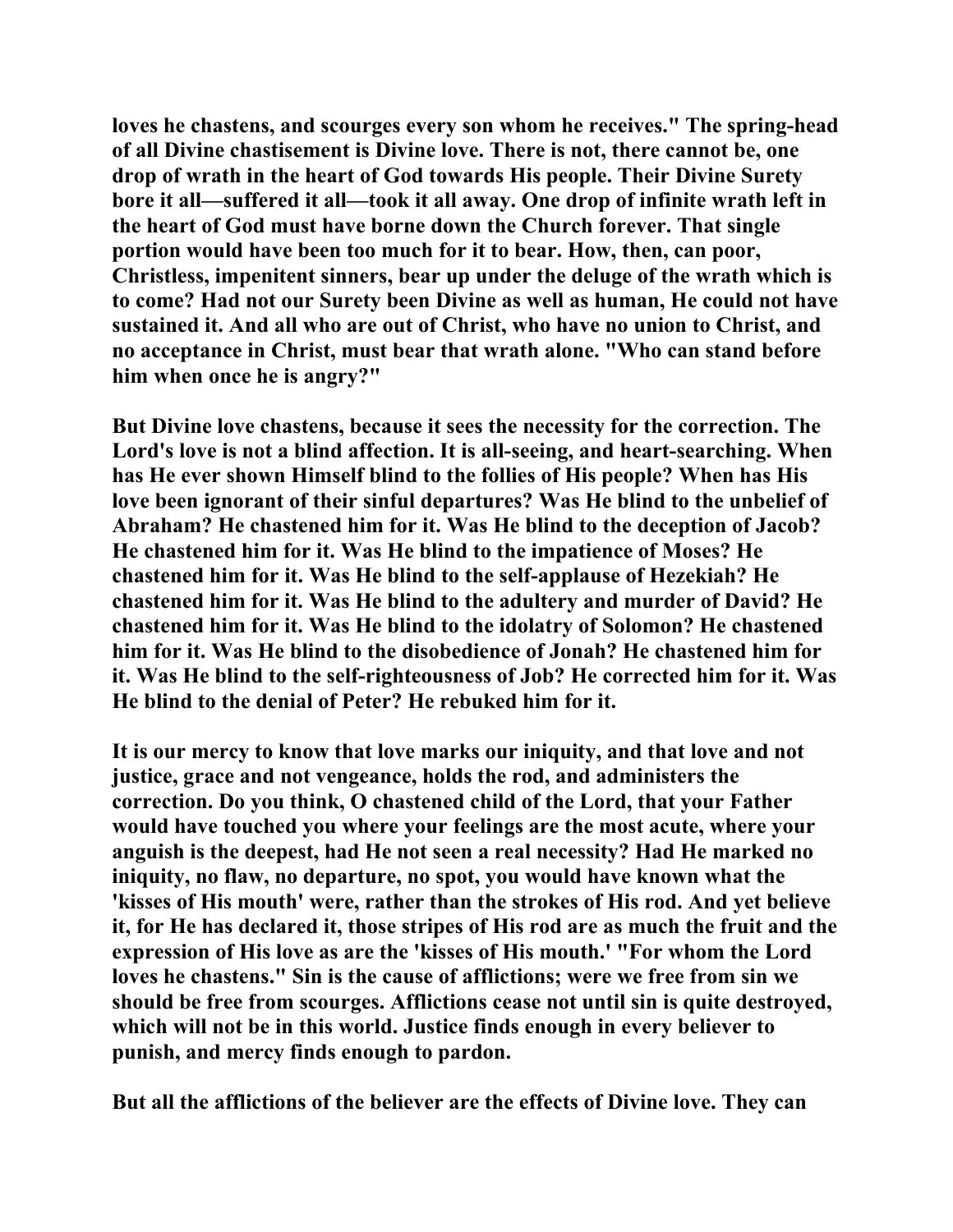**resolve themselves into nothing else. While the same stroke, falling upon an unbelieving, rebellious, sin-loving sinner, may be the first-fruits of eternal punishment, to the saint of God it may prove the first-fruits of eternal glory. The correction which you at present consider as an argument of wrath, may be an evidence of love and an act of mercy. God will prune you, but not hew you down. The 'right hand of His mercy' knows what the 'left hand of His severity' is doing. Better for you to be a chastened son, than an undisciplined child of the devil. Oh yes! there was no anger, no vindictiveness, no vengeance in that heavy stroke which laid your heart's fondest treasure in the dust. Love smote, but love yearned while it smote.** 

**The Lord's love likewise appears in appointing the rebuke and in tempering the chastisement. That rebuke might have been heavier, that chastisement might have been severer. The deep and dark waters might have engulfed the soul. The language of the chastising Father is most tender. "I will not make a full end of you: but I will correct you in measure." Thus perhaps your prayer has been answered, "O Lord, correct me, but with judgment; not in your anger, lest you bring me to nothing." And then has followed the pleasant psalm of grateful acknowledgment and praise: "The Lord is merciful and gracious, slow to anger, and plenteous in mercy. He will not always chide: neither will he keep his anger forever. He has not dealt with us after our sins; nor rewarded us according to our iniquities." O could we always analyze the cup, how astonished should we be to find that in the bitterest draught that ever touched our lips, the principal ingredient was love! That love saw the discipline needful, and love selected the chastisement sent, and love appointed the instrument by which it should come, and love arranged the circumstances by which it should take place, and love fixed the time when it should transpire, and love heard the sigh and saw the tear and marked the anguish, and never for one moment withdrew its beaming eye from the sufferer.** 

**Alas! how much is this truth overlooked by the disciplined believer! Think, suffering child of God, of the many consoling, alleviating, and soothing circumstances connected with your chastisement. How much worse your position might be, how much more aggravated the nature of your sorrow, and how much heavier the stroke of the rod. Think of the disproportion of the chastisement to the sin, for "know that God exacts of you less than your iniquity deserves." Think of the many Divine supports, the precious promises, the tenderness of God, the gentleness of Christ, the sympathy and affection dwelling in the hearts of the saints—and all this will demonstrate to you that the chastisement of the saints is the chastening of love.**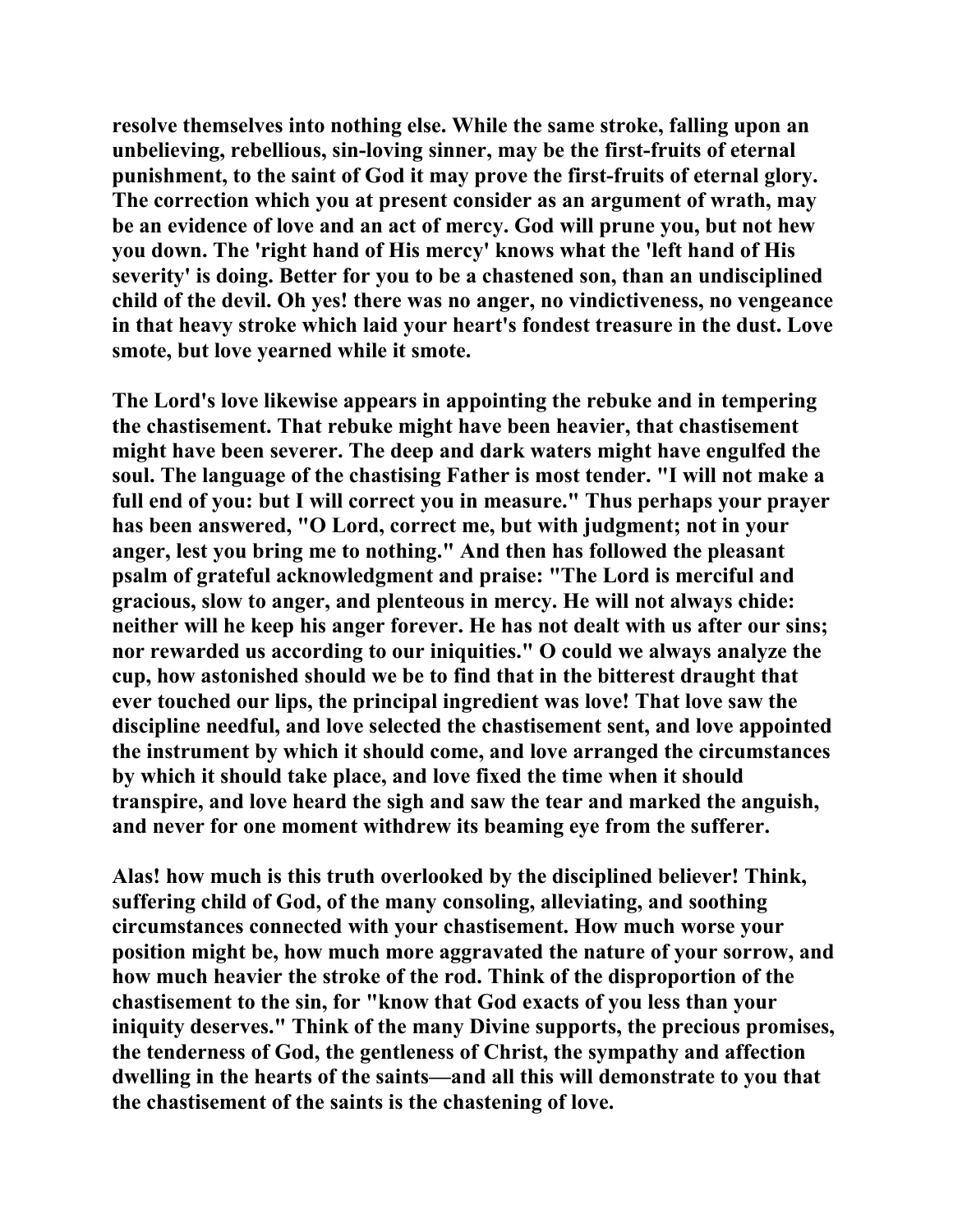**Before proceeding to the next chapter, which will trace the sanctified results of God's loving correction, we would remark—how great the dignity and precious the privilege of chastened believers! They are the children of God. "Behold what manner of love the Father has bestowed upon us, that we should be called the sons of God!" Angels, bright, sinless angels, stand not so closely and endearingly related to God as they. Wonderful love of God! that He should not think it a dishonor to own them as His sons, and to call Himself their Father, who by nature are the children of wrath, slaves to Satan, and the servants of sin. How great our dignity! Seek, reader, to know it, to enjoy it, to live to it. If there has been no sealing of your adoption upon the heart, give the Holy Spirit no rest until there is. If, in the holy, humble confidence of faith, there never has been an 'Abba, Father,' upon your lip, as one professing to be a child, and soon to be in eternity, it is time that there should be. Seek it earnestly, seek it importunately, seek it believingly, and you will have it. "You shall call me, my Father." "If I then be a Father," says the same God, "where is my honor?" Have you ever honored Him, loved Him, obeyed Him, glorified Him as your Father? Seek, O seek it with your whole soul. Bending over you, the Spirit of adoption waits to impress the great seal upon your heart. Loving you, the Father yearns to clasp you to His bosom, assuring you that you are His loved, pardoned, accepted child. As the loved, then, whom the Lord rebukes and chastens, let our carriage be that of children, even as His discipline is that of a Father. Let us receive the correction with meekness, and hear the voice of the Lord with reverence, since God is parental and loving in all His conduct towards His saints.** 

**Nor let us fail to remember for our comfort that all the chastisement of the children of God are on this side of heaven. "We are chastened of the Lord that we should not be condemned with the world." Not so with the ungodly. Sinner! unconverted soul! you may laugh now, and sport now, and rejoice now, but remember—your chastisement is to come! Your condemnation is to come! Your stripes are to come! All your real woe is to come. It is coming now, it comes fast, it is near at hand, even at your door—for there is but a step between you and hell! and have you ever thought what it must be to lie down in eternal torment, what it must be to meet an angry God, to confront a despised Savior? To take the fearful plunge without one ray of hope—a starless, sunless, hopeless eternity? O happy if the Eternal Spirit so bless to your soul the perusal of this page as to awaken you to a solemn, an honest and earnest seeking of the Lord; to give up your procrastinations, your waiting for a more convenient season—your worldly excuses—your refuges of lies—the**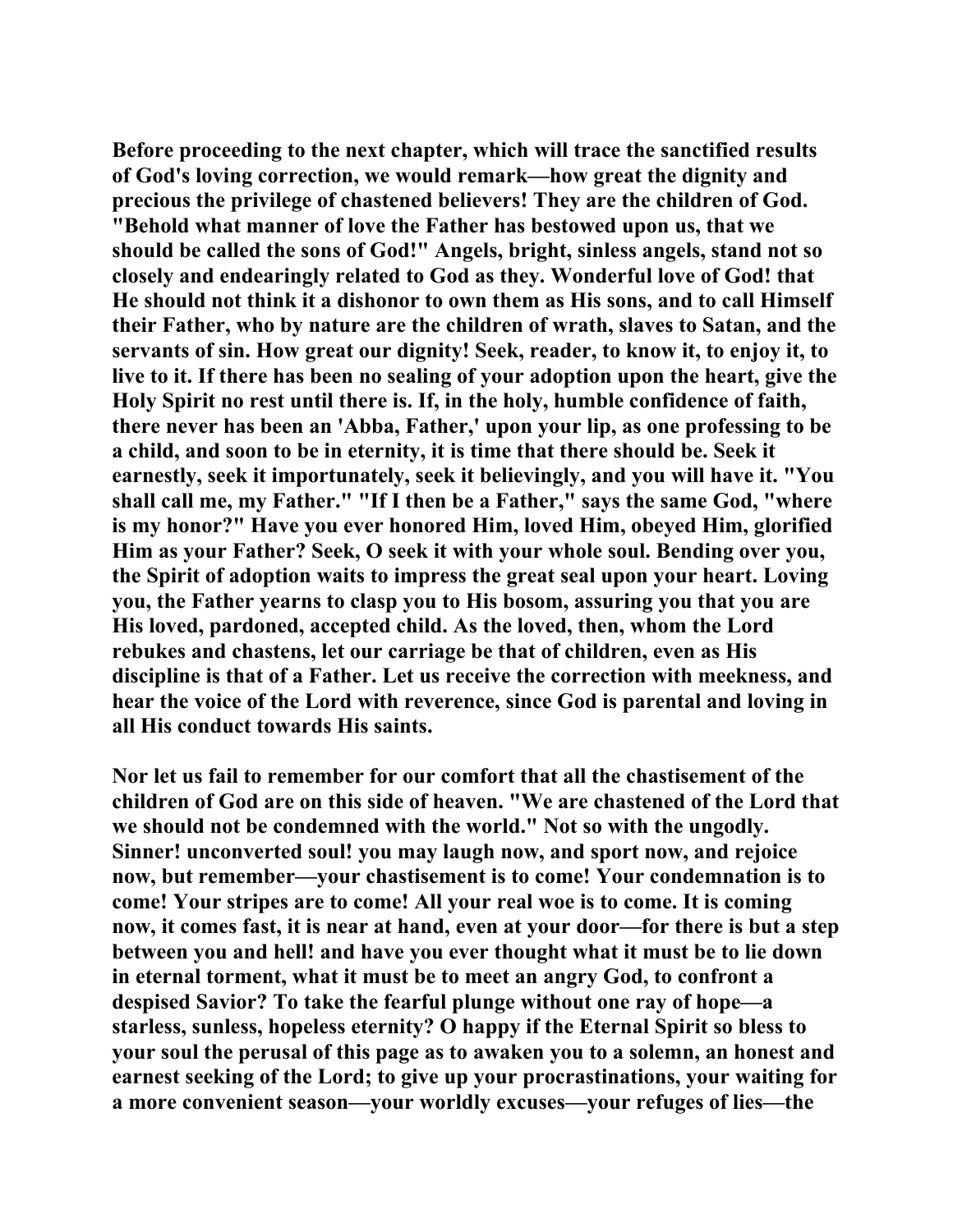**sparks of your own kindling in which you must lie down in sorrow—your dream of a future, a death-bed repentance; and casting all aside, hastening as a poor, lost, dying sinner to Christ, exclaiming, "I am a dying man! I need a Savior! I need the influence of the Holy Spirit to reveal that Savior, to lead me to that Savior, and to tell me that Savior is mine."** 

**But no future sorrow awaits the children of God beyond the grave. They are chastened now, that they may not be condemned hereafter. All to come is joy and gladness, is purity and bliss. "God shall wipe away all tears from their eyes, and there shall be no more death, neither sorrow, nor crying; neither shall there be any more pain, for the former things are passed away." O learn from this subject that you are not less the object of God's love because He corrects you. The suspicion has, perhaps, pressed coldly and darkly upon your heart, "He cannot love me, and force this nauseous cup to my lip." Hush that murmur! Be still that thought! and know, O chastened child, O daughter of sorrow, that God is love; and because you are His loved child, His loving correction now makes you great. Then, in the words of your suffering Head, say, "The cup that my Father has given me, shall not I drink it?" "Yes, Lord, Your chastening hand is good, Though painful now to flesh and blood, It is my Father's voice of love, His strength to show, my faith to prove." "And shall a murmuring thought arise Against my God, most good, most wise My God, who has engaged to grant Supplies of grace for every want?" "No! rather would I, meek and mild, Sit at His feet His chastened child, And learn of Him my cross to bear, Transformed into His image fair." "I hear His voice in gentle strains Soothing my sorrows and my pains, My love I will not from you take, Nor for one moment you forsake." "While you are in the furnace held, My strength shall be your help and shield; And your support my arm shall be, I will be near and solace thee." "Do you forget the wounds for you I bore upon the accursed tree?**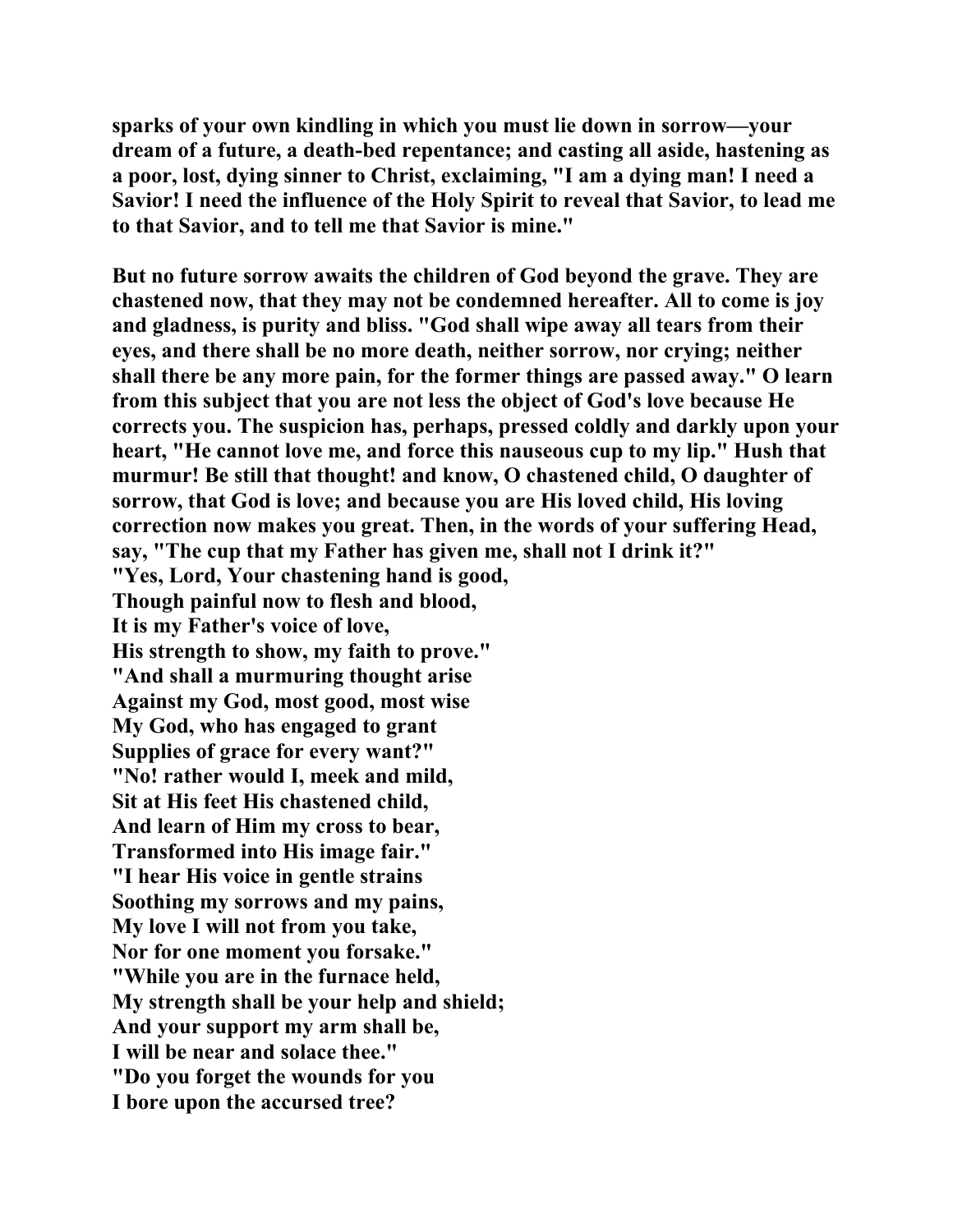**Did not my love for you atone? Then, think not you are all alone!" "Soon will I come, and take you home, To reign with me upon my throne; Soon shall your tears be dried away, In glory's cloudless, endless day. "Then, Lord, my chastened spirit take, Wholly renew it for Your sake; May now Your image in me shine, And fit me for the life divine." "And whatsoever Your will may be, That must be love that comes from Thee; To You I would my will resign, My heart, my life, dear Lord, are Thine."** 

**"Holiness, the Fruit of the Chastening of Love"** 

**"Our fathers disciplined us for a little while as they thought best; but God disciplines us for our good, that we may share in his holiness." Hebrews 12:10** 

**It is not an exaggerated observation that the greatest of all afflictions is an affliction lost. An affliction sent as the servant of God, and yet not permitted to fulfil its mission of love in the soul's experience—a messenger bearing like a dove from heaven, an olive branch of peace plucked as from the tranquil bowers of paradise, and yet finding the door of the heart closed against its entrance—a season that might have been made the occasion of a more advanced proficiency in the knowledge of God, and a greater preparedness for heaven, entirely lost—lost no more to return. I repeat, that it is not an exaggerated sentiment, that the greatest of all afflictions is an affliction lost!** 

**In the preceding chapter, we considered the chastisements of the believer as springing from the deep, unchangeable love of God. We should leave this intensely interesting theme but partially discussed, did we not place before the reader some of the great blessings which our heavenly Father designs to convey through this particular channel. The apostle's reasoning is clear and his argument conclusive: "Our fathers disciplined us for a little while as they thought best; but God disciplines us for our good, that we may share in his**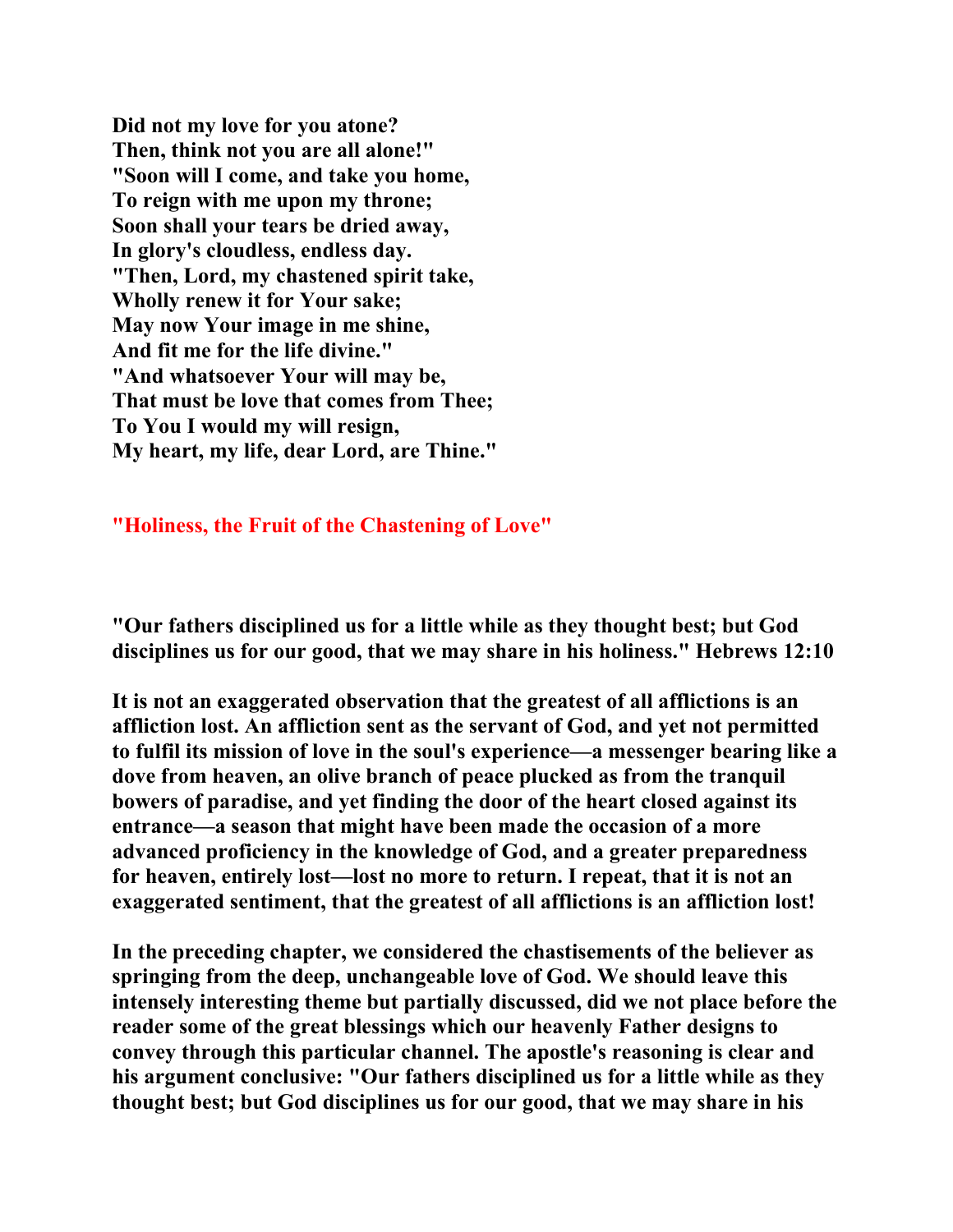**holiness."** 

**In the unfolding of this second branch of the subject, we shall present some observations upon the holiness of God; then show in what sense all true believers are partakers of the Divine holiness; and then remark that they especially become so by the sanctified chastening of love. HOLINESS is an essential perfection of God. It is an inseparable part of His being. To conceive of a God infinite in essence, divine in majesty, almighty in power, wise in counsel, and eternal in duration, and yet destitute of holiness—infinite, essential purity—to suppose such a Being possessed of the least contagion of moral evil, would be to portray to the imagination—in reverence be it written—an Infinite Monster! We would picture Him before us arrayed with infinite power, wisdom, and duration, and yet lacking in that perfection which tempers, chastens, and beautifies all, and which makes Him truly what His word reveals Him to be—a God of love.** 

**A denial of His being would not be a crime so fearful, nor involve a guilt of deeper dye, than would be a denial of his holiness. He who refuses to acknowledge that God is immaculately holy, breathes a more tremendous libel against God, than the Atheist, who, standing in the midst of ten thousand overwhelming demonstrations of His existence, yet impiously declares there is no God!** 

**But how rich and palpable are the Scripture proofs—rather say, revelations and unfoldings of God's holiness! One or two must suffice. That is a sublime and conclusive one uttered by the lips of the veiled cherubim—"And one cried unto another, Holy, holy, holy is the Lord of hosts! the whole earth is full of his glory. And the posts of the door moved at the voice of him that cried, and the house was filled with smoke." Was there no other Divine perfection which they might have thus extolled? O yes! Jehovah was infinitely wise, infinitely powerful, and infinitely good; but HOLINESS was the greatest and grandest of all, and so they cry, "Holy, holy, holy is the Lord of hosts!" thus breathing forth their adoration to the Holy, Triune God.** 

**Again, "Once have I sworn by my holiness that I will not lie unto David." Why did not God swear by His veracity, by His wisdom, or by His power? Because He was about to enunciate a great truth to the house of David; and with a view of imparting to that truth its greatest force, solemnity, and beauty, He swears by His holiness. As if He did say, "holiness is my illustrious perfection, my grandest attribute, and by it I swear that I will make good my**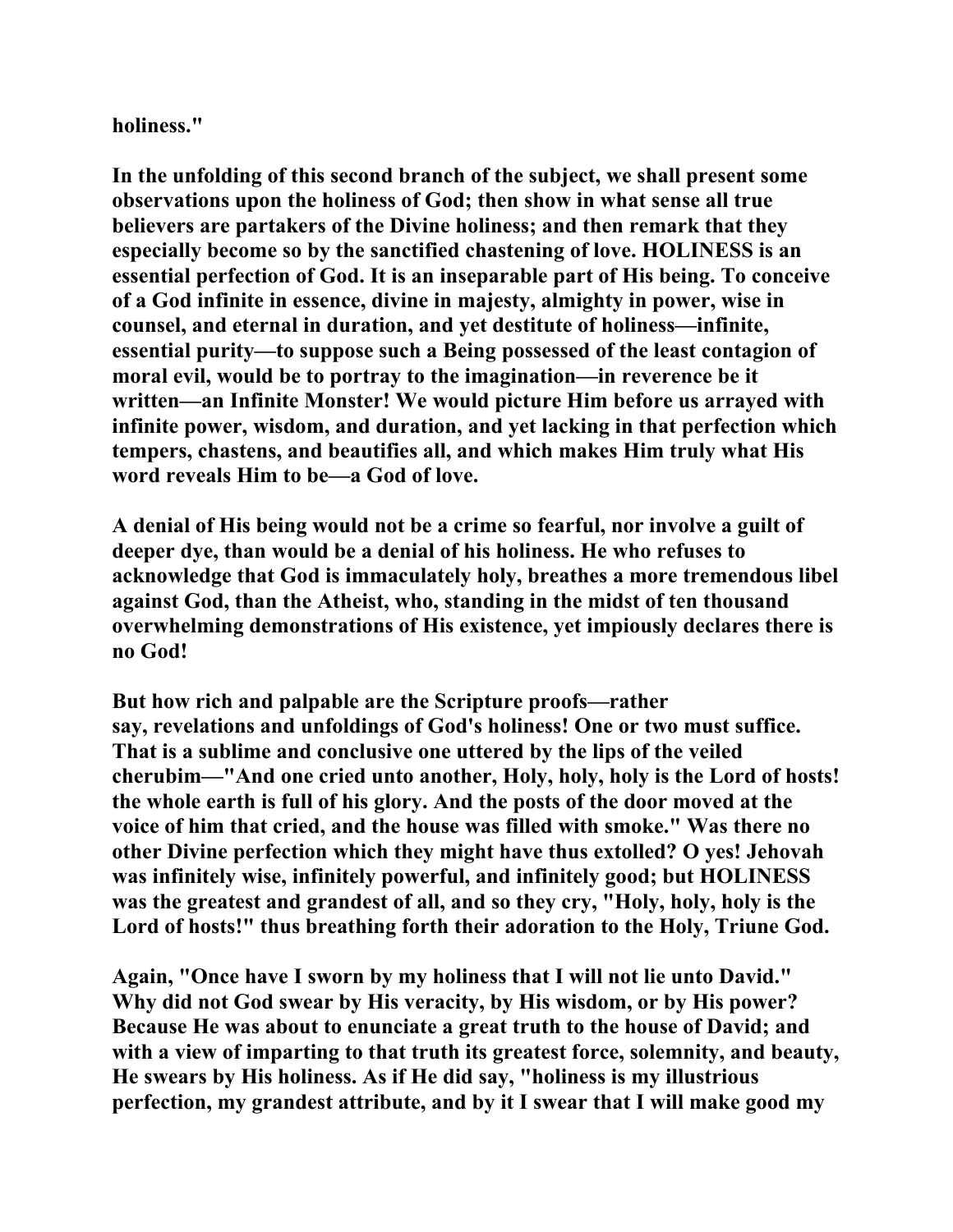**word, that I will not lie unto David." For as 'men verily swear by the greater,' so God swears by His holiness, His greatest perfection, and highest glory. O you saints of the Most High, who, standing in the region of doubt, and enshrouded by dark providences, are led to ask, "Will God make good the promise upon which He has caused my soul to rest?"—look at this great truth—God has sworn by His holiness that He will not lie; and you have the warrant and the encouragement to trust in God, to confide in His word, and to resign yourself and all your interests into His fatherly, faithful, though chastening hands. By this solemn oath He has bound Himself to make good to the letter His every precious promise.** 

**Take yet another view of this subject. Holiness is the image which God transfers from Himself to the renewed creature. God, in regeneration, draws upon the soul of man His own moral portrait. And what is the image of Himself which He thus transfers, glorious and imperishable, to the renewed mind? Is it His wisdom? No! Is it His truth? No! Is it His love? No! It is His holiness! As if He would say, "I will draw my image upon the renewed man, and it shall be that which is my glory, my beauty, my grandest perfection; and in making the creature holy, I will make him like myself." How strikingly has the Holy Spirit brought out this truth: "And that you put on the new man, which after God is created in righteousness and true holiness,"—a truth worthy of our profoundest study. In nothing does the renewed soul so closely resemble God as in holiness. May the Lord the Spirit write this truth deeply upon our heart!** 

**But how has God manifested His holiness? He has not only revealed the fact in His word, but He has exhibited the perfection in various ways. Its most palpable, awful, and august demonstration is in the cross of His Son Jesus Christ. Behold the redemption which He has wrought; contemplate this the most stupendous of God's works, and where will you find such a demonstration of God's holiness as that which the cross of the incarnate God exhibits? Not all the vials of judgment that have ever been poured, or that ever will be poured out—not the flaming furnace in the conscience of the ungodly—not the irretrievable vengeance of God against the angels who kept not their first estate—not all the woe and suffering of the condemned in hell, convey any adequate idea of the holiness of God compared with the death of His own beloved Son. There hung the holy, spotless Lamb of God! He had never sinned; there had never been the slightest hostility of his will to his Father's; He had never harbored one treason thought against Jehovah, but had "always done those things which pleased him." Yet we behold Him**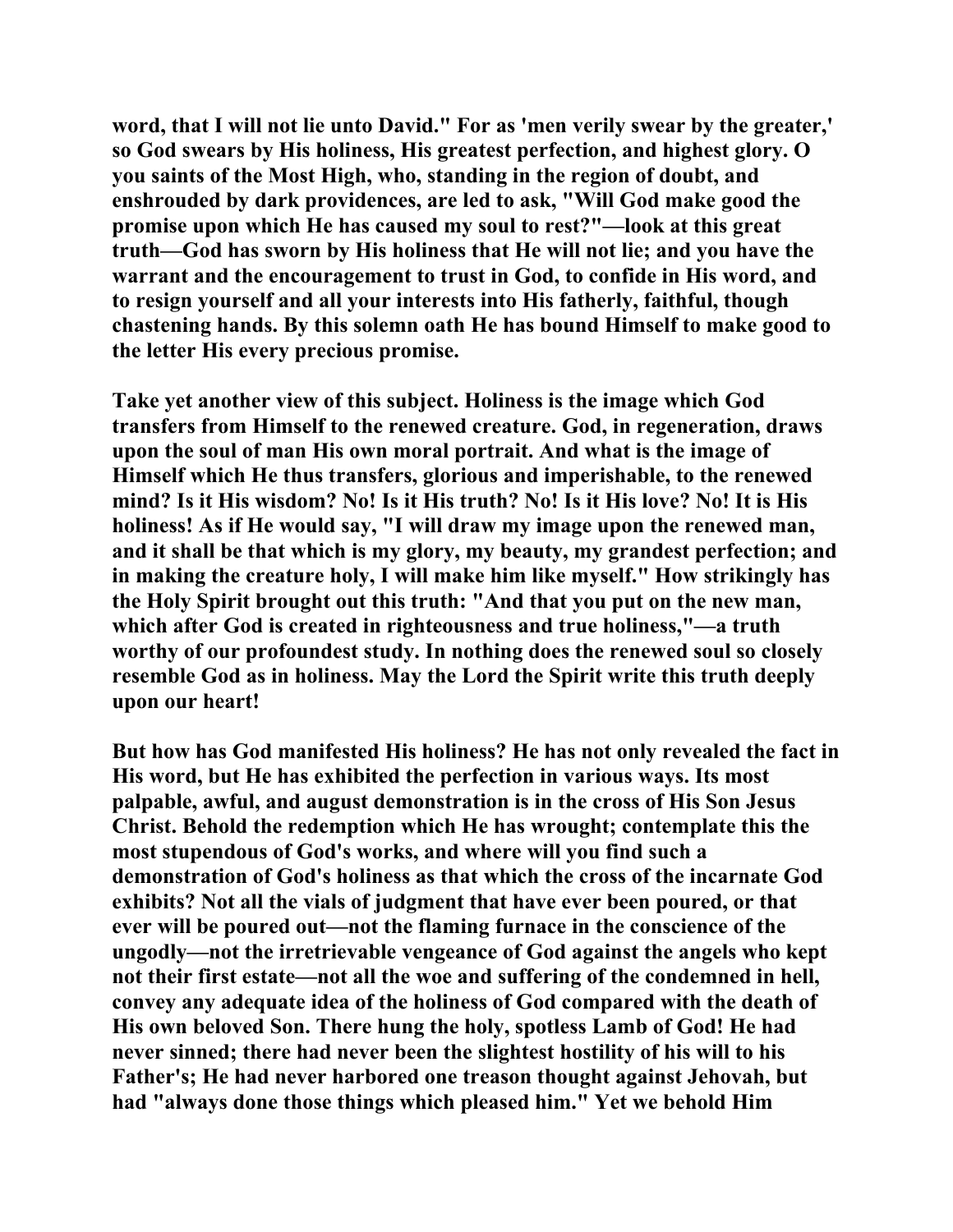**exhausting the cup of Divine wrath, His human soul scathed by the lightning stroke of Divine justice, and His sinless body bruised, and wounded, and slain.** 

**And what do we learn from the spectacle, but that God was so righteous, so holy, He could not pass by the iniquity of the Church, but as He punished it with the utmost severity in the person of its Surety? And what was the perfection of God, the contemplation of which in the hour of His agony upheld him? In prophetic language He tells us, "My God, my God, why have you forsaken me? why are you so far from helping me, and from the words of my roaring? O my God, I cry in the day time, but you hear not; and in the night season, and am not silent: but you are holy." This was the truth which gave His agitated soul rest beneath its overwhelming pressure. He saw God so holy in His withdrawment, so holy in the billows which went over His soul, so holy in taking vengeance for His people's sins, that He bowed His head in meek acquiescence to the Divine will: "but you are holy."** 

**Hell is full of the Divine holiness; holiness in the manifestation of justice, holiness in its most glorious exercise. How fearfully are the lost now learning this truth! Think it not a trifling matter, unconverted reader, to look into the bottomless pit, and to know that there is but a step and you are there! You walk to the end of the treacherous plank, and you are gone! O solemn thought—but one step between you and the quenchless flame; but one step between you and endless torment! Throughout eternity the lost soul will be testifying to this truth—"God is holy; I was a sinner; I rejected His salvation, I turned my back upon His gospel, I despised His Son, I hated Himself, I lived in my sins, I loved my sins, I died in my sins, and now I am lost—to all eternity lost! And God is righteous in my condemnation.** 

**But a more pleasing contemplation of the subject awaits us—the sense in which all true believers in Jesus are partakers of the Divine holiness. There is a holiness in God, let it be premised, that cannot be communicated to any creature. We allude to His essential holiness. It is utterly impossible that any creature can be a partaker of this. But there is a Divine holiness in which His saints, His holy ones, share—a holiness that is communicable. The creature was originally holy. He lost it by his union with the first Adam, he recovers it by his union with the second Adam: "That you put on the new man, which after God is created in righteousness and true holiness." Couple this passage with another—"Whereby are given unto us exceeding great and precious promises: that by these you might be partakers of the Divine nature." Thus, in the regeneration of the soul, we become partakers not of the Divine**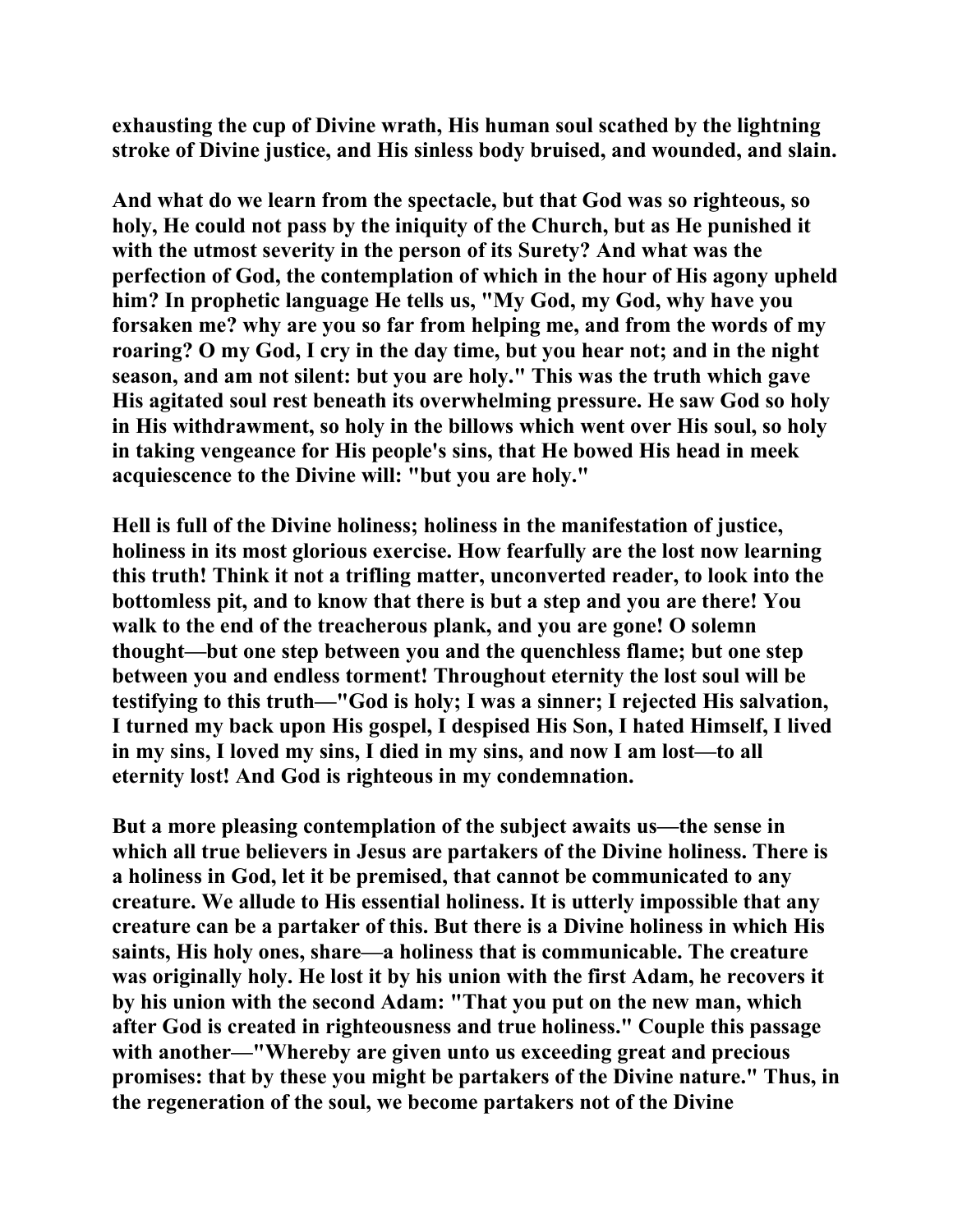**immutability, nor of the Divine wisdom, nor of the Divine power, but of the Divine holiness. We are "renewed in the spirit of our minds," are born again of the Holy Spirit, and have the germ of imperishable holiness implanted in the soul.** 

**The ingrafting of the truth in the heart also assimilates the believer to the Divine holiness. The truth of God must be from its source and in its nature holy. The abuse or the perversion of any single truth does not and cannot affect the pure character and sanctifying tendency of that truth. Truth may be denied, tortured, and forced to the martyr's stake—it still remains, Divine, holy, and immortal—God's great instrument of sanctifying His chosen: "Sanctify them through your truth." To be a partaker of God's truth is to be a partaker of God's holiness.** 

**Nor must we omit the indwelling of the "Spirit of holiness" in the believer. In this view he becomes in a high and solemn sense a "partaker of the Divine holiness." His body is a "temple of the Holy Spirit!" Surely no angel in heaven is such a partaker of God's holiness as he. He bears about with him—solemn thought!—the in-being grace and presence of the Holy Spirit, the third person in the ever-blessed Trinity! Surely there must be in Him a Divine nature, a holy principle, approximating to, and assimilating with, the Divine holiness.** 

**Having thus rapidly traversed this important ground, we are better prepared to consider our main topic—THE PROMOTION OF THE BELIEVER'S HOLINESS THROUGH THE MEDIUM OF DIVINE CHASTISEMENT. "He for our profit, that we might be partakers of his holiness." It would be incorrect to suppose that the chastisements of our heavenly Father were in themselves pleasant and desirable. They are no more so than the physician's therapy, or the surgeon's lancet. But as in the one case, so in the other, we look beyond the medicine to its therapeutic qualities; we forget the bitterness of the medication in its remedial results. Thus with the medicine of the soul the afflictions sent and sanctified by God. Forgetting the bitter and the pain of God's dealings, the only question of moment is, what is the cause, and what the design of my Father in this cause? The answer is—our deeper sanctification.** 

**This is effected, first, by making us more thoroughly acquainted with the holiness of God Himself. Sanctified chastisement has an especial tendency to this. To suppose a case. Our sense of God's holiness, previously to this dispensation, was essentially defective, unsound, superficial, and uninfluential.**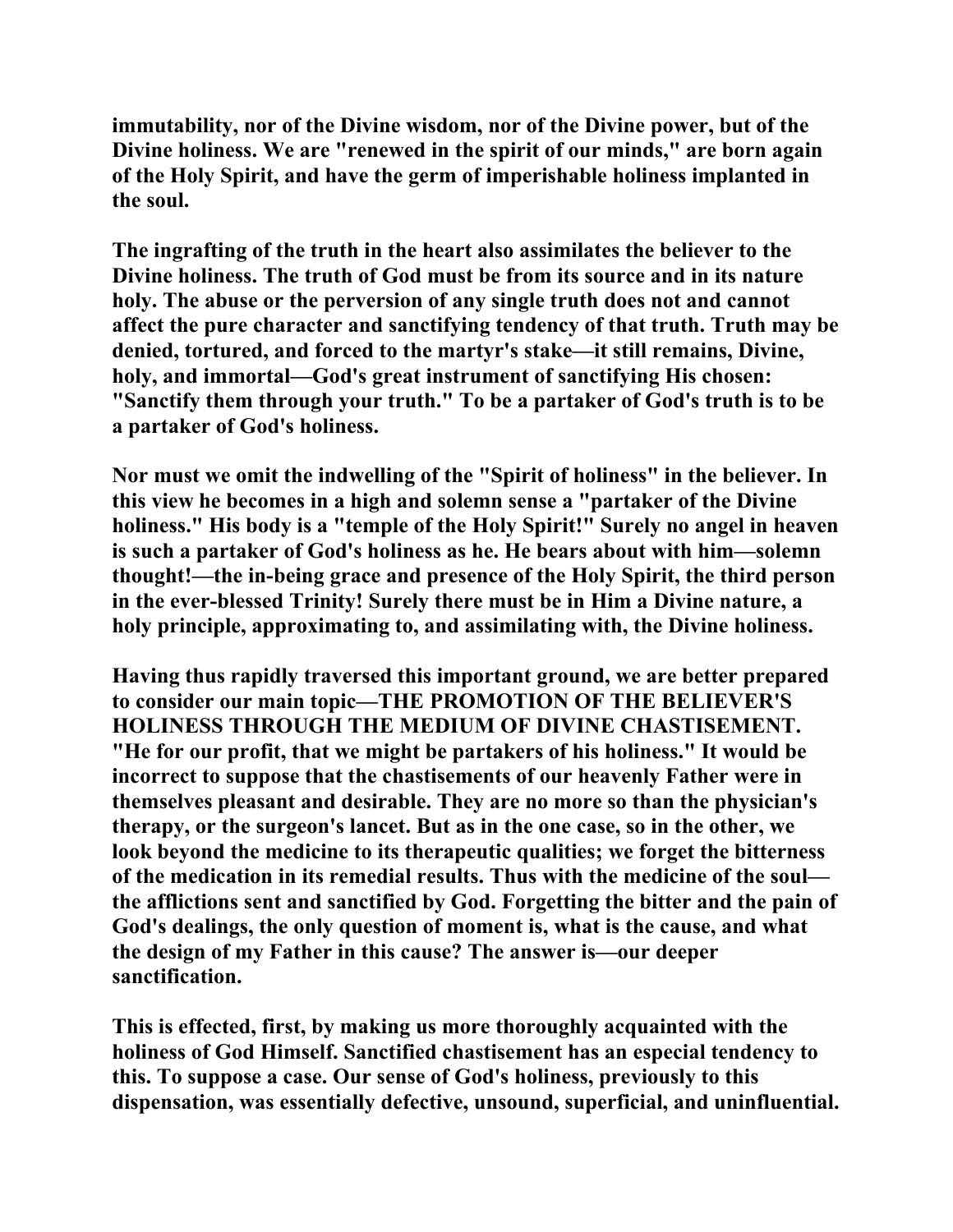**The judgment admitted the truth; we could speak of it to others, and in prayer acknowledged it to God; but still there was a vagueness and an indistinctness in our conceptions of it, which left the heart cold and rendered the walk uneven. To be led now into the actual, heartfelt experience of the truth, that in all our transactions we had to deal with the holy, heartsearching Lord God, we find quite another and an advanced stage in our journey, another and a deeper lesson learned in our school. This was the truth, and in this way Nehemiah was taught. "Howbeit you are just (holy) in all that is brought upon us; for you have done right, but we have done wickedly." O blessed acknowledgment! Think not that we speak unfeelingly when we say, it were worth all the discipline you have ever passed through to have become more deeply schooled in the lesson of God's holiness.** 

**One most fruitful cause of all our declensions from the Lord, will be found wrapped up in the crude and superficial views which we entertain of the character of God, as a God of infinite purity. And this truth He will have His people to study and to learn, not by sermons, nor from books, not from hearsay, nor from theory, but in the school of loving chastisement—personally and experimentally. And thus, beholding more closely, and through a clearer medium, this Divine perfection, the believer is changed more perfectly into the same moral image. "He for our profit, that we might be partakers of his holiness."** 

**The 'rod of the covenant' has a wonderful power of discovery. Thus, by revealing to us the concealed evil of our natures, we become more holy. "The blueness (that is, the severity) of a wound cleanses away evil." This painful discovery often recalls to memory past feelings and sins. David went many years in oblivion of his departure from God, until Nathan was sent, who, while he told him of his sin, with the same breath announced the message of Divine forgiveness. Then it was the royal penitent kneeled down and poured forth from the depth of his anguished spirit the fifty-first Psalm—a portion of God's word which you cannot too frequently study. "I do remember my sin this day," is the exclamation of the chastened sufferer. Thus led to search into the cause of the Divine correction, and discovering it—perhaps after a long season of forgetfulness—the 'blueness of the wound'—the severity of the rod— 'cleanses away the evil;' in other words, more deeply sanctifies the soul. "Show me why you contend with me."** 

**Submission to the Divine will is a great advance in holiness; and this is mainly and effectually attained through sanctified chastisement. In prosperity, how**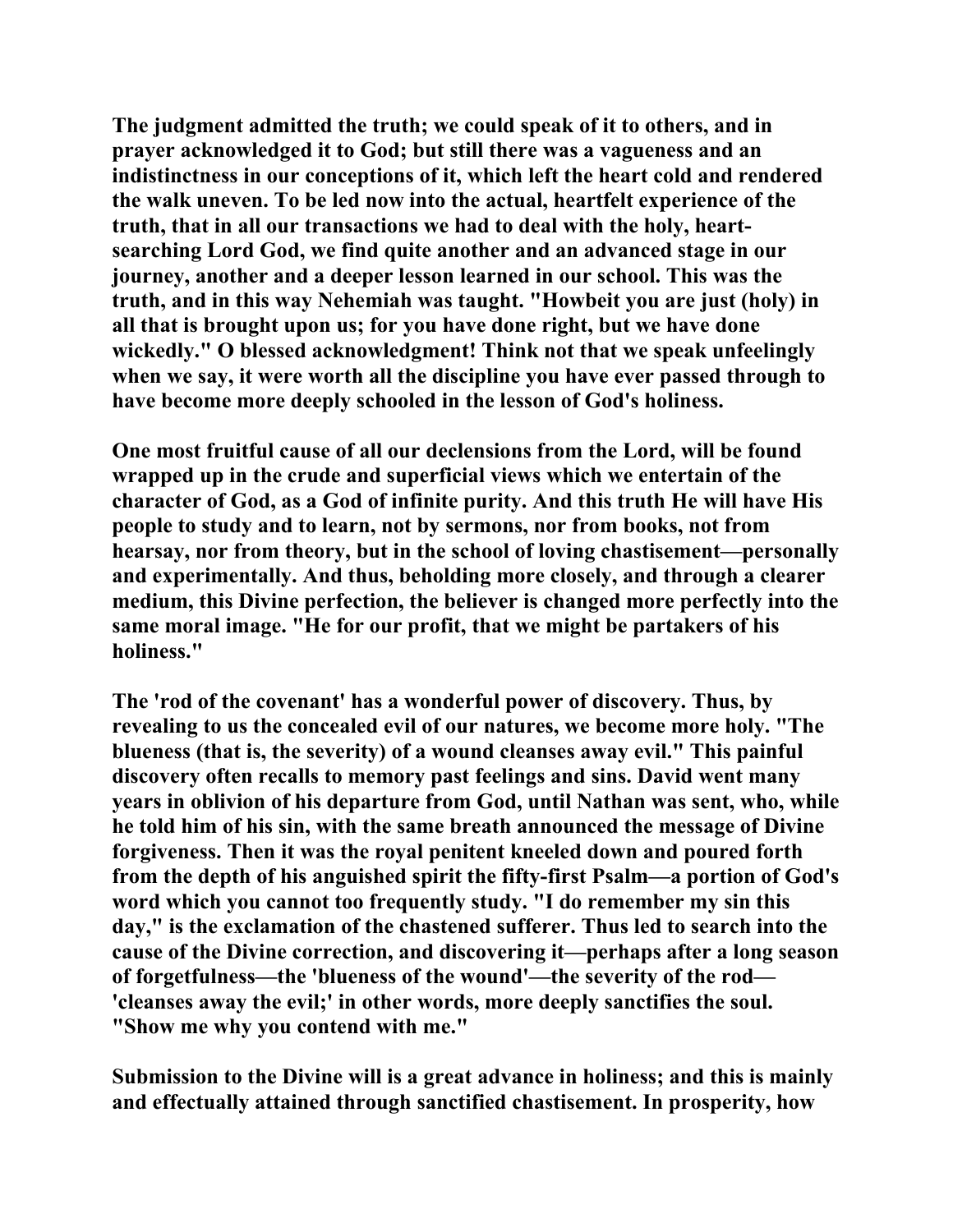**full are we of self-sufficiency! When the Lord asks our obedience, we give Him our counsel. But when He sends the rod, and by the accompanying grace of His Spirit sanctifies its stroke, we learn in what true obedience consists. It was in this school our blessed Lord Himself was taught. "Though He was a Son, yet learned He obedience by the things which He suffered." He learned to obey in suffering; to bring His will in suffering into complete submission to His Father's will. God has not in His family such obedient children as those who, 'passing under the rod,' are 'brought into the bond of the covenant.' Oh what a high Christian attainment is submission to the will of God! It is the noblest grace attainable upon earth!** 

**When our Lord taught His disciples to ask to the Father for the spread of holiness, He embodied the petition in these words, "Your will be done on earth, as it is in heaven." The universal and complete holiness of heaven springs from the universal and complete perfection in which the will of God is done by angels and glorified spirits. In proportion as the Divine will prevails upon earth, holiness will reign. And oh what a beauteous earth, and what a blissful world would this be, were the will of God done by every creature! In the new earth, in which will dwell righteousness, it will be so. The original harmony of this fallen universe will then be restored, its pristine beauty recovered, and God, in the person of His Son, will once more reign over, and walk in the midst of, a people whose will shall be but the reflection of His own.** 

**Then to approximate to the Divine will, is to assimilate with the Divine holiness. What God will, how God will, and when God will, defines the rule which should govern all the conduct and limit all the desires of the child of God. The instant the overwhelmed heart is brought into this state, the afflicted believer has planted his feet upon the rock that is higher than he. All is peace, all is composure, because all is submission to the will of God. "The Lord reigns" is the truth whose all-commanding yet gentle whisper has stilled the tempest, and calmed the waves. In its intense anxiety that the Divine will might be done, the chastened soul is but breathing after deeper holiness; and every fervent desire for the attainment of holiness, is holiness already attained. Blessed chastening of love, that produces in this bitter and uncongenial world, the buds and blossoms and fruits of heaven! A richer fruit grows not within the Paradise of God than HOLINESS. And yet, in the experience of a chastened believer, bleeding under the rod of his heavenly Father, there may be obtained such victories over sin, such purification of heart, such meekness of spirit, such Christ-like conformity, and such a discipline of the will, as to make him a rich "partaker of the Divine holiness."**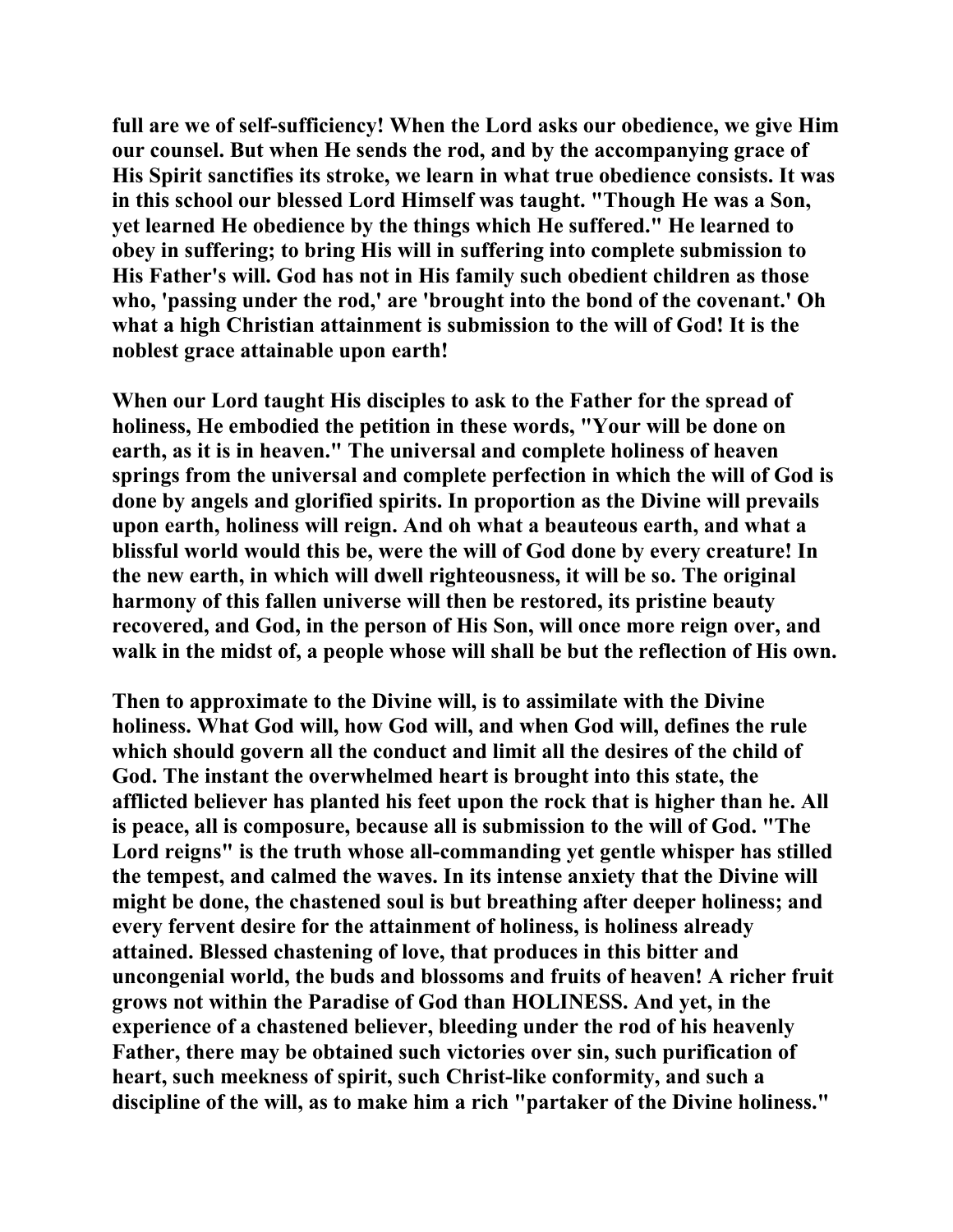**But how shall we enumerate all the blessings which result from the chastening of love? We might tell how prayer is quickened, how pride is abased, how weanedness is attained, how charity is increased, how character is formed, how meditation and solitude are sweetened, how Christ is endeared, and how God is glorified. It will be recollected that in the ark of the covenant there was "Aaron's rod that budded." Our glorious covenant of grace has, too, its rod, its budding, its blossoming rod—and precious is the nature and rich the variety of the fruit which it bears. But in that ancient ark there was also the "pot of manna." "Mercy and judgment," bitter and sweet, light and shade, are blended in the covenant-dealings of God with His people. The rod and the pot of manna go together. If the one is bitter, the other is sweet. God will never send the rod unaccompanied with the manna. Jesus exhibited in the word, but unfolded by the Spirit, in the sweet sympathy of His nature, in the tenderness of His heart, as the "Brother born for adversity," is the manna, raising, sustaining, and strengthening the believer passing under the covenant rod of God. Thus, if afflictions be grievous, the fruit they bear is gracious.** 

**In the history of the Jewish Church there is yet another type beautifully illustrative of God's dealings with the chastened Christian. I allude to the 'pillar' which guided the pilgrimage of the Church in the wilderness. By night it was a pillar of fire, and by day it was a pillar of cloud. The darkest night of weeping that can possibly enshroud the child of God, has its bright light—its alleviation, its promise, its guiding. And in the most prosperous period in the Christian's experience it is ordered by unerring wisdom and infinite love that there should be some counter-dispensation of trial to preserve the just balance of the soul. It has been well remarked that "Things never go so well with God's children, but they have still something to groan under; nor so bad, but they have still some comfort to be thankful for."** 

**There are two portions of God's word so confirmatory of the leading principles laid down in this chapter, which, although probably familiar to the Christian reader, I would venture once more to recall to his attention. The passages to which I refer set forth the great truth before us—holiness, the fruit of Divine chastisement. "He shall sit as a refiner and purifier of silver; and he shall purify the sons of Levi, and purge them as gold and silver, that they may offer unto the Lord an offering in righteousness." "Remove the dross from the silver, and out comes material for the refiner." Mark the great and glorious end of this fiery process—a righteous offering to the Lord; and a vessel formed, prepared, and beautified for the Refiner; a "vessel unto honor,**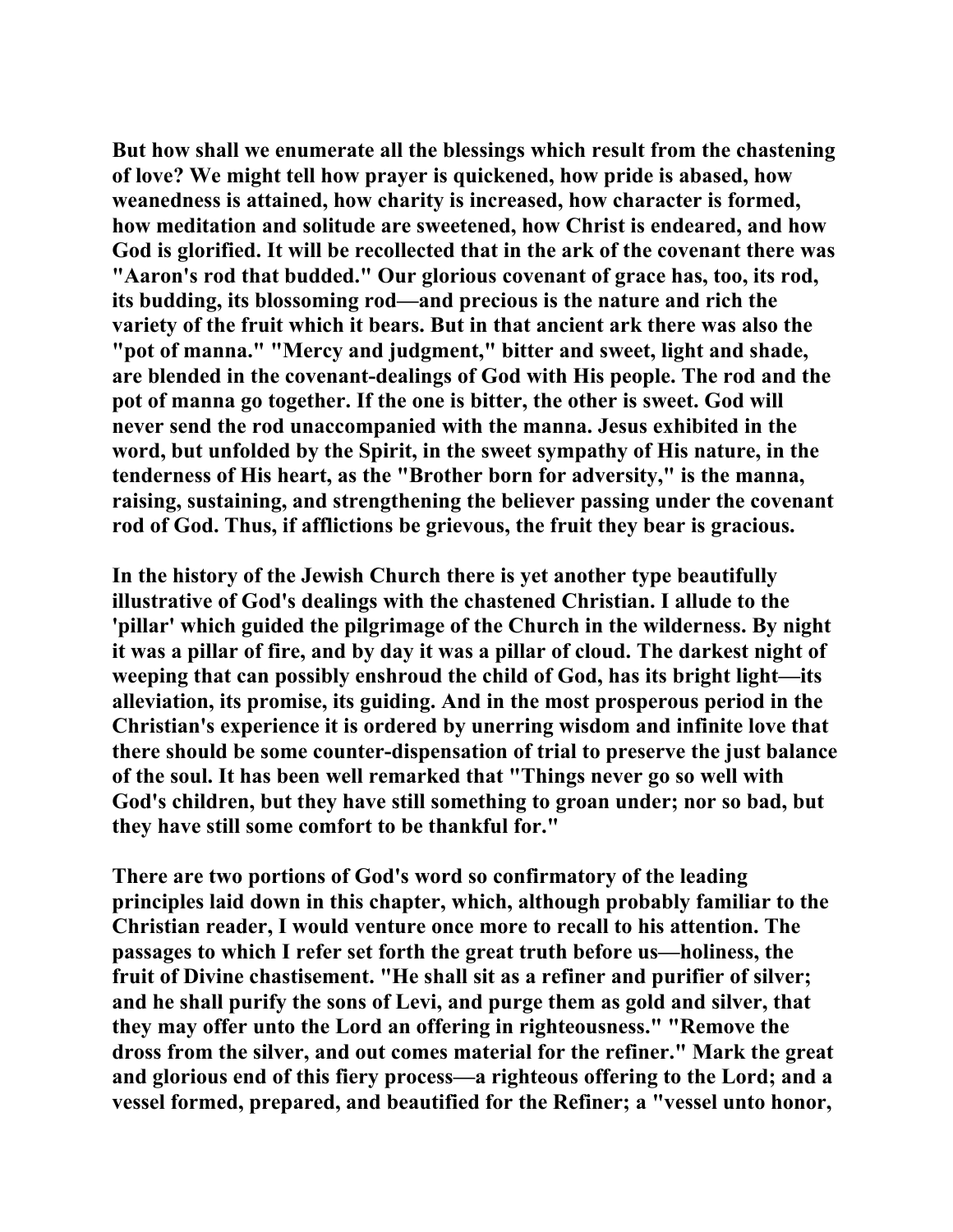**fit for the Master's use." Blessed result! O the wonders wrought by the fire of God's furnace! Not only is 'God glorified in the fire,' but the believer is sanctified.** 

**Have you ever observed the process of the sculptor in the preparation of his beautiful ornament? After removing it from its mold, skillfully and beautifully formed, he then traces upon it the design he intended it should bear, dipping his brush in varied hues of the brightest coloring. But the work is not yet finished. The shape of that ornament is yet to be fixed, the figures are to be set, the colors perpetuated, and the whole work consolidated. By what process? By passing it through the fire. The fire alone completes the work. Thus is it with the chastened soul—that beautifully constructed vessel, which is to adorn the palace of our King through eternity—the gaze, and wonder, and delight of every holy intelligence. God has cast it into the Divine mold, has drawn upon it the 'image of His Son,' with a brush dipped in heaven's own colors—but it must pass through the furnace of affliction, thus to stamp completeness and eternity upon the whole. Calmly, then, repose in the hands of your Divine Sculptor, asking not the extinguishment of a spark until the holy work is done. God may temper and soften—for He never withdraws His eye from the work for one moment; but great will be your loss if you lose the affliction unsanctified!** 

**"We need not ask for suffering: when its test Comes, we may prove too faithless to endure We need not ask for suffering—it were best We wait God's holy orderings, to insure Our highest good. But we may ask from Him That not one throb of grief, one dart of pain, One burning pang of anguish, pierce in vain This feeble being, in its faith so dim, This fainting frame, or this over-burdened heart We may implore Him He would grace impart, And strength, to suffer still as the beloved Of His own bosom. For, of all below, The one affliction in this world of woe, Most sad—is an affliction unimproved."** 

**Oh! could we with a clearer vision of faith but see the reason and the design of God in sending the chastisement, all marvel would cease, all murmuring would be hushed, and not a painful dispensation of our Father would afford**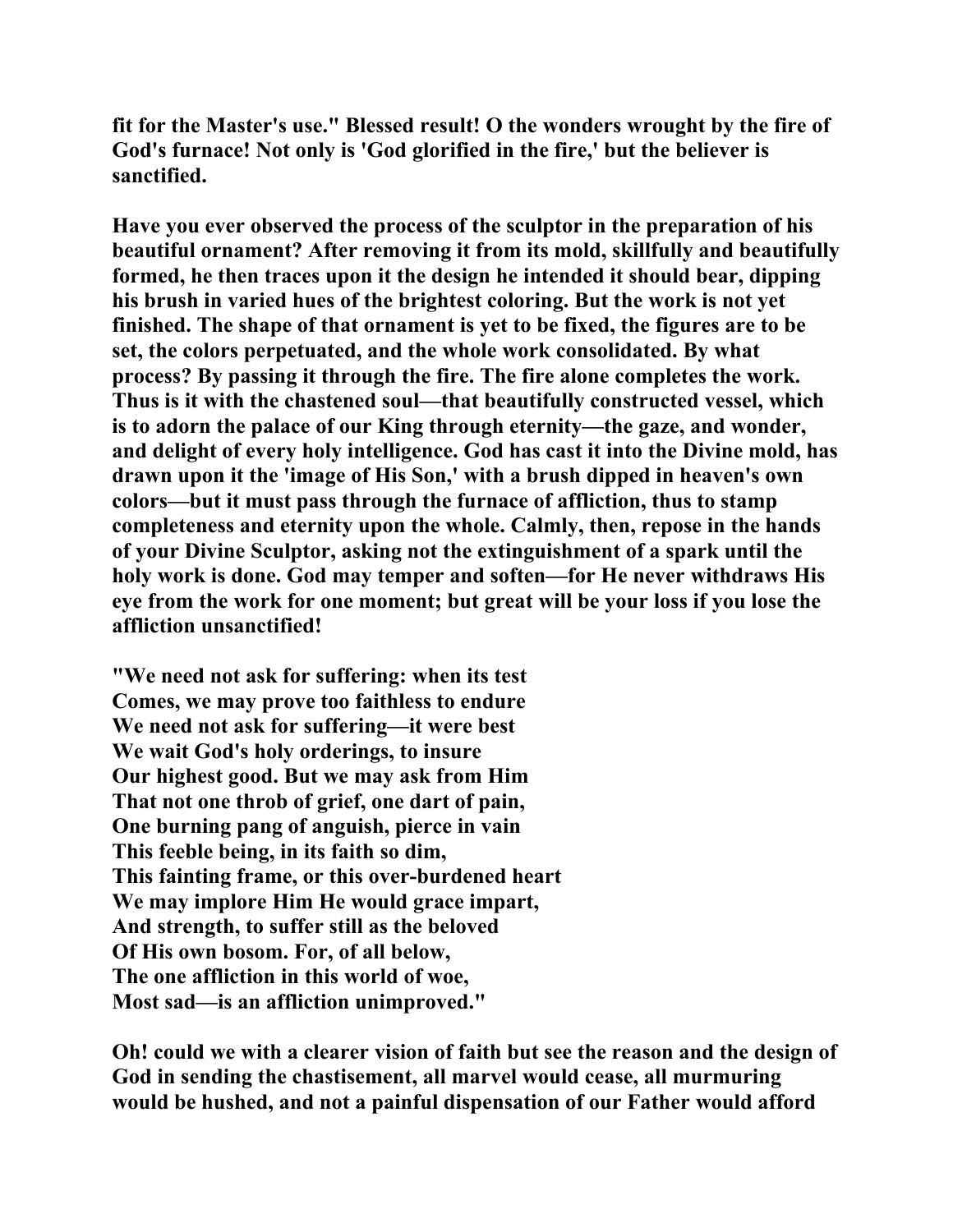**us needless trouble. David's pen never wrote more sweetly than when dipped in the ink of affliction; and never did his harp send forth deeper, richer melody than when the breath of sadness swept its strings. This has been the uniform testimony of the saints of God in every age. "It is good for me that I have been afflicted; for before I was afflicted I went astray, but now have I kept your law."** 

**Learn to see a Father's hand, yes, a Father's heart, in every affliction. It is not a vindictive enemy who has chastened you, but a loving Friend; not an unfeeling stranger, but a tender Father, who, though He may cast you down in the dust, will never cast you off from His love. The Captain of your salvation—Himself made perfect through suffering—only designs your higher spiritual promotion in His army, by each sanctified affliction sent. You are on your way to the mansion prepared for you by the Savior, to the kingdom bestowed upon you by God. The journey is short, and time is fleeting; what though the cross is heavy and the path is rough—you have not far nor long to carry it. Let the deep-drawn sigh be checked by the throb of gladness which this prospect should create. "He will not always chide, nor remain angry forever." The wind will not always moan, nor the waters be always tempestuous; the dull vapor will not forever float along the sky, nor the sunbeams be forever wreathed in darkness. Your Father's love will not always speak in muffled tones, nor your Savior hide Himself forever behind the wall, or within the lattice. That wind will yet breathe music; those waters will yet be still; that vapor will yet evaporate; that sun will yet break forth; your Father's love will speak again in unmuffled strains, and your Savior will manifest Himself without a veil.** 

**Pensive child of sorrow! weary pilgrim of grief! timid, yet prayerful; doubting, yet hoping; guilty, yet penitent; laying your hand on the head of the great appointed Sacrifice, you look up with a tear, confess your sin, and plead in faith the blood of sprinkling. O rejoice that this painful travail of soul is but the Spirit's preparation for the seat awaiting you in the upper temple, where the days of your mourning will be ended. You may carry the cross to the last step of the journey—your tear, even up to heaven's gate—but there you shall lay that cross down, and the last bitter drop shall there be wiped away forever! "Therefore will the Lord wait, that he may be gracious unto you; and therefore will he be exalted, that he may have mercy upon you: for the Lord is a God of judgment: blessed are all those who wait for him." Truly we may exclaim, "Blessed is the man whom you chasten, O Lord, and teach him from your law!" "He chastens us for our profit, that we might be partakers of his**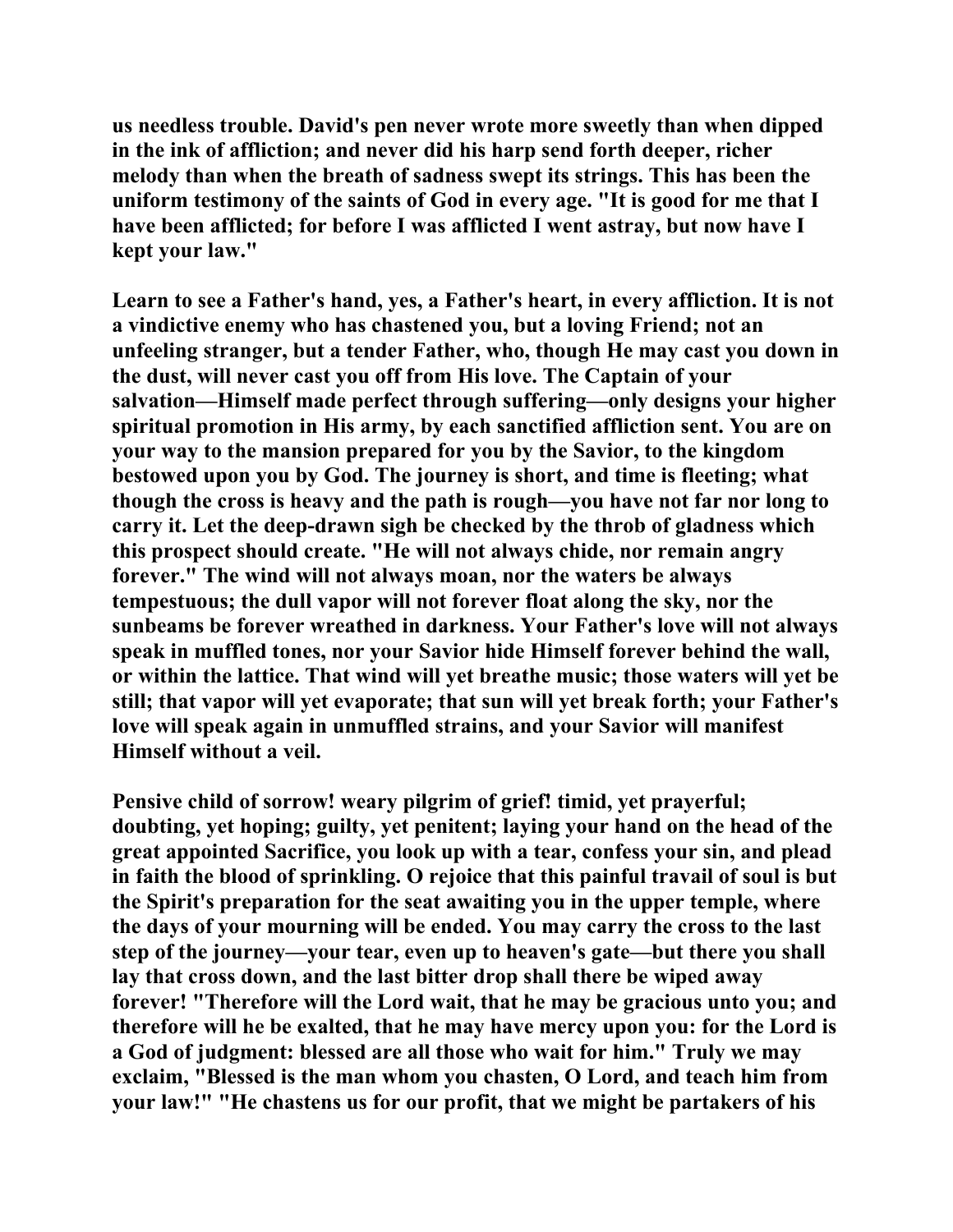**holiness."** 

**"Lord unto You I lift a troubled heart, A tearful eye; But if Your hand has sent the sting, the smart, If You be near, Near, though unseen—upon my knees I'll pray, Dry not those tears—take not that sting away." "Clothe me with sackcloth, mingle my food With ashes-still I'll bless the hand that is 'educing good From seeming ill' Should I thus walk in darkness if my sight, Could bear undazzled more of Heaven's own light?" "Not until the molten gold be purified Do you ease the flame; Give me but grace Your will to abide. To see Your aim, To know that You are with me in the fire, I need no more, and nothing else desire."** 

## **The Vitality of the Atoning Blood**

**"The blood is the life." Deut.12:23** 

**How much has the most deeply instructed believer yet to learn of the essential value, the sovereign efficacy, and the mighty power of the atoning blood of Jesus! Standing though we are in a dispensation—the last and the most complete—in which the Great Sacrifice has been offered, the atoning Lamb slain, the blood actually shed, it is yet a mournful reflection, that with regard to the experience of many professing Christians, it is to be feared that they have not even so vivid and realizing a view of the glory and power of that blood as the believers of the Old Testament had, who only saw it in the dim type, but who yet by faith firmly grasped the Great Antitype. Read for instance the penitential psalm of David.** 

**And yet, beloved reader, the atoning blood is everything to us. It is the groundwork of our salvation—yes, it is salvation itself. It is the source of our peace—yes, it is peace itself. It is the open door of heaven—yes, it is heaven itself.** *All that is really holy and precious to a poor believing penitent is bound up*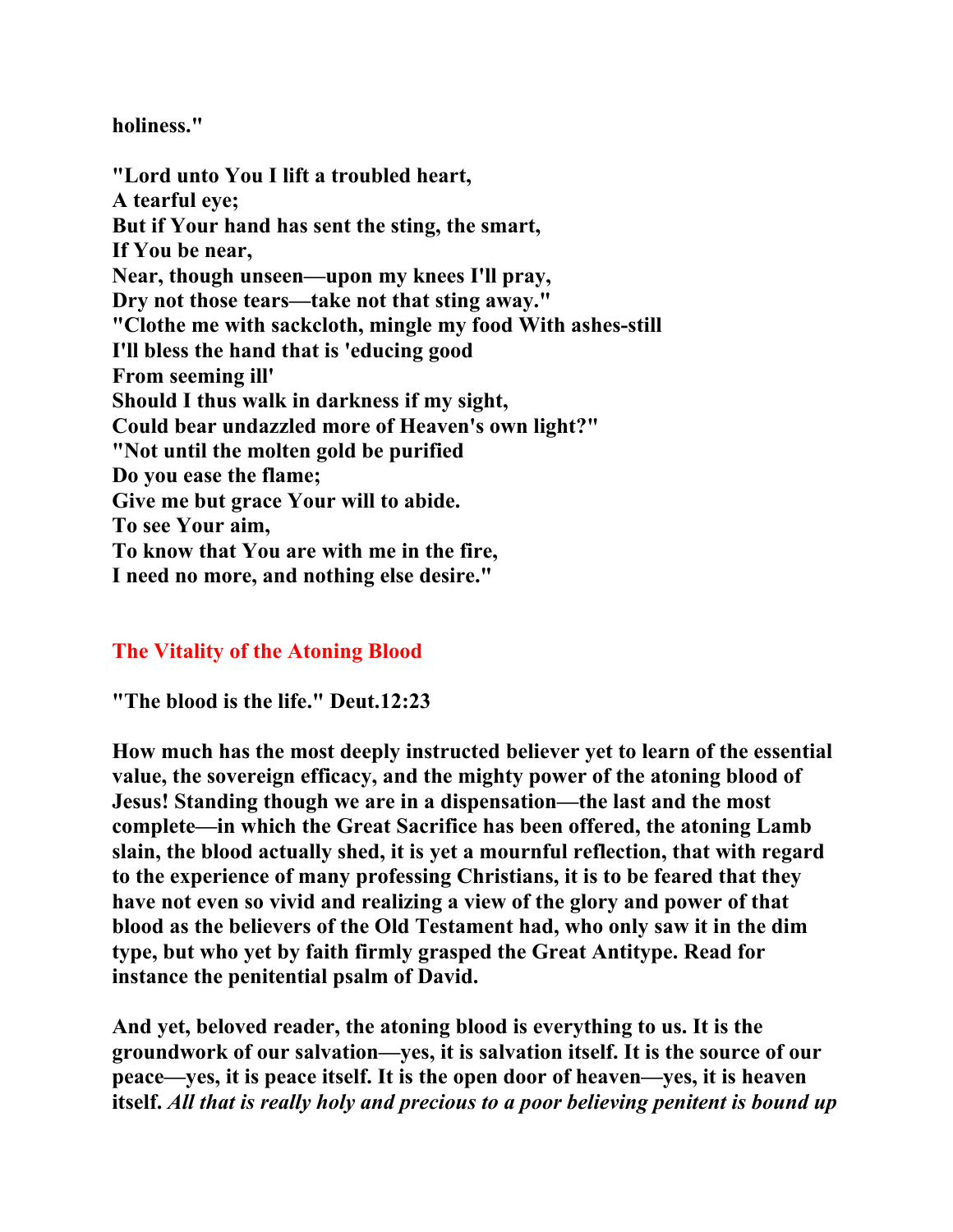*in the atoning blood of Jesus.* **The particular view of the subject upon which we have now entered—the vitality of the atoning blood—will arrest the attention of some who may not have contemplated it in this light before; and will, with the blessing of the Holy Spirit, commend itself powerfully to the best feelings of all, as the most sublime and most precious theme which could possibly employ their thoughts or enlist their affections. In the truest and most comprehensive sense it may be affirmed of the atonement of the Son of God, and of the salvation of the Church, which springs from it, "The blood is the life." We propose to spread before the Christian reader two or three important views of this deeply interesting subject.** 

**If we refer for a moment to the type, it will be seen with what distinctness and power the Holy Spirit has brought out this great truth in the word—THE ESSENTIAL VITALITY OF THE ATONING BLOOD. The references which we propose to quote, let it be observed, are designed to illustrate one especial view of our subject—the value which God set upon blood, because of its vital principle, and its being** *the symbol of a Divine atonement for sin.* **Whether it was the blood of the lowest, or of the most costly sacrifice, whether it was shed unintentionally or purposely, Jehovah threw around it His protecting shield, rendering the spot where it fell sacred and precious.** 

**Thus, then, with regard to the type, it will be recollected that God issued a solemn injunction that blood should never form an element of food. Why this prohibition? because of the essential value of that blood—there was life in it. "Moreover you shall eat no manner of blood, whether it be of fowl or of beast, in any of your dwellings. Whoever eats any manner of blood, even that soul shall be cut off from his people." Observe, on another occasion, after having given directions in reference to the sacrifice, God enjoins His command, "Only you shall not eat of the blood; you shall pour it out upon the earth as water." "Only be sure that you eat not the blood: for the blood is the life; and you may not eat the life with the flesh." Observe another occasion on which the eating of blood was expressly forbidden: "And whatever man there be of the house of Israel, or of the strangers that sojourn among you, that eats any manner of blood, I will even set my face against that soul that eats blood, and cut him off from among his people. For the life of the flesh is in the blood: and I have given it to you upon the altar to make an atonement for your souls for it is the blood that makes an atonement for the soul."** 

**This restriction was solemnly binding upon Israel's huntsmen: "And I will turn against anyone, whether an Israelite or a foreigner living among you,**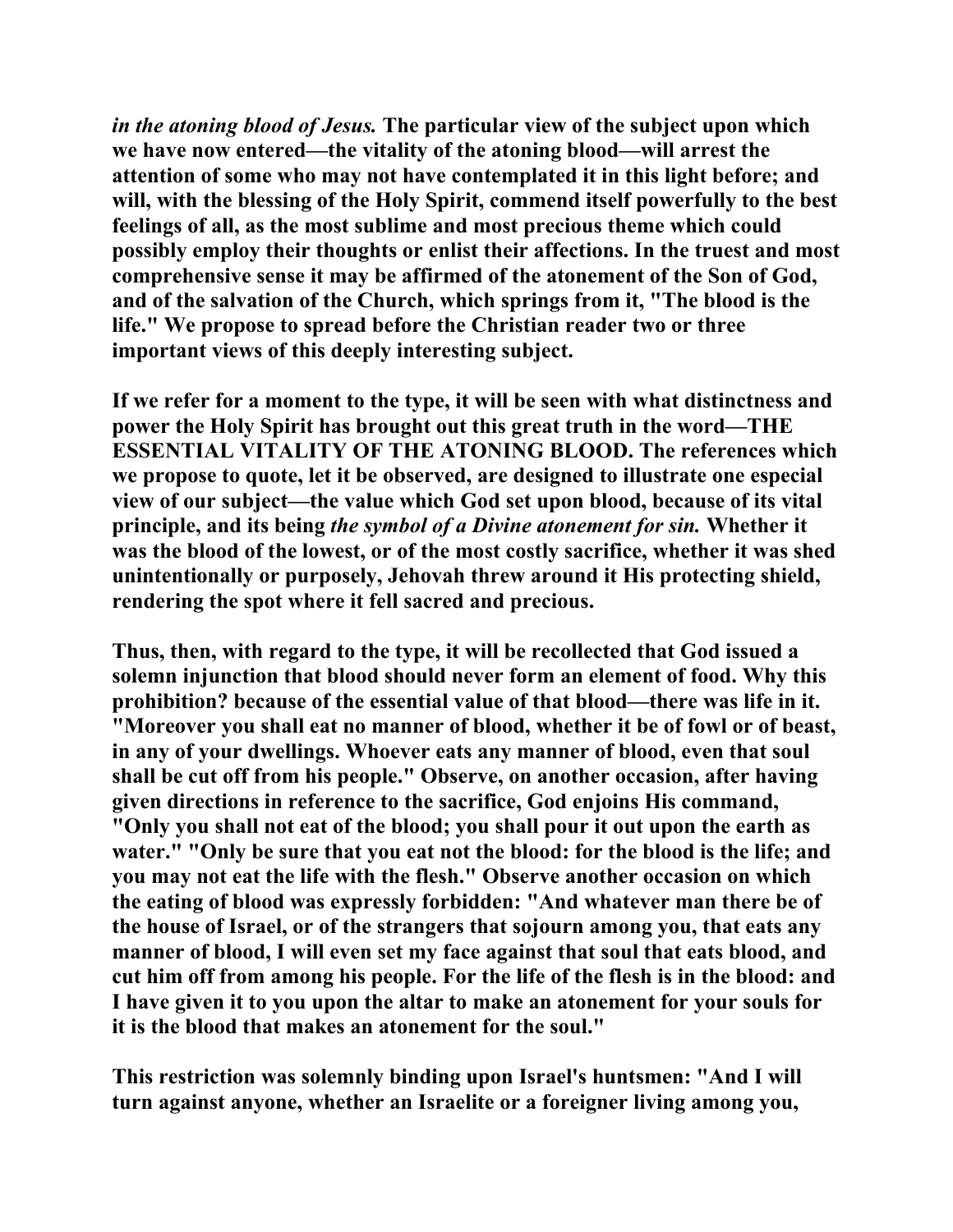**who eats or drinks blood in any form. I will cut off such a person from the community, for the life of any creature is in its blood. I have given you the blood so you can make atonement for your sins. It is the blood, representing life, that makes atonement for the soul." Leviticus 17:10-11. One reference more and we pass on to the discussion: "Anything or anyone who touches the sacrificial meat will become holy, and if the sacrificial blood splatters anyone's clothing, it must be washed off in a sacred place. If a clay pot is used to boil the sacrificial meat, it must be broken. If a bronze kettle is used, it must be scoured and rinsed thoroughly with water." Leviticus 6:27-28** 

**Another opportunity is taken of solemnly charging Israel to remember the blood of atonement. The hunter, in his full occupation, must keep atonement in his eye; and when he has his prey in his hand, must reverently stand still and pour out its blood to Jehovah, and cover it from the gaze of man and the ravenous appetite of creatures of prey. God would have the sinner's soul send up his adoring thanks to Him for atonement amid their forests and in their wilds. Redemption should be sung by every man in every situation; and none should be found in any situation wherein he cannot sing the song of Moses and the Lamb. Israel's huntsmen were to be men of faith. They were not to hunt for the gratifying of fiery wild passions, but for food and necessity. The chastening solemnity of 'pouring out the blood' was a check on the huntsmen. None who would not stay in their vehement, eager, keen pursuit to realize redemption must engage in this employment. It is not for the gay, wild sports of youth; or if fiery youth engage therein, it must lead them to the most solemn views of sin and righteousness. Yes, it shall be even a way of life to them. Let them go—let them ride furiously over rock and chasm—let them shoot the arrow– but lo! the field becomes an arena to lead them to the presence of the holy God. They must stand still at the blood! How awful is atoning blood! Even things without life, such as garments, are held in dreadful sacredness if this blood touch them. No wonder, then, that this earth on which fell the blood of the Son of God, has a sacredness in the eye of God. It must be set apart for holy ends, since the blood of Jesus has wet its soil. And as the earthen vessel, within which the sacrifice was offered, must be broken—and not used for any lower end again, so must this earth be decomposed and newmolded, for it must be kept for the use of Him whose sacrifice was offered there. And as the brazen vessel must be rinsed and scoured, so must this earth be freed from all that dims its beauty, and be set apart for holy ends. It must be purified and reserved for holy purposes; for the blood of Jesus has dropped upon it, and made it more sacred than any spot, except where He Himself dwells." -Bonar on Leviticus.**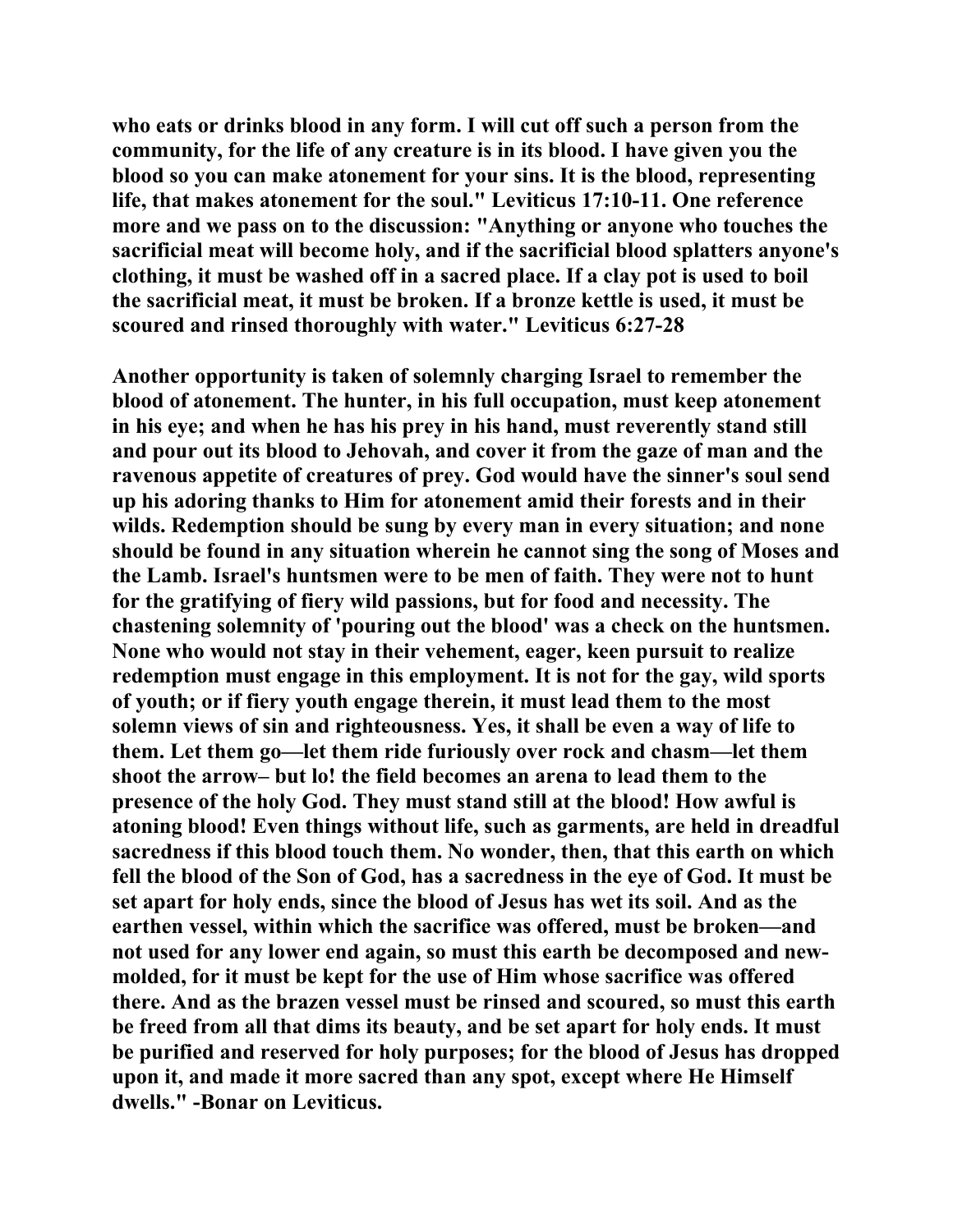**Now all these solemn and minute injunctions were designed to shadow forth the vitality, solemnity, and costliness of the expiatory blood of Immanuel. And if such be the value in God's holy eye of the blood of the Levitical sacrifice, what must be God's estimate of the dignity and preciousness of the atoning blood of His own Son, Jesus Christ—the blood of the incarnate God! Observe, it was** *the life-blood of His pure and sinless humanity.* **It is an essential doctrine of our salvation that the only part of our Lord's two-fold nature capable of actually atoning, was** *without sin***. The apostle Peter, speaking of our redemption-price, affirms, that it was the "precious blood of Christ, as of a lamb without blemish and without spot." And the apostle Paul declares the same truth almost in the same words: "How much more shall the blood of Christ, who through the eternal Spirit offered himself without spot to God." Herein did lie, in part, its essential value and vitality—it was the blood of Christ's pure and spotless life. Had there been the slightest degree of sin in Jesus, it would have tainted every drop of his atoning blood.** 

**But the stream while it flowed from the very fountain of life—for the soldier's spear pierced both the heart and the pericardium of the Savior, and "forthwith there came out blood and water "—flowed also from** *a pure fountain, a fountain as sinless as God Himself.* **O you who know the plague of your own hearts, you who mourn for sin, behold the truth upon which your faith may calmly repose! You see sin, the defiling touch of sin, upon your best, and purest, and holiest offerings, all your sacrifices tainted and defaced with it. Yes, at that moment that your tears of penitence for sin flowed the freest, and your confessions of sin were the most minute and humiliating, and your heart was most perfectly unveiled before the searching eye of God, there was enough sin in those tears, and in those confessions, and in that unbosoming of the heart, to banish you eternally from heaven. That tear of godly sorrow falling upon an angel's white robe would have sullied it. "I cannot pray, but I sin; I cannot hear, or preach a sermon, but I sin; I cannot give an alms, or receive the sacrament, but I sin; no, I cannot so much as confess my sins, but my confessions are still aggravations of them. My repentance needs to be repented of, my tears need washing, and the very washing of my tears needs still to be washed over again with the blood of my Redeemer." (Berridge)** 

**But here exists the true consolation of the humble penitent—***the atoning blood of Jesus, in which he bathes his soul, was without spot.* **There was no sin in Christ; "He knew no sin;" "in Him was no sin." Satan came and found nothing in Him. Here is a sacrifice which the vilest sinner may plead with God**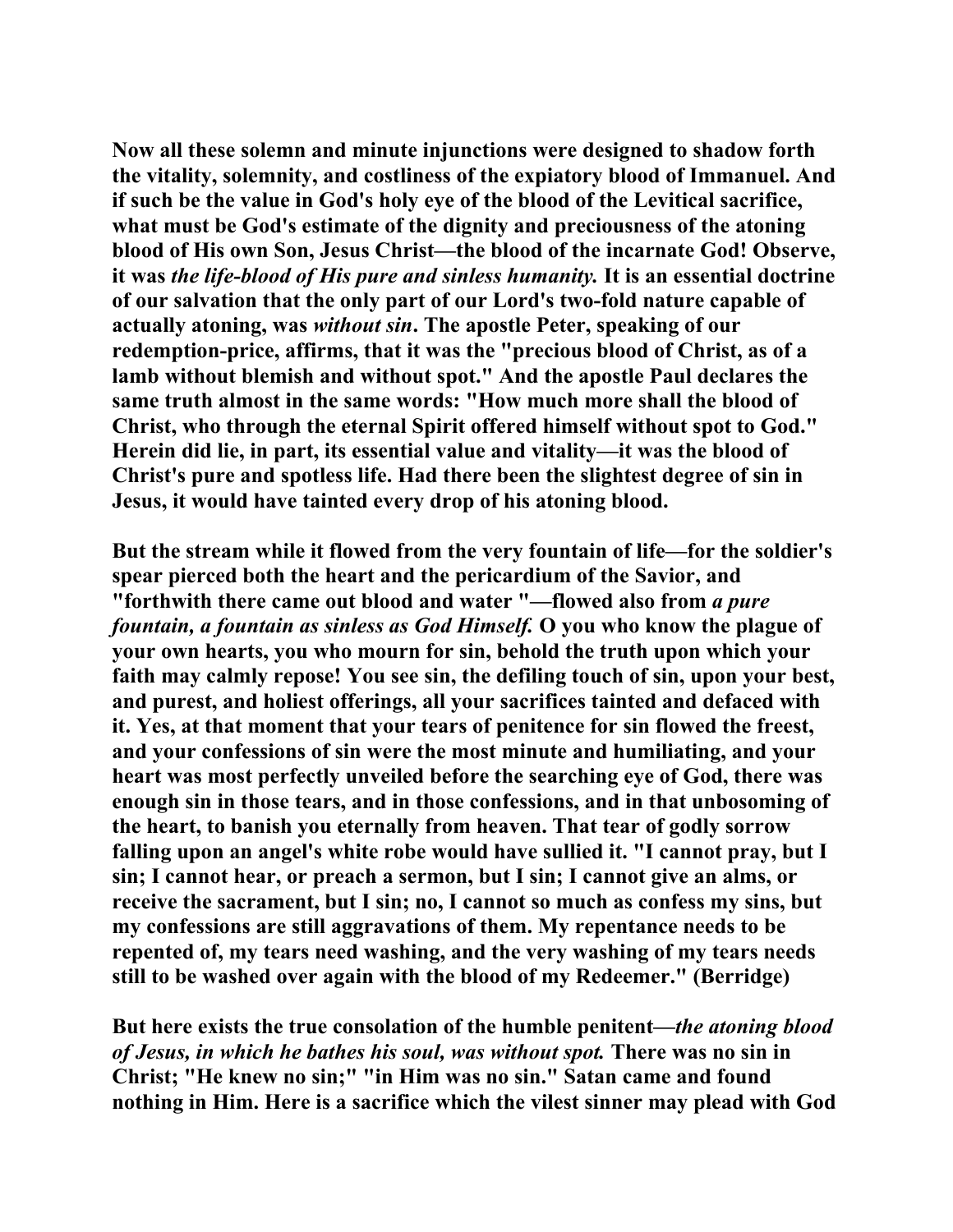**and meet with Divine acceptance. Come, you who grieve for sin, who weep over your tears, who confess your confessions, who sigh over your sighs, and behold with believing eye the pure stream that flows from the very seat of the Savior's life—even the heart that never, never sinned. Cleansed in this fountain, you shall appear before God, "whiter than snow,"—all sin forever put away.** 

**But there is also a Divine vitality in the atoning blood of Christ. Here we assume still higher ground, and our subject opens in a more magnificent and important light. It was the blood, not merely of the human Son of the virgin, but of the Divine Son of God. In consequence of the union of the humanity with the Divinity, the blood of Jesus is expressly termed by the Holy Spirit, "the blood of God." "The church of God which he has purchased with his own blood." The Deity of the Son of God imparted a Divine vitality and value to the blood "which flowed from His human nature. So close and intimate was the mysterious union, that while the Deity effected the atonement by the humanity,** *the humanity derived all its power and virtue to atone from the Deity.* **There was Deity in the blood of Jesus—a Divine vitality which stamped its infinite value, dignity, and virtue. Observe in two instances how strikingly the Holy Spirit has coupled these two truths—the Deity, and the atonement of Jesus—"Who being the brightness of his glory, and the express image of his person, and upholding all things by the word of his power, when he had by himself purged our sins." "Awake, O sword, against my shepherd, against the man that is my fellow, says the Lord; smite the shepherd."** 

**Here are brought out in the strongest light, and in the most beautiful and intimate relation, Deity and Atonement. It was not so much that our Lord was the Priest, as that He was the sacrifice; not so much that He was the offerer, as that He was the offering; in which did lie the value of His blood. "When He had by Himself purged our sins." "Who gave Himself for us." "When He offered Himself." What did He offer in offering Himself? He offered up His life—His twofold life.** *There was on Calvary the sacrifice of Deity with the humanity.* **The Deity not suffering, for it was incapable of suffering; nor of dying, for essential life could not die; but Deity with the humanity constituted the one offering which has perfected forever the salvation of those who are sanctified.** 

**Profoundly and awfully mysterious as is this truth, faith can receive it. It towers above my reason, and yet it does not contradict my reason. While it transcends and baffles it, it does not oppose nor supersede it. Christian**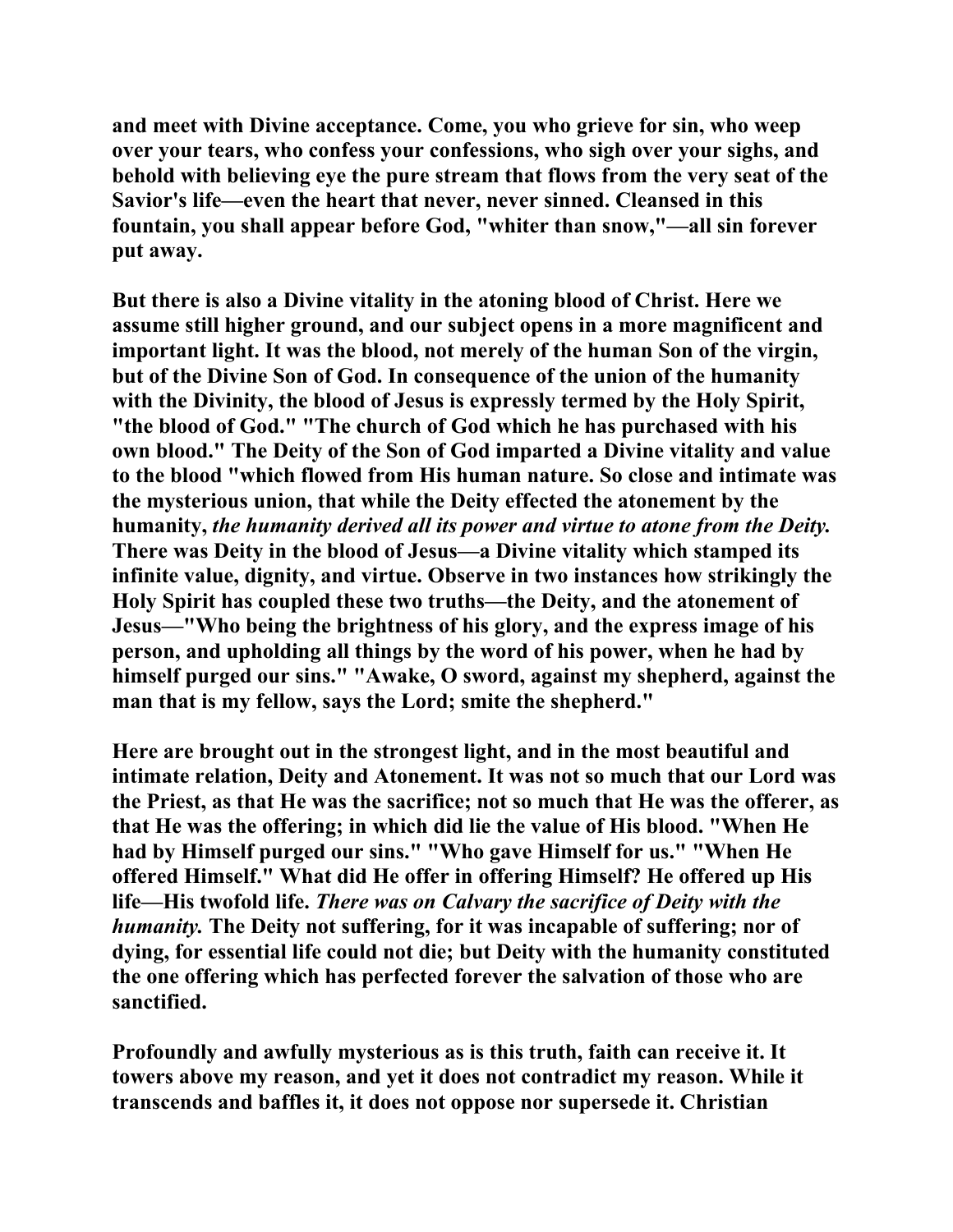**reader, the blood upon which you depend for your salvation is not ordinary blood—the blood of a more human being, however pure and sinless; but it is the blood of the Incarnate God, "God manifest in the flesh." It is the blood of Him who is Essential Life—the Fountain of Life—the "Resurrection and the Life;" and because of the Divine life of Jesus, from thence springs the vitality of His atoning blood. Oh, that is a Divine principle that vivifies the blood of Christ! This it is that makes it sacrificial, expiatory, and cleansing. This it is that enables it to prevail with God's justice for pardon and acceptance; this it is that renders it so efficacious, that one drop of it falling upon the conscience crushed beneath the weight of sin, will melt the mountain of guilt, and lift the soul to God. Hold fast the confidence of your faith in the essential Deity of the Son of God, for this it is which gives to His atonement all its glory, dignity, and virtue.** 

**But let us take yet another view of our subject.** *The vitality of the atoning blood of Christ constitutes the spiritual life of the living soul.* **Thus is it true in a preeminent sense that "the blood is the life." The blood of Jesus is the life of the believing soul. There is a palpable and an awful death in the soul of an unconverted man. His prayers are dead—his duties are dead—his works are dead—his hopes are dead, yes, he himself and his whole religion are "dead in trespasses and in sins." It is the theological creed of some that to those who are spiritually dead, we ought neither to write, nor to preach. But with all meekness would we say, we have not so read God's word, nor have we "so learned Christ." The prophet Ezekiel was commanded to prophesy over the 'dry bones'; and Jesus himself not only warned the impenitent, but wept over them! Who can tell while we are writing and preaching, warning and inviting, the "breath of the Lord" may come forth and breathe over them, and they live!** 

**But the life-possessing and life-imparting blood of Jesus is** *the life of the quickened soul.* **His blood not only purchased life for His people, but the application of His blood imparts it. It was necessary that the Son of God should die, that we might live. It was essential that Jesus should bleed, that life might flow from His wounds to our souls. The life must be offered: "I am the good Shepherd; the good Shepherd gives his life for the sheep." But for the shedding of the heart's blood of Jesus our heart had been forever a stranger to a single throb of spiritual life. One drop of the life-blood of Immanuel, as we have just observed, falling upon a soul dead in sin, in an instant quickens it**  with a life that will never die—such is the essential vitality of the atoning **blood.**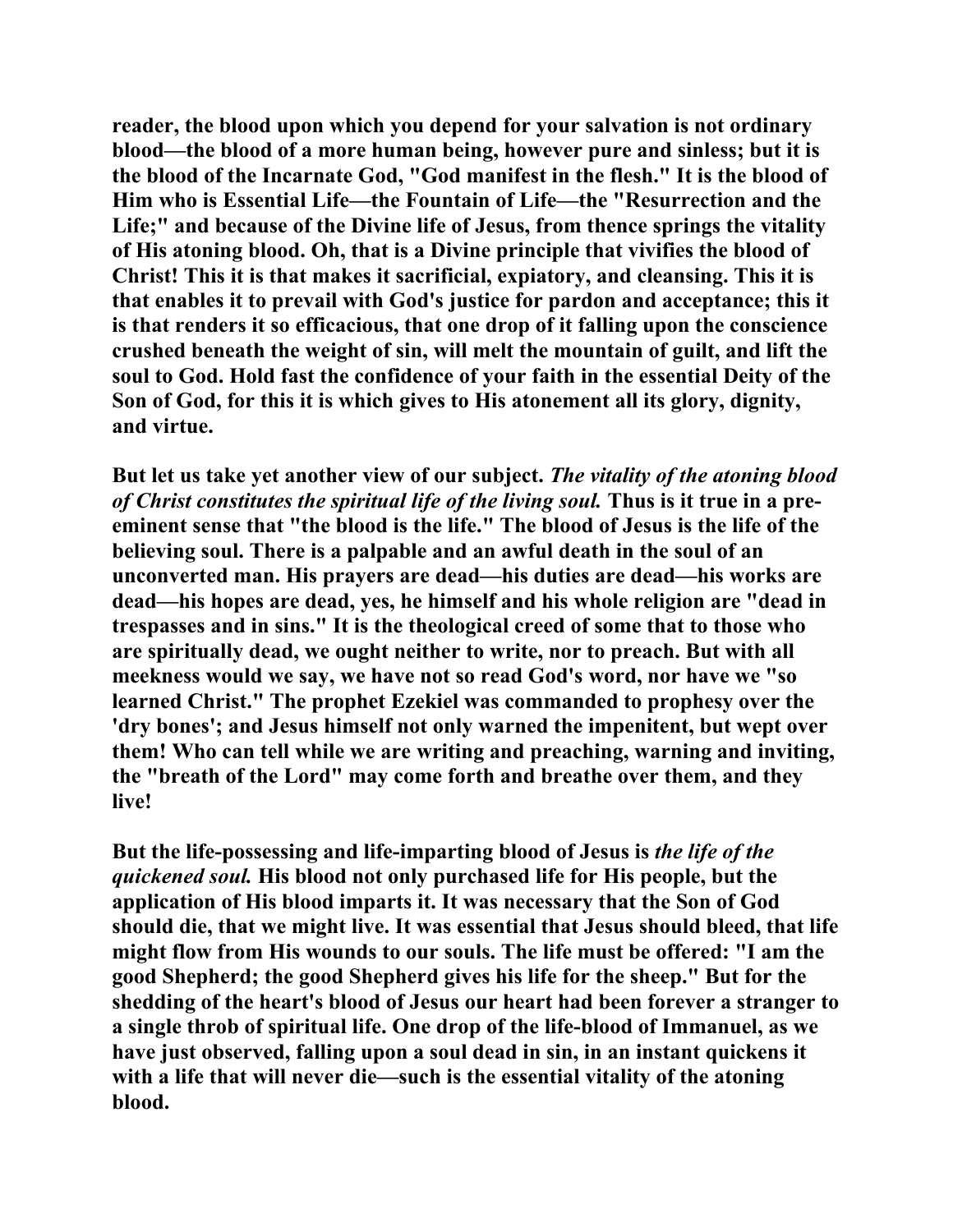**The blood of Jesus is also the life of our pardon and acceptance: "Whom God has set forth to be a propitiation through faith in his blood, to declare his righteousness for the remission of sins that are past, through the forbearance of God," that is, the transgressions of the Old Testament saints;** *the life-giving blood of Jesus extending its pardoning efficacy back to the remotest period of time***, and to the greatest sinner upon earth, even to him "by whom sin entered into the world, and death by sin"—such is the vitality of the atoning blood of God's dear Son. And if the pardoning blood thus bore an** *antecedent* **virtue, has it less a** *present* **one? No! listen to the life-inspiring words! "In whom we have redemption through his blood, the forgiveness of sins, according to the riches of his grace." Once more, "The blood of Jesus Christ his Son cleanses us from all sin." It has a** *present* **life, an** *immediate* **efficacy. The life of our pardon! O yes! the believing, though trembling penitent, sees all his sins cancelled, all his transgressions pardoned, through the precious blood of Jesus. Nothing but the life-blood of the incarnate God could possibly effect it. And when,** *after repeated backslidings***, he returns again with sincere and holy contrition, and bathes in it afresh, lo! the sense of pardon is renewed; and while he goes away to loathe himself, and abhor his sins, he yet can rejoice that the living blood of the Redeemer has put it entirely and forever away.** 

**And what is the life of our acceptance but the blood of Immanuel? "Justified by his blood." The** *robe* **that covers us, is the righteousness of Him who is the "Lord our Righteousness;" who, when He had by one act of perfect obedience to the law, wove the robe of our justification, bathed it in His own life-blood, and folded it around His Church, presenting her to His Father a "glorious church, not having spot, or wrinkle, or any such thing." Not only is it the ground of our present acceptance, but the saints in heaven, "the spirits of just men made perfect," take their stand upon it. "Who are these," it is asked, "who are arrayed in white robes? And where did they come from?" The answer is, "These are those who came out of great tribulation, and have washed their robes, and have** *made them white in the blood of the Lamb***. Therefore are they before the throne." Thus pleading the justifying blood of Jesus, the believing, though distressed and trembling soul, may stand before God, "accepted in the Beloved." Wondrous declaration! Blessed state! Rest not, reader, until you have attained it. No, you cannot rest until you have received, by faith, the righteousness of Christ.** 

**From where, too, flows** *the life of spiritual joy***, but from the life-giving blood of Immanuel? There can be no real joy but in the experience of pardoned sin.**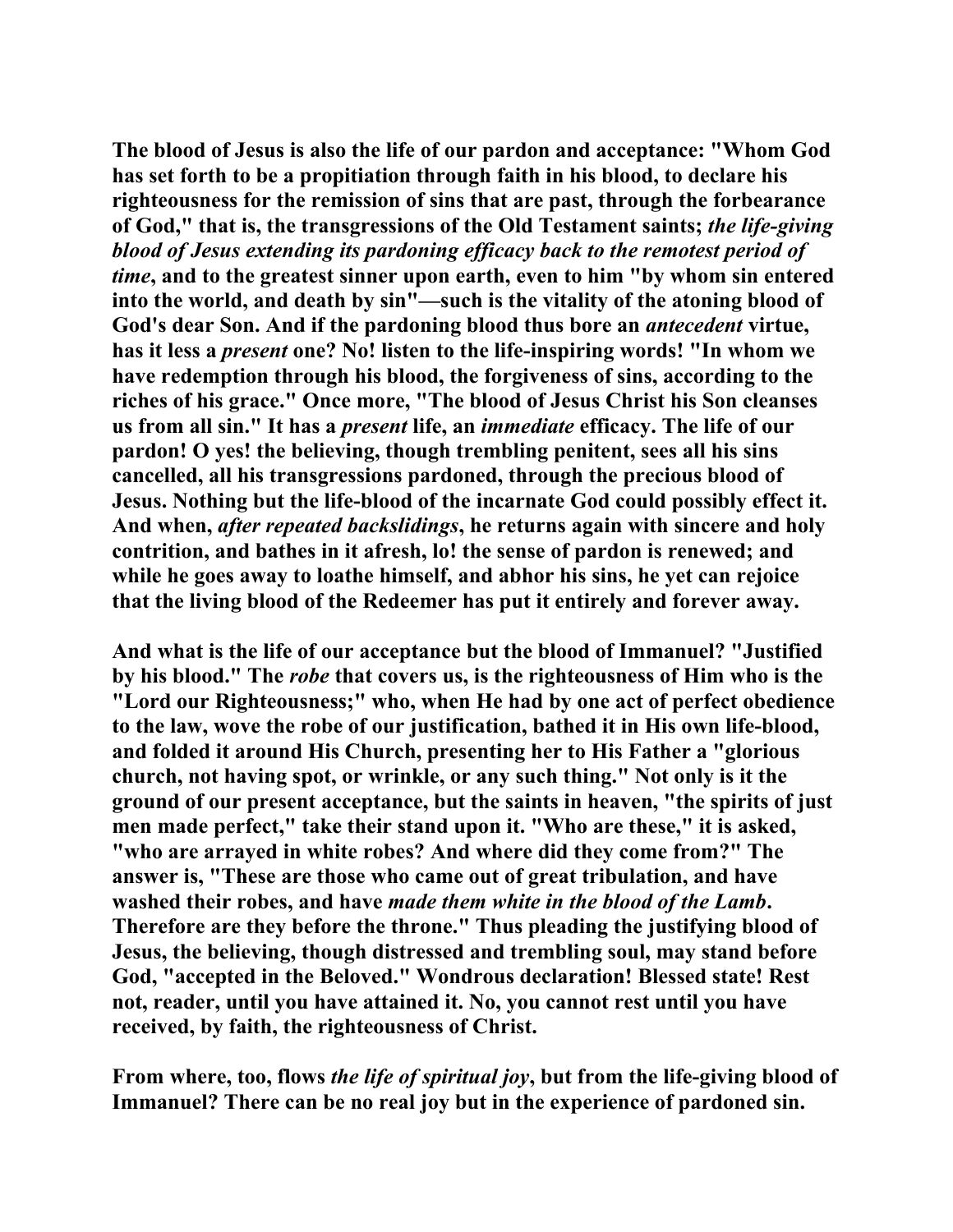**The joy of the unpardoned soul is the joy of the condemned criminal on his way to death—a mockery and a delusion. With all his sins upon him, with all his iniquities yet unforgiven, every step brings him nearer to the horrors of the second death; what, then, can he know of true joy? But when the blood of Jesus is sprinkled upon the heart, and the sense of sin forgiven is sealed upon the conscience, then there is joy indeed, "joy unspeakable, and full of glory."** 

**From where, too, flows peace-sweet, holy, divine** *peace***, but from the heart's blood of the Prince of Peace? There can be no true peace from God where there does not exist perfect reconciliation with God. That is a false peace which springs not from a view of God pacified in Christ, God one with us in the atonement of His Son. "Spearing peace by Jesus Christ." "The blood of sprinkling speaks better things than the blood of Abel," because it speaks peace.** 

**And from where do the** *ordinances* **derive their efficacy and power—but from the vitality of the Redeemer's blood? There could be no life, for instance, in the ordinance of the Lord's Supper, but as that institution presented in a lively picture to the faith of the recipient the life-blood of the Savior. With what clearness and solemnity has He Himself put forth this truth: "Whoever eats my flesh and drinks my blood has eternal life; and I will raise him up at the last day. For my flesh is food indeed, and my blood is drink indeed. He who eats my flesh, and drinks my blood, dwells in me, and I in him." Thus he who in lowly and simple faith drinks of the blood of Jesus partakes of the life of Jesus, because the life of Jesus is in the blood. And should the eye of an unconverted soul light upon this page, or should it arrest the attention of an unbelieving, and therefore an unworthy, recipient of the ordinance, let that individual seriously ponder these solemn words of Jesus—"Except you eat the flesh of the Son of man, and drink his blood, you have no life in you." The ordinance has no life of itself; the mere symbol possesses no spiritual vitality whatever; it cannot impart life, nor can it sustain life. But the life in the ordinance flows from the exercise of faith, through this medium, with the lifeblood of Jesus. Therefore, if you rest only in the symbol, if in this ordinance you partake not by faith of the blood of Jesus, your soul is destitute of spiritual life. In the words of Jesus himself, "You have no life in you." Solemn reflection!** 

**But oh what life does the believing communicant find in the atoning blood! What food, what refreshment, what nourishment! Is it any wonder that Jesus should be to him the Chief among ten thousand, and that** *the blood of Jesus*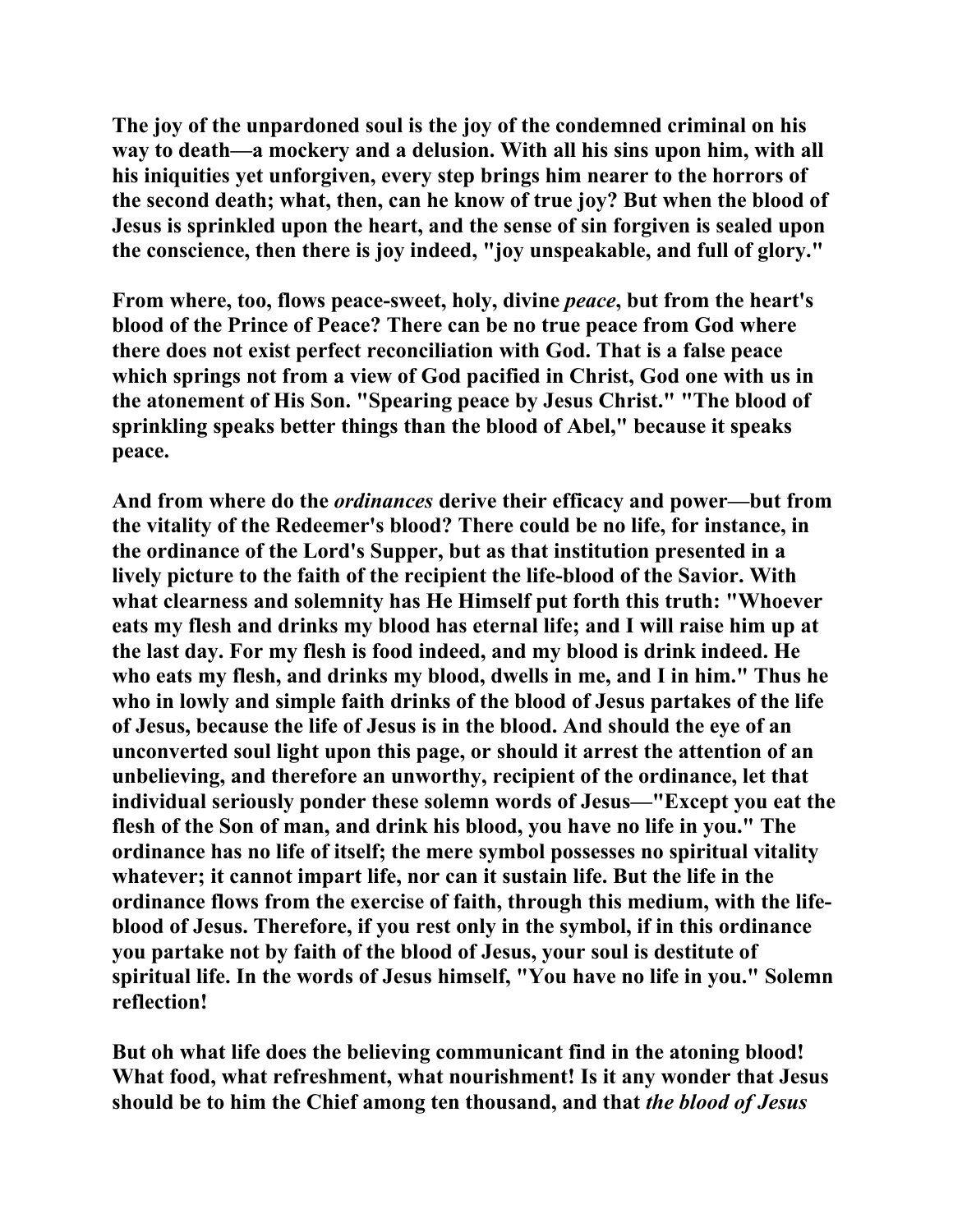*should be the most precious thing in the universe?* **If the death of Jesus is his life, what must the life of Jesus be! If the humiliation of Jesus is his honor, what must the exaltation of Jesus be! If the cross of Jesus is his glory, what must the throne of Jesus be! If Jesus crucified is his boast, what must be Jesus glorified! "If, when we were enemies, we were reconciled to God by the death of his Son, much more, being reconciled, we shall be saved by his life."** 

**Reader, is the blood of Jesus the life of your soul? So momentous is the truth, though presented before, bear with me for pressing it again upon your attention. Believe me when, with all affection and solemnity, I say that your religion, your creed, your profession, are lifeless if they are not vivified, pervaded, and animated by the blood of the Son of God. God can have no dealings with you in this great matter of your salvation, but through the blood. He cannot 'reason' with you about your sins of 'crimson' and of 'scarlet' dye but on the footing of the blood. He cannot meet you for one moment in any other character than as a 'consuming fire,' but as He meets you at, and communes with you from above, the mercy-seat sprinkled with blood. The blood is everything to God in the way of satisfaction, of glory, and of honor. The blood should be everything to you in the way of acceptance, pardon, and communion. There is not a moment in which God's eye of complaisance is withdrawn from the blood in the perpetual acceptance of the believer; and there should not be a moment in which our eye of faith, in every circumstance of our daily walk before Him, should not also be upon the blood.** 

**But here the brief and imperfect discussion of this great truth must rest. The remaining portion of the chapter will be devoted to a few PRACTICAL REFLECTIONS. The subject lifts us to the very porch, and within the porch of heaven. And what is the great truth which it presents to our view there? the prevalency of the life-blood of Jesus within the veil.** *The moment the ransomed and released soul enters glory, the first object that arrests its attention and fixes its eye is the interceding Savior.* **Faith, anticipating the glorious spectacle, sees him now pleading the blood on behalf of each member of His Church upon earth. "By His own blood He entered in once into the holy place, having obtained eternal redemption for us." "For Christ has not entered into the holy places made with hands, which are the figures of the true; but into heaven itself, NOW to appear in the presence of God for us." There is blood in heaven! the blood of the Incarnate God!** *And because it pleads and prays, argues and intercedes, the voice of every sin is hushed, every accusation of Satan is met, every daily transgression is forgiven, every temptation of the adversary is repelled, every evil is warded, every need is supplied, and the present*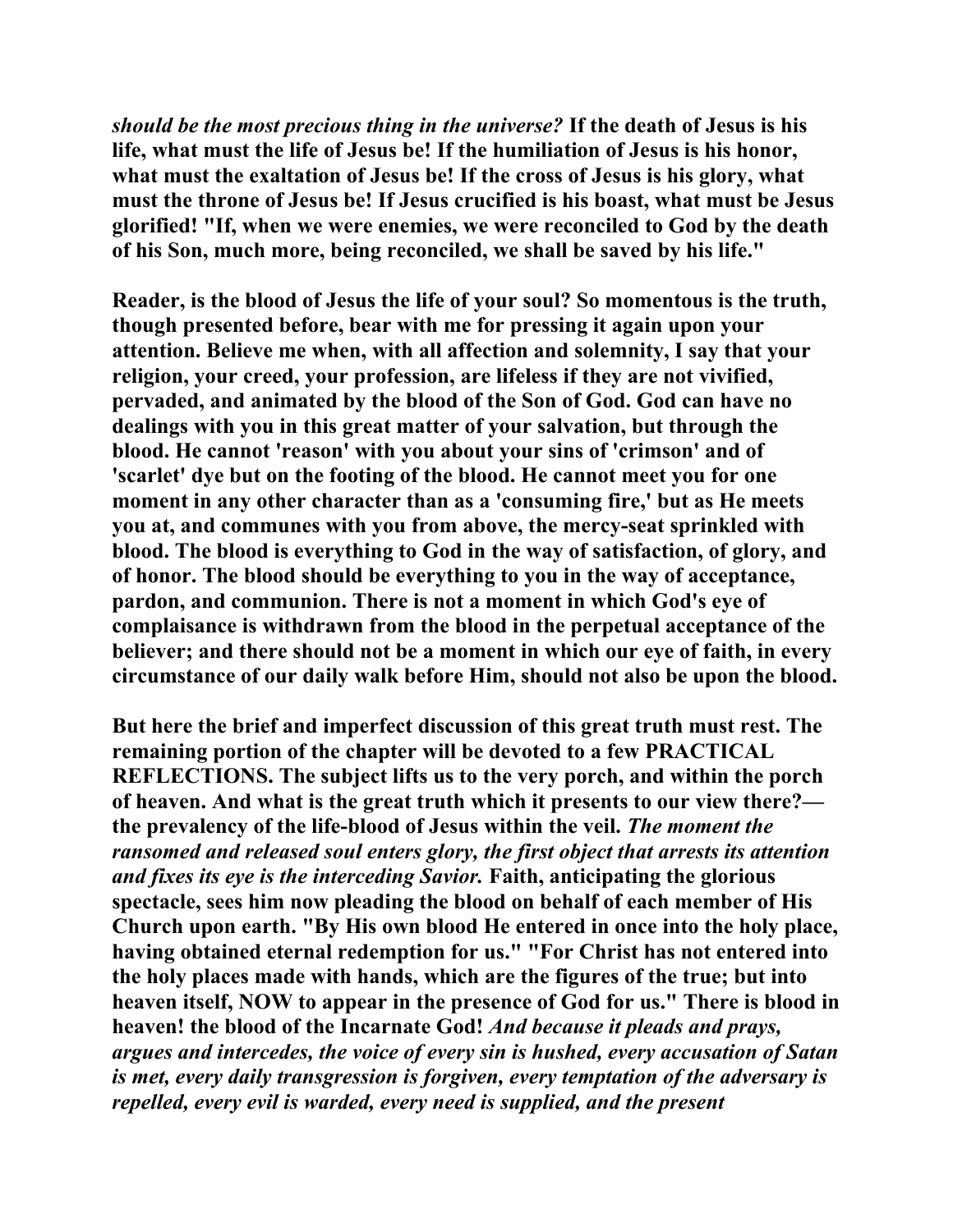*sanctification and the final glorification of the saints are secured.* **"Who shall lay anything to the charge of God's elect? It is God who justifies. Who is he that condemns? It is Christ who died, yes rather, that is risen again, who is even at the right hand of God, who also makes intercession for us." Draw near, you Joshuas, accused by Satan! Approach, you Peters, whose faith is sifted! Come, you tried and disconsolate! The mediatorial Angel, the pleading Advocate, the interceding High Priest, has passed into the heavens, and appears before the throne ,** *for you.* **If the principle of the spiritual life in your soul has decayed, if your grace has declined, if you have 'left your first love,' there is vitality in the interceding blood of Jesus, and it prays for your revival. If sin condemns, and danger threatens, and temptation assails, and affliction wounds, there is living power in the pleading blood of Immanuel, and it procures pardon, protection, and comfort.** 

**Nor let us overlook** *the sanctifying tendency of the pleading blood.* **"These things I write unto you, that you sin not." The intercession of Jesus is holy, and for holiness. The altar of incense is of pure gold. The advocacy of Christ is not for sin, but for sinners. He prays not for the continuance of sin, but for the pardon of sin. "The righteous Lord loves righteousness." And if sensible of our sin—if mourning over our sin—if loathing and turning from our sin, we come to God through Christ, then "we have an advocate with the Father, Jesus Christ** *the righteous***." The incense-breathing censer is in His hand the fragrant cloud goes up—the mercy-seat is enveloped—the Father smiles—and all once more is peace! Then, "I will arise and go to my Father, and will say unto him, Father, I have sinned against heaven and before you, and am no more worthy to be called your son."** 

**Not the least costly blessing, flowing from the vital power of the atoning blood, is** *the life and potency which it imparts to true prayer***. The believer's path to communion with God is called the "new and living way," because it is the way of the life-blood of the risen and living Savior.** *There could be no spiritual life in prayer but for the vitality in the atoning blood, which secures its acceptance.*  **Not even could the Holy Spirit inspire the soul with one breath of true prayer, were not the atonement of the Son of God provided.** *Oh how faintly do we know the wonders that are in, and the blessings that spring from, the lifeprocuring blood of our incarnate God!* **Touching the article of prayer—I approach to God, oppressed with sins, my heart crushed with sorrow, my spirit trembling; shame and confusion covering my face, my mouth dumb before him. At that moment the blood of Jesus is presented, faith beholds it, faith receives it, faith pleads it! There is life and power in that blood, and, lo!**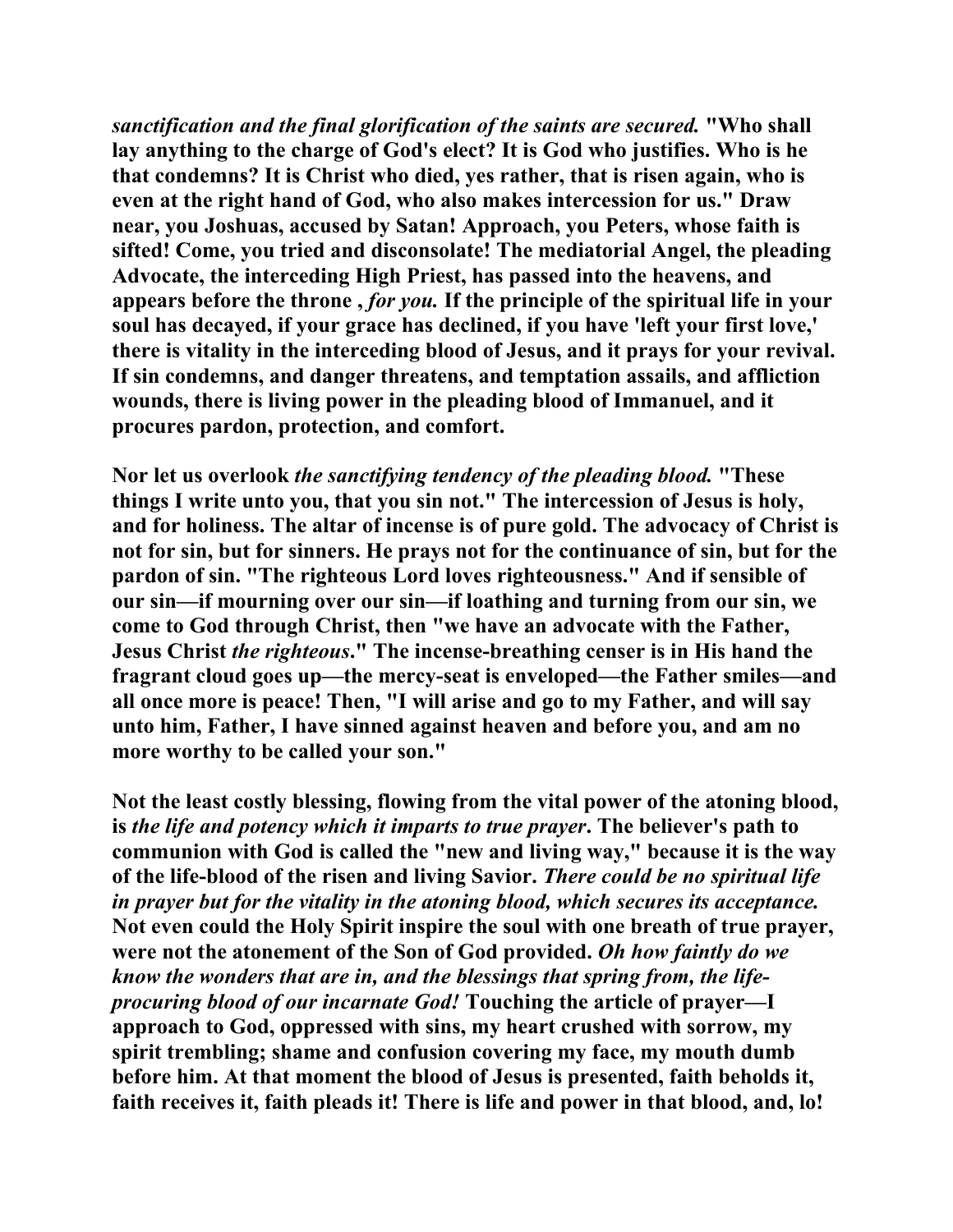**in an instant my trembling soul is enabled to take hold of God's strength and be at peace with him, and it is at peace.** 

**Of all the Christian privileges upon earth none can surpass, none can compare with, the privilege of fellowship with God. And yet how restricted is this privilege in the experience of multitudes! And why? simply in consequence of their vague, imperfect, and contracted views of the connection of true prayer with the living blood of Jesus. And yet, oh what nearness to, what communion**  with, the Father, may the lowest, the feeblest, the most unworthy child at all **times and in all circumstances have, who simply and believingly makes use of the blood of Christ! You approach without an argument or a plea. You have many** *sins to confess***, many** *sorrows to unveil***, many** *requests to urge***, many**  *blessings to crave***—and yet the deep consciousness of your utter vileness, the remembrance of mercies abused, of base, ungrateful requitals made, seals your lips, and you are dumb before God. Your overwhelmed—your spirit exclaims, "O that I knew where I might find him! that I might come even to His seat—I would order my cause before him, and fill my mouth with arguments." And now the Holy Spirit brings atoning blood to your help. You see this to be the one argument, the only plea that can prevail with God. You use it—you urge it—you wrestle with it. God admits it, is moved by it, and you are blest!** 

**Let, then, the life-power of the blood encourage you to cultivate more diligently habitual communion with God. With low frames, with sinking spirits, with even discouragement and difficulty, you may approach His Divine Majesty, and converse with Him as with a Father, resting your believing eye, where He rests His complacent eye—upon the blood of Jesus. "Having, therefore; brethren, boldness (or liberty) to enter into the holiest by the blood of Jesus, by a new and living way, which be has consecrated (or new made) for us, through the veil, that is to say, his flesh; and having a High Priest over the house of God; let us draw near." Oh the blessedness, the power, the magic influence of prayer! Believer! you grasp the key that opens every chamber of God's heart, when your tremulous faith takes hold of the blood of the covenant, and pleads it in prayer with God. It is impossible that God can then refuse you! The voice of the living blood pleads louder for you than all other voices can plead against you. Give yourself, then, unto prayer this sacred charm of sorrow, this Divine talisman of hope!** 

**"Lord! what a change within us one short hour Spent in your presence, will avail to make,**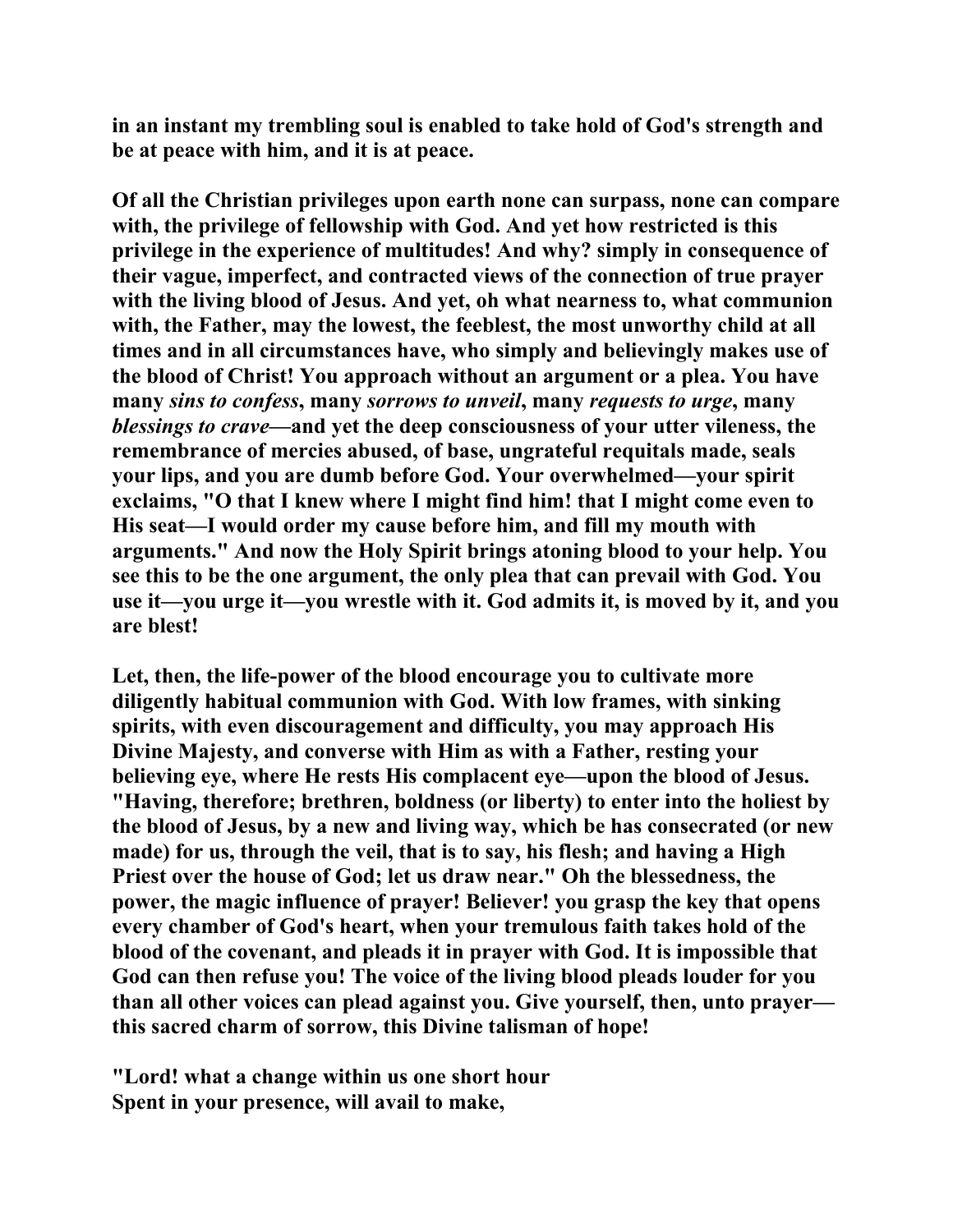**What burdens lighten, what temptations slake, What parched ground refreshed as with a shower! We kneel, and all around us seems to lower; We rise, and all the distant and the near Stand forth in sunny outline, brave and clear. We kneel, how weak! We rise, how full of power! Why, therefore, should we do ourselves this wrong, Or others, that we are not always strong! That we are ever overborne with care, That we should ever weak or heartless be, Anxious or troubled, when with us is Prayer, And joy, and strength, and courage, are with Thee!"** 

**What a powerful motive does this truth supply to** *a daily and unreserved consecration of ourselves to the Lord!* **If, under the old economy, the utensil or the garment touched with blood was sacred and solemn, how much more the soul washed in the heart's-blood of Christ! When the king of Israel, in the heat of battle, and in the agony of thirst, cried for water, and some of his attendants procured it for him at the hazard of their lives, the God-fearing and magnanimous monarch refused to taste it, because it was the price of blood! but "poured it out before the Lord."** 

**Christian soldier! it was not at the** *risk* **of His life, but more—it was by the**  *sacrifice* **of His life that your Lord and Savior procured your redemption, and brought the waters of salvation, all living and sparkling from the throne of God, to your lips. You are the price of blood! "bought with a price." Will you not, then, glorify God in your soul, body, and substance, which are His? will you not pour it all out before the Lord—presenting it as a living sacrifice upon the altar flowing with the life-blood of God's own Son?** 

**If there be a vital, and therefore a deathless, principle in the atoning blood of Jesus, then it will avail to the salvation of the chief of sinners to the latest period of time. Ages have rolled by since it was shed, and millions have gone to heaven in virtue of its merits, and yet it still avails! Listen, lowly penitent, to these glad tidings. Approach the blood of Jesus, simply believing in its Divine appointment and sovereign efficacy; and the pardon it conveys and the peace it gives will be yours. Behold the sacred stream, as vital and as warm, as efficacious and as free, as when eighteen hundred years ago all nature was convulsed at the sight of this blood starting from the pierced heart of its Incarnate Creator! and when the expiring malefactor bathed in it and was saved.**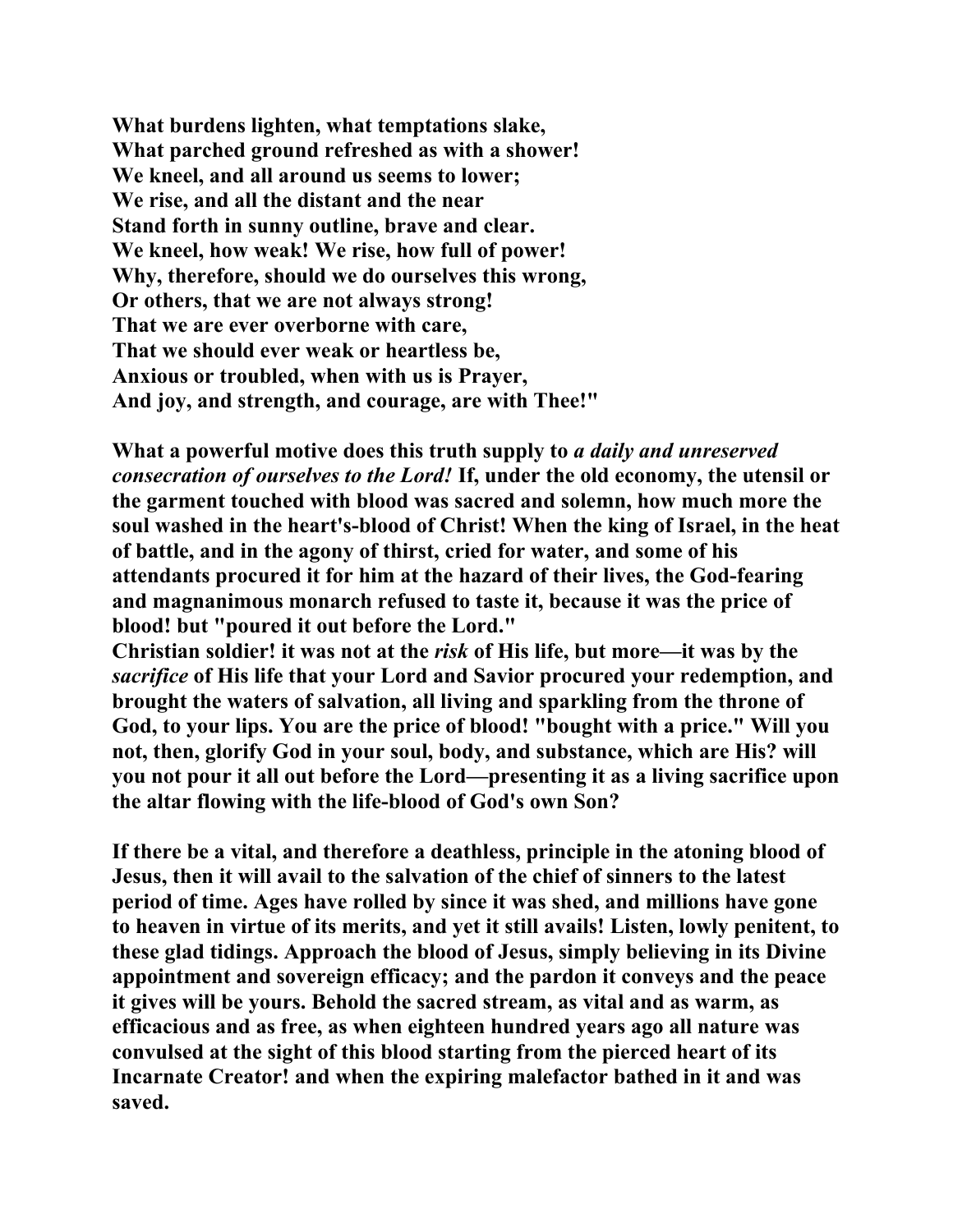**No more; if the virtue of the Savior's blood, before it was shed, extended back to the time of Adam and of Abel, for He was "the Lamb slain from the foundation of the world," surely since that it has actually been offered, it will continue its virtue through all the revolutions of time to the remotest age of the world, and to the last sinner who may believe. If Jesus is a 'priest forever,' the virtue of His sacrifice must abide forever, for He cannot officiate as a priest without a sacrifice. And as His gospel is to be preached to all nations, even to the end of the world, so the saving efficacy of His blood, upon which the gospel depends for its power and its success, must be as lasting as time.** 

**"Christ's blood is never lost and congealed, as the blood of the legal sacrifices. His blood is called a new way. The word rendered new signifies a thing newly slain or sacrificed. His blood is as new and fresh for the work it was appointed to, as when it was shed upon the cross: as full of vigor as if it had been shed but this moment. It is blood that was not drunk up by the earth, but gathered up again into his body, to be a living, pleading, cleansing blood in the presence of God forever. He did not leave His body and blood putrefying in the gave; the sacrifice had then ceased and corrupted, it had not been of everlasting efficacy as it now is." (Charnock)** 

*Seek a constant renewal of the blood of Christ upon the conscience.* **The lamb, under the former dispensation, was to be slain morning and evening. Our Divine and spotless Lamb once slain is no more offered, except as faith deals with Him morning and evening, as if He were newly slain. Herein the vital power of His blood beautifully appears. We need the perpetual application of the blood of sprinkling—a present coming to it. As often as the Israelite was bitten by the fiery serpent he raised his eye to the brazen one reared by Moses, looked again, and was healed.** *Since each day brings its fresh contraction of guilt, each day should bring its fresh application to the blood.*  **Allow no new wound in the conscience to inflame and fester, but the instant it is received seek the balsam that heals it. This will keep the heart fixed upon God, will embitter the nature and weaken the power of sin, and will preserve the conscience like a polished mirror, attracting to itself the beneficent beams of God's love, and reflecting from its surface the light and luster of the Divine image.** 

**There is one view of this important truth which bears with great solemnity upon the case of those who entirely reject the atoning blood. It will be best illustrated by a reference to an event in the history of the exodus of the**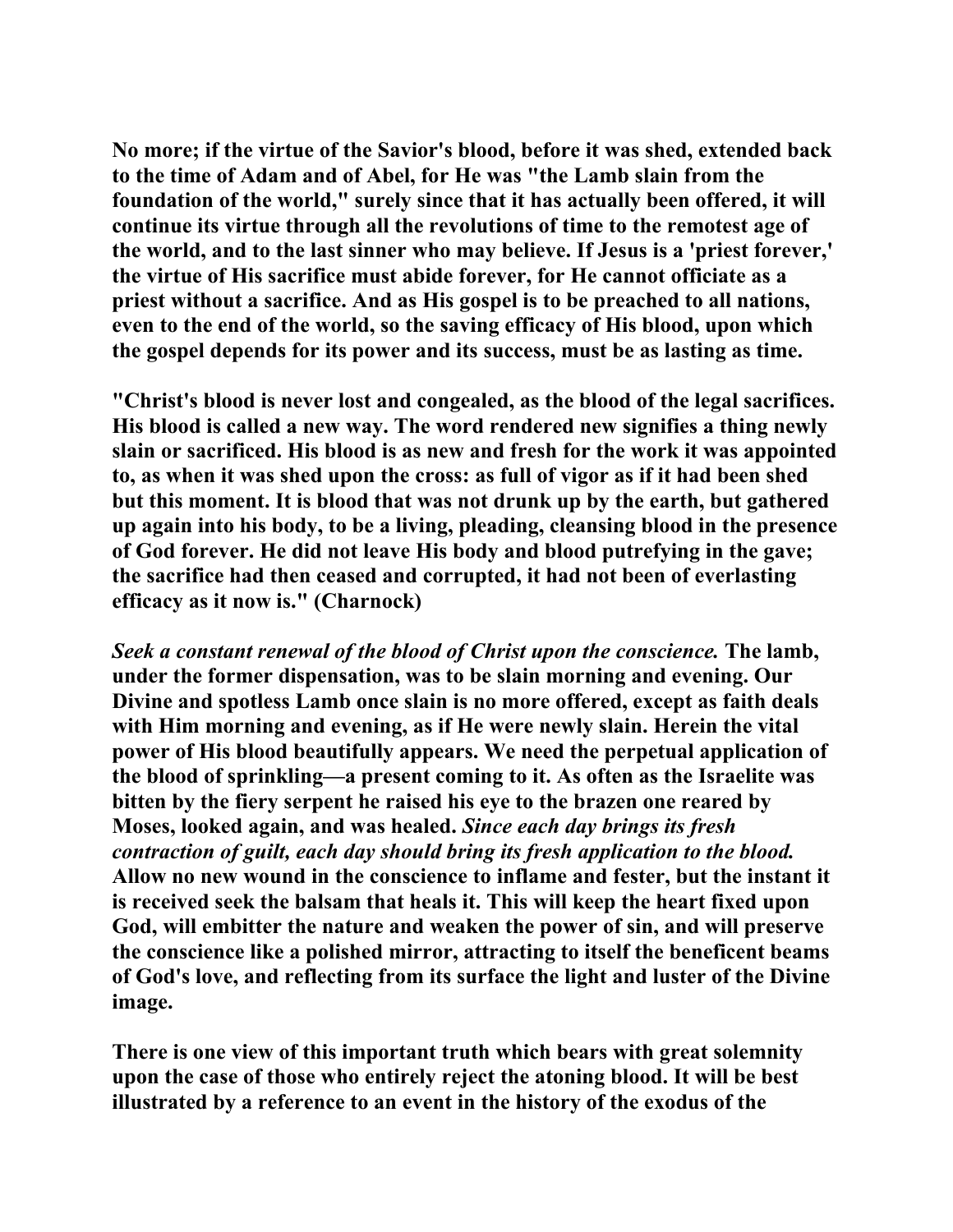**Israelites. It will be recollected, that upon Pharaoh's refusing to release God's people from bondage, God commanded the first-born in every Egyptian house to be slain. It was a night of woe in the land of Egypt, long to be remembered. The only exception in this work of destruction was in favor of the children of Israel. And yet even they could not escape the judicial punishment but in the strictest compliance with the Divine method for their safety. They were ordered on the eve of that fearful night to take "a lamb without blemish, a male of one year," and to "slay it, and take of the blood, and strike it on the two side-posts and on the upper door-posts of the houses; and the blood," says God, "shall be to you for a token upon the houses where you are; and when I see the blood I will pass over you! and the plague shall not be upon you to destroy you, when I smite the land of Egypt."** 

**They obeyed God. And when the angel of death sped his way through the land, smiting the first-born of each Egyptian family, he paused with solemnity and awe where he beheld the sprinkled blood—sheathed his sword, and passed on to do the work of destruction where no blood was seen. Thus will it be with the soul who has no interest in the life-giving and the life-saving blood of Jesus! The sinner who has not this Divine and sacred sign upon him is marked for condemnation; he is under the awful sentence of death! That sentence has gone forth—the destroying angel has received his commission the sword is drawn—the arm is uplifted—one final word from that God who has long stretched out to you His beseeching, yet disregarded, hand—that moving, that inviting God, whose patience you have abused, whose mercy you have despised, whose law you have broken, whose Son you have rejected—and the stroke falls—and heaven is lost forever!** 

**O fly to the atoning blood of Jesus! Not a moment is to be lost. Your only hope is there-y our only protection is there—your only safety is there. "When I see the blood, I will pass over you." Blessed words! Where he beholds the pure heart's-blood of His own Son—so precious to Him—sprinkled upon the broken, penitent heart of a poor sinner, He will pass him over in the great outpouring of His wrath; He will pass him over when the ungodly, the Christless, and the prayerless sinner is punished; He will pass him over in the dread day of judgment, and not one drop of wrath will fall upon him. Escape, then, for your life! Hasten to Christ. It may be late—your evening's sun may be setting, the shadows of eternity may be deepening around you, but you have the Divine promise—plead it in faith, and God will fulfil it in your experience—"And it shall come to pass that at evening time it shall be light." Relinquish now all the strongholds of your long rebellion against God, and**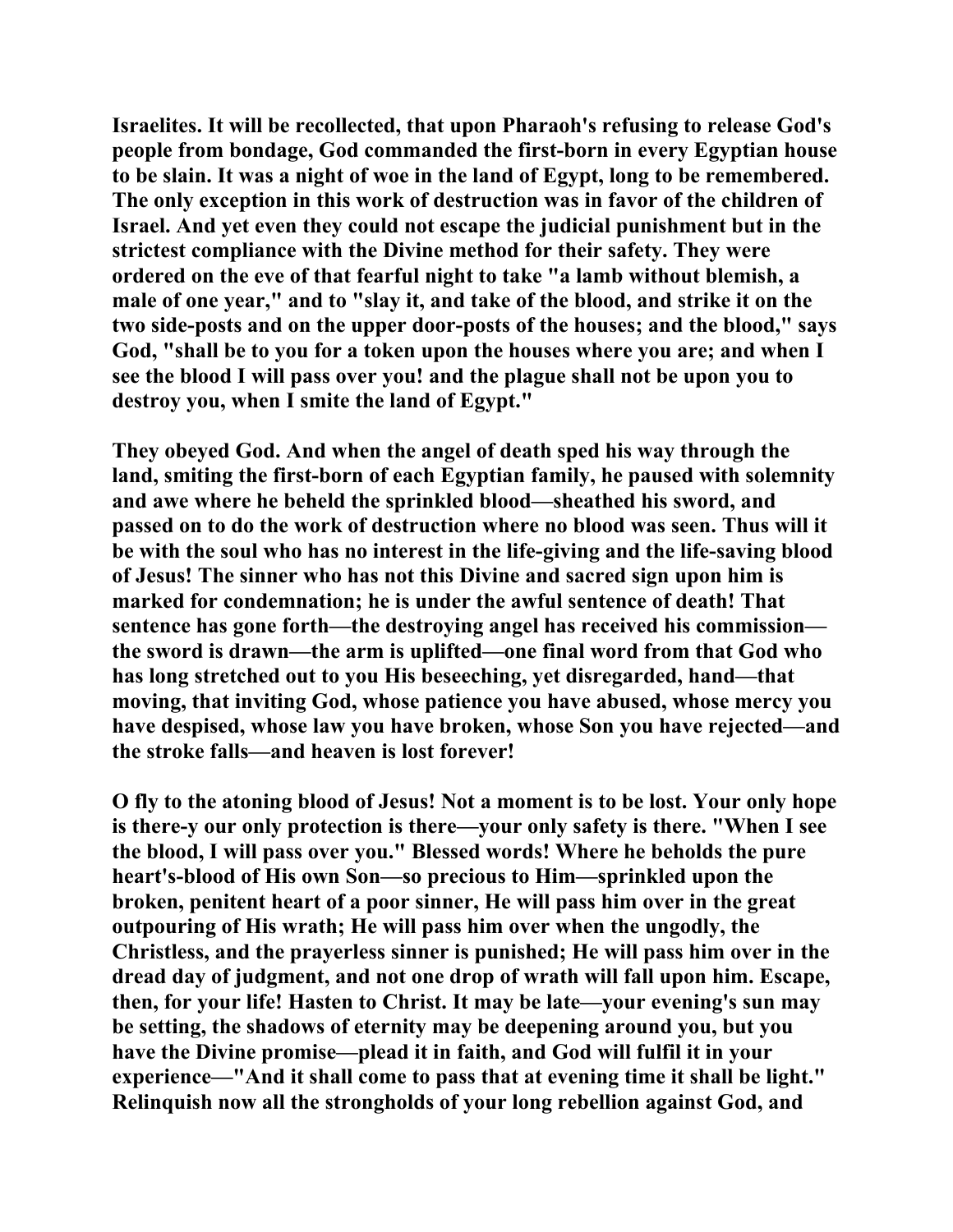**Christ, and truth—give up your vain reasonings, and cavilings, and excuses, and come to the Lord Jesus, as a penitent and believing sinner; throw yourself upon His mercy, take hold of His blood, get beneath the covering of His righteousness, and tell Him that if He casts you off you are lost, eternally lost—and you shall be saved! "I went, and washed, and received sight!"** 

**And when the chill of death is congealing the life-current of your mortal existence, and heart and flesh are failing—the world receding, eternity opening—what do you think will then throw life and vigor and bloom into death itself, illumine the dark valley, and place you in safety upon the highest wave of Jordan? Oh, it will be the living blood of the Divine Redeemer at that awful moment applied to the conscience by the Holy Spirit, testifying that all sin is blotted out, your person accepted, and that there is now** *no condemnation***. "Precious blood! precious blood that has secured all this!" will be the grateful expression of your expiring lips, as your ransomed soul shoots across the dark stream into the light and splendor of eternity.** 

**May the Lord bless to your soul, beloved reader, the consideration of this spiritual and important subject! May the Savior's life-possessing, lifeimparting, and life-supporting blood be endeared to our hearts; and may we be constrained to wash daily in the fountain, living beneath the cross, where pardon and peace, joy and heaven are found—and found alone! Amen and Amen.** 

## **"Three Degrees of Christ's Manifestation"**

**"My beloved is like a swift gazelle or a young deer. Look, there he is behind our wall! Now he is looking in through the windows, showing himself through the lattice." Song 2:9** 

**Such is the infinite majesty, and such the superlative beauty of the Lord Jesus, that were He, in our present state, to stand before us fully unveiled to the eye, overwhelmed with the effulgence of His presence we should exclaim, "Lord, temper Your glory to my feeble capacity; or enlarge my capacity to the dimensions of Your glory!" When in the days of His humiliation He stood upon Mount Tabor in close converse with Moses and Elijah upon the decease which He was about to accomplish at Jerusalem, glowing with the grandeur of the theme, and fired with the thought of the redemption that was before Him, the veil of His humanity would seem for a moment to have dropped, and the**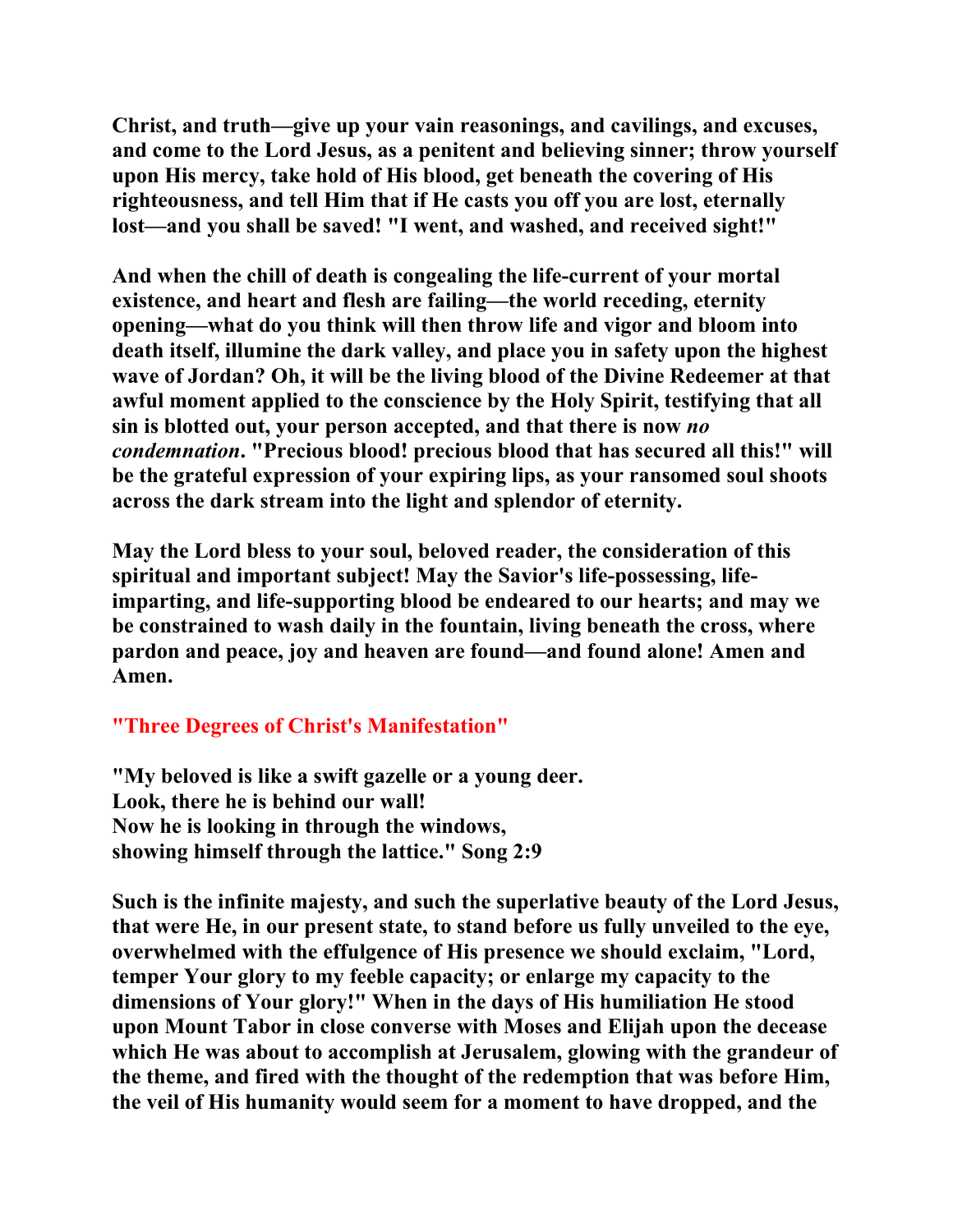**Godhead it could imperfectly conceal, shone forth with such overpowering splendor that the disciples who were with Him fell at His feet as dead. After His ascension into heaven, and His inauguration at the right hand of His Father, He again manifested forth His glory in an apocalyptic vision to John at Patmos; and again the same overpowering effects were produced. "And when I saw him," narrates the exiled evangelist, "I fell at his feet as dead."** 

**And yet this is the Savior "whom the nations abhor," whom "men despise and reject," possessing to their eye "no form nor loveliness wherefore they should desire him." This is He to whom the world He created, refused a home, and whom man allowed not to live, casting Him out as an accursed thing, too vile in their view to dwell among them—fit only to die! Oh that my head were waters, and my eyes were fountains of tears, that I might weep, dear Lord, while meditating upon the ignominy, the insult, and the suffering to which my species subjected You. Had another order of being so insulted Your person; so mangled Your form; so requited Your love; so slighted and abhorred You; I might have wept in secret places; mourned, and afflicted my soul, and vowed eternal vengeance against Your calumniators and your murderers! But it was hatred, ingratitude, and malignity wearing my own nature—it was MAN, yes, Lord, it was I myself! But for my sin, my crime, my hell, that spotless soul of Yours had known no burden, that gentle spirit no cloud, that tender heart no grief, and that sacred body no scar. And when I read the story of how You were wronged—how they calumniated You, blasphemed You, scourged You, spit upon You, mocked You, smote You, and then bore You to a felon's death—I could cover myself with sackcloth, and bury my face in ashes, and no more cherish the sin—the hateful, the abhorred, the accursed sin, that caused it all.** 

**But, overpowering as a full unveiling of the majesty of the Lord Jesus would be to us in our present imperfect state, it yet ranks among our most prized and precious mercies, that He does at periods so graciously and especially manifest Himself as to awaken the exclamation, "This is my Beloved, and this is my Friend!" Holy and blessed are such seasons! Delighted, yet amazed, the believer inquires, "Lord, how is it that you will manifest yourself unto us, and not unto the world?" He answers, and resolves the mystery—as He does the mystery of all His dealings with us—into love. "He who loves me shall be loved of my Father, and I will love him, and will manifest myself to him." Our experience of these divine manifestations of Christ form one of the strongest evidences of His indwelling in our hearts. To none but those who fear the Lord is the mystery of His covenant revealed. "The secret of the Lord is with those**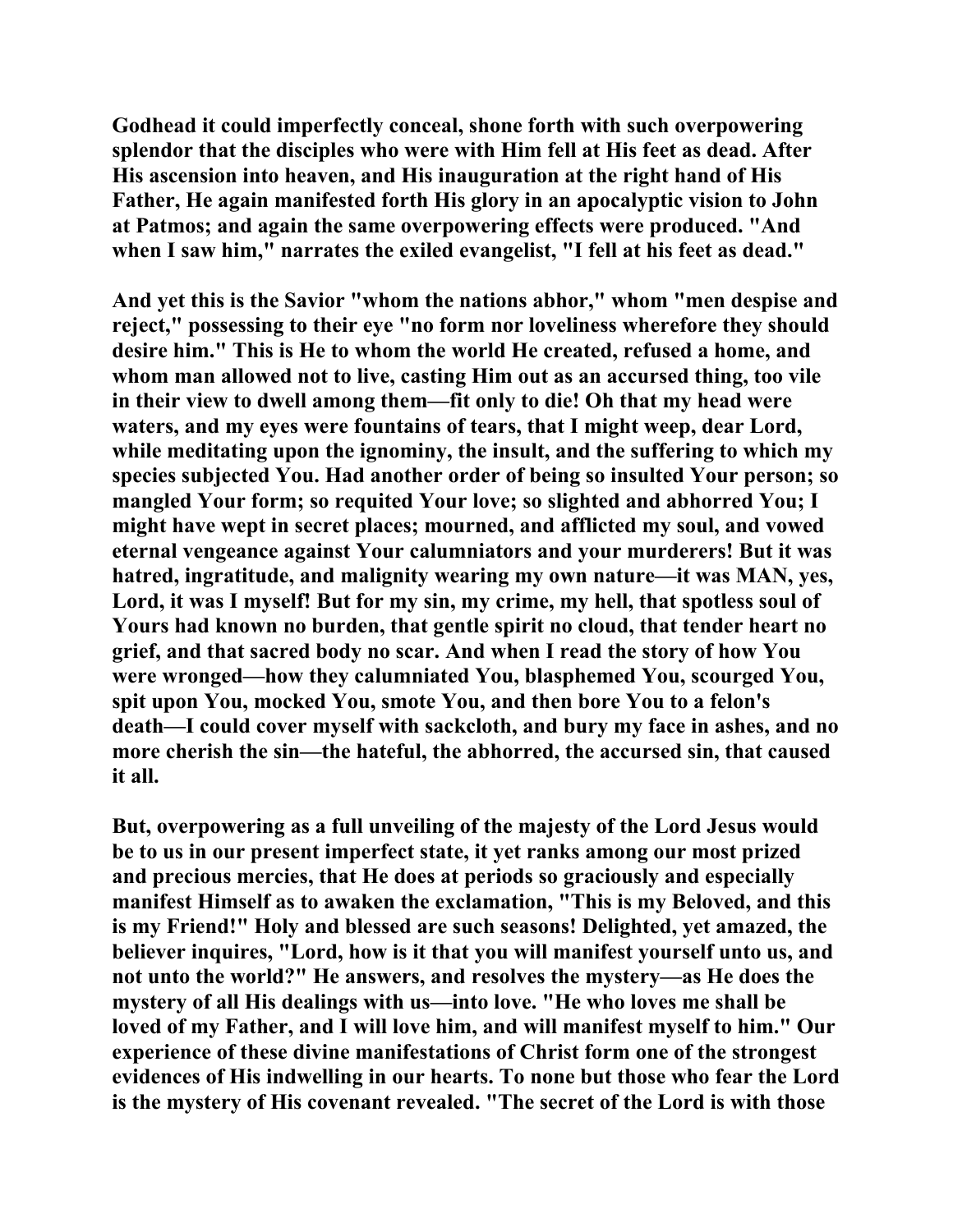**who fear him." They whose posture of soul most resembles that of the 'beloved disciple,' are led the deepest into the secret of God's love to us in Jesus. It would seem impossible for the Lord to withhold its disclosure from those who in confidence and in love reposed upon the heart that contained it. Their intimate acquaintance with Jesus must bring them into a closer relation and communion with God; it must result in a deeper acquaintance with Him—His glory, His mind, and His love. Blessed, but much forgotten truth he who knows much of the Son, knows also much of the Father.** 

**We propose to guide the reader's reflections to a subject of the deepest and holiest interest—the different manifestations of Christ to the soul. To one acquainted, in any degree, with these discoveries, whose Christianity is vital and real, something more than the mere "naming the name of Christ," what theme can be sweeter? Oh that the Spirit of truth, the Glorifier of Christ, may now enlarge our view of this subject; and while meditating on the manifestations of our Beloved, may He approach and make Himself known to us in the way of especial and blessed revelation.** 

**The passage upon which this meditation is based PRESENTS OUR LORD IN THREE DIFFERENT POSTURES, each one most expressive and significant. We have CHRIST BEHIND THE WALL; CHRIST LOOKING IN THE WINDOW; and CHRIST SHOWING HIMSELF THROUGH THE LATTICE. My soul! behold your Beloved, bounding towards you 'like a gazelle or a young deer,' in all the fleetness and intensity of His affections, to manifest Himself to you. "Look, there He is BEHIND OUR WALL!" What wall? Not the wall of the old covenant of the Jewish Church, for that is removed, and can no longer obscure Jesus from the eye of the Church, or prevent His clear manifestation. He has removed it in order to bring Himself near to His people. "But now in Christ Jesus you who sometimes were once far off, are made near by the blood of Christ. For he is our peace who has made both one, and has broken down the middle wall of partition between us: having abolished in his flesh the enmity, even the law of commandments contained in ordinances." Behind this wall Jesus did once stand, and although thus partially obscured, yet to those who had faith to see Him, dwelling though they were in the twilight of the Gospel, He manifested Himself as the true Messiah, the Son of God, the Savior of His people. "Abraham rejoiced to see my day," says Jesus, "and he saw it, and was glad." But this wall no longer stands. The shadows are fled, the darkness is dispersed, and the true light now shines. Beware of those teachers who would rebuild this wall; and who by their superstitious practices, and legal representations of the Gospel,**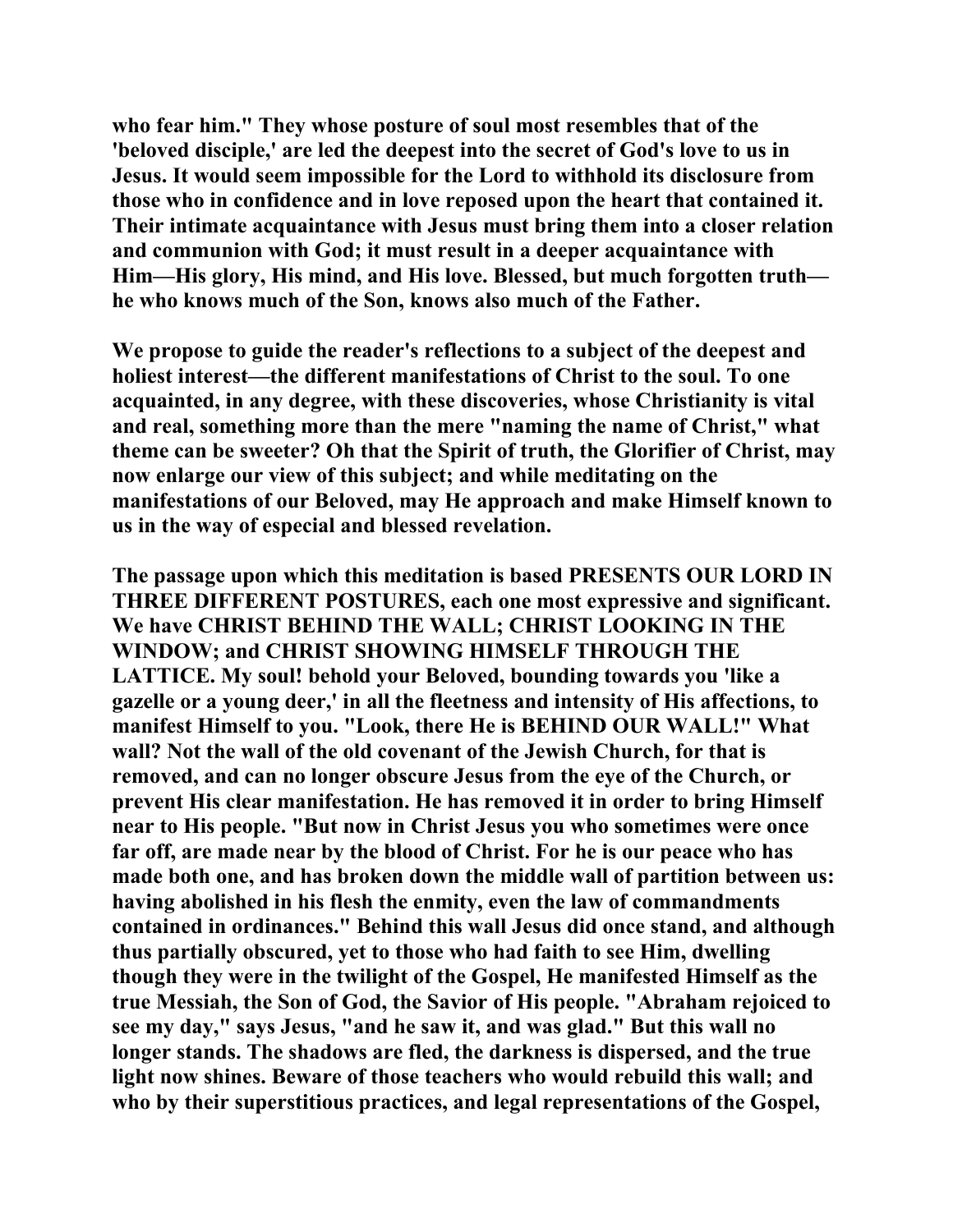**do in effect rebuild it. Remember that "Christ is the end of the law for righteousness to every one that believes."** 

**But it is behind "our wall" that Jesus stands—the wall which we, the new covenant saints, erect. Many are the separating influences between Christ and His people; many are the walls which we, alas! allow to intervene, behind which we cause Him to stand. "Oh, my anguish, my anguish! I am pained at my very heart;" literally, as in the margin, the walls of my heart. What are the infidelity; (I had almost said atheism), the carnality, the coldness, the many sins of our hearts, but so many obstructions to Christ's full and frequent manifestations of Himself to our souls?** 

**But were we to specify one obstruction in particular, we would mention unbelief, as the great separating wall between Christ and His people. This was the wall which obscured from the view of Thomas his risen Lord. And while the little Church was jubilant in the new life and joy with which their living Savior inspired them, he alone lingered in doubt and sadness, amid the shadows of the tomb. "Unless I thrust my hand into his side I will not believe." Nothing more effectually separates us from, or rather obscures our view of, Christ, than the sin of unbelief. Not fully crediting His word—not simply and implicitly relying upon His work—not trusting His faithfulness and love—not receiving Him wholly and following Him fully—only believing and receiving half that He says and commands—not fixing the eye upon Jesus as risen and alive, as ascended and enthroned, having all fullness, all power, all love. Oh this unbelief is a dead, towering wall between our Beloved and our souls!** 

**And yet does He stand behind it? Does it not compel Him to depart and leave us forever? Ah no! He is there! O wondrous grace, matchless love, infinite patience! Wearied with forbearing, and yet there! Doubted, distrusted, grieved, and yet standing there—His locks wet with the dew of the morning waiting to be gracious, longing to manifest Himself. Nothing has prevailed to compel Him to withdraw. When our coldness might have prevailed, when our fleshliness might have prevailed, when our neglect, ingratitude, and backslidings might have prevailed, never has He entirely and forever withdrawn. His post is to watch with a sleepless eye of love the purchase of His dying agonies, and to 'guard His vineyard of red wine, night and day lest any hurt it.'** 

**Oh! who can adequately picture the concern, the tenderness, and jealousy**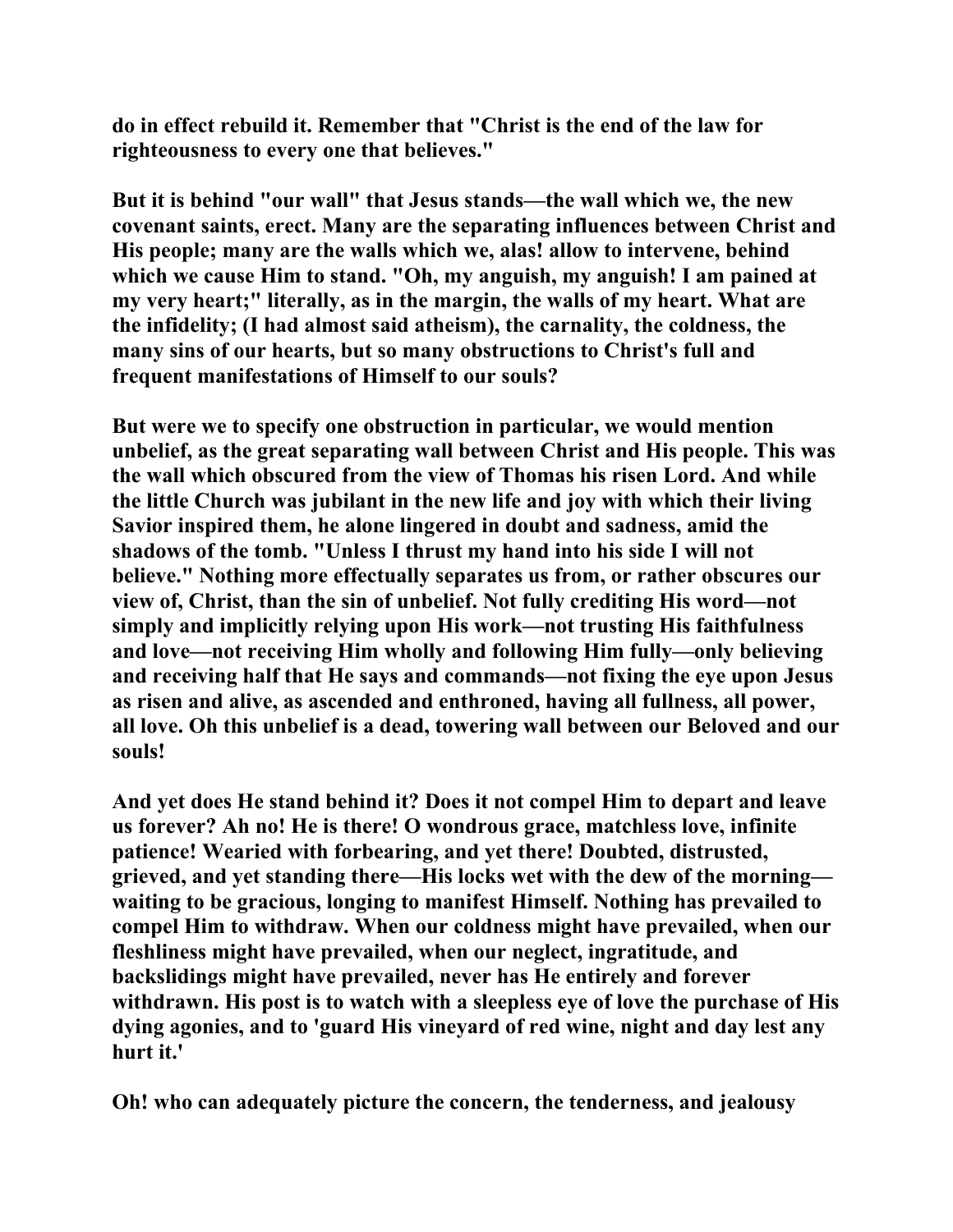**with which the Son of God keeps His especial treasure? And whatever would force Him to retire—whether it be the coldness that congeals, or the fierce flame that would consume—yet such is His deathless love for His people, 'He withdraws not His eye from the righteous' for one moment. There stands the "Friend that sticks closer than a brother," waiting to beam upon them a glance of His love-enkindled eye, and to manifest Himself to them as He does not unto the world, even from behind our wall. "Take heed, brethren, lest there be in any of you an evil heart of unbelief in departing from the living God."** 

## **CHRIST LOOKING IN THE WINDOW.**

**"Now he is looking in through the windows." The Church of Christ is His house. "Christ is a Son over his own house; whose house we are." The ordinances of His Church are the windows of this house, and in these ordinances Christ appears and manifests Himself to His people. But here let me remark how sadly are these windows obscured, these ordinances mystified, perverted, and abused by many. What numbers in their blindness substitute the mere window, for 'Christ appearing' in the window; as if an ordinance without Christ were anything. Every institution of the Christian Church in which Christ is not recognized, seen by faith, and by faith lived upon; is a window closed, darkened, and obscured; it exhibits no object and admits no light. And yet to thousands, the Lord's Supper is nothing more!** 

**But to the soul hungering and thirsting for the Lord Jesus in the ordinance, Jesus presents Himself. He draws back the shutter, opens the window, stands within it, and looks forth upon His people, clustering around His table, desiring to remember His love. "Precious Jesus!" is the meditation of a soul, thus looking for its Beloved, "I have come to Your ordinance invited by Your love, drawn by Your Spirit, but what is it to my soul without You? The minister may open this institution with clearness and power, but if You do not manifest Yourself, to break and heal my heart—if I do not catch one glimpse of You, my Lord, it is no ordinance of grace or sweetness to my soul. I need by faith to see You in the baptism of Your sufferings, to feed upon Your flesh, and to drink of Your blood. I need to enjoy communion with You. You know, Lord, the workings of my heart; You know that this is the great desire of my soul, that I might enjoy fellowship with You. Oh that I might have more of Christ, that I might meet with Christ, that I might have some further manifestation of Christ, and that I might have my soul closer knit to Christ. I come with thirsting after Jesus, knowing my infinite need of Him, and His infinite excellency and fullness to meet my case. My soul does famish and**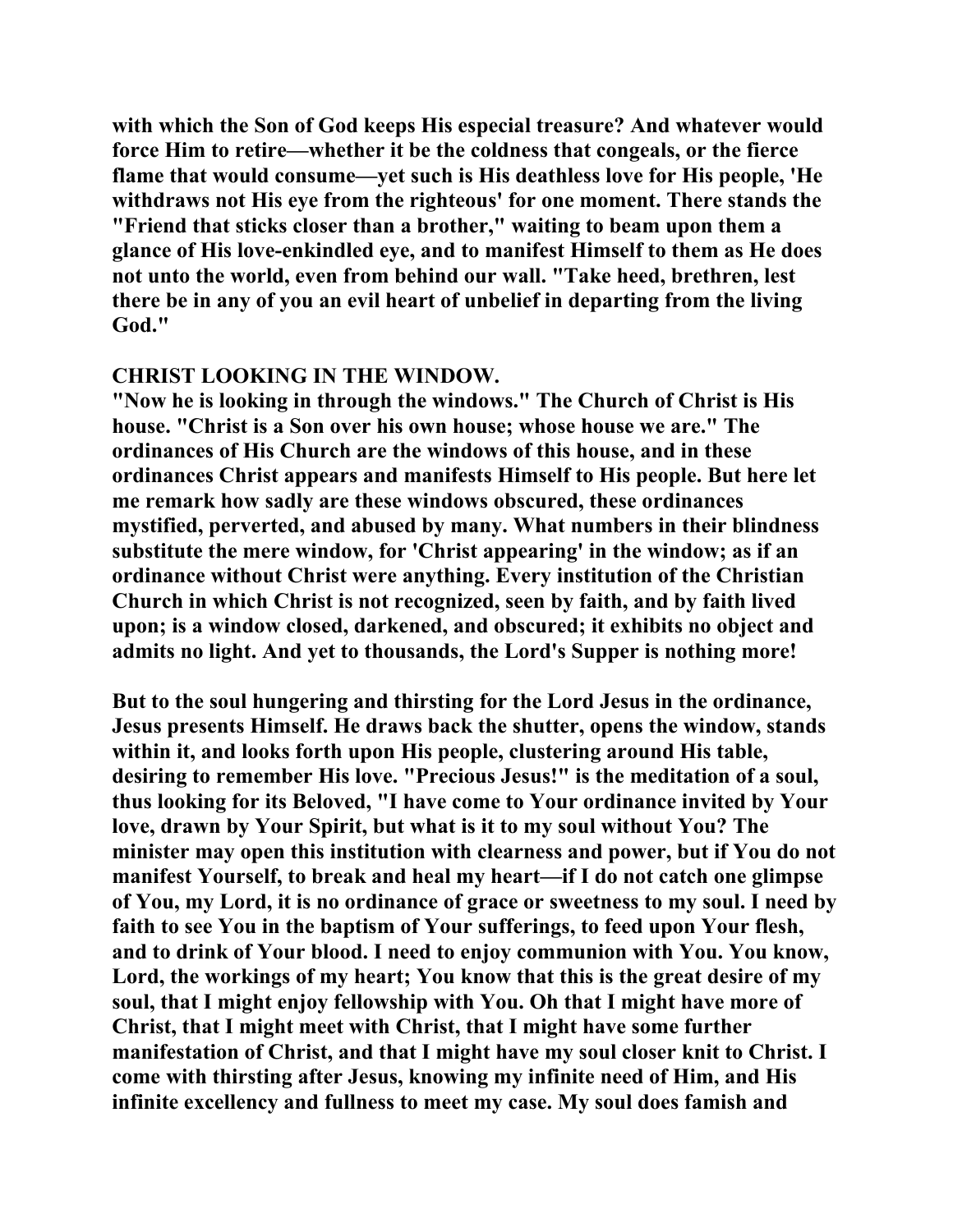**perish without Christ; but in the enjoyment of Christ there is a sufficiency for the satisfying of my soul. That which I have had of Christ, sometimes in the word, and sometimes in prayer, has been sweet unto my taste; but I look for closer communion, for a clearer manifestation of Christ here, for this is the great 'communion of the body and blood of Jesus.' Behold, Lord, I approach these windows of Your house, a poor, unworthy, backsliding child, tried and tempted; yet just as I am, dear Lord, I come. I dare not, I cannot stay away from You, You Divine loadstone of my heart, You precious magnet of my soul! Draw me, and then I run after You; You show Yourself in the window; You overcome me with Your beauty and Your love—I exclaim, 'Turn away Your eyes from me, for they have overcome me.' Blessed Spirit! I have been taught to believe that You will take of the things of Jesus and show them unto me. Open the window of this ordinance, and let me behold my soul's Beloved standing within it. I cannot live, I cannot die, without Him. Living or dying I must have Christ. 'I am my Beloved's, and His desire is towards me;' and truly my soul's desire is towards Him. There is to my soul no love like Christ's love. There is no voice like Christ's voice. There is no sympathy like Christ's sympathy. There is no friend like this Friend—there is no Christ like my Christ. The window is open! 'The voice of my Beloved! behold, He comes, leaping upon the mountains, skipping upon the hills.' He looks forth at the window; and lively faith, and ardent love, and sweet contrition, and joy, possess and overwhelm my soul!"** 

**"I love the windows of Your grace, In which my Lord is seen. And long to meet my Savior's face Without a glass between." "Oh that the happy hour were come To change my faith to sight! I shall behold my Lord at home In a diviner light." "Hasten, my Beloved, and remove These interposing clays Then shall my passions all be love, And all my powers be praise."** 

## **CHRIST SHOWING HIMSELF THROUGH THE LATTICE.**

**This is a clearer and more glorious discovery of Christ, inasmuch as it is the manifestation of Christ in the revealed word. Our Lord does not want to conceal Himself from His saints. He remembers that all their loveliness is through Him, that all their grace is in Him, that all their happiness is from**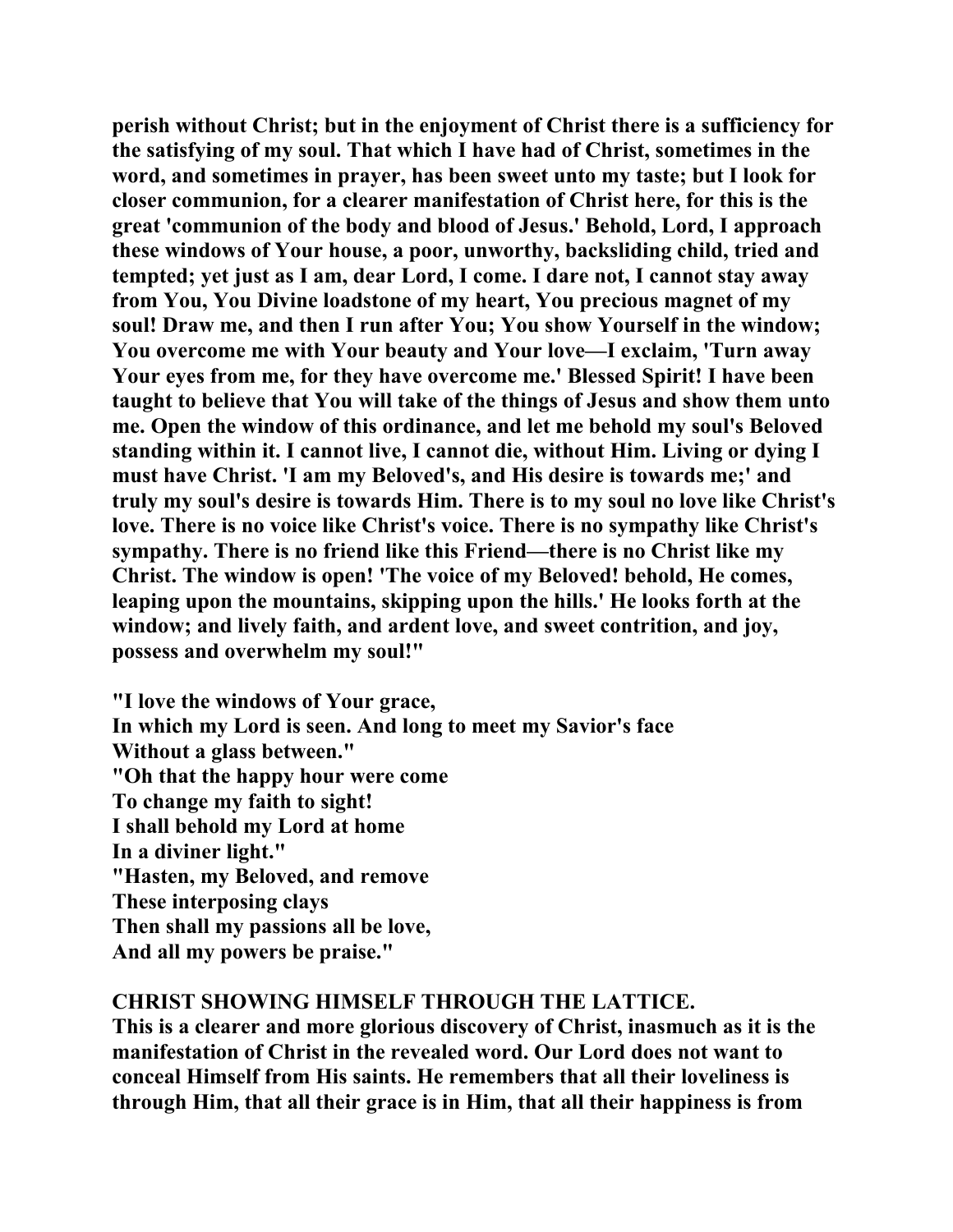**Him, and therefore He delights to afford them every means and occasion of increasing their knowledge of, and of perfecting their resemblance to, Him. The 'lattice' of His house is figurative of the doctrines, precepts, and promises of His Gospel. Through these the Lord Jesus manifests Himself, when we come to the study of the word, not as self-sufficient teachers, but as sincere and humble learners, deeply conscious how little we really know, and thirsting to know more of God in Jesus. The Lord Jesus often shows Himself through these 'lattices'—perhaps some type, or prophecy, or doctrine, or command and we are instructed, sanctified, and blest. It is the loss of so many readers of the Bible, that they search it, but not for Christ. Men will study it with the view of increasing their knowledge of science and of philosophy, of poetry and of painting; but how few search into it for Jesus! And yet in knowing Him the arcades of all spiritual mystery are unlocked—all that God designed to communicate in the present world. To know God, is to comprehend all knowledge—God is only truly known as revealed in Jesus—therefore, he who is experimentally acquainted with Jesus, holds in his hand the key that unlocks the vast treasury of God's revealed mind and heart. "All things have been committed to me by my Father. No one knows the Son except the Father, and no one knows the Father except the Son and those to whom the Son chooses to reveal him." O search for Christ in the 'lattice' of the word! The type contains Him, the prophecy unfolds Him, the doctrine teaches Him, the precept speaks of Him, the promise leads to Him.** 

**How has the light of the beauty and excellence of Christ, flashing upon the understanding from the glass of the gospel, filled the will and affections of many with desire and love to that glory it represents, and that state it offers! Grace is a beam from the Sun of righteousness, but darted through the medium of gospel air; a pearl produced of the blood of Christ, but only in the gospel sea. Rejoice in the word, but only as the wise men did in the star, as it led them to Christ. The word of Christ is precious, but nothing more precious than Christ Himself, and His formation in the soul. Rest not in the word, but look through it, to Christ.** 

**Blessed Lord, I would sincerely open this box of precious ointment—your own word—that the fragrance of Your grace and of Your name might revive me. It is Your word, and not man's word that can meet my case, and satisfy my soul. Man can only direct me to You, Your word brings me to You. Your servants can at best but bring You in Your gospel to my heart, but Your Spirit of truth brings You through the gospel into my heart. O show Yourself to me in the gospel 'lattice' of Your word, and I shall rejoice as one that has**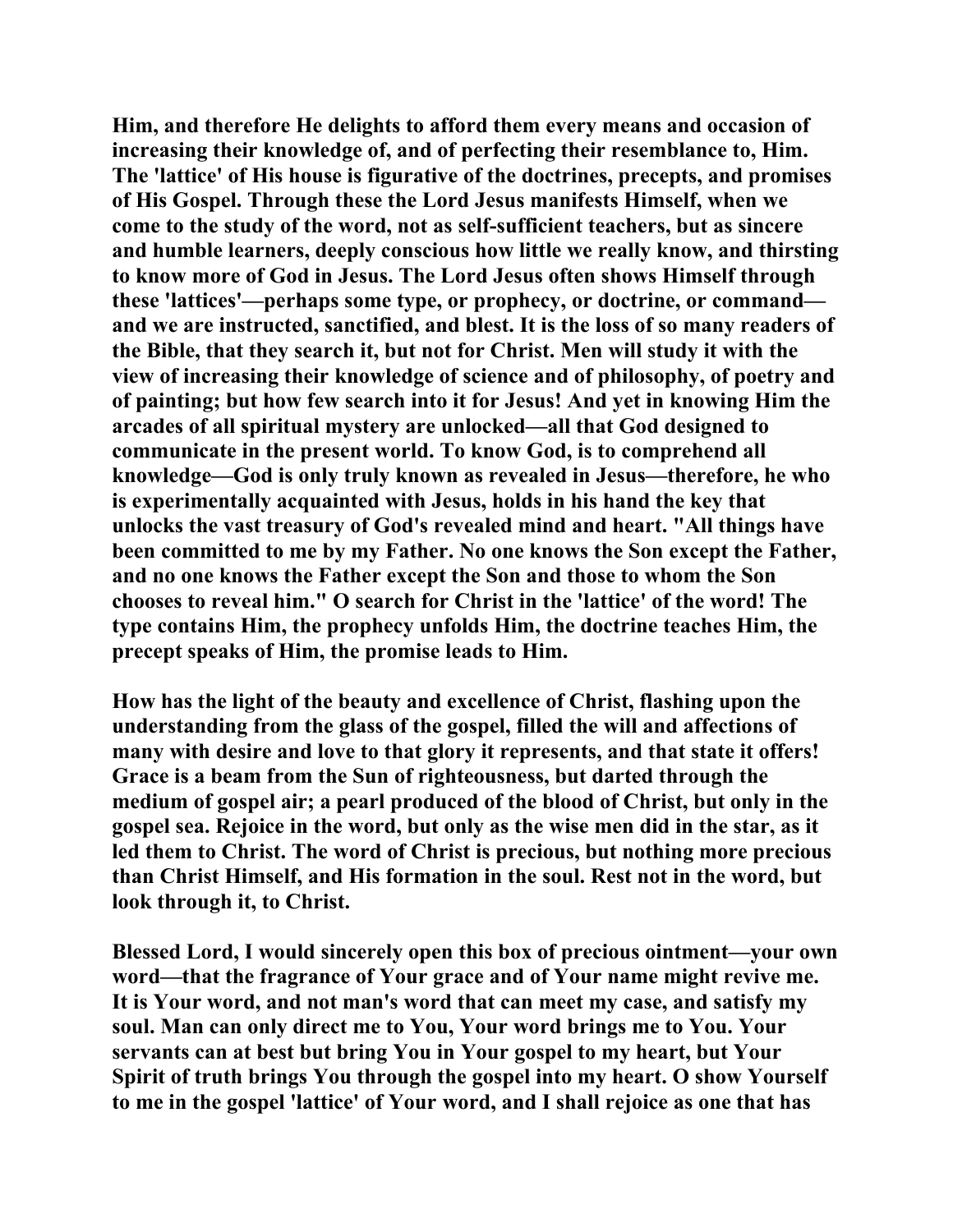**found great spoil—in finding You.** 

**In conclusion, be cautious, dear reader, how you erect walls, or permit them to be erected, between Christ and your soul. Beware of that which separates from God—which separates, not from Himself, but from the manifestation of Himself; not from His love, but from the experience of His love; not from His covenant, but from the 'secret of His covenant.' "But your iniquities have separated you from your God; your sins have hidden his face from you, so that he will not hear. Nothing but sin separates between God and the soul. Affliction often quickens to a greater nearness to God; temptation and trial often are instrumental of a closer and holier walk; but sin invariably has a separating effect; it drives the soul from God. The moment the consciousness of guilt fastened itself upon the once undefiled and peaceful conscience of Adam, he ran away from God, like a constellation suddenly breaking from its attraction and its orbit, and wandering away into darkness, and distance, and death. God no longer attracted and fixed him; the light of his soul was extinguished, and he became a "wandering star"—yet destined, through sovereign grace, to be again brought back by the Sun of righteousness.** 

**But if there is, perhaps, one sin more than another, that tends to throw up a towering wall of separation between Christ and the believing soul, it is the sin of unbelief. No sin can more dishonor the name of God, or grieve the heart of Jesus, or bring greater distress into the soul than this. God has done the utmost which His infinite wisdom dictated, to lay the most solid ground for confidence. "Wherein God, willing more abundantly to show unto the heirs of promise the immutability of his counsel, confirmed it by an oath: that by two immutable things, in which it was impossible for God to lie, we might have strong consolation, who have fled for refuge to lay hold upon the hope set before us."** 

**He has made all the promises of the covenant of grace absolute and unconditional. Were faith simply to credit this, what "strong consolation" would flow into the soul! Take, for example, that exceeding great and precious promise, "Call upon me in the day of trouble: I will deliver you, and you shall glorify me." What a sparkling jewel, what a brilliant gem is this! How many a weeping eye has caught the luster, and has forgotten its misery, as waters that pass away! While others, perhaps, gazing intently upon it, have said, "This promise exactly suits my case, but is it for me? is it for one so vile as I? who by my own indiscretion, and folly, and sin, have brought this trouble upon myself? May such an one as I call upon God and be answered?" What is this**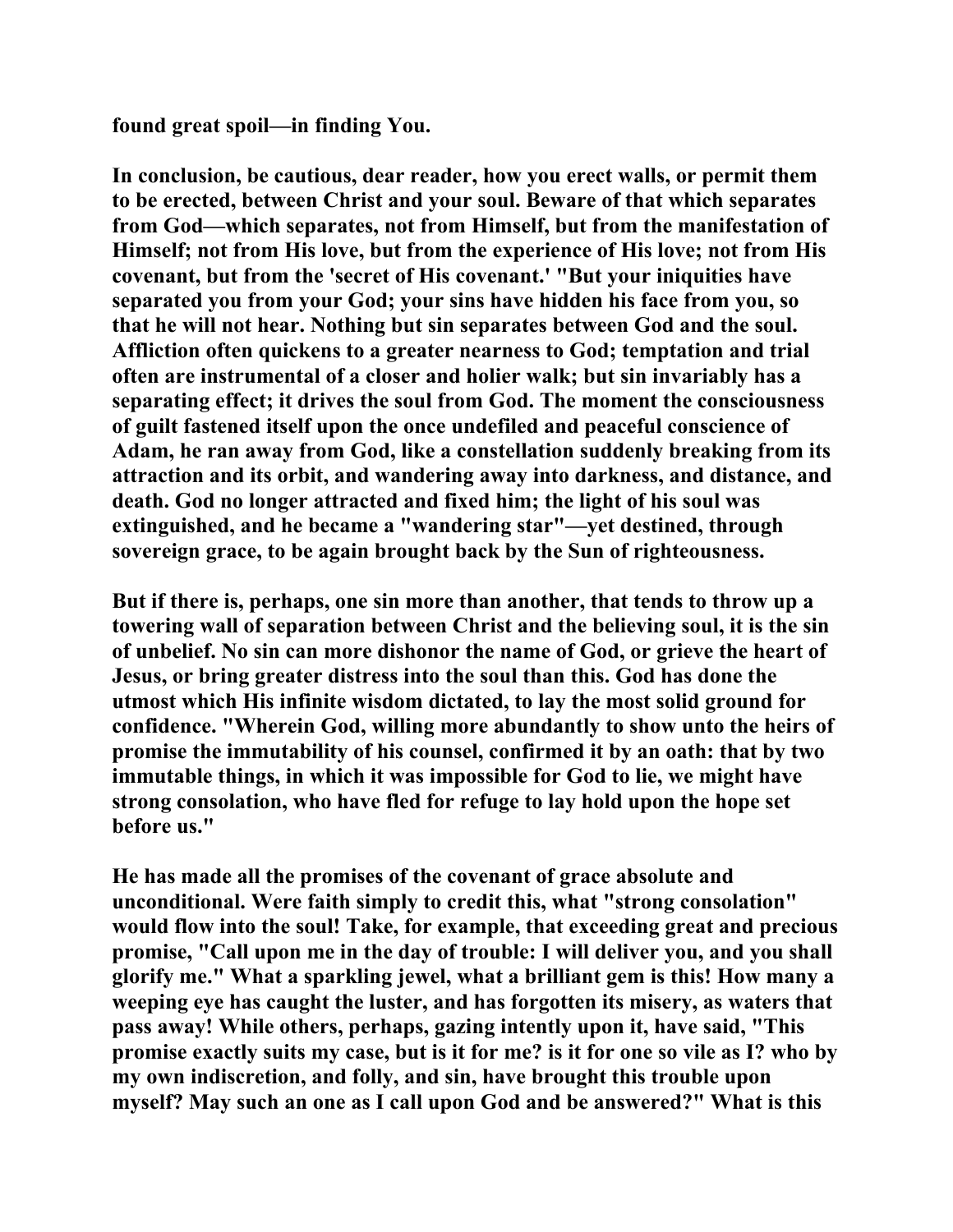**unbelieving reasoning, but to render this Divine and most exhilarating promise, as to any practical influence upon your mind, of none effect? But the promise stands in God's word absolute and unconditional. There is not one syllable in it upon which the most unworthy child of sorrow can reasonably found an objection.** 

**Is it now with you a 'day of trouble?'—God makes no exception as to how, or by whom, or from where your trouble came. It is enough that it is a time of trouble with you; that you are in sorrow, and in difficulty, and in trial—God says to you, "Call upon me in the day of trouble, I will deliver you." Resign, then, your unbelief, embrace the promise, and behold Jesus showing Himself through its open 'lattice.'** 

**Take yet another glorious promise, "Whoever comes to me I will never drive away." "This is just the promise that my poor, guilty, anxious heart needs," exclaims a trembling, sin-distressed soul; "but dare I, with all my sin, and wretchedness, and poverty, take up my rest in Christ? What! may I who have been so long an enemy against God, such a despiser of Christ, such a neglecter of my soul and scoffer of its great salvation, approach with a trembling yet assured hope that Christ will receive me, save me, and not cast me out?" Yes! you may. The promise is absolute and unconditional, and magnificent and precious as it is, it is yours. "Whoever comes to me I will never drive away." Satan shall not persuade me, sin shall not prevail with me, my own heart shall not constrain me, yes, nothing shall induce me, to cast out that poor sinner who comes to me, believes my word, falls upon my grace, and hides himself in my pierced bosom! "Whoever comes to me I will never drive away."** 

**My reader, is Jesus your soul's Beloved? Can you in humble faith exclaim, "I am my Beloved's, and my Beloved is mine?" Then, covet His manifestation to your soul; God in Christ has laid prostrate every 'wall' on His part that would prevent your near approach to Him. The Breaker is gone up before you, the gate is open, and God waits to reveal Himself to you in Jesus. "Draw near unto God, and He will draw near unto you." Is there any wall of separation on your part behind which your beloved Lord stands? Search and see. Is it the world, or the creature, or an unholy life? Yes, is there any self-erected object that obscures your view of Christ, and prevents His manifestations to you? Submit it to Jesus, and beseech Him in love, in gentleness, and in grace to remove it, rather than that you should lose one glimpse of your beloved Lord. He is behind that wall; let it fall—and behold! He stands before you, arrayed in ten thousand charms!**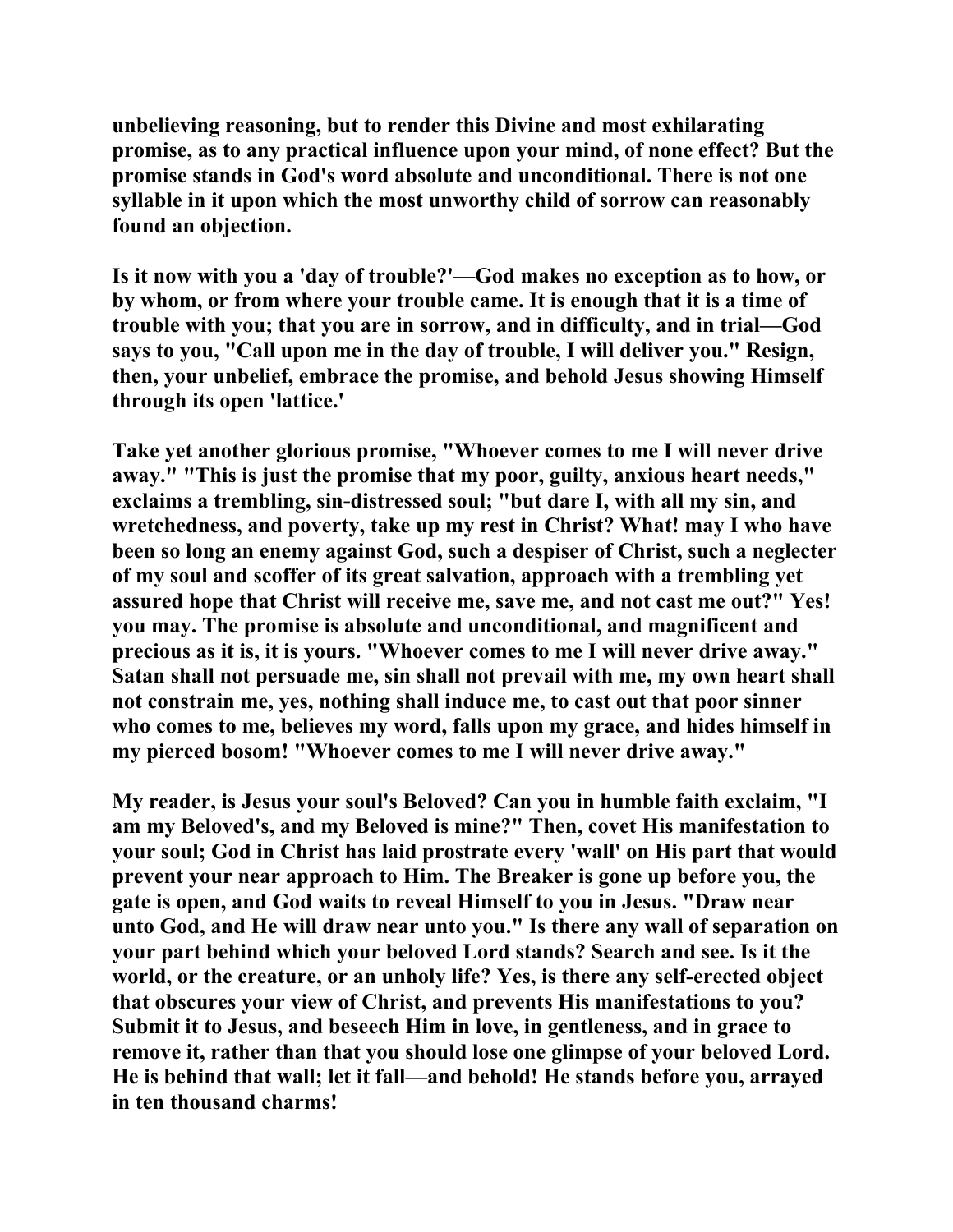**And do not be satisfied with the mere open window—seek for Jesus in the window, and looking forth upon you with eyes of love. Do not come away from an ordinance without seeing your Beloved in it. While engaged in the hallowed service, watch against the wandering eye, the wavering mind, the truant affection, the cold, formal frame. Fix every glance, and thought, and affection on one object—JESUS. Let it be indeed the "communion of the body and the blood of Christ." And as it is a solemn occasion of the Lord's especial nearness to your soul, let it also be a season of especial opening of your heart to the Lord. Confess to Him all your sins, declare to Him all your sorrows, make known to Him all your needs; for while thus, like the beloved disciple, leaning upon His bosom at supper, you may indulge in the fullest, closest, and most confidential communion with your Lord.** 

**Oh seek to know that He is your Beloved; and attempt not to rest in anything short of the blessed assurance, "I Am my beloved's, and my beloved is mine."** 

**"Long did I toil, and knew no earthly rest; Far did I rove, and found no certain home At last I sought them in His sheltering breast who opens His arms, and bids the weary come. With Him I found a home, a rest divine, And I since then am His, and He is mine." "Yes, He is mine! and nothing of earthly things, Not all the charms of pleasure, wealth, or power, The fame of heroes, or the pomp of kings, Could tempt me to forego His love an hour. Go, worthless world, I say, with all that's yours! Go! I my Savior's am, and He is mine." "The good I have is from His stores supplied; The ill is only what He deems the best He for my Friend, I'm rich with nothing beside; And poor without Him, though of all possessed. Changes may come—I take, or I resign, Content, while I am His, while He is mine." "Whatever may change, in Him no change is seen, A glorious Sun, that wanes not nor declines; Above the clouds and storms He walks serene, And sweetly on His people's darkness shines. All may depart! fret not, nor repine,**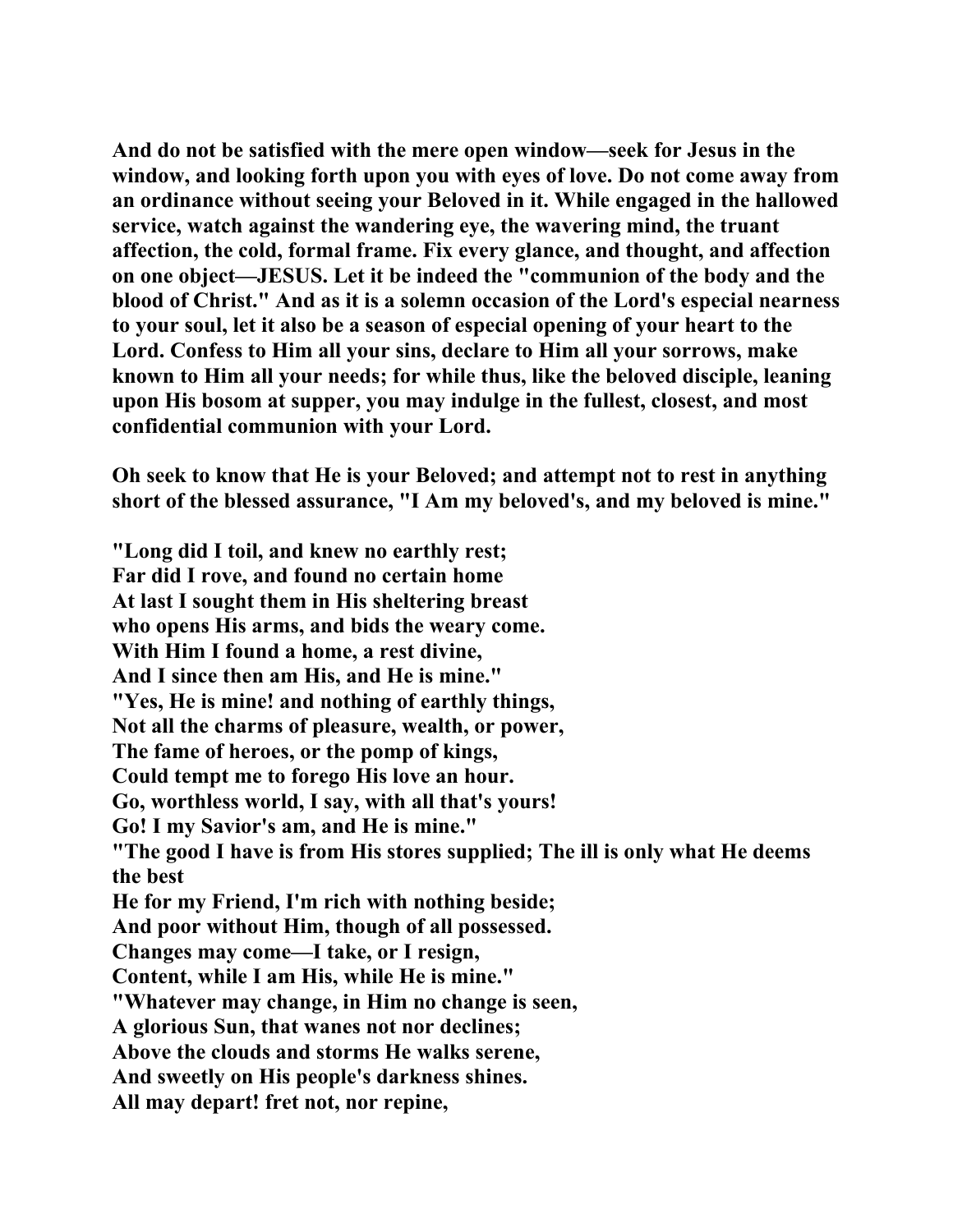**While I my Savior's am, and He is mine." "He stays me falling; lifts me up when down; Reclaims me wandering; guards from every foe; Plants on my worthless brow the Victor's crown, Which in return before His feet I throw; Grieved that I cannot better grace His shrine Who deigns to own me His, as He is mine." "While here, alas! I know but half His love, But half discern Him, and but half adore; But when I meet Him in the realms above, I hope to love Him better, praise him more, And feel and tell, amid the choir divine, How fully I am His, and He is mine."** 

## **The Sick One Whom Jesus Loves**

**When he heard this, Jesus said, "This sickness will not end in death. No, it is for God's glory so that God's Son may be glorified through it." John 11:4** 

**In one respect only may it be said, that our Divine and adorable Lord would seem to have been exempted from the physical infirmities peculiar to the nature which He so voluntarily and entirely assumed—it does not appear that He was ever, in His own person, the subject of sickness or disease. It is indeed declared by His inspired biographer, thus confirming at the same time a prediction of one of the prophets, "Himself took our infirmities, and bore our sicknesses;" but this He did in the same manner in which He bore our spiritual sicknesses, without any personal participation. He bore our sins, but He was Himself sinless. He carried our sickness, but He Himself was a stranger to disease. And His exemption from the one, will explain His exemption from the other. His humanity knew no sin; it was that 'holy thing' begotten by the Holy Spirit, and as stainless as God Himself. As sin introduced into our nature every kind of physical evil, and disease among the rest, our Lord's freedom from the cause, necessarily left Him free from the effect.** 

*He was never sick because He never sinned.* **No, He had never died had He not consented to die. With a nature prepared and conceived totally without moral taint,** *there were no seeds of decay from which death could reap its harvest.*  **Under no sentence of dissolution, death had no power to claim Him as its victim. As pure as our first parents before the fall, like them in their original**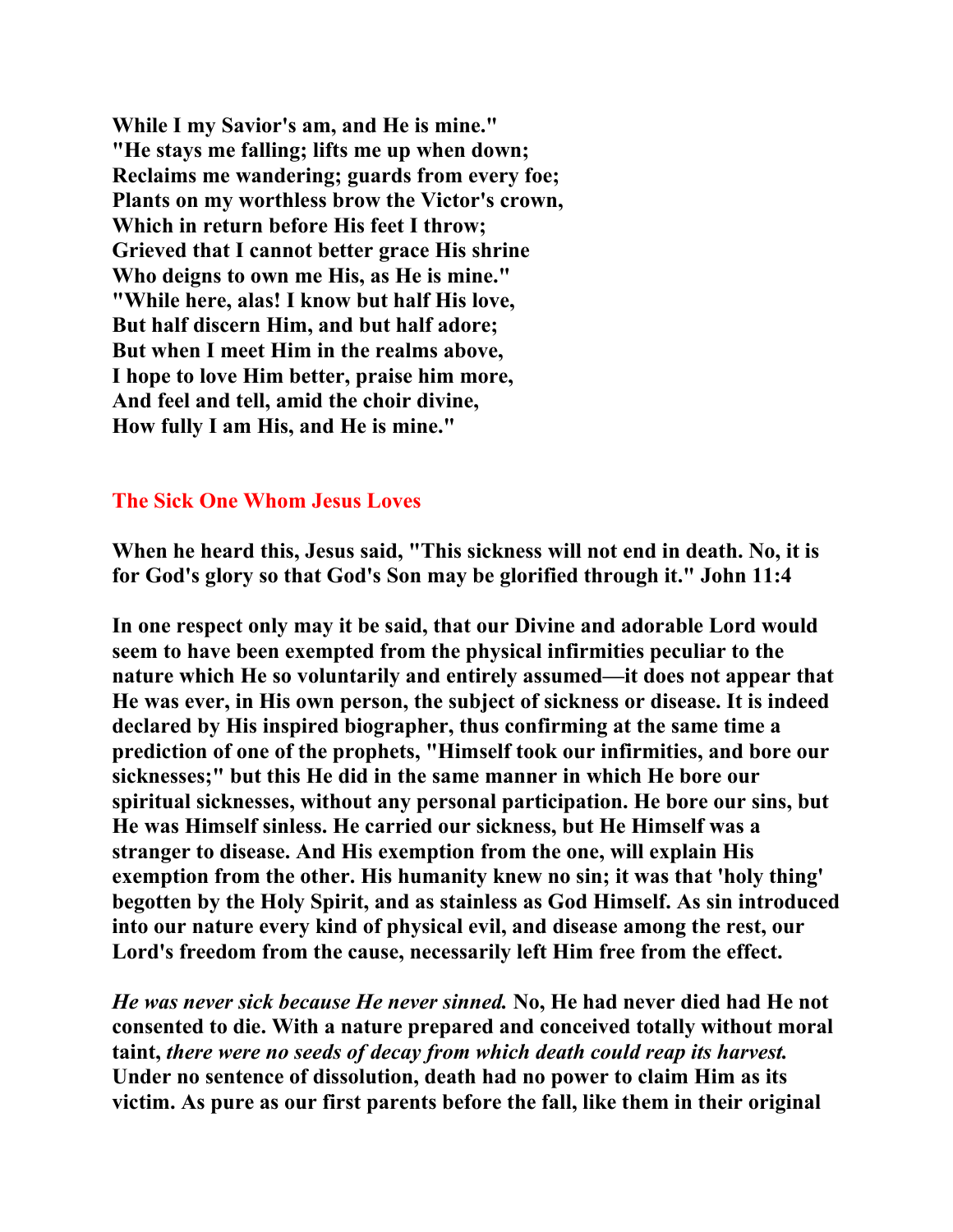**state of holiness, He was naturally deathless and immortal. Had He not, by an act of the most stupendous grace, taken upon Him the curse and sin of His Church, thereby making Himself responsible to Divine justice for the utmost payment of her debt, the 'bitterness of death' had never touched His lips. But even then His death was voluntary. His relinquishment of life was His own act and deed. The Jew who hunted Him to the cross, and the Roman by whose hands He died, were but the actors in the awful tragedy. The king of terrors wrenched not His spirit from Him. Death waited the permission of Essential Life before He winged the fatal dart. "Jesus yielded up the spirit," literally, made a surrender, or let go His spirit. Thus, violent though it was, and responsible for the crime as were its agents, the death of Jesus was yet voluntary. "I lay down my life," are His expressive words.** 

**But there is a sense in which it may be said that our Lord was not exempt from sickness** *in the sense of His love for, and His union to, and sympathy with, all the sick of His flock***. In this light it may be truly said, "Himself took our infirmities, and bore our sicknesses." Let us briefly follow out these thoughts, as suggested by the case of Lazarus. Believers in Jesus, though they are the objects of the Lord's especial love, are often the subjects of His painful dealings in sickness. In the bodily sicknesses of His people the Lord designs, in connection with their good, the promotion of His own glory. This may be traced in a sanctified recovery from sickness.** 

**In alluding to the introduction of this infirmity of our nature, I have already remarked, that in the paradisiacal state of the world the human frame was a total stranger to the ravages of disease and the spoliations of death. It was of necessity so.** *There was no sickness, because there was no sin.* **The reign of holiness has ever been the reign of happiness. God, in justice to Himself, and in goodness to us, has indissolubly connected the two. Apart from each other they cannot exist. We address ourselves to the unconverted man, the poor seeker of this world's happiness, to the panting chaser after the child's bauble, the variegated bauble that dances before the eye of his fancy—and in truth and solemnity we affirm, that until the reign of holiness is once more set up in your soul, your notion of happiness is but a fiction, and your possession of it but a dream—the mere negation of the blessing.** 

**In thus making the happiness of the creature to depend upon his holiness, let it not be overlooked, that God has studied the highest good of man equally with what was due to His own glory. Bent upon restoring him to happiness, He could only accomplish it by also restoring him to holiness; and in thus**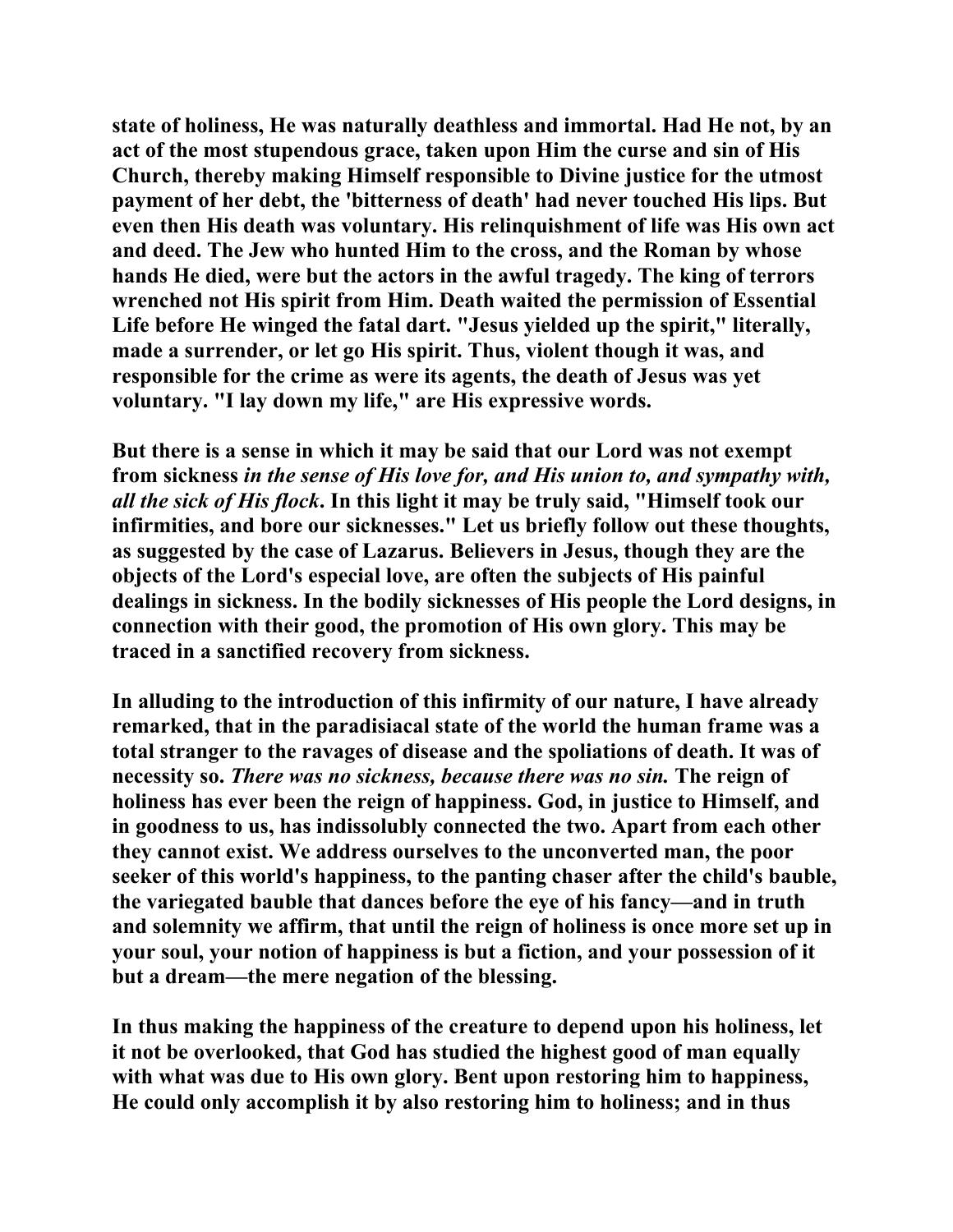**making man holy, He glorifies Himself by multiplying His own moral image.** 

**We repeat, then, the moment that witnessed the suspension of the government of holiness in our world, saw the introduction of the curse, with all its entailed and dire effects. What must have been the astonishment and horror which seized the mind of Adam, hitherto a stranger to any physical malady, when for the first time he became conscious of the taint of bodily disease! What a new and strange sensation to him, the writhing pain—the burning fever—the maddening convulsion—the debility that unstrung and prostrated all the energies and vital powers of his frame! How overwhelming must have been the mournful reflection—keen as the adder's sting—"SIN, MY sin, has created this! How have I destroyed myself, and afflicted my posterity!"** 

**But let us turn to the case of Lazarus, as presenting, in some of its main features,** *a type of all the sick ones whom Jesus loves.* **Here was one dear—O how dear—to the heart of Christ, and yet the subject of disease and the victim of death. His interest in Christ's love did not exempt him from the visitation of sickness; nor his union with Christ's person shield him from the shaft of the last enemy. Contemplate the beauty with which the Lord's love is in this instance brought out. As soon as they discovered that the hand of disease was upon their beloved brother, the affectionate sisters of Lazarus sent to Jesus. And what were the terms in which their message was couched? Observe, they did not say, "Lord, behold,** *he who loves you* **is sick;" but, "Lord, behold,** *he whom you love* **is sick!" They cast themselves solely upon the love of Jesus to Lazarus, and while their brother's love to Christ was indeed most precious as wrought by the Holy Spirit, and as a fruit of faith, they yet based upon it no plea and drew from it no argument wherefore the great Physician and Friend should hasten to the chamber of sickness where he lay; but, founding their request entirely upon the Lord's own love to him, they besought Him to come and heal him. They well knew that their brother's love was but the effect, the mere reflection, of their Lord's love to him. His love, they had been taught, was an infinite, an everlasting fountain. They knew that Jesus looked within Himself for that moved His heart towards a poor sinner, and not in that poor sinner, in whom He could see nothing but repulsive deformity. In appealing to His love, therefore, they pressed with skillful and delicate hand that spring which never needs but the gentlest touch of faith, and in an instant every chamber of His heart is opened.** 

**"Behold, he whom you love is sick." What a wondrous truth is here revealed for you, dear saints of God, afflicted with bodily disease—for to you, this**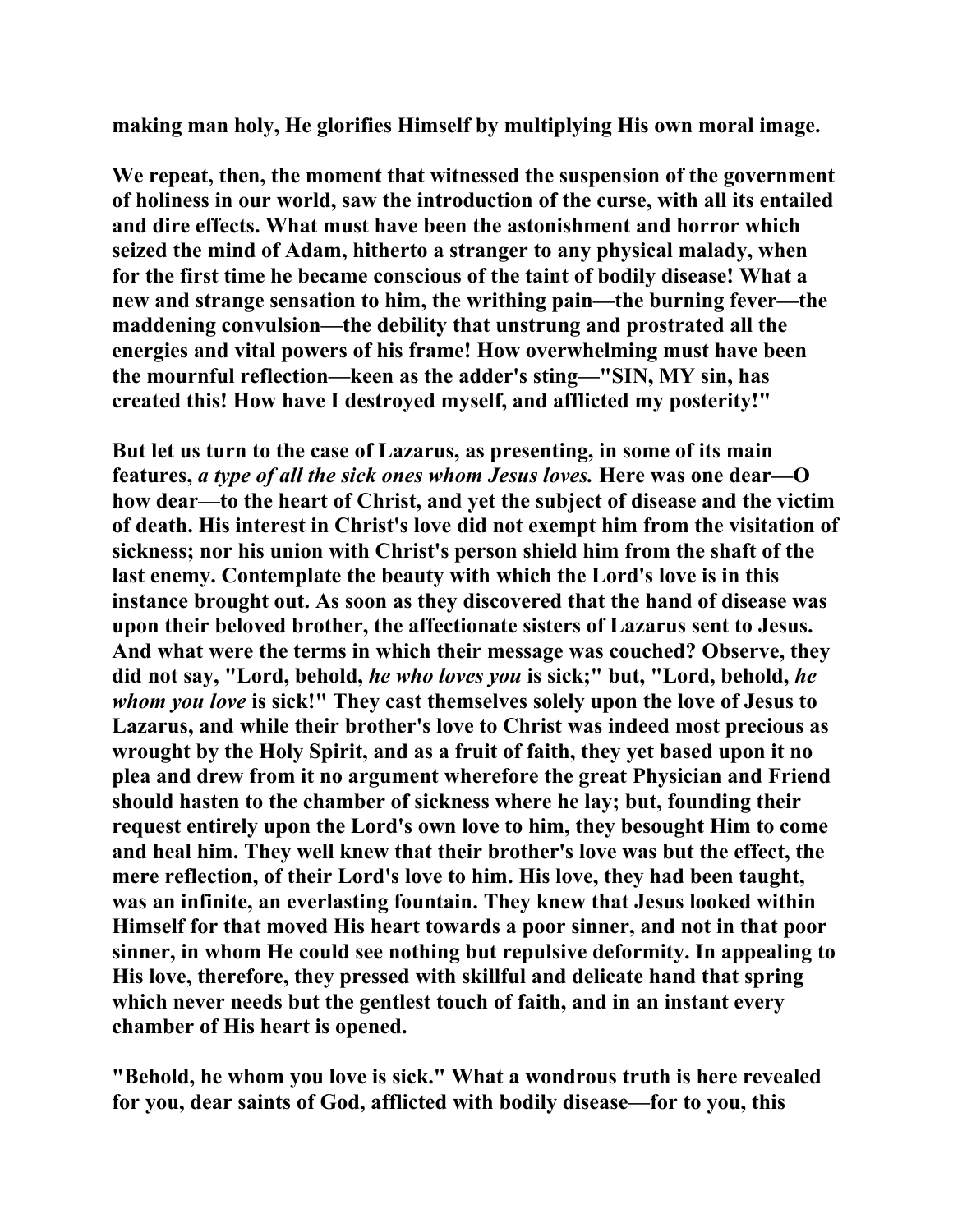**chapter is especially and in prayer dedicated—that** *the Lord's people are not, and cannot be, less the objects of His tenderest love, because He touches them with the hand of disease.* **I repair to the chamber of sickness, and take my place by the side of the beloved sufferer. The spectacle deeply affects me. I mark the ravages of disease, and the progress of death, advancing by slow and stealthy step, to plant the emblems of his conquest upon that pale brow. I watch the burning fever, the throes of agony, the exhaustion of decay, the weary days without ease, the long nights without sleep—there are tossings, and heavings, and pantings, and sufferings there, which the sufferer's lip cannot describe, still less the beholder's imagination conceive.** 

**Or, if there is the absence of extreme pain, there is, perhaps, the long and tedious disease, life evaporating by slow degrees, the vital principle thrown off by minute particles, until the attenuated and weary-worn invalid is forced to exclaim, in the prophetic language of Jesus, "I can count all my bones: they look and stare upon me." Bending over the couch, I ask, "Is this one whom Jesus loves? Do the Lord's affections entwine around that skeleton form? Is this long-imprisoned sufferer dear to the heart of God?" Yes, faith instantly replies, and truth responds, "Behold, Lord, he whom you love is sick!"** 

**This is the truth, dear invalid reader, upon which the Lord would pillow and sustain your soul—that you are the sick one whom He loves. Doubtless the enemy, ever on the watch to distress the saints of God, eager to avail himself of every circumstance in their history favorable to the accomplishment of his malignant designs, has taken advantage of your illness to suggest hard and distrustful thoughts of the Lord's love to you. "Does He love you? Can He love you, and afflict you thus? What! this hectic fever, these night-sweats, these faintings and swoonings, these insufferable tortures, this long-wasting, this slow, tedious disease-and yet loved by God! Impossible!" Such has been the false reasoning of** *Satan***, and such the echo of** *unbelief***. But Lazarus was loved by Jesus, and so are you! That darkened room, that curtained bed, contains one for whom the Son of God came down to earth—to live, to labor, and to die! That room is often radiant with His presence, and that bed is often made with His hands.** *Jesus is never absent from that spot!* **The affectionate husband, the tender wife, the fond parent, the devoted sister, the faithful nurse, are not in more constant attendance at that solemn post of observation than is Jesus. They must be absent; He never is, for one moment, away from that couch. Sleep must overcome them; but He who guards that suffering patient "neither slumbers nor sleeps." Long-continued watching must exhaust and prostrate them—but He, the Divine Watcher, "faints not, neither is weary."**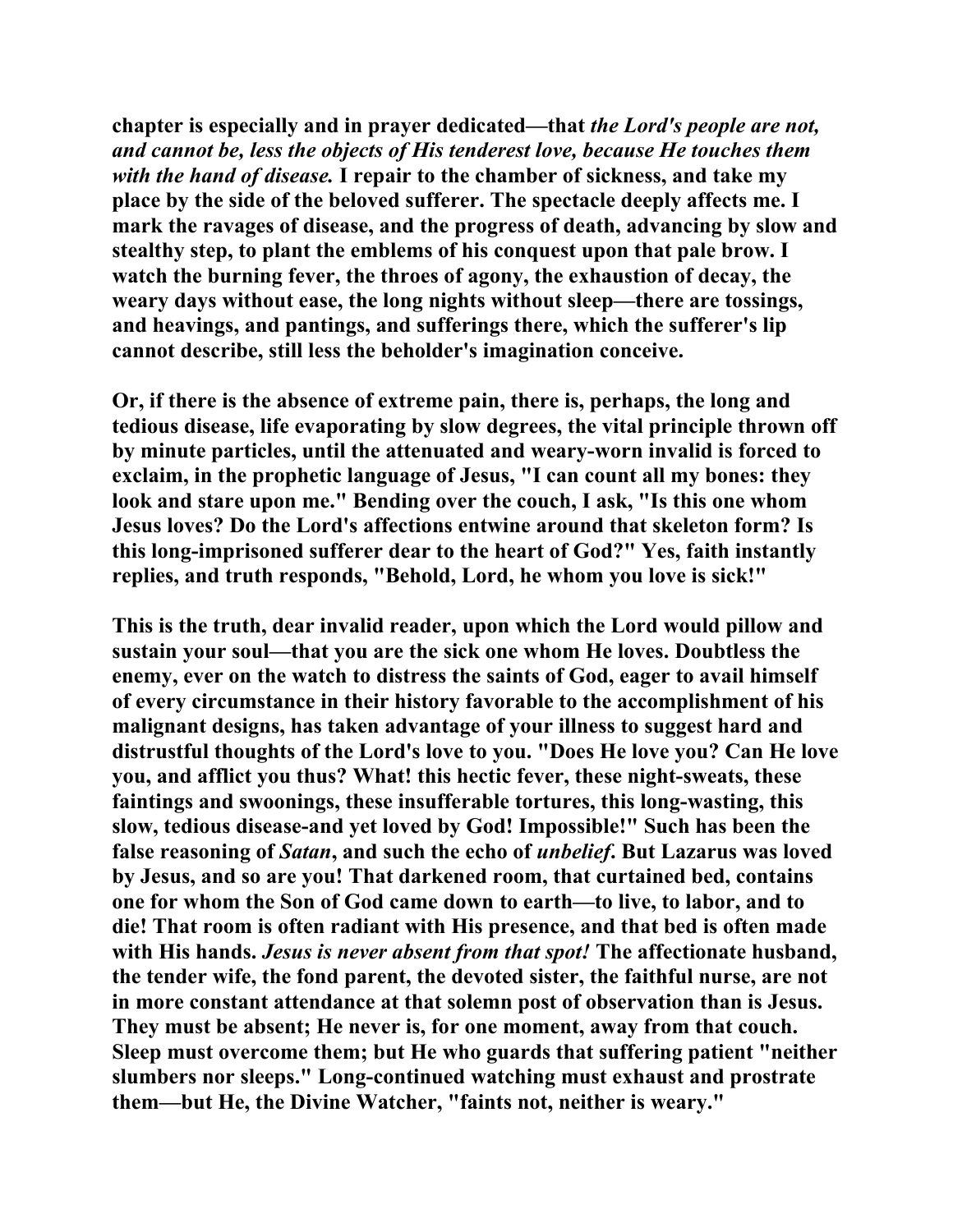**Yes, Jesus loves you, nor loves you the less, no, but loves you the more, now that you are prostrate upon that bed of languishing, a weak one hanging upon Him. Again I repeat, this is the only truth that will now soothe and sustain your soul. Not the thought of your love to Jesus, but of Jesus's love to you, is the truth upon which your agitated mind is to rest. In the multitude of your thoughts within you, this is the comfort that will delight your soul—"Jesus loves me."** *Your* **love to Christ affords you no plea, no encouragement, no hope. You can extract no sweetness from the thought of** *your* **affection to the Savior.** *It has been so feeble and fluctuating a feeling, an emotion so irregular and fickle in its expression, the spark so often obscured, and to appearance lost***, that the recollection and the review of it now, only tends to depress and perplex you. But O, the thought of the Lord's love! to fix the mind upon** *His eternal, unpurchased, and deathless affection to you***—to be enabled to resolve this painful illness, this protracted suffering, this 'pining sickness,' into LOVE—Divine, tender, unwearied, inextinguishable love, will renew the inward man, while the outward is decaying day by day, and will strengthen the soul in its heavenly soarings, while its tenement of dust is crumbling and falling from around it.** 

**All is love in the heart of God towards you! This sickness may indeed be a correction; and correction always supposes sin; but it is, as we have already shown, a loving correction, and designed to 'increase your greatness.' Not one thought dwells in the mind of God, nor one feeling throbs in His heart, but is love. And your sickness is sent to testify that God is love, and that you, afflicted though you are, are one of its favored objects. The depression of sickness may throw a shade of obscurity over this truth, but the very obscuration may result in your good, and unfold God's love, by bringing you to a more simple reliance of faith.** 

**"Every cloud that spreads above, And veileth love, itself is love."** 

**O trace your present sickness, dear invalid reader, to His love who "himself took our infirmities and carried our sickness." If He could have accomplished the important end for which it is sent, by exempting you from its infliction, you then had not known one sleepless hour, nor a solitary day; not a drop of sweat had moistened your brow, nor one moment's fever had flushed your cheek. He, your loving Savior, your tender Friend, your redeeming God, had borne it all for you Himself, even as He bore its tremendous curse—your**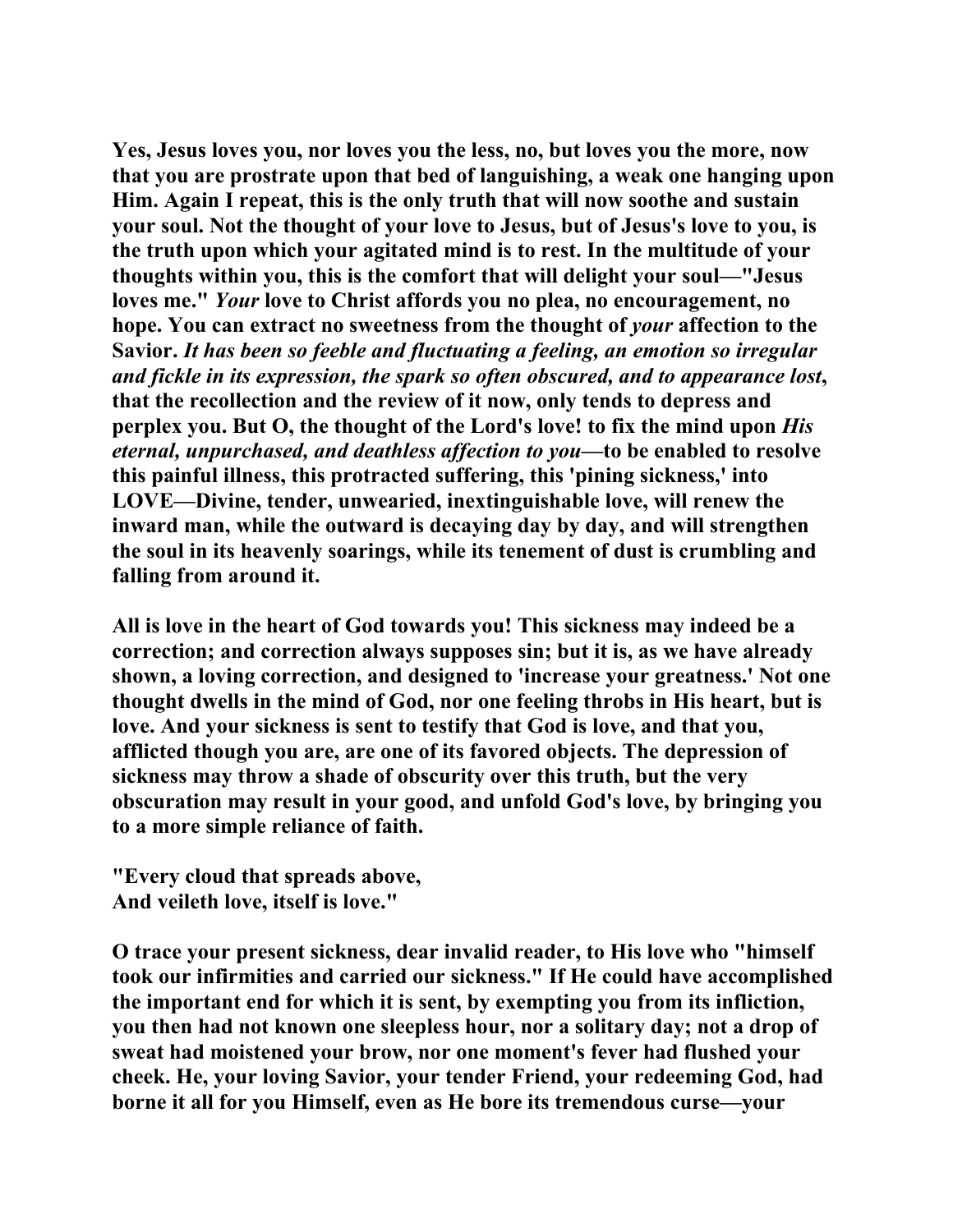**curse and sin, in His own body on the tree. Yield your depressed heart to the soothing, healing influence of this precious truth, and it will light up the pallid hue of sickness with a radiance and a glow—the reflection of the soul's health—heavenly and divine. "Lord, behold, he whom you love is sick."** 

**But there is another most consolatory view of the sickness of the Lord's people which we desire to present—it is the promotion of His own glory which the Lord designs by it. God is the ultimate end of all beings and of all events. The securing to Himself of His own glory must be the grand motive in all that He has created and ordained. To have been guided by an inferior end—to have made the ultimate result of all creatures and events to terminate in themselves, would have been unworthy of His name, and a denial of Himself, for there is none greater than He. But all His works praise Him, and all holy creatures glorify Him. Every atom of matter, and every spark of intellect, will yield Him an endless revenue of honor. He will be glorified in the salvation of His Church, and He will be glorified in the condemnation of the ungodly. Heaven and hell will contribute to this end so long as He exists. "I have created him for my glory," is a sentence impressed upon every product of His power. Solemn truth!** 

**We proceed to remark, then, that God's dealings with His people in seasons of bodily sickness, have this for their ultimate and great end—the glory of God. "Lord, behold, he whom you love is sick. When Jesus heard that, he said, This sickness is not unto death,** *but for the glory of God***,** *that the Son of God might be glorified* **thereby." It is most true that Lazarus died, and for four days was the lifeless tenant of the grave. But death was only the ordained termination of his sickness, not the final result to be accomplished.** *The temporary cessation of life was but the means to the ultimate and great end, which was, "the glory of God."* **Therefore, with truth did our Lord say, "This sickness is not unto death,** *but for the glory of God***, that the Son of God might be glorified thereby!" And O how illustrious was the glory brought to Jesus by the sickness and death of this disciple whom He loved! Shall we contemplate it for a moment? Let us go, then; in hallowed imagination, and stand—not by the sick bed, for the mortal struggle was now over—but by the grave of Lazarus.** 

**What a halo surrounds it! It scarcely seems like the place of the dead, for Essential Life is present, and the grave is preparing, at His command, to yield back its prey. Wrapped in his winding-sheet, and reposing in the stillness of death, lay one whom Jesus loved. "Groaning in his spirit and troubled," He approached the spot. Behold the emotions of the Divine Redeemer! "JESUS**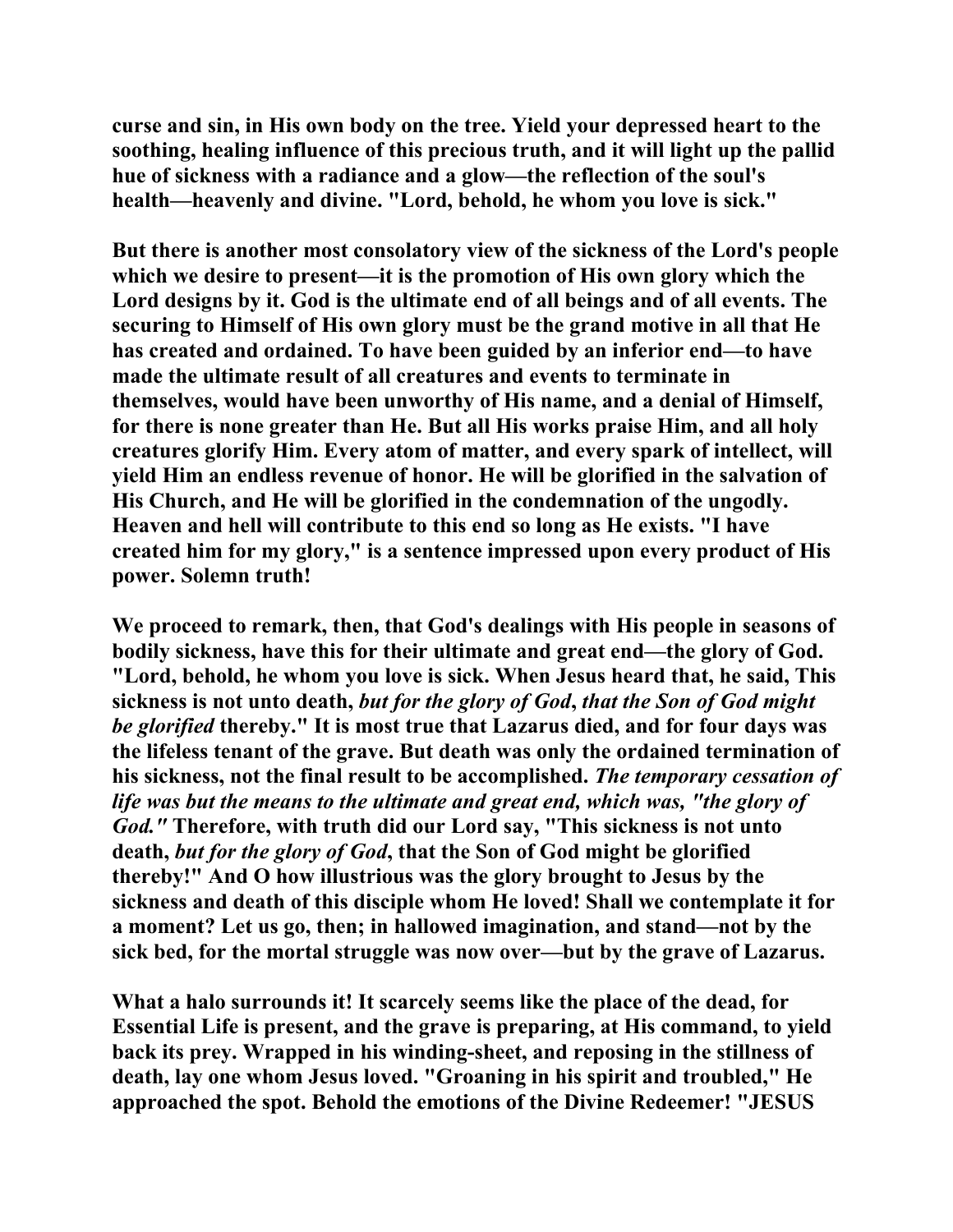**WEPT." How truly human does He appear! How like the Elder Brother! Never more so than now. Philosophy may scorn to betray emotion, and human genius might deem it beneath its dignity to weep. But the philosophy and the genius of Jesus were Divine, and imparted a dignity and a sacredness to the emotions and benevolence of His humanity: and if it be true that by genius a tear is crystallized and exhibited to the admiration of future ages, surely the tears of sympathy and love which Jesus dropped over the newlymade grave of Lazarus, will thrill the holy heart with feeling to the remotest period of time, and perpetuate their wonder through eternity. Bereaved mourner! cease not to weep. Stifle not your emotions, impede not the flow of your tears. They well up from the fountain of feeling placed in your bosom by the Son of God Himself, who, as if longing to experience the luxury of human emotion, bowed His Deity to your nature and wept. This only would I say, let your tears fall like the dew of heaven—gentle, noiseless, chastened; or rather, like the tears of Jesus—meek, resigned, submissive.** 

**But not illustrious does appear His humanity only. Behold, on this occasion, how His Deity shone forth resplendent and overpowering. He who had just wept, and while yet the tear-drop lingered in His eye, with a voice of conscious God-like power, which showed how completely Essential Life held death within its grasp, exclaimed, "Lazarus, come forth! And he that was dead came forth." Behold the spectacle, you condemners of His Divine nature—you who would pluck the diadem from His brow, and force us by your soulless, lifeless creed to a reliance upon a created Redeemer—gaze upon the wondrous scene! See the Savior bathed in human sensibility like a man—behold Him summon back the dead to life like a God! Never did the glory of His complex person the Son of man, the Son of God—burst forth with more overpowering effulgence than at this moment. Who will deny that the sickness and death of Lazarus brought glory to the Deity of the Savior?** 

**But what was true of this servant of Christ, is also true of all the sick whom Jesus loves—their sickness is for His glory. Trace it in the origin of your sickness. It came not by accident, nor by chance—words which should never find a place in the Christian vocabulary of a child of God. It was God who stretched you on that bed of languishing. By the arrangement of your heavenly Father, those circumstances transpired which resulted in your present painful visitation. You have been looking alone at second causes—I do not say that they are to be entirely excluded in attempting to unravel the mystery of the Divine procedure, for they often develop links in the chain of God's providence most harmonious and instructive; but there is such a thing**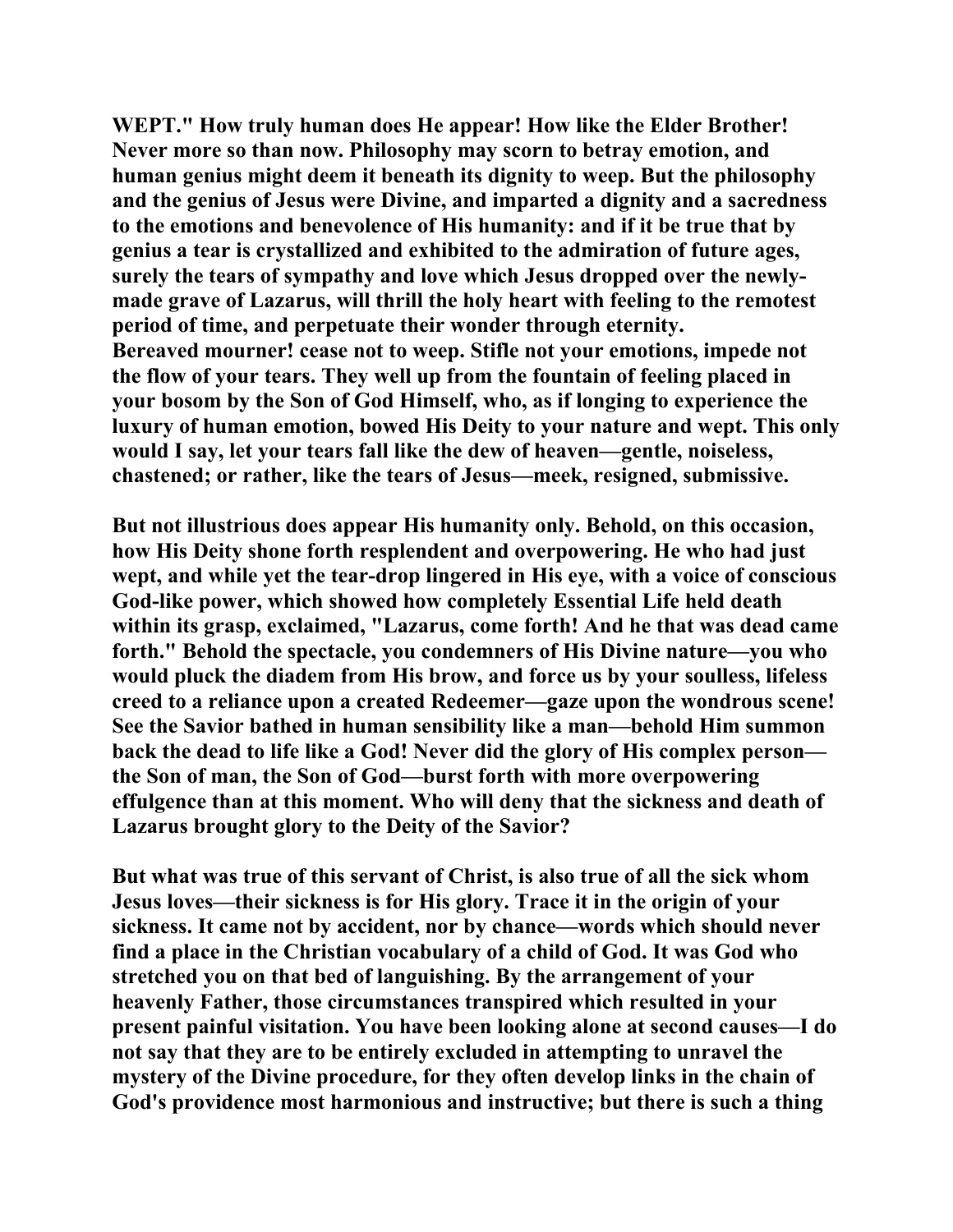**as resting in second causes, and not using them rather as steps in the ladder which conducts us up to God Himself as the** *first great cause* **of all the circumstances of our history, from our cradle to our grave.** 

**Oh how is the Lord glorified when the sinking patient whom He loves, traces the mysterious and strange event which, arresting him in the midst of health and usefulness, has severed him from active life, from domestic duties, and public engagements, imprisoning him in that lone chamber of sickness and solitude, the prey of disease, and perhaps the destined victim of death—to the infinite, infallible, unerring wisdom of the Son of God!** 

*In the gentleness, tenderness, and love displayed in the sickness, the Lord is glorified.* **What a touching expression is that of the Psalmist, "You Shall make all my bed in my sickness!" What a view it gives of the consideration of our heavenly Father—stooping down to the couch of His sick child—softening the sickness by a thousand nameless kindnesses—alleviating suffering and mitigating pain. Would you learn the Lord's touching tenderness towards His people? Go to the sick chamber of one whom He loves! Ten thousand books will not teach you what that visit will. Listen to the testimony of the emaciated sufferer—"His left hand is under my head, his right hand embraces me." What more can we desire?—what stronger witness do we ask? What! is Jesus there? Is His loving bosom the pillow, and is His encircling arm the support of the drooping patient? Is Christ both the physician and the nurse? Is His finger upon that fluttering pulse, does His hand administer that draught, does He adjust that pillow, and make all that bed in sickness? Even so. Oh, what glory beams around the sick one whom Jesus loves!** 

**Trace it, too, in the grace which He measures out to the languid sufferer. The season of sickness is a season, in the Christian's life, of especial and great grace. Many a child of God knew his adoption but faintly, and his interest in Christ but imperfectly, until then. His Christianity was always uncertain, his evidences vague, and** *his soul unhealthy.* **Living, perhaps, in the turmoil of the secular world, or amid the excitement of the religious world, he knew but little of communion with his own heart, or of converse with the heart of God. No time was extracted from other and all-absorbing engagements, and consecrated to the high and hallowed purposes of self-examination, meditation, reading, and prayer—elements entering essentially and deeply into the advancement of the life of God in the soul of man. But sickness has come, and with it some of the costliest and holiest blessings of his life. A degree of grace answerable to all the holy and blessed ends for which it was sent, is**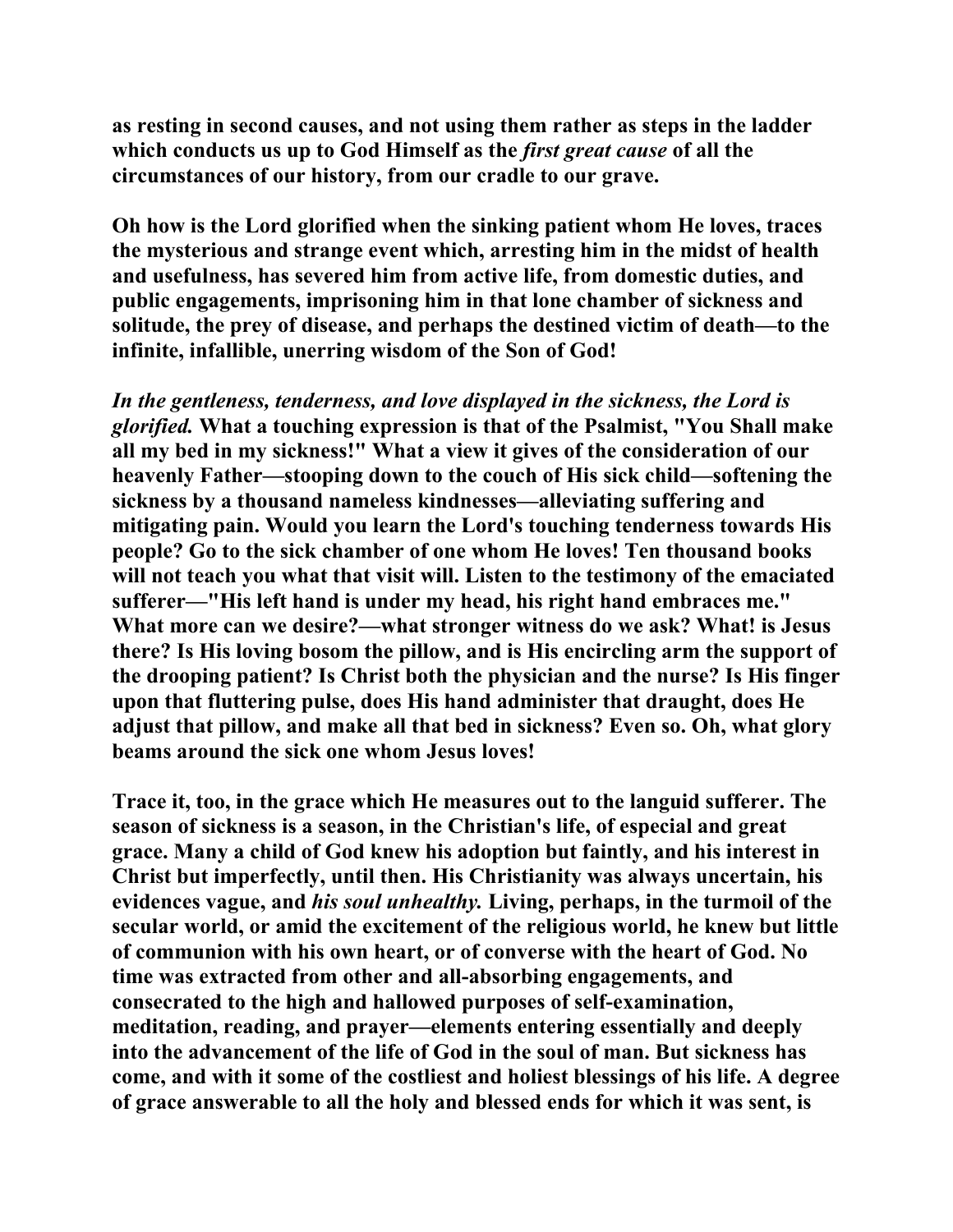**imparted. And now, how resplendent with the glory of Divine grace has that chamber of sickness become! We trace it in the spirit and conduct of that pale, languid sufferer. See the** *patience* **with which he possesses his soul; the fervor with which he kisses the rod; the meekness with which he bows to the stroke; the subduing, softening, humbling of his spirit, once perhaps so lofty, fretful, and sensitive to suffering. These days of weariness and pain, these nights of sleeplessness and exhaustion, how slowly, how tediously they drag along, and yet not an impatient sigh, nor a murmuring breath, nor an unsubmissive expression, breaks from the quivering lip. This is not natural, this is above nature. What but Divine and especial grace could effect it? Oh how is the Son of God, in His fullness of grace and truth, glorified thereby!** 

**In the result of this visitation, whether it be in recovery or in death, Christ is glorified by the sickness of His people.** *The control and power of Christ over bodily disease* **form one of the most instructive and tender pages of His history, when upon earth. We should like to have quoted largely from that page in this connection of our subject, had the limits of the chapter permitted. We can but briefly refer the reader to a few of the different traits of the Divine Physician's grace, as illustrated by the various cures which He effected. His promptness in healing the nobleman's son, John 4:43-54. His unsolicited cure of the sick man at the pool of Bethesda, and the man with a withered hand, John 5:1-9; Mark 3:1-6. The humility and delicacy with which He heals the centurion's servant, Matt. 8:5-13. The tenderness with which He restored the widow's son, Luke 7:11-17. The simplicity with which He recovered the man born blind, John 9:1-7. The gentle touch with which He cured the man sick of the dropsy, Luke 14:1-6. The** *physical and spiritual healing* **of the paralytic, Luke 5:17-28. The resistless compassion with which He cured the daughter of the Syrophenician woman, Mark 7:24-3O. The wisdom and the authority with which He healed the lunatic child, Luke 9:37-43. The power with which He ejected the demon from the man into the swine, Matt. 8:28-34. Truly the name of our Divine Physician is "Wonderful!" All this skill and power and feeling He still possesses; and in their exercise, in His present dealings with His suffering saints, is He glorified.** 

**When human power has come to its end; when skill and affection can do no more; when man retires, and hope is extinguished, and the loved one is despairingly abandoned to death—then to see the Lord step forward and take the case in His hands, arresting the disease, rebuking the distemper, bringing back the glow of health to the cheek, vigor to the frame, elasticity to the limb, and brilliance to the eye, and raising as from the very grave itself—oh how**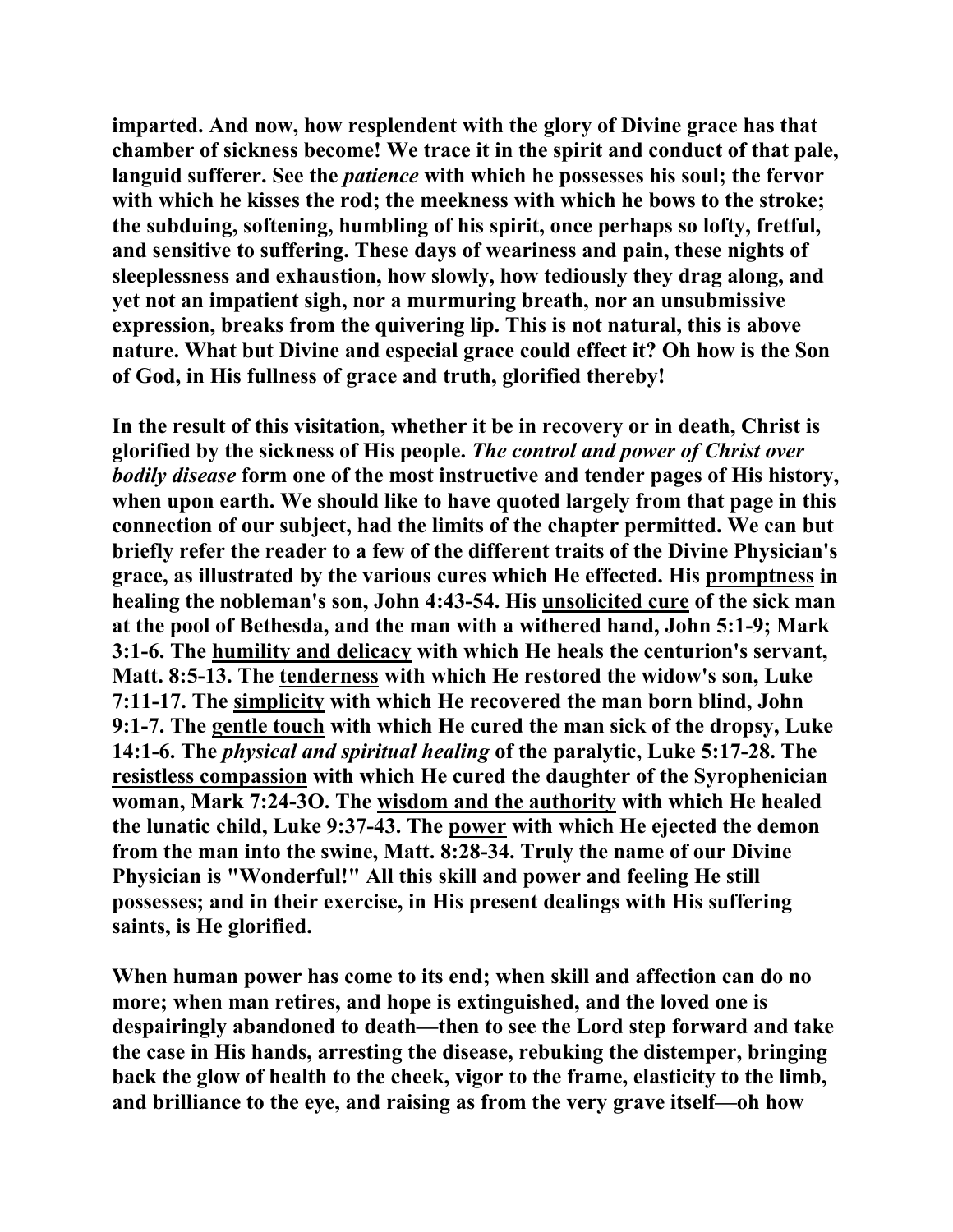**glorious does He appear in that chamber of sickness!** 

**Who bowed down His ear to the whisper, that faintly cried for help and support? Who heard the fervent, agonizing prayer that that precious life might be spared, which, in another room, broke from the lips of some anxious, holy wrestler—a parent, a brother, a sister, a friend, it may be? It was the Son of God! and oh how is He glorified in the recovery!** 

**But trace it further in an increased acquaintance with God and His truth. The season of sickness is the schooling of the soul. More of God is unfolded then, and more of His truth is learned, than perhaps in any other circumstances. The individual was, it may be, but little more than a mere theorist. He could talk well about God, and Christ, and the Gospel. He could reason accurately, and argue skillfully, and speak fluently, and yet there was a great and melancholy deficiency in his religion; much was still lacking. But a lonely sick chamber has been his school, and sickness the teaching discipline. Oh how the character, and the perfections, and the government of God become unfolded to his mind by the teachings of the Spirit of truth! His dim views are cleared, his crude ideas are ripened, his erroneous ideas are rectified; he contemplates**  *God* **in another light, and** *truth* **through another medium.** 

**But the sweetest effect of all, is the personal appropriation of God to his own soul. He can now say, "This God is my God, and is my Father, and is my portion forever"—words of assurance hitherto strange to his lips. The promises of God were never realized as so precious, the doctrines were never felt to be so establishing, and the precepts never seen to be so obligatory and so sanctifying as now—blessed results of a hallowed possession of the season of sickness!** 

**And what a pruning of this living branch has taken place! What weanedness from the engrossing claims of the earthly calling, from an undue attachment to created good, from the creature, from the world, and from what is the greatest weanedness of all—a weanedness from the wedded idol—***self!* **What humility of mind, what meekness of spirit, and self-renunciation follow! Accompany him on his return to the world, where he has again been brought, as from the confines of the grave, and from the land of Beulah—he appears like another man! He entered that chamber as a proud man! he leaves it as a little child. He went into it with much of the spirit of a grasping, covetous, worldly-minded professor; he emerges from it with the world under his feet— 'Consecration to Christ, and holiness to God' written upon his substance, and**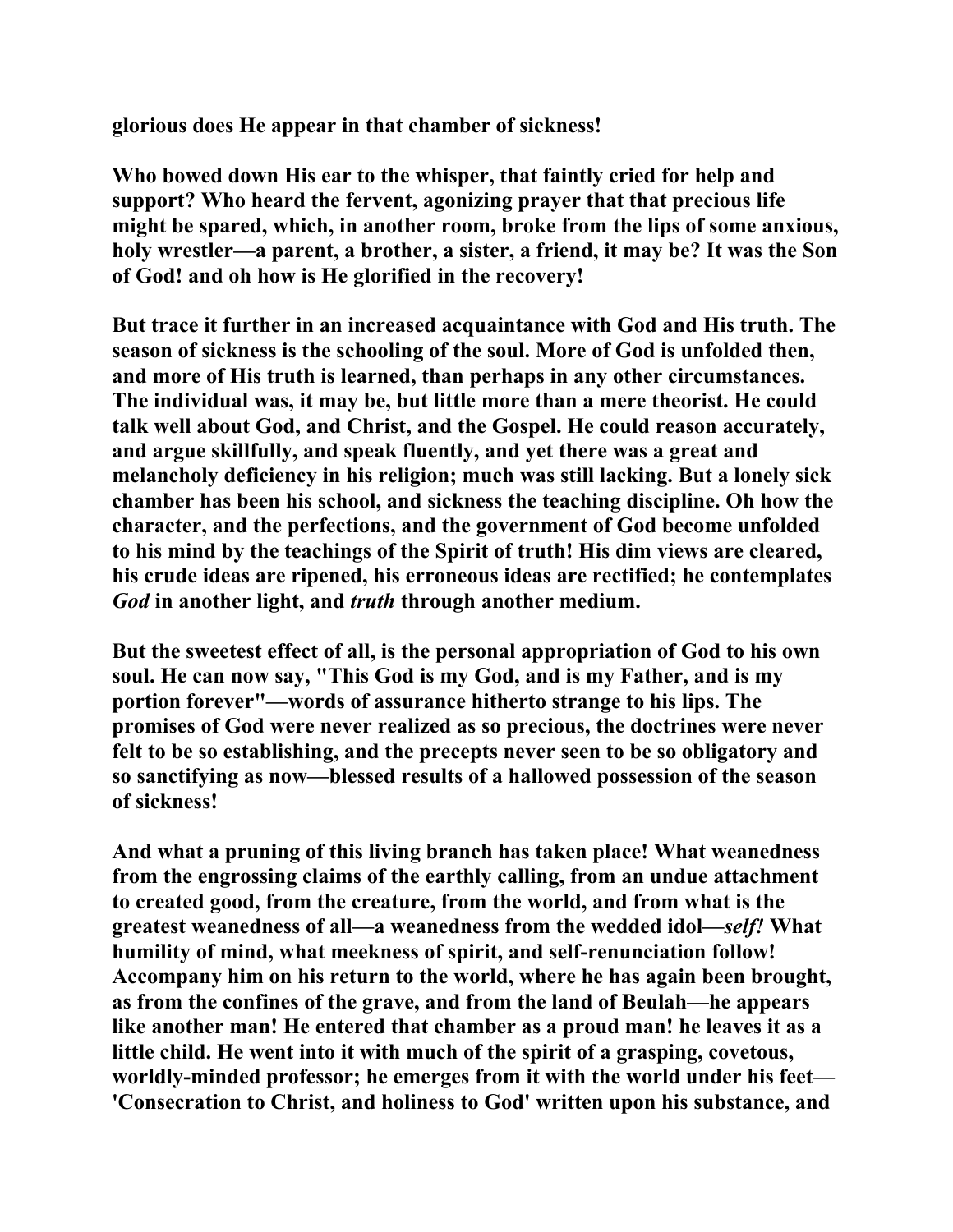**engraved upon his brow. He has been near to eternity! he has been looking within the veil! he has been reading his own heart! he has been dealing with Christ! he has seen and felt how solemn a thing it was to approach the gate of death, to enter the presence of God—and from that awful point of vision, he has contemplated the world, and life, and human responsibility, as they are; and he has come back like a spirit from another sphere, clothed with all the solemnities of eternity—to live now as one soon in reality to be there. What a holy and a lovely being does he now appear! A fresh conversion would seem to have taken place. The 'dust' swept from beneath his feet, he stands upon the naked 'rock' with a firmer foothold than ever. He is brought nearer to Christ. He has the inward witness more clearly to the preciousness of Jesus, and his own personal salvation. His lightness and levity are lessened, and there is a heavenliness of mind, a sobriety of manner, and a spirituality of conversation, which mark one who has been in close converse with the great realities of eternity. Truly his sickness was "for the glory of God, that the Son of God might be glorified thereby."** 

**Or, if that sickness terminates in death's slumber, is He less glorified? Ask the spirit just emerged from its shattered tenement, and hastening away to its home on high—ask it as it enters the portals of heaven, the blaze of eternal glory bursting upon its view—ask it as it finds itself before the throne of God, once an earthly, polluted creature, now whiter and brighter than an unfallen angel—ask it as it rests in the bosom of its redeeming Savior, blissfully conscious of its final and eternal safety, and reposing in expectation of its complete glorification, when its reunion with the spiritual body shall take place on the morning of the first resurrection—ask, and it will testify how great was the glory brought to the Son of God by the termination of a sickness which, while it left kindred and friends weeping around the death-bed below, demonstrated His life, and power, and love, "who has abolished death, and brought life and immortality to light." Blessed words of Jesus! "This sickness is not unto death, but for the glory of God, that the Son of God may be glorified thereby."** 

**But the subject is suggestive of much practical reflection. We would briefly present one or two. It addresses itself pointedly to those who have been arrested by the hand of bodily disease, after a long course of preparation for holy labor, and who may have just entered upon, or may have been stopped in the midst of, a career of usefulness, full of promise and of hope. It requires no effort of the imagination to portray the class of feelings and of thoughts which now agitate the heart and crowd upon the mind. The whole dispensation is, to**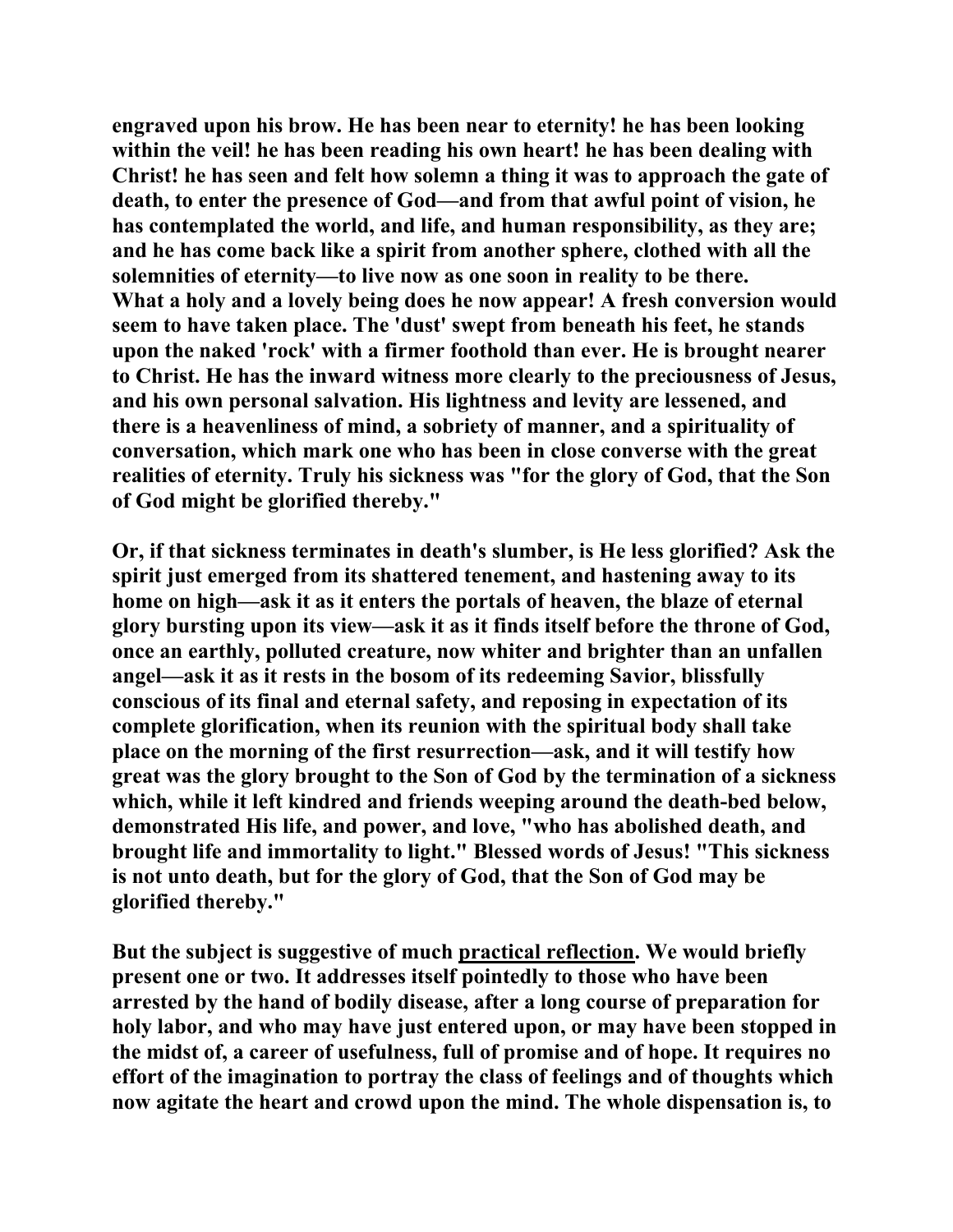**you, mysterious, dark, and painful. Taking your view of its circumstances from the complexion of your own feelings, you are probably disposed to regard it rather as a token of Divine displeasure, than as a messenger of mercy, and as an evidence of love. But is it really so? Suffering from disappointed expectation, the mind sympathizing with the body; gloominess, despondency, and unbelief prevailing; are you fitted to form a clear and just view of God's present dealings with you? May not your judgment err, and your conclusion be wrong?** 

**But is it true that God, by setting you aside from active engagements, has set you aside from all duty and labor? We think not. Is it too much to say, that He is now summoning you, though to a more limited and obscure, yet to a higher and holier, because more self-denying and God-glorifying, sphere of duty? Your present loss of health has brought with it its high and appropriate duties, obligations, and employments. It bears an especial message from God to you, and through you to others. Contemplate the work to be done in your own soul, and the testimony through this which you are to bear to the power of Divine grace, to the sustaining energy of the gospel, and to the character of God, and I ask if the lone chamber of sickness has not its especial and appropriate duties, responsibilities, and work; equally as difficult, as honorable, and as remunerative as any which attach to the sphere of activity, or to the season of health? You are called upon now to glorify God in a** *passive* **rather than in an** *active* **consecration to His service.** *Graces* **hitherto perhaps dormant, or but feebly brought into play, are now to be developed and exercised to their utmost capacity.** *Patience* **is to be cultivated,** *resignation* **is to be exhibited,** *faith* **is to be exercised,** *love* **is to be tried, and** *example* **is to be set—and are not these great, holy, and sublime achievements?** 

**Who will affirm that there is no sermon to be preached from that solitary couch, that sick-bed—yes, and it may be more solemn, more searching, more full of Christ and the power of the Holy Spirit, than the pulpit ever preached. The Church and the world have now the testimony of one passing through the present and personal experience of what he speaks. A sick room is not the place for theorizing and experimentizing upon truth and eternity. All transpiring there, is stern reality. The dust of human applause is laid, the breath of adulation is hushed, the flush of excitement has faded, and the delirium of an admiring throng has passed away—the artificial gives place to the real. All is as substantial and solemn as eternity.** 

**Deem not yourself a useless cumberer because sickness has incapacitated you**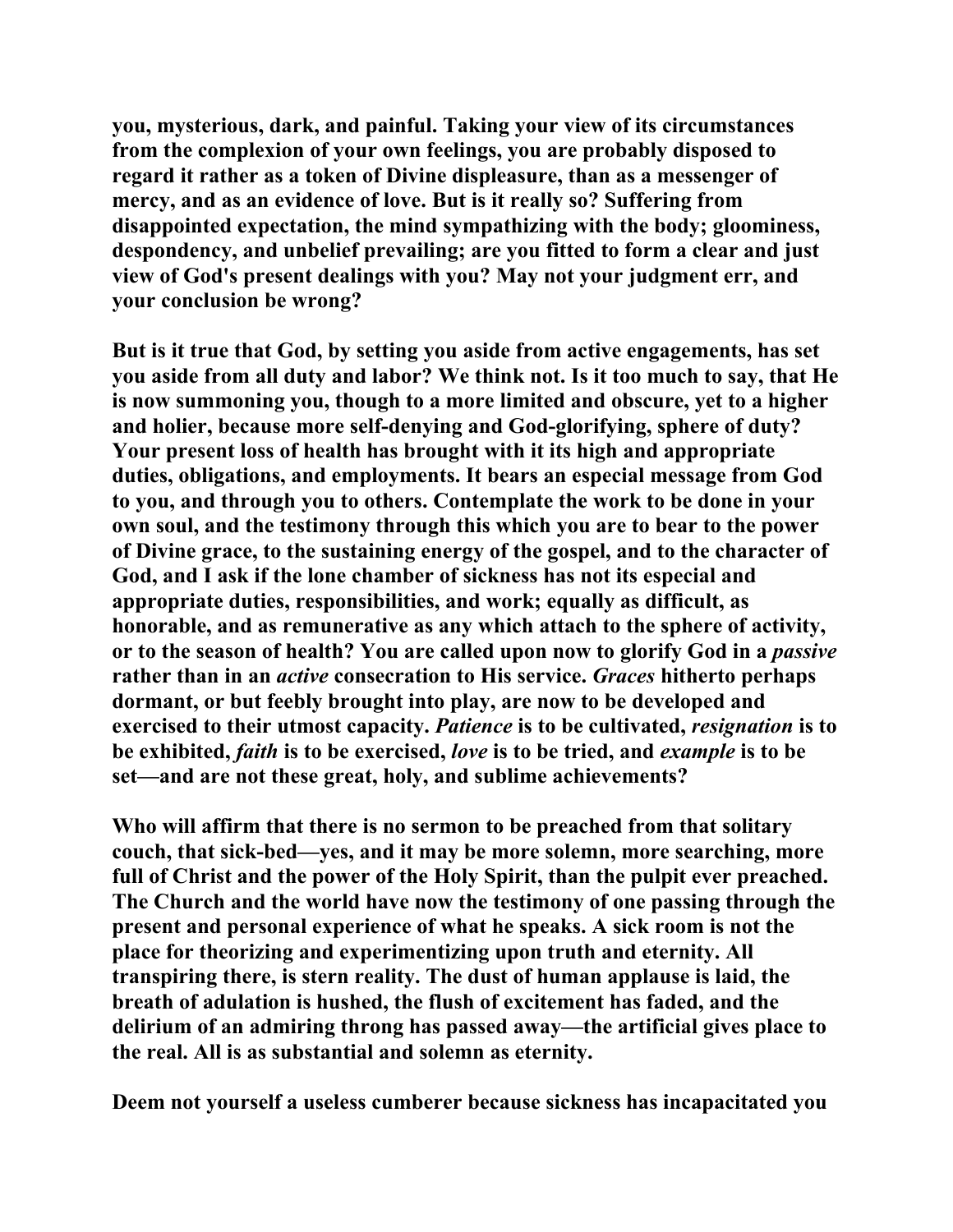**for active labor. God has but changed your sphere of duty, transferring you, doubtless, to one more glorifying to Himself. What though your cherished hopes are blighted, what though your fond plans are frustrated, what though your brilliant prospects are darkened, what though your years of hard, ambitious study seem for nothing, and the honors won by unwearied application and midnight toil, are withering and drooping upon your brow? God is summoning you to a profounder study, to more splendid achievements, and to a more verdant and deathless reward.** 

**Do you think that your life has been all a blank? Was Kirke White's? was Spencer's? was Brainerd Taylor's? and a thousand more, whose brilliant career was darkened, and whose opening prospects of eminence and of usefulness were suddenly arrested by sickness, and speedily closed by death? Oh no! Though dead, they still live, and speak, and influence. And who can tell for what nobler purpose and higher employment in heaven the severe mental and moral discipline through which they passed, was designed by God to fit them? No, it is impossible that the past, its toil and sacrifice, can be a blank in your history, or that its literary and spiritual acquisitions are utterly fruitless and lost. To say nothing of the pleasures which you have derived in your mental discursions through the glowing fields of literature and of science, of the high gratification you have felt in converse with ancient authors, and of the feeling of ecstatic delight which has thrilled your soul, when, with the Grecian philosopher, you shouted your "Eureka! Eureka!" over some deep mystery unraveled, or some profound problem solved.** 

**What is a still more consolatory reflection, you have been cultivating those mental powers with which God has endowed you, in the precise way which His wisdom ordained, and which His providence marked out. The future, now mournfully realized, of disappointed ambition, of blighted hope, and of withered expectation, your Heavenly Father studiously concealed from your view, that nothing might suppress your ardor or daunt your zeal in its high and brilliant career of investigation and of thought. And which, let me ask you, would from your bed of sickness be the most painful and humiliating retrospect—the years spent in mental dissipation and wasted time, or the years which you have devoted to those acquisitions which expanded your mind, and enriched it with thoughts, which now shed an intellectual luster upon your pallid countenance, and supply material for pleasing reflection in the weary hours of sickness and of solitude?** 

**But there is a view of your present trial even more soothing and consolatory**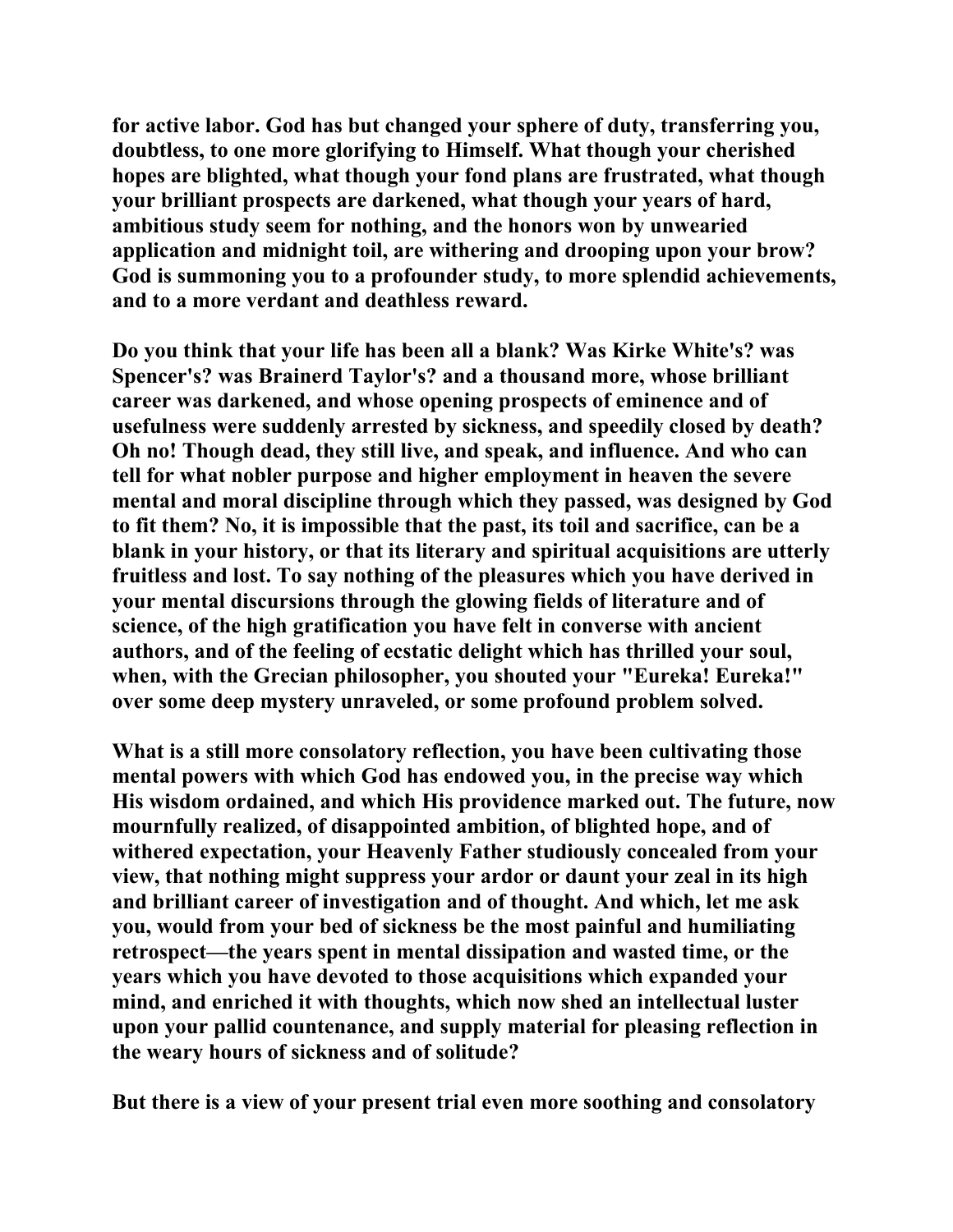**than this. It is the thought that your heavenly Father—to whom, in youth, and, perhaps, by renewed dedication in riper years, you gave yourself in solemn covenant, to use you and to dispose of you as best promoted His glory—is dealing with you now; that His wisdom is infallible, His love immutable, and that all His thoughts towards you are precious thoughts of peace, and not of evil.** *Receive, then, with meekness your Heavenly Father's dispensation***, which, while it has set you apart from** *the Lord's work***, has set you apart more exclusively and entirely for** *the Lord Himself***. Your great desire has been to glorify Him; leave Him to select the means which may best advance it.** *You* **have thought of health and activity, of life and usefulness, of being a champion for the truth, a herald of salvation to the ignorant and the lost, a leader in some high and laborious path of Christian enterprise—but** *He* **has ordained it otherwise. And now, by sickness and suffering, by silence and solitude, He is giving you other work to perform, which shall not the less secure your usefulness and promote His glory. Oh take this cup of trembling from His hands and say,** 

**"My God, my Father, while I stray Far from my home on life's rough way Oh teach me from my heart to say, Your will be done."** 

**"Though dark my path, or sad my lot, Let me be still and murmur not, But breathe the prayer, divinely taught, Your will be done."** 

**"Should pining sickness waste away My life in premature decay, May I with meek submission say, Your will be done."** 

**"If You should call me to resign What most I prize—it never was mine, I only yield You what was Thine. Your will be done."** 

**"Control my will from day to day, Blend it with Yours, and take away All that now makes it hard to say,**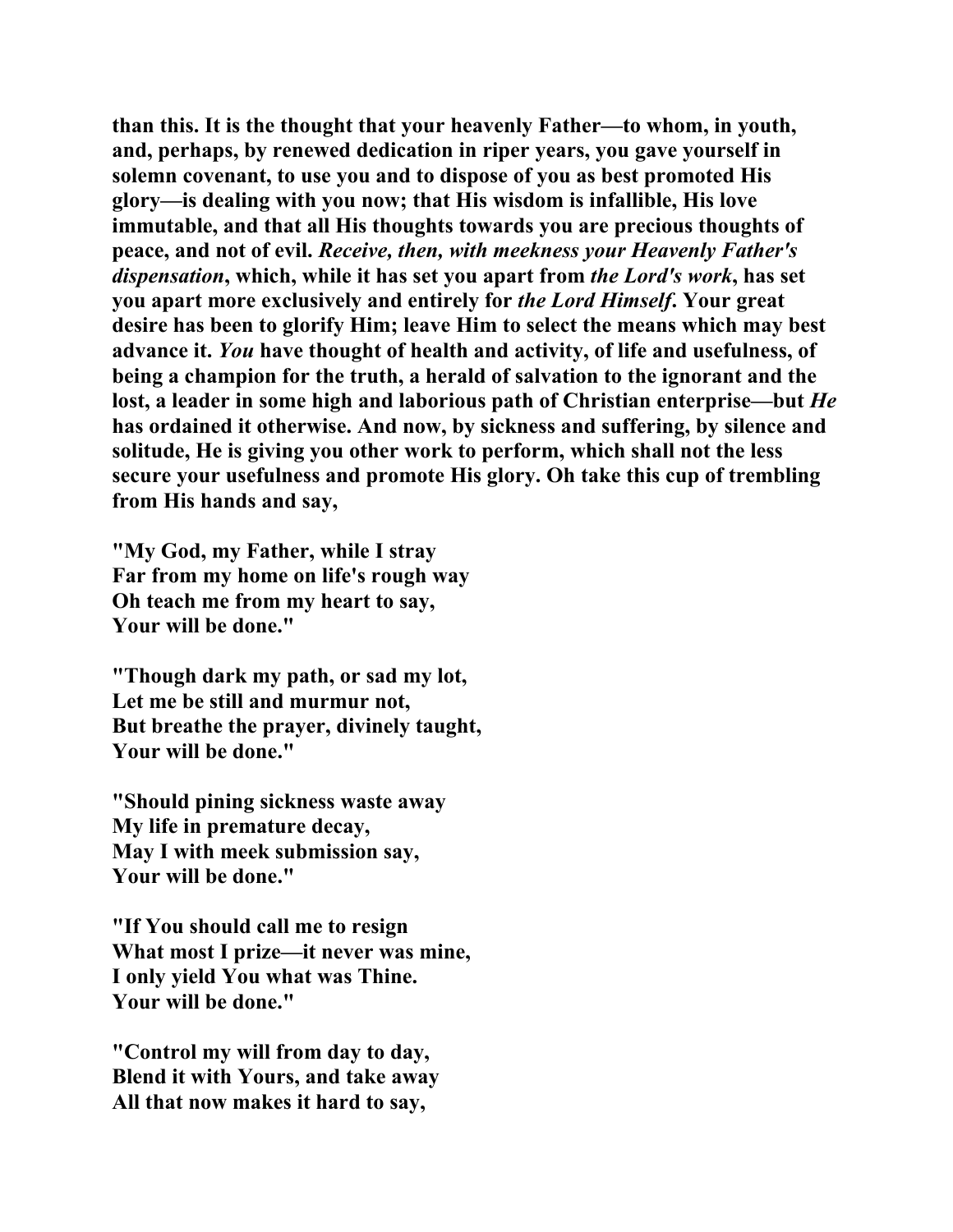**Your will be done."** 

**"And when on earth I breathe no more The prayer often mixed with tears before, I'll sing upon a happier shore, Your will be done."** 

**But let us not lose sight of the Physician of the patient. "The whole need not a physician, but those who are sick." That Physician is He who spoke these words. The power of the Son of God over the moral and physical diseases of men, prove Him to be just the Physician which our circumstances require. Do we need skill? He possesses it. Sympathy? He has it. Patience, tenderness, perseverance? all belong to Jesus. Wonderful Physician! No disease can baffle You, for You are Divine. No suffering can fail to move You, for You are human. Are your deep anxieties awakened, my reader, on behalf of some loved object, now pining in sickness, perhaps, to all appearance, in circumstances of extreme danger? In simple faith call in the aid of this Physician. Let the prayer of Moses for Miriam be yours, presented with the faith, and urged with the importunity, of the Syrophoenician mother, "Heal her now, O Lord, I beseech you." "I will come and heal her," will be His reply. Deem not the case beyond His skill. Thus reasoned the sister of Lazarus: "Lord, if you had been here, my brother had not died. But I know that even now, whatever you will ask of God, God will give it you."** *Go in prayer and faith, and lay your sick one at His feet.* **Jesus is with you. One word from Him, and the disease shall vanish; one touch of His hand, and health shall be restored. He who raised Lazarus from the grave, can bring back from its brink the dear one around whose fast waning life the veins of your heart are entwined. Ask** *believingly***, ask** *submissively***, ask** *importunately***, and then leave the result with Him.** 

**Christian sufferer! you marvel why the Lord keeps you so long upon the couch of solitariness, and upon the bed of languishing—why the "earthly house of this tabernacle," should be taken down by continued and pining sickness, the corrodings of disease, and the gradual decay of strength. Hush every reasoning, anxious, doubtful thought.** *Your Heavenly Father has so ordained it.* **He who built the house, and whose the house is, has a right to remove it by what process He sees fit. The mystery of His present conduct will, before long, be all explained. Yes, faith and love can even explain it now, "Even so, Father, for so it seems good in your sight!" Yours is an honorable and a responsible post. God has still a work for you to do. You have been**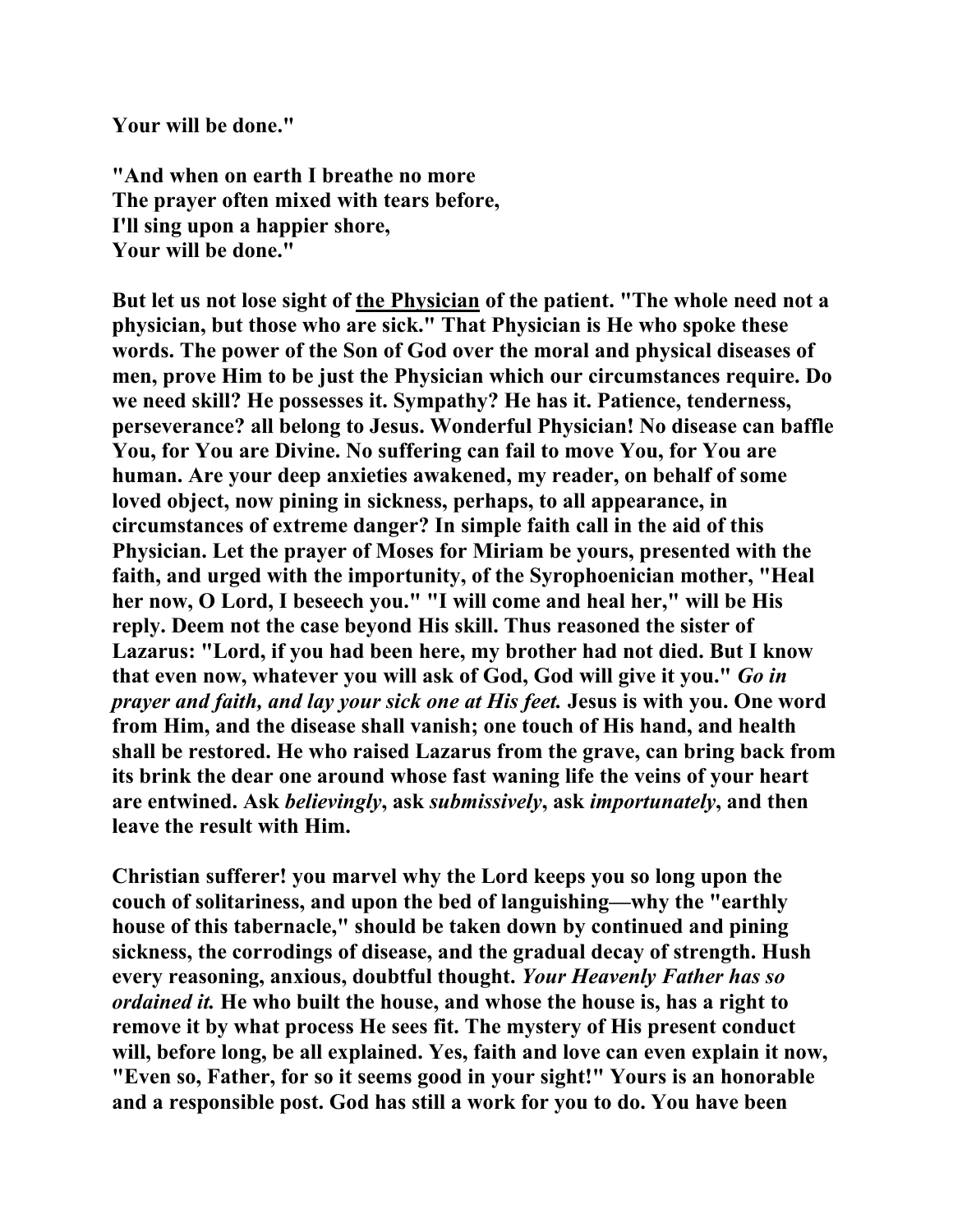**waiting year by year in the quietness of holy submission the summons to depart. But God has lengthened out your period of weariness and of suffering, for the work is not yet done in you and by you, to effect which this sickness was sent. Oh what a witness for God may you now be! What a testimony for Christ may you now bear! What sermons—converting the careless, confirming the wavering, restoring the wandering, comforting the timid, may your conversation and your example now preach from that sick bed! And oh, for what higher degrees of glory may God, through this protracted illness, be preparing you!** 

**That there are degrees of glory in heaven, as there are degrees of suffering in hell, and degrees of grace on earth, admits of not a doubt. "As one star differs from another star in glory," so does one glorified saint differ from another. Will there be the absence in heaven of that wondrous variety of proportion which throws such a charm and beauty around the beings and the scenery of earth? Doubtless not.** *Superior grace below, is preparing for superior glory above.* **And the higher our attainments in holiness here, the loftier our summit of blessedness hereafter. For these high degrees of heavenly happiness, your present and lengthened sickness may, by God's grace, be preparing you. Sanctified by the Spirit of holiness, the** *slow fire* **is but the more perfectly refining; and the more complete the refinement on earth, the more perfectly will the sanctified soul mirror forth the Divine Sun in heaven. Be, then, your beautiful patience of spirit—meek and patient sufferer—increasingly that of the Psalmist, "I have behaved and quieted myself as a child that is weaned of his mother: my soul is even as a weaned child."** 

**Has the Lord recently recovered you from sickness? Then see that He receives much glory from your recovery. Let your life, which He has anew snatched from the grave, be anew consecrated to His service. Preserve in constant and grateful remembrance the hallowed seclusion, the sacred impressions, the solemn transactions of the sick chamber. "Vow, and pay your vows unto the Lord."** *Be doubly guarded against that which, previously to your illness, deadened the life of God in your soul.* **It is not seemly for a Christian to emerge from the solemnities and retirement of sickness, light, trifling, and earthly. We look for it far otherwise. We expect to see the** *froth of vain conversation* **subsided, the** *dust of earth* **blown away, the** *clinging attachment to objects of sense* **weakened; and in their place, sobriety of spirit heavenliness of deportment, and weanedness from earth. Let these Christian traits be yours, beloved reader. Let it appear by your increased spiritual-mindedness, that you have risen from the bed of sickness, and come forth from the place of**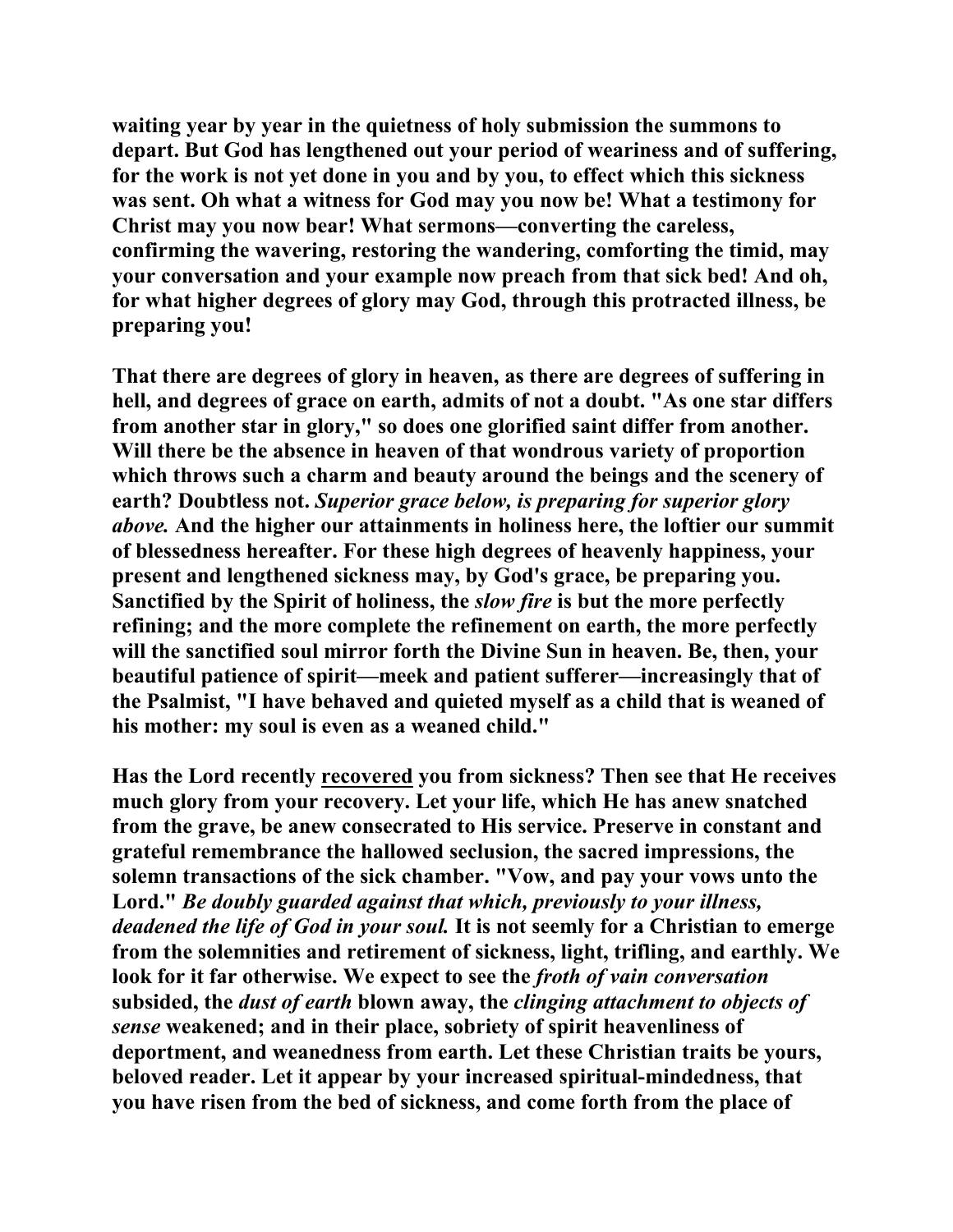**solitude, like the "bridegroom coming out of his chamber, rejoicing as a strong man to run a race."** 

*Cherish in your heart and perpetuate in your life a grateful sense and remembrance of the Lord's mercy in your recovery.* He it was who healed you. **He gave the skill, and blessed the means, and rebuked the disease. You were brought low, and He helped you.** *A monument of His sparing mercy, may you be a monument of His sanctifying grace.* **Let the life which He has 'redeemed from destruction,' be as a pleasant psalm to the Lord. "O Lord my God, I cried unto you, and you have healed me. O Lord, you have brought up my soul from the grave; you have kept me alive, that I should not go down to the pit. Sing unto the Lord, O you saints of his, and give thanks at the remembrance of his holiness; for his anger endures but a night: in his favor is life: weeping may endure for a night, but joy comes in the morning. You have turned for me my mourning into dancing; you have put off my sackcloth, and girded me with gladness; to the end that my glory may sing praise to you, and not be silent. O Lord my God, I will give thanks unto you forever." "Bless the Lord, O my soul, and forget not all his benefits; who forgives all your iniquities, who heals all your diseases, who redeems your life from destruction, who crowns you with loving-kindness and tender mercies."** 

**Go, with lowly and adoring spirit, to the house of the Lord, saying, "I will offer to you the sacrifice of thanksgiving, and will call upon the name of the Lord. I will pay my vows unto the Lord now in the presence of all his people." There lay yourself, a living sacrifice, upon the altar of your living High Priest—a renewed consecration to God.** 

**"Here in Your courts I leave my vow, And Your rich grace record; Witness you saints who hear me now, If I forsake the Lord."** 

*You who visit sick and dying beds***, tread solemn and important ground. You have need to visit much the throne of grace for the wisdom and the grace which such a sphere of labor requires. Remember that** *you are brought in contact with those with whom God is especially dealing.* **Your advantages for instruction and impression are great. Sickness has given a distaste for the world; God's judgment has perhaps aroused the conscience, and his dealings have made the heart soft. Your first step will be to ascertain, as far as it is possible, the real state of the soul. What medical man would attempt to prescribe for his patient without first thoroughly ascertaining the nature of**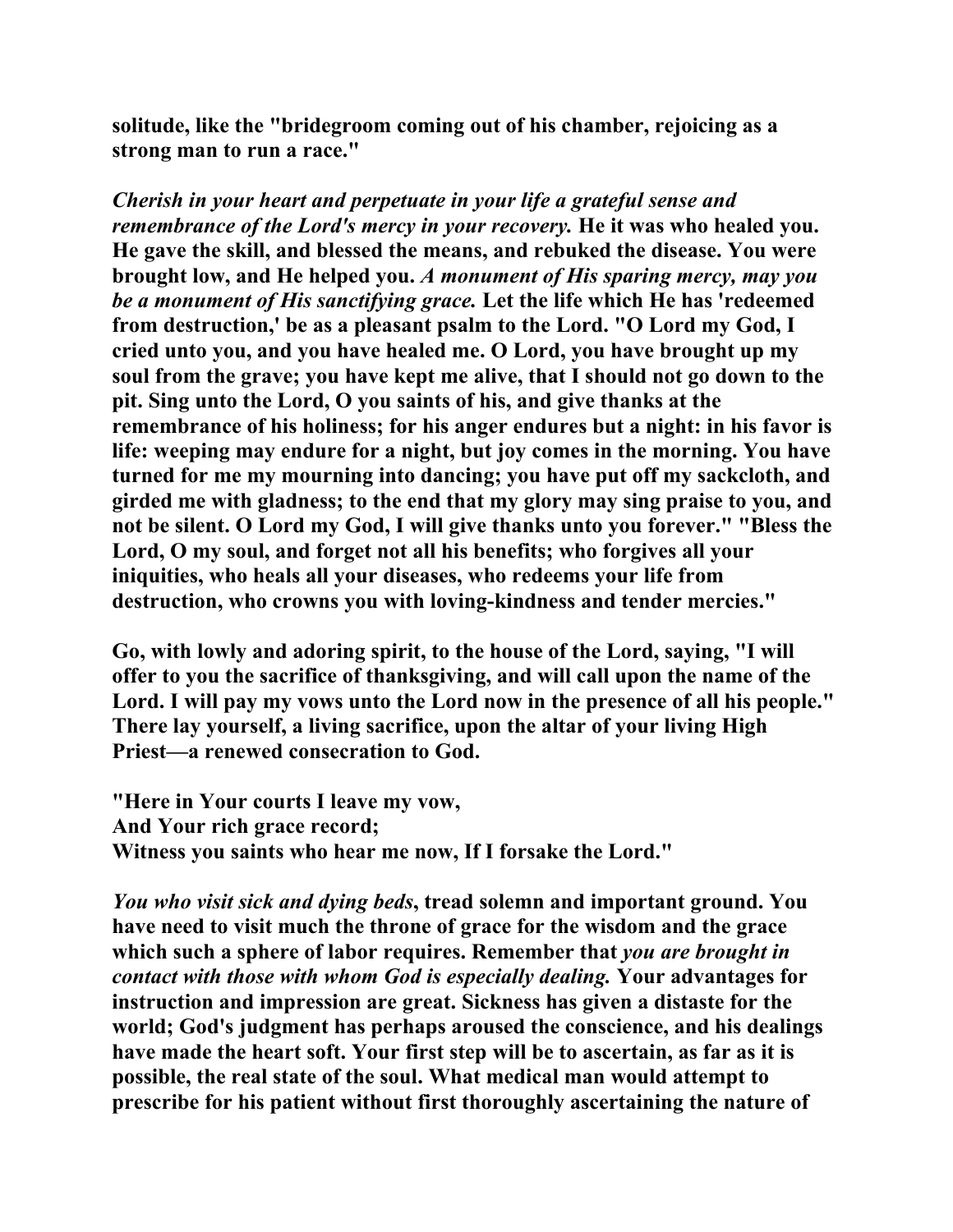**the disease, its symptoms, phases, and the course of treatment demanded?** 

**But your post is infinitely more important and responsible than his, whose only office is to heal the body. Having learned this, you will then be prepared to bring** *the grand remedy* **contained in the gospel of Jesus to bear upon the case.** *Let your unfoldings of that remedy be scriptural, simple, and appropriate.* **You will present such statements of divine truth as the nature of the case requires, making prominent the two great ingredients in your Divine recipe the fall in the first Adam—the recovery in the second Adam; out of self, into Christ. Before the truly awakened, yet anxious, restless soul, you will array all the precious promises and gracious invitations of the Gospel, so amply provided for such. You will lay peculiar stress upon the finished work of Jesus, and the perfect freeness of the remedy which he has provided; especially holding up to view the great and glorious fact, that** *Christ died for the ungodly***. You will explain** *faith* **to be the one simple channel through which flow pardon and peace to the soul—"believing in the Lord Jesus Christ;" while you unfold his richness to meet all the necessities of his own beloved and called people. But the Spirit of truth will be your Teacher and your Guide. Looking up to Him, and leaning upon Christ, your labor in this peculiarly difficult, trying, and important sphere of Christian exertion will not be in vain in the Lord.** 

**Nor would I fail to remind the Christian physician, should the eye of such an one light upon this page, of the peculiar advantages which he possesses of uniting the healing of** *bodily* **disease with a deep solicitude for the** *spiritual* **welfare of the sick. The example of our adorable Lord, our great model in all things, presents a beautiful and instructive illustration of this union. Immediately preceding His magnificent sermon on the mount, it is narrated of Him, "And Jesus went about all Galilee, teaching in their synagogues, and preaching the gospel of the kingdom, and** *healing* **all manner of sickness, and all manner of diseases among the people. And his fame went throughout all Syria, and they brought unto him all sick people who were taken with diverse diseases and torments, and those who were possessed with devils, and those which were lunatics, and those who had the palsy: and he healed them."** 

**Molding his Christianity and shaping his professional career after this illustrious example, doubly and immensely useful may the pious physician be. Let no delicacy of feeling lest you should invade the sacred functions of the Christian ministry—let no dread of being singular, nor fear of man, dissuade you from a work which God has so providentially placed in your hands. Some**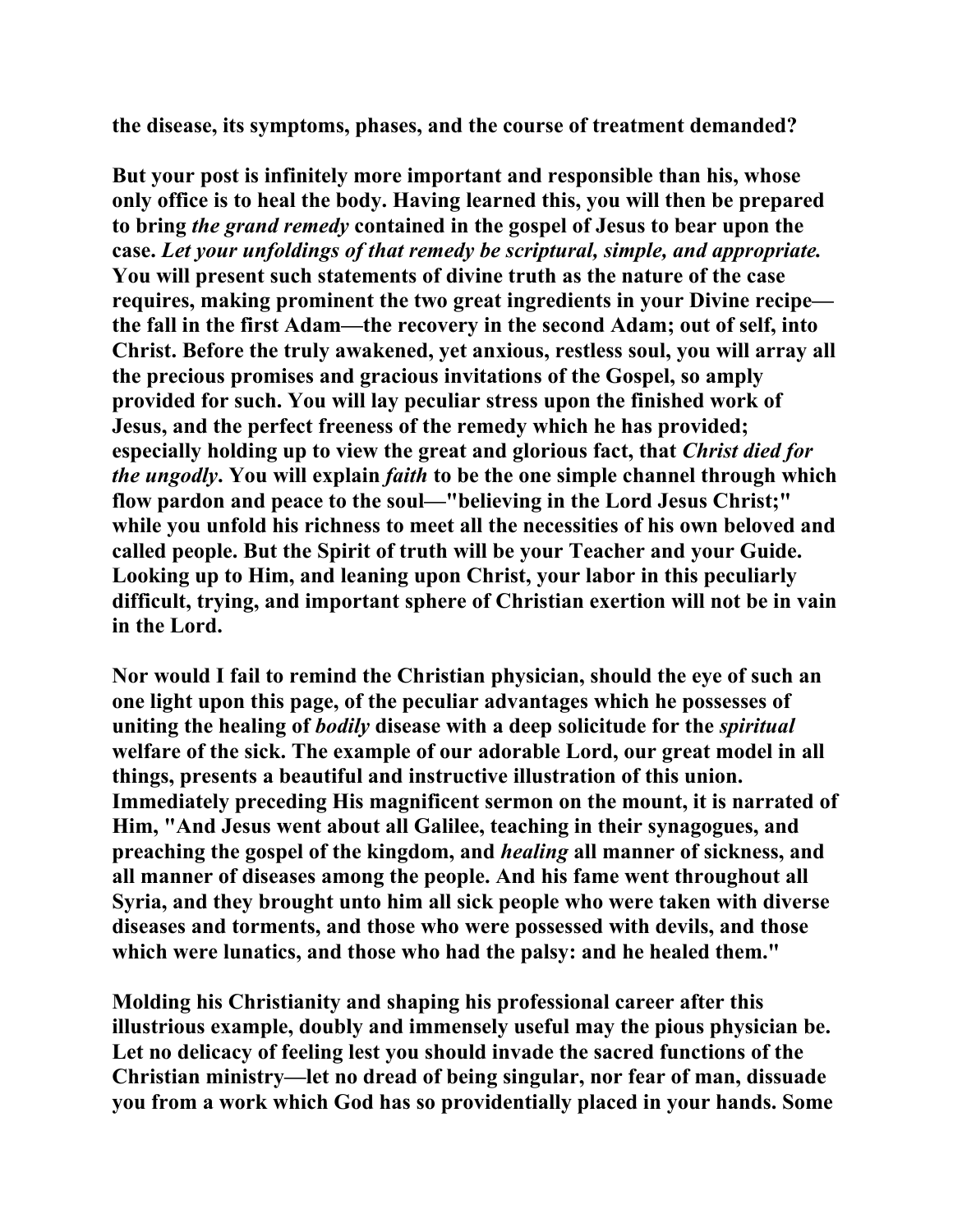**of the most illustrious names in the history of medical science have been identified with the profession and propagation of Christianity. Bateman and Hamilton, Hervey and Sydenham, Boerhaave and Mason Good, were Christian physicians. Illustrious as they were in the annals of science, still more honored and distinguished were they as men of whom it is their highest eulogy, that while they healed the bodily malady of the sick, they administered to the 'mind diseased,' and both in their professional and private life, walked with God.** 

**And, oh, if but one soul is, by your instrumentality, brought to Christ—if one, wounded by the serpent, is led to raise his eye of faith, even in the agonies of death, and fix it upon the Savior—slain and lifted up for sinners the chief, the vilest—that were a blessing and a reward before which all the honors of your professional skill and reputation droop and die. Christian physician! be faithful to souls, be faithful to your high trust, be faithful to God.** 

**The subject of** *Christian Missions***, in connection with the medical profession, is becoming one of deepening interest and importance. It is found that a practical acquaintance with the art of healing, clothes the missionary of the Cross with an importance in the estimation of the heathen, and places in his hands an influence over their minds, superior to all other laborers in the field.**  *The healing of the body opens an avenue to the healing of the soul.* **Confidence and gratitude, and even affection, are inspired within the 'savage breast,' and these prepare the way for the Gospel message. The human physician thus becomes the herald of the Divine; and the balm which he administers to the physical malady, is but the introduction to the 'balm of Gilead,' of which the diseased and deathless mind so deeply stands in need. The question of duty with pious medical men, as to their personal consecration to the missionary work, viewed in this point of light, is worthy of their most solemn and prayerful consideration.** 

**The following remarks by a distinguished Christian physician are so singularly appropriate, and withal so excellent and eloquent, that I am happy to strengthen my appeal by their quotation. Alluding to the duty of pious medical men, he says, "And responsibility stops not at themselves. Having become Christians, they find it at once their privilege and their duty to become Christianizers too. A privilege—for thus only can they satisfy that burning desire which else consumes them—to make known and convey to others the blessings they have themselves received. And a solemn duty, inasmuch as God has given to them, more than to perhaps any other class of**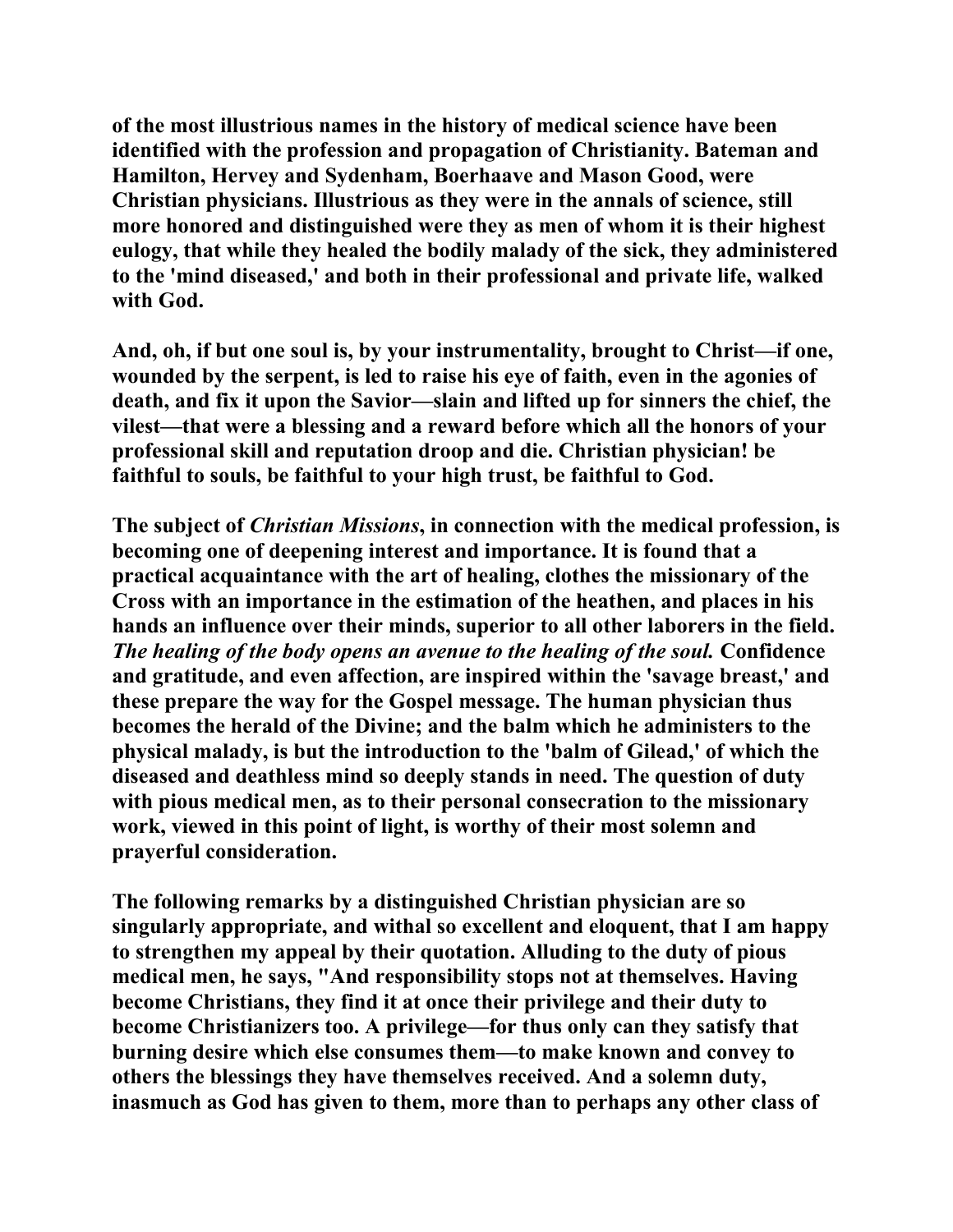**men,** *many and invaluable opportunities of advancing His glory, and doing His will, in the salvation of lost souls***—perishing and yet immortal. It is commonly said that 'man's extremity is God's opportunity.'** *The heart is soft in sickness, and impressible; and the soul awakened, seeks earnestly for hope and comfort then.* **The faithful pastor is perhaps little less successful in turning souls to Christ, by his ministrations in the sick-room, than by those of the pulpit; and the faithful physician, too, can look back with thankfulness to many happy times, when with one hand he healed and soothed the body, and with the other guided the soul heavenward and home. Conversion may come mysteriously and softly as the breeze—no man knowing where it comes or where it goes. At other times it is dated back to special providences in perils and escape. But, oh! how often is it referred, with adoring gratitude, to some lingering disease or sudden and sore sickness! It is in the fear of death and judgment that conscience regains its power, and speaks for God. Memory upbraids and conviction grows deeper and darker; but memory alone will never bring peace. News, good news, is eagerly sought—news of hope and salvation. Then is the sowing time, while the earth is soft and open, and watered by the tears of penitence. Then is it that the smitten patient clings with child-like confidence to the physician; and, hanging life upon his looks and lips, implores his aid. Then is it that he, sad and sorrowful, his best skill baffled, and himself bereft of all hope of cure, yet rejoices in being able to say—'One thing more I can do. It is the sure prescription: believe and live!' Then is it that in the deep furrow of affliction, the good seed may be by his hand hopefully laid. Nourished by the dews of the Holy Spirit, and warmed by the rays of God's love, it takes deep root, springs up, and bears fruit, to the praise and glory of His name." -Professor Miller of Edinburgh.** 

**Let** *the Christian invalid* **be cheered with the prospect of before long arriving at that land the inhabitants of which shall no more say, I am sick. It is the land of light and love, of rest and holiness. The moment the spirit is 'absent from the body and present with the Lord,' it treads those balmy shores where health breathes in the air, flows in the waters, and sparkles in the sunbeams. There is no sickness in heaven, for "the people that dwell therein shall be forgiven their iniquity," and this accounts for the absence of all physical malady. There is no sickness in heaven, because there is no sin. But the more full enjoyment of this blessing is reserved for the new earth, upon which the holy city, New Jerusalem, coming down from God out of heaven, prepared as a bride adorned for her husband, will dwell. Then it is that, "God shall wipe away all tears from their eyes; and there shall be no more death, neither sorrow, nor crying, neither shall there be any more pain: for the former**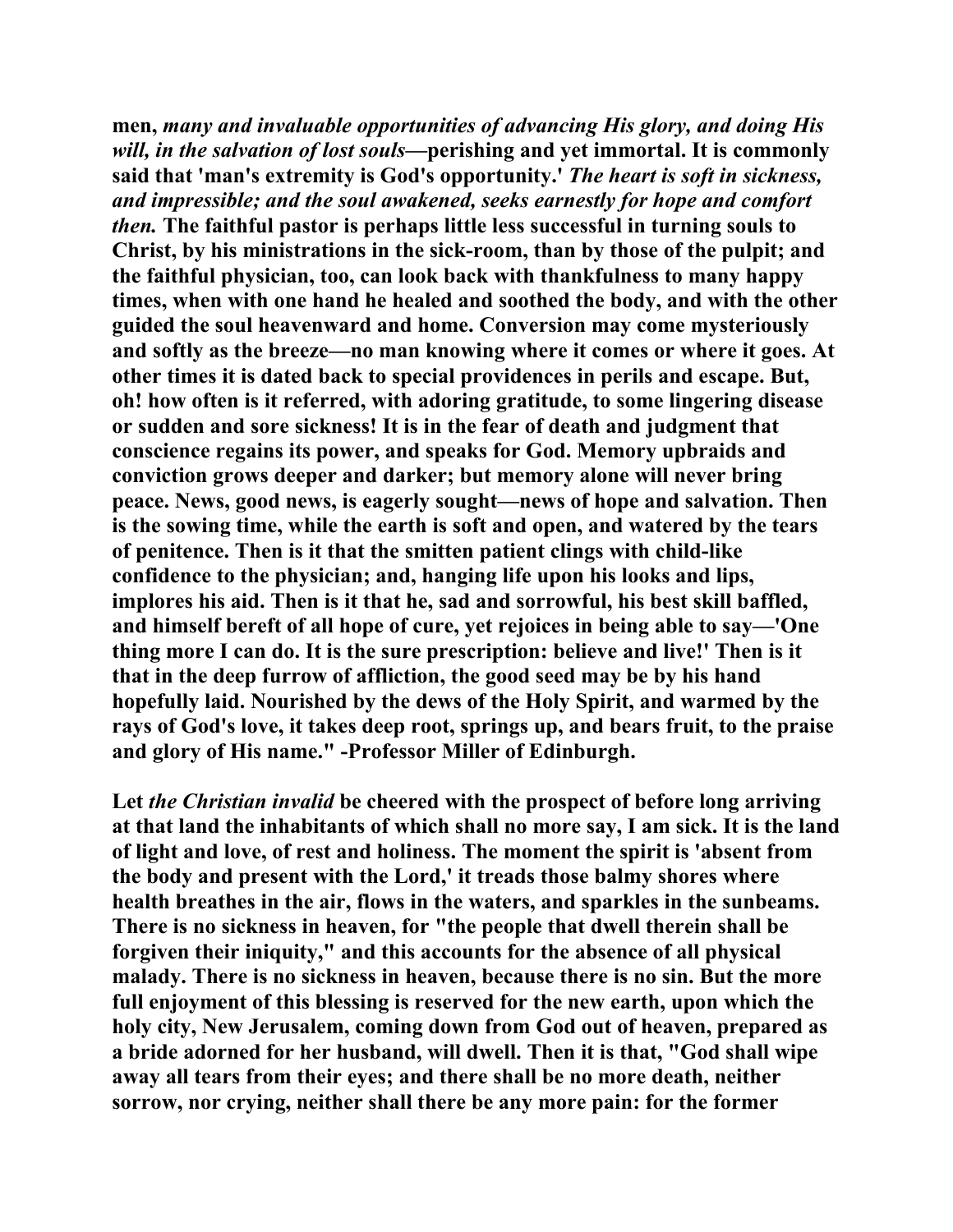**things are passed away."** 

**Christian sufferer! you are nearing this land—a few more days of languishing and pain, a few more nights of weary wakefulness, and you are there! Do you see through the chinks of the, "earthly house of this tabernacle," "a building of God, a house not made with hands, eternal in the heavens?" Do you see the "city which has foundations, whose Maker and Builder is God?" It has "no need of the sun, neither of the moon, to shine on it for the glory of God does enlighten it, and the Lamb is the light thereof. . . The gates of it shall not be shut at all by day: for there is no night there."** 

*Soon you will exchange this hospital for your Father's house***, and as you cross the threshold, the last pang is inflicted, the last sigh is heaved, and the last tear is brushed from your eye. Then, at the resurrection of the just, comes** *the new body.* **"It is sown in corruption; it is raised in incorruption; it is sown in dishonor; it is raised in glory; it is sown in weakness; it is raised in power. It is sown a natural body; it is raised a spiritual body." All this blessedness and glory JESUS has procured for you. All this blessedness and glory awaits you. And into its full possession and experience Jesus will soon bring you. Animated with such a prospect, and cheered with such a hope, patiently endure the prolonged sickness, the protracted suffering, exclaiming in the spirit and language of Jesus, "O my Father, if this cup may not pass from me, except I drink it, your will be done!"** 

**"Beloved, I wish above all things that you may prosper and be in health, even as your soul prospers."** 

**"When languor and disease invade This trembling house of clay, It is sweet to look beyond our cage, And long to fly away." "Sweet to look inward and attend The whispers of His love; Sweet to look upward to the place Where Jesus pleads above."** 

**"Sweet to look back and see my name In life's fair book set down; Sweet to look forward and behold Eternal joys my own."**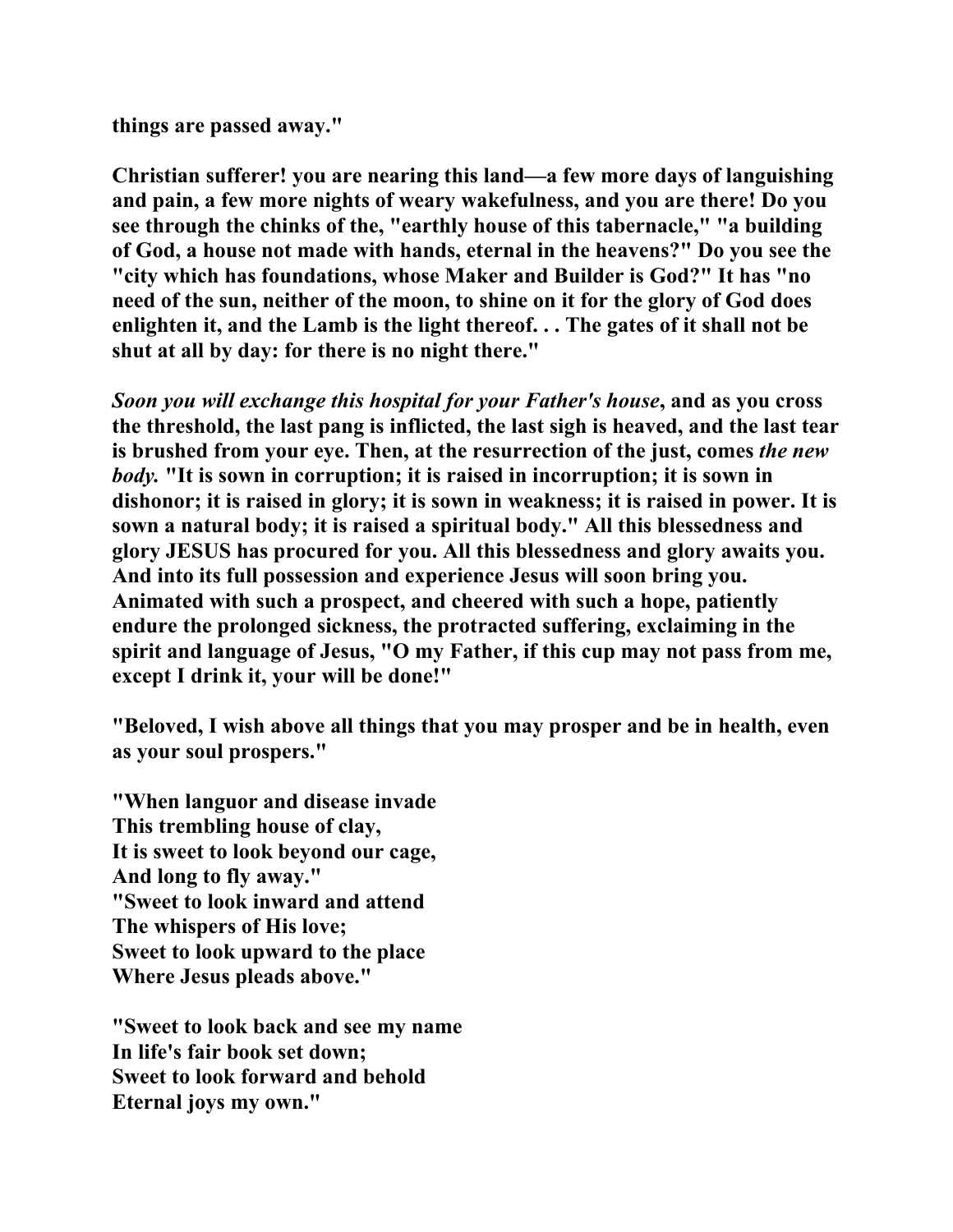**"Sweet to reflect how grace divine My sins on Jesus laid; Sweet to remember that His blood My debt of sufferings paid."** 

**"Sweet on His righteousness to stand, Which saves from second death; Sweet to experience, day by day, His Spirit's quickening breath."** 

**"Sweet on His faithfulness to rest, Whose love can never end; Sweet on His covenant of grace For all things to depend."** 

**"Sweet in the confidence of faith To trust His firm decrees; Sweet to lie passive in His hand, And know no will but His."** 

**"Sweet to rejoice in lively hope That, when my change shall come, Angels will hover round my bed, And waft my spirit home."** 

**"There shall my disimprisoned soul Behold Him and adore; Be with His likeness satisfied, And grieve and sin no more."** 

**"Shall see Him wear that very flesh On which my guilt was lain; His love intense, His merit fresh, As though but newly slain."** 

**"If such the views which grace unfolds, Weak as it is below; What rapture must the church above In Jesus' presence know!"**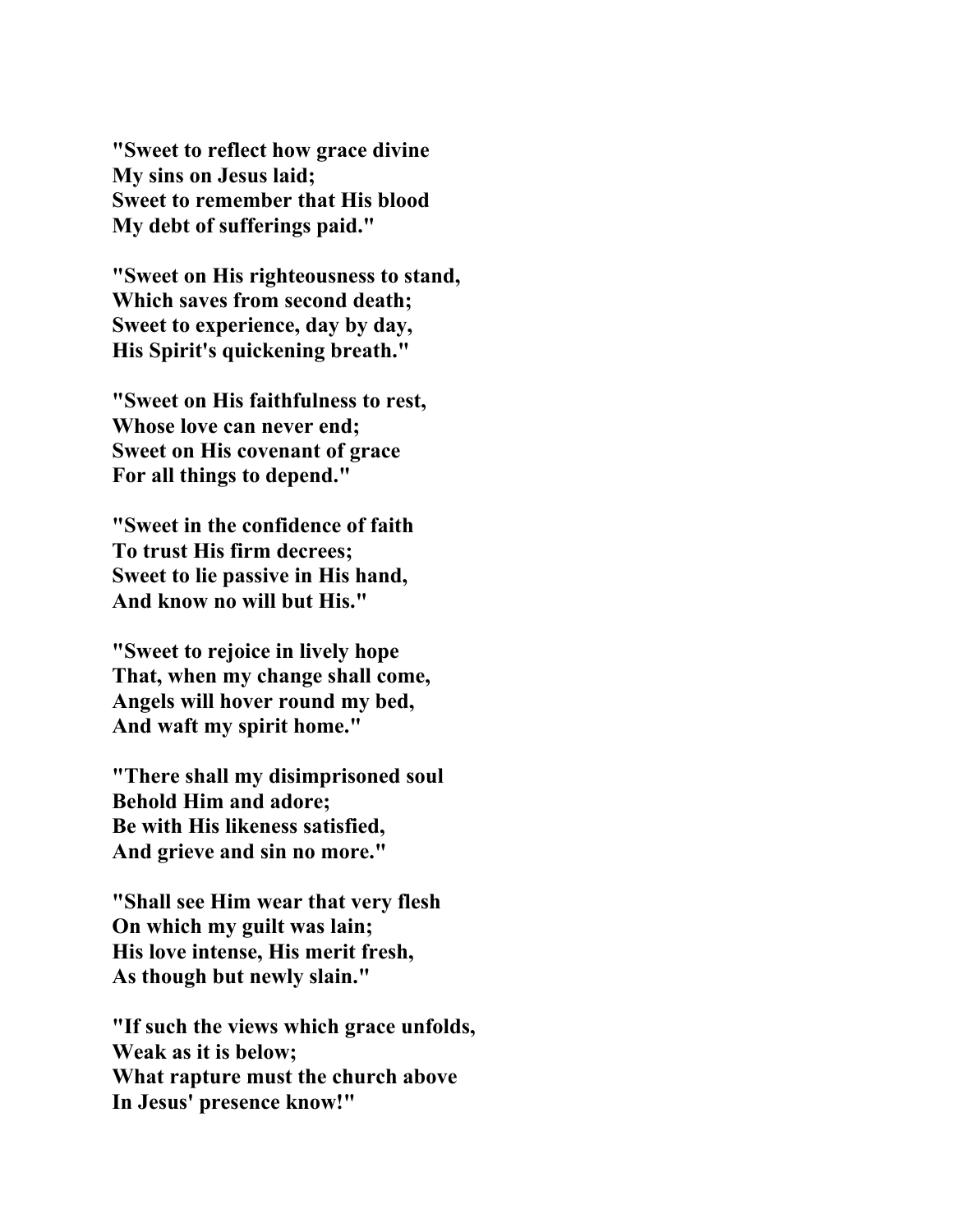**"If such the sweetness of the stream, What must the fountain be; Where saints and angels draw their bliss Immediately from Thee!"** 

**"O may the unction of these truths Forever with me stay; Till from her sinful cage dismissed, My spirit flies away."** 

## **The Glorious Prospects of the Believer**

**"Eye has not seen, nor ear heard, neither have entered into the heart of man, the things which God has prepared for those who love him." 1 Cor. 2:9** 

**The believer in Christ must of necessity be a happy man. Though like the Master whom he loves—and loving, he serves—his path in some places may be paved with flint, or fenced with briar, yet amid it all, fed from the fullness of Christ and living upon the supply of the covenant, yes, upon the God of the covenant, he is, and he must be, a truly happy man. Beloved reader, we live below, far below our spiritual privileges. We claim not all the blessings of our birth-right, which, in this present time-state, are ours to enjoy. And if we rise not to the experience of what God has provided and promised for us now, what marvel that we so faintly imagine, and yet more faintly realize, the glories prepared for us hereafter. To a brief meditation upon these future glories this chapter invites you. And may the Eternal Spirit so cause us to see them with the glass of faith—the believer's telescope—as they are revealed in the word, as to fill our souls with heavenly and ardent desire for them.** 

**What animating words are those which suggest the theme of our present reflections! It would, however, be doing violence to the text, and injustice to the Holy Spirit of truth, not to remark that there is undoubtedly a reference to the** *present* **blessedness as well as to the** *future* **prospects of believers. The Apostle primarily alludes to the doctrines of grace and to the mysteries of the Gospel, as inconceivable by, and as veiled to, the 'princes of this world:' and then adds, "But God has revealed them unto us by His Spirit; for the Spirit searches all things, yes, the deep things of God." But as the present blessings and the future blessedness of believers are so closely connected, not only with**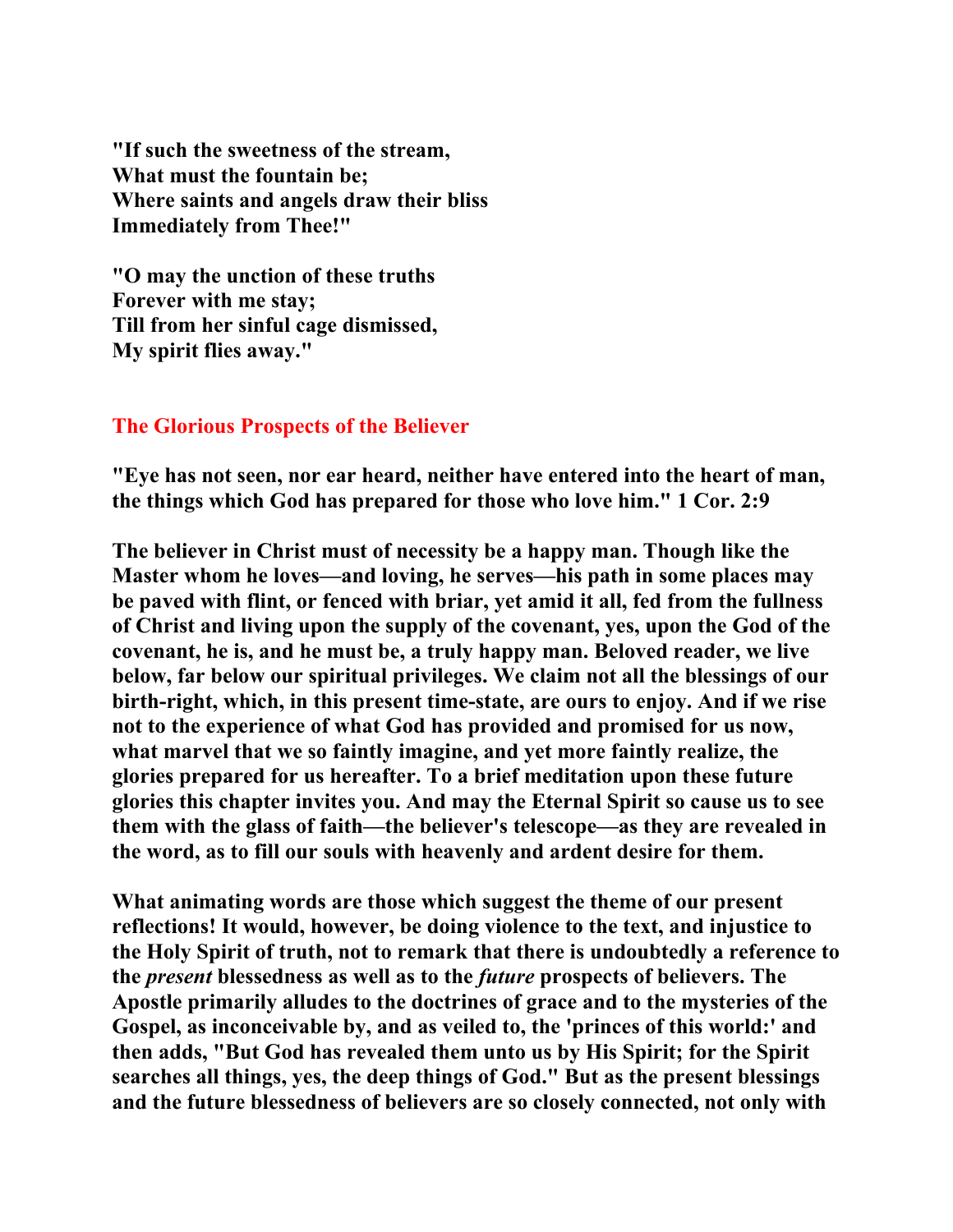**each other, but in the experience of the child of God, we cannot well contemplate the one without carrying forward our thoughts to the other. It is with the glorious prospects of the saints of God we at present have especially to do. "Eye has not seen, nor ear heard, neither have entered into the heart of man, the things which God has prepared for those who love him."** 

**It is of the greatest moment that we clearly understand FOR WHOM THIS FUTURE GLORY IS PREPARED. "Those who love Him." To such only does heaven unfold its gates of pearl. What, reader, are your pretensions to this character? Those who in reality love God form but a small portion of the human family. The great mass are lovers of self, lovers of pleasure, lovers of sin, rather than lovers of God. The fearful and universal characteristic of the unrenewed mind is enmity, and not love, to God. "The carnal mind is enmity against God." The word of God makes no exception in favor of those who say that they love God, or who profess that they love him, or whose creed is orthodox, or whose lives are fair, or who, according to the world's estimate, are deemed 'religious.' If there be lacking this essential element, this crowning grace of true religion—love to God—all is lacking. "Though I have the gift of prophecy, and understand all mysteries, and all knowledge; and though I have all faith, so that I could remove mountains, but have not love, it profits me nothing."** 

**But what an expressive and honorable designation is this—a designation belonging to all the people of God—"those who love him!" In this quality are merged all other and inferior distinctions of birth, and wealth, and learning, and power; and the one character, the one badge, the one style and title of all is—love to God. This is the one soul; animating, pervading, and assimilating the members of the one body, the children of the one family.** 

**Love to God is a Divine emotion, implanted in the human heart, corresponding in its nature and quality with its Divine and holy Object. It is a moral affection inspired by the perfection of moral beauty. God is a perfect Being. "In him is no darkness at all"—neither intellectual nor spiritual. "There is no unrighteousness in him." He is the perfection of all perfection. Who can set forth the Almighty to perfection? He must be infinite in his powers of conception and description who can do it. All finite imagination droops, and thought expires, and language fails, and imagery fades, in the attempt to describe what God is. And yet He is sufficiently revealed in the word, and embodied in Jesus, to be known, and known to be loved. Love to Him constitutes the essence of true godliness. A religion that has not love to**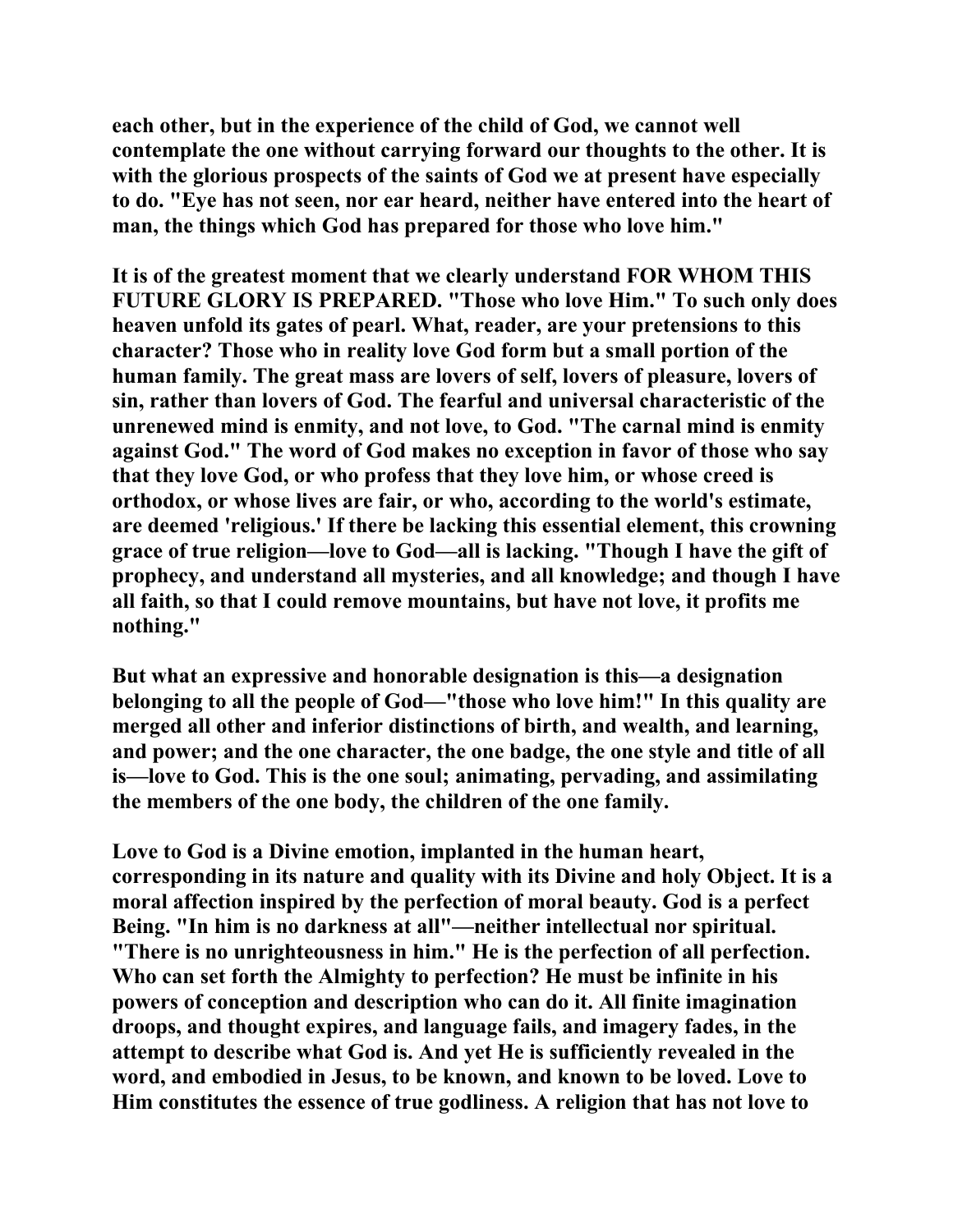**God as its great principle, its grand requirement, its supreme end, is, and must be, false. It supposes another and a higher object of affection. It enthrones upon the heart a sovereign, and recognizes a government antagonist to Jehovah's. It, in fact, supposes the existence of another God—for whatever object supplants Him in the affections of the creature, whatever divides the heart with, and alienates it from, Himself, is in direct opposition to the Divine law, and 'as God sits in the temple of God, showing itself that it is God.' "You shall have no other God but me."** 

**In nothing has God acted more worthily of His nature than in constituting love as the soul and essence of religion, and Himself its supreme Object. In doing so, He has as much consulted the happiness of the creature as His own honor; as much our benefit as His glory. Indeed it would seem as if, in enjoining the obligation, in issuing the requirement, "You shall love the Lord your God with all your heart, and with all your soul, and with all your mind," He had a view to our happiness beyond every other end. Apart from the honor which accrues to Him from our obedience to this precept, what advantage can He derive from our affection? Himself the infinite sea of love, full to the eternal satisfaction of His own nature, what good could arise to Him from the tribute of affection poured from every heart? But He would bring us to a more perfect enjoyment of Himself by bringing us to love Him with a supreme affection. He who loves God, walks with God, dwells with God, is like God. He has not far to travel in order to find God. Let him look within upon his own tranquil conscience, let him wander through the illuminated chambers of his own soul, and there, in finding love, he finds God. If love is not there, neither is God there; for where love is, there is God enthroned upon the heart. "God is love; and he that dwells in love dwells in God, and God in him."** 

**It is, then, the great characteristic of true believers that they love God. Their love embraces each person in the Godhead. They love the father—for to Him they are indebted for His unspeakable gift. They love the Son—for to Him they owe their redemption. They love the Spirit—for, having renewed them, He dwells in them forever as His temple. Such are all the children of God. O the blessedness they feel in loving God in Christ! O the happiness that springs from this divine, this heavenly emotion, expanding, purifying, and ennobling the soul! They ascribe its possession to no motive existing in themselves, but with the Apostle are ever ready to acknowledge, "We love him because he first loved us."** 

**It is true, their love to God, the Triune God, is at best but an imperfect**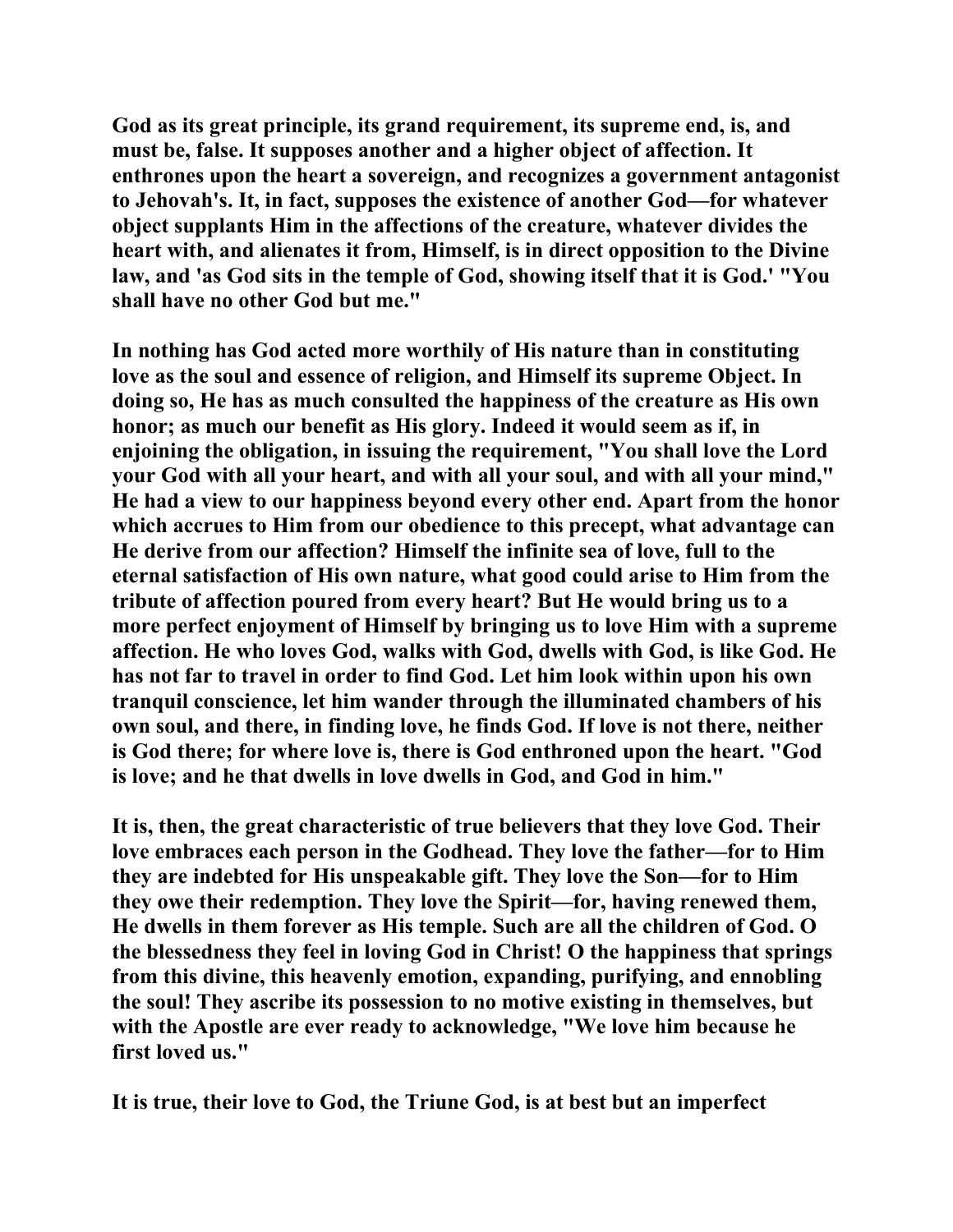**emotion, mingling with a thousand frailties, an affection unworthy of themselves, still more deeply unworthy of Him yet they love Him sincerely; He has drawn their hearts, has overcome them by His grace, and they are enabled to say, "Whom have I in heaven but you? and there is none upon earth whom I desire in comparison of you."** 

**The deathlessness of love to God is a beautiful idea of Scripture. Every other grace will cease but that of love.** *Faith!* **that precious grace which has been as the sheet-anchor of our soul in the wildest storms; which, as our compass, has steered us through the deep billows and brought us in safety to the port; which, amid all the trials, needs, and perils of the way, was so great and so sweet a solace—when we reach the world of glory we shall need it no more, for faith must then give place to sight.** 

*Hope!* **that pole-star of the soul, which cheered us with its mild luster many a weary step of our desolate journey, gilding the dark pictures of our earthly pilgrimage with its heavenly brightness, and alluring us on to the heaven from where it shone—when we reach the world of glory we shall need it no more, for hope will terminate in full fruition.** 

**But Love will live forever! It will tread with us the dark valley, and will cross with us the swelling river, and enter with us into the realms of eternal blessedness—its home, from where it came, and where it again returns. "Whether there be prophecies, they shall fail; whether there be tongues, they shall cease; whether there be knowledge, it shall vanish away"—but 'love never fails,' but lives forever.** 

**We proceed now to a rapid glance at the "things which God has prepared for those who love him." And first, there is the PRESENT blessedness of the saints. And, O, how sweet is this, what tongue of man or angel can describe? They are inconceivably great. "Eye has not seen, nor ear heard, neither have entered into the heart of man, the things which God has prepared for those who love him." Contemplate what He has prepared for us in the everlasting covenant of grace. "I will make an everlasting covenant with you, even the sure mercies of David," says God. This covenant, made with Christ, who is both its Mediator and Surety, secures to the believer all the mercies appropriate to his present state of conflict and of trial. They are 'sure mercies.' None others are so. The mercies of the worldling are as uncertain as the wind, as unstable as the sea. 'Passing away' is written upon them all. But the present blessings of the covenant child of God are 'sure.' Redemption,**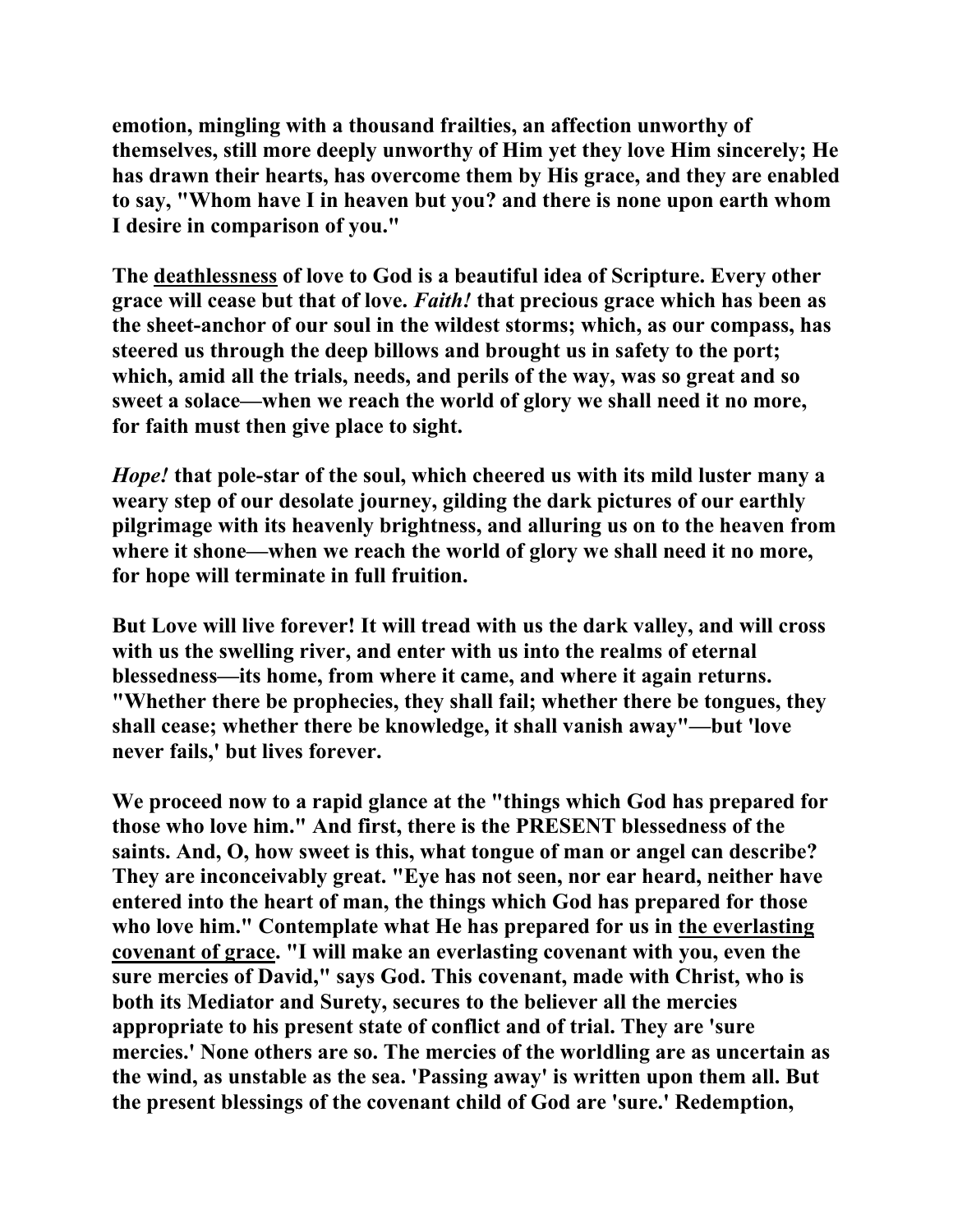**'sure;' regeneration, 'sure;' salvation, 'sure;' the promises, 'sure;' a present God, 'sure;' a full Savior, 'sure;' eternal life, 'sure;'—all as 'sure' to the 'house of David' as Christ the spiritual David can make them.** 

**Saints of God! what a sweet encouraging truth is this as you tread the vale of tears towards the mount of God! The world knows us not; the saints but imperfectly understand us. Tender and sympathizing as some are, how often are we compelled to say to them—"There are depths of sorrow in my soul, there are secret recesses in my heart, which you cannot reach. No one can touch those springs but Jesus. None can enter into and illumine the orbit but the Sun of Righteousness." Turning from the ignorance of the world, from the false judgment, the wrong interpretation, the misplaced confidence, the unkind rebukes of the saints, what a reviving cordial and what a soothing balm to the faint and wounded spirit is this truth—"the things which God has prepared for those who love him;" even the "sure mercies of ]David!"** 

**But especially in the Lord Jesus, the Mediator of the covenant, are all great and glorious blessings prepared and treasured up. No conception can fully grasp the greatness of that declaration, "It pleased the Father that in him should all fullness dwell." Fullness of justification, so that the most guilty may be accepted. Fullness of pardon, so that the vilest may be forgiven. Fullness of grace, so that the most unholy may be sanctified. Fullness of strength, and consolation, and sympathy, so that the most feeble, afflicted, and tried, may be sustained, succored, and comforted. O how imperfectly are we acquainted with the things which God has prepared in Jesus for those who love Him! He would seem to have laid all His treasures at our feet. We go to Pharaoh, and he sends us to** *Joseph***. We travel to the Father and sweet it is to go to Him! but we forget that having made Christ the, "Head over all things to the Church." He sends us to Jesus. "Go unto Joseph." Precious words! Every need has the voice of the Father in it, saying, "Go to Jesus." Every perplexity is the Father's voice—"Go to Jesus." Every trial is the Father's voice—"Go to Jesus." If it pleased the Father to prepare in Christ all these spiritual things for those who love Him, surely it must be equally pleasing to Him that I, a poor, needy, ignorant, guilty creature, should draw from this supply to the utmost extent of my need. I will, then, arise with my burden, with my sorrow, with my need, and go to Christ, and prove if His infinite** *willingness* **to give, is not equal to His infinite** *ability* **to provide for me all that I need.** 

**But let us turn to the contemplation of the FUTURE PROSPECTS of believers—of all contemplations perhaps the most sanctifying that can interest**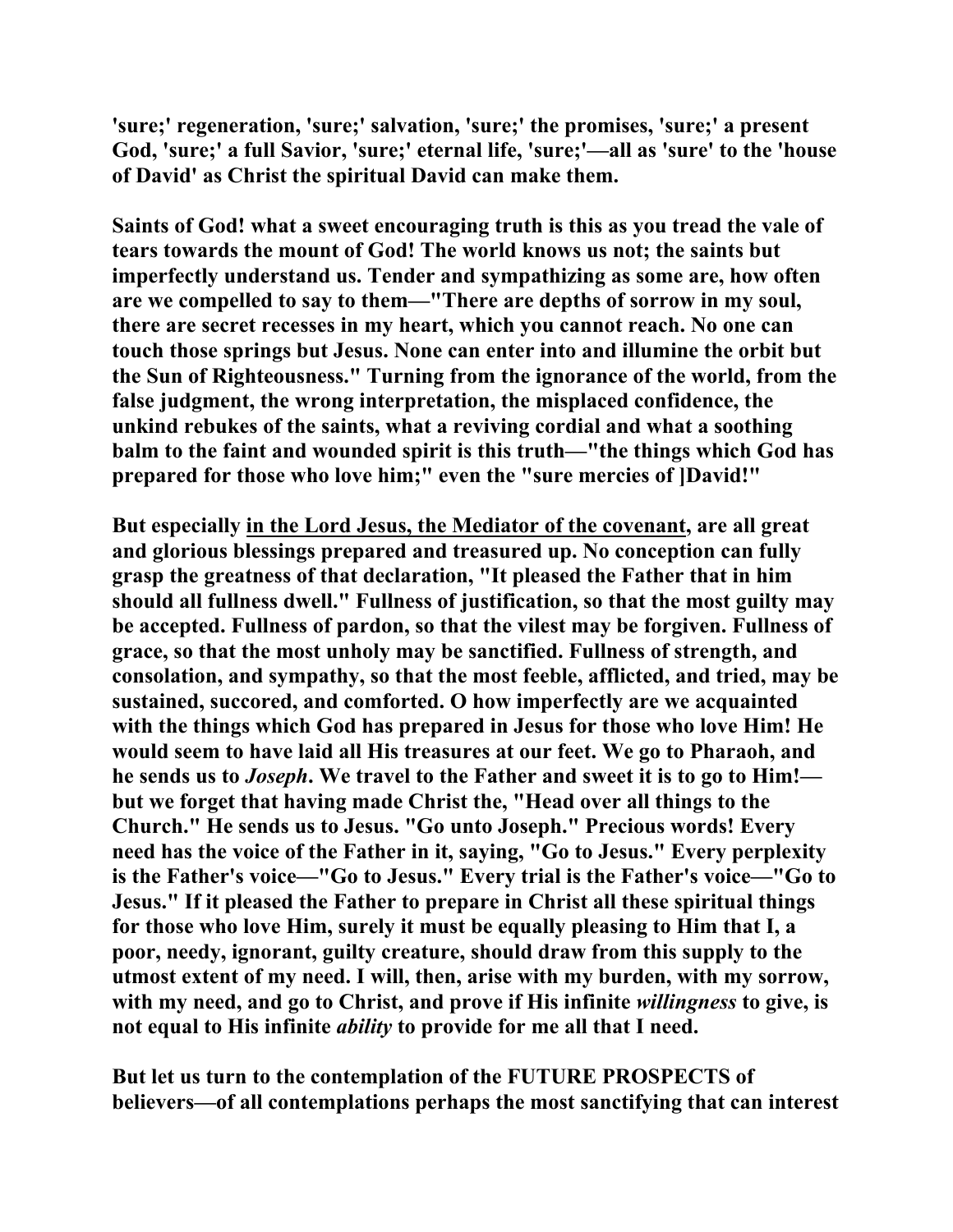**the feelings or engage the soul of man. In this sense of the passage it may in truth be said, "Eye has not seen, nor ear heard, neither have entered into the heart of man, the things which God has prepared for those who love him." We at present dwell but in the** *suburban* **parts of heaven. We tread here below its lower streets—the mere** *outskirts* **of glory. Now and then we catch a view of what is passing within the celestial city. We gaze for a moment upon its glittering spires, its star-paved streets, its walls of jasper, and its dome of light. An occasional strain of its music floating upon fragrant breezes, falls upon our ear, soothing the spirit and awakening desires to be there. But the glorious vision is not of long continuance. Pisgah's summit is again capped with clouds, and we descend to the valley beneath, to battle once more with sin and sorrow, and learn that heaven, though it soon will be, is not yet come.** 

**I have remarked, that** *the contemplation of the coming glory is, of all meditative themes, the most deeply sanctifying.* **Heaven is revealed, and not as a state merely, but as** *a place***, "I go," says Jesus, "to prepare** *a place* **for you." And upon the ear of the expiring malefactor He poured these enchanting words, "This day shall you be with me in Paradise." We have sufficient data given to us upon which to found some correct idea of what awaits us in the upper world. We glean from the sacred Scriptures enough knowledge of its nature and society, of its employments and blessedness, to awaken the most intense desire for its fitness and its enjoyment. It thus becomes the focal point upon which the believer's eye loves to fix its longing gaze.** 

**In the race, he views it as his goal; in the warfare, he anticipates it as his prize; in the pilgrimage, he looks forward to it as his rest; and amid the toil of the pilgrimage and the battle of life he is often heard to betray the inward longings of his soul, "O that I had wings like a dove! then would I fly away and be at rest."** 

**How blessed the prospect of attaining in heaven to a state of perfect holiness! This is its most glorious beatitude. Think of possessing a nature as pure and holy as the nature of God. Think of the soul being as a mirror concentrating upon its unsullied bosom all the moral perfections of Jehovah, nothing intercepting or dimming their rays, and returning the image of the Divine and glorious Object it reflects—each sparkling beam presenting a perfect resemblance of God. This is heaven. It is no picture of the fancy, it is no ideal conception of the imagination, but a real, and tangible, and scriptural delineation of the holy state awaiting every believer. "Beholding as in a glass the glory of the Lord, we shall be changed into the same image from glory to**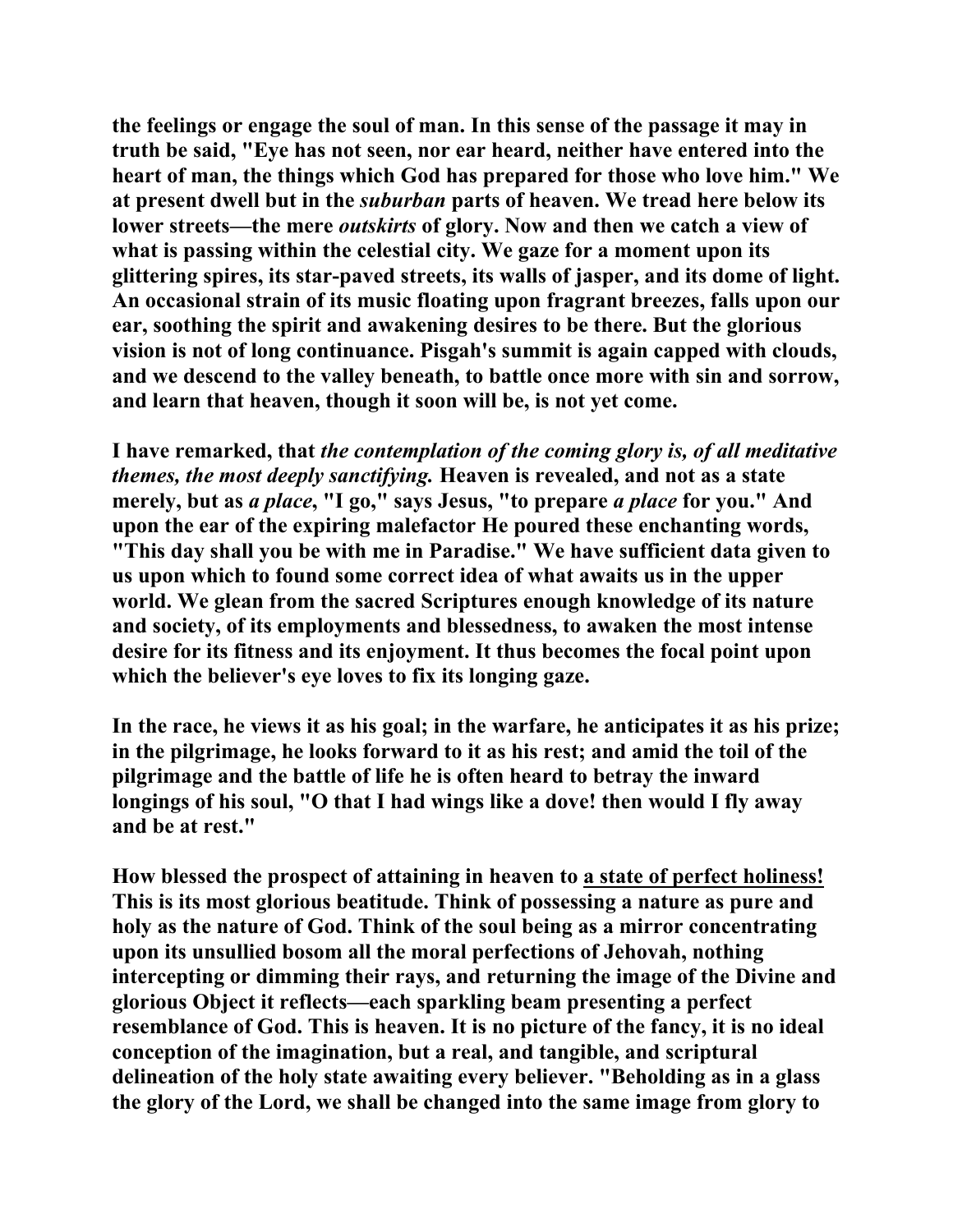**glory, even as by the Spirit of the Lord."** 

**In heaven we shall be freed from the indwelling of evil, and be delivered from the tyranny of corruption. Sin, now our thrall, our torment, and our burden, will then enslave, and distress, and oppress us no more. The chain which now binds us to the dead, loathsome body of our humiliation will be broken, and we shall be forever free! To you who cry, "O wretched man that I am," who know the inward plague, and feel that there is not one moment of the day in which you do not come short of the Divine glory, whose heaviest burden, whose bitterest sorrow, whose deepest humiliation springs from the consciousness of sin—what a glorious prospect is this! "It does not yet appear what we shall be: but we know that, when he shall appear, we shall be like Him, for we shall see him as he is."** 

*The absence of all evil, and the presence of all good***, constitute elements of the heavenly state, which place its blessedness beyond the conception of the human mind. Assure me that in glory all the effects and consequences of the curse are done away—that the heart bleeds no more, that the eye weeps no more, that the spirit grieves no more, that temptation assails no more, that sickness, and bereavement, and separation, and disappointment are forms of suffering forever unknown, and let the Spirit bear his witness with my spirit that I am a child of God, and a door is open to me in heaven, through which a tide of, "joy unspeakable and full of glory," rushes in upon my soul. And this is heaven. "God shall wipe away all tears from their eyes; and there shall be no more death, neither sorrow, nor crying, neither shall there be any more pain: for the former things are passed away."** 

**But heaven is not a place of** *negative* **blessedness merely. There is the positive presence of all good. "In your presence is fullness of joy, at your right hand are pleasures forevermore." The soul is with Christ, in the presence of God, and in the complete enjoyment of all that He has from eternity prepared for those who love Him. All soul, all intellect, all purity, all love—'Eye has not seen, nor ear heard' the inconceivable blessedness in the full ocean of which it now bathes. Its society is genial, its employments are delightful, its joys are ever new. How deeply does it now drink of God's everlasting love, with what wondering delight it now surveys the glory of Immanuel, how clearly it reads the mysterious volume of all the Divine conduct below, and how loud its deep songs of praise, as each new page unfolds the 'height, and depth, and length, and breadth of the love of Christ,' which even then 'passes knowledge!' Truly we may call upon the "saints to be joyful in glory." Sing aloud, for you are**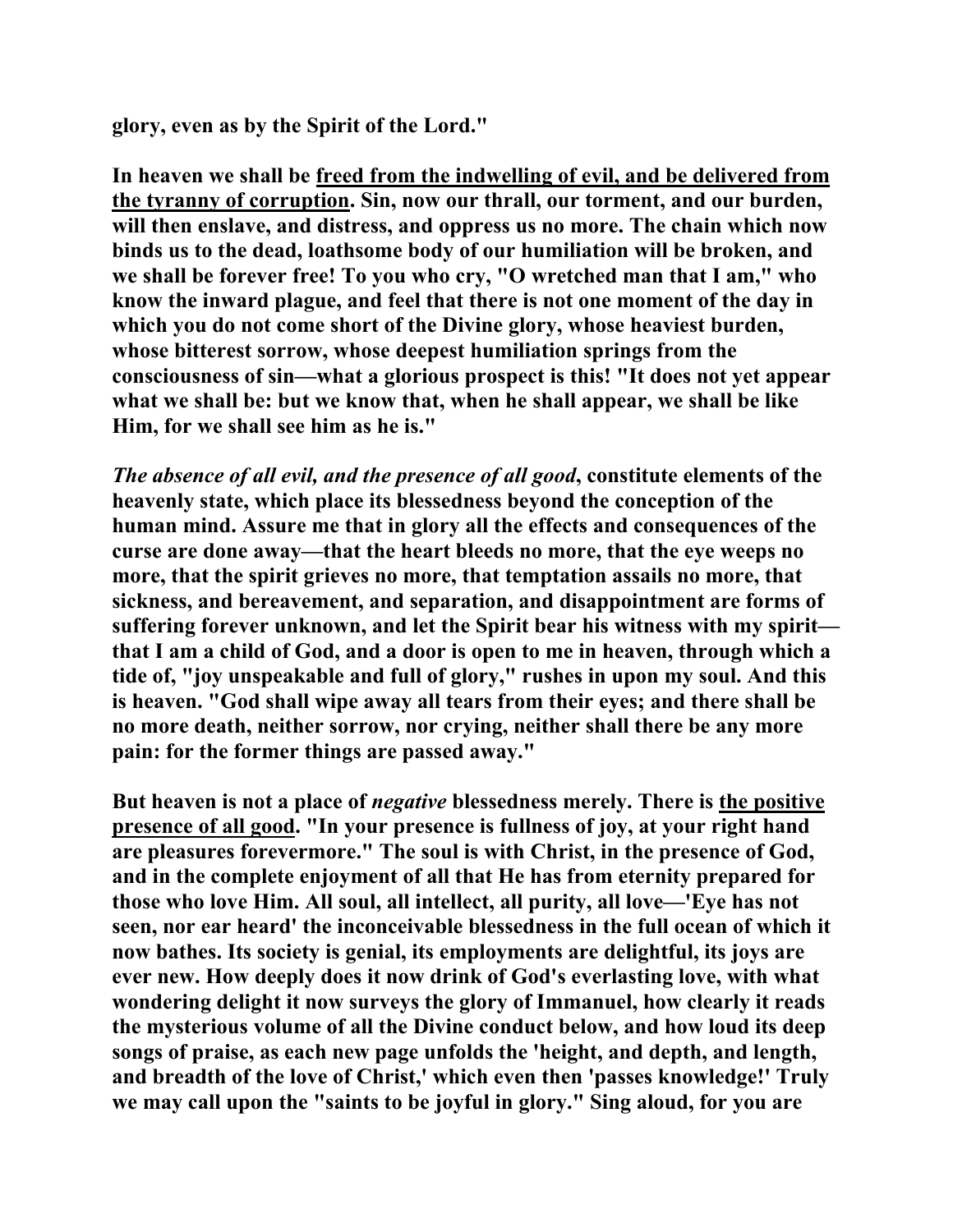**now with Christ, you see God, and are beyond the region of sin, of pain, of tears, of death—"forever with the Lord!"** 

**But we cannot conceive, still less describe, the glorious prospects of believers, for, "eye has not seen, nor ear heard, neither have entered into the heart of man, the things which God has prepared for those who love him."** *We shall soon go 'home', and experience it all.* **Then the eye will have seen, and the ear will have heard, and the heart will have realized the things which from eternity God has laid up in Jesus, and prepared in the everlasting covenant for the poorest, lowest, feeblest child, whose heart faintly, yet sincerely, thrilled in a response of holy love to His.** 

## **God Resting in His Love**

**"He will rest in his love." Zephaniah 3:17** 

**It must be the mournful acknowledgment of every spiritual mind, that, after all the clear revealings of truth, and the deep teachings of the Holy Spirit, our views of what God is in Himself, of what He is to His people, and, we may add, of what His people are to Him, fall so far below what they ought to be. May not this disproportion of our conception of their magnitude and preciousness be traced, in a great measure, to the deficiency of our faith in the plain matter of fact statements of God's word? We stumble at the very simplicity of the truth. Take, for illustration, that single declaration—"God so loved the world, that he gave his only begotten Son, that whoever believes in him, should not perish, but have everlasting life." The most unhesitating, simple belief of this, shall we say, matter of fact, yet astounding announcement—faith just receiving it without any qualification, or demur, exactly as it is found in the Bible—will teach us more in one hour of what God in Christ is to a poor penitential believer, than a century of human teaching. The truth is,** *we do but half believe the word of God.* **We doubt, we hesitate, we reason, we cavil, we add to it, and we take from it—we receive just so much as we can understand, and reject just so much as is not palatable or clear; and the sad consequence is, God reproves our unbelief by leaving us for a season to the effects of our unbelief.** 

**But although we believe not, yet He remains true to every jot and tittle of His revealed truth. The imperfect credence which we give to its statements cannot invalidate His promise, nor alter the word that has gone out of His mouth. In**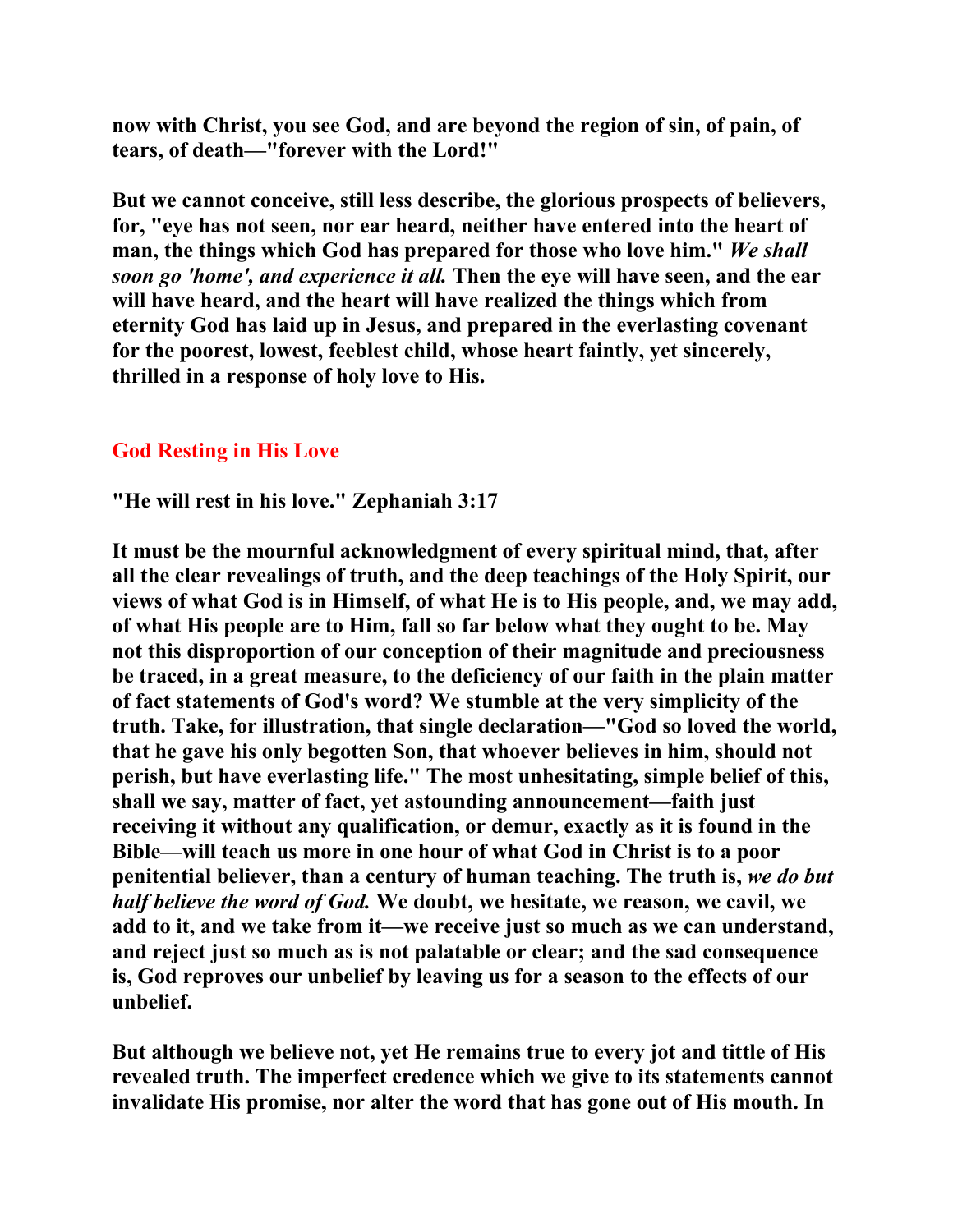**the midst of all our slowness of heart to believe, and insensibility of heart to love, "He abides faithful." There, more immovable than the rock of the ocean, more impregnable than the battlements of heaven, firmer than the pillars of the universe, our God, our own covenant God abides, for "he will rest in his love."** 

**In conducting these pages to a close, what theme of holier, tenderer interest, what view of God more elevating, soothing, and sanctifying, could we with greater appropriateness leave upon the mind of the pious reader, than 'God resting in His love'? May the Holy Spirit impart to us an enlightened view and a personal possession of this truth.** 

**The perfection in which God is described as resting is, His love. That He should rest in this, and not in His holiness, or His wisdom, or His power, conveys the most exalted view of its transcendent excellence, and of His own ineffable delight in it. For what is God's love? It is not so much a perfection of His being as it is the essence of His being, for "God is love." It would seem as impossible to separate love from God, as to separate God from Himself. In resting in His love, He rests in Himself. Here, then, is one of the most sublime conceptions of God ever presented to the human mind. The great, Eternal God resting—from no exhaustion nor weariness—in His love. What infinite satisfaction with, and what inconceivable delight in Himself, does this Divine posture express! There is not, perhaps, another view of God in the Bible which sets forth this truth with such vividness as this.** 

**In resting in His love towards His saints, He must rest in the Son of His love. "God was in Christ." It was only in Christ that the Divine perfections employed in saving man could meet, and harmonize, and repose. But one object could reconcile their conflicting interests, maintain the honor of each, and unite and blend them all in one glorious expedient of human salvation, as effectual to man as it was honoring to God—that one object was God's only and beloved Son. The essential dignity of the Son of God was such, that all agreed that the rebel sinner should live if the Divine Savior would die. Divine justice—vindicating holiness, and sustained by truth—pursued the victim of its vengeance until it arrived at the cross. There it beheld the provision of mercy, the gift of love—God's dear Son, suspended, bleeding, dying in the place of the sinner, "giving himself a sacrifice to God for a sweet-smelling savor"—and justice was stayed, stood still, and adored. It could proceed no further in arrest of the rebel—it had found full, ample, perfect satisfaction, and returned, exclaiming, "it is enough!" and God rested in His love.**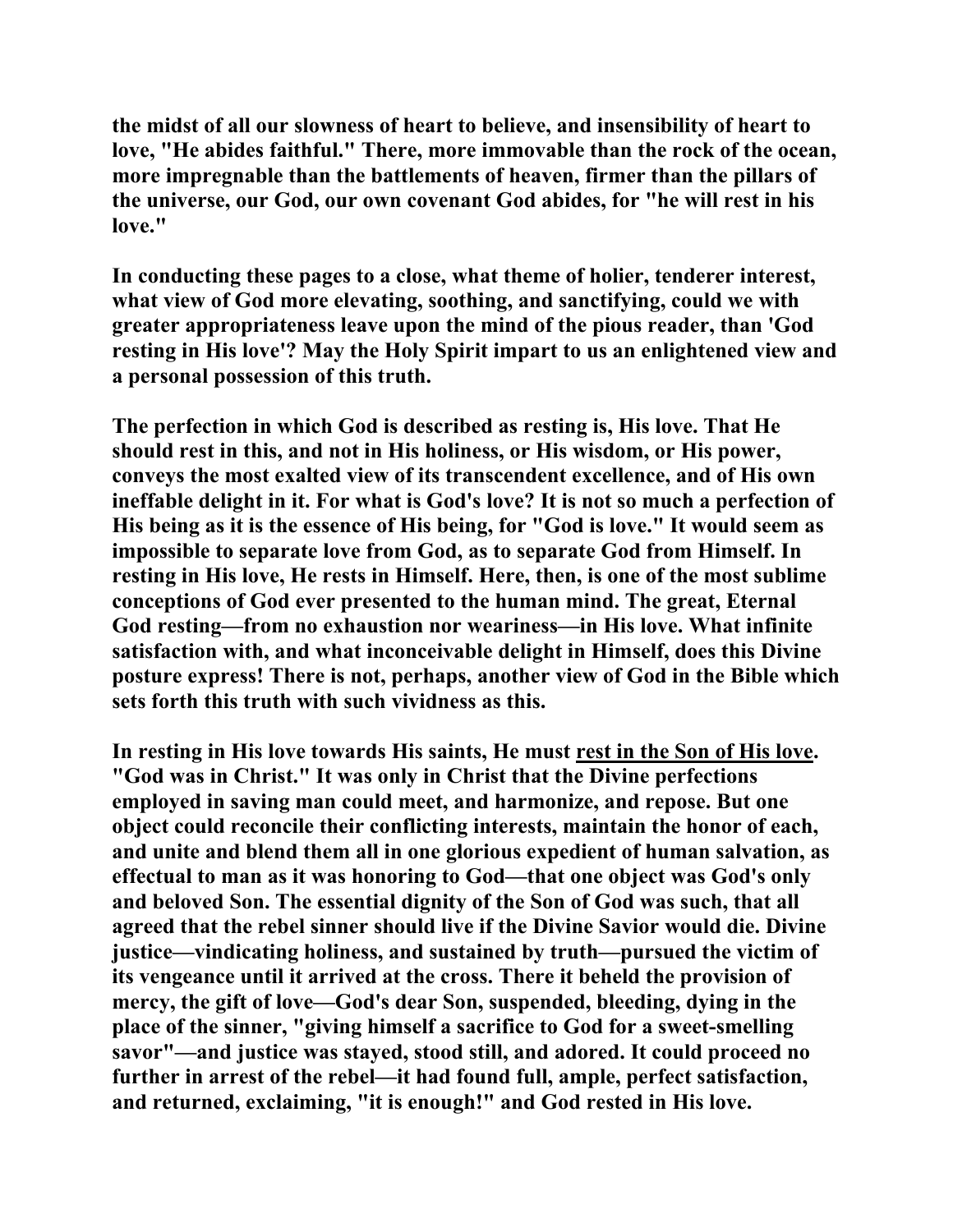**Yes! Jesus is the rest of the Father. Listen to the declaration which He loved so frequently to repeat—"This is my beloved Son, in whom I am well pleased." With what holy satisfaction, with what fond complacence and delight does He rest in Him who has so revealed His glory, and so honored His name! How dear to His heart Jesus is, what mind can conceive, what language can express? Resting in Him, delighting in His person, and fully satisfied with His work, an object ever in His presence and in His heart, the Father is prepared to welcome and to bless all who approach Him in the name of Ills Son. "The Father loves the Son, and has given all things into his hand." And again, "The Father himself loves you, because you have loved me." Therefore Jesus could say, "Whatever you shall ask the Father in my name, he will give it to you." Behold the Father resting in His love—resting in the Son of His love—resting in the gift of His love. Approach Him in the name of Jesus, and ask what you will, "he will give it to you."** 

**God rests in the people of His love. It had been no selfishness in God had He loved Himself solely and supremely, to the exclusion of every other object. He might have remained eternally happy in the contemplation of His own glory, delighting in His own infinite excellence, and resting in His love to Himself. But this would have been almost impossible. Himself essential Love, the infinite ocean of benevolence, it would appear that He could not rest in the abstract contemplation of His love, but must have other objects upon whom to lavish, and with whom to share it. It pleased Him, therefore, of His own free unconditional choice, to take out of the fallen race of man, a church, a people, whom He, "loved with an everlasting love," and had elected in Christ their Head. "According as he has chosen us in him before the foundation of the world, that we should be holy and without blame before him; in love having predestinated us unto the adoption of children by Jesus Christ to himself, according to the good pleasure of his will, to the praise of the glory of his grace, wherein he has made us accepted in the Beloved." "The foundation of God stands sure, having this seal, The Lord knows those who are his." They are a people for the most, part hidden from the knowledge of the world, and but few in number.** 

**How few there are among the many professing Christ, who yet know anything by experience of the great and wondrous life of faith! Only they who are taught by the Spirit the plague of their own hearts can possibly know it. How few there are who appear to possess vital religion in their souls! How few choose Christ with His cross! The great mass of professors are aiming to**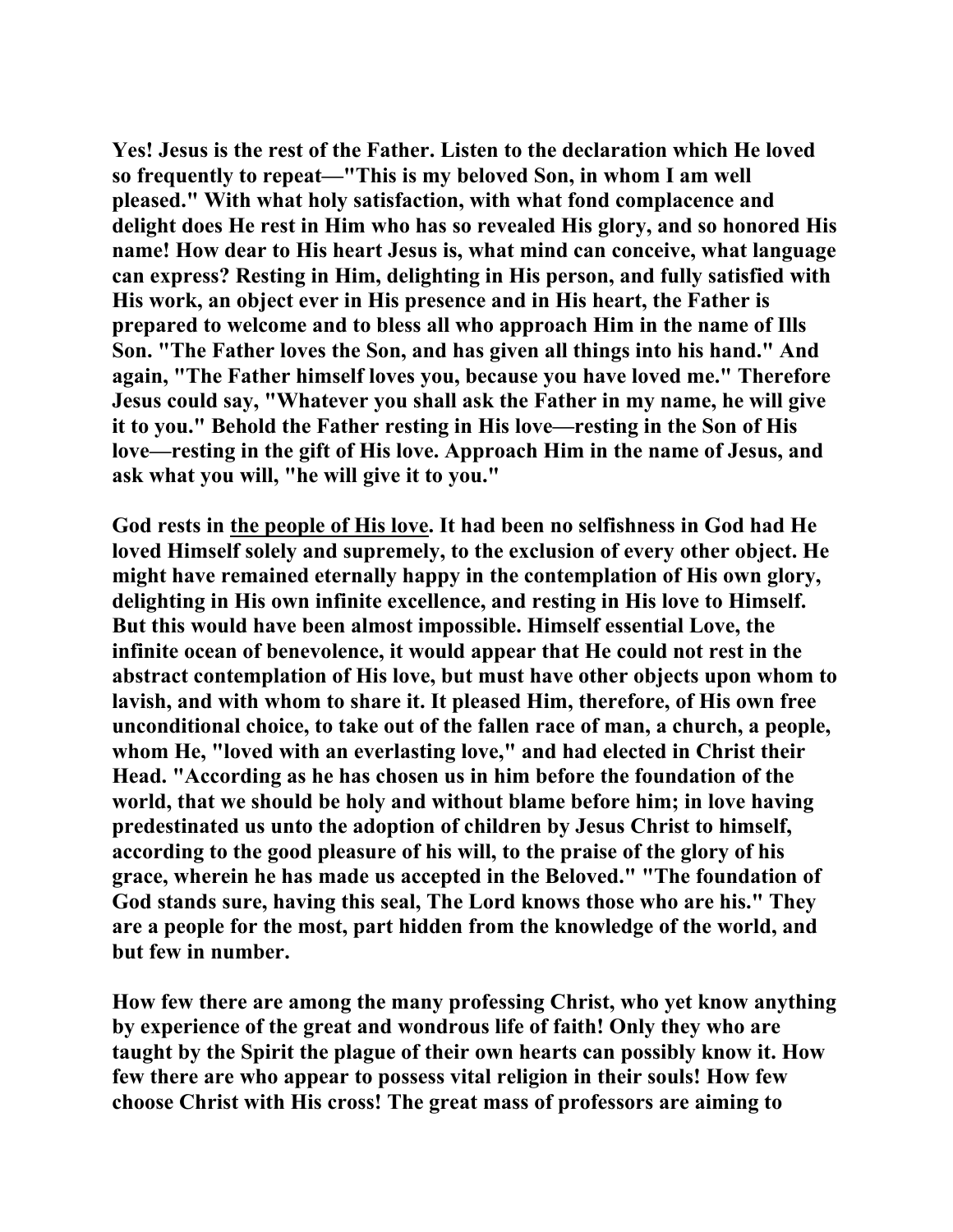**separate Christ and His cross! They would sincerely bear the name of Christ, and be accounted as the followers of Christ, and do something for the cause of Christ, but they hide His cross, they are ashamed of His cross, they shrink from His cross. Christ and His outward lowliness, Christ and His poverty, Christ and His humiliation, Christ and the world's despising, form no part of their creed nor their religion. But Christ and the world, Christ and the popular voice, Christ and the slavery of sin, Christ and an unhumbled spirit, Christ and a love of money, and ease, and self-indulgence, make up the religion of vast numbers who yet profess, and call themselves Christians. Awful fact! How forcibly does it remind us of the solemn words of Jesus, "Not every one that says unto me, Lord, Lord, shall enter into the kingdom of heaven; but he who does the will of my Father who is in heaven." Let us, in view of this solemn truth, search our hearts, and ask the searching of God's Spirit; and in ascertaining the real state of our souls, let us take nothing for granted, rest not in past experience, nor in gifts, nor usefulness, but be satisfied only with the present, inward witness of the Holy Spirit.** 

**Yes, God rests in the people of His love. They are precious, inconceivably precious to His heart. He keeps them as the apple of His eye. In their own view, they may be vile, polluted, worthless; but seen by Him in Jesus, He can, and He does say, to each one, "You are all beautiful, my love, I see no spot in you." Resting in Jesus, the Son of His love, He rests in His people, the objects of His love. He may afflict, and chasten, and rebuke, and try them, and permit them to be severely assailed; He may even hide His face from them for a little moment, and speak harshly to theirs, like Joseph to his brethren: He may disturb their resting-places, and scatter their creature mercies to the wind nevertheless, you saints of God, "The Lord your God in the midst of you is mighty; he will save, he will rejoice over you with joy; he will rest in his love, he will joy over you with singing."** 

**Nor will He be satisfied until He has gathered them all around Him within His house in heaven—Jesus presenting to Him the whole body, 'a glorious Church,' exclaiming, "Behold, I and the children whom you have given me." Then, and not until then, will the joy of the Lord over His Church be full. Then, and not until then, will His rest in the people of His love be complete.** 

**God rests in the manifestation of His love. Even in our fallen state, with our impaired affections clinging to us, like the green ivy around a splendid ruin, we can understand something of this feeling. If love exists, where is the heart that can conceal the affection? It must, in some mode or other, express the**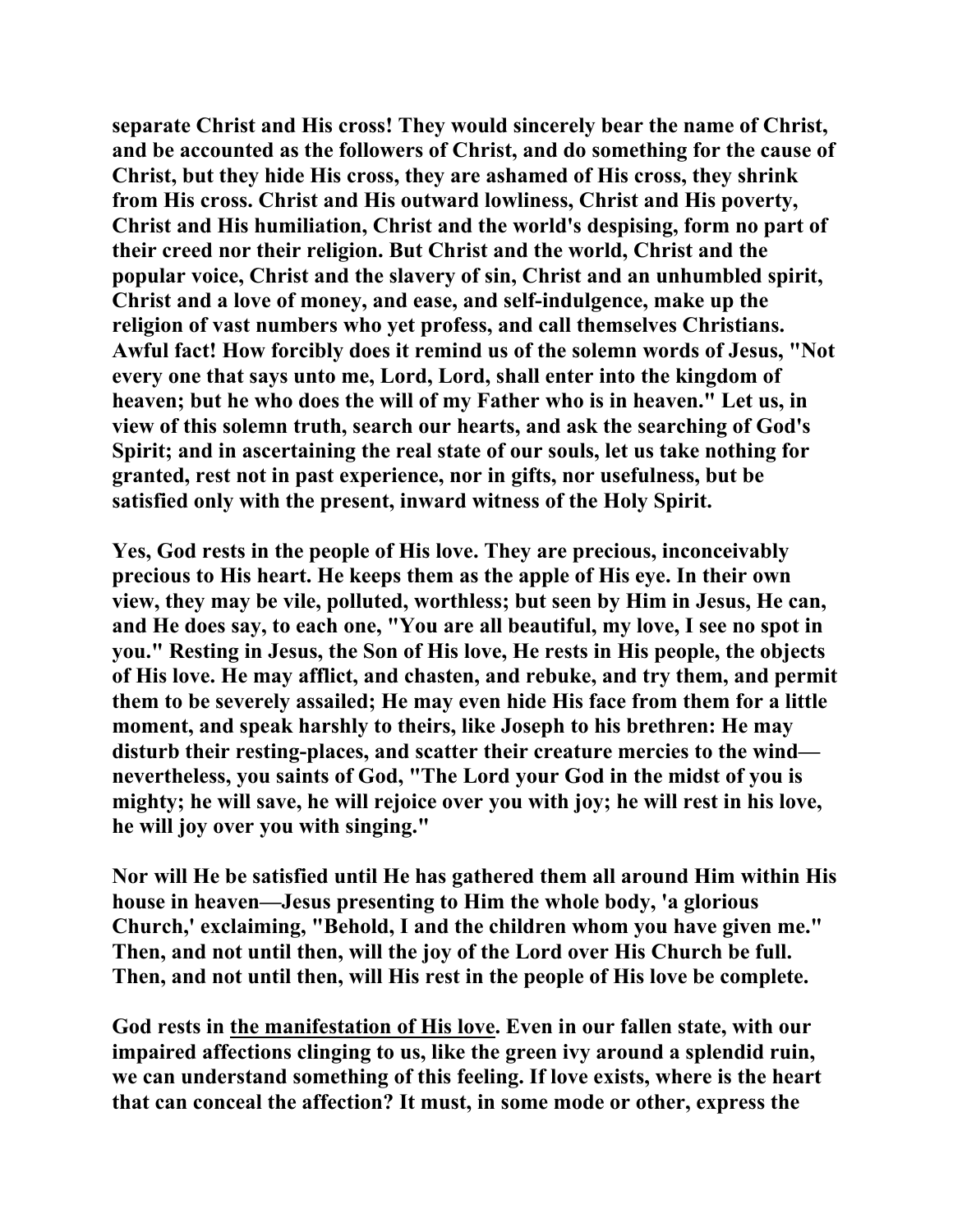**sentiment it feels. If revealed only to God, the heart must unburden itself of its hidden, trembling emotion. But how delightful is the expression of affection! The parent feels it when he presses his little one to his fond heart. The mother, when she clasps her infant to her thrilling bosom. The friend, when he communes with his friend. But if this principle be so strong, and its expression so delightful, in such a nature as ours, all of whose affections are so sinful and selfish, what must it be in God!** 

**Conceive, if it is possible, what must be the holy delight of God's heart in lavishing its affection upon His people; what must be the joy of Christ when He comes and manifests Himself to His saints as He does not unto the world. A benevolent mind delights in the exercise of benevolence. God is infinitely so. Infinite, therefore, must be the satisfaction of His heart, intense the delight of His soul, when He sheds abroad His love in the hearts of His people, when He draws near in the day that they call upon Him, and manifests Himself as a loving, tender, faithful Father. "You meet him that rejoices and works righteousness, those that remember you in your way." Since, then, the Father delights to unlock the springs of His love, and to fill the heart to overflowing, take your poor, timid, doubting heart, and place it beneath those springs, that it may be perfect in love, and, perfected in love, all slavish fear will be expelled.** 

**God rests in the immutability of His love. It is a love that knows no change in its character, and no variation in its degree. There never has been a period in which the love of God in Christ towards His people has been more or less than it is at this moment. It must have been great before conversion, because then it was that He gave His only begotten Son that they might live through Him. Then, too, it was He sent His own Spirit to regenerate their minds, and to make them new creatures in Christ Jesus. If He thus loved them before conversion, when they were yet sinners, do you think, dear reader, that His love can be less since conversion? Impossible! God rests in the unchangeableness of His love towards His saints. Nothing can move Him from it. Nothing can disturb His repose.** 

**When He set His heart upon His people, He foresaw and foreknew all that was in them. He knew when they would revolt, when they would start aside like a broken bow, when they would stumble and fall. He knew all their waywardness, and folly, and ingratitude. "I knew that you would deal very treacherously," says God. And yet He loved them. Acquainted with their sin, does He not chasten it? and in chastening, does He withdraw His love from**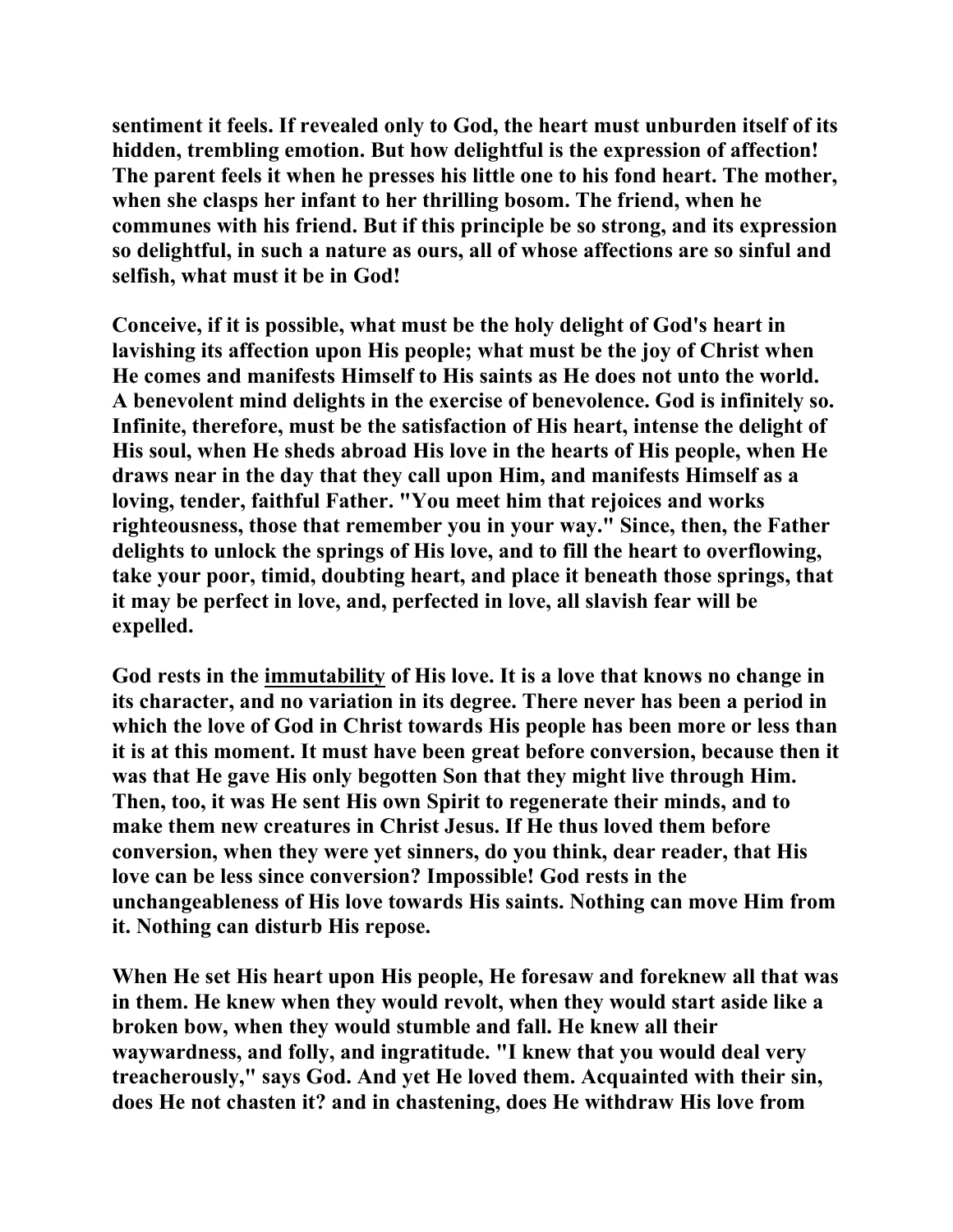**them? Listen to His own words—"If my children forsake my law, and walk not in my judgments: if they break my statutes, and keep not my commandments; then will I visit their transgressions with the rod, and their iniquities with stripes. Nevertheless my loving-kindness will I not utterly take from him, nor allow my faithfulness to fail." What language can more strongly set forth** *the Lord's determination to correct the departures of His people, while yet resting in the unchangeableness of His love towards them?* 

**The marginal rendering of the passage, which we have thus been briefly amplifying, is exceedingly beautiful and expressive: "He will be silent because of His love." Divine wrath is silent because love has hushed it. Divine justice is silent, because love has satisfied it. Sin is silent, because love has condemned it. Satan is silent, because love has vanquished him. God's love has silenced every voice but own. When an accusation was brought against a poor sinner in the presence of Jesus, and He was called upon to adjudicate in the case, it is recorded that He, "stooped down, and with his finger wrote on the ground, as though he heard them not." He was silent, because of His love!** 

**And have we no accusers? Ah, yes, many and just. Conscience accuses, and Satan accuses, and sin accuses, and the world accuses—but Jesus accuses not; He is silent because of His love. They condemn loudly, fiercely, justly, but He never condemns. "And again he stooped down and wrote on the ground." Still not a word of condemnation breathed from His lips. He had been wronged, He had been sinned against, His own holy law had been broken, and the witnesses, many and malignant, are there to testify in truth against the sinner—but Jesus is silent, and silent in His love.** 

**"Some write their wrongs in marble—He, more just, Stooped down serene, and wrote His in the dust; Trod under foot, the sport of every wind, Swept from the earth, and blotted from His mind; There, buried in the dust, He bade them lie, And grieved He could not keep them from the Almighty's eye."** 

**What sweet repose is here for the saints of God! Does God rest in His love? Then the believer in Jesus may rest in it too. Does Infinity find repose here? Then may a poor finite creature. Does Immanuel rest in it? Then may I, resting in Immanuel. If it is enough for Jehovah, surely it is enough for the people of Jehovah. Our dear Lord's exhortation harmonizes with this truth. "Abide in me." "As the Father has loved me, so have I loved you; continue in**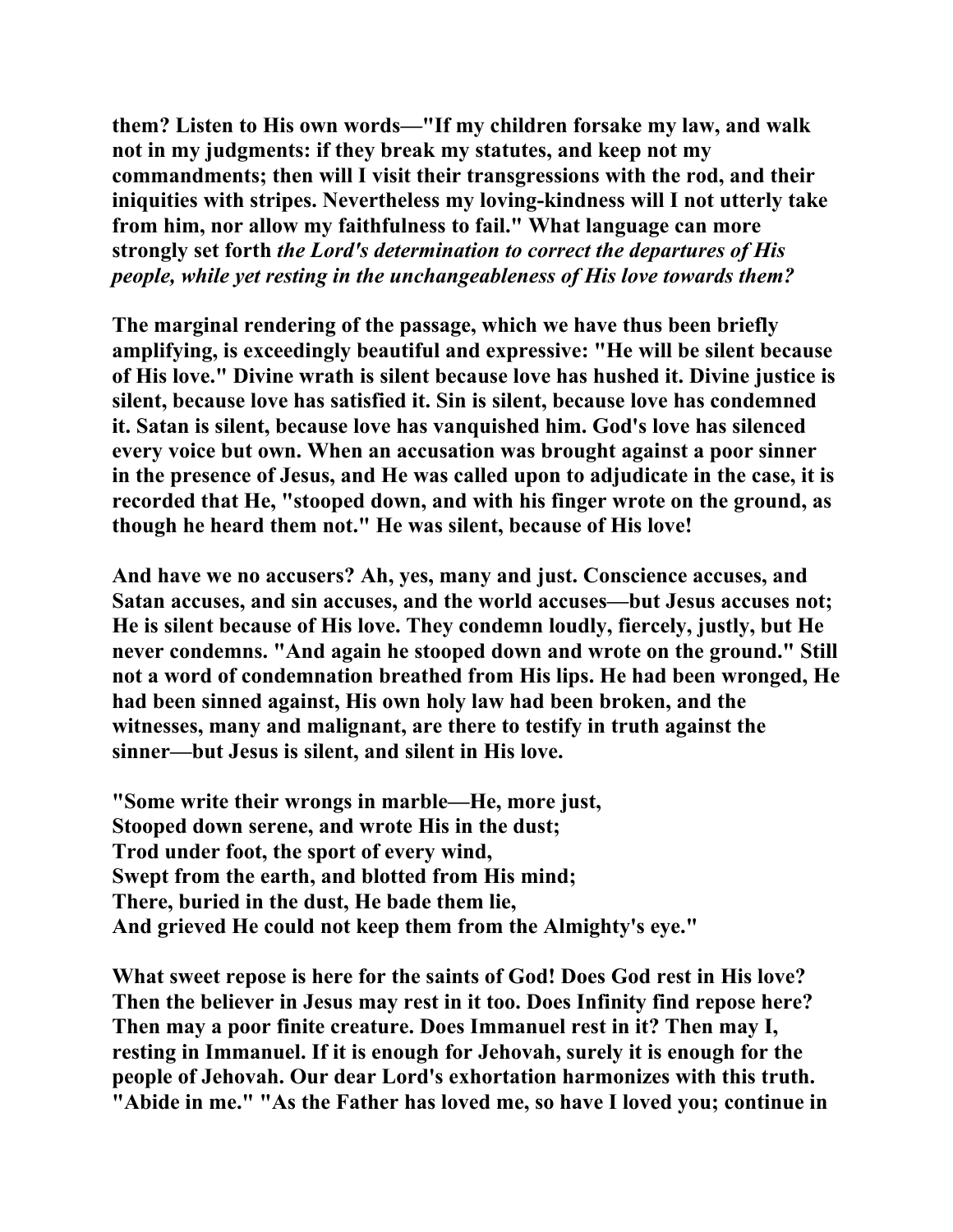**my love." Beloved reader,** *come and rest in this love***—Jesus invites you to its blessed repose. Are you weary, tossed with tempest? Is there sadness in your spirit, sorrow in your heart, a cloud upon your mind? Is some crystal cistern broken, some fragrant flower withered, some fond and pleasant mercy gone? "Come," says Jesus, "and rest in my love—rest in the reality of my love—rest in the depth of my love—rest in the tenderness of my love—rest in the deathlessness of my love!"** 

**O blessed rest! Poor, heart-broken sinner, weeping penitent, weary, laboring soul! What do you need? Mercy? It is in Christ. Forgiveness? It is in Christ. Acceptance? It is in Christ. The silencing power of love? It is in Christ. A reconciled Father, a pacified God? He is in Christ. All that you need is in Christ. Draw near, then, and rest in His love. The Father rests in Jesus—His justice rests in Jesus, His holiness rests in Jesus, His truth rests in Jesus—His power rests in Jesus—and in Jesus you too may rest! God rests in His love towards you, because He rests in the Son of His love. And in the Son of His love your weary, jaded, trembling spirit may find full and eternal repose.** 

**And whatever your present circumstances are, be the severity of your Father's dealings what it may, ever remember that He still rests in His love. Judging of Him by providences rather than by promises, your faith may become unhinged from this truth. But the standard by which you are to form your views of God's character is the same by which you are to judge of your own—His word. That word declares that He rests in His love, that He now rests in it, that He rests in it at the present time, and therefore He rests in it at the moment that His providences in your history are the darkest and most lowering. When to your view all things seem against you—when even God Himself seems against you, then is He resting with infinite satisfaction and delight in the love with which He has loved you from everlasting. And when all the mighty wheels of His providence are rapidly revolving, when event follows event, and convulsion succeeds convulsion; when your spirit is agitated, and your heart is alarmed, and your whole soul is awe-struck and appalled at the wonder-workings of His power, then is God calmly, serenely resting in His love towards you—unmoved, unruffled, unbeclouded by the things which convulse the universe.** 

**If God thus rests in His love towards us, how jealous ought we to be of the fervor and fidelity of our love to Him! Ah! how inconstant, and wavering, and restless have been our affections! How little have we rested in our love to Christ! Other objects have attracted us away from it, and we have been as**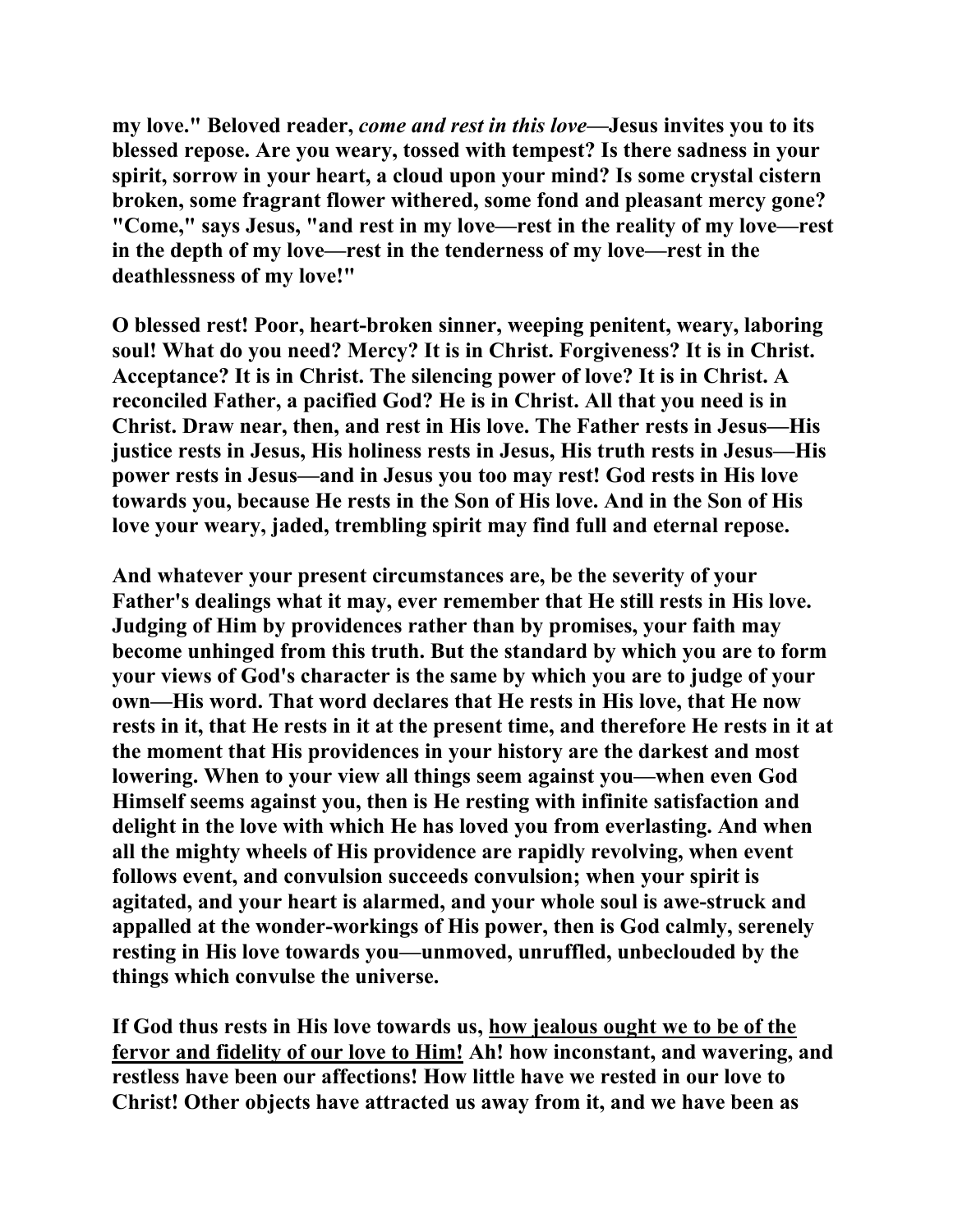**changeable as the wind, and as unstable as the sea. But let us watch over this holy affection, apart from which God takes no pleasure in our sacrifices or services. Let it be our aim to yield up whatever rivals Christ. He sacrificed all for the love He bore us; let us sacrifice all that He requires for the love we bear Him. Jesus is worthy—O how worthy—of our deepest, strongest, most self-consuming affection. And God, who gave us His Son, asks nothing in return but that we give Him our heart. Let His love, then, constrain us to a more unreserved obedience, to a holier walk, to a more ardent, inseparable attachment to Him, to His people, and to His cause.** 

**Let us, in this day of easy and abounding profession—this day of papal encroachment, and of popish imitation—this day of exaltation of human authority above the word of God—this day of error, of rebuke, and of blasphemy—this day of rapid and of excited action—this last, solemn dispensation of the world—the events of which are rapidly ushering in the coming of the Son of man—let us, under the influence of more simple faith, and more fervent love, and brightening hope, 'go forth unto Jesus outside the camp, bearing his reproach,' resting amid our conflict and our toil, where the Father rests—where the sinner rests—where we may rest—in Jesus!** 

**"Jesus, I rest in Thee, In You myself I hide Laden with guilt and misery, Where can I rest beside? It is on Your meek and lowly breast My weary soul alone can rest."** 

**"You Holy One of God! The Father rests in Thee. And in the savor of that blood which speaks to Him for me. The curse is gone—through You I'm blest, God rests in You—In You I rest."** 

**"The slave of sin and fear, Your truth my bondage broke, My happy spirit loves to wear Your light and easy yoke; Your love, which fills my grateful breast, Makes duty joy, and labor rest."**